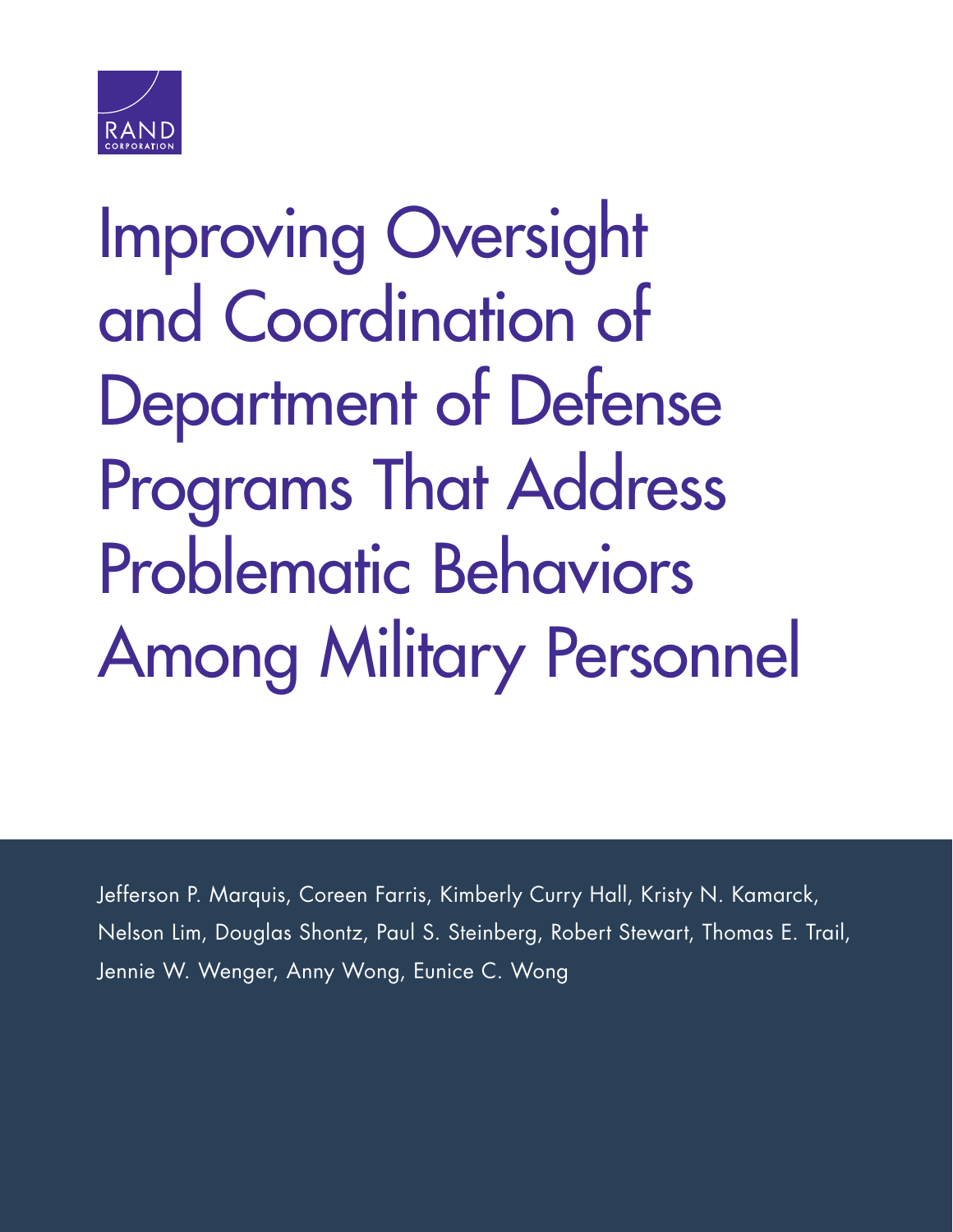For more information on this publication, visit [www.rand.org/t/RR1352](http://www.rand.org/t/RR1352)

Library of Congress Cataloging-in-Publication Data ISBN: 978-0-8330-9568-8

Published by the RAND Corporation, Santa Monica, Calif. © Copyright 2017 RAND Corporation

RAND<sup>®</sup> is a registered trademark.

#### Limited Print and Electronic Distribution Rights

This document and trademark(s) contained herein are protected by law. This representation of RAND intellectual property is provided for noncommercial use only. Unauthorized posting of this publication online is prohibited. Permission is given to duplicate this document for personal use only, as long as it is unaltered and complete. Permission is required from RAND to reproduce, or reuse in another form, any of its research documents for commercial use. For information on reprint and linking permissions, please visit [www.rand.org/pubs/permissions.](http://www.rand.org/pubs/permissions)

The RAND Corporation is a research organization that develops solutions to public policy challenges to help make communities throughout the world safer and more secure, healthier and more prosperous. RAND is nonprofit, nonpartisan, and committed to the public interest.

RAND's publications do not necessarily reflect the opinions of its research clients and sponsors.

Support RAND Make a tax-deductible charitable contribution at [www.rand.org/giving/contribute](http://www.rand.org/giving/contribute)

[www.rand.org](http://www.rand.org)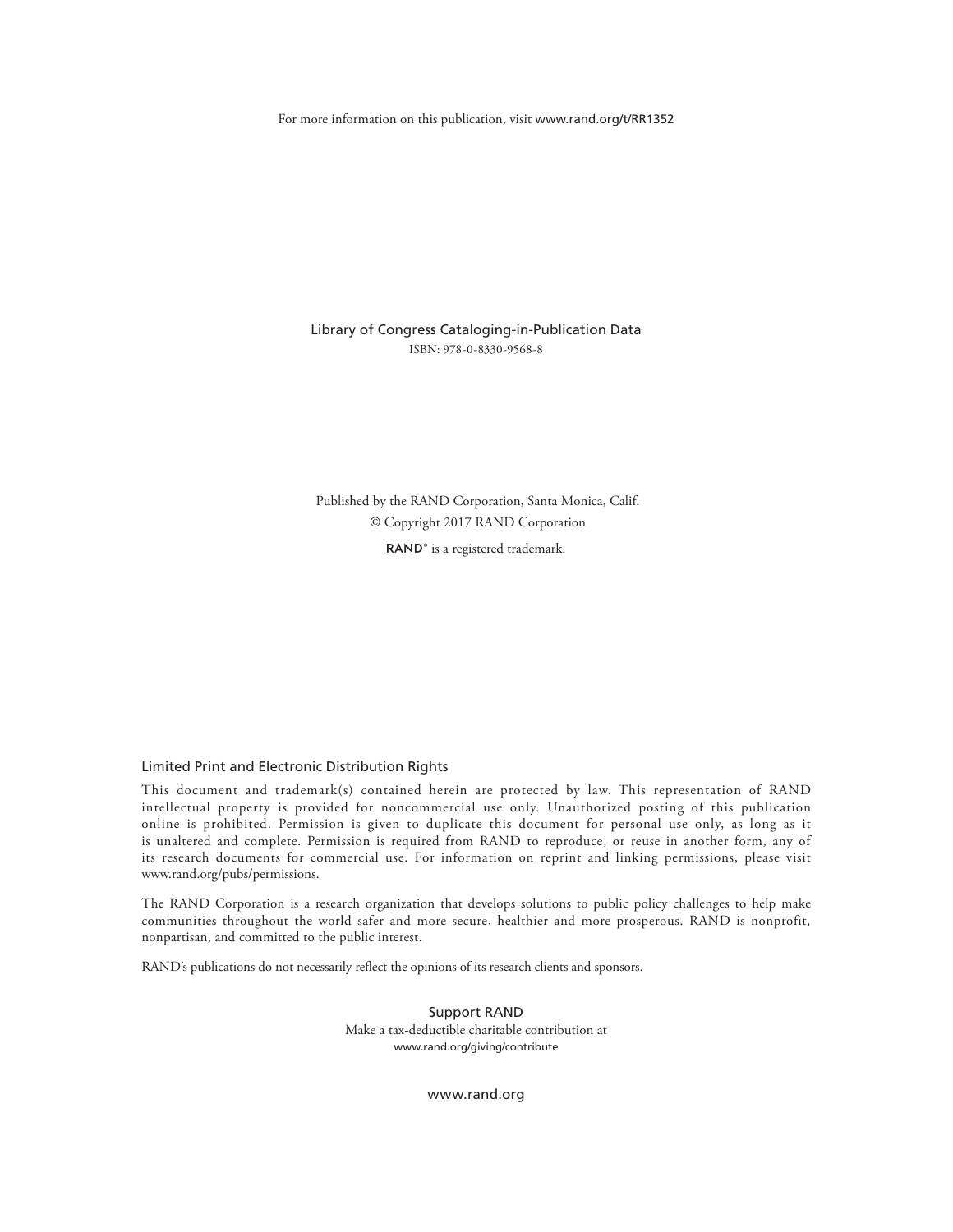The U.S. Department of Defense (DoD) has begun to search for an integrated solution to a range of behaviors that members of the military exhibit that have had an adverse impact on operational readiness or on the well-being of service members and their families—behaviors that DoD calls *problematic*. After nearly two decades of persistent conflict and facing declining resources, the military services have taken steps in recent years to integrate the management of programs that address both positive and negative behaviors affecting personnel readiness and resiliency. Although the Office of the Secretary of Defense (OSD) has followed a largely stovepiped approach to behavioral program supervision, the Office of Diversity Management and Equal Opportunity (ODMEO) asked the RAND Corporation to help identify options for improving OSD's coordination and oversight of efforts to mitigate problematic behavior among military personnel.

This final report provides the results of the RAND study examining the integration of programs for addressing a particular set of problematic behaviors: sexual harassment, sexual assault, discrimination, substance abuse, suicide, and hazing. ODMEO selected these behavioral programs because they fell within the full or partial purview of the military deputy to the Under Secretary of Defense for Personnel and Readiness at the time of our research and because they provided a good basis for integrative analysis. The report combines the results of the two major lines of research: the first related to the development of a typology of common risk and protective factors and prevention methods for problematic behavior, and the second related to the organization, coordination, oversight, and managerial practices of programs at the DoD-wide and service levels to address problematic behavior. Following the discussion of findings from the two lines of research, the report lays out a series of recommendations for OSD going forward.

This report should be of interest to those who are interested in learning about what DoD is doing to address problematic behavior among military personnel. This report examines opportunities and options for DoD to improve oversight and coordination among the many DoD organizations involved in addressing these problematic behaviors.

This research was sponsored by ODMEO and conducted within the Forces and Resources Policy Center of the RAND National Defense Research Institute (NDRI), a federally funded research and development center sponsored by the Office of the Secretary of Defense, the Joint Staff, the Unified Combatant Commands, the Navy, the Marine Corps, the defense agencies, and the defense Intelligence Community.

For more information on the RAND Forces and Resources Policy Center, see [www.rand.](http://www.rand.org/nsrd/ndri/centers/frp) [org/nsrd/ndri/centers/frp](http://www.rand.org/nsrd/ndri/centers/frp) or contact the director (contact information is provided on the web page).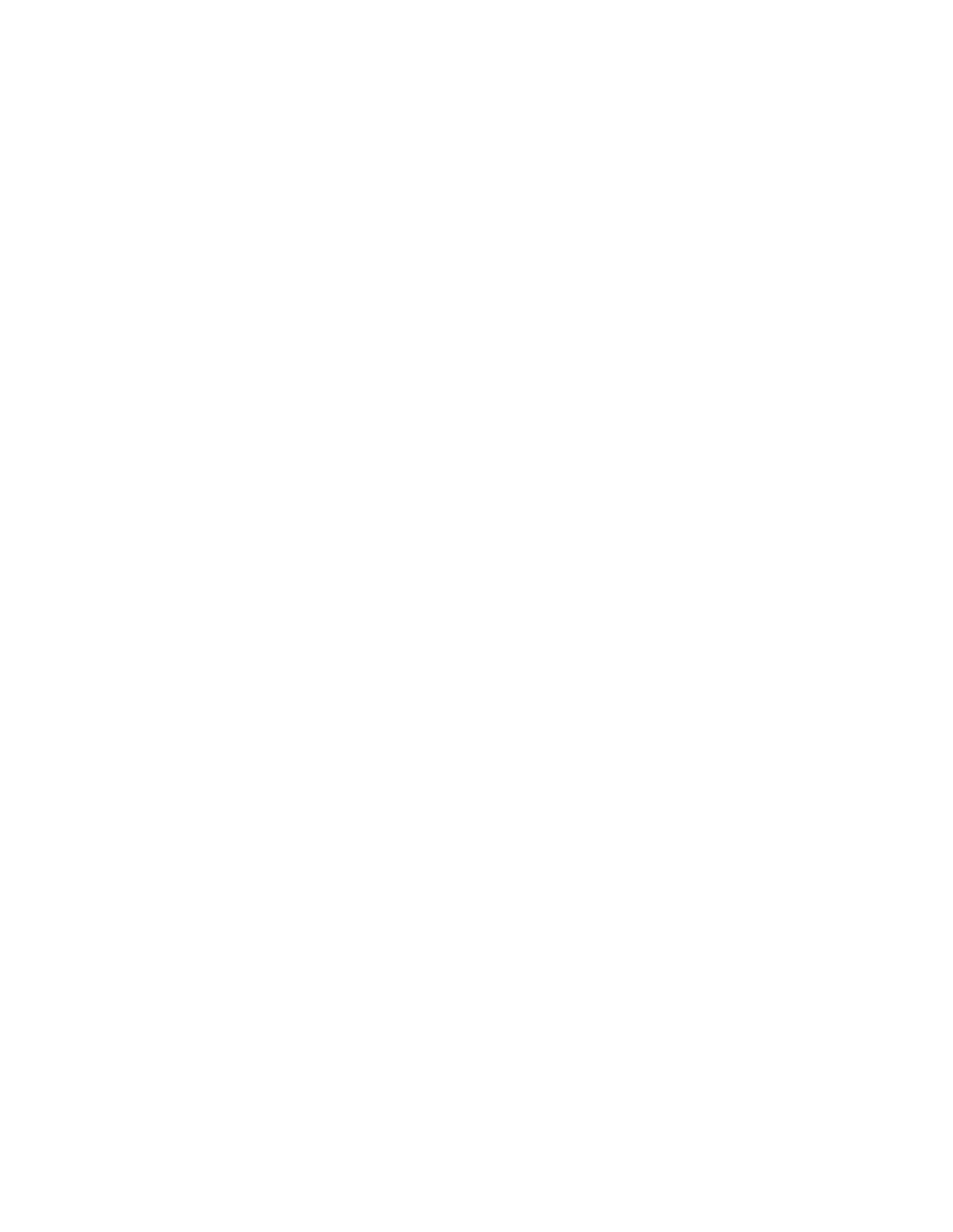# **Contents**

| <b>CHAPTER ONE</b>                                                                       |  |
|------------------------------------------------------------------------------------------|--|
|                                                                                          |  |
|                                                                                          |  |
|                                                                                          |  |
| Office of the Secretary of Defense and Service Responsibilities for Managing Problematic |  |
|                                                                                          |  |
|                                                                                          |  |
|                                                                                          |  |
| <b>CHAPTER TWO</b>                                                                       |  |
| Identifying Common Risk Factors Across the Six Problematic Behaviors 11                  |  |
|                                                                                          |  |
|                                                                                          |  |
|                                                                                          |  |
|                                                                                          |  |
| <b>CHAPTER THREE</b>                                                                     |  |
| Identifying Common Prevention Interventions for the Six Problematic Behaviors  39        |  |
|                                                                                          |  |
| Assessing Prevention Strategies for Addressing the Six Problematic Behaviors 40          |  |
|                                                                                          |  |
|                                                                                          |  |
| <b>CHAPTER FOUR</b>                                                                      |  |
| The Office of the Secretary of Defense's Strategic-Level Organization to Address         |  |
|                                                                                          |  |
| What Organizations Are Involved in Addressing Problematic Behavior, and How Are They     |  |
|                                                                                          |  |
|                                                                                          |  |
| How Well Are Office of the Secretary of Defense Organizations Managing Problematic       |  |
|                                                                                          |  |
|                                                                                          |  |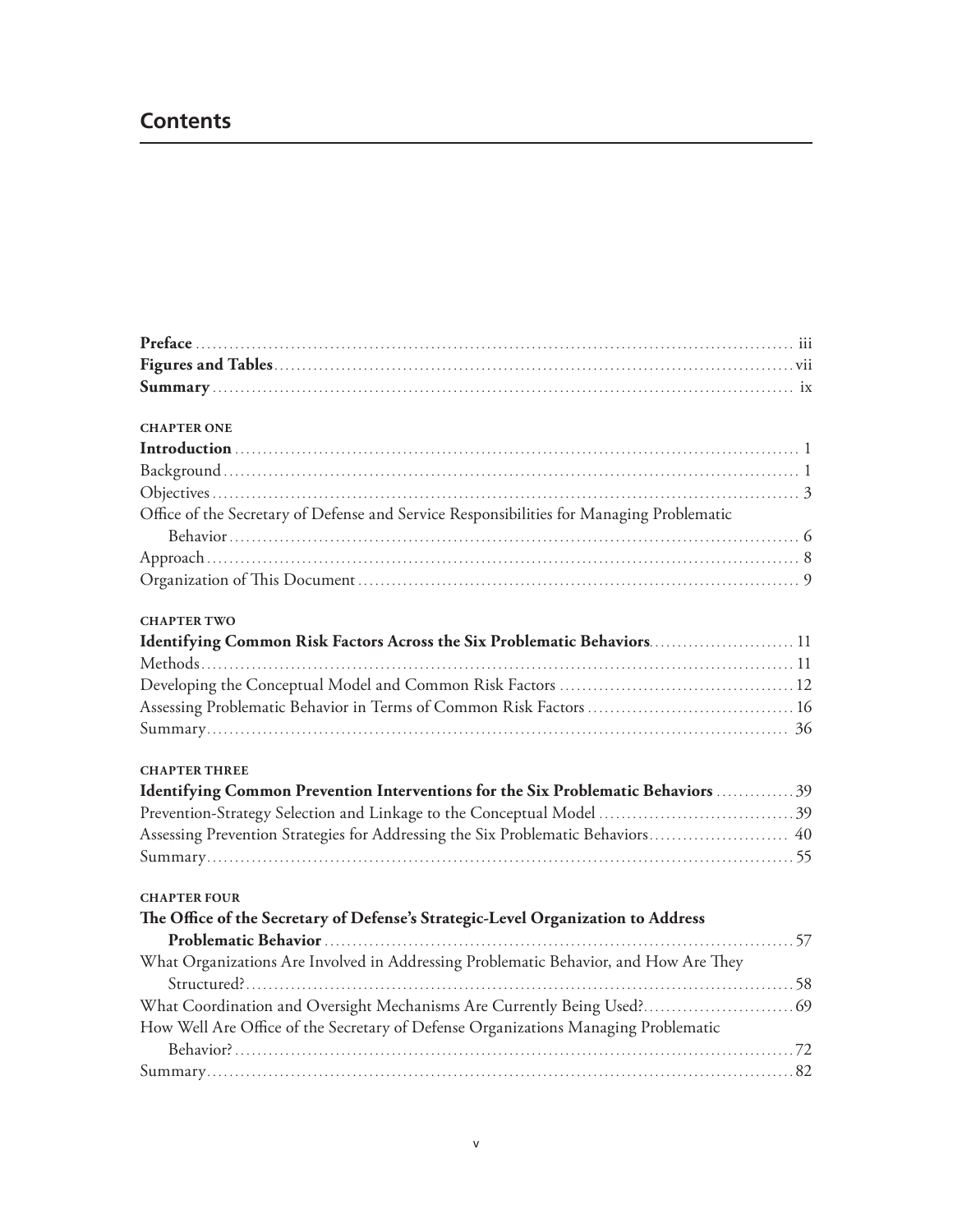| <b>CHAPTER FIVE</b>                                                                              |  |
|--------------------------------------------------------------------------------------------------|--|
| Structural Alternatives for Addressing Problematic Behavior Within the Office of the             |  |
|                                                                                                  |  |
|                                                                                                  |  |
|                                                                                                  |  |
| Insights for the Office of the Secretary of Defense from Analysis of the Structural Alternatives |  |
|                                                                                                  |  |
|                                                                                                  |  |
| <b>CHAPTER SIX</b>                                                                               |  |
|                                                                                                  |  |
|                                                                                                  |  |
|                                                                                                  |  |
|                                                                                                  |  |
| <b>APPENDIXES</b>                                                                                |  |
|                                                                                                  |  |
|                                                                                                  |  |
| C. Service Organizations to Address Problematic Behavior and Perspectives on Office              |  |
|                                                                                                  |  |
|                                                                                                  |  |
|                                                                                                  |  |
|                                                                                                  |  |
|                                                                                                  |  |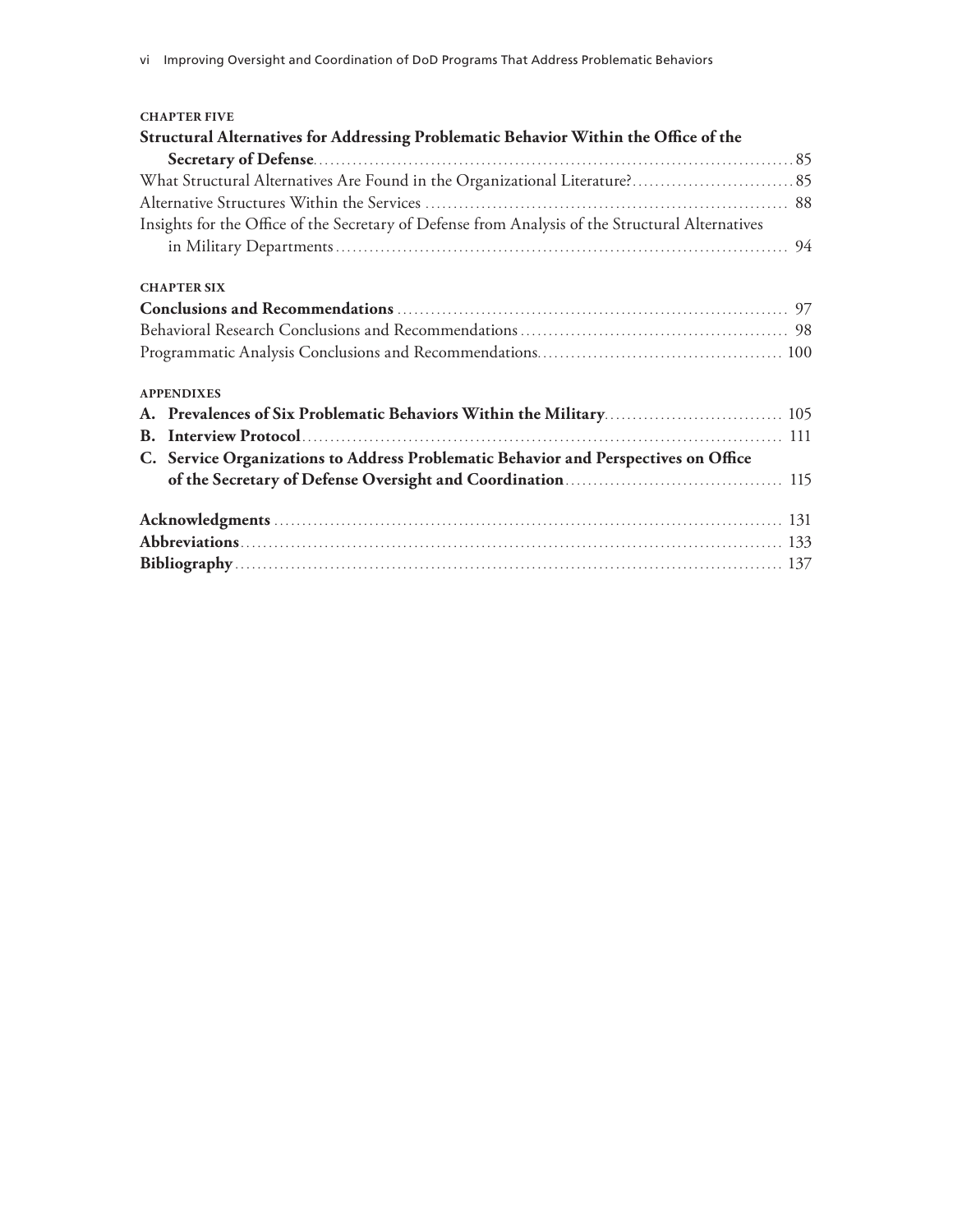# **Figures and Tables**

# **Figures**

|      | 1.1. Interconnection Between the Office of the Secretary of Defense and the Services in |  |
|------|-----------------------------------------------------------------------------------------|--|
|      |                                                                                         |  |
| 2.1. | Conceptual Model Describing a Common Process Leading to Problematic Behavior 13         |  |
| 3.1. |                                                                                         |  |
| 4.1. | Office of the Secretary of Defense Organizations That Address Sexual Assault  60        |  |
| 4.2. |                                                                                         |  |
| 4.3. | Office of the Secretary of Defense Organizations Addressing Substance-Use               |  |
|      |                                                                                         |  |
|      | 4.4. Office of the Secretary of Defense Organizations Addressing Sexual Harassment      |  |
|      |                                                                                         |  |
| 4.5. |                                                                                         |  |
| 5.1. |                                                                                         |  |
| 5.2. |                                                                                         |  |
| 5.3. |                                                                                         |  |
|      |                                                                                         |  |

# **Tables**

| 3.1. Cross Between Problematic Behaviors and Prevention Strategies 41                 |  |
|---------------------------------------------------------------------------------------|--|
| 4.1. Summary of Office of the Secretary of Defense's Efforts to Coordinate Addressing |  |
|                                                                                       |  |
| 4.2. Summary of Office of the Secretary of Defense's Efforts for Oversight of         |  |
|                                                                                       |  |
|                                                                                       |  |
| A.1. Co-Occurring Factors in Service Members Who Died by Suicide, All Services,       |  |
|                                                                                       |  |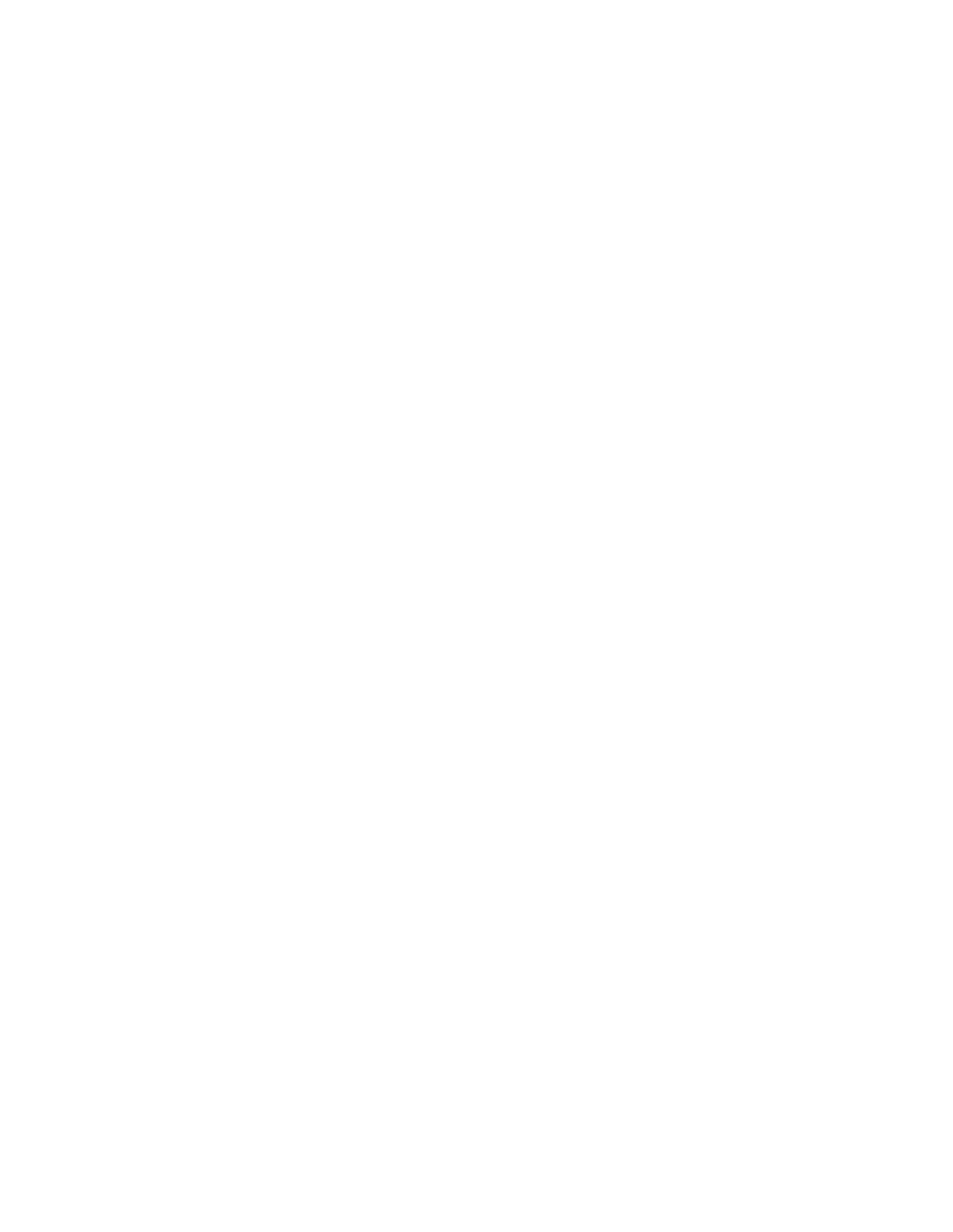## **Introduction**

Pressures inside and outside the U.S. Department of Defense (DoD) to reduce the incidence of problematic behavior<sup>1</sup> within the military without a significant increase in additional resources are inducing OSD to rethink how it is organized to provide policy guidance and oversight of the department's numerous behavior-mitigation efforts. This means reconsidering the default institutional response of setting up a new program or task force to address each behavioral issue as it surfaces in the popular and congressional consciousness and, instead, developing a streamlined and integrative framework for addressing a range of related problematic behaviors. This is easier said than done. It continues to be a difficult task to determine what constitutes problematic behavior in a military context, how these behaviors should be categorized, and how much coordination there should be in the efforts to prevent and respond to them.

The Office of Diversity Management and Equal Opportunity within OSD, in consultation with the military deputy to the Under Secretary of Defense for Personnel and Readiness (USD[P&R]), asked RAND to help OSD develop an integrative framework for preventing and modifying problematic behavior among military personnel by identifying options to improve its coordination and oversight related to six specified problematic behaviors:

- sexual harassment
- sexual assault
- unlawful discrimination
- substance abuse
- suicide
- hazing.

The sponsor selected these six behaviors because, with the exception of sexual assault, they all fell (at the time) within the full or partial purview of the USD(P&R)'s military deputy. Although this set of behaviors provided a reasonable basis for our analysis, we acknowledge that we could have included other behaviors in our study—in particular, family violence, for whose prevention the Deputy Assistant Secretary of Defense for Military Community and Family Policy has oversight responsibility.

<sup>&</sup>lt;sup>1</sup> For this study, individual or collective behavior is considered problematic if the Office of the Secretary of Defense (OSD) has deemed it to be sufficiently detrimental to operational readiness or the well-being of service members and their families that it has organized an effort to address the behavior.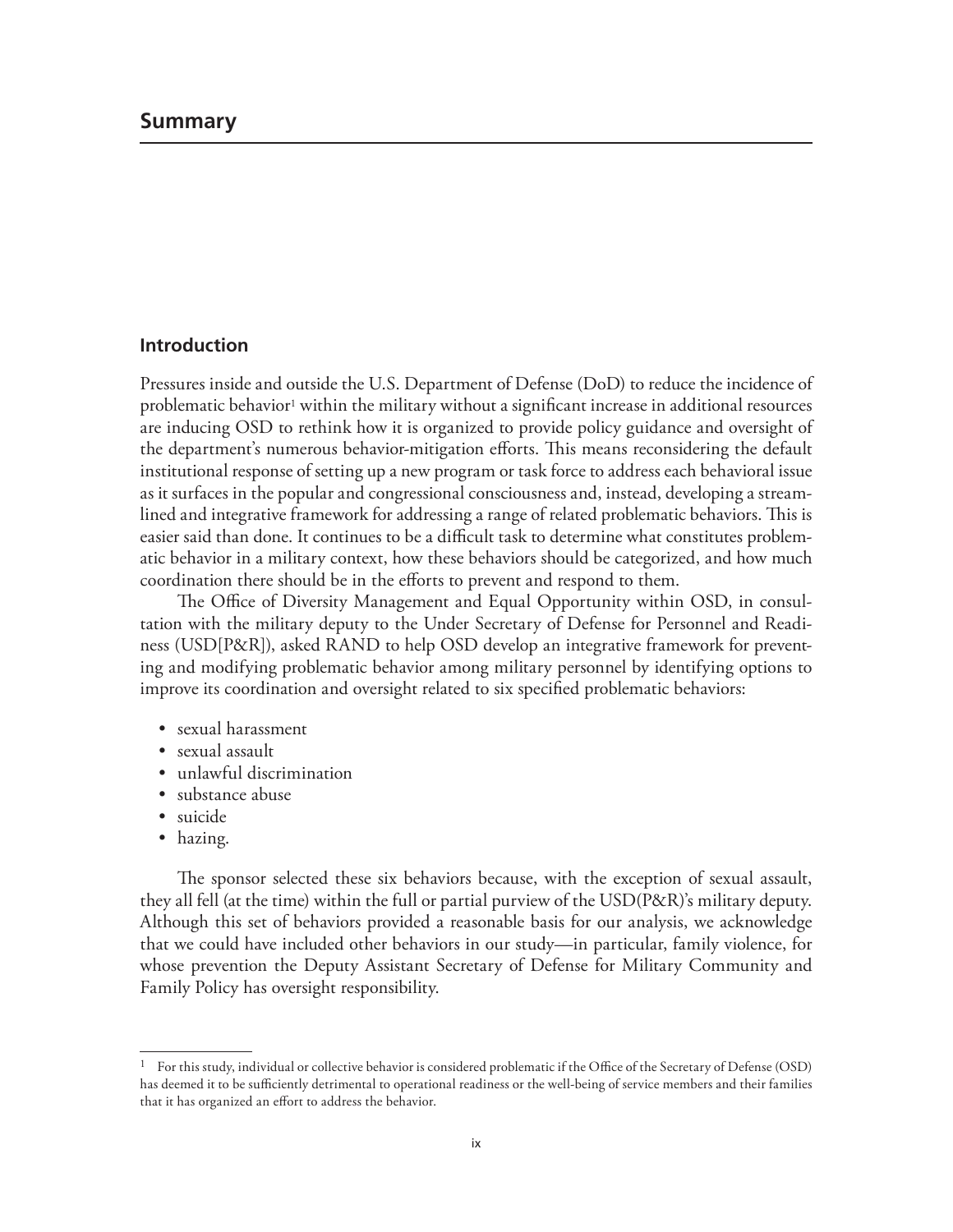To provide options for improved integration, the RAND team **reviewed behavioral research**, examining the academic literature to answer three questions:

- What are the risk factors associated with problematic behavior?
- What are the recommended methods for preventing problematic behavior?
- How are the above factors and methods similar and different?

To answer those questions, the research team sought to identify risk factors common across the six problematic behaviors and then to identify strategies that have been employed to prevent each.

The team also **conducted programmatic research**—via policy discussions, document analysis, and a review of the organizational design literature—to gain an understanding of existing organizations and practices within OSD to address problematic behavior and to explore alternative structural models. In particular, we sought answers to four questions:

- What OSD organizations are involved in addressing problematic behavior, and how are they structured?
- What coordination and oversight mechanisms are OSD organizations using?
- How well managed are OSD organizations to address problematic behavior in terms of their conformity to recognized managerial principles?
- What alternatives exist to OSD's current organizational structures that suggest ways in which OSD might improve its oversight and coordination of programs to address problematic behavior?

To answer the last question, we explored basic departmental alternatives outlined in the organizational design literature and reviewed actual alternative structures within the services, which not only share managerial responsibility with OSD for dealing with problematic behavior in the military but have also taken steps in recent years to integrate their behavioral programs.

Finally, drawing on the results of the behavioral and programmatic research, we answered two **overarching questions**:

- To what extent should programs to address problematic behavior be integrated?
- If they are integrated, in what ways should that occur?

# **Key Findings**

Informed by the behavioral and programmatic research, we identified some key findings. For each of the lines of research, we first present an overview of our findings and then provide a more detailed description.

## **Behavioral Research Findings**

The existing academic literature cannot serve as a guide for determining the full extent of desirable behavioral program integration within OSD. Not so differently from the Pentagon with its penchant for organizational stovepiping, the scientific community has tended to study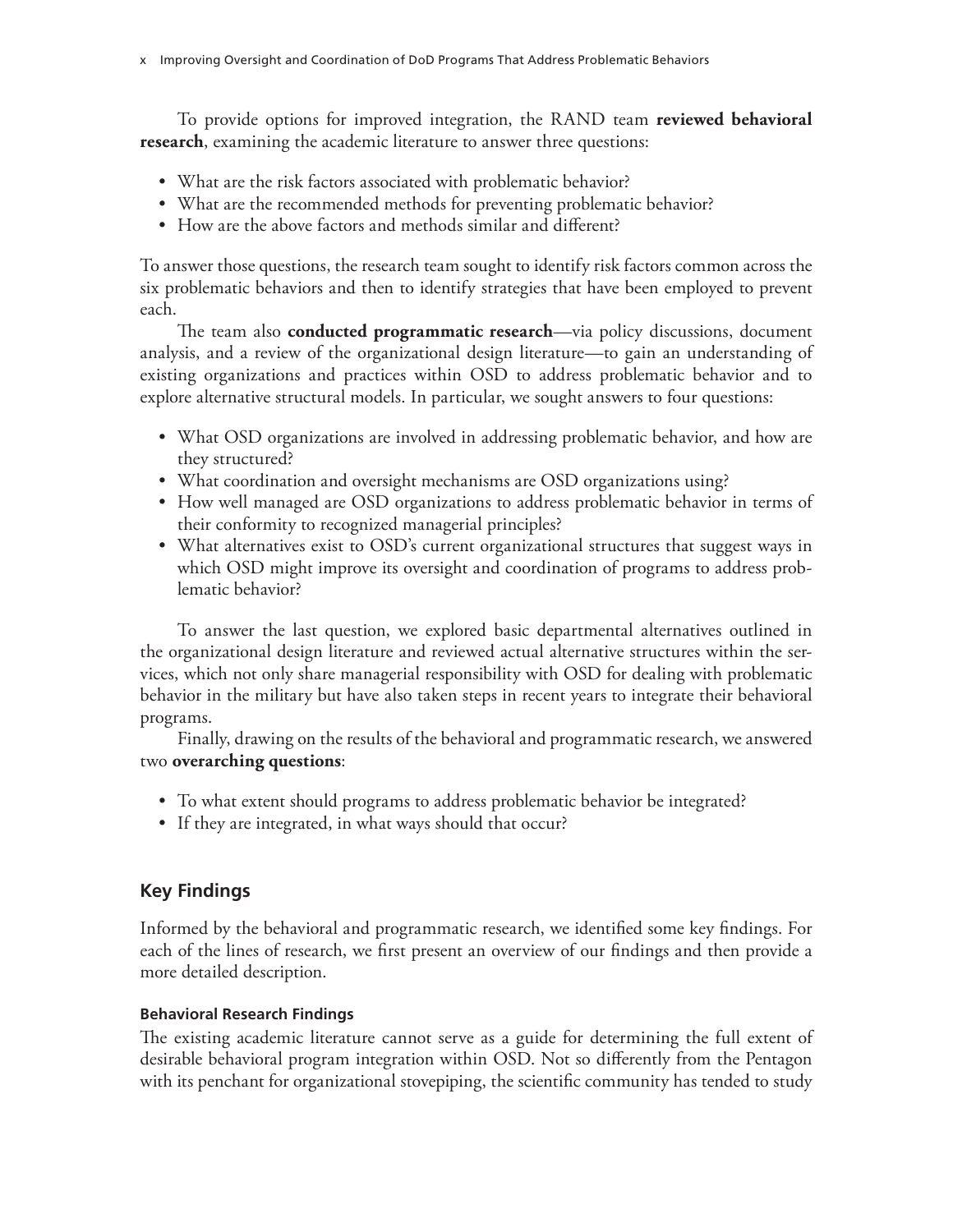problematic behaviors in isolation from one another. Nevertheless, our behavioral analysis does present considerable empirical evidence about general risk factors that are shared across multiple behaviors—that is, attitudes about problematic behavior, an organizational climate that fosters or discourages the problematic behavior, and access to the means to engage in the problematic behavior. Furthermore, our research shows that these factors are linked and could be targeted by multidimensional prevention strategies that address

- the propensity to engage in problematic behavior through screening, education, and attitude-modification programs
- ways to inhibit problematic behavior through changes in organizational norms and culture, bystander programs, access to mental health treatment, and policy innovations
- restriction of the means to engage in problematic behavior through various policy, legal, and administrative actions.

Finally, the fact that we have identified few academic studies that examine the relationships among problematic behaviors suggests the need for DoD to take the lead in conducting such research to provide an evidentiary basis for its proposed integrated organizational approach to enhancing the health and well-being of service members and their families.

## *Risk and Protective Factors*

With the exception of hazing, the academic literature has established many of the risk and protective factors related to the identified problematic behaviors. One of our principal findings is that attitudes seem to predict problematic behavior best when organizational context also supports the behavior. In other words, someone is more likely to engage in problematic behavior, such as sexual harassment, if that person perceives that peers and leaders explicitly or implicitly condone those actions. Conversely, people who might be initially inclined toward problematic behavior can be dissuaded if the organizational climate is clearly in opposition to such behavior.

Another finding is that limiting access to the means of performing a problematic behavior (e.g., alcohol, guns, relationship of authority) can reduce the likelihood of the behavior (e.g., alcohol misuse, suicide, sexual harassment) occurring. That said, practical and legal constraints could preclude anti-access–based prevention strategies. To guard against the possibility that one type of strategy might prove insufficient or ineffective, the best approach might be one that addresses all three categories of risk and protection (attitudes, organizational climate, and access to means).

Our last finding is that the scientific literature provides some links among problematic behaviors; alcohol use is a clear risk factor for suicide and sexual assault, and recent RAND research on sexual assault has demonstrated its association with sexual harassment and hazing. However, the fact that academic literature is stovepiped has meant that there have been relatively few studies on the interrelationships among multiple problematic behaviors.

It should be noted that our review of risk and protective factors was not intended to be exhaustive. Given our mandate to investigate potential areas for collaboration across agencies, we adopted a conservative approach, limiting our review to settled, replicated science. The scientific knowledge base on risk and protective factors is still growing, and greater understanding is needed with respect to the full set of unique and overlapping factors that can reliably predict problematic behavior.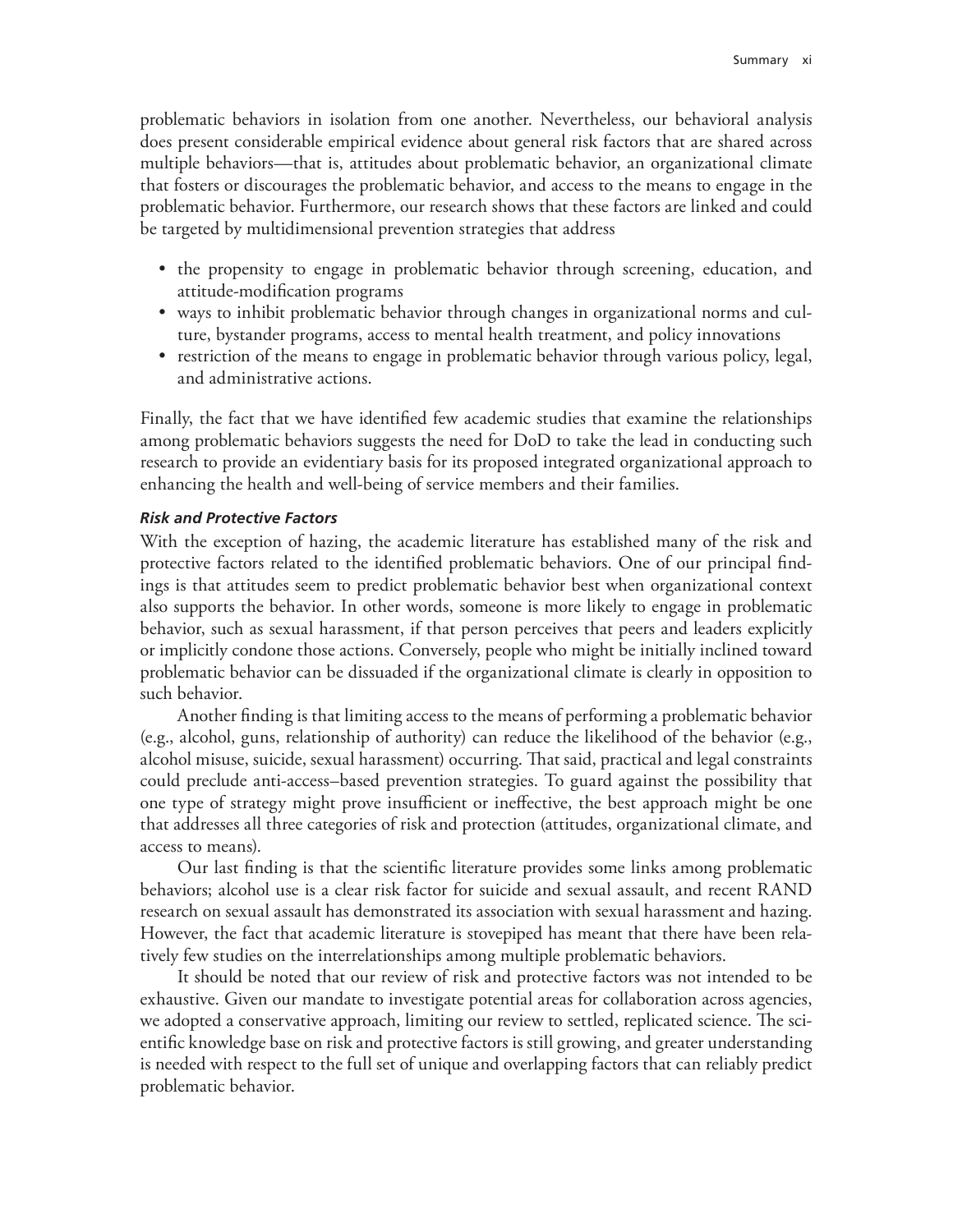#### *Prevention Strategies*

Our research on the literature related to prevention strategies indicates that combined prevention strategies relying on common principles could be developed for multiple problematic behaviors. Although holistic prevention strategies have only recently been adopted in the military, there is some precedent for combined risk-tracking across problematic behaviors to guide the delivery of indicated prevention programs (e.g., the Air Force's suicide risk–tracking program). Methods found to be effective for preventing or treating a specific problematic behavior might also be effective for other behaviors. However, because of the traditional tendency of scientists and practitioners to focus on single behaviors, as well as for behavioral research and program implementation funding to be distributed unevenly, prevention strategies have not usually been evaluated in different behavioral contexts. Of course, employing similar prevention strategies to address multiple problematic behaviors makes sense only if the methods used are effective and target a shared underlying risk factor. To narrow the review to the most-compelling evidence, we restricted our summary to prevention strategies that had been implemented and evaluated in organizations, and we prioritized evidence from experimental or quasi-experimental trials when available. The results of our literature review indicate that specific programs or practices have rarely had a measurable impact on reducing the incidence of a problematic behavior; however, they do point to areas of strategic convergence, as well as potential gaps along the prevention spectrum at which program and research efforts might be applied, with the expectation that a multidimensional, integrated approach might work better than a behavior-by-behavior, disconnected strategy.

#### **Programmatic Analysis Findings**

Our qualitative analysis of OSD organizations that address problematic behavior suggests the need to consider modifications in how OSD oversees and coordinates efforts to prevent problematic behavior. OSD programs to address problematic behavior vary substantially in terms of unity of command, mission focus, span of control, collaboration, quality of planning and assessment processes, and adequacy of resources. In some ways, this is neither surprising nor necessarily inappropriate. An organization's design is contingent on the environment in which it operates; the kind of problems addressed, the extent of responsibilities, and the priority given to the OSD offices we examined differ considerably. Nevertheless, our discussions with program officials and our review of existing policy and strategy documentation indicate that some of the practices that OSD employs to address certain problematic behaviors do not conform to basic managerial principles, i.e., unity of command, mission focus, span of control, collaboration, quality of planning and assessment processes, and adequacy of resources.

The findings from our research into structural alternatives for addressing problematic behavior are less prescriptive than they are suggestive of approaches that OSD could take once the leadership has formulated a comprehensive vision for behavioral health and readiness based on an improved understanding of the interconnections among behavioral risks, protective factors, and prevention and promotion strategies. According to organizational design theory, self-contained structures, which are focused on products or services and contain all the occupational elements needed to perform their tasks, are better suited to achieving oversight and coordination objectives than functionally based organizations, whose major departments are arranged based on occupational skills, are. Moreover, our analysis of service headquarters organizations shows a trend toward self-contained structures that encompass multiple behaviors. Still, these larger structures are designed mostly for coordination purposes. Thus far, indi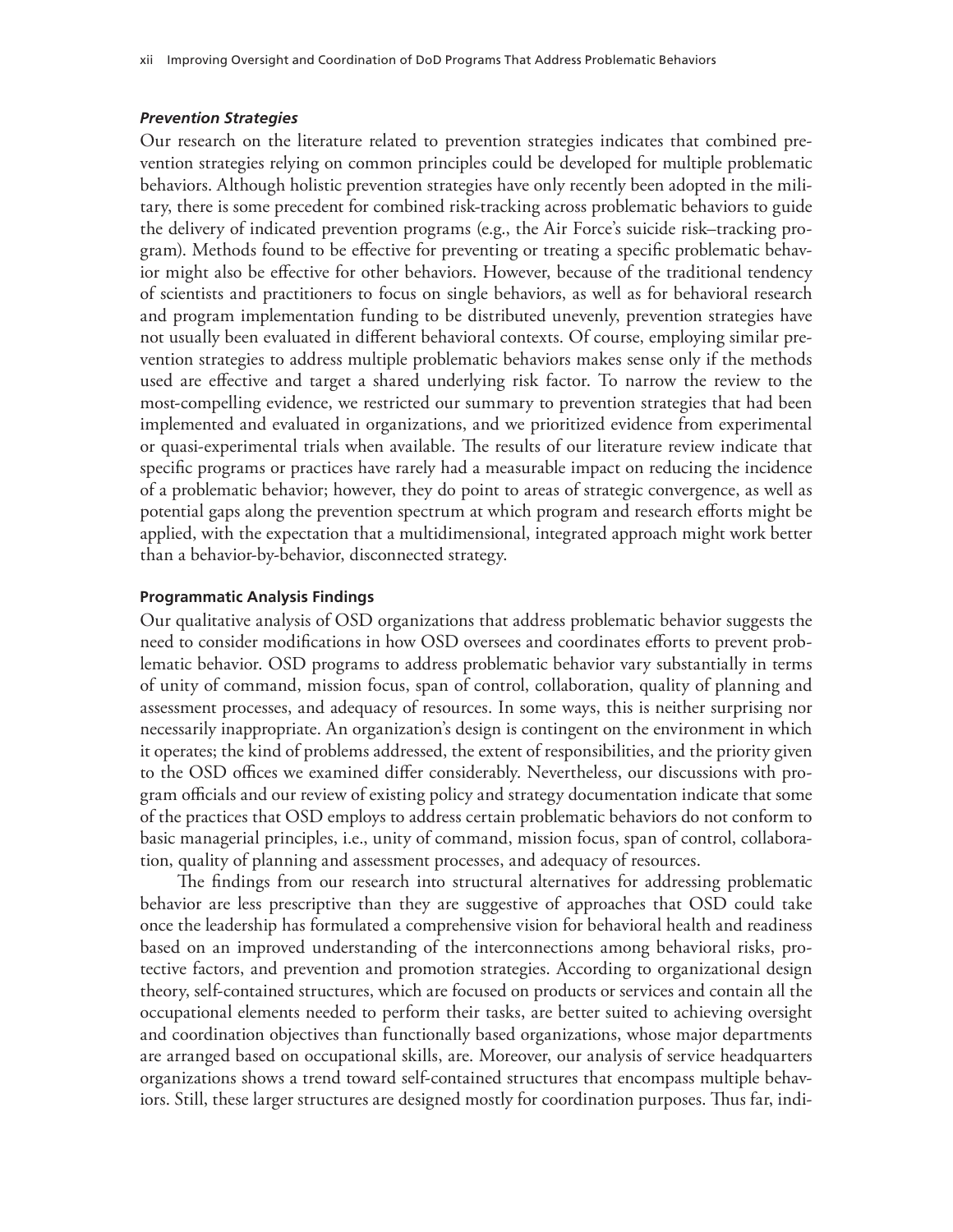vidual service programs to address problematic behavior continue to have separate reporting chains that are connected to their counterpart offices in OSD.

#### *Oversight*

Some OSD organizations that are responsible for overseeing DoD's efforts to deal with problematic behavior—sexual assault, in particular—have institutionalized many of the managerial principles noted above, for example, by establishing a clear authority structure, a focused mission, and a strategic plan that ensures accountability. However, other organizations—including those responsible for addressing unlawful discrimination and sexual harassment, suicide, and substance abuse—lack adequate policies, plans, information systems, and resources needed to establish a departmental approach to certain behavioral issues, to inform senior leadership about these problems, and to ensure that the leadership's decisions about problematic behavior are being uniformly enforced. Hazing, especially, represents a significant gap in DoD's framework for mitigating problematic behavior. Although the Office of Diversity Management and Equal Opportunity is chairing a working group charged with addressing this issue and has recently issued a memorandum that more clearly defines this problematic behavior, the department still does not have a policy that spells out how the services and other defense organizations are to reduce the incidence of hazing.

There is also a need for better OSD-supervised tracking and accountability mechanisms for problematic behavior. In the Army, for example, only formal (written and sworn) sexual harassment complaints are reported up the chain of command, while informal complaints are resolved at the lowest possible level and not tracked, which hampers understanding of the extent and nature of the problem. Also, our discussions with OSD and service officials indicate that personnel and funds for some efforts to address problematic behavior are being stretched to the point that mandated tasks cannot be done or cannot be done well within specified time periods. This is particularly the case in OSD's Military Equal Opportunity program, in which a single person has had nominal oversight responsibility for all DoD programs that address sexual harassment and discrimination issues among military service members. Without a permanent support staff, however, the Military Equal Opportunity Office has had difficulty issuing up-to-date policy guidance, much less ensuring policy compliance.

OSD's complex governance structures for tackling suicide and, especially, substance abuse within the military also inhibit effective oversight. Although designated as the focal point for suicide prevention policy, at the time of our research, the Defense Suicide Prevention Office (DSPO) was under the operational control of one organization, was resourced by another organization, and received guidance from three different governing boards. Whereas suicide prevention at least has a central programmatic authority, albeit a weak one, the arena of substance-abuse policy is, for the most part, functionally organized; it has no self-contained structure, except for the drug-testing program. This diffusion of responsibility across health, personnel management, and other functions makes it inherently difficult to craft a comprehensive behavioral strategy or to establish a mechanism for monitoring policy compliance and behavioral outcomes in all the functional areas pertinent to substance abuse.

#### *Coordination*

Currently, OSD does not have a single organization responsible for coordinating efforts to prevent, treat, and respond to the range of problematic behaviors examined in this report. Instead, many OSD offices and agencies address different functions related to different behaviors. In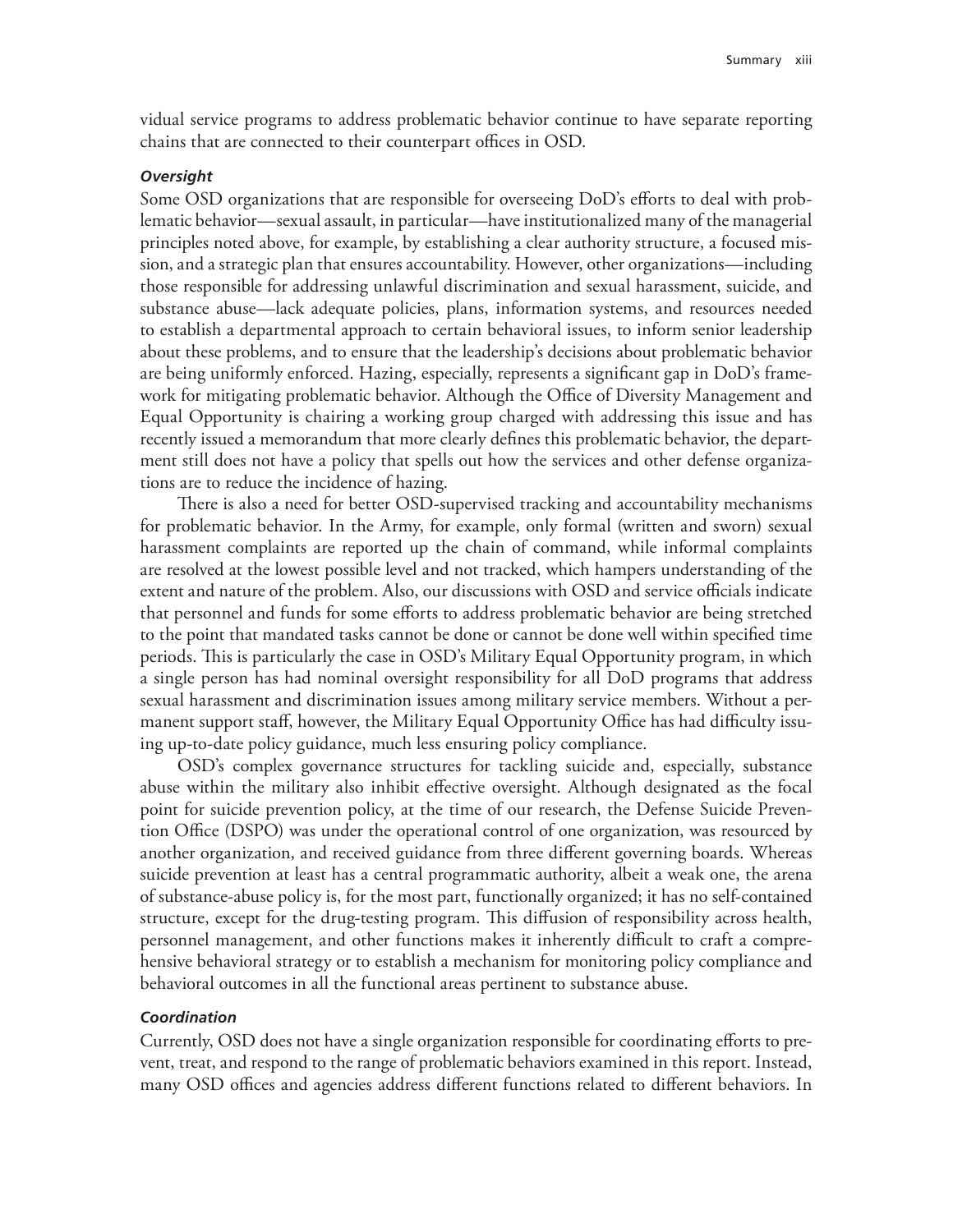part, this is understandable given that the expertise and the authority to perform certain functional activities involving problematic behavior reside in specific organizations and cannot be easily combined within one entity. In addition, although recent RAND research on sexual assault has demonstrated the relationship between this problematic behavior and sexual harassment and hazing, there is limited research on the connections among several of the problematic behaviors we reviewed. That said, the argument for improved coordination of organizations within OSD that address problematic behavior is supported by the facts that OSD has only so many resources to devote to overseeing departmental efforts aimed at addressing problematic behavior and that these resources are distributed widely and unevenly. Thus, a more coordinated approach could be helpful from the cost-and-benefit standpoint if there were more and broader evidence of risk and protective factor linkages and programmatic effects on multiple behaviors.

Obstacles to coordination exist among OSD organizations dealing with issues pertaining to individual and multiple behaviors. As just mentioned, an overly complicated management structure hampers substance-abuse policy development and implementation. To bring together various functional interests, multiple coordinating bodies have been established at different levels of the department. Also, the complex governance structure for suicide prevention within the Office of the USD(P&R) has constrained its ability to coordinate the activities of DoD programs that target this problematic behavior. Furthermore, existing bureaucratic processes and varying levels of resources do not enable OSD organizations focused on different but related problematic behaviors, such as sexual assault and sexual harassment, to easily work with each other. As a result, OSD treats behaviors separately for the most part. By contrast, although they still retain individual offices for each problematic behavior, the services (in particular, the Army and the Navy) are beginning to undertake a holistic approach to behavior management.

#### **Caveat**

Before turning to our recommendations, we provide the following caveat with respect to our programmatic findings. Information in this report reflects organizational arrangements within OSD as of the end of October 2015, when we completed our data collection, analysis, and writing. Subsequent to that date, reorganization has occurred, and new positions have been created, such as changes in the military deputy's portfolio and the establishment of an executive director of the Office of Force Resiliency in the Office of the USD(P&R). Nevertheless, even as changes occur in OSD's organizational structure, we believe that information and analysis in this report provide a foundational understanding of OSD's management of problematic behavior, the major issues and challenges that OSD faces, and OSD's goals for addressing problematic behavior.

#### **Recommendations**

Given the behavioral and programmatic research findings, we offer a series of recommendations, broken into the two sets of subcategories discussed previously; these are summarized in Table S.1 and explained in more detail in the text. Given the breadth and complexity of some of these recommendations and the need for substantial cooperation throughout the department to ensure that they are effectively carried out, we suggest that the USD(P&R) create a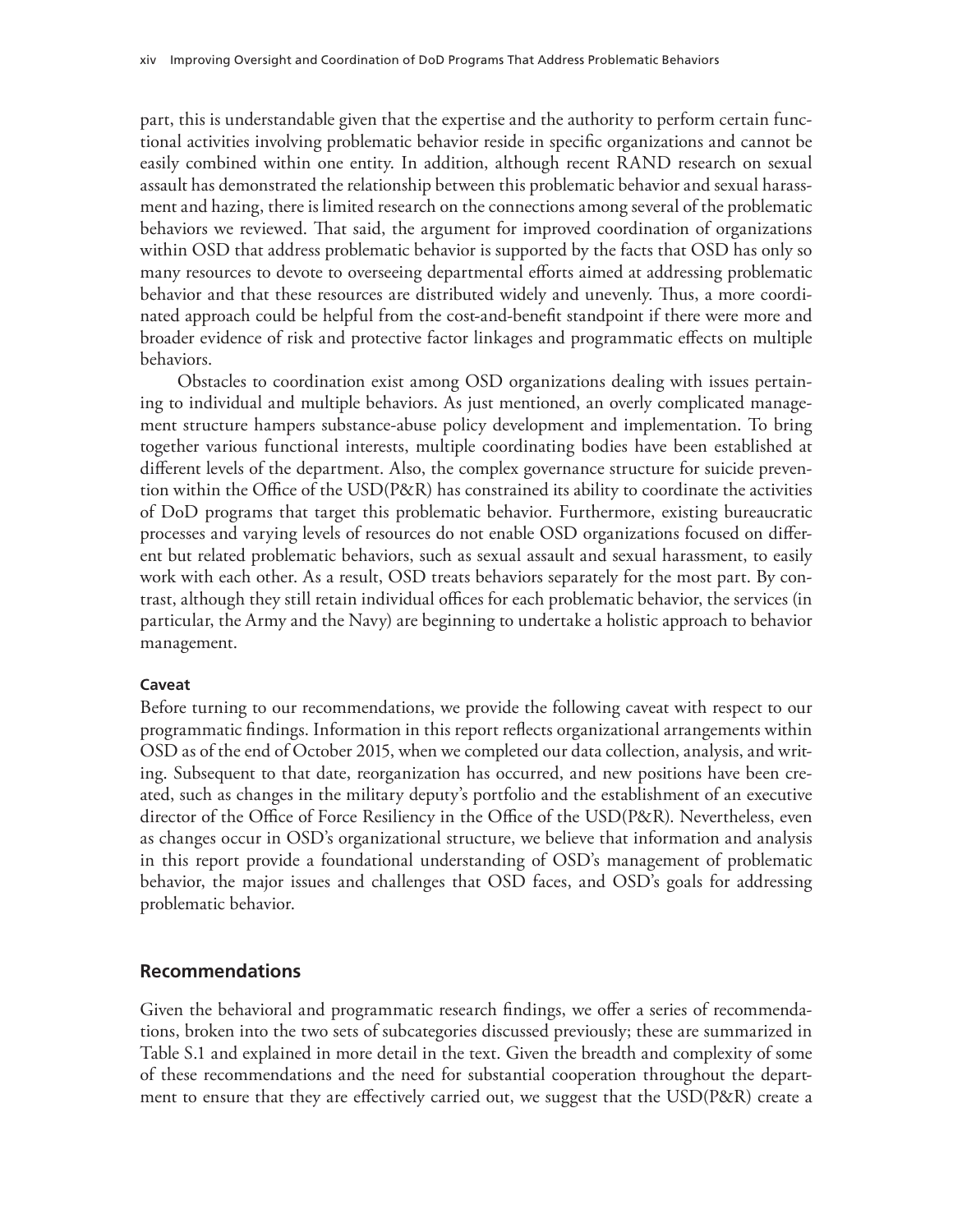**Table S.1 Recommendations for Policy Addressing Problematic Behavior**

| Recommendation<br><b>Type</b> | Category                          | Recommendation                                                                                                                                                                                                                                                                                                    |
|-------------------------------|-----------------------------------|-------------------------------------------------------------------------------------------------------------------------------------------------------------------------------------------------------------------------------------------------------------------------------------------------------------------|
| Behavioral<br>research        | Risk and<br>protective<br>factors | Review existing assessment systems that monitor the role of cultural and<br>climate factors in promoting or inhibiting problematic behavior, and modify<br>these systems where there are coverage gaps or methodological problems. <sup>a</sup>                                                                   |
|                               |                                   | Review existing service policies intended to restrict access to the means to<br>engage in problematic behavior, and consider applying elsewhere in DoD<br>those policies that have been shown to be effective.                                                                                                    |
|                               |                                   | Consider ways to leverage existing DoD data to continue to explore<br>connections among problematic behaviors.                                                                                                                                                                                                    |
|                               | Prevention<br>strategies          | Review the effects that prevention and response strategies that DoD is<br>currently using to cope with individual problematic behaviors can have on<br>other (nontarget) behaviors. <sup>a</sup>                                                                                                                  |
| Programmatic<br>research      | Oversight                         | Review departmental staffing levels for the oversight of problematic behavior,<br>especially hazing and sexual harassment; in strategic plans, prioritize tasks<br>to address problematic behavior, and ensure that policy mandates can be<br>implemented within resource limitations and timelines. <sup>a</sup> |
|                               |                                   | Ensure the development of strategic plans for sexual harassment, and<br>complete the substance-misuse strategic plan. <sup>a</sup>                                                                                                                                                                                |
|                               |                                   | Approve definitions that distinguish hazing from bullying, and establish<br>policies and procedures for reducing the incidence of both kinds of<br>problematic behavior.                                                                                                                                          |
|                               |                                   | Develop clear and common definitions, standards, and submission protocols<br>for behavior data that the services collect and report to OSD.                                                                                                                                                                       |
|                               |                                   | Examine the pros and cons of establishing an OSD program that would have<br>policy and oversight responsibility for prevention of and response to substance<br>(including alcohol) abuse.                                                                                                                         |
|                               |                                   | Consider increasing DSPO's authority to oversee suicide prevention programs<br>in DoD, including requiring the services to provide data to DSPO on suicide<br>prevention program performance and effectiveness.                                                                                                   |
|                               |                                   | Coordination Consider streamlining OSD management of certain problematic behaviors,<br>either by establishing self-contained programs or by developing a matrix<br>structure with functionally integrated programs whose personnel report to<br>both senior functional and program managers. <sup>a</sup>         |
|                               |                                   | To understand where gaps might lie with respect to collaboration, review OSD<br>coordinating bodies and activities that address problematic behavior.                                                                                                                                                             |
|                               |                                   | Encourage the services to monitor and evaluate innovative holistic approaches<br>to behavioral management.                                                                                                                                                                                                        |

a The study team believes that this should receive high-priority consideration by the proposed senior-level task force on integrating programs to address problematic behavior.

senior-level task force—chaired jointly by the USD(P&R) military deputy, the new executive director of the Office of Force Resiliency, the Assistant Secretary of Defense for Health Affairs, and Assistant Secretary of Defense for Manpower and Reserve Affairs and including representatives from the military services, the National Guard Bureau, and relevant defense agencies that would be responsible for issuing guidance on improving the integration of OSD's efforts to address problematic behavior within the military and for overseeing the implementation of such guidance.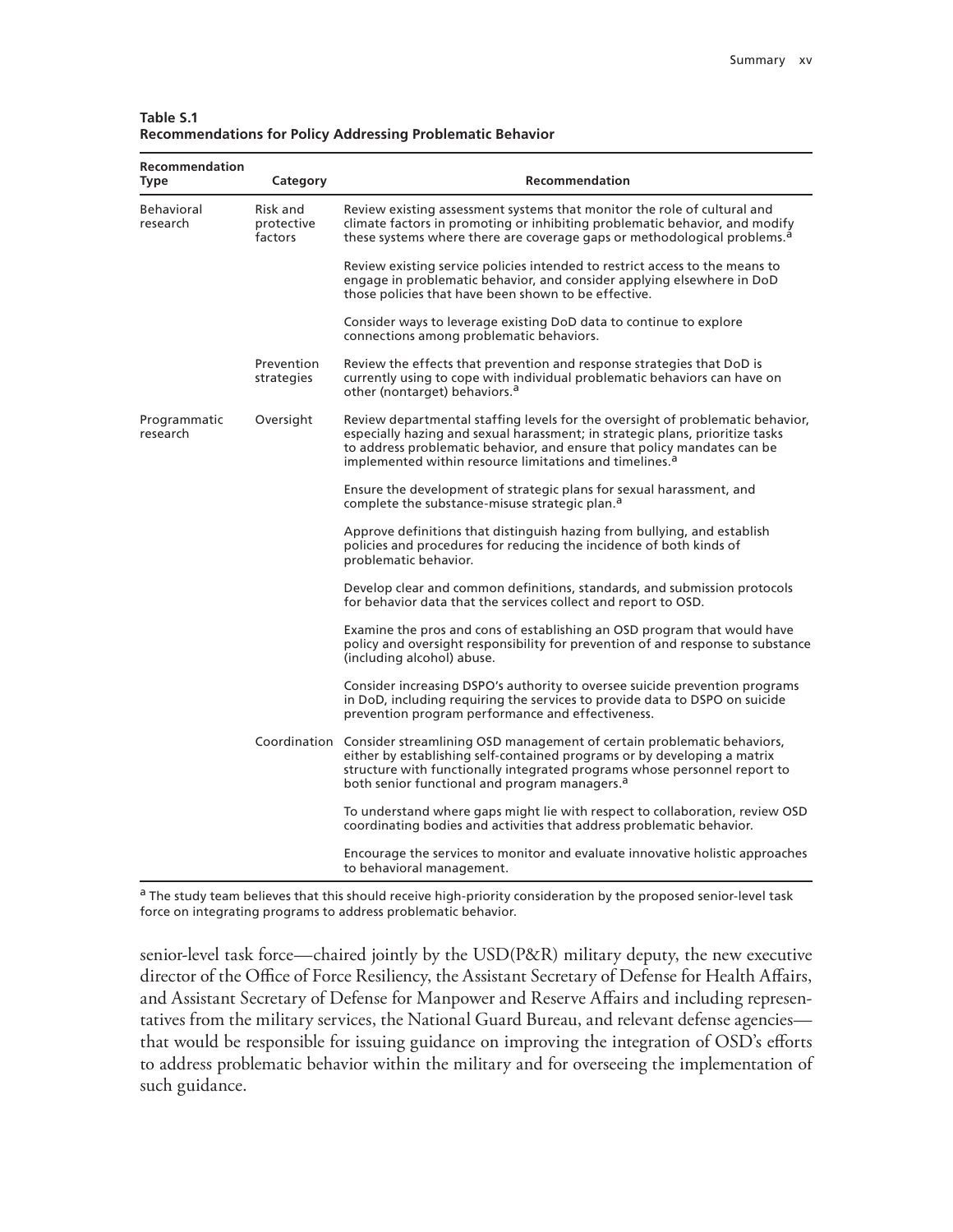In sum, OSD can do much to improve its organizational response to existing and emerging problematic behaviors. With some notable exceptions, there is little definitive scientific research on connections between different problematic behaviors. Therefore, pursuing integrated solutions to behavioral problems should be treated as testable experiments at present. In addition, OSD should take steps to improve how its offices oversee and coordinate DoD efforts against particular behaviors by completing policies and plans, expanding tracking and accountability mechanisms, establishing self-contained programs with wider oversight responsibilities, and consolidating coordinating bodies without decreasing collaborative opportunities. A high-level, permanent body responsible for overseeing and coordinating policies and programs to prevent problematic behavior might make sense at some point in the future and should be explored in cases in which behavioral linkages are clear. However, if OSD leaders decide on such an approach, they should first review the lessons learned by service headquarters organizations responsible for integrating programs designed to curtail problematic behavior and increase the resilience of service members.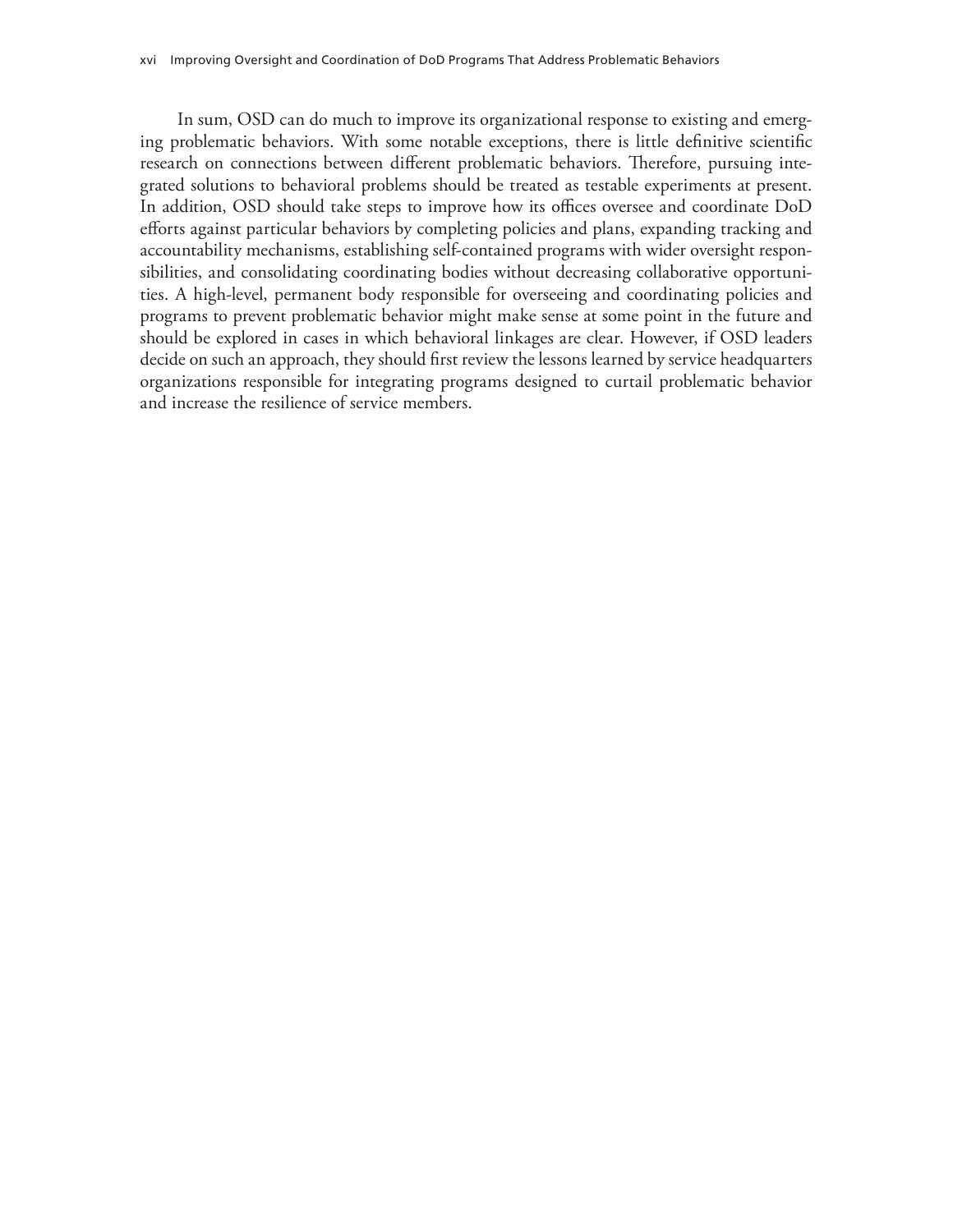## **Background**

Recently, the Office of the Secretary of Defense (OSD) has been reconsidering how it is organized to provide policy guidance and oversight of the department's varied behavior-mitigation efforts. Under intense scrutiny from the media and Congress in recent years because of its perceived mishandling of sexual assault and suicide cases, the U.S. Department of Defense (DoD) has created high-level, single-purpose organizations within OSD and the services such as the Sexual Assault Prevention and Response (SAPR) Office (SAPRO) and the Defense Suicide Prevention Office (DSPO)—to address issues related to preventing and responding to these problematic behaviors.<sup>1</sup> There has been less bureaucratic focus recently on other forms of problematic behavior, such as sexual harassment and unlawful discrimination, likely because these behaviors have not received a great deal of outside attention and because DoD has wellestablished military equal opportunity (EO) (MEO) organizations in the services responsible for addressing these problems. That said, there is some concern that OSD cannot provide adequate oversight of antidiscrimination and anti–sexual harassment policy implementation.2 Also, emerging behavioral problems, such as hazing, do not fit well into the existing mitigation structure in OSD or the services.

Like the rest of DoD, organizations dealing with problematic behaviors must contend with the related challenges of sequestration and defense reform. With the partial relief that the bipartisan budget compromise of 2013 offered possibly coming to an end, programs across the department will face the prospect of additional funding cuts.3 Although the suicide prevention and SAPR program offices are relatively well resourced at this point, they might be hard pressed to continue to meet their strategic objectives and the requirements that Congress imposes on them with current levels of funding and personnel. And DoD proponents of less salient behavioral issues might have to make do with fewer resources than they currently have. For defense reformers, cost-cutting could be accomplished partly by overhauling the

<sup>&</sup>lt;sup>1</sup> For this study, individual or collective behavior is considered problematic if OSD has deemed it to be sufficiently detrimental to operational readiness or the well-being of service members and their families that it has organized an effort to address the behavior.

<sup>2</sup> Military Leadership Diversity Commission, *From Representation to Inclusion: Diversity Leadership for the 21st-Century Military—Final Report*, Arlington, Va., March 2011, p. xvii.

<sup>&</sup>lt;sup>3</sup> Heidi Przybyla, "Defense Cuts Stirring Republican Congress Confronting New Budget," Bloomberg, November 21, 2014.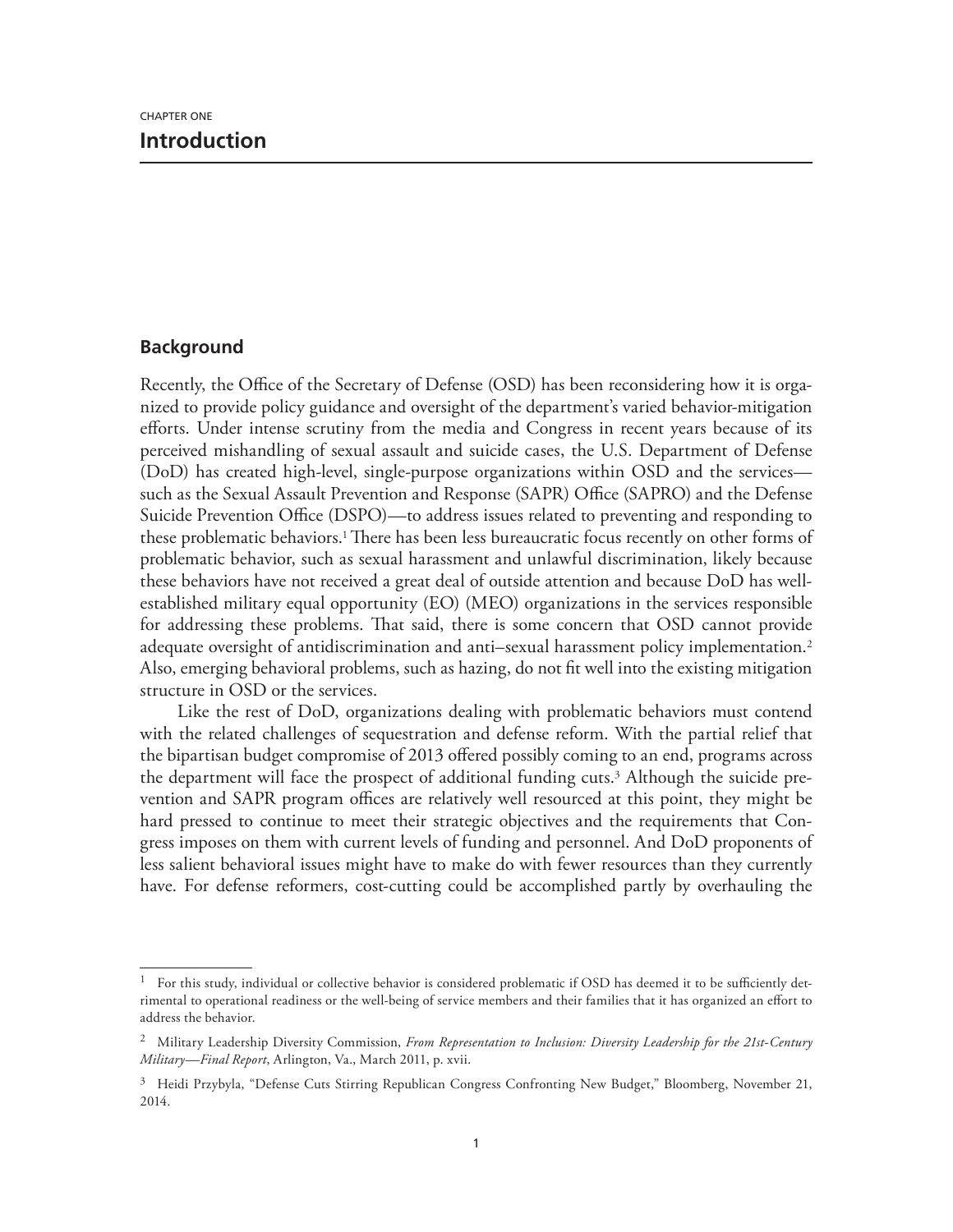Pentagon's stovepiped bureaucracy.<sup>4</sup> With respect to problematic behaviors, this would mean reconsidering DoD's default institutional response of setting up a new program or task force to address each behavioral issue as it surfaces in the popular and congressional consciousness and shifting instead to developing a streamlined and integrative framework for addressing a range of related behaviors.

There is no consensus within DoD on a general strategy to address problematic behavior. Indeed, it continues to be a difficult task to determine what constitutes problematic behavior in a military context, how these behaviors should be categorized, and how much coordination there should be in the efforts to prevent and respond to them. In 2015, for example, the Joint Staff High-Risk Behavior Working Group advised against continuing to use the term *high-risk behavior* because it equated risky behaviors that were positive and negative from a military standpoint, because it could refer to either an adverse outcome or a risk factor for an adverse outcome, and because it placed the focus on individual behaviors rather than organizational contributions to adverse outcomes. It recommended instead employing a combination of related terms to describe the full scope of behavioral elements affecting military health and readiness, including *adverse outcome*, *adverse state*, *risk factor*, *counterproductive behavior*, and *protective resource*. 5

We recognize the conceptual issues involved in using a single term to cover a range of disparate behaviors with complex interrelationships. However, given our interest in a particular set of behaviors, we have not seen the need to develop or appropriate a complex combinatory framework to generally define what we mean by *problematic behavior*. Thus, for this study, an individual or collective behavior is problematic if OSD has deemed it to be sufficiently detrimental to operational readiness or the well-being of service members and their families that it has organized an effort to address the behavior.

Fortunately, those seeking answers to organizational questions related to problematic behavior have a variety of places to turn for useful evidence and examples. Most of the services are already experimenting with various approaches to strengthening and integrating the management of programs to address problematic behavior.<sup>6</sup> The aforementioned working group recommended that DoD "better coordinate and integrate military public health, prevention, wellness, safety, and medical programs," including establishing an Office of Personnel Risk Reduction within the Office of the Under Secretary of Defense for Personnel and Readiness

<sup>4</sup> For example, see Council on Foreign Relations, "A Conversation with Michèle Flournoy," transcript, Paul C. Warnke Lecture on International Security, April 17, 2013.

<sup>5</sup> An adverse outcome is any negative health or social outcome, including avoidable deaths, injuries, illnesses, legal infractions, and family disruptions. An adverse state is a condition in an individual, family, unit, or service created by risk factors for adverse outcomes exceeding protective resources. A risk factor is any factor in an individual, family, unit, or service that increases the likelihood of an adverse outcome. Counterproductive behavior is a subset of risk factors for adverse outcomes that can exist in any socioecological domain (i.e., service members, leaders, family members, and entire units can engage in counterproductive behaviors). A protective resource is any factor in an individual, family, unit, or service that reduces the likelihood of an adverse outcome and promotes positive outcomes; the term *resource* was chosen to highlight the perishable nature of factors that protect against adverse outcomes. See Joint Staff High-Risk Behavior Working Group, *Promoting Trust, Enhancing Resources, and Reducing Risk: Final Report*, May 29, 2015, p. 9.

 $^6$  Service organizations and frameworks intended to integrate a variety of behavioral health initiatives include the Army Resiliency Directorate (ARD), the Navy's 21st Century Sailor and Marine initiative, the Air Force's CAF program, and the Marine Corps Behavioral Health Program.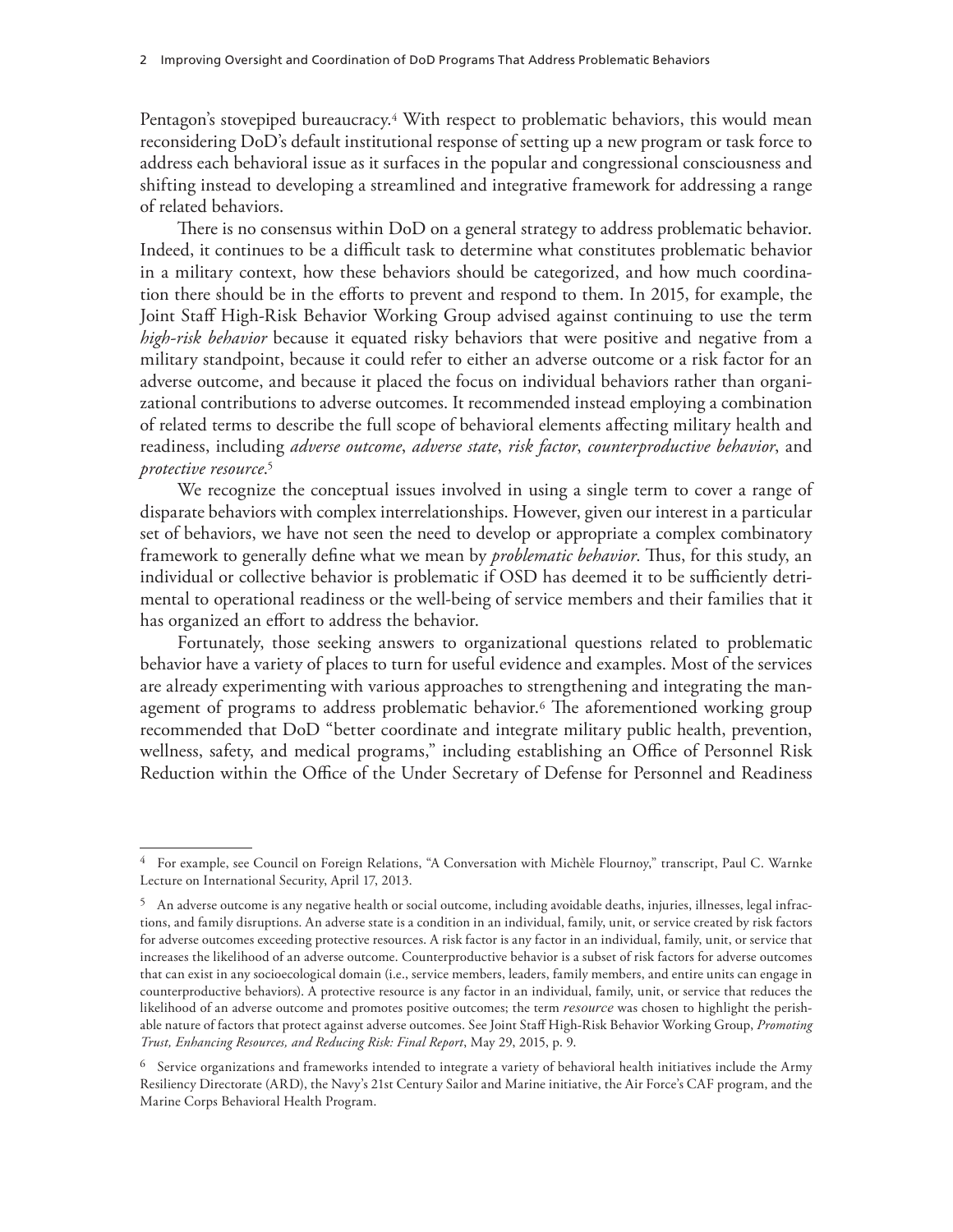(USD[P&R]).7 Also, the behavioral science community inside and outside DoD has made some strides in explaining the connections among problematic behaviors, which might suggest better ways of managing and coordinating prevention efforts.

## **Objectives**

The Office of Diversity Management and Equal Opportunity (ODMEO) within OSD asked RAND to help OSD develop an integrative framework for preventing and modifying problematic behavior among military personnel by identifying options to improve OSD-level coordination and oversight related to specified behaviors. The problematic behaviors that ODMEO asked us to examine for potential inclusion in OSD's integrative framework are

- sexual harassment
- sexual assault
- unlawful discrimination
- substance abuse<sup>8</sup>
- suicide
- hazing.

At the time of this study, all the behaviors described above, with the exception of sexual assault, fell under the full or partial purview of the military deputy to the USD(P&R).9 Although the above is not a comprehensive list of the behaviors most detrimental to the military's well-being and readiness, it encompasses many of the behaviors that DoD perceives as most urgently in need of attention (e.g., sexual assault, suicide, hazing) and some that DoD has been addressing for many years (e.g., unlawful discrimination, sexual harassment, and substance abuse). Furthermore, members of the research community (inside and outside DoD) have identified several of these behaviors as being closely related to one another and have taken steps to integrate their prevention efforts. But we acknowledge that we could have included other behaviors in our study—in particular, family violence, for whose prevention the DASD for Military Community and Family Policy has oversight responsibility.

The six problematic behaviors are defined as shown in the rest of this section. Appendix A presents details on the prevalence of such behaviors in the military.

<sup>7</sup> The working group proposed an organization headed by a two-star deputy assistant secretary of defense (DASD) for personnel risk with a Senior Executive Service (SES) deputy. Reporting to the DASD would be DSPO, SAPRO, the Operational Safety and Mishap Reduction Program, the Drug Demand Reduction Program (DDRP), the Workplace Safety and Security Office, the Defense Personnel and Security Research Center, and the OSD Privacy Office (Joint Staff High-Risk Behavior Working Group, 2015, pp. 12–13, 24).

<sup>8</sup> In this report, we use the term *substance-use disorder* to refer to problematic substance use that meets the prior or current *Diagnostic and Statistical Manual of Mental Disorders* (DSM) criteria for a clinical diagnosis. We employ the term *substance misuse* to refer to problematic substance use that does meet DSM criteria, such as binge drinking, heavy drinking, or the nonmedical use of prescription medications. Given that DoD programs target the full range of problematic substance use, we use the term *substance abuse* to encompass both substance misuse and substance-use disorders.

<sup>&</sup>lt;sup>9</sup> Much of the military deputy's portfolio of programs addressing problematic behavior was transferred to the new executive director of the Office of Force Resiliency in late 2015.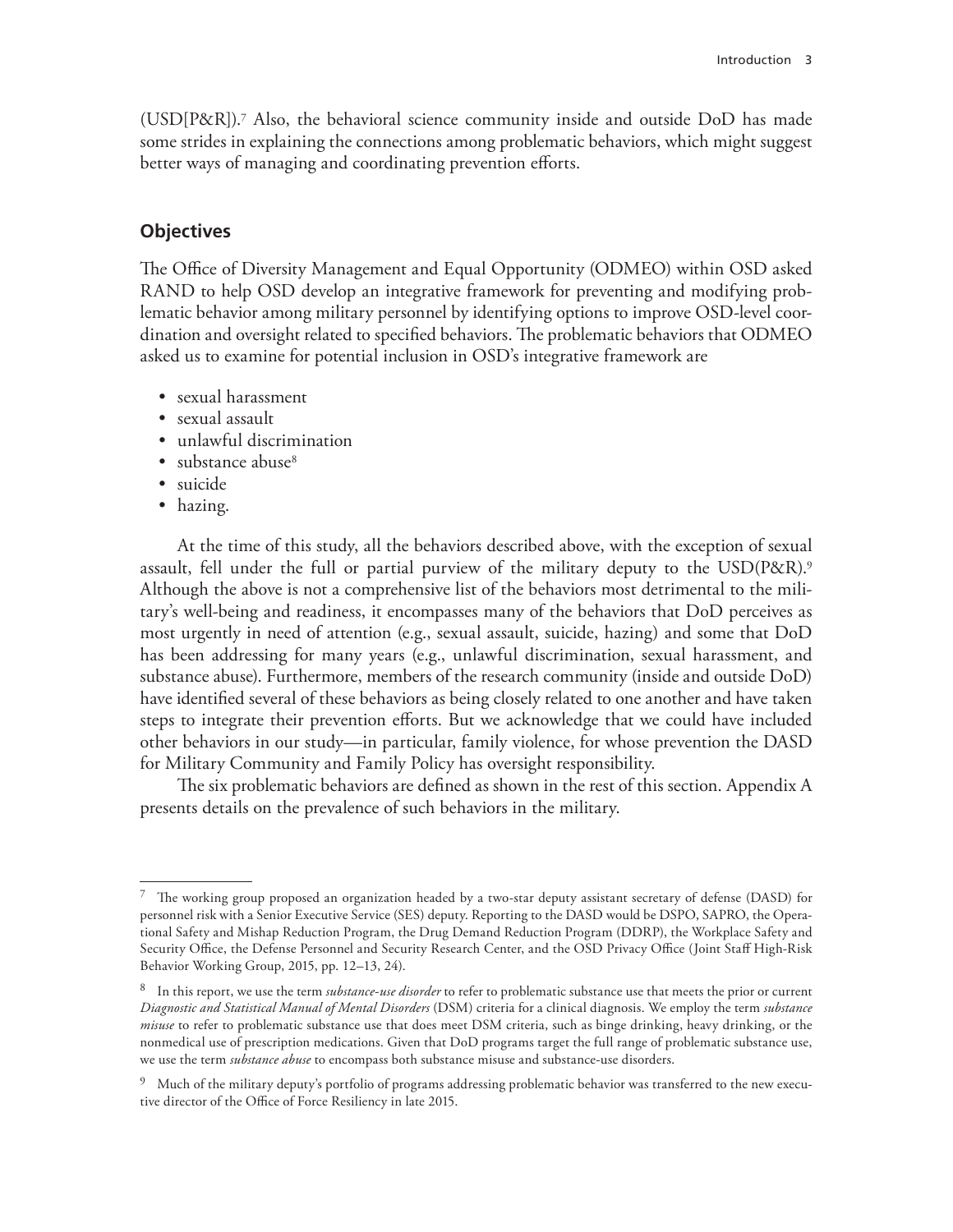## **Sexual Harassment**

The legal definition of sexual harassment, codified in DoD Directive (DoDD) 1350.2, specifies that sexual harassment is "a form of sex discrimination that involves unwelcome sexual advances, requests for sexual favors, and other verbal or physical conduct of a sexual nature."10 This definition includes two types of sexual harassment:

- *quid pro quo*, which is "threats to make employment-related decisions (e.g., hiring, promotion, termination) on the basis of target compliance with requests for sexual favors<sup>"11</sup>
- the creation of a *hostile work environment*, which occurs when the sexual behavior "has the purpose or effect of unreasonably interfering with an individual's work performance or creates an intimidating, hostile, or offensive working environment."12

This definition is similar to the civilian legal definition codified in 29 C.F.R. § 1604.11,  $\boldsymbol{q}$  (a)(3).

Scholars distinguish the legal definition of sexual harassment from other forms of sexual behavior that are harassing but do not occur in work-related settings.<sup>13</sup> In the civilian literature, there has also been a distinction drawn between sexual harassment as it is legally defined and *psychological sexual harassment*, which is any "unwanted sex-related behavior at work that is appraised by the recipient as offensive, exceeding her resources, or threatening her well-being," whether illegal or not.<sup>14</sup> That is, a single sexist joke told in a work setting is unlikely to rise to the level of sexual harassment as it is legally defined, but someone in the work setting might nonetheless perceive it as sexual harassment. Conversely, another person who is exposed to pervasive, unwelcome sexual advances might not perceive the experience to be sexual harassment, even though it could meet legal standards. The prevalence estimates of military sexual harassment offered in Appendix A are based on a survey instrument that assessed sexual harassment *as it is legally defined*, regardless of whether the person labeled his or her experiences *sexual harassment*. 15

#### **Sexual Assault**

According to DoDD 6495.01, and consistently with Uniform Code of Military Justice Articles 120, 125, and 80,16 DoD defines sexual assault as intentional sexual contact characterized by use of force, threats, intimidation, or abuse of authority or when the victim does not

<sup>10</sup> USD(P&R), *Department of Defense Military Equal Opportunity (MEO) Program*, Washington, D.C., DoDD 1350.2, August 18, 1995, certified current as of November 21, 2003, incorporating change 2 June 8, 2015, ¶ E2.1.15.

<sup>11</sup> Anne M. O'Leary-Kelly, Lynn Bowes-Sperry, Collette Arens Bates, and Emily R. Lean, "Sexual Harassment at Work: A Decade (Plus) of Progress," *Journal of Management*, Vol. 35, No. 3, June 2009, pp. 503–536, p. 504.

<sup>12</sup> DoDD 1350.2, ¶ E2.1.15.3.

<sup>13</sup> O'Leary-Kelly et al., 2009.

<sup>&</sup>lt;sup>14</sup> Louise F. Fitzgerald, Suzanne Swan, and Vicki J. Magley, "But Was It Really Sexual Harassment? Legal, Behavioral, and Psychological Definitions of the Workplace Victimization of Women," in William T. O'Donohue, ed., *Sexual Harassment: Theory, Research, and Treatment*, Needham Heights, Mass.: Allyn and Bacon, 1997, pp. 5–28, p 15.

<sup>15</sup> National Defense Research Institute (NDRI), *Sexual Assault and Sexual Harassment in the U.S. Military: Top-Line Estimates for Active-Duty Service Members from the 2014 RAND Military Workplace Study*, Santa Monica, Calif.: RAND Corporation, RR-870-OSD, 2014.

<sup>16</sup> USD(P&R), *Sexual Assault Prevention and Response (SAPR) Program*, Washington, D.C., DoDD 6495.01, January 23, 2012a, incorporating change 2 effective January 30, 2015; DoD, *Uniform Code of Military Justice: Congressional Code of Military Criminal Law Applicable to All Military Members Worldwide*, Washington, D.C., 2000, Subchapter X, Punitive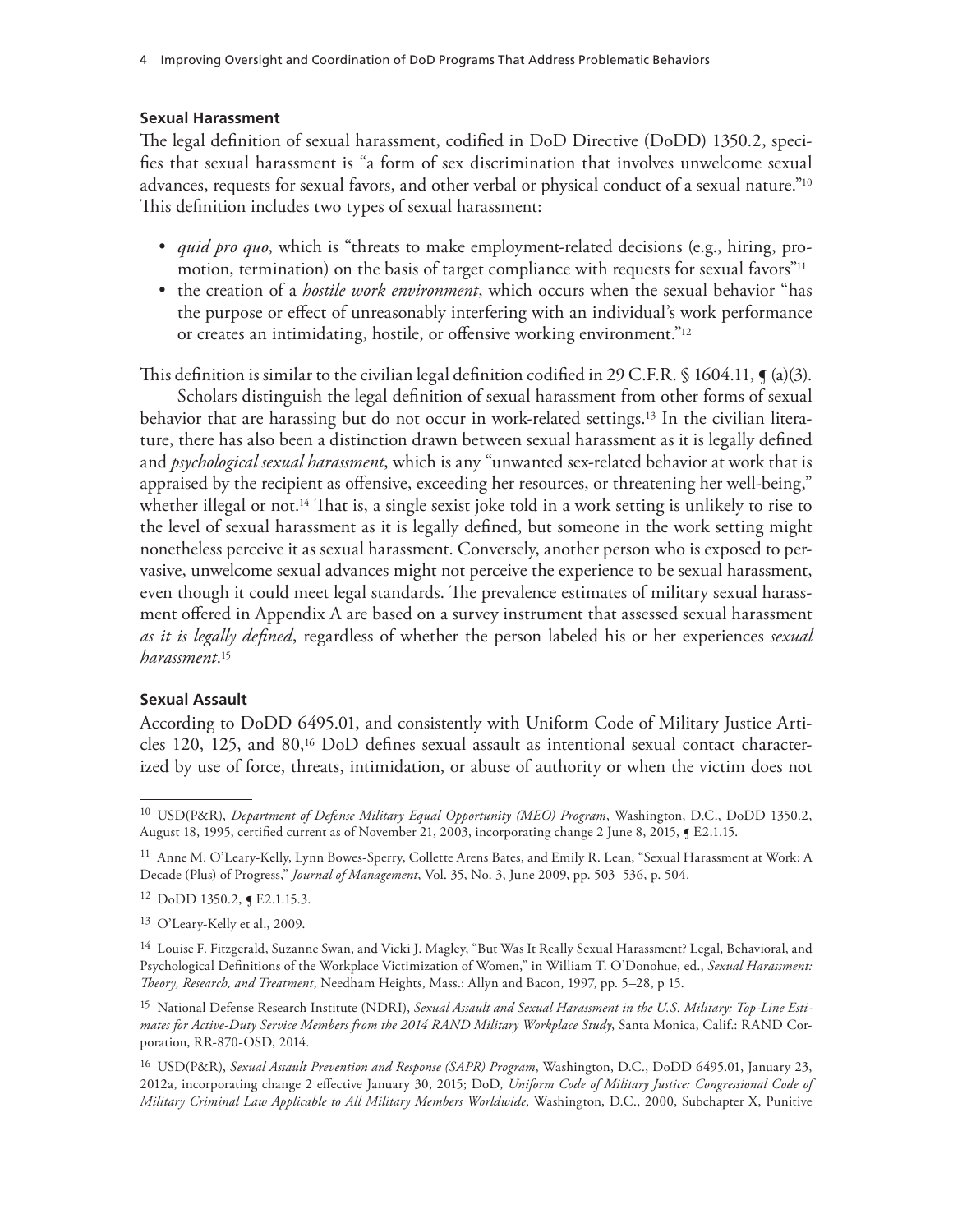or cannot consent. Sexual assault includes rape, forcible sodomy (oral or anal sex), and other unwanted sexual contact that is aggravated, abusive, or wrongful; it also includes attempts to commit these acts.

## **Unlawful Discrimination**

DoD policy, codified in DoDD 1350.2, specifies the "right of all service members to serve, advance, and be evaluated based on only individual merit, fitness, capability, and performance" in a military environment that is free of "unlawful discrimination on the basis of race, color, national origin, religion, sex, or sexual orientation,"17 and DoDD 1020.02E added sexual orientation under the MEO program.18 In civilian law, Title VII of the Civil Rights Act of 1964 covers discrimination in "hiring, termination, promotion, compensation, job training, or any other term, condition, or privilege of employment."19 In addition, although the legal definition considers discrimination in workplaces and educational settings (e.g., biased hiring practices), many researchers study interpersonal discrimination, such as negative acts directed at members of minority groups in nonwork settings.20

## **Substance Abuse**

In the updated fifth edition of the DSM (DSM-5), issued in 2013, changes were implemented in classifying substance-use disorders (SUDs). Prior DSM classifications had separate diagnoses for abuse and dependence to indicate the severity level of the disorder. In the DSM-5, the abuse and dependence classifications were combined into a single designation, SUD. Each specific disorder is separately addressed (e.g., alcohol use disorder, stimulant use disorder), and nearly all use the same overarching criteria to establish a diagnosis. For instance, severity of the disorder is based on the number of symptoms endorsed from a list of 11. Previous criteria related to legal problems have been dropped, and craving has been added to the list of symptoms. One study indicates that the new criteria will not significantly affect the prevalence of  $\text{SUBs.}^{21}$ 

Articles, Section 920, Article 120, Rape and Carnal Knowledge; Subchapter X, Punitive Articles, Section 925, Article 125, Forcible Sodomy; Subchapter X, Punitive Articles, Section 880, Article 80, Attempts.

<sup>17</sup> DoDD 1350.2, **[f** E2.1.6, 4.2.]

<sup>18</sup> USD(P&R), *Diversity Management and Equal Opportunity in the DoD*, Washington, D.C., DoDD 1020.02E, June 8, 2015.

<sup>&</sup>lt;sup>19</sup> U.S. Equal Employment Opportunity Commission, "Facts About Race/Color Discrimination," undated.

<sup>&</sup>lt;sup>20</sup> Enrica N. Ruggs, Larry R. Martinez, and Michelle R. Hebl, "How Individuals and Organizations Can Reduce Interpersonal Discrimination," *Social and Personality Psychology Compass*, Vol. 5, No. 1, January 2011, pp. 29–42; Devah Pager and Hana Shepherd, "The Sociology of Discrimination: Racial Discrimination in Employment, Housing, Credit, and Consumer Markets," *Annual Review of Sociology*, Vol. 34, August 2008, pp. 181–209.

<sup>21</sup> Deborah Hasin and Bari Kilcoyne, "Comorbidity of Psychiatric and Substance Use Disorders in the United States: Current Issues and Findings from the NESARC," *Current Opinion in Psychiatry*, Vol. 25, No. 3, May 2012, pp. 165–171.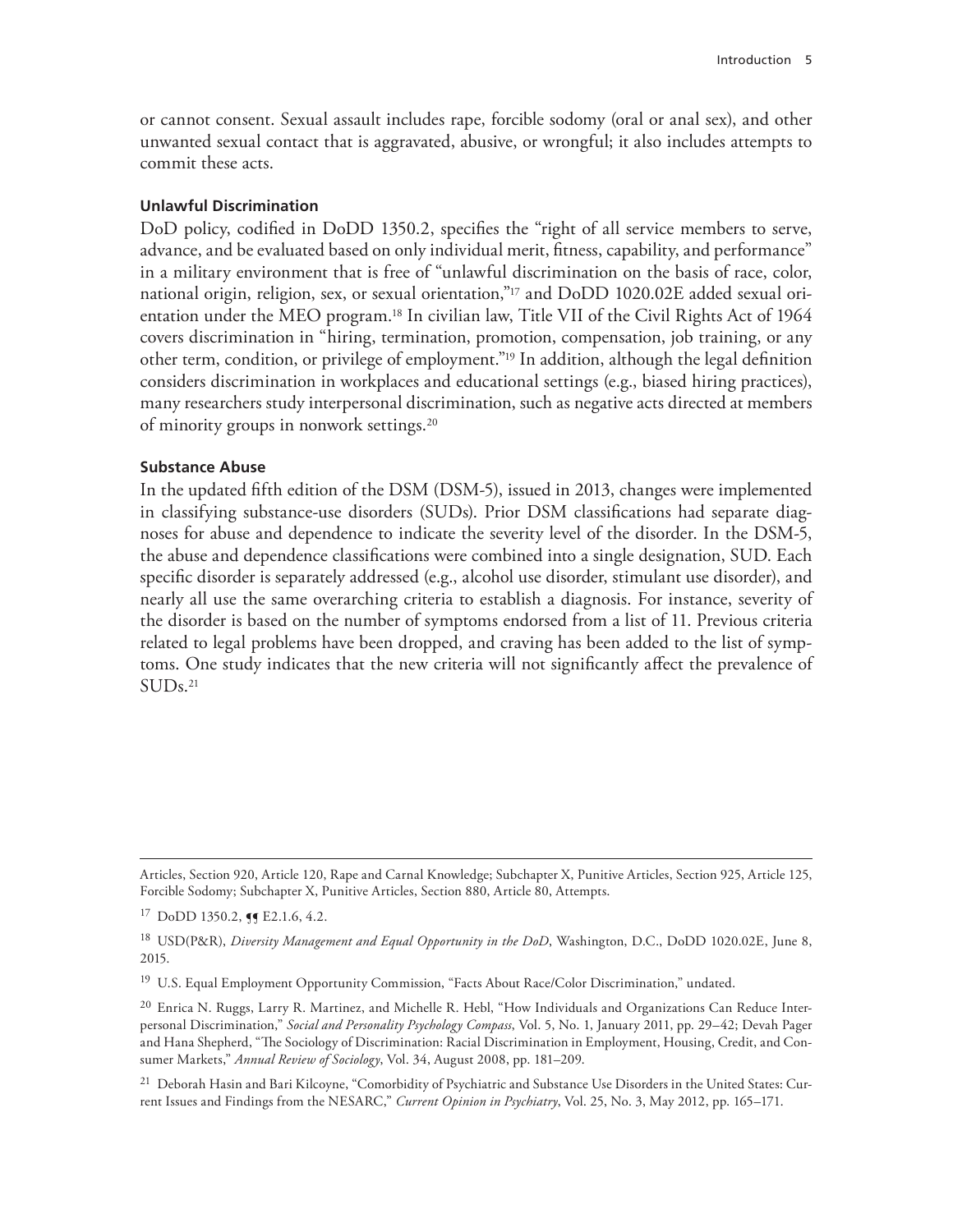6 Improving Oversight and Coordination of DoD Programs That Address Problematic Behaviors

## **Suicide**

To promote the use of consistent terminology, the Centers for Disease Control and Prevention (CDC) put forth standardized definitions for suicide and related behaviors.22 CDC defines suicide as "death caused by self-directed injurious behavior with any intent to die as a result of the behavior."23

## **Hazing**

Hazing has received renewed attention in DoD because of alleged hazing incidents that resulted in the deaths of service members and subsequent attention from Congress in the National Defense Authorization Act (NDAA) for Fiscal Year (FY) 2013, which requires reports from each of the service secretaries to the House and Senate Armed Services Committees outlining hazing prevention and response efforts.<sup>24</sup> In response, DoD revisited its definition of hazing previously established in a 1997 Secretary of Defense memorandum.25

In its updated policy memo, DoD developed a more precise definition that is less subjective in nature:

Hazing is any conduct through which a military member or members, or a Department of Defense civilian employee or employees, without a proper military or other governmental purpose but with a nexus to military service or Department of Defense civilian employment, physically or psychologically injure or create a risk of physical or psychological injury to one or more military members, Department of Defense civilians, or any other persons for the purpose of: initiation into, admission into, affiliation with, change in status or position within, or as a condition for continued membership in any military or Department of Defense civilian organization.26

The policy memo also includes examples of hazing behaviors and distinguishes between hazing and bullying behavior.

## **Office of the Secretary of Defense and Service Responsibilities for Managing Problematic Behavior**

As shown in Figure 1.1, OSD and the services are connected in the effort to deal with the problematic behaviors addressed above. More specifically, OSD and the services take on different but complementary—missions and roles in tackling problematic behavior. OSD organizations set policies that govern all of DoD. They represent the department in interactions with external organizations, such as in liaisons with the U.S. Department of Veterans Affairs (VA) and

<sup>22</sup> Alex E. Crosby, LaVonne Ortega, and Cindi Melanson, *Self-Directed Violence Surveillance: Uniform Definitions and Recommended Data Elements*, version 1.0, Atlanta, Ga.: Centers for Disease Control and Prevention, National Center for Injury Prevention and Control, Division of Violence Prevention, February 2011.

<sup>23</sup> CDC, "Definitions: Self-Directed Violence," August 28, 2015.

<sup>24</sup> Public Law 112-239, National Defense Authorization Act for Fiscal Year 2013, January 2, 2013.

<sup>25</sup> William A. Cohen, Secretary of Defense, "Hazing," memorandum, Washington, D.C.: U.S. Department of Defense, August 28, 1997.

<sup>&</sup>lt;sup>26</sup> Robert O. Work, Deputy Secretary of Defense, "Hazing and Bullying Prevention and Response in the Armed Forces," memorandum, December 23, 2015.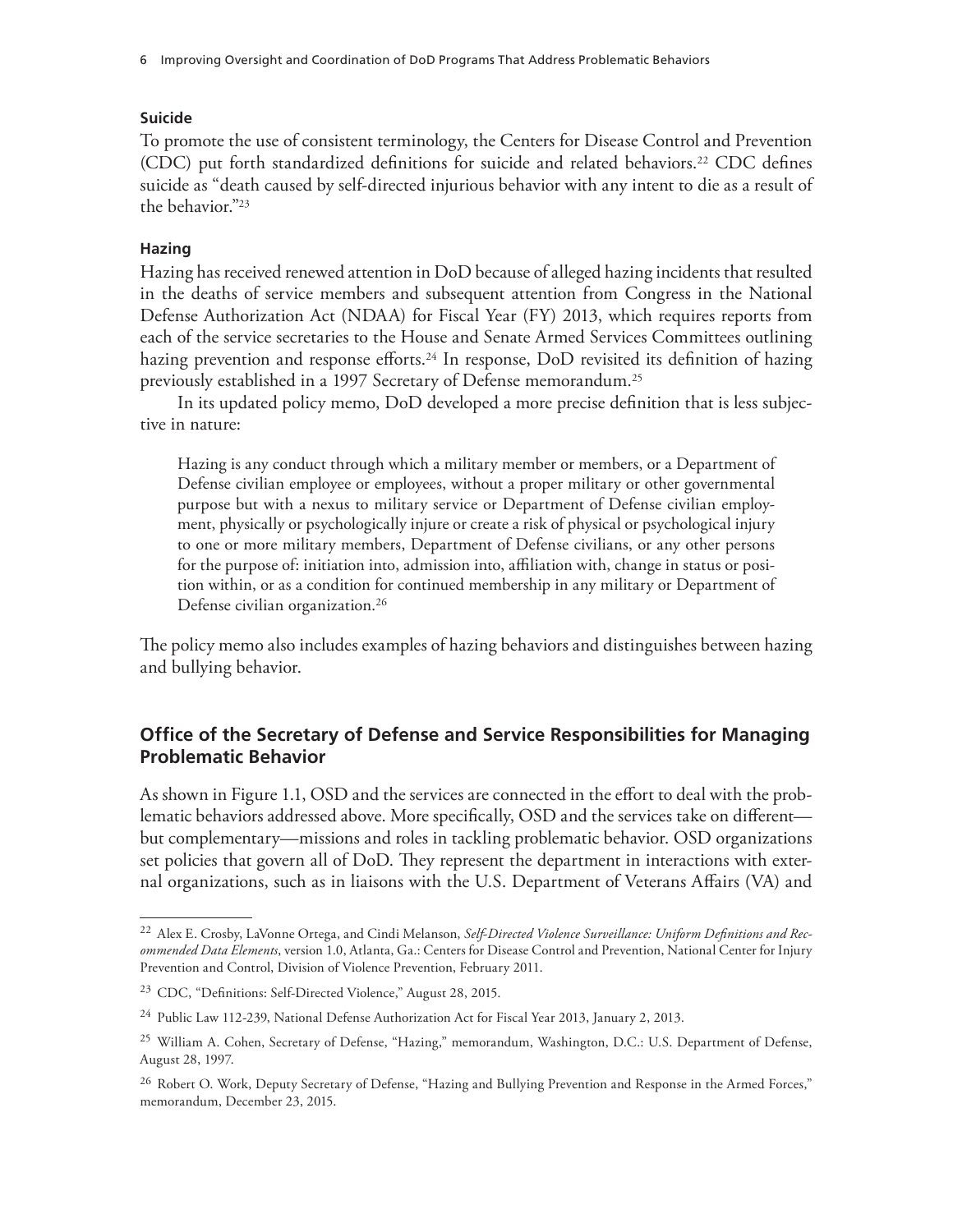#### **Figure 1.1 Interconnection Between the Office of the Secretary of Defense and the Services in Dealing with Problematic Behavior**



reporting to Congress. They might also have a central role in planning, programming, budgeting, and allocating resources to DoD organizations to execute programs and activities.

Many also perform functions to serve the broad spectrum of DoD organizations involved in addressing a particular problematic behavior. They include sustaining a single DoD-wide data system, setting DoD-wide standards in training and service delivery, developing DoDwide metrics to assess the effectiveness of programs and initiatives, and creating a DoD-wide campaign message and communication strategy. Finally, OSD-level offices can function as a convener—that is, they can, as directed by the Secretary of Defense and other senior DoD executives, call on DoD organizations to come together to share information, cooperate, and report on their work.

By comparison, service missions and roles are oriented toward implementing programs and initiatives. (Programs can cover active and reserve personnel, including those on joint bases, and Army units and Air Force wings in the National Guard.) Secretaries of the military departments and the service chiefs implement OSD guidance, policies, and procedures by inserting them into service policies and orders and by executing them through their services' programs and activities.

Service headquarter-level organizations are responsible for developing the service-wide guidance, policies, regulations, and, frequently, budgets and manpower estimates. They also develop programs and initiatives for their implementation and are responsible for measuring and reporting their performance and effectiveness to senior service leaders and to OSD organizations, as necessary. Because program implementation typically occurs at the unit command level, service headquarter organizations function as a resource for guidance or expertise; they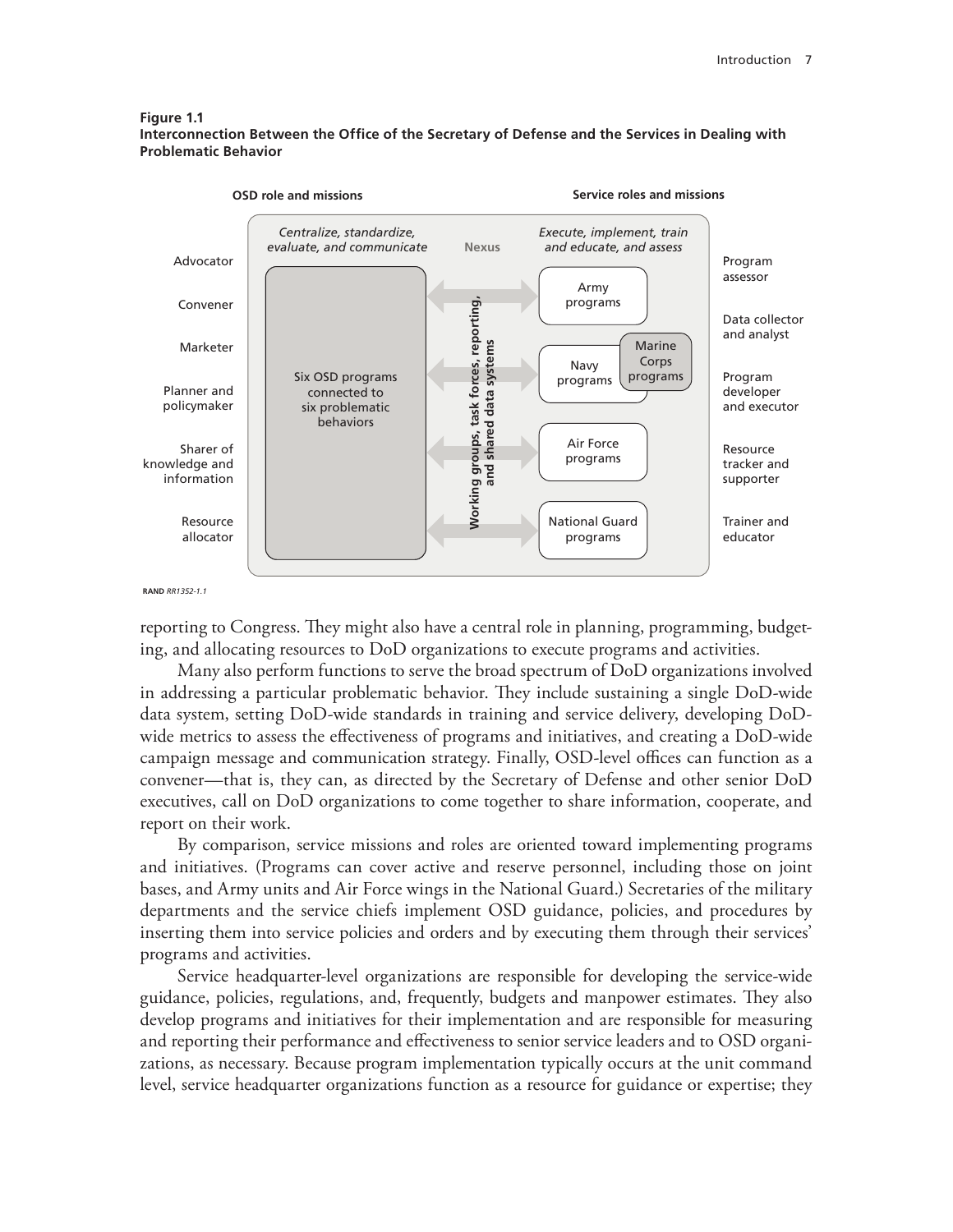also serve as a conduit to convey the concerns and recommendations of unit commanders and local program managers to senior service and OSD leadership.

As shown in the middle of the figure, there is a nexus between OSD and the services. Various mechanisms link OSD and service organizations. Some are defined in policies and directives. Others are determined through consultation. Whether in the form of working groups or a DoD data system that receives submissions from the services, these mechanisms call on organizations involved to work with each other (coordinate) and demonstrate that what they do aligns with DoD policy and supports DoD goals (oversight).

## **Approach**

To develop an integrative framework for preventing and modifying problematic behavior among military personnel, the RAND team focused its research on two major lines of effort (LOEs): behavioral research and programmatic research. The first LOE—behavioral research—starts with the premise mentioned earlier that the behavioral research community inside and outside DoD has made some strides in explaining the connections among problematic behaviors and the premise that such connections between problematic behaviors can have organizational implications. As part of this behavioral research, we sought to answer three questions:

- What are the risk factors associated with problematic behavior?
- What are the recommended methods for preventing problematic behavior?
- How are the above factors and methods similar and different?

To answer those questions, we sought to identify risk factors that were common across the six problematic behaviors selected for examination, as shown above, and then sought to identify effective interventions to prevent each of the six problematic behaviors. To accomplish the former, the team started by conducting a literature review of risk factors within each problematic behavior, used an inductive process to iteratively sort identified risk factors into like categories, culled risk factors that were identified as not relevant to this task (e.g., nonmodifiable factors), and then used the identified categories of shared risk factors to create a conceptual model of the path from an individual's general propensity to engage in problematic behavior to the ultimate selection and enactment of those behaviors.

To accomplish the latter—identifying effective prevention interventions—we conducted a review of meta-analyses and systematic reviews (when available) and the primary academic literature to identify strategies supported by high-quality evidence (i.e., experimental or quasiexperimental trials). Chapters Two and Three present more detail on the approach.

The second LOE—programmatic research—focused on understanding how OSD is organized to deal with selected problematic behaviors, how well is it organized, and what might be alternatives to OSD's current organization. As part of the programmatic research, we sought to answer four questions:

- What OSD organizations are involved in addressing problematic behavior, and how are they structured?
- What coordination and oversight mechanisms are OSD organizations using?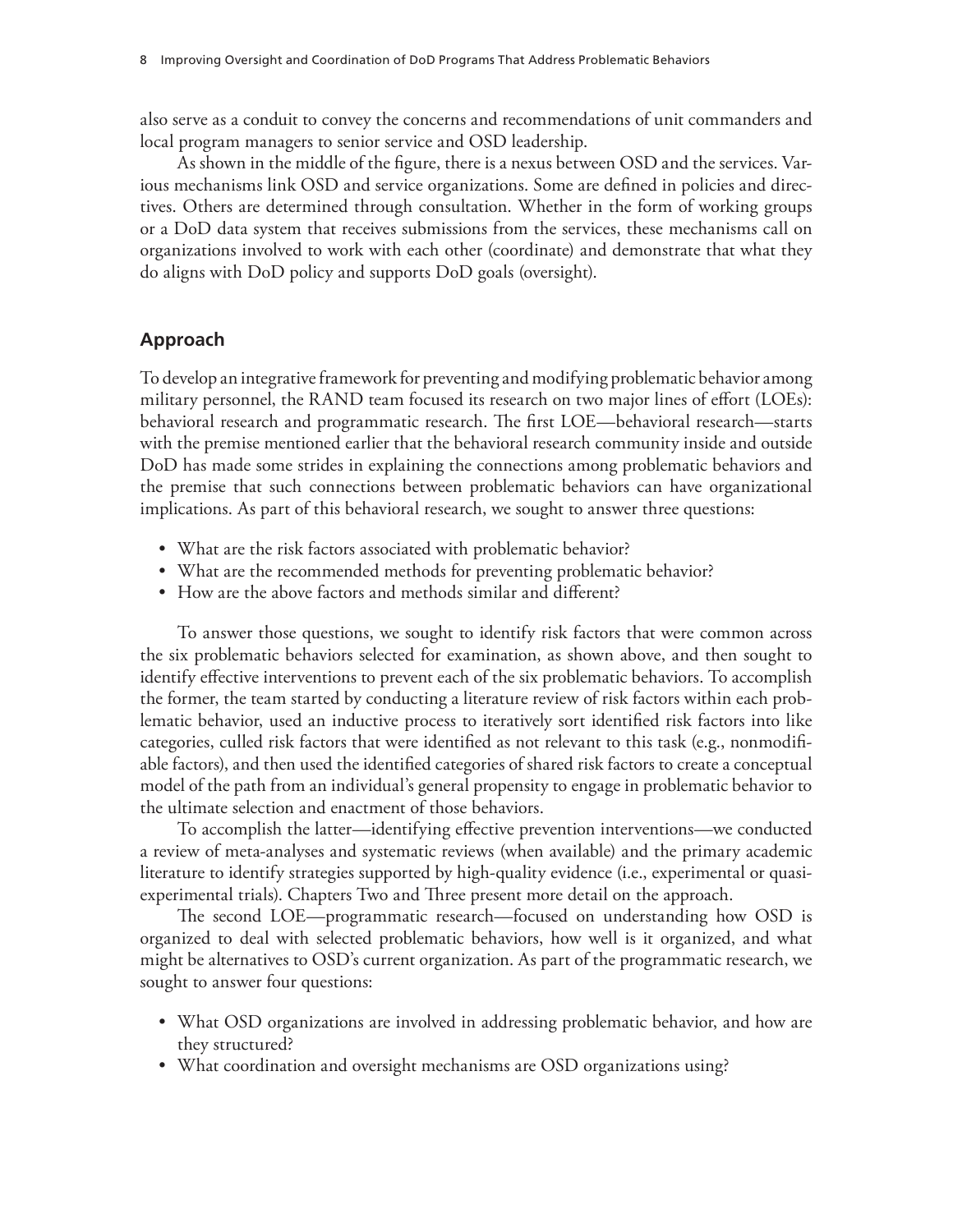- In terms of their conformity with recognized managerial principles, how well managed are OSD organizations to address problematic behavior?
- What alternatives exist to OSD's current organizational structures that suggest ways in which OSD might improve its oversight and coordination of programs to address problematic behavior?

To answer the first two questions, we primarily used semistructured discussions with officials in OSD offices, programs, centers, and agencies associated with the six problematic behaviors. We also reviewed document sources of information related to OSD's management of efforts to address problematic behavior. To answer the third question, we focused our discussions and document reviews on OSD organizations that address problematic behavior and consulted the business management literature for best practices in organizational integration.

To answer the fourth question, we relied on the organizational design literature and the services for alternatives to OSD-level structures. We collected information on service structures through semistructured discussions with officials in the Army, Air Force, Navy, and Marine Corps responsible for managing programs that address problematic behavior, as well as by reviewing documents on these programs that were publicly available or provided to us by those with whom we spoke.

Chapters Four and Five provide more detail on the approaches used for the OSD- and service-related programmatic research, respectively.

Finally, drawing on the results of the behavioral and programmatic research, our concluding chapter attempts to provide answers to the following two questions:

- To what extent should programs to address problematic behavior be integrated?
- If they are integrated, in what ways should that occur?

#### **Caveat**

Before turning to our recommendations, we provide the following caveat with respect to our programmatic findings. Information in this report reflects organizational arrangements within OSD as of the end of October 2015, when we completed our data collection, analysis, and writing. Subsequent to that date, reorganization has occurred, and new positions have been created, such as changes in the military deputy's portfolio and the establishment of an executive director of the Office of Force Resiliency in the Office of the USD(P&R). Nevertheless, even as changes occur in OSD's organizational structure, we believe that the information and analysis in this report provide a foundational understanding of OSD's management of problematic behavior, the major issues and challenges OSD faces, and OSD's goals for addressing problematic behavior.

## **Organization of This Document**

The preceding list of research questions provides the basic structure for the remainder of this report. Chapters Two and Three provide answers to the initial three behavioral research questions, broken across identifying risk factors common across the six problematic behaviors (Chapter Two) and identifying effective interventions to prevent each of the six problematic behaviors (Chapter Three). Chapter Four addresses the first three programmatic research questions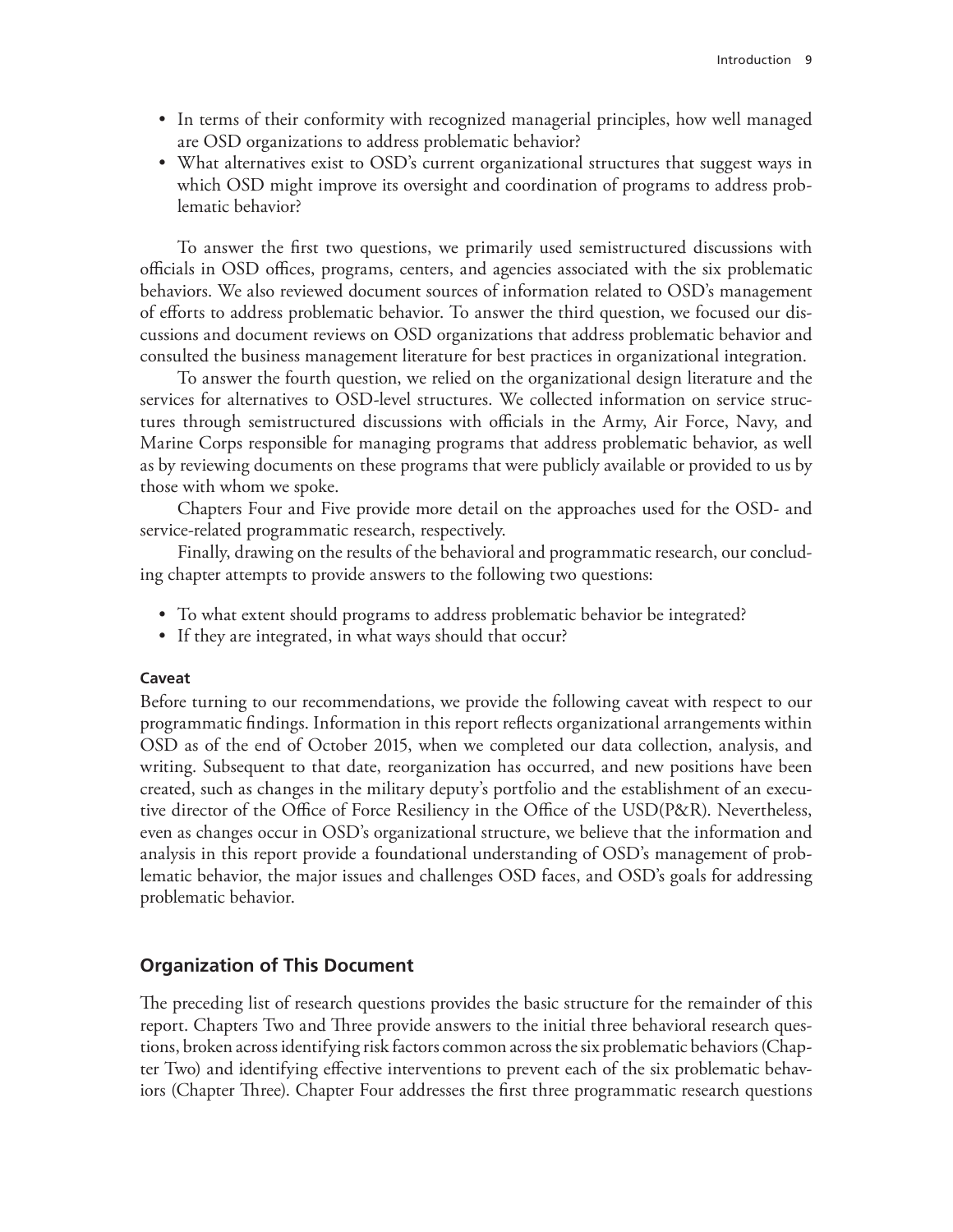about organizations that address problematic behavior and their oversight and coordination mechanisms and management practices within the context of OSD. Chapter Five addresses the fourth programmatic question on the structural alternatives to OSD organizations that address problematic behavior. Drawing on our behavioral and programmatic research, Chapter Six focuses on the final two integrative questions and provides conclusions and associated recommendations intended to help improve OSD's oversight and coordination of problematicbehavior efforts affecting military personnel.

Appendix A presents prevalence figures in the military for the six problematic behaviors discussed in this report. Appendix B presents the protocol we used for our policy discussions with OSD and service headquarters officials. Appendix C captures more-detailed discussions of the service programs to address the problematic behaviors reviewed as part of the study.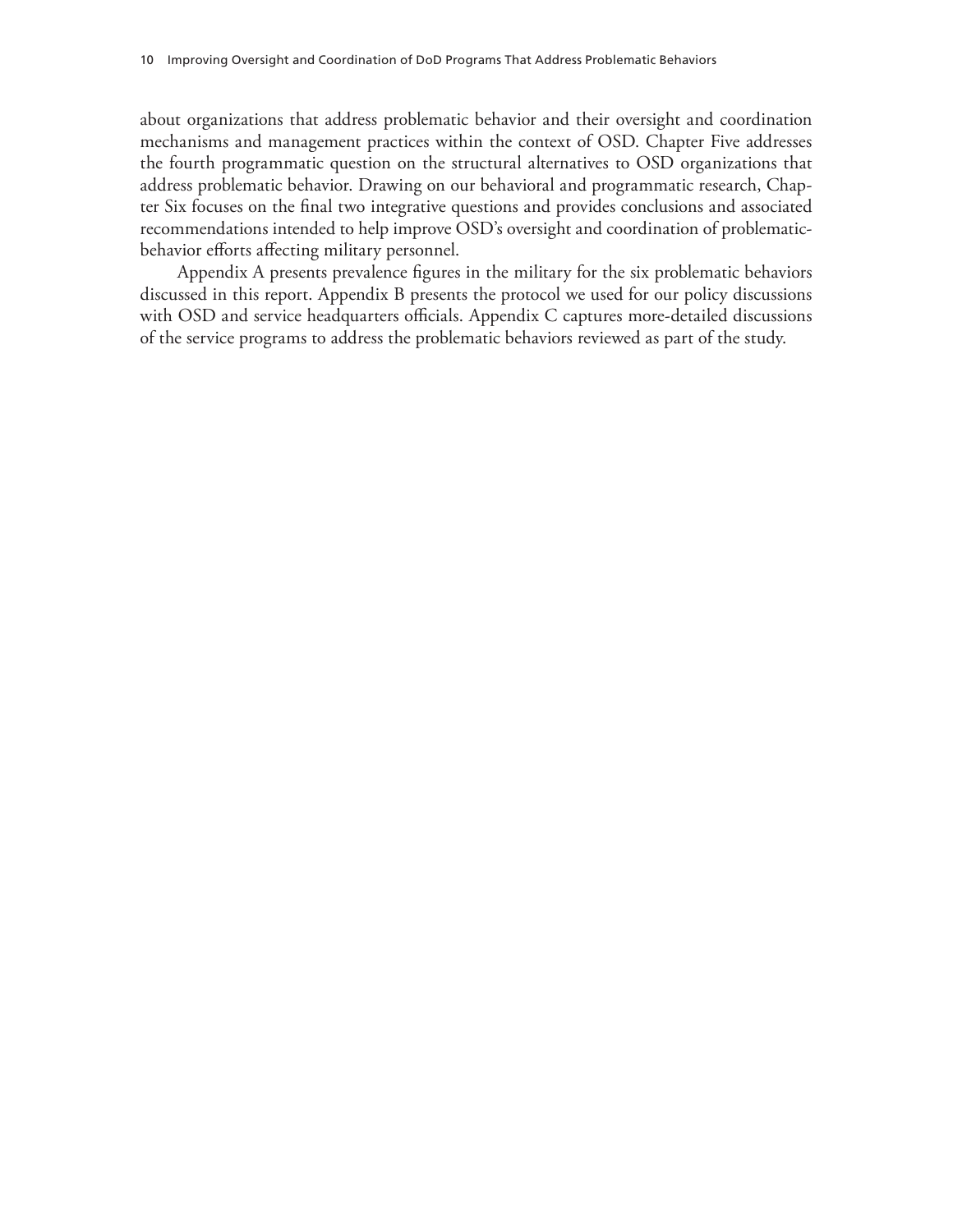As discussed in Chapter One, the study's goal was to help ensure that OSD's programs for addressing problematic behavior among military personnel are appropriately integrated. Traditionally, DoD has focused its attention on specific problematic behavior in response to congressional, media, and public demands to respond to notable events, such as a spike in the number of sexual assaults or suicide deaths. Although this approach has begun to change, currently only limited research empirically demonstrates the interrelationships among problematic behaviors or the pros and cons of integrating planning and programming to address problematic behavior.

This chapter presents the results of a literature review intended to identify common risk factors; Chapter Three provides the results of a literature review identifying effective prevention strategies. The goal of both chapters is to contribute to the development of a scientific rationale for program integration within OSD.

## **Methods**

To identify risk factors common across more than one problematic behavior, we first conducted a literature review of risk factors for each problematic behavior. We focused only on wellestablished risk factors for which there was general scientific consensus about their relationship with a given problematic behavior. Given our focus on those risk factors with only the highest level of research support, we focused our literature review on published meta-analyses<sup>1</sup> and systematic reviews. Each risk factor reviewed here has a rigorously established relationship with the problematic behavior, either through a meta-analysis or through multiple experimental or correlational studies.

Second, we used an inductive process to iteratively sort identified risk factors (across all problematic behaviors) into like categories (e.g., social skill deficits). We continued the sorting process until all researchers on the project team were satisfied with the identified categories.

Third, we culled risk factors that were not relevant to the task. Culled risk factors included identified correlates that are not modifiable in an adult population and that should not be used to screen out otherwise-qualified applicants (e.g., age, race and ethnicity, childhood trauma). However, some of these factors could be used to select people for inclusion in a prevention program (e.g., delivering a prevention program to younger service members who are at higher risk than older service members for engaging in some problematic behavior). Given the goal of

<sup>&</sup>lt;sup>1</sup> Meta-analysis is a statistical technique used to combine the findings from multiple studies.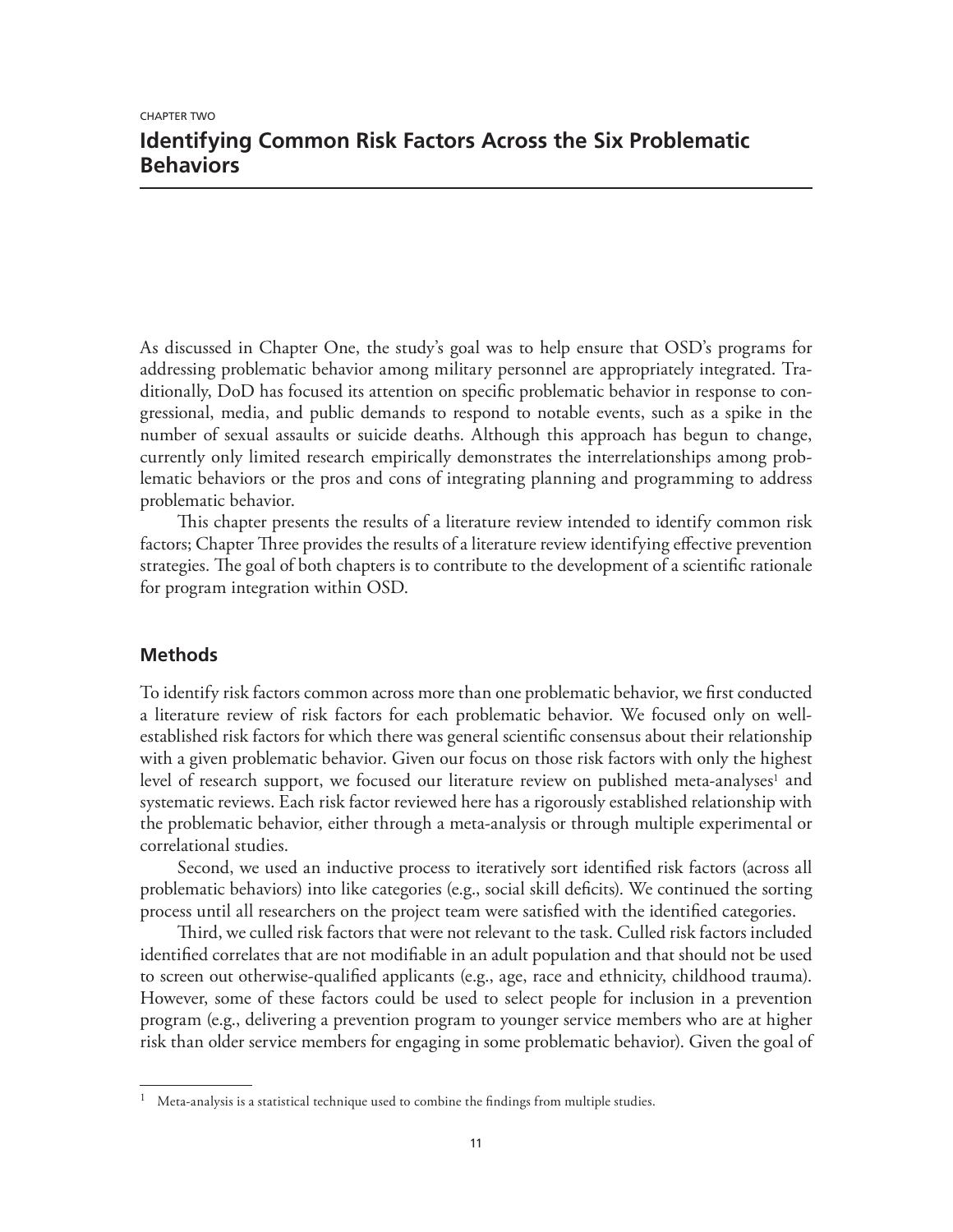identifying risk factors common across more than one problematic behavior, we also removed any risk-factor category that was not present across more than one behavior.

Finally, we used the identified categories of shared risk factors to create a conceptual model of the path from an individual's general propensity to engage in problematic behavior to the ultimate selection and enactment of these behaviors. We use this model to highlight different stages that lead to problematic behavior, each of which provides a moment of opportunity to intervene and potentially prevent the problematic behavior from emerging.<sup>2</sup>

Our selected review method has strengths and weaknesses. For this task, our focus on well-established risk factors provides certainty to leaders and decisionmakers that the identified correlates are indeed related to problematic behavior and potentially fruitful targets for prevention efforts. However, those risk factors not included in the current review—either because they have not been studied or because adequate empirical evidence has not yet accumulated are not necessarily poor targets. We simply cannot be certain, at the current date, of their relationship with multiple problematic behaviors. Another potential weakness of our conceptual model is that it does not allow for interaction effects across risk factors, especially ones that we have excluded from our analysis. Finally, although we believe that a summary of those shared, rigorously supported risk factors provides an important perspective, it is also important for policymakers to maintain visibility on other perspectives, including theoretical models of problematic behaviors and emerging evidence of risk factors that has not yet been widely replicated.

#### **Developing the Conceptual Model and Common Risk Factors**

As discussed above, the final step in the literature review process was developing a conceptual model as a way of identifying shared risk factors. As shown in Figure 2.1, the model describes risk in the three primary stages. The first stage assesses *the individual's propensity to engage in these behaviors*. For genetic, personality, or environmental reasons, some individuals might be entirely disinclined to pursue problematic behavior. These individuals drop into the "problematic behavior avoided" category." However, those who do have a propensity to engage in problematic behavior do not necessarily go on to do so because there are subsequent steps at which the problematic behavior can be avoided.

The second stage assesses whether *the problematic behavior is disinhibited*. For many people who might be inclined to engage in problematic behavior, social, occupational, legal, or personal constraints can prevent them from pursuing these behaviors. When these constraints successfully prevent the individual from engaging in the otherwise-preferred behavior, the problematic behavior is avoided. For example, according to Ajzen and Fishbein's theory of reasoned action, attitudes are most predictive of behaviors when the situation supports the attitude–behavior connection.3 When an attitude predisposes someone to perform a problematic behavior, situations that support the behavior make it more likely to occur (i.e., disinhibit

<sup>&</sup>lt;sup>2</sup> A conceptual model is used to illustrate an idea about how events might occur. Unlike a mathematical or statistical model, the precise numerical relationships and complex interactions between model elements are not usually specified. However, conceptual models can be and often are used to inform future statistical models that specify and test a more complete set of relationships.

<sup>3</sup> Icek Ajzen and Martin Fishbein, "Attitude–Behavior Relations: A Theoretical Analysis and Review of Empirical Research," *Psychological Bulletin*, Vol. 84, No. 5, September 1977, pp. 888–918.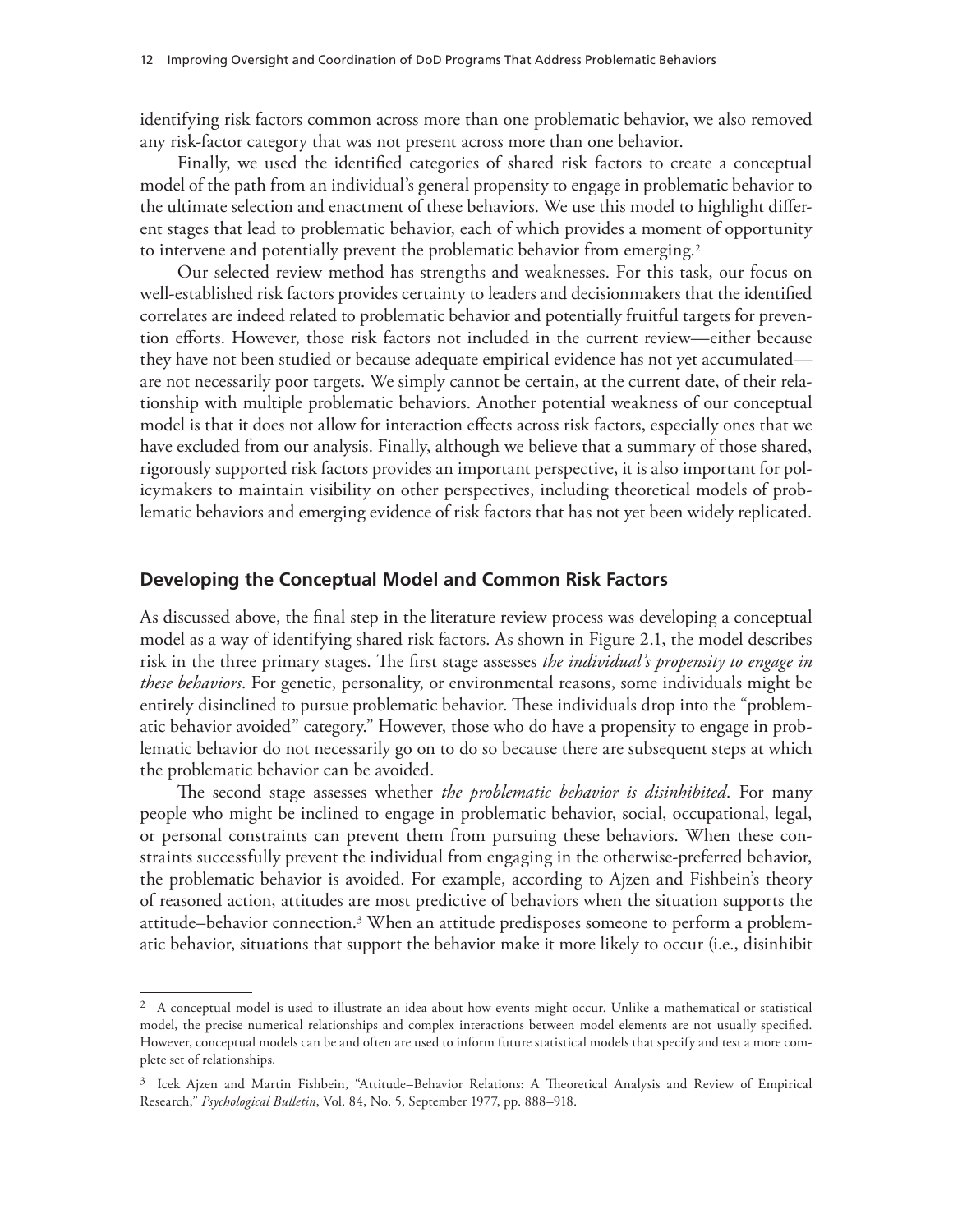

#### **Figure 2.1 Conceptual Model Describing a Common Process Leading to Problematic Behavior**

**RAND** *RR1352-2.1*

the behavior), while situations that do not support the attitude–behavior connection inhibit the problematic behavior.

The third stage assesses whether *the disinhibited individual has the means to act on his or her preferences to engage in the problematic behavior*. If the individual lacks access to the means necessary to engage in the problematic behavior, the behavior is avoided. However, an individual with the propensity to engage in the behavior, who is disinhibited, and who has the means is very likely to engage in the problematic behavior. For example, someone with gender or racial biases cannot act on these biases to commit employment discrimination until he or she has the means to do so (i.e., a leadership role with the power to make hiring and other employmentrelated decisions). Someone with the desire to die by suicide is less likely to do so if he or she lacks access to the means to do so (e.g., firearms have been removed from his or her home).<sup>4</sup>

Although the model is conceptualized as having three necessary stages, there might be some exceptions in which individuals who do not have a general propensity to engage in a behavior nonetheless do so. For example, in a group setting in which social norms and pressure to engage in a behavior are very strong, an otherwise-disinclined individual might engage in a problematic behavior. Individuals would, however, still need access to the means to perform the behavior before the behavior could occur.

As shown in the figure, we identified seven shared risk factors across two or more problematic behaviors. Two risk factors described a general propensity to engage in a problematic behavior:

- history of engaging in the problematic behavior
- attitudes that are positive toward or sanction the problematic behavior.

<sup>4</sup> Rajeev Ramchand, Joie Acosta, Rachel M. Burns, Lisa H. Jaycox, and Christopher G. Pernin, *The War Within: Preventing Suicide in the U.S. Military*, Santa Monica, Calif.: RAND Corporation, MG-953-OSD, 2011.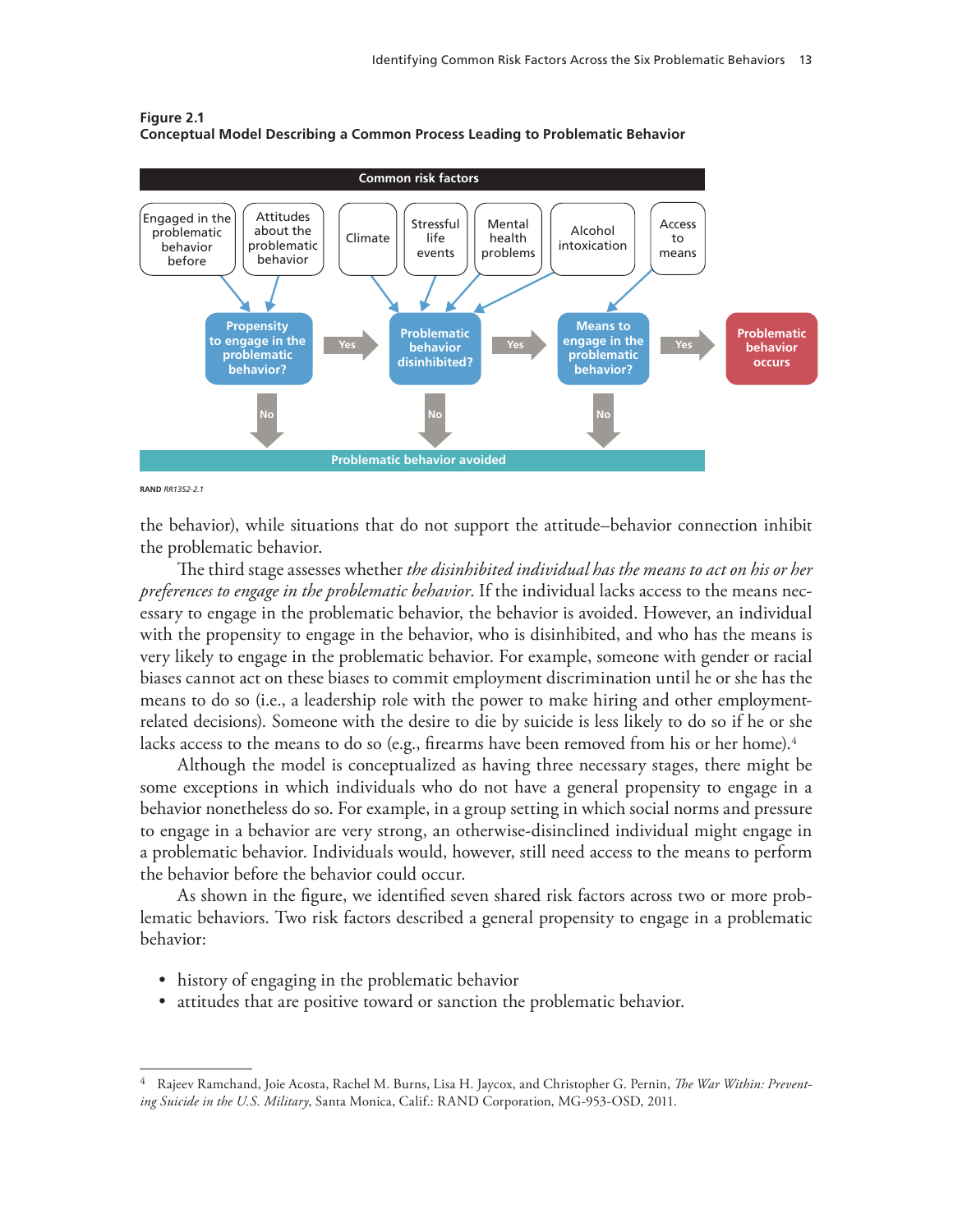Four risk factors can be described as elements that serve to *disinhibit (or allow)* the problematic behavior:

- a social climate that sanctions the problematic behavior
- stressful life events
- mental health problems
- acute alcohol intoxication.

For example, someone who had avoided perpetrating sexual harassment in a work setting with a strong culture of respect might go on to commit sexual harassment when transferred to a work setting with a climate that tolerates sexual talk and behavior in the workplace. Alternatively, someone with suicidal thoughts who had been previously constrained from acting on those thoughts might make a suicide attempt when disinhibited because of acute alcohol intoxication. Finally, we identified access to the means to engage in the problematic behavior (e.g., a firearm with respect to suicide) as a risk factor. We discuss each of the seven risk factors below.

## **Propensity to Engage**

Propensity to engage includes two shared risk factors in our model.

## *Engaged in the Behavior Before*

The first risk factor is having engaged in the behavior before. Across behaviors, one of the best predictors of whether someone will do something in the future is whether the person has done so previously. We found evidence that past behavior predicted future behavior for sexual assault, substance abuse, and suicide. For example, there is evidence that someone with a history of committing sexual assault is more likely to do so in the future;<sup>5</sup> early-onset substance use is considered a predictor of young-adult alcohol and substance dependence,<sup>6</sup> and previous suicide attempts are a risk factor for future attempts.<sup>7</sup>

## *Attitudes Toward Problematic Behavior*

Thoughts and feelings that predispose someone to perform a behavior are also risk factors for multiple problematic behaviors. For instance, prejudicial attitudes about groups of people are associated with discriminating against them, $\delta$  and individuals who have negative attitudes toward women who take on traditionally male roles might be more likely to engage in sexual harassment.<sup>9</sup> We identified attitudes that are positive toward or sanction a given problematic

<sup>5</sup> Stephanie K. McWhorter, Valerie A. Stander, Lex L. Merrill, Cynthia J. Thomsen, and Joel S. Milner, "Reports of Rape Reperpetration by Newly Enlisted Male Navy Personnel," *Violence and Victims*, Vol. 24, No. 2, 2009, pp. 204–218.

 $6$  K. M. King and L. Chassin, "A Prospective Study of the Effects of Age of Initiation of Alcohol and Drug Use on Young Adult Substance Dependence," *Journal of Studies on Alcohol and Drugs*, Vol. 68, No. 2, March 2007, pp. 256–265.

 $7$  U.S. Department of Health and Human Services Office of the Surgeon General and National Action Alliance for Suicide Prevention, *2012 National Strategy for Suicide Prevention: Goals and Objectives for Action*, Washington, D.C., September 2012.

<sup>8</sup> John F. Dovidio and Samuel L. Gaertner, "Affirmative Action, Unintentional Racial Biases, and Intergroup Relations," *Journal of Social Issues*, Vol. 52, No. 4, Winter 1996, pp. 51–75.

<sup>9</sup> Denise M. Driscoll, Janice R. Kelly, and Wendy L. Henderson, "Can Perceivers Identify Likelihood to Sexually Harass?" *Sex Roles*, Vol. 38, No. 7, April 1998, pp. 557–588.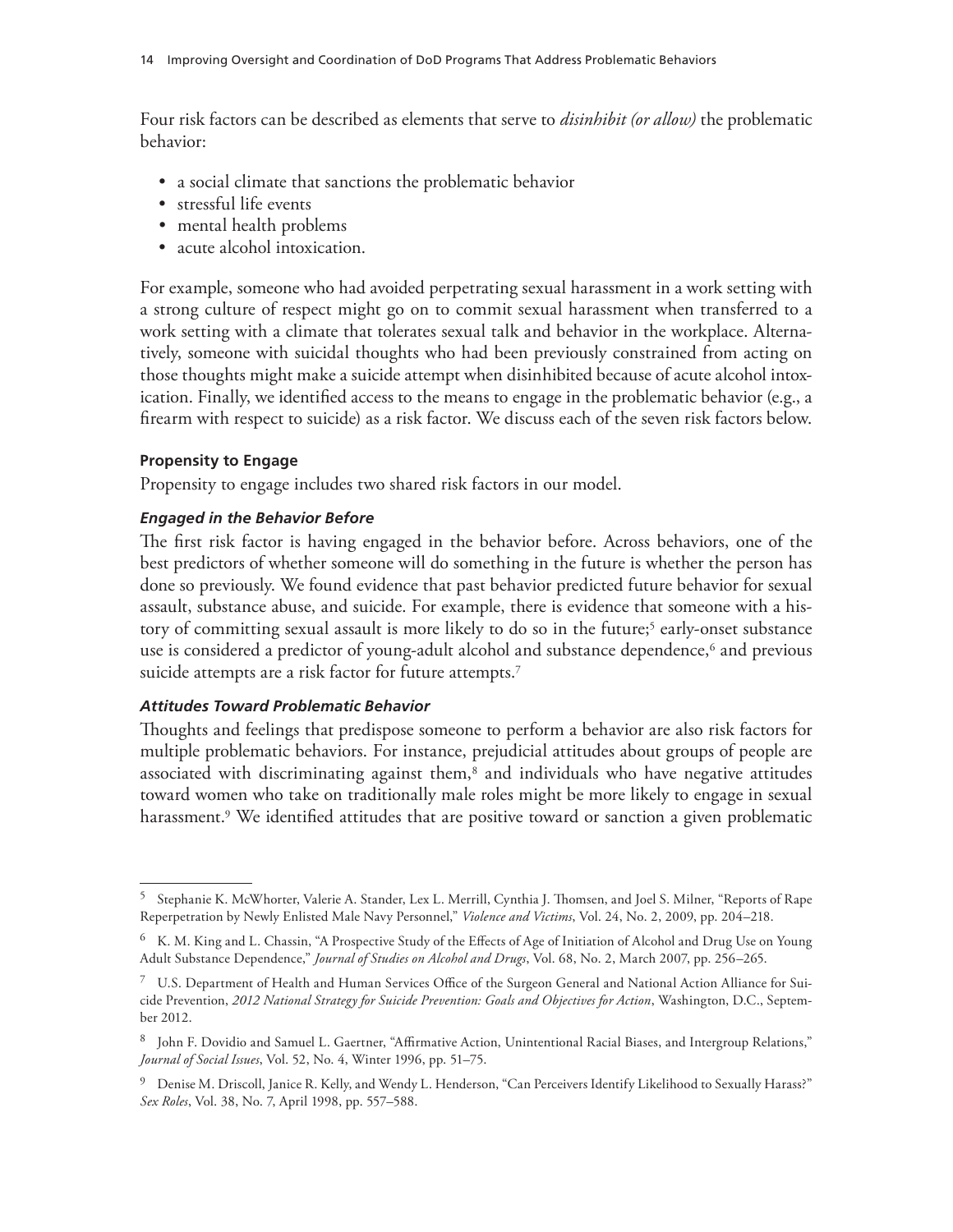behavior as risk factors for sexual harassment, sexual assault, discrimination, and substance abuse.

## **Problematic Behavior Disinhibited**

The second component of our model, disinhibition of the problematic behavior, is associated with four shared risk factors.

## *Climate*

We defined climate as the interpretations of traditions, culture, and social norms that define what behaviors are appropriate or inappropriate for the group.<sup>10</sup> Climate also involves the unwritten rules of a group that outline the behaviors in which a group member might feel the need to participate so that the member fits in with similar others, such as those in the member's unit, service branch, barracks, or social group. For example, groups that have social norms of fairness and equality are less likely to discriminate,<sup>11</sup> and sexual harassment is less frequent in military groups in which leadership is perceived as less tolerant of the behavior.12 We identified climate as a risk factor for sexual harassment, sexual assault, discrimination, substance abuse, and suicide.

## *Stressful Life Events*

We also identified stressful life events as a shared risk factor for problematic behavior. Stressful life events are occurrences that cause severe strain and readjustment, such as financial or occupational pressure, legal problems, interpersonal conflicts, loss, or victimization. We identified stressful life events as a risk factor for substance abuse and suicide. For example, concern about family finances is associated with problem drinking among military personnel.<sup>13</sup>

#### *Mental Health Problems*

In accordance with DSM-5, we defined a *mental health problem* as a clinically significant disturbance in cognition, emotional regulation, or behavior reflecting a dysfunction in the psychological, biological, or developmental processes underlying mental functioning.14 Mental health problems can include posttraumatic stress disorder (PTSD) and major depressive disor-

<sup>10</sup> For specialists in workplace behavior, *climate* is a narrow term that refers specifically to shared worker perceptions and interpretations of workplace policy, practices, and procedures (Benjamin Schneider, Mark G. Ehrhart, and William H. Macey, "Organizational Climate and Culture," *Annual Review of Psychology*, Vol. 64, 2013, pp. 361–388). This definition diverges from the more general usage we employ here.

<sup>&</sup>lt;sup>11</sup> Jolanda Jetten, Russell Spears, and Antony S. R. Manstead, "Distinctiveness Threat and Prototypicality: Combined Effects on Intergroup Discrimination and Collective Self-Esteem," *European Journal of Social Psychology*, Vol. 27, 1997, pp. 635–657.

<sup>&</sup>lt;sup>12</sup> Louise F. Fitzgerald, Fritz Drasgow, and Vicki J. Magley, "Sexual Harassment in the Armed Forces: A Test of an Integrated Model," *Military Psychology*, Vol. 11, No. 3, 1999, pp. 329–343.

<sup>&</sup>lt;sup>13</sup> Heather M. Foran, Amy M. Smith Slep, and Richard E. Heyman, "Hazardous Alcohol Use Among Active Duty Air Force Personnel: Identifying Unique Risk and Promotive Factors," *Psychology of Addictive Behaviors*, Vol. 25, No. 1, March 2011, pp. 28–40.

<sup>14</sup> American Psychiatric Association, *Diagnostic and Statistical Manual of Mental Disorders*, 5th ed., Washington, D.C., 2013.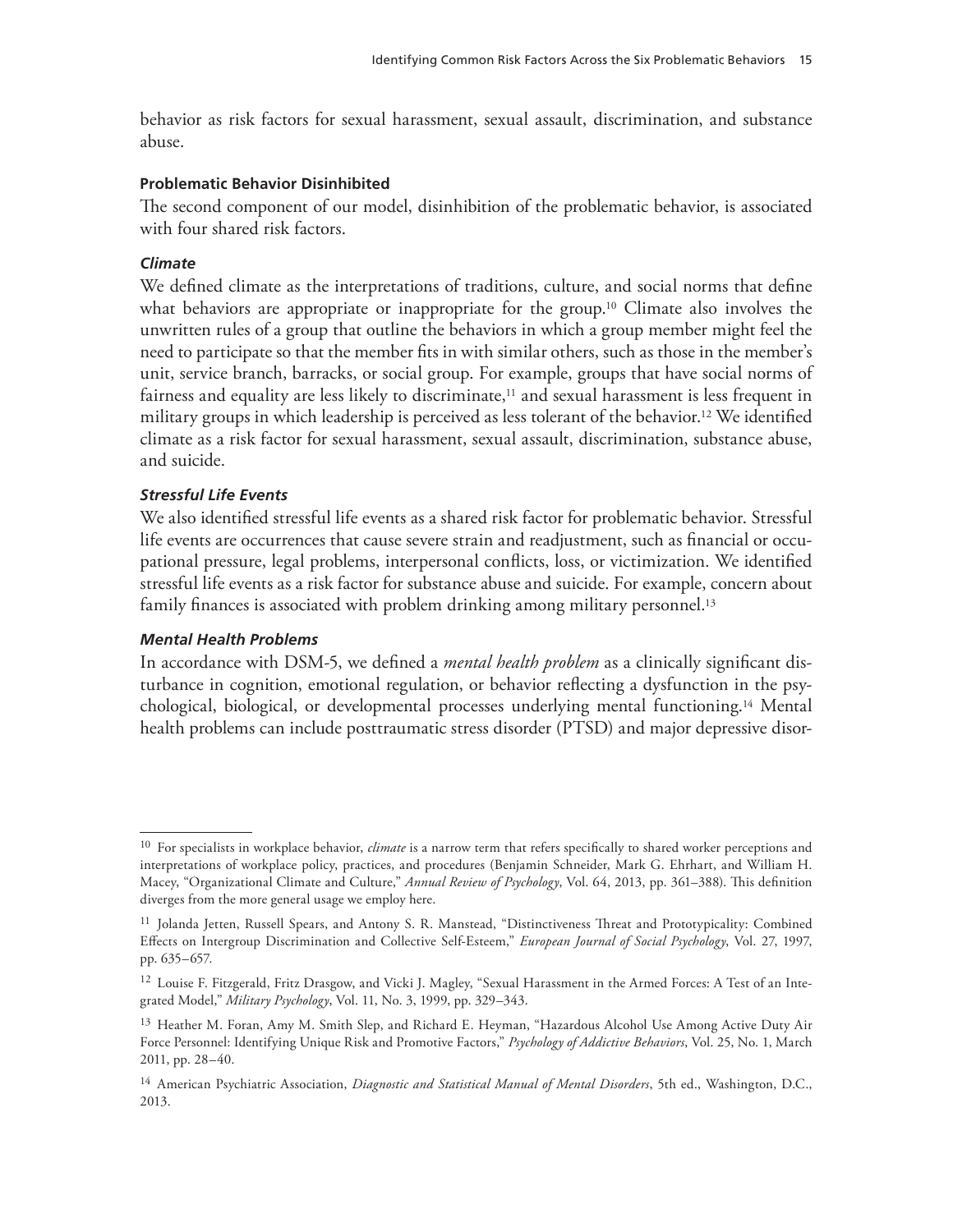der (MDD) and are a risk factor for substance abuse and suicide. For example, anxiety disorders, largely PTSD, have been linked to alcohol abuse in service members.15

### *Alcohol Intoxication*

Alcohol intoxication is defined as alcohol consumption resulting in impaired judgment, memory, concentration, and perception, as well as reduced inhibitions. Our review identified alcohol intoxication as a risk factor for sexual assault and suicide. Perpetrators use alcohol in 50 to 70 percent of sexual assault incidents,16 and alcohol intoxication can be a risk factor for suicidal ideation.<sup>17</sup>

## *Access to Means*

Finally, risk for engaging in problematic behavior increases when someone has the means available to carry out these behaviors. We identified strong evidence to support access as a risk factor for sexual assault, discrimination, substance abuse, and suicide. For example, easy access to lethal means (e.g., firearms) contributes to the likelihood of completed suicide,<sup>18</sup> and higher alcohol-outlet density in a close radius of college campuses is correlated with the frequency of drunkenness.19

The section that follows describes risk factors for each behavior in more detail.

## **Assessing Problematic Behavior in Terms of Common Risk Factors**

The amount and quality of literature investigating risk factors varies depending on the behavior, but all risk factors described here had strong, consistent evidence to support their association with two or more problematic behaviors. Of the selected problematic behaviors, four focus on behaviors perpetrated against others (i.e., sexual harassment, sexual assault, discrimination, and hazing) and two focus on behaviors directed at oneself (i.e., substance abuse and suicide). Some behaviors have more than a century of research devoted to understanding their etiology (e.g., discrimination, suicide), while the research literature exploring other behaviors is relatively sparse (e.g., hazing, sexual harassment). In addition, the risk factors that have been investigated are subject to disciplinary customs and trends. For example, discrimination has been studied mainly by social scientists, so most of the risk factors explored for this behavior

<sup>&</sup>lt;sup>15</sup> Institute of Medicine (IOM), Committee on Prevention, Diagnosis, Treatment and Management of Substance Use Disorders in the U.S. Armed Forces, Board on the Health of Select Populations, *Substance Use Disorders in the U.S. Armed Forces*, Washington, D.C., 2013.

<sup>16</sup> Leanne R. Brecklin and Sarah E. Ullman, "The Roles of Victim and Offender Alcohol Use in Sexual Assaults: Results from the National Violence Against Women Survey," *Journal of Studies on Alcohol*, Vol. 63, No. 1, January 2002, pp. 57–63; Patricia Tjaden and Nancy Thoennes, *Extent, Nature, and Consequences of Rape Victimization: Findings from the National Violence Against Women Survey*, Washington, D.C.: U.S. Department of Justice, Office of Justice Programs, NCJ 210346, January 2006.

<sup>17</sup> Laura Aiuppa Denning, Marc Meisnere, and Kenneth E. Warner, eds., *Preventing Psychological Disorders in Service Members and Their Families: An Assessment of Programs*, Washington, D.C.: National Academies Press, 2014.

<sup>&</sup>lt;sup>18</sup> U.S. Department of Health and Human Services Office of the Surgeon General and National Action Alliance for Suicide Prevention, 2012.

<sup>&</sup>lt;sup>19</sup> Richard Scribner, Karen Mason, Katherine Theall, Neal Simonsen, Shari Kessel Schneider, Laura Gomberg Towvim, and William DeJong, "The Contextual Role of Alcohol Outlet Density in College Drinking," *Journal of Studies on Alcohol and Drugs*, Vol. 69, No. 1, 2008, pp. 112–120.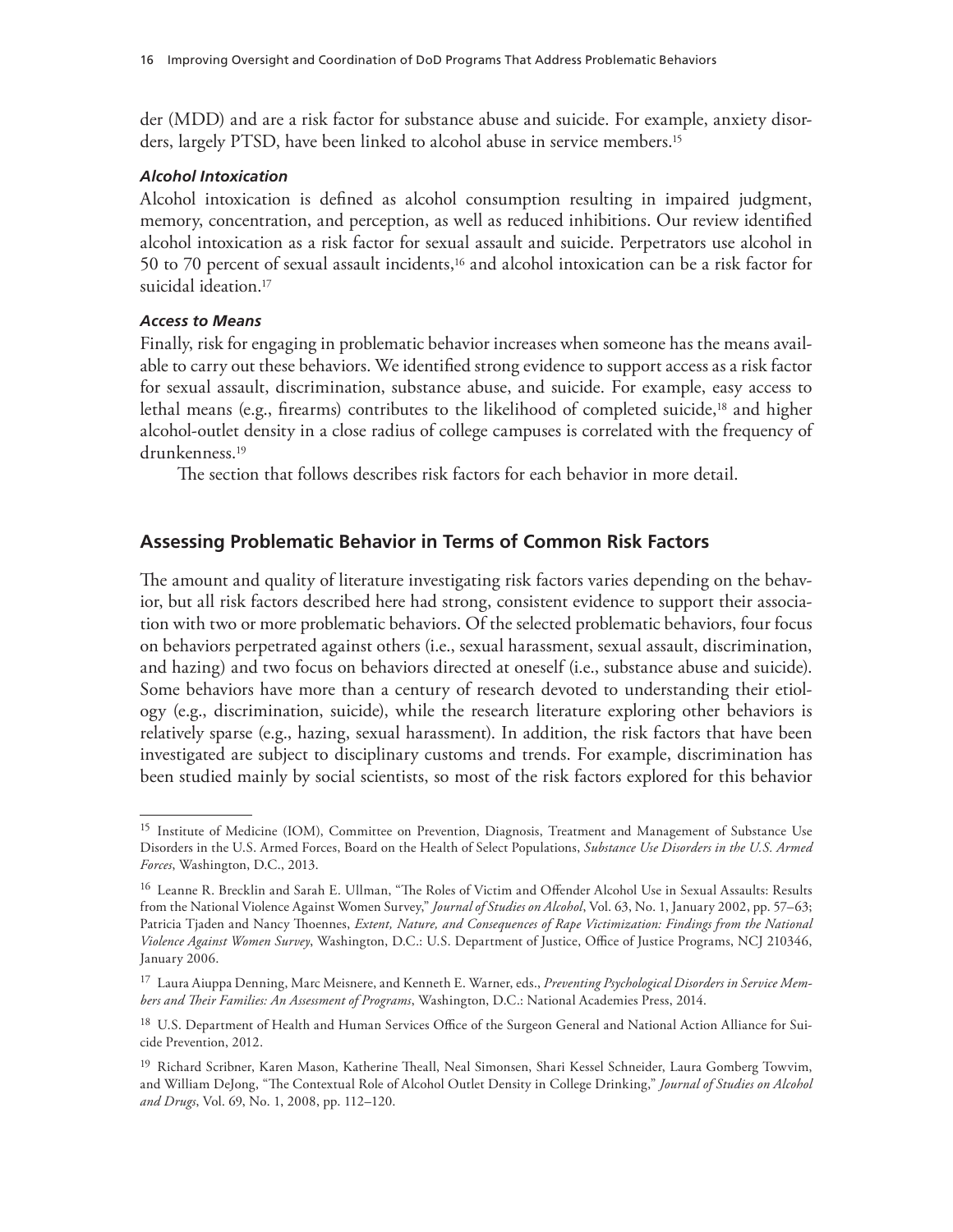have been psychological (e.g., attitudes) or social (e.g., group processes) in nature. In contrast, clinical psychologists and medical researchers have studied substance abuse, so the risk factors identified for this behavior are more clinical in nature (e.g., mental health correlates). Thus, it is important to note that the specific risk factors associated with the problematic behaviors noted below do not make up a complete list of all possible risk factors; relationships can exist between risk factors and behaviors that have yet to be fully explored.

Table 2.1 summarizes the results of our literature review about the risk factors associated with the six behaviors we examined. An *x* indicates that there is substantial empirical evidence (either a meta-analysis or multiple experimental or correlational studies) for a relationship between the risk factor and the problematic behavior. Although the specific risk factors varied across behaviors, three risk factor categories emerged as the most common: attitudes about the behavior, climate, and access to the means to engage in the behavior. Attitudes that are positive toward or sanction problematic behavior are risk factors for sexual harassment, sexual assault, discrimination, and substance abuse. Access to the means to engage in the behavior emerged as a shared risk factor for sexual assault, discrimination, substance abuse, and suicide. There was strong empirical evidence that climate is a risk factor for all behaviors except hazing. These factors fit into the three stages of our conceptual model—propensity to engage, problematic behavior disinhibited, and access to means—and are suggestive of potential shared risk factors across behaviors. The details underlying the table are discussed below, working down the columns of problematic behaviors.

#### **Table 2.1**

| <b>Risk Factor</b>                       | Sexual<br><b>Harassment</b> | Sexual<br><b>Assault</b> | <b>Unlawful</b><br><b>Discrimination</b> | <b>Substance</b><br>Abuse | Suicide                   | <b>Hazing</b> |
|------------------------------------------|-----------------------------|--------------------------|------------------------------------------|---------------------------|---------------------------|---------------|
| Propensity to engage in behavior         |                             |                          |                                          |                           |                           |               |
| Engaged in behavior<br>before            |                             | $\mathsf{x}$             |                                          | $\mathsf{x}$              | $\boldsymbol{\mathsf{x}}$ |               |
| Attitudes about behavior                 | $\mathsf{x}$                | $\mathsf{x}$             | $\mathsf{x}$                             | X                         |                           |               |
| Problematic behavior disinhibited        |                             |                          |                                          |                           |                           |               |
| Climate                                  | X                           | $\mathsf{x}$             | $\boldsymbol{\mathsf{x}}$                | $\mathsf{x}$              | $\boldsymbol{\mathsf{x}}$ |               |
| Stressful life events                    |                             |                          |                                          | X                         | $\boldsymbol{\mathsf{x}}$ |               |
| Mental health problem                    |                             |                          |                                          | X                         | $\boldsymbol{\mathsf{x}}$ |               |
| Alcohol intoxication                     |                             | $\mathsf{x}$             |                                          |                           | $\boldsymbol{\mathsf{x}}$ |               |
| Access to engage in problematic behavior |                             |                          |                                          |                           |                           |               |
| Access to means                          |                             | X                        | X                                        | x                         | x                         |               |

#### **Cross Between Problematic Behaviors and Risk Factors**

NOTE: An *x* indicates that there is substantial empirical evidence (either a meta-analysis or multiple experimental or correlational studies) for a relationship between the risk factor and the problematic behavior. Although the hazing literature does not include sufficient empirical evidence of risk factors to warrant its inclusion in this table, we discuss theoretical linkages between hazing and various risk factors later in this chapter.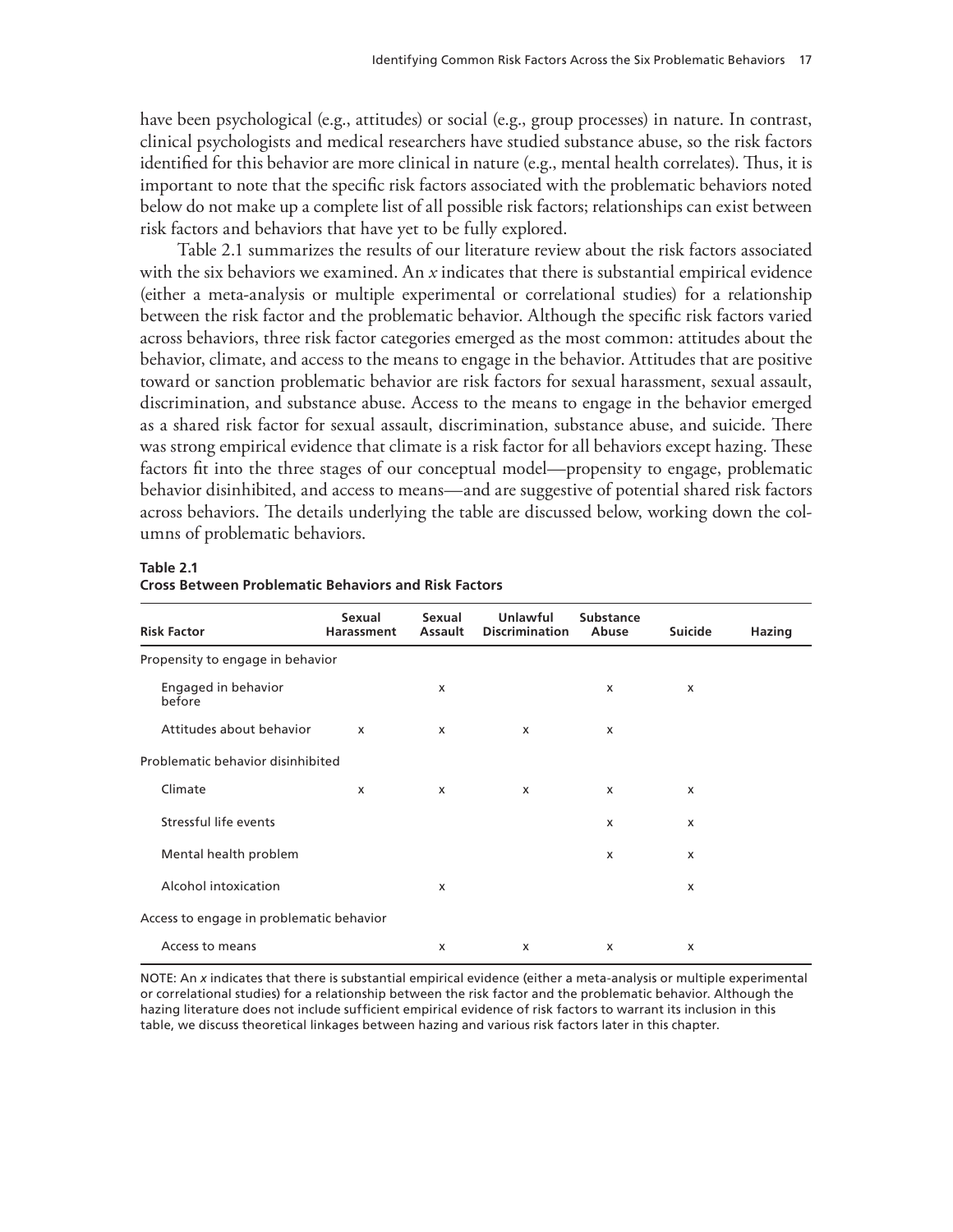#### **Risk Factors Associated with Sexual Harassment**

Research on the factors associated with actual sexual harassment behavior in the workplace is sparse, mostly because it is difficult to accurately measure people's engagement in sexual harassment in real-world situations. Research participants are reluctant to admit to sexually harassing coworkers.20 We know more about sexual harassment's effect on victims, but this research does not tell us what factors cause the harasser to commit the behavior. Therefore, researchers have studied this behavior using either surveys assessing proxies of sexual harassment (e.g., tolerance of sexual harassment in the workplace) or laboratory experiments with behaviors suggestive of workplace sexual harassment (e.g., sending a pornographic image to a research confederate). Furthermore, most research on this topic has considered male harassment of female coworkers and might not be relevant to female-to-male or same-sex sexual harassment. Thus, although there is a substantial body of research on sexual harassment, measurement issues limit our knowledge of the risk factors associated with perpetrating sexual harassment.

#### *Engaged in Behavior Before*

There are strong theoretical reasons to believe that people who have engaged in sexual harassment before are more likely than others to continue to engage in sexual harassment in the future. But there is limited empirical evidence for this phenomenon. As noted above, people's engagement in sexual harassment is difficult to measure accurately in organizations. Thus, research on perpetrators of sexual harassment is unlikely to accurately measure the connection between past and current sexual harassment behavior. However, there are other reasons to believe that people who have engaged in sexual harassment before are more likely than others to do so in the future. For example, the attitudes and personality traits associated with sexual harassment are relatively stable over time.<sup>21</sup>

#### *Attitudes About Behavior*

Several studies have demonstrated that negative attitudes toward women are associated with tolerance of sexual harassment. This is particularly true of attitudes toward women's roles in male-dominated organizations. Researchers have focused on two aspects of attitudes toward women: hostile sexism and attitudes favoring traditional male–female sex roles. Hostile sexism is defined as general antipathy toward women, $22$  and "men who endorse hostile sexism direct hostility toward non-traditional or 'bad' women" who are perceived to be taking power from men.23 Research demonstrates that men who have hostile attitudes toward women are more

<sup>20</sup> O'Leary-Kelly et al., 2009.

<sup>21</sup> Brenda L. Russell and Kristin Y. Trigg, "Tolerance of Sexual Harassment: An Examination of Gender Differences, Ambivalent Sexism, Social Dominance, and Gender Roles," *Sex Roles*, Vol. 50, No. 7, April 2004, pp. 565–573.

<sup>&</sup>lt;sup>22</sup> Peter Glick and Susan T. Fiske, "The Ambivalent Sexism Inventory: Differentiating Hostile and Benevolent Sexism," *Journal of Personality and Social Psychology*, Vol. 70, No. 3, March 1996, pp 491–512.

<sup>23</sup> Cinnamon L. Danube, Theresa K. Vescio, and Kelly Cue Davis, "Male Role Norm Endorsement and Sexism Predict Heterosexual College Men's Attitudes Toward Casual Sex, Intoxicated Sexual Contact, and Casual Sex [sic]," *Sex Roles*, Vol. 71, No. 5, October 2014, pp. 219–232, p. 221.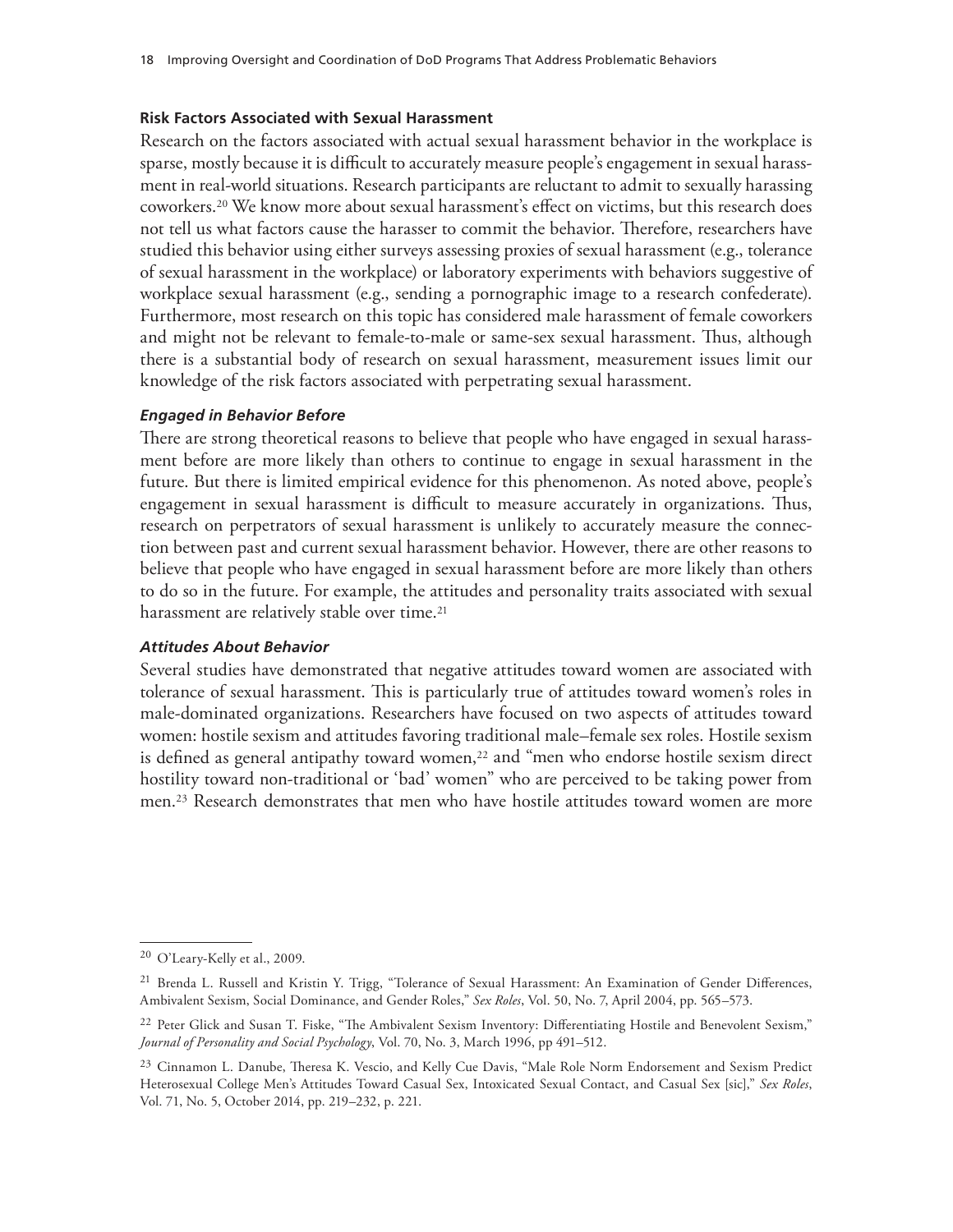tolerant than others of sexual harassment in the workplace<sup>24</sup> and are more likely to sexually harass women in laboratory situations.25

#### *Climate*

Climate can encourage or discourage sexually harassing behaviors among group members. Many studies show that perceived organizational tolerance of sexual harassment is associated with reports of sexually harassing behaviors.<sup>26</sup> Perceived organizational tolerance of sexual harassment is defined as a worker's beliefs about how seriously the employing organization takes complaints about sexual harassment and how likely the worker thinks the organization is to take action to correct sexual harassment.<sup>27</sup> A meta-analysis of 41 studies examining the relationship between perceived organizational tolerance of sexual harassment and sexually harassing behaviors also found evidence that perceived tolerance is strongly related to sexual harassment.28 Also, research on military contexts shows that perceptions of leadership tolerance of sexual harassment are associated with increased perceptions of sexual harassment occurring in the workplace.29

Similarly, the meta-analysis also found that organizations with disproportionately fewer women have higher rates of sexual harassment.<sup>30</sup> This relationship has been replicated in studies of military groups.31 The proportion of women in an organization or work group is an indication of the workplace gender context, which encompasses the "factors that constitute the gendered nature of the individual's work group."32 However, the meta-analysis also showed that the relationships between sexual harassment and perceived organizational tolerance of sexual harassment, on the one hand, and group gender proportions, on the other, were significantly stronger among civilian than military samples.<sup>33</sup> This suggests that, although military organizational context is an important predictor of sexual harassment behavior, it might not be as closely tied to reports of sexual harassment as it is in civilian organizations. Or it might be

 $^{24}$  Joseph J. Begany and Michael A. Milburn, "Psychological Predictors of Sexual Harassment: Authoritarianism, Hostile Sexism, and Rape Myths," *Psychology of Men and Masculinity*, Vol. 3, No. 2, July 2002, pp. 119–126; Richard L. Wiener, Linda Hurt, Brenda Russell, Kelley Mannen, and Charles Gasper, "Perceptions of Sexual Harassment: The Effects of Gender, Legal Standard, and Ambivalent Sexism," *Law and Human Behavior*, Vol. 21, No. 1, February 1997, pp. 71–93; Russell and Trigg, 2004.

<sup>&</sup>lt;sup>25</sup> Charlotte Diehl, Jonas Rees, and Gerd Bohner, "Flirting with Disaster: Short-Term Mating Orientation and Hostile Sexism Predict Different Types of Sexual Harassment," *Aggressive Behavior*, Vol. 38, No. 6, November–December 2012, pp. 521–531; Frank Siebler, Saskia Sabelus, and Gerd Bohner, "A Refined Computer Harassment Paradigm: Validation, and Test of Hypotheses About Target Characteristics," *Psychology of Women Quarterly*, Vol. 32, No. 1, March 2008, pp. 22–35.

<sup>26</sup> O'Leary-Kelly et al., 2009.

<sup>27</sup> Marita P. McCabe and Lisa Hardman, "Attitudes and Perceptions of Workers to Sexual Harassment," *Journal of Social Psychology*, Vol. 145, No. 6, 2005, pp. 719–740.

<sup>&</sup>lt;sup>28</sup> Chelsea R. Willness, Piers Steel, and Kibeom Lee, "A Meta-Analysis of the Antecedents and Consequences of Workplace Sexual Harassment," *Personnel Psychology*, Vol. 60, No. 1, Spring 2007, pp. 127–162.

<sup>29</sup> Fitzgerald, Drasgow, and Magley, 1999.

<sup>30</sup> Willness, Steel, and Lee, 2007.

<sup>&</sup>lt;sup>31</sup> Fitzgerald, Drasgow, and Magley, 1999.

<sup>&</sup>lt;sup>32</sup> Louise F. Fitzgerald, Suzanne Swan, and Karla Fischer, "Why Didn't She Just Report Him? The Psychological and Legal Implications of Women's Responses to Sexual Harassment," *Journal of Social Issues*, Vol. 51, No. 1, Spring 1995, pp. 117– 138, p. 62.

<sup>33</sup> Willness, Steel, and Lee, 2007.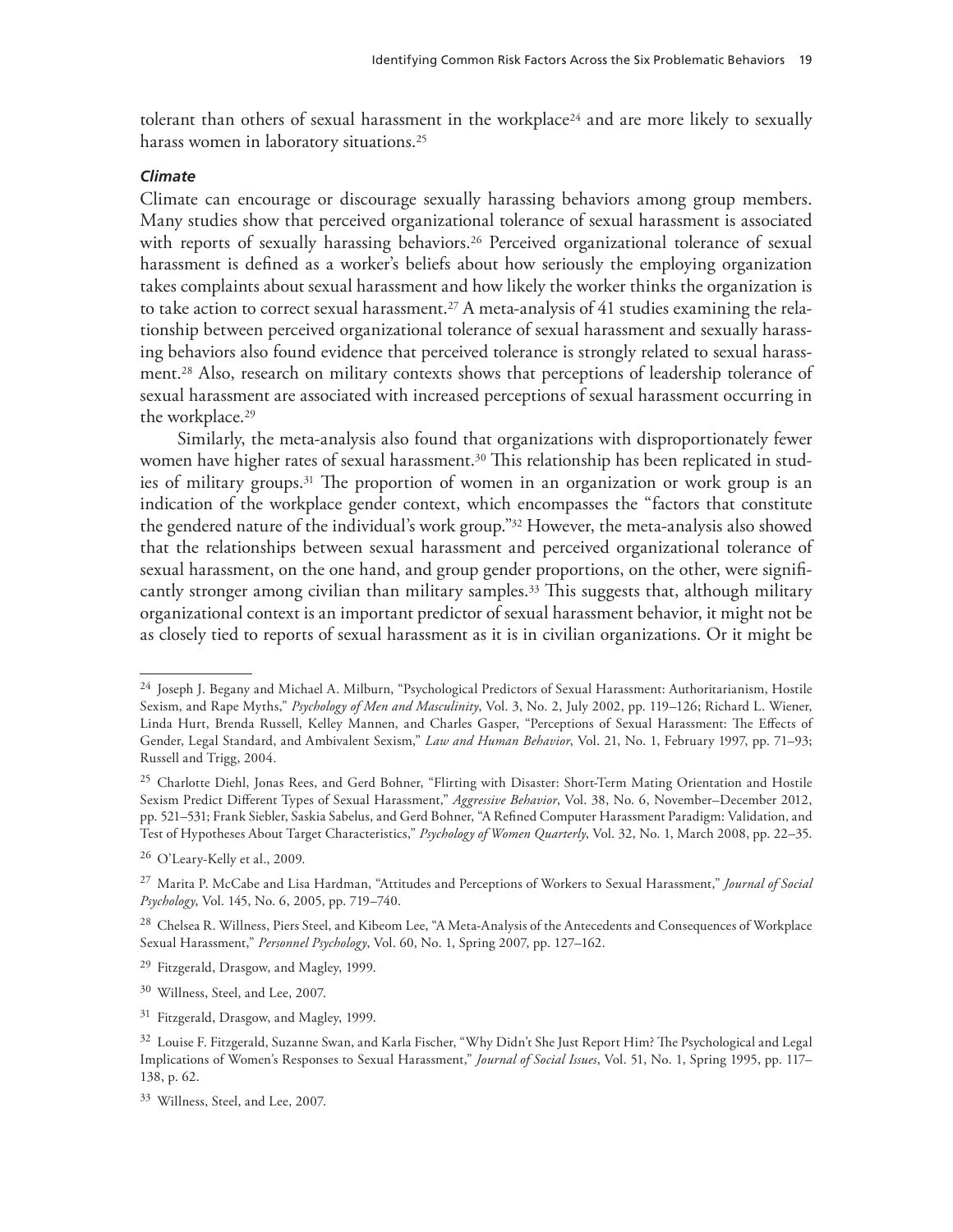that the restriction in range of gender balances within military organizations limits statistical power to detect this effect.

Recent research has found that the association between organizational context and sexual harassment is stronger in men who have negative or hostile attitudes toward women. One study found that men's perceptions of organizational justice (e.g., that women and men are treated equally in the organization) was a stronger predictor of sexually harassing proclivities among men high in hostile sexism than among men low in hostile sexism.34

## *Stressful Life Events, Mental Health Problems, and Alcohol Intoxication*

We did not find evidence of a strong, consistent empirical relationship between these risk factors and sexual harassment.

#### *Access to Means*

There is some evidence that access to the means necessary to commit sexual harassment is associated with engaging in the behavior, but the nature of the relationship is complicated. The main evidence for the connection is that supervisors are more likely than coworkers to be reported as perpetrators of sexual harassment.<sup>35</sup> However, other research has demonstrated that the harasser's perception of the harasser's own power is a stronger predictor of sexual harassment than being in an actual position of power is.36 Furthermore, the extent to which men view women as threatening their social status is a potent predictor of sexual harassment against women.37 Indeed, there is some evidence that sexual harassment is not necessarily provoked by sexual desire but that women in male-dominated groups who are viewed as having more "masculine" traits (e.g., they are seen as assertive, dominant, and independent) experience the most sexual harassment.38 Thus, men's perceptions of their power and the threat they feel that women pose to their power are the clearest predictors of sexual harassment.

### **Risk Factors Associated with Sexual Assault**

The review that follows focuses primarily on sexual assault perpetrated by men against women. This type of assault has been the focus of most of the sexual assault literature, but it represents a limitation when generalized to military sexual assault, in which more than half the victims are men who typically have been assaulted by male assailants.39 It is currently unknown whether the risk factors that follow are also strong predictors of sexual assaults perpetrated by men against men.

<sup>&</sup>lt;sup>34</sup> Franciska Krings and Stéphanie Facchin, "Organizational Justice and Men's Likelihood to Sexually Harass: The Moderating Role of Sexism and Personality," *Journal of Applied Psychology*, Vol. 94, No. 2, March 2009, pp. 501–510.

<sup>35</sup> O'Leary-Kelly et al., 2009.

<sup>36</sup> O'Leary-Kelly et al., 2009.

<sup>37</sup> Elena Dall'Ara and Anne Maass, "Studying Sexual Harassment in the Laboratory: Are Egalitarian Women at Higher Risk?" *Sex Roles*, Vol. 41, No. 9, November 1999, pp. 681–704; Anne Maass, Mara Cadinu, Gaia Guarnieri, and Annalisa Grasselli, "Sexual Harassment Under Social Identity Threat: The Computer Harassment Paradigm," *Journal of Personality and Social Psychology*, Vol. 85, No. 5, November 2003, pp. 853–870.

<sup>38</sup> Jennifer L. Berdahl, "The Sexual Harassment of Uppity Women," *Journal of Applied Psychology*, Vol. 92, No. 2, 2007, pp. 425–437.

<sup>39</sup> NDRI, 2014.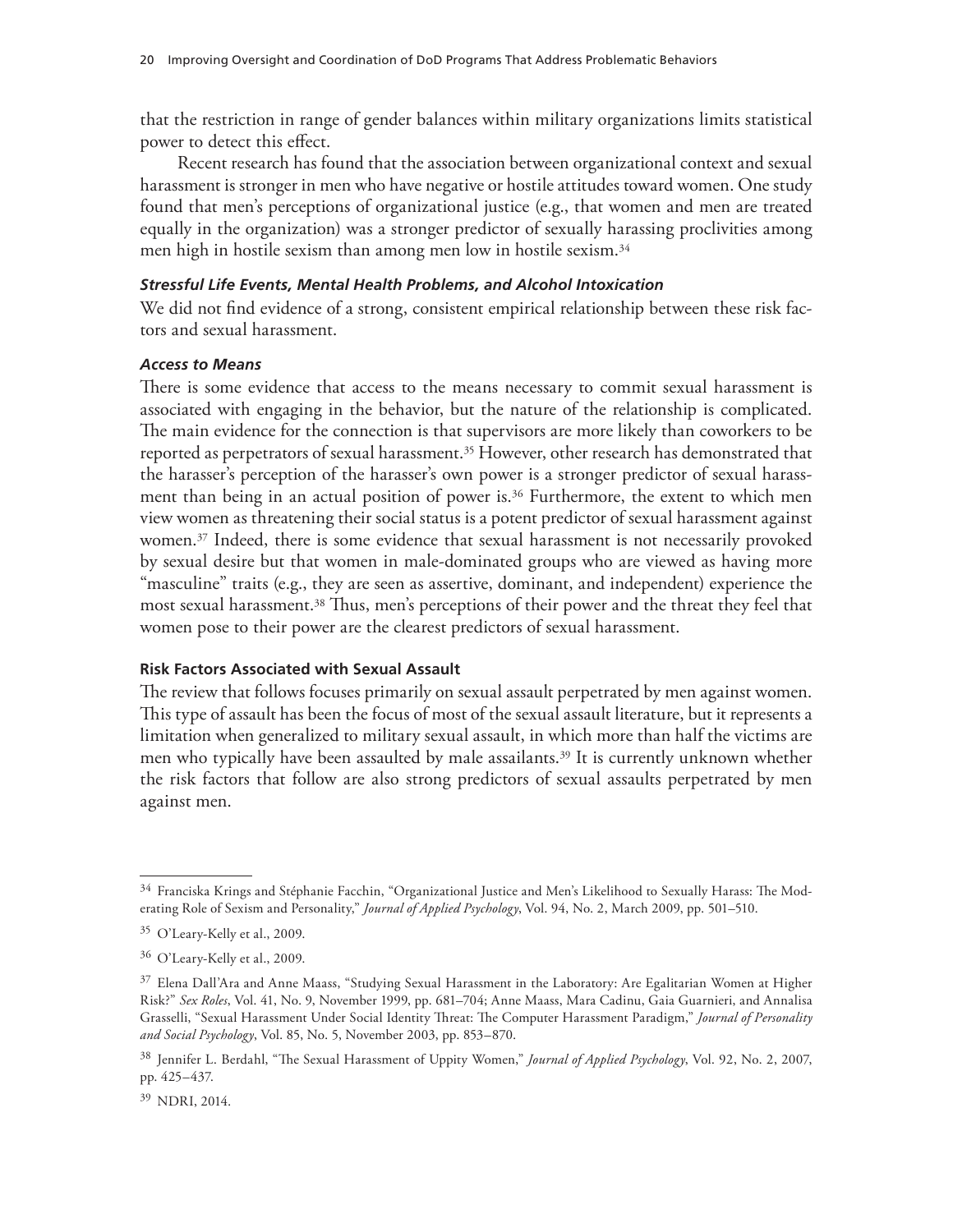## *Engaged in Behavior Before*

One of the best predictors of whether someone is likely to perpetrate a sexual assault in the future is whether that person has already sexually assaulted someone in the past.<sup>40</sup> For example, a methodologically rigorous longitudinal study showed that college men with histories of sexual assault perpetration were nine times more likely to commit another sexual assault in the next semester of college than young men without histories of sexual violence were.<sup>41</sup> White and Smith, 2004, documents a three- to elevenfold increase in the likelihood of perpetrating a sexual assault based on whether the individual had sexually assaulted someone during the previous year of college.42 Similar data are available from a military cohort of 2,925 male Navy recruits who were studied as they transitioned from civilian status through the second year of service.<sup>43</sup> Thirteen percent of recruits self-reported that they had attempted or completed a rape by the end of the first year of service, and, of these Navy men with history of sexual violence, 71 percent reperpetrated during the second year of service.<sup>44</sup> Comparable data for the remaining service branches have not been published.

## *Attitudes About Behavior*

The most common measure of attitudes toward sexual violence is the Rape Myth Acceptance scale.45 This scale, and its variants, includes statements that justify sexual assault, and respondents indicate how much they agree with each statement.<sup>46</sup> Example statements include the following: "Men don't usually intend to force sex on a woman, but sometimes they get too sexually carried away" and "When a woman is raped, she usually did something careless to put herself in that situation." All statements are designed to measure the respondent's sense that rape is justifiable in some situations or beliefs that shift responsibility for the assault from

<sup>&</sup>lt;sup>40</sup> Christine A. Gidycz, Jennifer B. Warkentin, and Lindsay M. Orchowski, "Predictors of Perpetration of Verbal, Physical, and Sexual Violence: A Prospective Analysis of College Men," *Psychology of Men and Masculinity*, Vol. 8, No. 2, April 2007, pp. 79–94; Catherine Loh and Christine A. Gidycz, "A Prospective Analysis of the Relationship Between Childhood Sexual Victimization and Perpetration of Dating Violence and Sexual Assault in Adulthood," *Journal of Interpersonal Violence*, Vol. 21, No. 6, June 2006, pp. 732–749; Catherine Loh, Christine A. Gidycz, Tracy R. Lobo, and Rohini Luthra, "A Prospective Analysis of Sexual Assault Perpetration: Risk Factors Related to Perpetrator Characteristics," *Journal of Interpersonal Violence*, Vol. 20, No. 10, October 2005, pp. 1325–1348; Neil M. Malamuth, Daniel Linz, Christopher L. Heavey, Gordon Barnes, and Michele Acker, "Using the Confluence Model of Sexual Aggression to Predict Men's Conflict with Women: A 10-Year Follow-Up Study," *Journal of Personality and Social Psychology*, Vol. 69, No. 2, August 1995, pp. 353– 369; Jacquelyn W. White and Paige Hall Smith, "Sexual Assault Perpetration and Reperpetration: From Adolescence to Young Adulthood," *Criminal Justice and Behavior*, Vol. 31, No. 2, April 2004, pp. 182–202.

<sup>41</sup> Loh and Gidycz, 2006.

<sup>42</sup> White and Smith, 2004.

<sup>43</sup> McWhorter et al., 2009.

<sup>44</sup> McWhorter et al., 2009.

<sup>45</sup> Martha R. Burt, "Cultural Myths and Supports for Rape," *Journal of Personality and Social Psychology*, Vol. 38, No. 2, February 1980, pp. 217–230.

<sup>46</sup> Burt, 1980; Diana L. Payne, Kimberly A. Lonsway, and Louise F. Fitzgerald, "Rape Myth Acceptance: Exploration of Its Structure and Its Measurement Using the Illinois Rape Myth Acceptance Scale," *Journal of Research in Personality*, Vol. 33, No. 1, March 1999, pp. 27–68.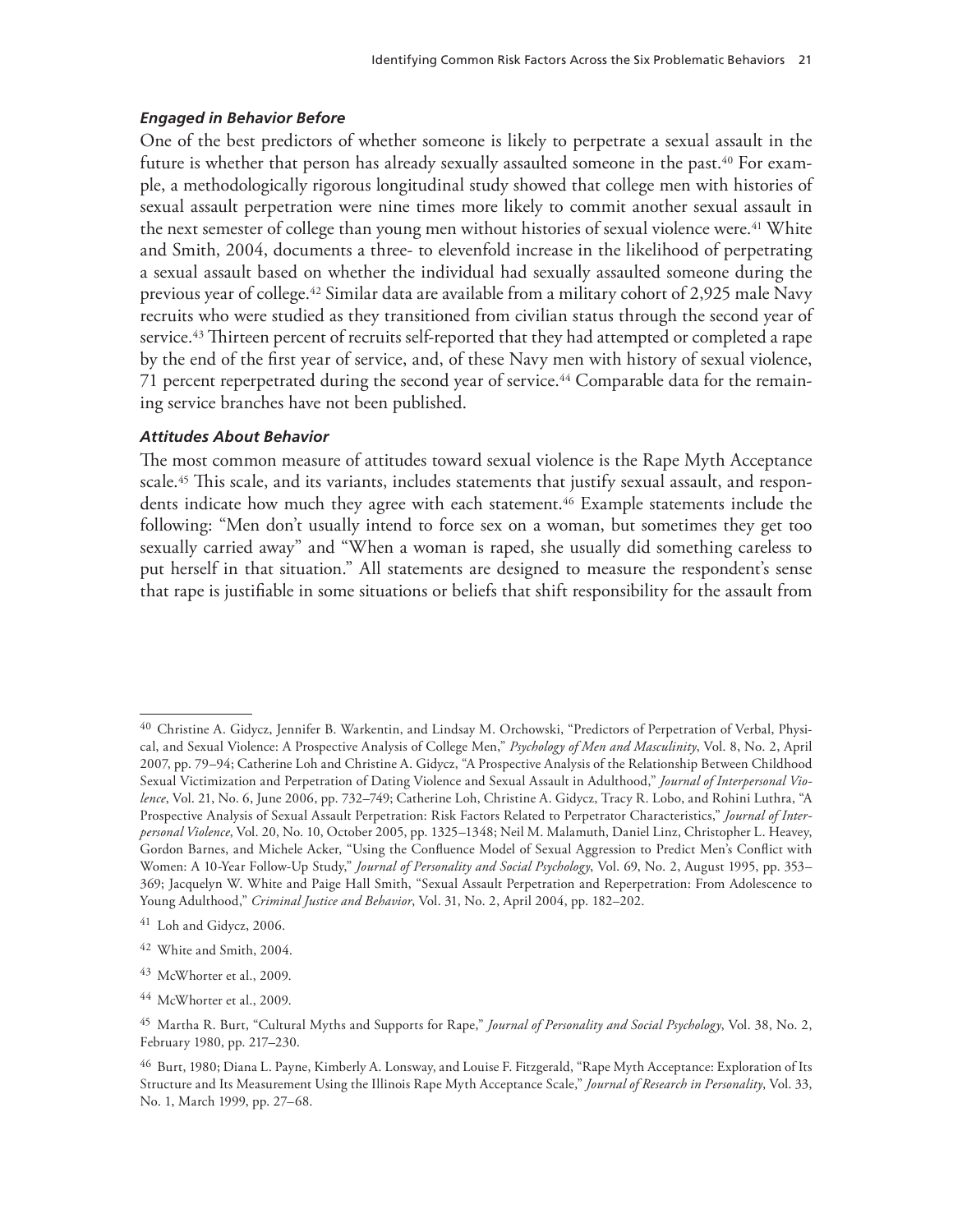the perpetrator to the victim.<sup>47</sup> The scale has been scientifically validated.<sup>48</sup> A broad research literature demonstrates that endorsing attitudes that justify or excuse rape predicts risk for perpetrating a sexual assault. A recent systematic review published in 2013 identified 24 studies that had demonstrated that these attitudes predict perpetration of sexual violence both crosssectionally and longitudinally.<sup>49</sup> Similarly, a meta-analysis reported "a large positive overall effect size" when summarizing the results of multiple studies that established a relationship between endorsing rape myths and perpetrating sexual assault.<sup>50</sup>

## *Climate*

Evidence from multiple sources suggests that young adult men who belong to social groups that support and excuse sexual violence are more likely than others to be sexually aggressive themselves.51 For both community and college men, there is a positive association between perceiving one's male peers as supporting sexual violence and committing a sexual assault oneself.<sup>52</sup> Findings are also generally supportive, though mixed, that belonging to exclusively male social groups, such as fraternities and athletic teams, is associated with an increased likelihood of committing a sexual assault.53 However, some studies that have examined these relationships in detail have found that other correlated factors, such as the intensity of alcohol use<sup>54</sup> or group sponsorship of parties that were "conducive to sexual offenses,"<sup>55</sup> explain most of the relationship between membership in male-dominated groups and sexual assaults.

<sup>47</sup> Kimberly A. Lonsway and Louise F. Fitzgerald, "Attitudinal Antecedents of Rape Myth Acceptance: A Theoretical and Empirical Reexamination," *Journal of Personality and Social Psychology*, Vol. 68, No. 4, April 1995, pp. 704–711.

<sup>48</sup> Burt, 1980; Payne, Lonsway, and Fitzgerald, 1999; Eliana Suarez and Tahany M. Gadalla, "Stop Blaming the Victim: A Meta-Analysis on Rape Myths," *Journal of Interpersonal Violence*, Vol. 25, No. 11, November 2010, pp. 2010–2035.

<sup>49</sup> Andra Teten Tharp, Sarah DeGue, Linda Anne Valle, Kathryn A. Brookmeyer, Greta M. Massetti, and Jennifer L. Matjasko, "A Systematic Qualitative Review of Risk and Protective Factors for Sexual Violence Perpetration," *Trauma, Violence, and Abuse*, Vol. 14, No. 2, 2013, pp. 133–167.

<sup>50</sup> Suarez and Gadalla, 2010, p. 2023.

<sup>51</sup> Tharp et al., 2013.

<sup>52</sup> Antonia Abbey, Michele R. Parkhill, A. Monique Clinton-Sherrod, and Tina Zawacki, "A Comparison of Men Who Committed Different Types of Sexual Assault in a Community Sample," *Journal of Interpersonal Violence*, Vol. 22, No. 12, December 2007, pp. 1567–1580; F. Scott Christopher, Mary Madura, and Lori Weaver, "Premarital Sexual Aggressors: A Multivariate Analysis of Social, Relational, and Individual Variables," *Journal of Marriage and the Family*, Vol. 60, No. 1, February 1998, pp. 56–69; Walter S. DeKeseredy and Katharine Kelly, "Sexual Abuse in Canadian University and College Dating Relationships: The Contribution of Male Peer Support," *Journal of Family Violence*, Vol. 10, No. 1, March 1995, pp. 41–53; , Stephen E. Humphrey and Arnold S. Kahn, "Fraternities, Athletic Teams, and Rape: Importance of Identification with a Risky Group," *Journal of Interpersonal Violence*, Vol. 15, No. 12, December 2000, pp. 1313–1320.

<sup>53</sup> Theresa J. Brown, Kenneth E. Sumner, and Romy Nocera, "Understanding Sexual Aggression Against Women: An Examination of the Role of Men's Athletic Participation and Related Variables," *Journal of Interpersonal Violence*, Vol. 17, No. 9, September 2002, pp. 937–952; Elizabeth Ann Gage, "Gender Attitudes and Sexual Behaviors: Comparing Center and Marginal Athletes and Nonathletes in a Collegiate Setting," *Violence Against Women*, Vol. 14, No. 9, September 2008, pp. 1014–1032; Gidycz, Warkentin, and Orchowski, 2007; Humphrey and Kahn, 2000; Mary P. Koss and John A. Gaines, "The Prediction of Sexual Aggression by Alcohol Use, Athletic Participation, and Fraternity Affiliation," *Journal of Interpersonal Violence*, Vol. 8, No. 1, March 1993, pp. 94–108; Loh et al., 2005.

<sup>54</sup> Koss and Gaines, 1993.

<sup>55</sup> Humphrey and Kahn, 2000, p. 1314.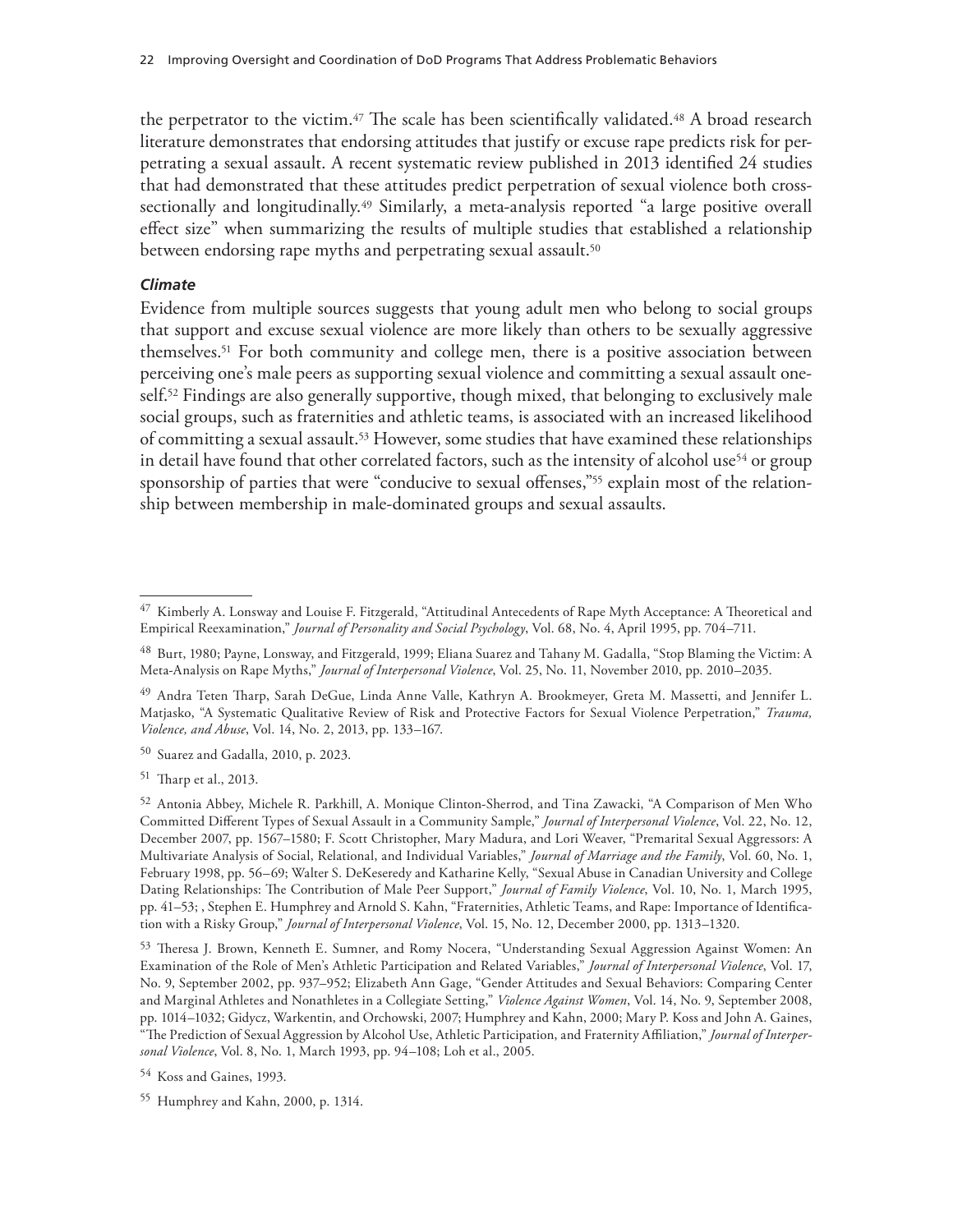#### *Stressful Life Events and Mental Health Problems*

We did not find evidence of a strong, consistent empirical relationship between these factors and perpetrating a sexual assault.

#### *Alcohol Intoxication*

In nationally representative samples of civilians, about two-thirds of sexual assault victims indicate that the perpetrator was using alcohol at the time of the assault.<sup>56</sup> Evidence from controlled laboratory studies shows that alcohol use and intoxication are causally linked to increased general aggression in young men—particularly among men who are predisposed to behaving aggressively.<sup>57</sup> Although sexual violence cannot be studied directly in the laboratory for ethical reasons, indirect evidence suggests that alcohol use increases the risk of committing a sexual assault.<sup>58</sup> Young men who consume alcohol in a controlled laboratory setting are more likely to misperceive the sexual intent of women depicted in study materials,<sup>59</sup> take longer than men who have not consumed alcohol to identify that a sexual encounter in an audio track has turned into a date rape,<sup>60</sup> and are more likely to indicate that they would sexually assault someone in a situation similar to a hypothetical date-rape scenario.<sup>61</sup> Although most of this research has been conducted with college men, this group does share demographic characteristics with junior enlisted personnel. Among victims of military sexual assaults, 37 percent indicate that the perpetrator had been drinking,<sup>62</sup> suggesting that alcohol use might be one important risk factor for predicting sexual assault.<sup>63</sup>

<sup>56</sup> Brecklin and Ullman, 2002; Tjaden and Thoennes, 2006.

<sup>57</sup> Brad J. Bushman and Harris M. Cooper, "Effects of Alcohol on Human Aggression: An Integrative Research Review," *Psychological Bulletin*, Vol. 107, No. 3, May 1990, pp. 341–354; Stephen T. Chermack and Peter R. Giancola, "The Relation Between Alcohol and Aggression: An Integrated Biopsychosocial Conceptualization," *Clinical Psychology Review*, Vol. 17, No. 6, September 1997, pp. 621–649; Tiffany A. Ito, Norman Miller, and Vicki E. Pollock, "Alcohol and Aggression: A Meta-Analysis on the Moderating Effects of Inhibitory Cues, Triggering Events, and Self-Focused Attention," *Psychological Bulletin*, Vol. 120, No. 1, July 1996, pp. 60–82.

<sup>58</sup> Coreen Farris and Kimberly A. Hepner, *Targeting Alcohol Misuse: A Promising Strategy for Reducing Military Sexual Assaults?* Santa Monica, Calif.: RAND Corporation, RR-538-OSD, 2014.

<sup>59</sup> Coreen Farris, Teresa A. Treat, Richard J. Viken, and Richard M. McFall, "Sexual Coercion and the Misperception of Sexual Intent," *Clinical Psychology Review*, Vol. 28, No. 1, January 2008, pp. 48–66.

<sup>60</sup> Alan M. Gross, Ted Bennett, Lawrence Sloan, Brian P. Marx, and John Juergens, "The Impact of Alcohol and Alcohol Expectancies on Male Perception of Female Sexual Arousal in a Date Rape Analog," *Experimental and Clinical Psychopharmacology*, Vol. 9, No. 4, November 2001, pp. 380–388; Brian P. Marx, Alan M. Gross, and Henry E. Adams, "The Effect of Alcohol on the Responses of Sexually Coercive and Noncoercive Men to an Experimental Rape Analogue," *Sexual Abuse: Journal of Research and Treatment*, Vol. 11, No. 2, April 1999, pp. 131–145.

<sup>61</sup> Kelly C. Davis, "The Influence of Alcohol Expectancies and Intoxication on Men's Aggressive Unprotected Sexual Intentions," *Experimental and Clinical Psychopharmacology*, Vol. 18, No. 5, October 2010, pp. 418–428; Kelly Cue Davis, Trevor J. Schraufnagel, Angela J. Jacques-Tiura, Jeanette Norris, William H. George, and Preston A. Kiekel, "Childhood Sexual Abuse and Acute Alcohol Effects on Men's Sexual Aggression Intentions," *Psychological Violence*, Vol. 2, No. 2, April 1, 2012, pp. 179–193; Jeanette Norris, Kelly Cue Davis, William H. George, Joel Martell, and Julia R. Heiman, "Alcohol's Direct and Indirect Effects on Men's Self-Reported Sexual Aggression Likelihood," *Journal of Studies on Alcohol*, Vol. 63, No. 6, November 2002, pp. 688–695.

<sup>62</sup> NDRI, 2014.

<sup>63</sup> Farris and Hepner, 2014.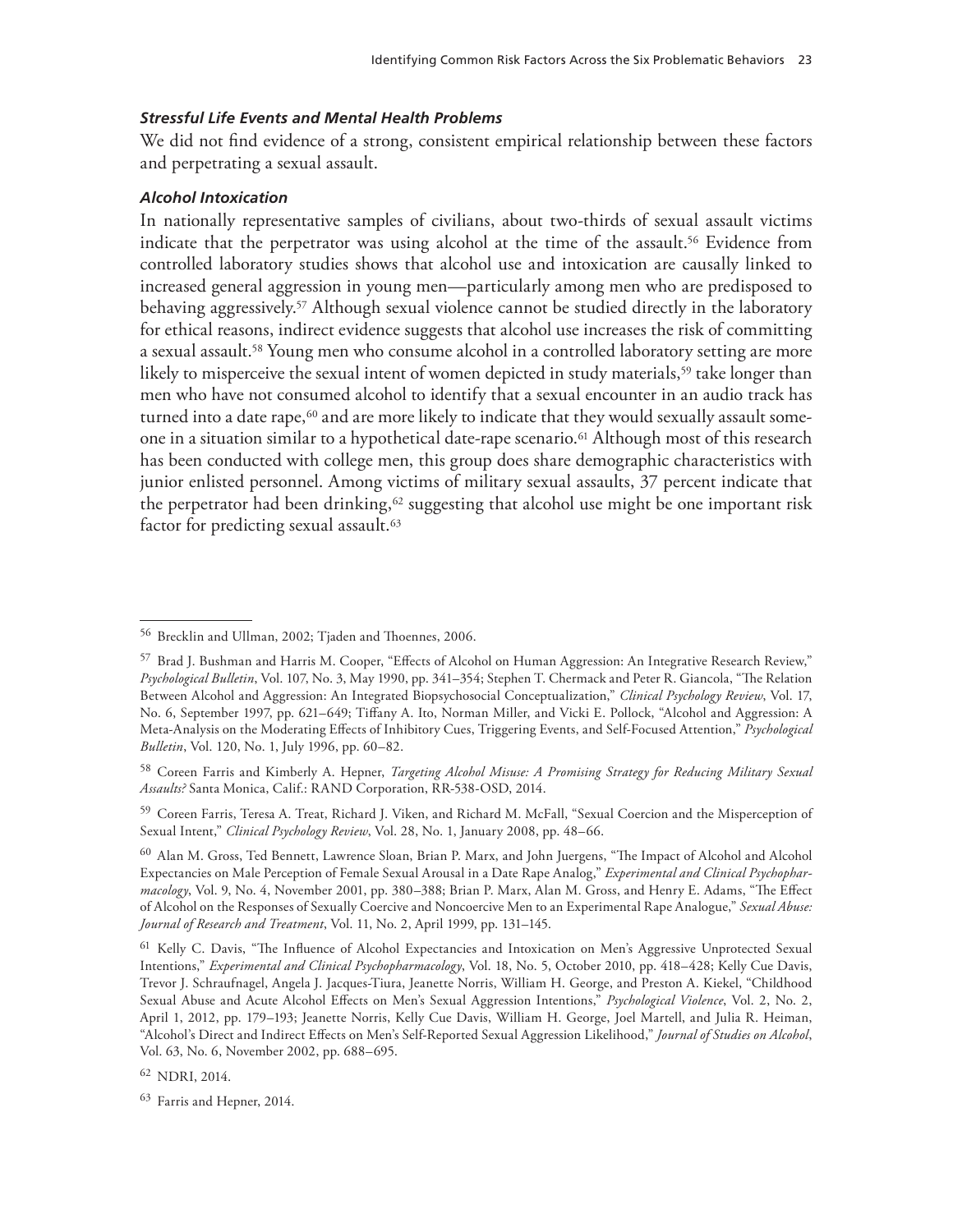#### *Access to the Means*

For perpetration of sexual assault, *access to the means to engage* in the problematic behavior refers primarily to access to preferred victims in a private environment. Social norms for dating in the United States regularly create environments that can support sexual violence (i.e., private, isolated encounters with a selected partner). Although one might consider access to a weapon as relevant to the question, most sexual assaults do not involve a weapon;<sup>64</sup> the average-sized man can typically overpower an average-sized woman with his strength or body mass alone. Alcohol intoxication and incapacitation are also recognized as perpetration means that some offenders use because alcohol impairs a potential victim's ability to detect threats and resist an attacker.65 A systematic review of factors associated with sexual violence found that men with more dating and sexual partners (the means to perpetrate) were, in fact, more likely to perpetrate sexual assault than men with fewer dating or sexual partners.<sup>66</sup> The positive association between number of partners and likelihood of sexual assault has been replicated in 18 studies; however, five studies showed null or mixed results.<sup>67</sup>

#### **Risk Factors Associated with Unlawful Discrimination**

Although the U.S. military has a history of institutional discrimination, the current military is generally built on policies of  $EO^{68}$  that, in many ways, represent ideal circumstances for overcoming racial prejudice.<sup>69</sup> However, the military is not monolithic, and some policies or situations within the military might evoke the unequal distribution of resources based on race and ethnicity.70

Research on the factors associated with discrimination has a long history in the social sciences. More than 100 years of research on this topic have produced a strong empirical foundation using varying methods, including surveys of potential discriminators, studies of legal records, statistical analyses of employer practices, and scientific experiments.71

#### *Engaged in Behavior Before*

There are reasons to believe that people who have discriminated against the members of a group before are more likely than others to continue to discriminate against group members in the future. However, there is limited empirical evidence for this phenomenon. To the extent that the factors detailed next are consistent across time (e.g., people's negative attitudes about a group, an organizational context that does not discourage discrimination), it would be reason-

<sup>64</sup> Tjaden and Thoennes, 2006.

<sup>65</sup> Antonia Abbey, "Alcohol-Related Sexual Assault: A Common Problem Among College Students," *Journal of Studies on Alcohol*, Suppl. Vol. 14, March 2002, pp. 118–128.

<sup>66</sup> Tharp et al., 2013.

<sup>67</sup> Tharp et al., 2013.

<sup>68</sup> Sherie Mershon and Steven L. Schlossman, *Foxholes and Color Lines: Desegregating the U.S. Armed Forces*, Baltimore, Md.: Johns Hopkins University Press, 1998.

<sup>69</sup> Charles C. Moskos and John Sibley Butler, *All That We Can Be: Black Leadership and Racial Integration the Army Way*, New York: Basic Books, 1996.

<sup>70</sup> James Burk and Evelyn Espinoza, "Race Relations Within the US Military," *Annual Review of Sociology*, Vol. 38, No. 1, 2012, pp. 401–422.

<sup>71</sup> Pager and Shepherd, 2008.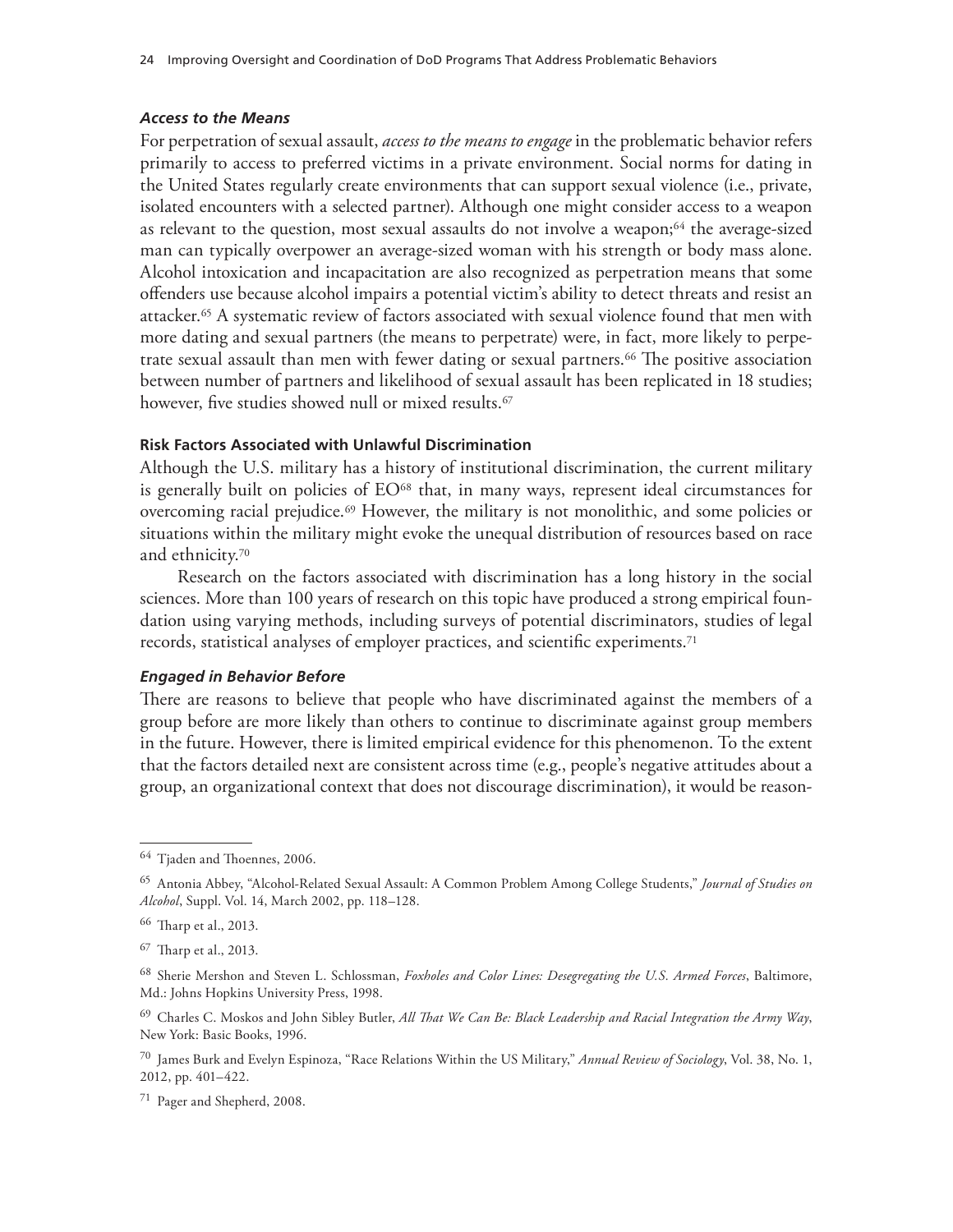able to expect that people who have engaged in discriminatory practices in the past would be likely to discriminate again.

#### *Attitudes About Behavior*

The bulk of research on the factors associated with discrimination has centered on negative or prejudicial attitudes toward a group. Indeed, all things being equal, the link between prejudicial attitudes and discriminatory behavior is such a consistent finding that prejudicial attitudes are often the target of research.72 However, scholars make a theoretical distinction between discriminatory behavior and attitudes (prejudice), beliefs (stereotypes), and ideologies that support the status quo between groups.<sup>73</sup> Although numerous research studies have shown that people with more-prejudicial attitudes about a group are more likely than others to discriminate against members of that group, discrimination can occur without prejudice (see climate factors below), and prejudiced people do not always discriminate.<sup>74</sup>

It is also important to distinguish between explicit prejudice (views that are consciously held and explicitly expressed) and implicit prejudice (automatic responses to a group that "commonly function without a person's full awareness or control").75 Implicit prejudice can be present among people who endorse egalitarian views but who justify discrimination on other grounds (e.g., "they don't share our values").76 Explicit prejudice is associated with more-overt forms of discrimination, such as negative comments<sup>77</sup> and judgments of guilt in mock trials.<sup>78</sup> Implicit prejudice is associated with more-spontaneous forms of discrimination, such as negative nonverbal behaviors during an interaction<sup>79</sup> and discriminatory selection of job candidates from résumés.<sup>80</sup>

#### *Climate*

The aspects of organizational climate associated with prejudice and discrimination include the composition of the organization and group identity. Intergroup contact has been shown to *reduce* prejudice and discrimination under specific conditions: equal status between group members (e.g., group members are not segregated into leadership hierarchies), cooperative

<sup>72</sup> John F. Dovidio, Peter Glick, and Laurie Rudman, eds., *On the Nature of Prejudice: Fifty Years After Allport*, Wiley-Blackwell, June 2005; Gordon W. Allport, *The Nature of Prejudice*, Cambridge, Mass.: Addison-Wesley Publishing, 1954.

<sup>73</sup> Pager and Shepherd, 2008.

<sup>74</sup> Pager and Shepherd, 2008.

<sup>75</sup> John F. Dovidio, Kerry Kawakami, and Samuel L. Gaertner, "Implicit and Explicit Prejudice and Interracial Interaction," *Journal of Personality and Social Psychology*, Vol. 82, No. 1, January 2002, pp. 62–68, p. 62; Anthony G. Greenwald, T. Andrew Poehlman, Eric Luis Uhlmann, and Mahzarin R. Banaji, "Understanding and Using the Implicit Association Test: III. Meta-Analysis of Predictive Validity," *Journal of Personality and Social Psychology*, Vol. 97, No. 1, July 2009, pp. 17–41.

 $^{76}$  Samuel L. Gaertner and John F. Dovidio, "The Aversive Form of Racism," in John F. Dovidio and Samuel L. Gaertner, eds., *Prejudice, Discrimination, and Racism*, San Diego, Calif.: Academic Press, 1986, pp. 61–89.

<sup>77</sup> Dovidio, Kawakami, and Gaertner, 2002.

<sup>78</sup> John F. Dovidio, Kerry Kawakami, Craig Johnson, Brenda Johnson, and Adaiah Howard, "On the Nature of Prejudice: Automatic and Controlled Processes," *Journal of Experimental Social Psychology*, Vol. 33, No. 5, September 1997, pp. 510–540.

<sup>79</sup> Dovidio, Kawakami, and Gaertner, 2002; Dovidio et al., 1997.

<sup>80</sup> John F. Dovidio and Samuel L. Gaertner, "Aversive Racism and Selection Decisions: 1989 and 1999," *Psychological Science*, Vol. 11, No. 4, July 2000, pp. 315–319.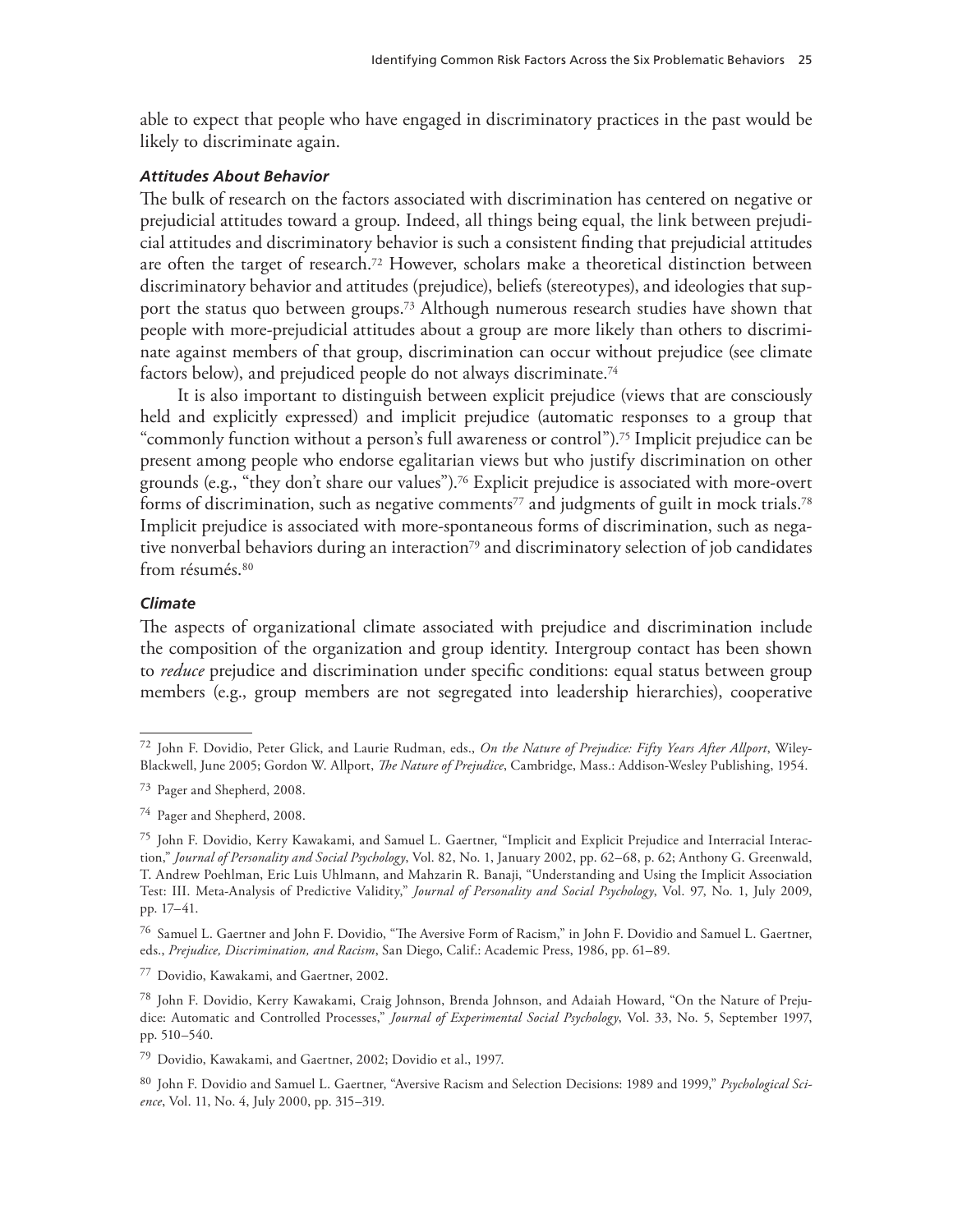interdependence (e.g., group members cooperate with each other to reach goals), opportunity for cross-group interactions, and sanction by group leaders.81 Although there have been some conflicting studies, groups that embody all the conditions that contact theory stipulates are associated with decreased prejudice and discrimination with respect to a wide range of groups, such as straight and gay or lesbian medical students,<sup>82</sup> black and white Americans,<sup>83</sup> Muslims and non-Muslims,<sup>84</sup> and Catholics and Protestants in Northern Ireland.<sup>85</sup>

In addition, organizations that foster a common organizational identity among members have less prejudice and discrimination among people from different groups.<sup>86</sup> Having a common group identity means that members of an organization put an emphasis on their shared organizational membership over their individual group (e.g., identifying more strongly with common military service membership rather than one's individual race or ethnicity).

#### *Stressful Life Events, Mental Health Problems, and Alcohol Intoxication*

We did not find evidence of a strong, consistent empirical relationship between these risk factors and discrimination.

#### *Access to Means*

The principal way in which access to means has been studied in discrimination research is through assessments of organizational policies designed to limit individual employees from engaging in discriminatory practices. Formalized organizational procedures that limit individual employees' ability to make discriminatory work-based decisions—such as hiring, salary increases, and promotions—are associated with reduced bias in organizational decisions.<sup>87</sup> For example, using concrete performance indicators and formalized evaluation systems reduces racial bias in performance evaluations<sup>88</sup> and unequal pay between men and women.<sup>89</sup> Formal-

<sup>87</sup> Pager and Shepherd, 2008.

<sup>81</sup> Thomas F. Pettigrew and Linda R. Tropp, "A Meta-Analytic Test of Intergroup Contact Theory," *Journal of Personality and Social Psychology*, Vol. 90, No. 5, May 2006, pp. 751–783; Thomas F. Pettigrew, "Intergroup Contact Theory," *Annual Review of Psychology*, Vol. 49, 1998, pp. 65–85.

<sup>82</sup> Sara E. Burke, John F. Dovidio, Julia M. Przedworski, Rachel R. Hardeman, Sylvia P. Perry, Sean M. Phelan, David B. Nelson, Diana J. Burgess, Mark W. Yeazel, and Michelle van Ryn, "Do Contact and Empathy Mitigate Bias Against Gay and Lesbian People Among Heterosexual First-Year Medical Students? A Report from the Medical Student CHANGE Study," *Academic Medicine*, Vol. 90, No. 5, May 2015, pp. 645–651.

<sup>83</sup> Thomas F. Pettigrew, Linda R. Tropp, Ulrich Wagner, and Oliver Christ, "Recent Advances in Intergroup Contact Theory," *International Journal of Intercultural Relations*, Vol. 35, No. 3, May 2011, pp. 271–280.

<sup>84</sup> Rhiannon N. Turner and Keon West, "Behavioural Consequences of Imagining Intergroup Contact with Stigmatized Outgroups," *Group Processes and Intergroup Relations*, Vol. 15, No. 2, March 2012, pp. 193–202.

<sup>85</sup> For a recent review, see Ben Fell and Miles Hewstone, "Contact and Prejudice," in Steven Vertovec, ed., *Routledge International Handbook of Diversity Studies*, Part IV: *Encounters and Diversity*, New York: Routledge, 2015, pp. 284–293.

<sup>86</sup> John F. Dovidio, Samuel L. Gaertner, and Ana Validzic, "Intergroup Bias: Status, Differentiation, and a Common In-Group Identity," *Journal of Personality and Social Psychology*, Vol. 75, No. 1, July 1998, pp. 109–120; Samuel L. Gaertner and John F. Dovidio, *Reducing Intergroup Bias: The Common Ingroup Identity Model*, Philadelphia, Pa.: Psychology Press, 2000.

<sup>88</sup> Linda Hamilton Krieger, "The Content of Our Categories: A Cognitive Bias Approach to Discrimination and Equal Employment Opportunity," *Stanford Law Review*, Vol. 47, No. 6, July 1995, pp. 1161–1248; Barbara F. Reskin, "The Proximate Causes of Employment Discrimination," *Contemporary Sociology*, Vol. 29, No. 2, March 2000, pp. 319–328.

<sup>89</sup> Marta M. Elvira and Mary E. Graham, "Not Just a Formality: Pay System Formalization and Sex-Related Earnings Effects," *Organization Science*, Vol. 13, No. 6, November–December 2002, pp. 601–617.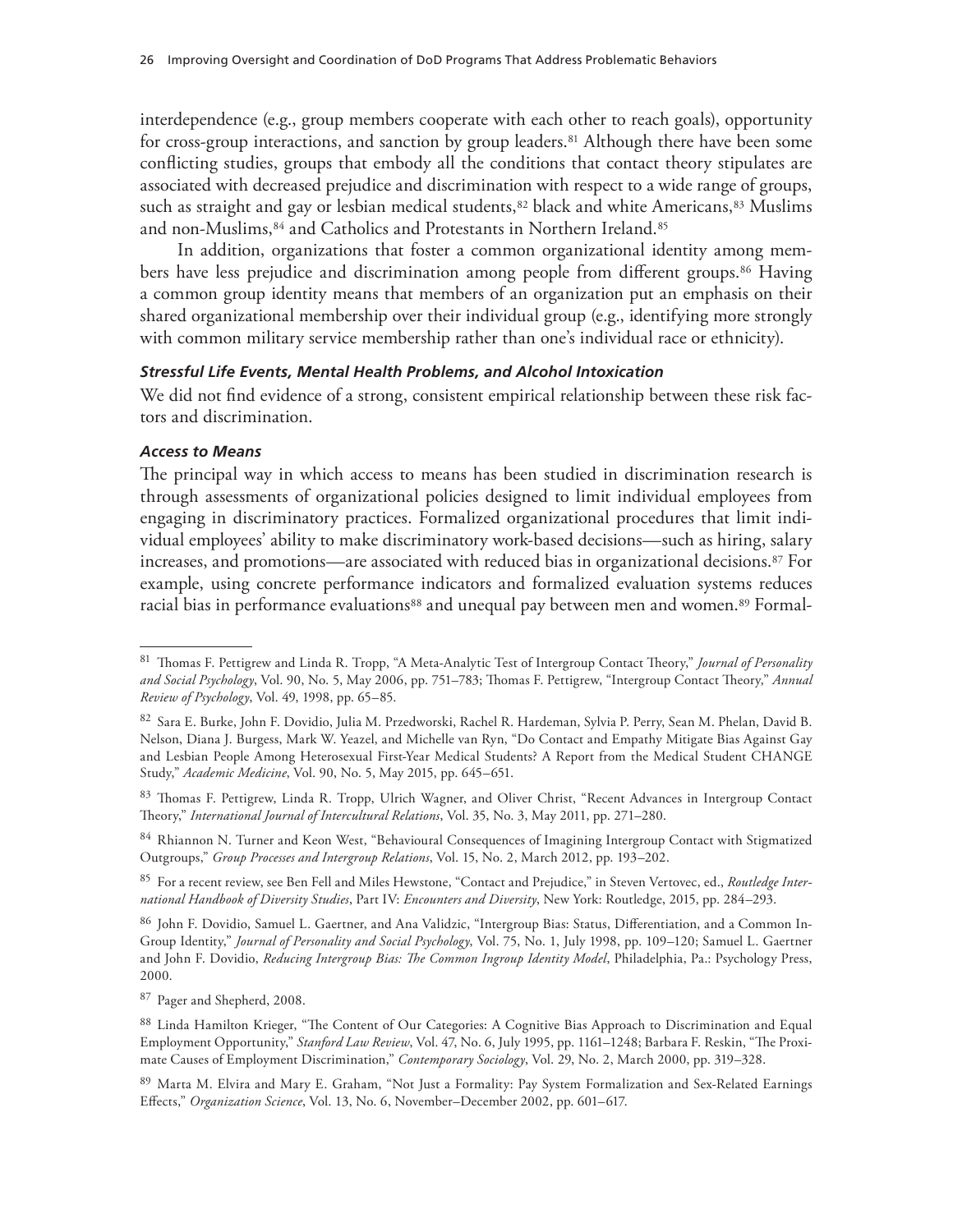ized systems are also associated with increased promotion rates for women.<sup>90</sup> The military is often cited as an example of an organization "in which highly rationalized systems of hiring, promotion, and remuneration are associated with an increasing representation of minorities, greater racial diversity in positions of authority, and a smaller racial wage gap."91

## **Risk Factors Associated with Substance Abuse**

Extensive research has been conducted on the risk factors for adolescent substance abuse.<sup>92</sup> However, given that the influence of various risk factors can vary with age (e.g., family risk factors might be greater for younger children and drug-using peers greater for adolescents),<sup>93</sup> studies conducted with emerging adults (that is, people between the ages of 18 and 26) might be most relevant to military populations. As such, we relate findings from a recent comprehensive review that focused on longitudinal predictors of substance use and abuse in the emergingadulthood population to the shared risk-factor categories identified for this study's problematic behaviors.<sup>94</sup> When relevant, we draw on findings from other reviews conducted with military or college-student populations.

## *Engaged in Behavior Before*

The risk for substance use and misuse in young adulthood is greater for people who have used the same substance in adolescence than for abstainers.<sup>95</sup> Multiple studies have established this link for alcohol<sup>96</sup> and illicit drugs, including marijuana.<sup>97</sup> Moreover, the earlier the age of onset

<sup>93</sup> Elizabeth B. Robertson, Susan L. David, and Suman A. Rao, *Preventing Drug Abuse Among Children and Adolescents: A Research-Based Guide for Parents, Educators, and Community Leaders*, 2nd ed., Bethesda, Md.: U.S. Department of Health and Human Services, National Institutes of Health, National Institute on Drug Abuse, October 2003.

<sup>94</sup> Andrea L. Stone, Linda G. Becker, Alice M. Huber, and Richard F. Catalano, "Review of Risk and Protective Factors of Substance Use and Problem Use in Emerging Adulthood," *Addictive Behaviors*, Vol. 37, No. 7, July 2012, pp. 747–775.

<sup>95</sup> Stone et al., 2012.

<sup>90</sup> Kevin Stainback, Donald Tomaskovic-Devey, and Sheryl Skaggs, "Organizational Approaches to Inequality: Inertia, Relative Power, and Environments," *Annual Review of Sociology*, Vol. 36, No. 1, August 2010, pp. 225–247.

<sup>91</sup> Pager and Shepherd, 2008, p. 14.

<sup>92</sup> For example, Jennifer M. Beyers, John W. Toumbourou, Richard F. Catalano, Michael W. Arthur, and J. David Hawkins, "A Cross-National Comparison of Risk and Protective Factors for Adolescent Substance Use: The United States and Australia," *Journal of Adolescent Health*, Vol. 35, No. 1, July 2004, pp. 3–16; J. David Hawkins, Richard F. Catalano, and Janet Y. Miller, "Risk and Protective Factors for Alcohol and Other Drug Problems in Adolescence and Early Adulthood: Implications for Substance Abuse Prevention," *Psychological Bulletin*, Vol. 112, No. 1, 1992, pp. 64–105; Krzysztof Ostaszewski and Marc A. Zimmerman, "The Effects of Cumulative Risks and Promotive Factors on Urban Adolescent Alcohol and Other Drug Use: A Longitudinal Study of Resiliency," *American Journal of Community Psychology*, Vol. 38, No. 3, December 2006, pp. 237–249.

<sup>96</sup> For example, Kate Flory, Donald Lynam, Richard Milich, Carl Leukefeld, and Richard Clayton, "Early Adolescent Through Young Adult Alcohol and Marijuana Use Trajectories: Early Predictors, Young Adult Outcomes, and Predictive Utility," *Development and Psychopathology*, Vol. 16, No. 1, March 2004, pp. 193–213; Jie Guo, Linda M. Collins, Karl G. Hill, and J. David Hawkins, "Developmental Pathways to Alcohol Abuse and Dependence in Young Adulthood," *Journal of Studies on Alcohol*, Vol. 61, No. 6, 2000, pp. 799–808; Kathleen M. Roche, Saiffudin Ahmed, and Robert W. Blum, "Enduring Consequences of Parenting for Risk Behaviors from Adolescence into Early Adulthood," *Social Science and Medicine*, Vol. 66, No. 9, May 2008, pp. 2023–2034.

<sup>97</sup> For example, Flory et al., 2004; Wendy Swift, Carolyn Coffey, John B. Carlin, Louisa Degenhardt, and George C. Patton, "Adolescent Cannabis Users at 24 Years: Trajectories to Regular Weekly Use and Dependence in Young Adulthood," *Addiction*, Vol. 103, No. 8, August 2008, pp. 1361–1370; Michael Windle and Margit Wiesner, "Trajectories of Marijuana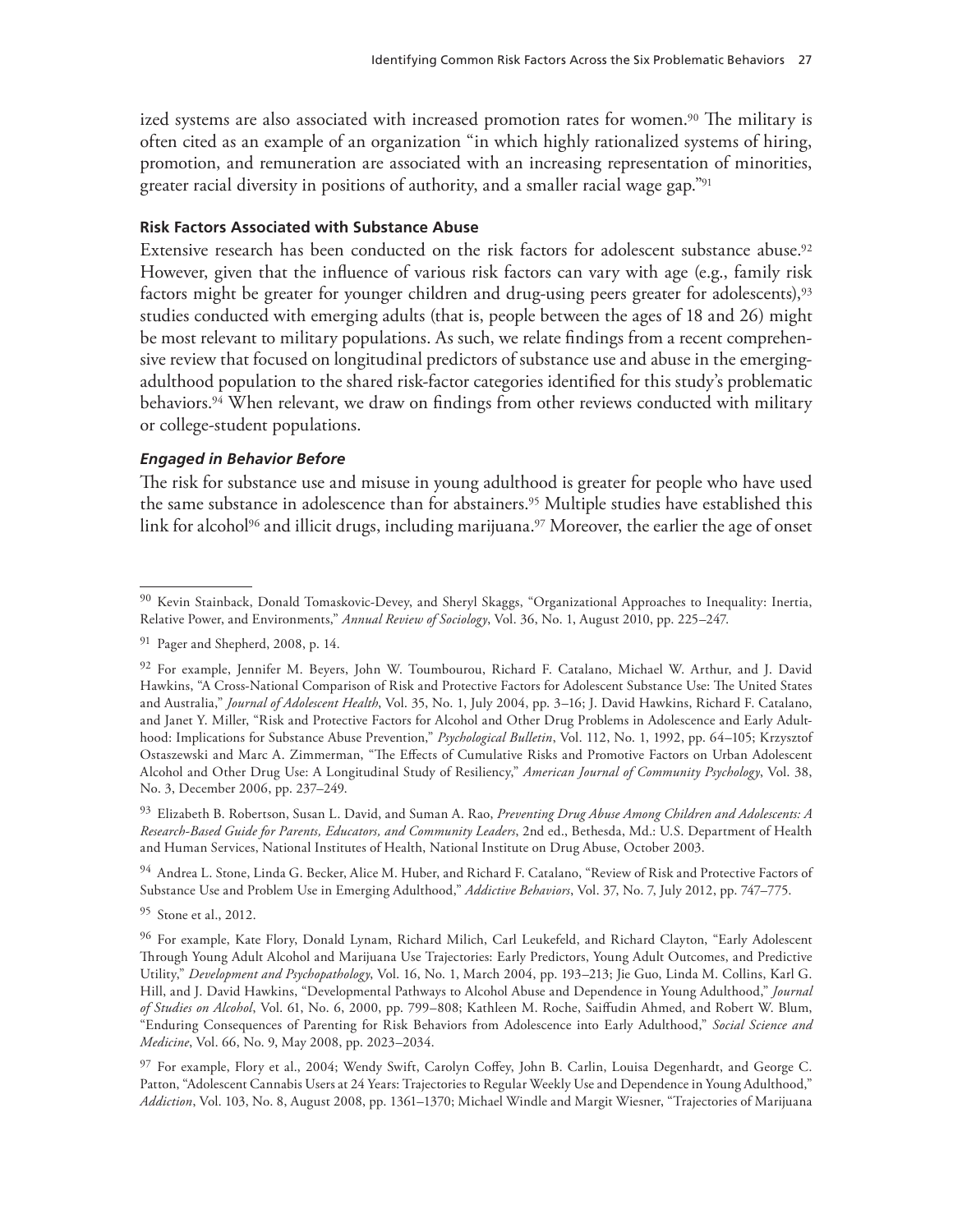of use, the greater the risk for subsequent SUDs.98 Some studies have also shown that the use of one substance in adolescence can increase risk for the use and misuse of other substances in early adulthood. Adolescent heavy alcohol use has been connected to heavy drug use in young adulthood,99 adolescents who use marijuana are more likely engage in subsequent use of other illicit drugs,<sup>100</sup> and tobacco use in adolescence has been linked to an increased risk of alcohol and substance abuse in early adulthood.101

#### *Attitudes Toward Behavior*

Stone and colleagues' review<sup>102</sup> of longitudinal predictors of substance use and misuse in emerging adults identified three studies that established a link between alcohol attitudes and expectancies and subsequent alcohol misuse. In one study of urban school students, positive attitudes toward alcohol use at ages 10 and 16 predicted alcohol abuse at age 21.103 In a national study, positive attitudes toward alcohol use were significantly associated with an increased risk for heavy alcohol use from ages 18 to 26.<sup>104</sup> The third study, which was conducted with young adults who had family history of alcoholism, determined that the risk for alcohol abuse was fully mediated by alcohol expectancy and personality measures.<sup>105</sup> No studies on illicit-drug use were identified. Cross-sectional studies conducted with college populations have demonstrated significant associations between positive drug expectancies and marijuana use.<sup>106</sup>

## *Climate*

There are conflicting findings about the influence that perceived drinking norms can have on risk for alcohol use in young adults.107 In cross-sectional studies, misperceptions about student drinking on campus (e.g., believing that a greater proportion of students use alcohol than actual estimates) have been associated with increases in harmful drinking behaviors, and

<sup>98</sup> Stone et al., 2012.

<sup>99</sup> J. S. Brook, E. B. Balka, Y. Ning, and D. W. Brook, "Trajectories of Cigarette Smoking Among African Americans and Puerto Ricans from Adolescence to Young Adulthood: Associations with Dependence on Alcohol and Illegal Drugs," *American Journal on Addictions*, Vol. 16, No. 3, May–June 2007, pp. 195–201.

100 Jeffrey M. Lessem, Christian J. Hopfer, Brett C. Haberstick, David Timberlake, Marissa A. Ehringer, Andrew Smolen, and John K. Hewitt, "Relationship Between Adolescent Marijuana Use and Young Adult Illicit Drug Use," *Behavior Genetics*, Vol. 36, No. 4, July 2006, pp. 498–506.

101Brook et al., 2007.

102Stone et al., 2012.

103Guo et al., 2000.

104Kristina M. Jackson and Kenneth J. Sher, "Conjoint Developmental Trajectories of Young Adult Alcohol and Tobacco Use," *Journal of Abnormal Psychology*, Vol. 114, No. 4, November 2005, pp. 612–626.

105Kristina M. Jackson, Kenneth J. Sher, and Phillip K. Wood, "Trajectories of Concurrent Substance Use Disorders: A Developmental, Typological Approach to Comorbidity," *Alcoholism: Clinical and Experimental Research*, Vol. 24, No. 6, June 2000, pp. 902–913.

106Raluca M. Gaher and Jeffrey S. Simons, "Evaluations and Expectancies of Alcohol and Marijuana Problems Among College Students," *Psychology of Addictive Behaviors*, Vol. 21, No. 4, December 2007, pp. 545–554; Jason R. Kilmer, Scott B. Hunt, Christine M. Lee, and Clayton Neighbors, "Marijuana Use, Risk Perception, and Consequences: Is Perceived Risk Congruent with Reality?" *Addictive Behaviors*, Vol. 32, No. 12, December 2007, pp. 3026–3033.

Use from Adolescence to Young Adulthood: Predictors and Outcomes," *Development and Psychopathology*, No. 4, December 2004, pp. 1007–1027.

<sup>107</sup>Stone et al., 2012.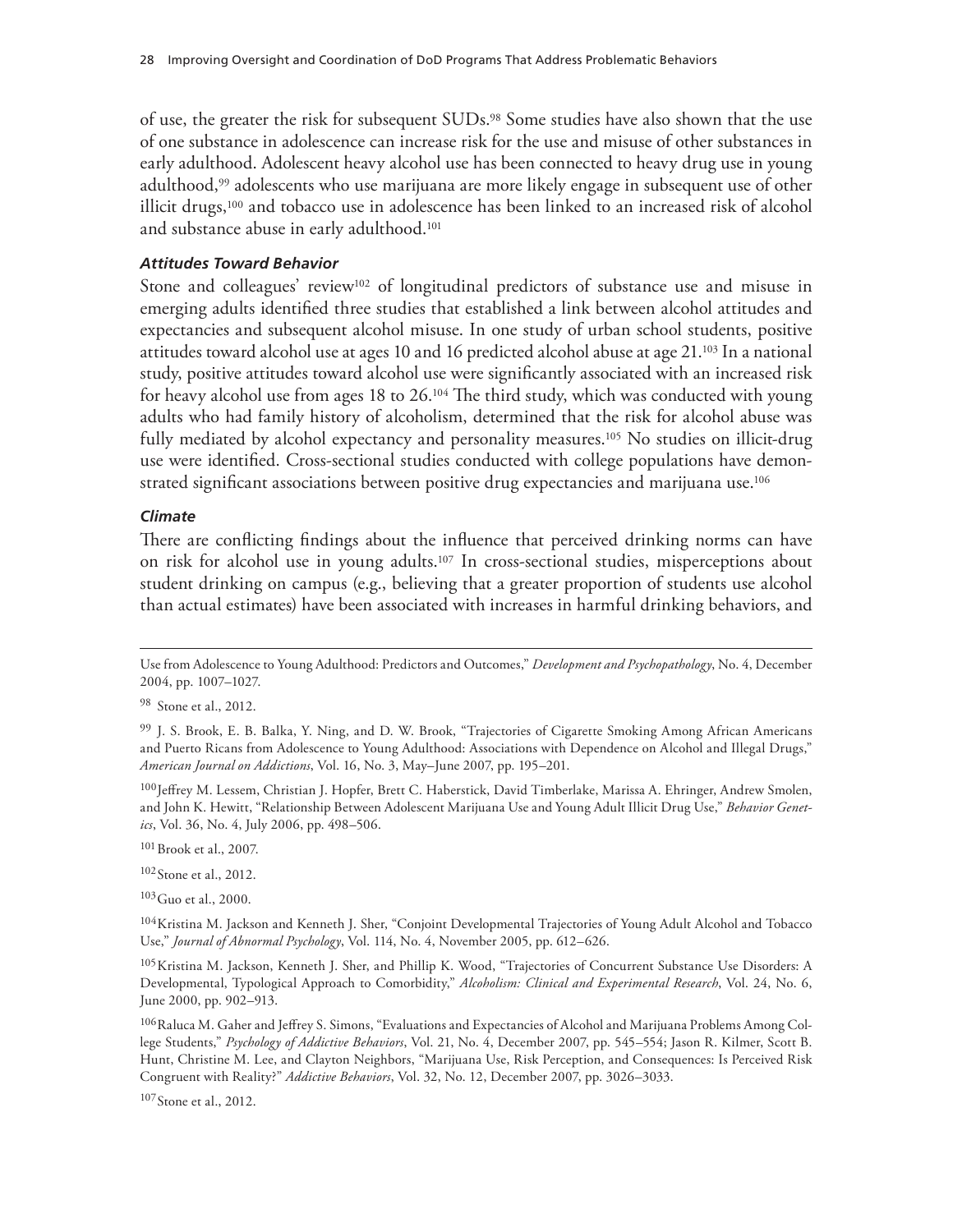peer drinking norms have been linked to alcohol use and misuse.108 However, no significant associations were found between peer drinking norms and alcohol use when age at first use was accounted for.109 Further, a national evaluation of social norms marketing interventions to reduce heavy alcohol use among college students did not yield consistent positive findings.<sup>110</sup>

## *Stressful Life Events*

The impact of stressful life events has mainly been established as a risk factor for young-adult alcohol and substance use or misuse, but not for abuse.<sup>111</sup> In a community study that examined drinking trajectories from adolescence to young adulthood (ages 16 to 25), compared with their respective "non–heavy drinking stable" groups, men were 3.7 times and women 1.8 times more likely to be members of the "high heavy drinking stable" group when they reported more stressful life events.112 In a study of children of alcoholics, stressful life events in adolescence and young adulthood were related to a greater likelihood of young-adult drug use.113 Similarly, in a study conducted with a community sample in Switzerland, young adults who engaged in heavy or problem alcohol use reported significantly more and worse stressful life events.<sup>114</sup> For military populations, factors associated with increased alcohol use or misuse include deployment to any operational theater, higher frequency of deployment, greater cumulative time deployed, perceived high work stress, and exposure to the threat of death or injury.115 In addition, legal problems and poor family support have been associated with an increased risk of opioid misuse among Army service members.116

## *Mental Health Problems*

The large majority of studies examining whether psychiatric problems predict subsequent substance use or misuse in young adults focus on internalizing and externalizing behaviors rather than behaviors that reach the clinical threshold of a mental health problem.117 Internalizing problematic behavior can encompass negative affect, depressive symptoms or disorders, anxiety, or low levels of well-being.118 Externalizing behaviors has been operationalized as delinquency,

<sup>115</sup> IOM, 2013.

<sup>117</sup> Stone et al., 2012.

<sup>118</sup> Stone et al., 2012.

<sup>108</sup>Stone et al., 2012.

<sup>&</sup>lt;sup>109</sup> Erica Weintraub Austin and Yin Ju Chen, "The Relationship of Parental Reinforcement of Media Messages to College Students' Alcohol-Related Behaviors," *Journal of Health Communication*, Vol. 8, No. 2, 2003, pp. 157–169.

<sup>110</sup>H. Wechsler, T. E. Nelson, J. E. Lee, M. Seibring, C. Lewis, and R. P. Keeling, "Perception and Reality: A National Evaluation of Social Norms Marketing Interventions to Reduce College Students' Heavy Alcohol Use," *Journal of Studies on Alcohol*, Vol. 64, No. 4, July 2003, pp. 484–494.

<sup>111</sup> Stone et al., 2012.

<sup>112</sup>Michael Windle, Eun Young Mun, and Rebecca C. Windle, "Adolescent-to–Young Adulthood Heavy Drinking Trajectories and Their Prospective Predictors," *Journal of Studies on Alcohol*, Vol. 66, No. 3, 2005, pp. 313–322.

<sup>113</sup>Andrea M. Hussong and Laurie Chassin, "Stress and Coping Among Children of Alcoholic Parents Through the Young Adult Transition," *Developmental Psychopathology*, Vol. 16, No. 4, Fall 2004, pp. 985–1006.

<sup>114</sup>Hans-Christoph Steinhausen and Christa Winkler Metzke, "The Validity of Adolescent Types of Alcohol Use," *Journal of Child Psychology and Psychiatry*, Vol. 44, No. 5, July 2003, pp. 677–686.

<sup>116</sup>Department of the Army, *Sexual Harassment/Assault Response and Prevention (SHARP) Program Implementation Guidance*, All Army Activity 007/2012, January 2012, as cited in IOM, 2013.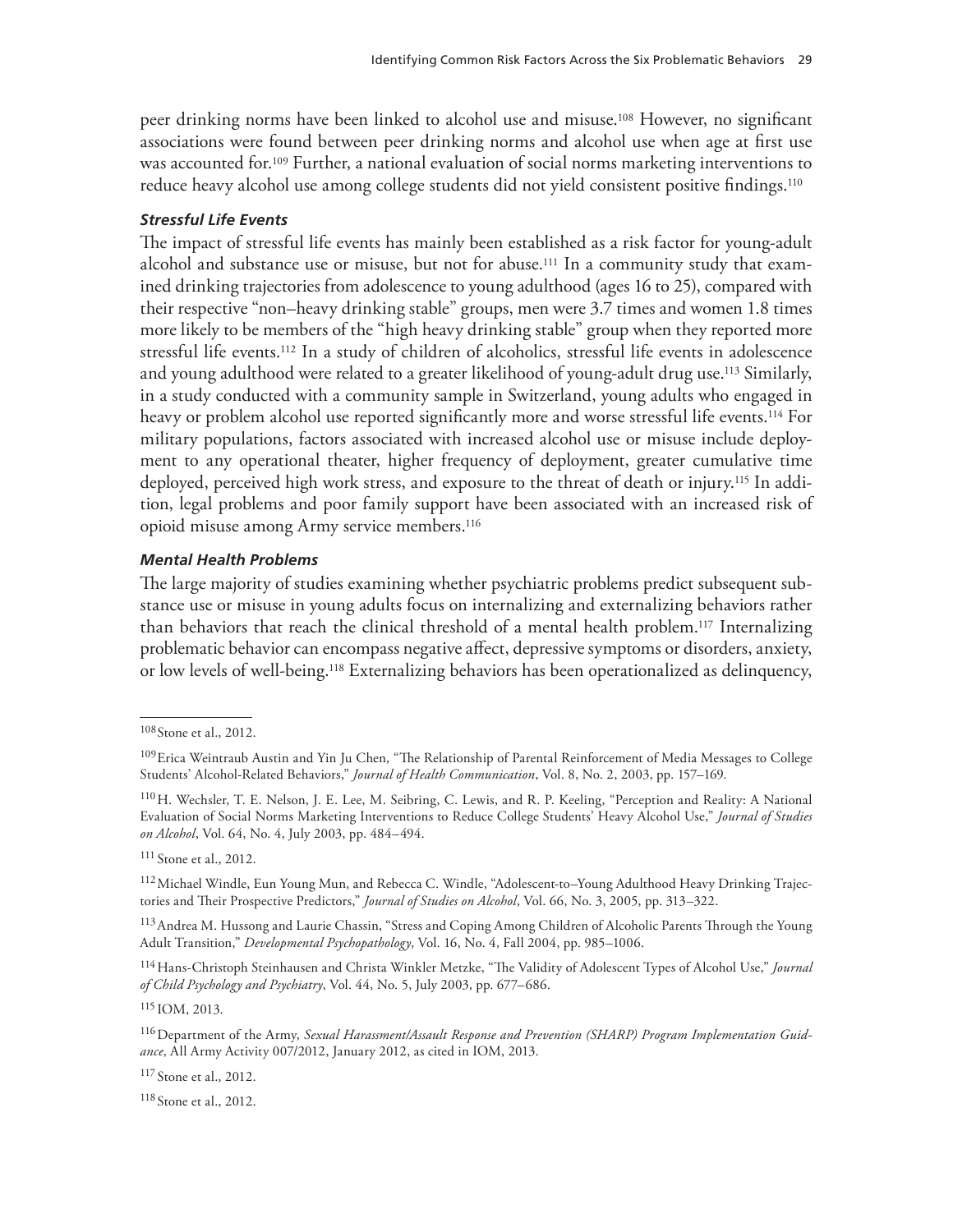deviance, antisocial or conduct problems, aggression, and hyperactivity.119 Two studies that examined whether mental health problems predicted future substance use or misuse presented conflicting findings.120 One study found no significant association between MDD at age 17 and drug and alcohol abuse in young adulthood.121 In contrast, co-occurring anxiety and alcohol use disorders at age 19 were associated with greater risk for heavy alcohol use at age 25 than among counterparts at 19 who had no disorder, a single disorder, or co-occurring depression and drug abuse.<sup>122</sup> Among active-duty service members, cross-sectional associations have been found between a PTSD diagnosis and increased alcohol use or misuse.123 Among Army service members, having a major psychiatric disorder has been associated with an increased risk for opioid use. Among National Guard members, depression and PTSD symptoms have been identified as risk factors for alcohol misuse, and PTSD symptom severity was found to predict alcohol use disorder.124

## *Alcohol Intoxication*

We did not find evidence of a strong, consistent empirical relationship between this risk factor and SUDs. This does not mean that alcohol intoxication is not a risk factor; rather, the fact that we did not find the evidence could be because longitudinal studies focused on other risk factors besides alcohol intoxication, such as age of onset of use, frequency of drinking, and heavy drinking.

#### *Access to Means*

Cross-sectional associations have been established between the number of liquor retailers in surrounding areas of college campuses and increased risk for heavy alcohol use and intoxication. However, no longitudinal studies examining whether changes in the availability of liquor retailers predict subsequent risk for alcohol misuse or abuse could be identified at the time of Stone et al.'s review.125 A range of cross-sectional studies have demonstrated significant relationships between risk for alcohol use or misuse and policies related to minimum legal drinking ages, driving policies, and sales of alcohol.126 For example, reductions in binge drinking have been associated with stricter state-level policies on lawful blood alcohol concentration levels for driving, happy hours, open containers, beer sold in pitchers, and advertising in national

<sup>119</sup> Stone et al., 2012.

<sup>120</sup>Stone et al., 2012.

<sup>121</sup>Naomi R. Marmorstein, William G. Iacono, and Stephen M. Malone, "Longitudinal Associations Between Depression and Substance Dependence from Adolescence Through Early Adulthood," *Drug and Alcohol Dependence*, Vol. 107, No. 2–3, March 1, 2010, pp. 154–160.

<sup>122</sup>Ron Vida, E. B. Brownlie, Joseph H. Beitchman, Edward M. Adlaf, Leslie Atkinson, Michael Escobar, Carla J. Johnson, Hedy Jiang, Emiko Koyama, and Danielle Bender, "Emerging Adult Outcomes of Adolescent Psychiatric and Substance Use Disorders," *Addictive Behaviors*, Vol. 34, No. 10, October 2009, pp. 800–805.

<sup>123</sup>IOM, 2013.

<sup>124</sup>IOM, 2013.

<sup>125</sup>Stone et al., 2012.

<sup>126</sup>Stone et al., 2012.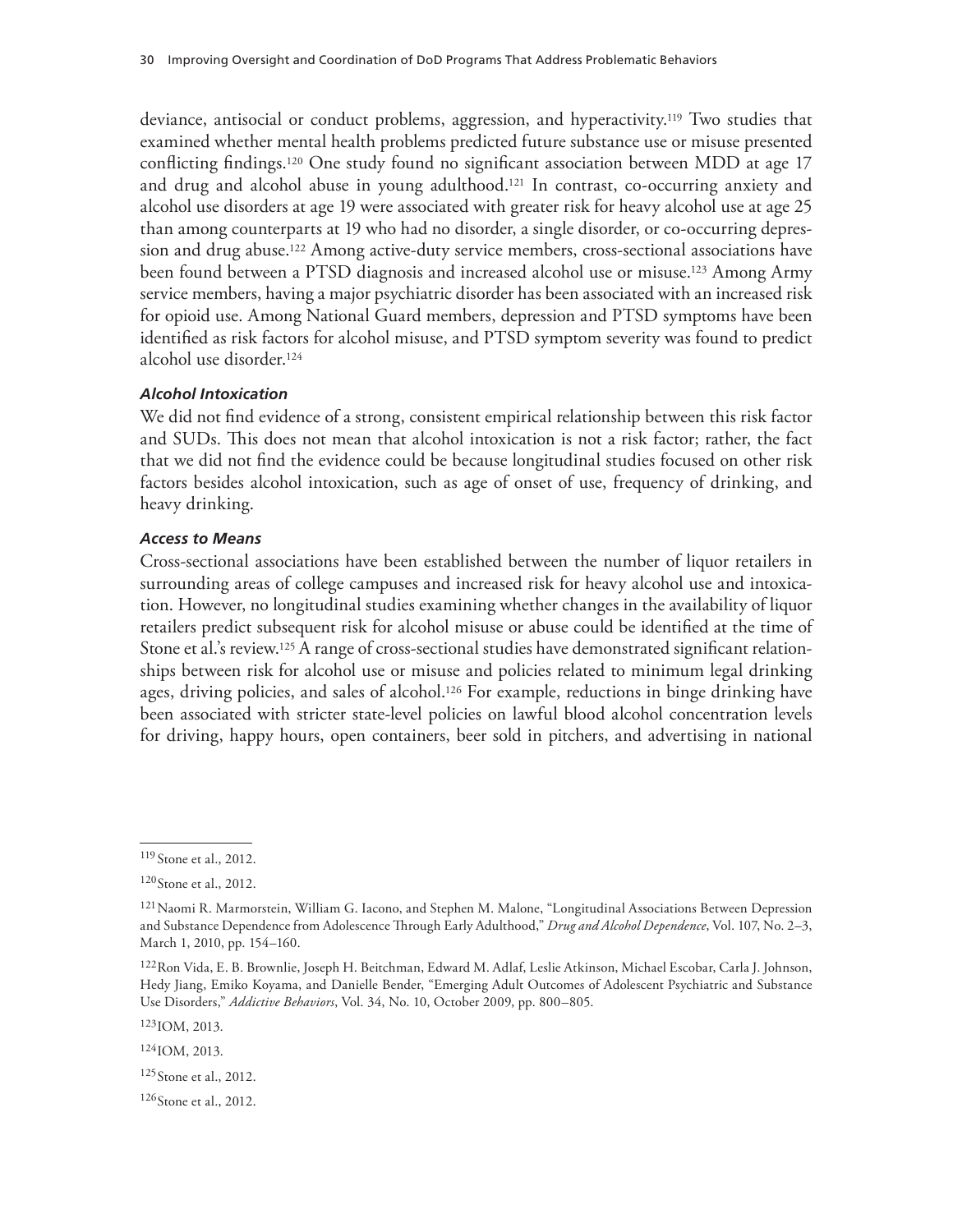young-adult and college study samples.127 However, a cross-sectional study of college students found differential effects across gender, with drinking and driving policies being significantly associated with decreases in binge drinking for men but not women.<sup>128</sup> In a meta-analysis of more than 100 studies, higher alcohol taxation and pricing were significantly associated with decreased alcohol use and heavy drinking.129

## **Risk Factors Associated with Suicide**

Comprehensive reviews have highlighted the multitudinous and complex nature of risk factors associated with suicide.<sup>130</sup> This section provides a brief overview of findings drawn from these reviews that are relevant to our identified risk factors.

## *Engaged in Behavior Before*

The strongest predictor for subsequent suicide risk is a prior suicide attempt.131 Someone with a prior suicide attempt is approximately 40 times more likely to subsequently die from suicide relative to individuals without previous attempts.132 Moreover, prior suicide attempts have been found to be predictive of future suicidal risk even when accounting for other risk factors that have been associated with suicide.<sup>133</sup>

## *Attitudes About Behavior*

We did not find evidence of a strong, consistent empirical relationship between attitudes about suicide and suicide*.*

## *Climate*

Evidence for the role of climate and social norms comes from studies that have documented increases in suicide upon exposure to suicide either temporally, geographically, via media, or through one's peers.134 Ramchand et al., 2011, notes that, although there is not a strong evidence base supporting the clustering of suicides among adults, there have been cases suggesting

131Nock, Deming, et al., 2013; Ramchand et al., 2011; WHO, 2014.

<sup>127</sup> Toben F. Nelson, Timothy S. Naimi, Robert D. Brewer, and Henry Wechsler, "The State Sets the Rate: The Relationship Among State-Specific College Binge Drinking, State Binge Drinking Rates, and Selected State Alcohol Control Policies," *American Journal of Public Health*, Vol. 95, No. 3, March 2005, pp. 441–446.

<sup>128</sup>Frank J. Chaloupka and Henry Wechsler, "Binge Drinking in College: The Impact of Price, Availability, and Alcohol Control Policies," *Contemporary Economic Policy*, Vol. 14, No. 4, October 1996, pp. 112–124.

<sup>129</sup>A. C. Wagenaar, M. J. Salois, and K. A. Komro, "Effects of Beverage Alcohol Price and Tax Levels on Drinking: A Meta-Analysis of 1003 Estimates from 112 Studies," *Addiction*, Vol. 104, No. 2, February 2009, pp. 179–190.

<sup>130</sup>S. K. Goldsmith, T. C. Pellmar, A. M. Kleinman, and W. E. Bunney, eds., *Reducing Suicide: A National Imperative*, Washington, D.C.: National Academies Press, 2002; Denning, Meisnere, and Warner, 2014; Matthew K. Nock, Charlene A. Deming, Carol S. Fullerton, Stephen E. Gilman, Matthew Goldenberg, Ronald C. Kessler, James E. McCarroll, Katie A. McLaughlin, Christopher Peterson, Michael Schoenbaum, Barbara Stanley, and Robert J. Ursano, "Suicide Among Soldiers: A Review of Psychosocial Risk and Protective Factors," *Psychiatry*, Vol. 76, 2013, pp. 97–125; Ramchand et al., 2011; U.S. Department of Health and Human Services Office of the Surgeon General and National Action Alliance for Suicide Prevention, 2012; World Health Organization (WHO), *Preventing Suicide: A Global Imperative*, Geneva, 2014.

<sup>132</sup>E. Clare Harris and Brian Barraclough, "Suicide as an Outcome for Mental Disorders: A Meta-Analysis," *British Journal of Psychiatry*, Vol. 170, No. 3, 1997, pp. 205–228.

<sup>133</sup>Nock, Deming, et al., 2013.

<sup>134</sup>Ramchand et al., 2011; WHO, 2014.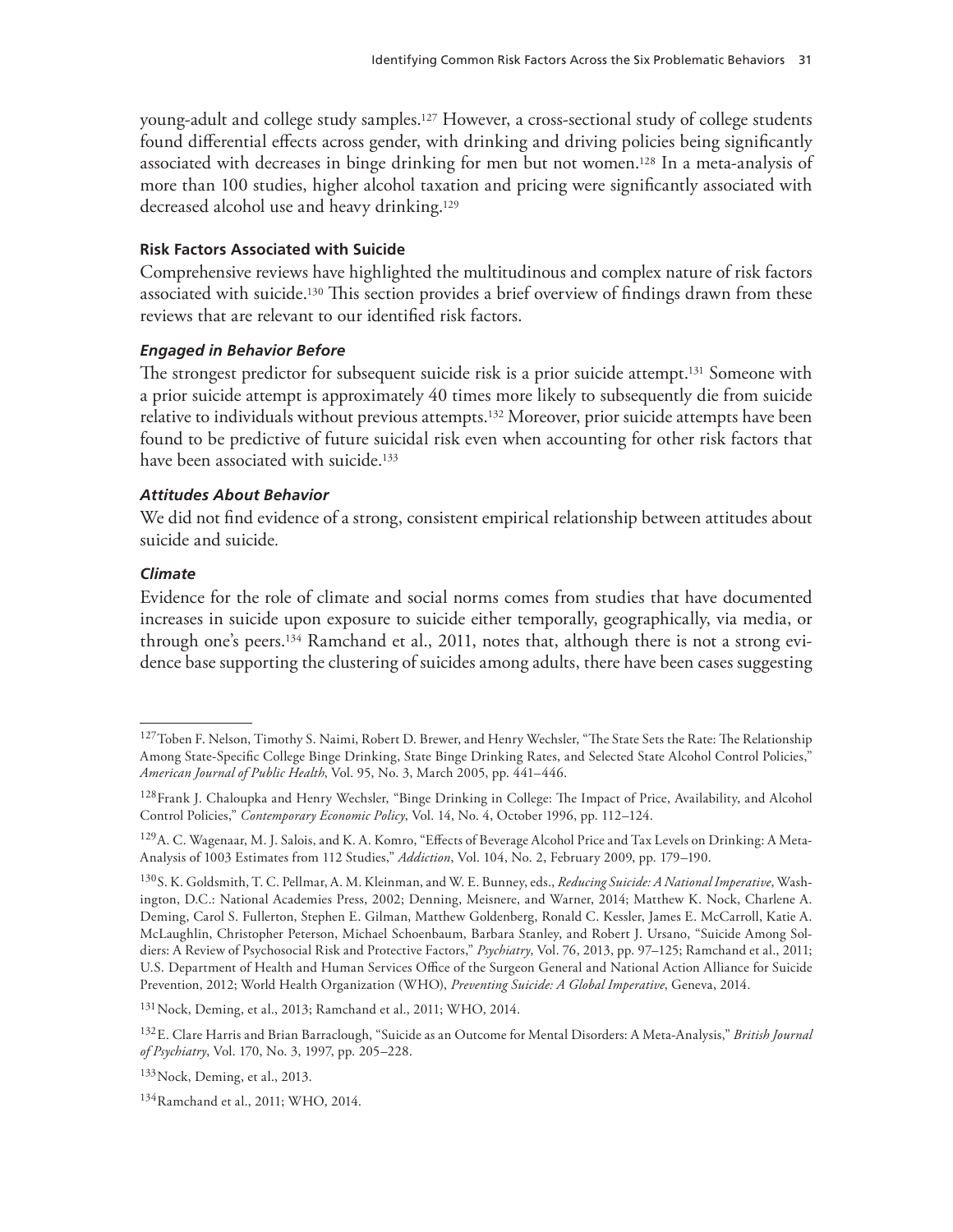possible instances of clustering in the U.S. Navy,<sup>135</sup> Army,<sup>136</sup> and National Guard.<sup>137</sup> In addition, exposure to media that either sensationalize suicide or normalize it as an acceptable way to cope with difficulties have been linked to increased risk for suicide among those who might be vulnerable to such behaviors.<sup>138</sup> In their synopsis of the literature, Ramchand and his colleagues point out that the evidence for increased risk of suicide associated with media coverage of suicides through television or the Internet is less conclusive than the increased risk associated with newspaper coverage.<sup>139</sup> Still, a recent WHO report cites the Internet as one of the leading sources of information about suicide and raises concerns about the accessibility of inappropriate portrayals of suicide via this medium.140 Finally, suicide risk has been associated with exposure to suicide attempts or deaths among one's peers. However, it is unclear how much this is related to a tendency for people who are inclined toward engaging in suicidal behaviors to associate with one another or whether being exposed to someone who engages in suicidal behaviors affects one's own propensity toward such behaviors.<sup>141</sup>

#### *Stressful Life Events*

Life stresses have been associated with an increased risk for suicide.<sup>142</sup> People who have attempted or died by suicide have been found to have more life stresses.<sup>143</sup> Ramchand and his colleagues note that, although specific life stresses and the cumulative number of life stresses have been associated with increased risk for suicide, recent research suggests that this risk might be more related to how people respond to negative life events, which might be influenced by such factors as prior mental health problems or suicide attempts that make one more susceptible to suicide.<sup>144</sup> Among U.S. Army service members who died by suicide, intimatepartner problems (41 percent) and military-related stress (41 percent) were the most-prevalent life stresses present prior to the suicide.145 The most-common military-related stresses included combat experiences in recent deployments and job-related problems. In a cross-sectional study of active-duty service members during 2005 and 2007, stresses, such as separation or divorce and reduction in rank, were associated with increased incidence of suicide.146 In 2013, across all services, the most-prevalent life stresses that preceded suicides were failed relationships (45 per-

144Ramchand et al., 2011.

<sup>&</sup>lt;sup>135</sup> Laurel L. Hourani, Giles Warrack, and Patricia A. Cohen, "A Demographic Analysis of Suicide Among U.S. Navy Personnel," *Suicide and Life-Threatening Behavior*, Vol. 29, No. 4, Winter 1999, pp. 365–375.

<sup>136&</sup>quot;Army Will Investigate Recruiters' Suicides," *New York Times*, November 8, 2008.

<sup>137</sup>Erica Goode, "Suicide's Rising Toll: After Combat, Victims of an Inner War," *New York Times*, August 1, 2009. 138WHO, 2014.

<sup>139</sup>Ramchand et al., 2011.

<sup>140</sup>WHO, 2014.

<sup>141</sup>Ramchand et al., 2011.

<sup>142</sup>Goldsmith et al., 2002.

<sup>143</sup>Ramchand et al., 2011.

<sup>145</sup> J. Logan, N. A. Skopp, D. Karch, M. A. Reger, and G. A. Gahm, "Characteristics of Suicides Among US Army Active Duty Personnel in 17 US States from 2005 to 2007," *American Journal of Public Health*, Vol. 102, Supp. 1, March 2012, pp. S40–S44.

<sup>146</sup>Jeffrey Hyman, Robert Ireland, Lucinda Frost, and Linda Cottrell, "Suicide Incidence and Risk Factors in an Active Duty US Military Population," *American Journal of Public Health*, Vol. 102, No. S1, March 2012, pp. S138–S146.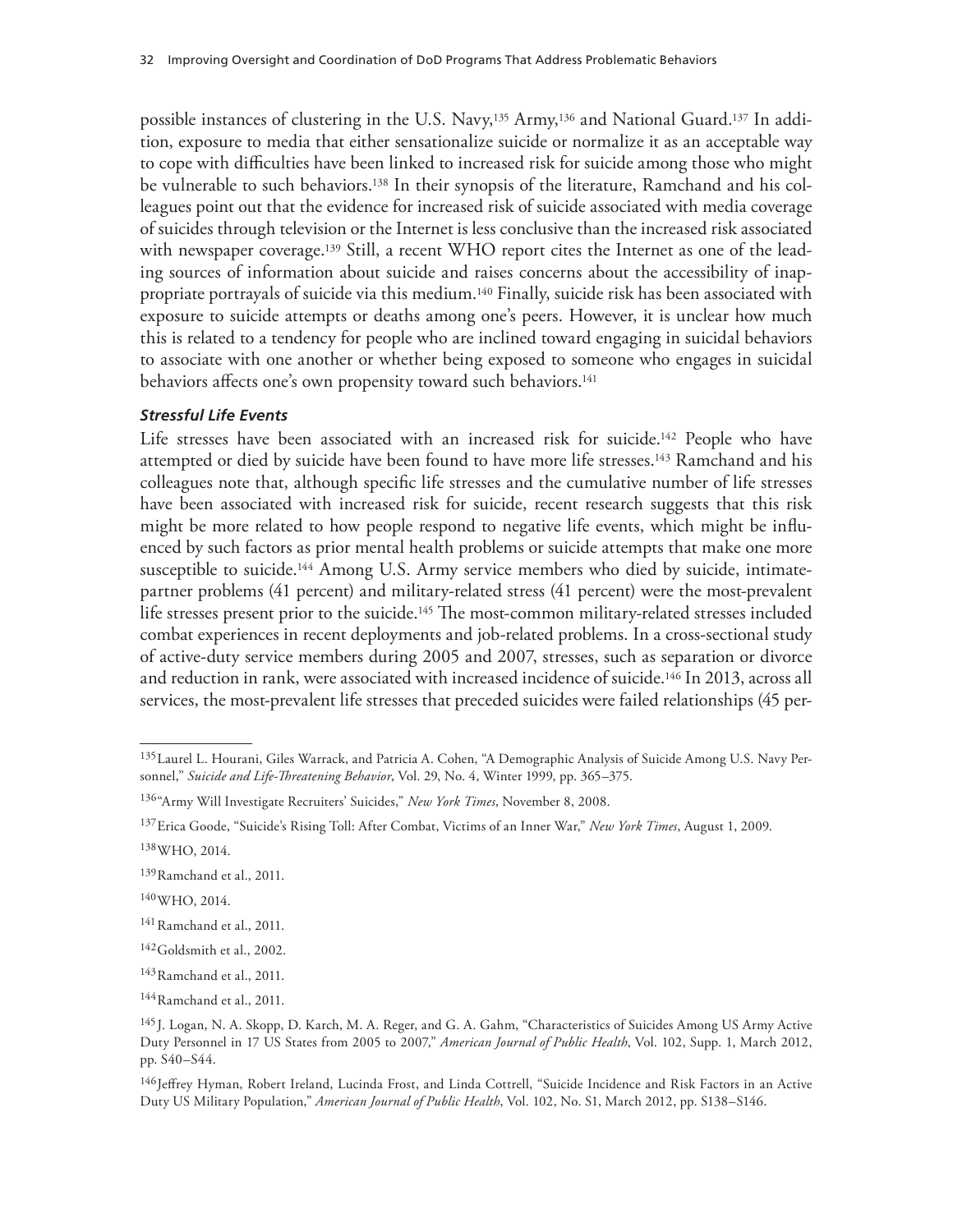cent), followed by administrative legal issues (30 percent) and financial and workplace difficulties (24 percent).147 Although deployment has been seen as increasing the risk of experiencing stressors,<sup>148</sup> a recent study found no significant association between deployment and risk for suicide among U.S. military personnel who had served in Operation Enduring Freedom or Operation Iraqi Freedom.149 Interestingly, separation from service (regardless of having been deployed or not), especially among those with separations occurring with less than four years of military service or without an honorable discharge, was associated with increased suicide risk.

#### *Mental Health Problems*

Evidence of a mental health problem has been found in deaths by suicide, compared with controls in case-control studies.150 Ramchand and colleagues highlight depression and anxiety disorders (including PTSD) as mental health problems that might be particularly relevant in identifying risk for suicide among military personnel, given that other disorders, such as schizophrenia or borderline personality disorder, which carry increased risk for suicide, are typically grounds for excluding enrollment into the military.151 Citing estimates reported by the Congressional Research Service, a 2014 IOM report on preventing psychological disorders in service members notes that a significant proportion of mental health diagnoses between 2000 and 2011 were made up of depression (17 percent), anxiety excluding PTSD (10 percent), and PTSD (6 percent).<sup>152</sup> Depression is one the most-prevalent mental health problems associated with suicide,<sup>153</sup> but only a small proportion of people with depression (approximately 4 percent) will die by suicide.154

The recent large-scale Army Study to Assess Risk and Resilience in Servicemembers examined the association between eight internalizing disorders (MDD, bipolar disorder, panic disorder, generalized anxiety disorder, PTSD, specific phobia, social phobia, and obsessivecompulsive disorder) and three externalizing disorders (attention-deficit/hyperactivity disorder, intermittent explosive disorder [IED], and SUDs).155 When the effects of all the mental health problems are accounted for, only preenlistment panic disorder, PTSD, and IED and postenlistment MDD and IED exhibit significant associations with first suicide attempts occurring

153 Cavanagh et al., 2003.

154Goldsmith et al., 2002.

<sup>&</sup>lt;sup>147</sup> Mark A. Reger, Derek J. Smolenski, Nancy A. Skopp, Melinda J. Metzger-Abamukang, Han K. Kang, Tim A. Bullman, Sondra Perdue, and Gregory A. Gahm, "Risk of Suicide Among US Military Service Members Following Operation Enduring Freedom or Operation Iraqi Freedom Deployment and Separation from the Military," *JAMA Psychiatry*, Vol. 72, No. 6, June 2015, pp. 561–569.

<sup>148</sup>Ramchand et al., 2011.

<sup>149</sup>Reger et al., 2015.

<sup>150</sup> J. T. Cavanagh, A. J. Carson, M. Sharpe, and S. M. Lawrie, "Psychological Autopsy Studies of Suicide: A Systematic Review," *Psychological Medicine*, Vol. 33, No. 3, April 2003, pp. 395–405.

<sup>151</sup>Ramchand et al., 2011.

<sup>&</sup>lt;sup>152</sup> Denning, Meisnere, and Warner, 2014.

<sup>155</sup>Matthew K. Nock, Murray B. Stein, Steven G. Heeringa, Robert J. Ursano, Lisa J. Colpe, Carol S. Fullerton, Irving Hwang, James A. Naifeh, Nancy A. Sampson, Michael Schoenbaum, Alan M. Zaslavsky, and Ronald C. Kessler, "Prevalence and Correlates of Suicidal Behavior Among Soldiers: Results from the Army Study to Assess Risk and Resilience in Servicemembers (Army STARRS)," *JAMA Psychiatry*, Vol. 71, No. 5, May 2014, pp. 514–522.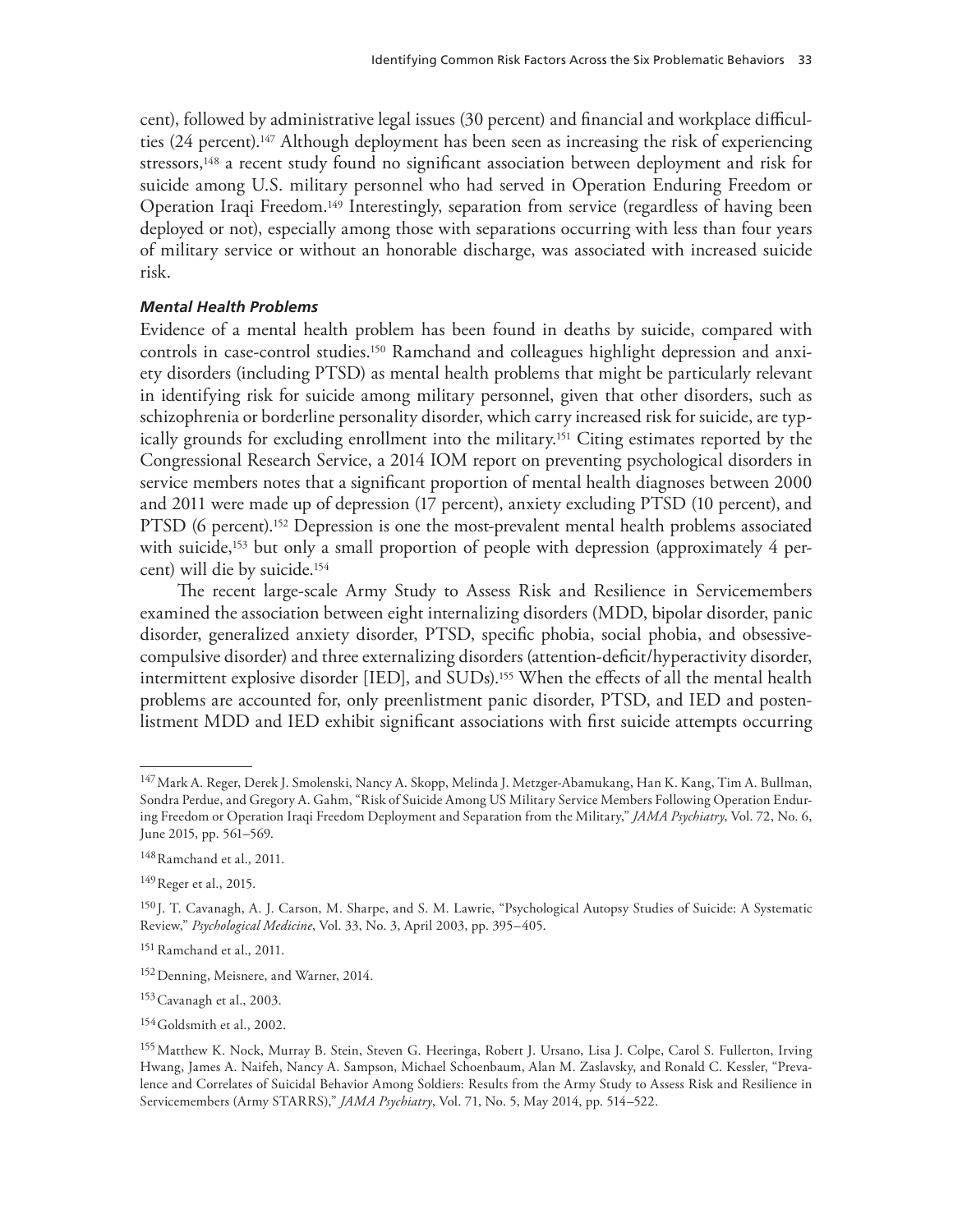postenlistment. Interestingly, inverse relationships were found for preenlistment panic disorder and PTSD, which were associated with lower odds of postenlistment first suicide attempts (conflicting with findings from previous civilian studies).156 This could be because of the receipt of mental health treatment prior to enlistment. Alternatively, preenlistment PTSD and panic disorders might be an indicator of resilience among people who enlist in the Army.<sup>157</sup> For suicides across all services in 2013, 40 percent of the cases involved history of a behavioral health diagnosis—most commonly, mood disorders.158

Numerous reviews have identified SUD as a significant risk factor for suicide.159 Approximately one-quarter to one-half of all people who die by suicide have evidence of alcohol and other SUDs.160 SUDs have been associated with approximately six times greater risk for serious suicide attempts for men and four times greater risk for women.161 For suicides across all services in 2013, 21 percent of the cases involved history of substance abuse.162 Moreover, 53 percent of suicides involved alcohol use, and 30 percent involved drug use.

Although the presence of mental and substance use disorders have been documented in a substantial proportion of cases of suicide, most people with these challenges do not die by suicide. Investigations that have attempted to identify factors that distinguish those who have engaged in suicidal behaviors and those who have not among people with mental or substance use disorders have indicated that hopelessness, impulsivity, aggressiveness, and poor problemsolving appear to play important roles.<sup>163</sup>

#### *Access to Means*

Accessibility to common means of suicide, such as firearms, has been associated with increased risk for suicide.164 Strong associations between firearms in the home and deaths by suicide have been demonstrated across all age groups, but the relationship is particularly robust for those under 25 years old.165 The likelihood of using a gun as the method for suicide increased 31 to 108 more times if a firearm was in the home.166 Other aspects of increased accessibility,

158Reger et al., 2015.

162Reger et al., 2015.

164Goldsmith et al., 2002.

165Goldsmith et al., 2002.

<sup>156</sup>Nock, Stein, et al., 2014.

<sup>157</sup>Nock, Stein, et al., 2014.

<sup>159</sup>U.S. Department of Health and Human Services Office of the Surgeon General and National Action Alliance for Suicide Prevention, 2012; Goldsmith et al., 2002; Ramchand et al., 2011; WHO, 2014.

<sup>160</sup>Barbara Schneider, "Substance Use Disorders and Risk for Completed Suicide," *Archives of Suicide Research*, Vol. 13, 2009, pp. 303–316.

<sup>&</sup>lt;sup>161</sup> B. E. Molnar, L. F. Berkman, and S. L. Buka, "Psychopathology, Childhood Sexual Abuse and Other Childhood Adversities: Relative Links to Subsequent Suicidal Behavior in the US," *Psychological Medicine*, Vol. 31, No. 6, August 2001, pp. 965–977.

<sup>163</sup>Ramchand et al., 2011.

<sup>166</sup>David A. Brent, Joshua A. Perper, Christopher J. Allman, Grace M. Moritz, Mary E. Wartella, and Janice P. Zelenak, "The Presence and Accessibility of Firearms in the Homes of Adolescent Suicides: A Case-Control Study," *Journal of the American Medical Association*, Vol. 266, No. 21, December 4, 1991, pp. 2989–2995; Annette L. Beautrais, Peter R. Joyce, and Roger T. Mulder, "Access to Firearms and the Risk of Suicide: A Case Control Study," *Australian and New Zealand Journal of Psychiatry*, Vol. 30, No. 6, 1996, pp. 741–748.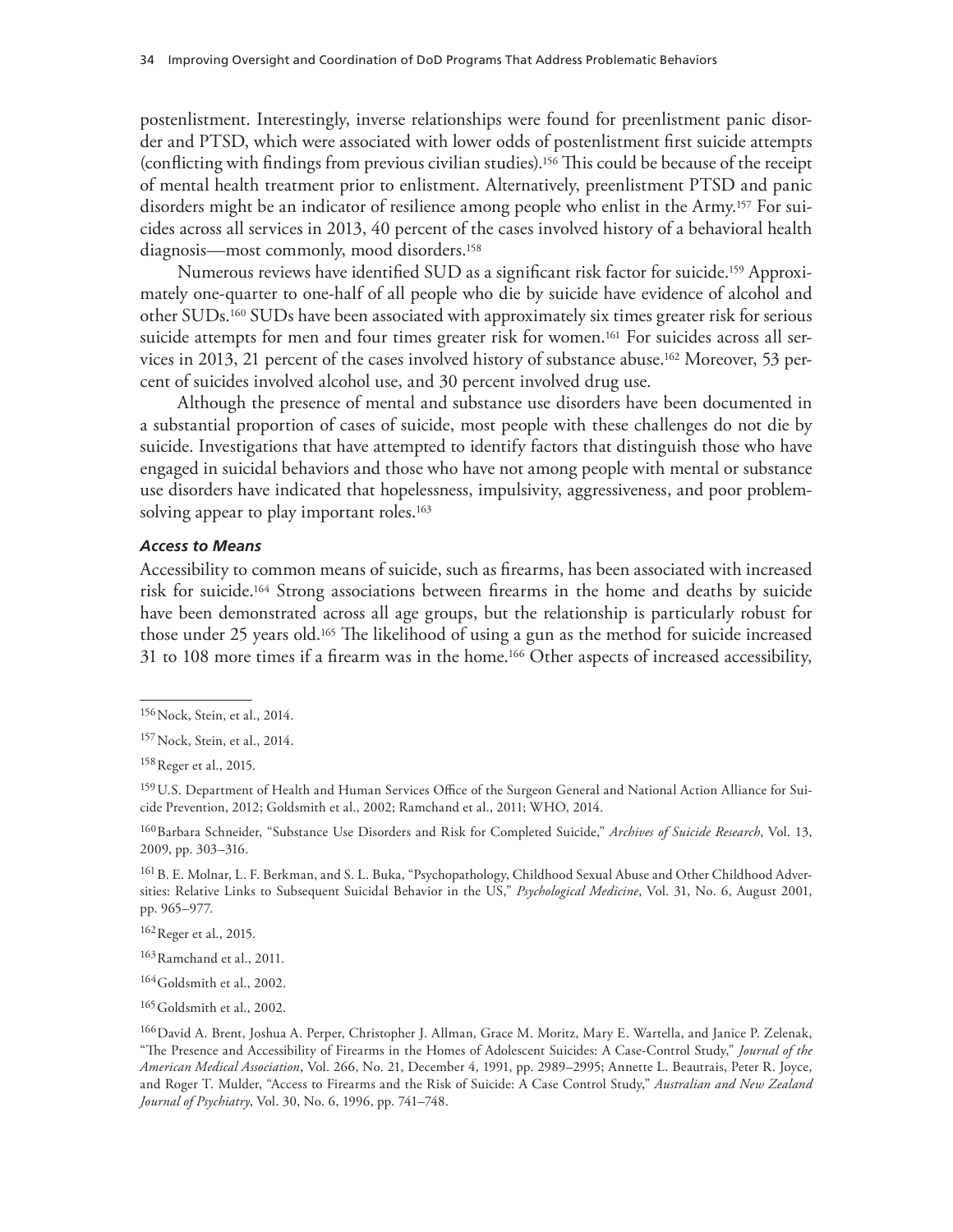such as the availability of loaded guns or unlocked stored guns, are related to greater odds of suicide risk.<sup>167</sup> Correspondingly, stricter gun-control laws have also been linked to reductions in overall and gun-related suicide rates. The availability of firearms is particularly relevant for service members who have access to firearms in their workplaces and who are more likely to possess a personal gun than the general U.S. population.168 For suicides across all services in 2013, 61 percent involved the use of a firearm (mostly non–military issued), and 29 percent involved hanging or asphyxiation.169 Policy changes, such as requiring analgesics to be packaged in blister packs and instituting purchasing limits, are one strategy to reduce access to the means for overdose suicides and have been shown in the United Kingdom to effectively reduce the number of suicides.170

## **Risk Factors Associated with Hazing**

Research on hazing risk factors is extremely limited. In fact, no existing evidence met the threshold of our review in terms of the rigor necessary to support a consistent association between the risk factors in our model and hazing. However, in the interest of including hazing as part of our review, we have included a review of potential risk factors for hazing, all of which are based on limited qualitative and survey research. This explains why there are no *x*s in in the hazing column of Table 2.1.

## *Engaged in Behavior Before*

We did not identify studies examining the relationship between this risk factor and hazing.

## *Attitudes About the Behavior*

In groups in which hazing is accepted as a behavior supported to join that group, it follows that hazing would be more likely to occur. Some researchers have suggested that participating in ritual-like behavior, such as hazing, signals commitment and loyalty to the group.171 Keller and colleagues build from the theory of cognitive dissonance to suggest that people might alter their attitudes about hazing in order to justify their participation in hazing behavior.<sup>172</sup>

#### *Climate*

In line with supportive attitudes toward hazing, supportive group climate toward hazing suggests that this behavior is more likely to occur. Keller and colleagues note, "Proponents of hazing argue that acts of hazing or harsh initiation rituals contribute to increased liking of,

<sup>167</sup>Goldsmith et al., 2002.

<sup>168</sup>Goldsmith et al., 2002.

<sup>169</sup>Reger et al., 2015.

<sup>&</sup>lt;sup>170</sup> Julia Buus Florentine and Catherine Crane, "Suicide Prevention by Limiting Access to Methods: A Review of Theory and Practice," *Social Science and Medicine*, Vol. 70, No. 10, May 2010, pp. 1626–1632.

<sup>&</sup>lt;sup>171</sup> Joseph Henrich, "The Evolution of Costly Displays, Cooperation and Religion: Credibility Enhancing Displays and Their Implications for Cultural Evolution," *Evolution and Human Behavior*, Vol. 30, No. 4, July 2009, pp. 244–260; Richard Sosis, Howard C. Kress, and James S. Boster, "Scars for War: Evaluating Alternative Signaling Explanations for Cross-Cultural Variance in Ritual Costs," *Evolution and Human Behavior*, Vol. 28, No. 4, July 2007, pp. 234–247.

<sup>&</sup>lt;sup>172</sup> Kirsten M. Keller, Miriam Matthews, Kimberly Curry Hall, William Marcellino, Jacqueline A. Mauro, and Nelson Lim, *Hazing in the U.S. Armed Forces: Recommendations for Hazing Prevention Policy and Practice*, Santa Monica, Calif.: RAND Corporation, RR-941-OSD, 2015.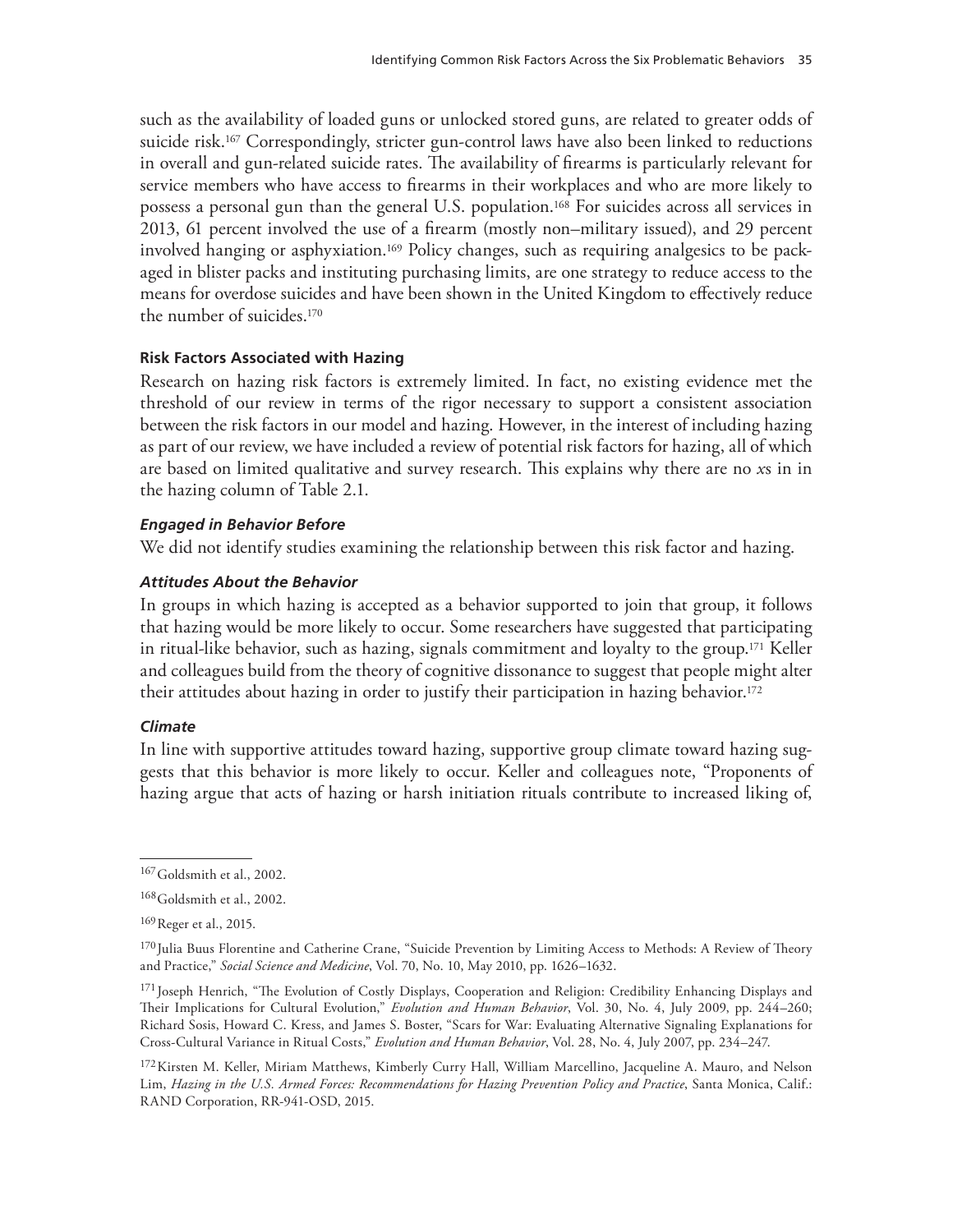commitment to, and cohesion with the group."173 This supportive climate could perpetuate hazing behavior over time.

#### *Stressful Life Events and Mental Health Problems*

We did not find studies that examined the relationship between these risk factors and hazing.

## *Alcohol Intoxication*

Alcohol is commonly involved in hazing activities.174 Because of the impaired judgment and reduced inhibitions that result from alcohol intoxication, one could theorize that alcohol intoxication could increase the risk of sanctioned rituals getting out of hand and becoming hazing incidents.

## *Access to Means*

Hazing occurs when existing members of a group subject potential new members of the group to abusive behaviors to achieve group membership. Thus, having a group structure that supports this framework of existing and new members provides the opportunity to engage in hazing behavior. Researchers have suggested that groups with hierarchical structures that have members who are in positions of power in a group, rather than groups that are more egalitarian in nature, present the opportunity and increase the likelihood of hazing to occur with new or subordinate members.175 Additionally, veteran group members or members in positions of power can use hazing as a means to assert their dominance over newer members and maintain their positions in the group.176 Keller and colleagues note that this can result in veteran members or members in positions of power using hazing to communicate the structure of a group and its hierarchy to new members.<sup>177</sup>

## **Summary**

Our review did not reveal research studies designed to identify common risk factors for sexual harassment, sexual assault, discrimination, substance abuse, suicide, and hazing. This is perhaps not surprising, given the breadth of these behaviors and their differing orientations. Sexual harassment, sexual assault, discrimination, and hazing are all externalized behaviors (i.e., behaviors that are directed toward other people), and some of these behaviors did appear to share risk factors (e.g., attitudes and climates that condone the behavior). Substance abuse and suicide are internalized behaviors (i.e., behaviors that are directed toward the self), and they shared in common associations with stressful life events and mental health problems.

<sup>173</sup>Keller et al., 2015, p. 26.

<sup>174</sup>Elizabeth J. Allan and Mary Madden, *Hazing in View: College Students at Risk—Initial Findings from the National Study of Student Hazing*, StopHazing, March 11, 2008.

<sup>175</sup> Caroline F. Keating, Jason Pomerantz, Stacy D. Pommer, Samantha J. H. Ritt, Lauren M. Miller, and Julie McCormick, "Going to College and Unpacking Hazing: A Functional Approach to Decrypting Initiation Practices Among Undergraduates," *Group Dynamics: Theory, Research, and Practice*, Vol. 9, No. 2, June 2005, pp. 104–126.

<sup>176</sup>Aldo Cimino, "The Evolution of Hazing: Motivational Mechanisms and the Abuse of Newcomers," *Journal of Cognition and Culture*, Vol. 11, 2011, pp. 241–267.

<sup>177</sup> Keller et al., 2015.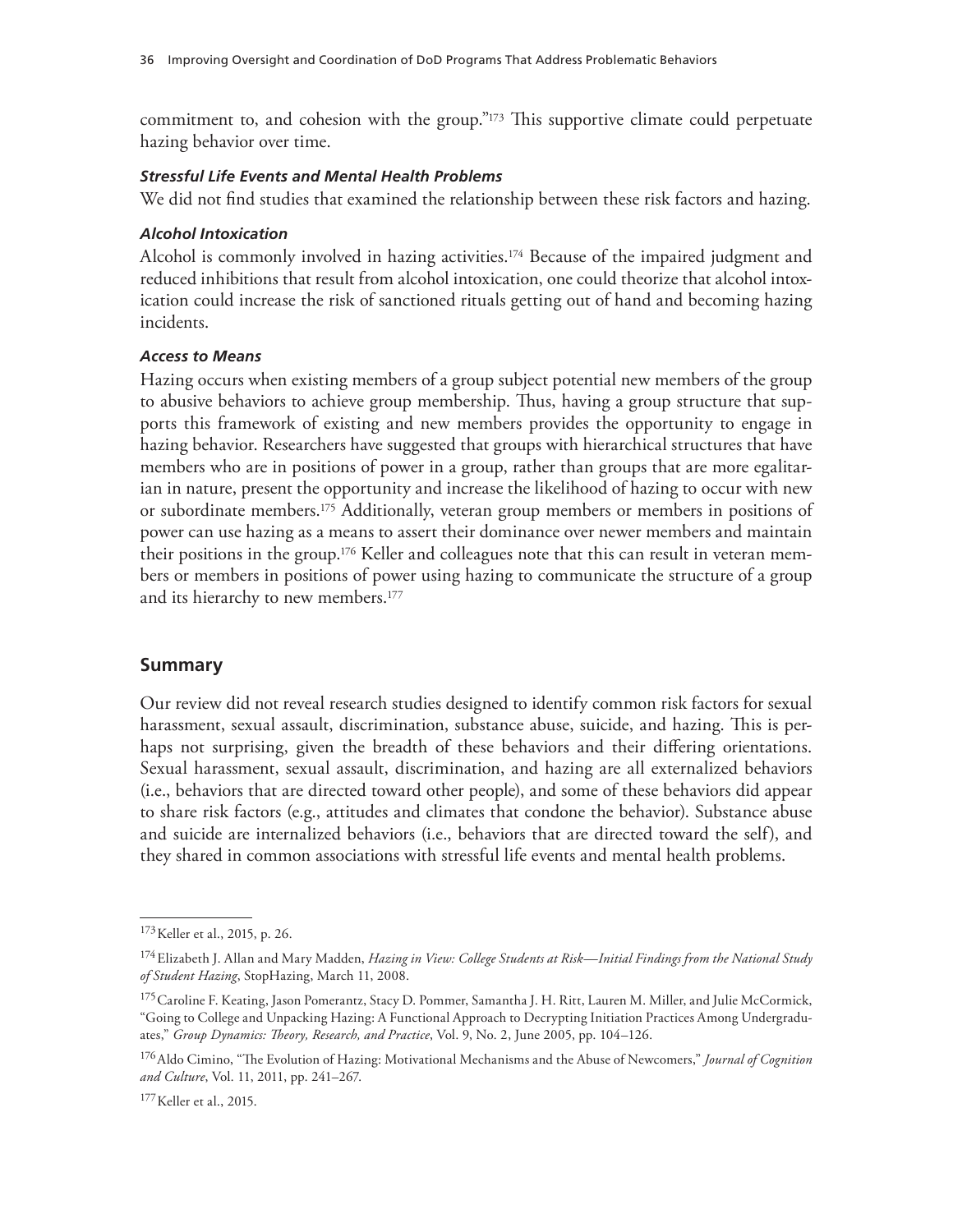Three risk-factor categories emerged as the most common across behaviors: attitudes about the behavior, access to means, and climate. These factors fit into the three stages of our conceptual model—propensity to engage (e.g., supportive attitudes), problematic behavior disinhibited (e.g., organizational climate), and access to means—and are suggestive of potential shared risk factors across behaviors. Interestingly, research on attitudes has shown that attitudes are most predictive of behaviors when they are specific to the behavior and when the situation supports the attitude–behavior connection.<sup>178</sup> Thus, attitudes might be best able to predict problematic behavior when the organizational context also supports the behavior.

Finally, the relationship between access to means and problematic behavior would seem to be the clearest. In our model, even if someone has the propensity to perform a behavior and the behavior is disinhibited, the person could not perform the behavior without access to the means to do so. For example, a service member who was predisposed to abuse drugs and whose situation did not inhibit abusing drugs could not abuse drugs if drugs were not available.

178Ajzen and Fishbein, 1977.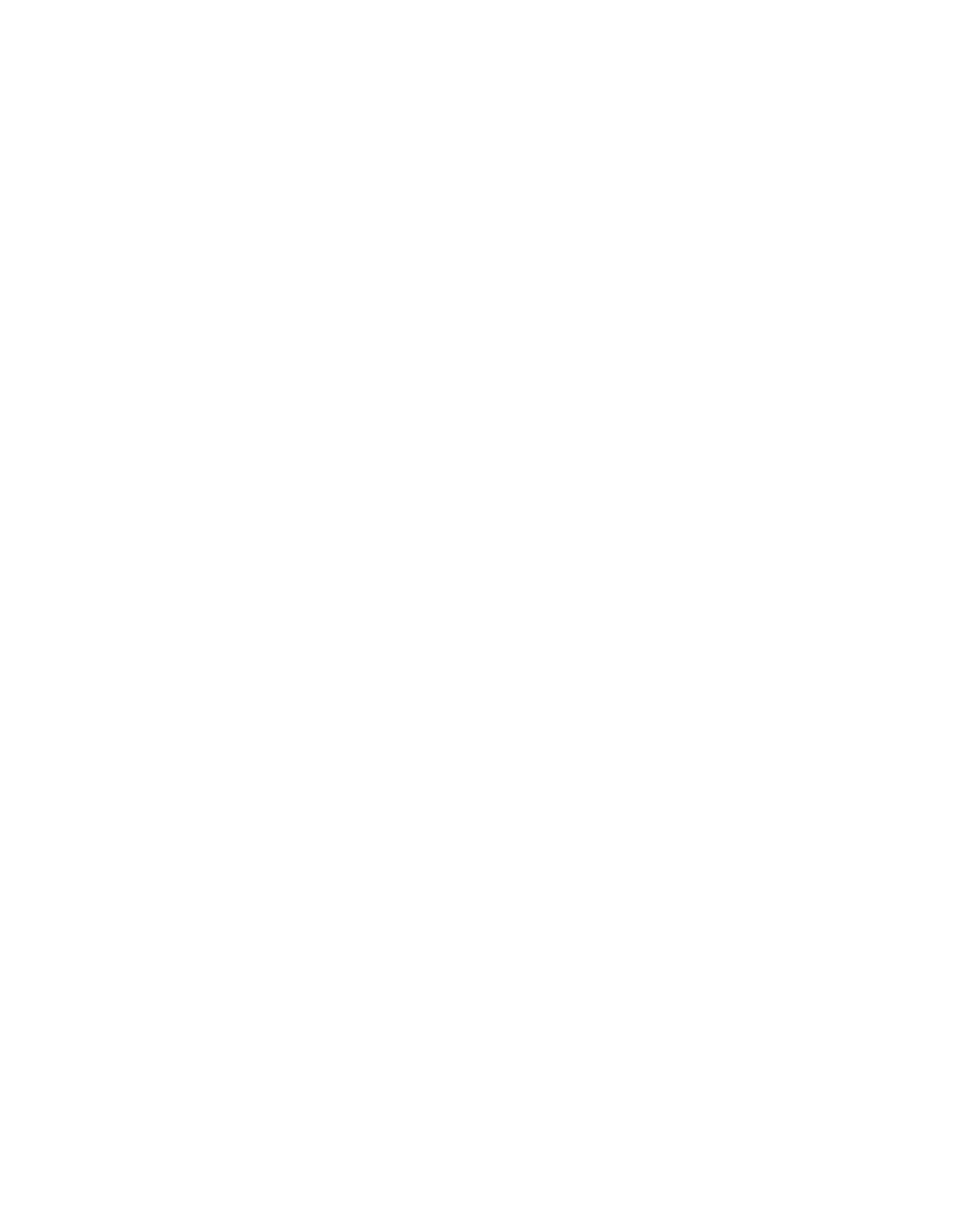# **Identifying Common Prevention Interventions for the Six Problematic Behaviors**

Having identified the common risk factors related to the six problematic behaviors, we now turn to identifying common effective prevention interventions across them. To accomplish this task, we reviewed the evidence supporting different prevention strategies for each problematic behavior. As with the review of literature on risk factors for these behaviors, we tried to focus on programs with strong, empirical evidence supporting the strategy. Our review included only programs or strategies that have been evaluated and for which the results of the evaluation have been publicly released. Thus, we exclude many promising but unevaluated programs from this review (e.g., the Army Sexual Harassment/Assault Response and Prevention [SHARP] program).

In an effort to identify prevention strategies that might translate to military settings, we placed restrictions on the strategies selected for review. We restricted our review to prevention strategies that had been implemented and evaluated in organizations rather than in controlled clinic settings. Where possible, we focused on strategies that had been used in settings and with populations that are similar to those of the military in certain respects (e.g., college students with respect to average age and racial and ethnic diversity). Finally, we prioritized evidence from experimental or quasi-experimental trials when available. Because evaluations for prevention efforts for some behaviors are limited, deviations from these restrictions were sometimes necessary to provide a full picture of prevention strategies. We note in the text any deviations.

# **Prevention-Strategy Selection and Linkage to the Conceptual Model**

Figure 3.1 superimposes a conceptual structure by which to consider prevention efforts on our model for identified risk factors for problematic behavior. As the figure shows, leaders and policymakers who wish to implement prevention strategies have multiple stages at which to intervene, highlighting the potential for the development of a comprehensive approach to prevention planning. In stage 1, policymakers might wish to implement screening strategies to prevent people with a propensity toward problematic behavior from entering the organization. Alternatively, they might consider educational, policy, or climate interventions to reduce permissive attitudes about the problematic behavior. Although these prevention efforts might not be entirely successful, the model highlights that there is a second and third chance to intervene and prevent the behavior from emerging. Second-stage efforts might target those life events or circumstances that serve to disinhibit problematic behavior (e.g., binge drinking, untreated mental health problems). Finally, even if these strategies fail, means restriction provides a final chance to prevent the behavior from emerging. For example, efforts to prevent people with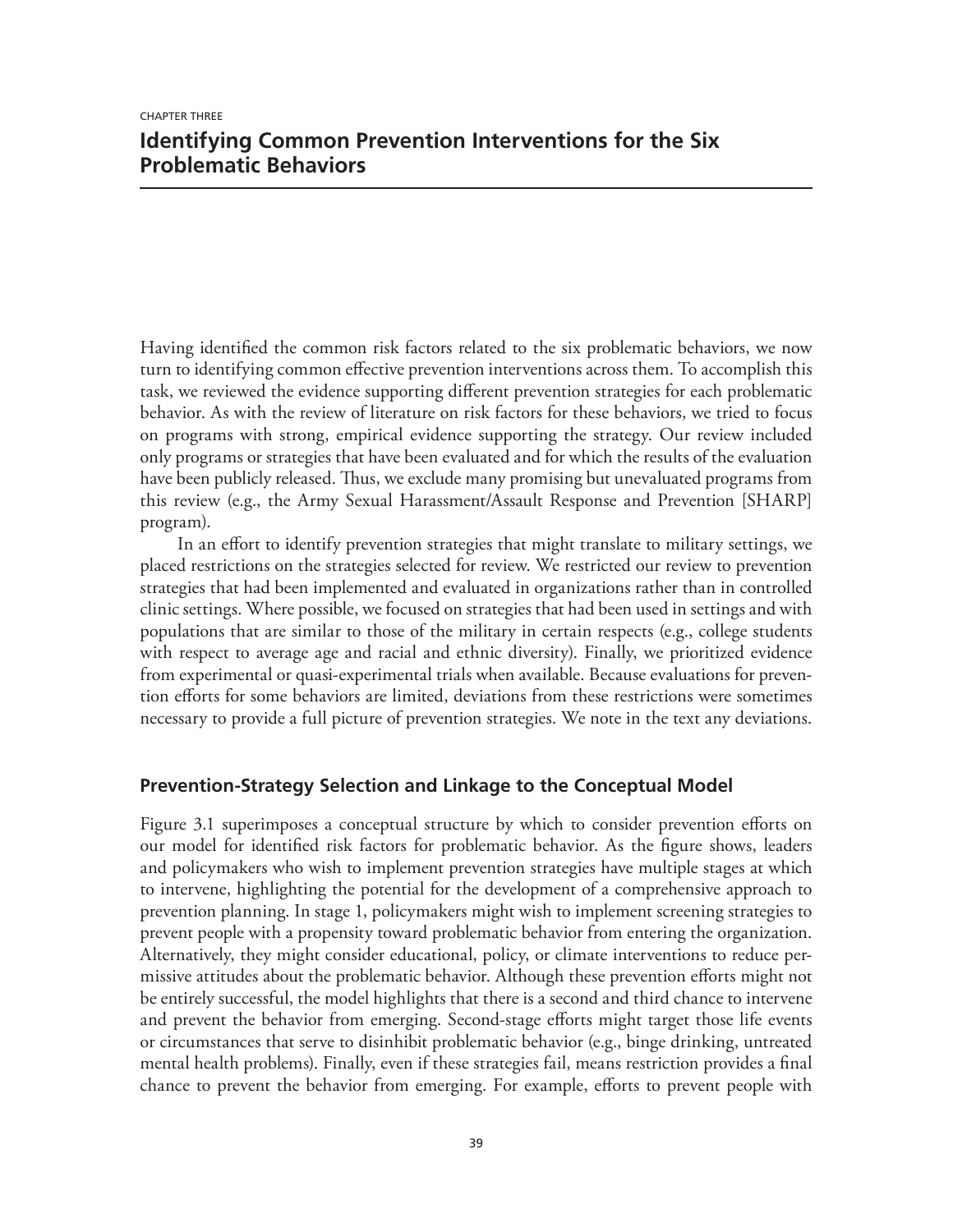

#### **Figure 3.1 Strategy Selection and Linkage to the Conceptual Model**

**RAND** *RR1352-3.1*

gender biases from taking leadership roles (i.e., means to discriminate) or to reduce the number of prescriptions for opioid pain medications (i.e., means to develop substance-abuse problems) could successfully reduce the prevalence of problematic behavior.

# **Assessing Prevention Strategies for Addressing the Six Problematic Behaviors**

In assessing the prevention strategies for addressing the six problematic behaviors, we used the model shown in Figure 3.1 and organized the strategies around the three prevention intervention points shown in the figure that correspond with the paths in the middle of the figure. Table 3.1 summarizes the results of the assessment, with an *x* representing prevention approaches that have been implemented and evaluated (whether or not they were shown to be effective). The type of implemented prevention strategies, and the quality of the research evidence to support them, varied across problematic behaviors. The fact that a prevention strategy has not been tested for a specific problematic behavior does not mean that the strategy would not effectively address the behavior. It simply means that that strategy has not been used for the behavior or that the strategy has not yet been empirically evaluated.

Our review showed that few strategies have been empirically tested for hazing and sexual harassment, but many strategies have been tested for suicide and substance abuse. In addition, many prevention programs implement more than one technique (e.g., an educational component and a social-skill component), which makes determining the effectiveness of some individual strategies difficult. Nonetheless, it is clear that some prevention strategies have been used across more of the problematic behaviors than others. Not surprisingly, education strate-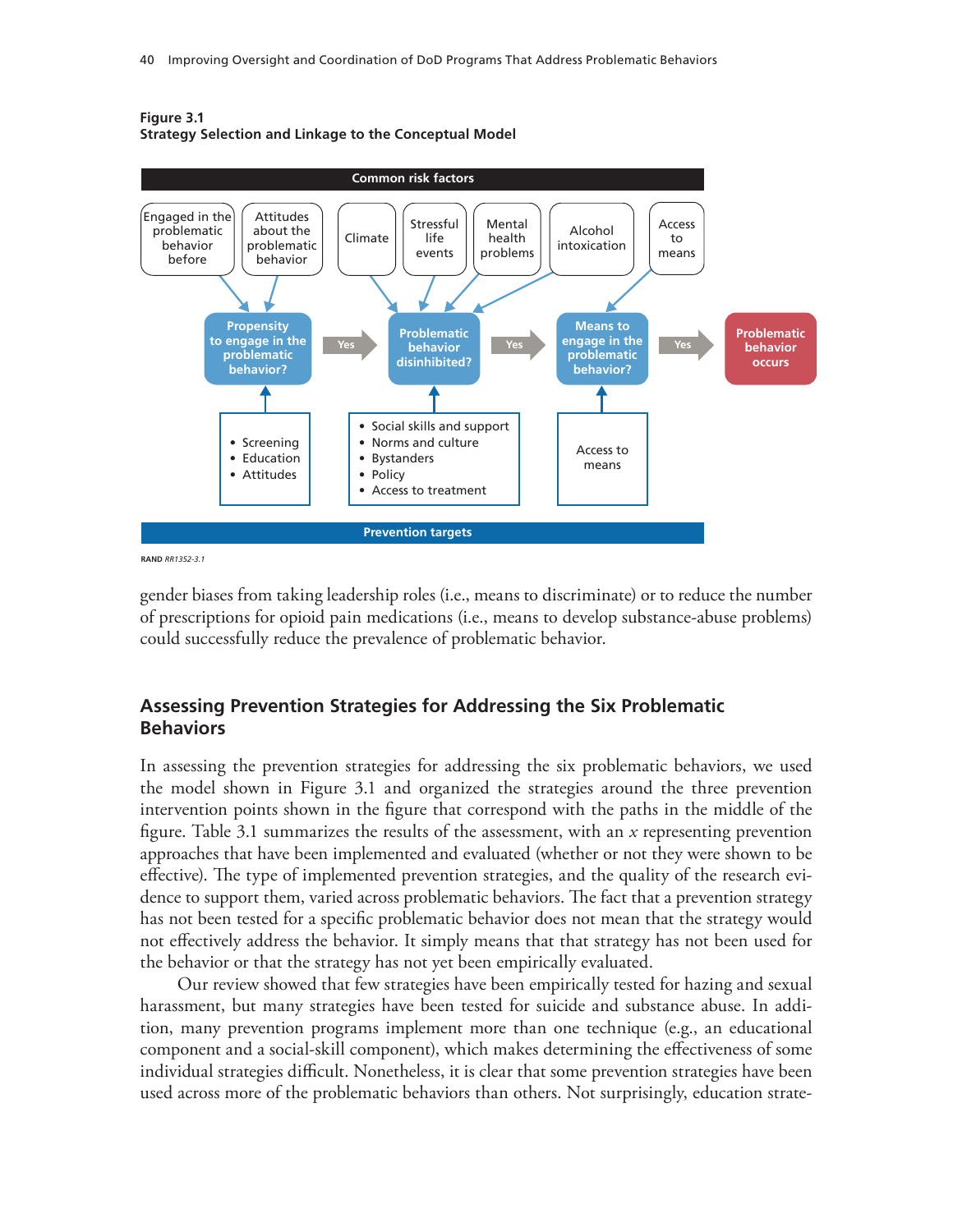| <b>Prevention Strategy</b>               | Sexual<br><b>Harassment</b> | Sexual<br><b>Assault</b> | Unlawful<br><b>Discrimination</b> | <b>Substance</b><br>Abuse | Suicide                   | <b>Hazing</b> |
|------------------------------------------|-----------------------------|--------------------------|-----------------------------------|---------------------------|---------------------------|---------------|
| Propensity to engage in behavior         |                             |                          |                                   |                           |                           |               |
| Attitudes toward behavior                |                             | X                        | $\mathsf{x}$                      | X                         | $\mathsf{x}$              |               |
| Education                                | $\mathsf{x}$                | $\mathsf{x}$             | $\mathsf{x}$                      | $\mathsf{x}$              | $\mathsf{x}$              | $\mathsf{x}$  |
| Screening                                |                             |                          |                                   | X                         | $\mathsf{x}$              |               |
| Problematic behavior disinhibited        |                             |                          |                                   |                           |                           |               |
| Norms and culture                        |                             | X                        | $\mathsf{x}$                      | $\mathsf{x}$              | $\mathsf{x}$              |               |
| <b>Bystanders</b>                        |                             | X                        | $\mathsf{x}$                      |                           | X                         |               |
| Social skills and support                |                             | X                        | $\mathsf{x}$                      | X                         | $\boldsymbol{\mathsf{x}}$ |               |
| Access to mental health<br>treatment     |                             |                          |                                   |                           | $\mathsf{x}$              |               |
| Policy                                   |                             | X                        |                                   |                           |                           |               |
| Access to engage in problematic behavior |                             |                          |                                   |                           |                           |               |
| Access to means                          |                             |                          | X                                 | X                         | X                         |               |

#### **Table 3.1 Cross Between Problematic Behaviors and Prevention Strategies**

gies have been used for all the behaviors, but the effectiveness of this strategy in reducing problematic behavior is not always clear. Strategies focused on intervening using attitude change, climate, or social-norm change or increasing social skills or social support have been used to address sexual assault, discrimination, substance abuse, and suicide. Other strategies have been less widely used (which might or might not be appropriate). In the rest of this chapter, we provide detail for the findings in Table 3.1, focusing the discussion on specific programs as applicable. The scope, activities, and targets of the identified preventions strategies varied considerably across problematic behaviors; the descriptions of identified programs follow and provide this detail.

#### **Strategies for Preventing Sexual Harassment**

As shown in Table 3.1, the only proactive sexual harassment prevention strategy that has been evaluated and published in the academic literature is sexual harassment awareness training.<sup>1</sup> The goals of these programs are to increase recognition of sexual harassment and provide guidance for how to handle complaints.<sup>2</sup> The programs also serve to "offer the necessary coverage to organizations in the event of sexual harassment cases."3 There is some evidence that these programs increase the likelihood that participants will label sexually harassing behavior as

 $1$  Afroditi Pina, Theresa A. Gannon, and Benjamin Saunders, "An Overview of the Literature on Sexual Harassment: Perpetrator, Theory, and Treatment Issues," *Aggression and Violent Behavior*, Vol. 14, No. 2, March–April 2009, pp. 126–138.

<sup>2</sup> Tamara Penix Sbraga and William O'Donohue, "Sexual Harassment," *Annual Review of Sex Research*, Vol. 11, No. 1, 2000, pp. 258–285.

<sup>3</sup> Pina, Gannon, and Saunders, 2009, p. 134.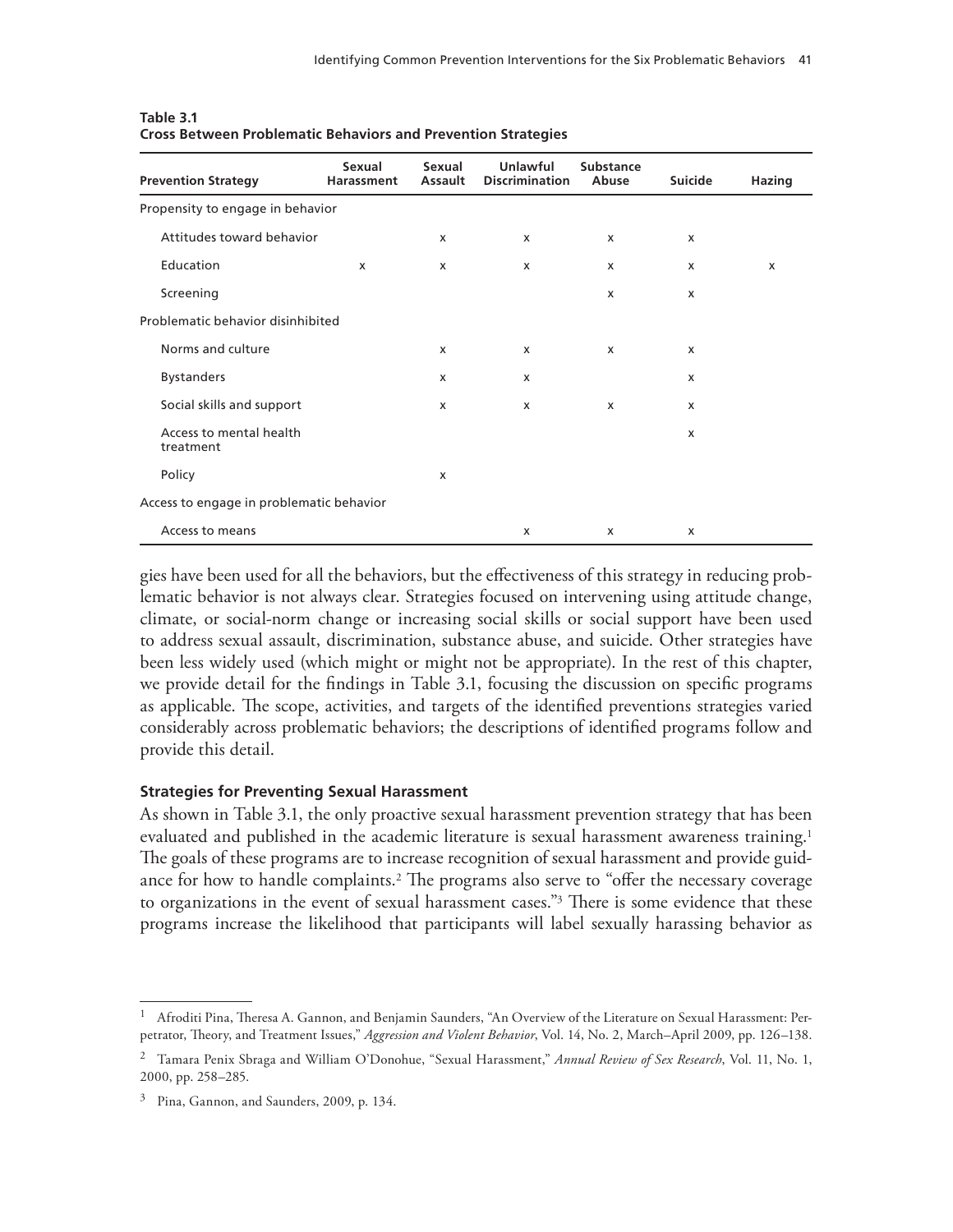sexual harassment.<sup>4</sup> However, with respect to changes in actual sexually harassing behavior, a recent review of the literature notes that a rigorous evaluation of these programs that measure this outcome has yet to be conducted.<sup>5</sup> Thus, it is unclear whether sexual harassment training actually reduces sexually harassing behaviors.

The literature reviewed in Chapter Two identified such factors as individuals' attitudes, perceptions of power, and organizational climate as important predictors of sexual harassment. However, sexual harassment awareness training targets only the recognition of sexually harassing behaviors. The focus on awareness ignores the "essential issues that surround the occurrence of [sexual harassment], such as sexism at work, power misuse and abuse, hierarchical issues, gendered environments, and individual perpetrator characteristics."6 Although sexual harassment recognition is a very important issue for organizations and employees, prevention programs might need to focus on individual, social, and structural factors related to sexual harassment to effectively address sexually harassing behaviors.<sup>7</sup>

#### **Strategies for Preventing Sexual Assault**

Since the DoD SAPRO was created in 2005, DoD and the services have invested considerable resources in implementing universal sexual assault prevention programs. Efforts to evaluate these programs are under way,<sup>8</sup> but, at this date, little is known about the effectiveness of military-specific sexual assault prevention programs. However, some insight can be gleaned from program evaluations of sexual assault prevention efforts with civilian populations. Again, university settings provide a useful comparison, because the high density of young adults partially matches the demographic profile of the junior enlisted personnel who are at highest risk of being victims of sexual assault.9

In 1992, an amendment to the Campus Security Act required that all colleges and universities receiving federal funding implement a sexual assault prevention program.10 Given this requirement, prevention programs have been implemented almost universally in highereducation settings. These programs are typically educational in format. They are delivered in small-group settings, and a moderator provides definitions of sexual consent and sexual assault, information about reporting procedures, and possible criminal and campus disciplinary actions. Some curricula also include activities designed to increase empathy for sexual assault victims and to dispel myths and rape-supportive attitudes (e.g., "rape is trivial," "victims rather than perpetrators are responsible for victimization"). In a 2005 meta-analysis,

<sup>&</sup>lt;sup>4</sup> Heather Antecol and Deborah Cobb-Clark, "Does Sexual Harassment Training Change Attitudes? A View from the Federal Level," *Social Science Quarterly*, Vol. 84, No. 4, December 2003, pp. 826–842; James M. Wilkerson, "The Impact of Job Level and Prior Training on Sexual Harassment Labeling and Remedy Choice," *Journal of Applied Social Psychology*, Vol. 29, No. 8, August 1999, pp. 1605–1623.

<sup>5</sup> Pina, Gannon, and Saunders, 2009.

<sup>6</sup> Pina, Gannon, and Saunders, 2009, p. 134.

<sup>7</sup> Pina, Gannon, and Saunders, 2009.

<sup>8</sup> SAPRO, *Department of Defense Annual Report on Sexual Assault in the Military: Fiscal Year 2012*, Vol. 1, Washington, D.C.: U.S. Department of Defense, April 2013a.

<sup>9</sup> Lindsay Rock, *2012 Workplace and Gender Relations Survey of Active Duty Members*, Alexandria, Va.: Defense Manpower Data Center, DMDC-2013-007, March 15, 2013.

<sup>&</sup>lt;sup>10</sup> Public Law 101-542, Student Right-to-Know and Campus Security Act, November 8, 1990; Public Law 102-325, Higher Education Amendments of 1992, July 23, 1992.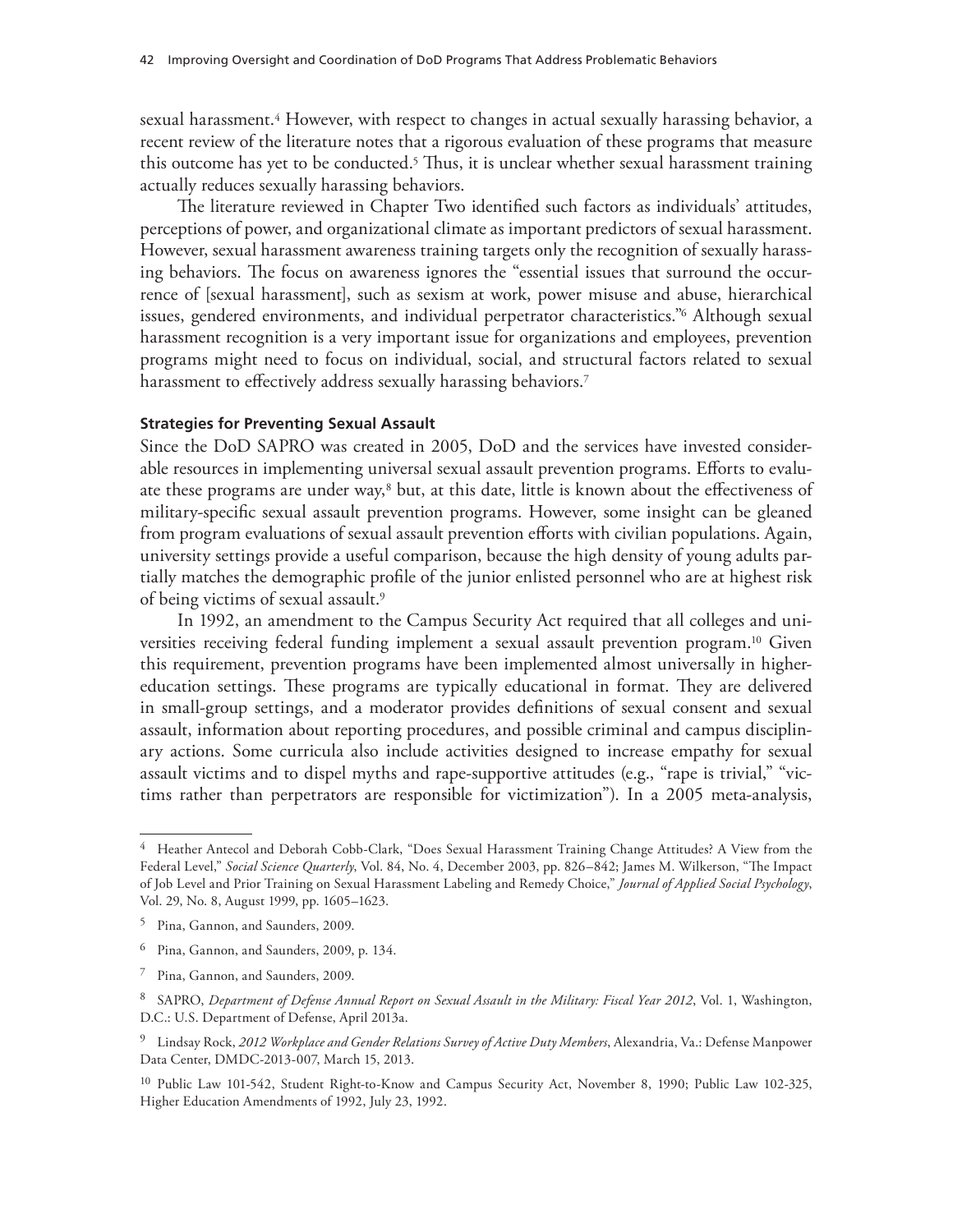Anderson and Whiston, 2005, the authors reported disappointingly small effects of these prevention programs in terms of sexual violence incidence.11 Although these programs have been somewhat successful in reducing rape-supportive attitudes, longitudinal research shows that these attitude improvements are transient and revert to preprogram levels within months of program completion.12

Given congressional mandates that rape-prevention programs be implemented, many campuses continue to offer these educational sessions, despite indications of limited utility. Others have begun to invest in novel and innovative approaches. One example is Bystander Intervention, a training program designed to encourage peers to intervene safely to prevent a potential assault from occurring (e.g., speaking up when a friend tries to lead an intoxicated woman away from a party).<sup>13</sup> Although programs that rely on bystander approaches to sexual assault prevention have begun to be widely disseminated, there is not strong evidence to support their effectiveness.14 A meta-analysis of bystander-education programs identified 12 experimental or quasi-experimental evaluations of bystander-education programs for college students conducted between 1997 and 2011.15 The authors concluded that, although the program increases participants' self-reports that they would help someone at risk, it does not reduce the likelihood of sexual assault.16

As of 2014, no off-the-shelf prevention program has strong evidence to support its effectiveness *and* represents a good fit for the military population. Researchers at CDC recently conducted a high-quality systematic review of prevention strategies for sexual violence perpetration.<sup>17</sup> They identified only three programs that have demonstrated effects on sexual assault perpetration in a rigorous<sup>18</sup> outcome evaluation. Two of the effective prevention programs were designed for adolescents and were evaluated with this age group only (sixth- to ninth-graders), and the third was a comprehensive national funding program on the order of \$1.6 billion. Although applicability to the military appears limited, we review them for completeness next.

<sup>11</sup> Linda A. Anderson and Susan C. Whiston, "Sexual Assault Education Programs: A Meta-Analytic Examination of Their Effectiveness," *Psychology of Women Quarterly*, Vol. 29, No. 4, December 2005, pp. 374–388.

<sup>12</sup> Leanne R. Brecklin and David R. Forde, "A Meta-Analysis of Rape Education Programs," *Violence and Victims*, Vol. 16, No. 3, June 2001, pp. 303–321; Tracy L. Davis and Debora L. Liddell, "Getting Inside the House: The Effectiveness of a Rape Prevention Program for College Fraternity Men," *Journal of College Student Development*, Vol. 43, No. 1, January– February 2002, pp. 35–50.

<sup>13</sup> Victoria L. Banyard, Elizabethe G. Plante, and Mary M. Moynihan, "Bystander Education: Bringing a Broader Community Perspective to Sexual Violence Prevention," *Journal of Community Psychology*, Vol. 32, No. 1, 2004, pp. 61–79.

<sup>14</sup> Sarah DeGue, Linda Anne Valle, Melissa K. Holt, Greta M. Massetti, Jennifer L. Matjasko, and Andra Teten Tharp, "A Systematic Review of Primary Prevention Strategies for Sexual Violence Perpetration," *Aggression and Violent Behavior*, Vol. 19, No. 4, July–August 2014, pp. 346–362; Jennifer Katz and Jessica Moore, "Bystander Education Training for Campus Sexual Assault Prevention: An Initial Meta-Analysis," *Violence and Victims*, Vol. 28, No. 6, 2013, pp. 1054–1067.

<sup>15</sup> J. Katz and Moore, 2013.

<sup>16</sup> J. Katz and Moore, 2013.

<sup>17</sup> DeGue et al., 2014.

<sup>&</sup>lt;sup>18</sup> Rigorous evaluations were defined as those with random assignment to an intervention or control condition (e.g., randomized controlled trial) or quasi-experimental designs (e.g., interrupted time series or regression discontinuity) when random assignment was not possible (DeGue et al., 2014).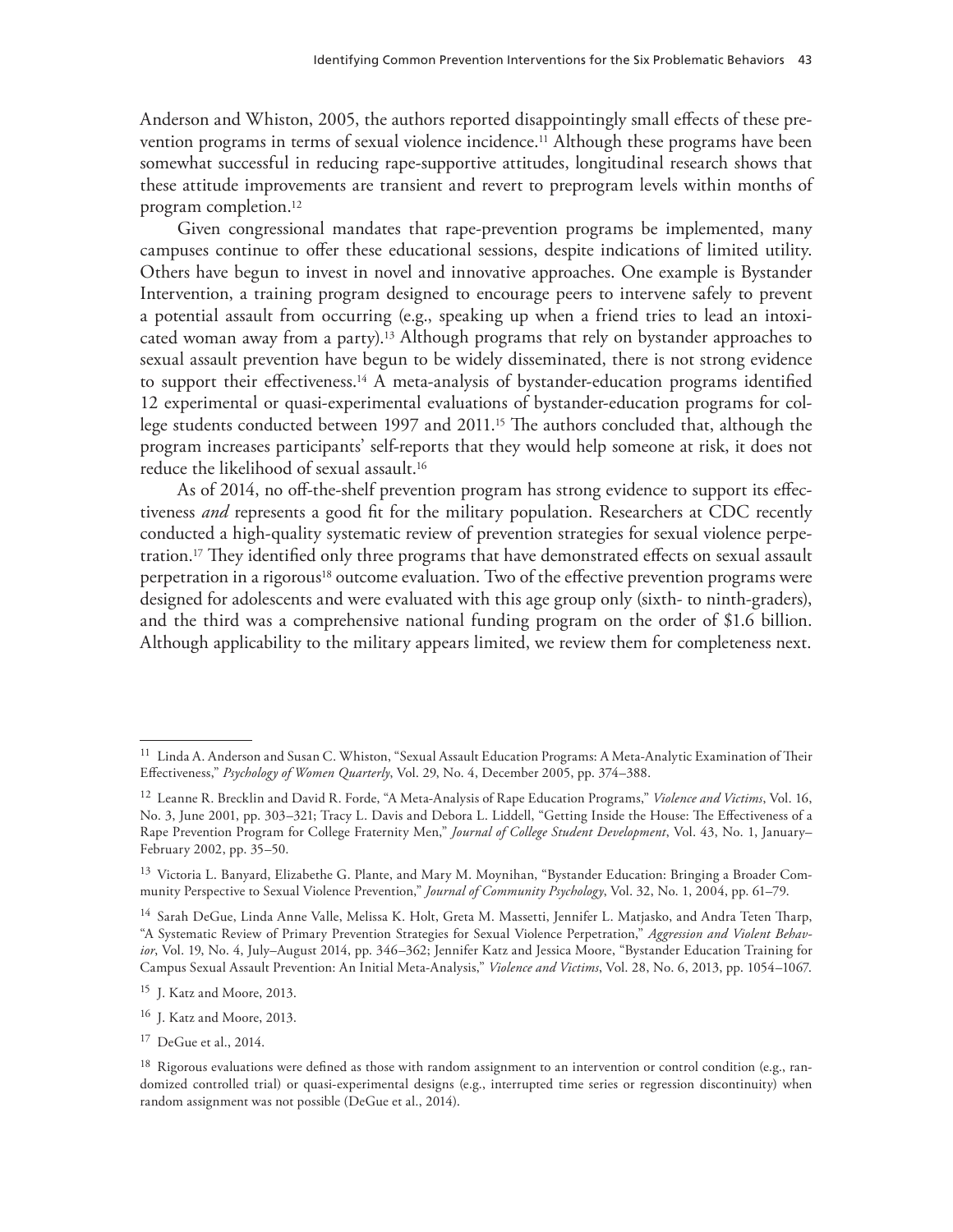#### *Safe Dates*

The Safe Dates program is a ten-session educational curriculum for eighth- and ninth-graders designed to improve conflict-management skills within dating relationships and to shift the social norms of the school to increase peer-based social sanctions for abusive dating behaviors.<sup>19</sup> The program was evaluated in rural North Carolina schools with 14 matched public schools randomly assigned to the intervention or to a control condition. Follow-up data were collected annually for four years following program completion and showed that students who received the intervention were less likely to perpetrate sexual violence at all follow-up time points.20 Sexual violence was measured dichotomously as a negative or positive response to a question assessing whether the student had forced "someone to have sex or do something else sexual that the partner did not want to do." To our knowledge, this program has not been modified and evaluated for older adolescents or adults.

#### *Shifting Boundaries*

The Shifting Boundaries program included two components (classroom and building levels), but the evaluation revealed that only the building-level component effectively prevented sexual assault perpetration.<sup>21</sup> The building-level intervention had three elements: (1) All students signed an agreement to respect one another's boundaries; (2) staff hung posters in school buildings designed to increase awareness of sexual assault and provide resources for reporting; and (3) students completed a mapping exercise to identify areas on their school campus that they perceived as risky. School administrators used these maps to plan for increased surveillance by faculty and security staff. The evaluation included 30 public middle schools in New York City, which consisted of 117 classrooms and 2,655 sixth- and seventh-grade students. Stratified random assignment was used to assign classroom- and building-level interventions (or control). For middle school students assigned to the building intervention, there was a 47-percent reduction in the probability of perpetrating a sexual assault (compared with those who did not receive the intervention).<sup>22</sup> Given the distribution of sexual assaults in this age group, the sexual assault measure included sexual contact assaults only (e.g., unwanted touching of private parts).

## *1994 Violence Against Women Act Funding*

Since the passage of the Violence Against Women Act (VAWA),23 more than \$1.6 billion has been allocated to research and community programs designed to reduce gender-related violence.<sup>24</sup> In 2009, 15 years after the passage of the act, Boba and Lilley published an evaluation of the effect of this funding. Relying on Uniform Crime Reporting data from the Fed-

<sup>&</sup>lt;sup>19</sup> Vangie A. Foshee, Karl E. Bauman, Susan T. Ennett, Chirayath Suchindran, Thad Benefield, and G. Fletcher Linder, "Assessing the Effects of the Dating Violence Prevention Program 'Safe Dates' Using Random Coefficient Regression Modeling," *Prevention Science*, Vol. 6, No. 3, September 2005, pp. 245–258.

<sup>20</sup> Foshee et al., 2005.

<sup>&</sup>lt;sup>21</sup> Bruce G. Taylor, Nan D. Stein, Elizabeth A. Mumford, and Daniel Woods, "Shifting Boundaries: An Experimental Evaluation of a Dating Violence Prevention Program in Middle Schools," *Prevention Science*, Vol. 14, No. 1, February 2013, pp. 64–76.

<sup>22</sup> Taylor et al., 2013.

<sup>23</sup> Public Law 103-322, Violent Crime Control and Law Enforcement Act of 1994, September 13, 1994, Title IV.

<sup>&</sup>lt;sup>24</sup> Angela M. Moore Parmley, "Violence Against Women Research Post VAWA: Where Have We Been, Where Are We Going?" *Violence Against Women*, Vol. 10, No. 12, December 2004, pp. 1417–1430.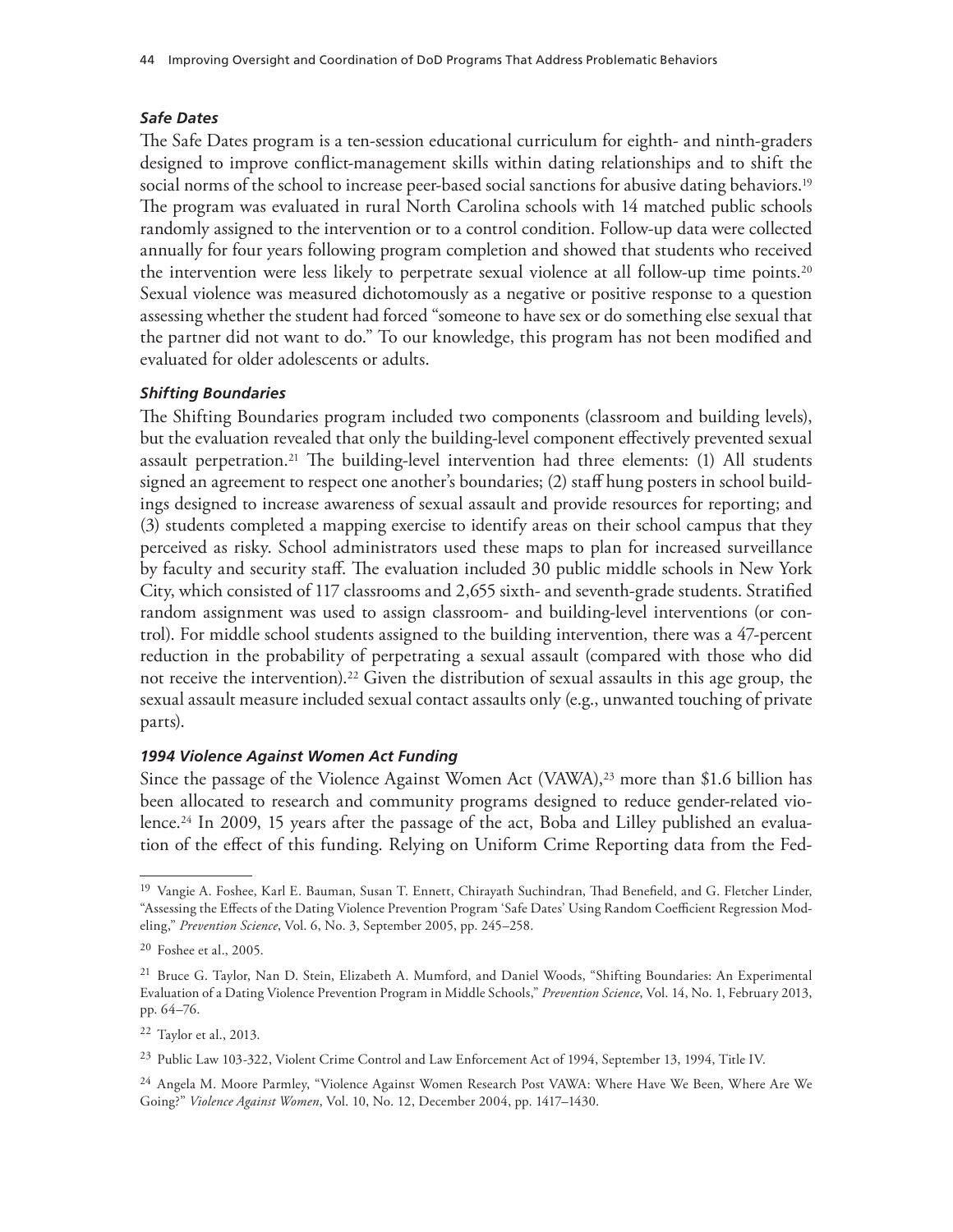eral Bureau of Investigation, the researchers analyzed changes in the prevalence of rape and sexual assault in communities that received VAWA funding. Controlling for prevalence of other crimes in the community, grant funding from other major federal programs to address crime, and community demographics and employment data, the authors found that receipt of VAWA funding was associated with a reduced prevalence of rape.25 The regression model estimated that each 1-percent increase in funding predicted a 0.1-percent reduction in rapes. Given that the type of program or response to violence against women varied across communities, the analysis did not support comments on the specific programs or program components that were efficacious in preventing sexual assault.

#### **Strategies for Preventing Unlawful Discrimination**

As shown in Table 3.1, discrimination-prevention strategies have been implemented and evaluated in some form in all areas other than screening and access to mental health treatment. Several intervention strategies to prevent discrimination have been developed, and these interventions have mostly been implemented on a small scale in limited time frames.<sup>26</sup> Furthermore, only a few of these interventions have undergone rigorous evaluations to determine their effectiveness and applicability to populations like that of the military.27 For example, although diversity training is widely used in private and public organizations, these initiatives have not been rigorously evaluated using randomized designs.28 However, a review of the correlates of diversity training programs in 708 organizations found that, compared with organizations without diversity training, these initiatives were not associated with increases in organizational diversity.29 In fact, compared with organizations without diversity training, advancement opportunities for black men and women declined over time in organizations with diversity training initiatives.<sup>30</sup>

Other strategies to prevent discrimination have received more support, although the applicability of these interventions to a military context is unclear. For example, many of these interventions have been developed for children and adolescents and tested in school contexts, and there is a lack of rigorously tested intervention strategies for adults.<sup>31</sup> Of course, it is unclear how well programs that target children and adolescents will translate to military contexts, but, in this section, we review intervention strategies that have been used with both children and adults. We also discuss possible complications in applying the strategies to a military context.

The Anti-Defamation League Peer Training Program uses a bystander-intervention paradigm with peer trainers who coach others in their organizations on effectively responding to

<sup>&</sup>lt;sup>25</sup> R. Boba and D. Lilley, "Violence Against Women Act (VAWA) Funding: A Nationwide Assessment of Effects on Rape and Assault," *Violence Against Women*, Vol. 15, No. 2, February 2009, pp. 168–185.

<sup>&</sup>lt;sup>26</sup> Elizabeth Levy Paluck and Donald P. Green, "Prejudice Reduction: What Works? A Review and Assessment of Research and Practice," *Annual Review of Psychology*, Vol. 60, January 2009, pp. 339–367.

<sup>27</sup> Paluck and Green, 2009.

<sup>28</sup> Elizabeth Levy Paluck, "Interventions Aimed at the Reduction of Prejudice and Conflict," in Linda R. Tropp, ed., *The Oxford Handbook of Intergroup Conflict*, Oxford: Oxford University Press, 2012, pp. 179–192.

<sup>&</sup>lt;sup>29</sup> Alexandra Kalev, Frank Dobbin, and Erin Kelly, "Best Practices or Best Guesses? Assessing the Efficacy of Corporate Affirmative Action and Diversity Policies," *American Sociological Review*, Vol. 71, No. 4, August 2006, pp. 589–617.

<sup>30</sup> Kalev, Dobbin, and Kelly, 2006.

<sup>31</sup> Paluck, 2012.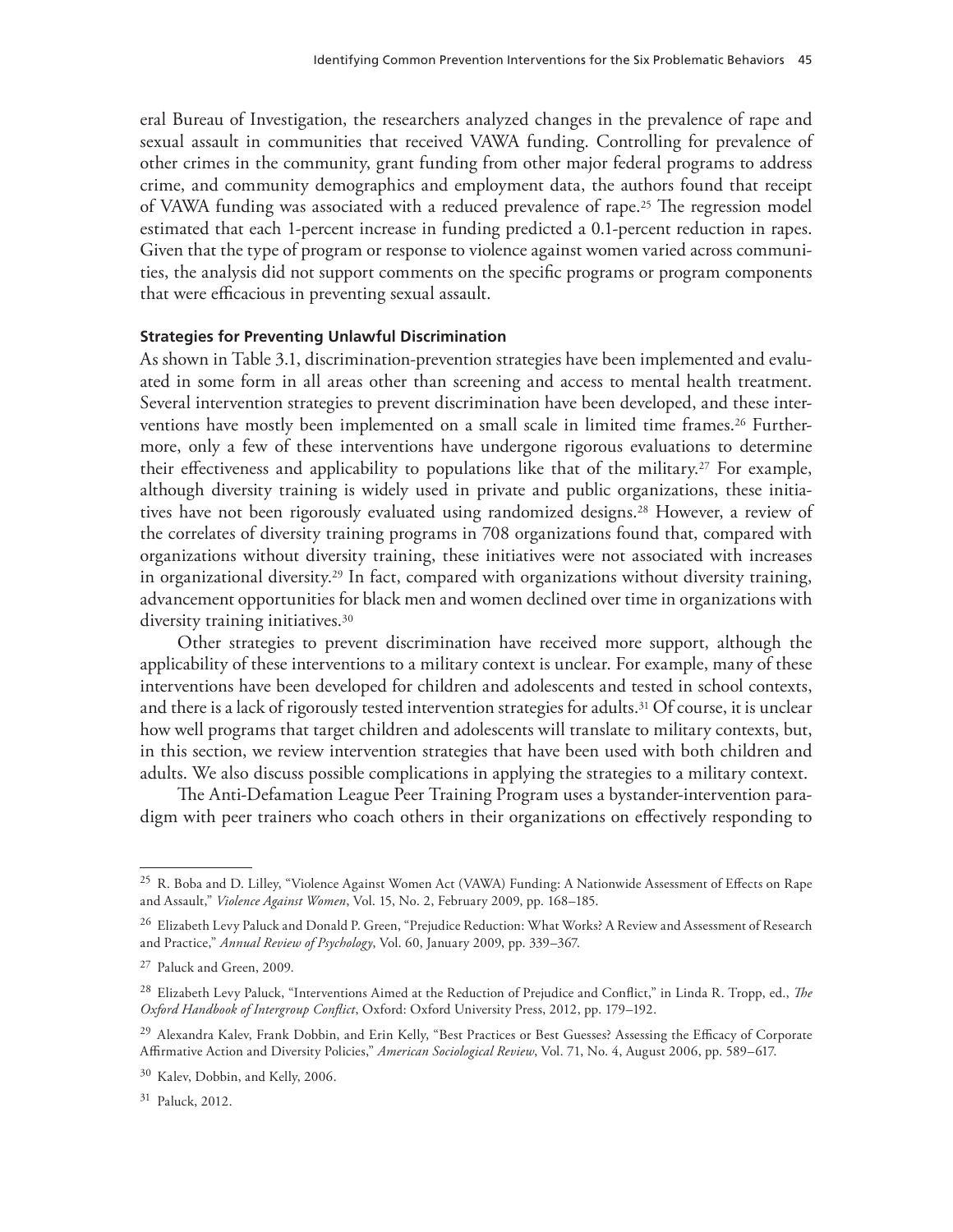prejudice and discrimination.<sup>32</sup> Peer trainers are taught empathy for others, critical thinking skills, and a sense of social responsibility, along with skills for effectively responding to prejudice and discrimination by their peers. They are also taught to facilitate workshops to help their peers understand and address discrimination when they see it occurring.33 A randomized controlled trial (RCT) among high school students that tested the intervention against a control group demonstrated that it is effective at increasing awareness of discrimination, decreasing prejudicial attitudes, and increasing bystander intervention to correct prejudicial behavior (e.g., negative comments about black people).<sup>34</sup> Other bystander-intervention models have also been found to be effective in increasing bystander intervention to correct prejudicial behaviors, but this intervention technique to reduce discrimination remains largely untapped.35 Note that the goal of these interventions is to increase the likelihood that bystanders will confront prejudicial or discriminatory behaviors when they encounter them.36 It is unclear whether increasing antidiscrimination bystander intervention in an organization would also decrease discriminatory behavior.

Another new intervention used a social-network approach to change social norms of discrimination and harassment among high school students.37 This intervention is unique: Because it focused on preventing harassing behaviors, it could be used to address both discriminatory behaviors and sexual harassment. However, the stated purpose of the intervention was to prevent harassment of minority groups based on such qualities as race and sexual orientation.<sup>38</sup> The goal of the intervention was to change students' perceptions of the school's social norms about the acceptability of harassing behaviors among peers. Social-network techniques were used to find the people who were central to school social networks (i.e., the social referents), and those people were recruited to take part in the intervention. The intervention entailed having these people publicly disclose their experiences being the targets of prejudice or harassment and how it affected them. Results showed that, compared with a control group, students exposed to the intervention were less likely to engage in harassing behaviors, as reported by teachers and in disciplinary records.39

Another set of interventions to prevent discrimination is based on the idea that contact with minority-group members under specific conditions will decrease prejudice and discrimination. These interventions are known as structured direct contact or cooperative learning programs, and they involve having members from majority and minority groups interact in a situation in which they cooperate together on a task, in which members of each social group

<sup>&</sup>lt;sup>32</sup> Elizabeth Levy Paluck, "Peer Pressure Against Prejudice: A High School Field Experiment Examining Social Network Change," *Journal of Experimental Social Psychology*, Vol. 47, No. 2, March 2011, pp. 350–358.

<sup>33</sup> Paluck, 2011.

<sup>34</sup> Paluck, 2011.

<sup>35</sup> For a review, see Jacqueline K. Nelson, Kevin M. Dunn, and Yin Paradies, "Bystander Anti-Racism: A Review of the Literature," *Analyses of Social Issues and Public Policy*, Vol. 11, No. 1, December 2011, pp. 263–284.

<sup>36</sup> J. Nelson, Dunn, and Paradies, 2011.

<sup>37</sup> Elizabeth Levy Paluck and Hana Shepherd, "The Salience of Social Referents: A Field Experiment on Collective Norms and Harassment Behavior in a School Social Network," *Journal of Personality and Social Psychology*, Vol. 103, No. 6, December 2012, pp. 899–915.

<sup>38</sup> Paluck and Shepherd, 2012.

<sup>39</sup> Paluck and Shepherd, 2012.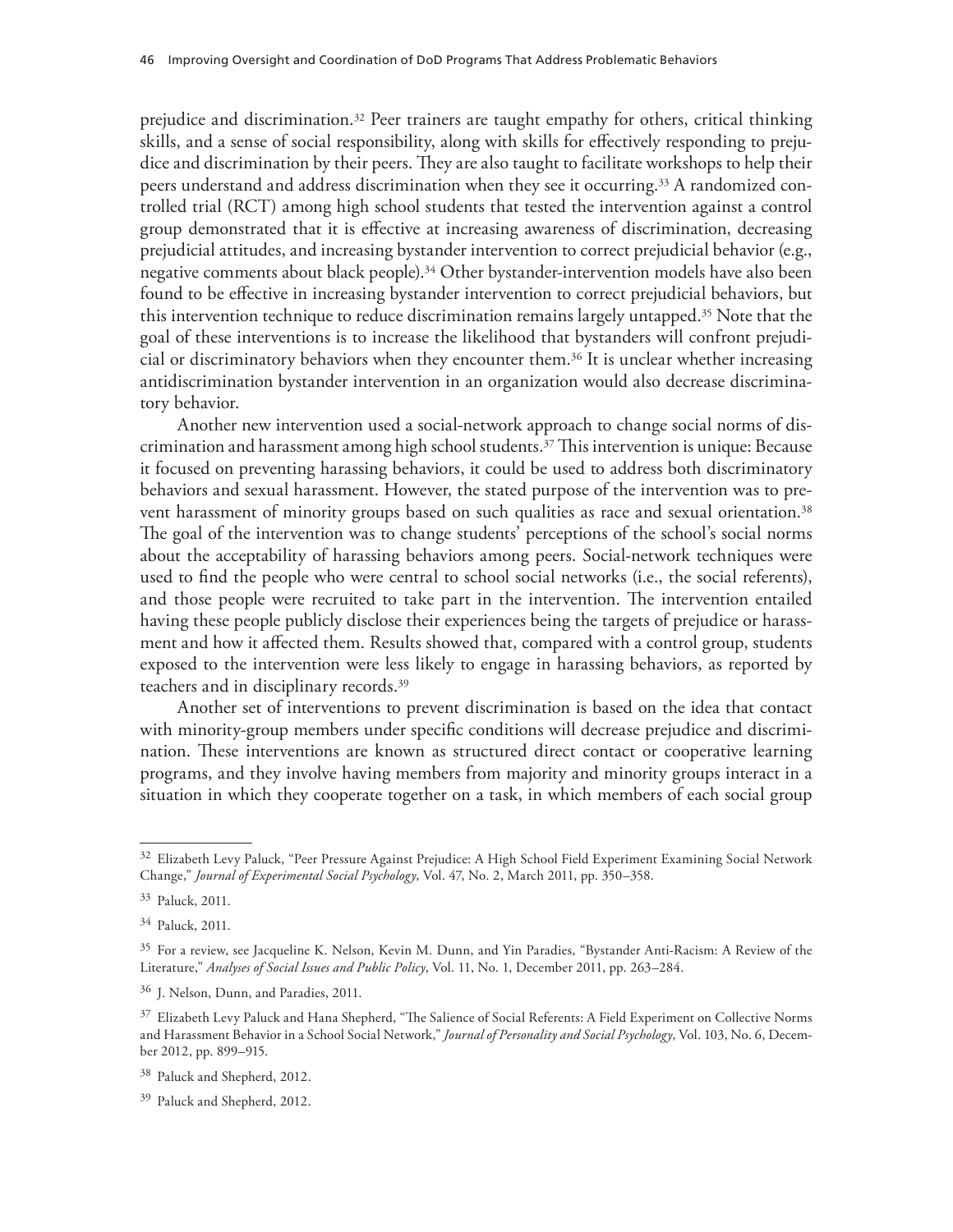have equal status, and in which there is support for intergroup contact from authorities.<sup>40</sup> A meta-analysis of 515 studies testing this intervention among children, adolescents, and adults found that the technique is effective in reducing prejudice toward minority groups, even when certain conditions, such as equal status and support from authorities, are not met.<sup>41</sup> A recent meta-analysis of 122 experimental studies of cooperative-learning interventions among children and adolescents found that those programs designed to promote empathy and perspective-taking had the largest impact on both prejudicial attitudes and behaviors.<sup>42</sup> It is unclear how well these interventions would translate to a military context. Indeed, many scholars see the military as already embodying many of the qualities of ideal contact between majority and minority groups (e.g., equal status, cooperation on tasks, support from authorities),  $43$  so the military might already experience better racial relations than civilian organizations do. Of course, the military is not monolithic, and race relations are not necessarily equal across units or services,<sup>44</sup> so more-structured contact-based interventions might be useful for decreasing discrimination in some units.

Finally, organizational interventions have been shown to be effective in decreasing discriminatory job practices. Formalized organizational procedures reduce discriminatory work practices by limiting the influence that people's biases can have on organizational decisions.45 Formalized organizational procedures are associated with less bias in performance evaluations, 46 salary levels, $47$  and promotion rates. $48$  The military is often considered a model of how organizational practices should be designed to reduce prejudice. That said, some have recommended that military procedures be adjusted to reduce racial bias in promotion rates and reduce disparities in sentencing within the military justice system.<sup>49</sup>

## **Strategies for Preventing Substance Abuse**

As shown in Table 3.1, substance-abuse prevention programs have been implemented and tested in all categories except for bystander intervention and access to mental health treatment. Several meta-analysis studies have been conducted on substance-abuse prevention programs.<sup>50</sup> Drawing on this body of meta-analytic studies, we highlight in this section key findings about

- <sup>45</sup> Pager and Shepherd, 2008.
- <sup>46</sup> Krieger, 1995; Reskin, 2000.
- <sup>47</sup> Elvira and Graham, 2002.
- <sup>48</sup> Stainback, Tomaskovic-Devey, and Skaggs, 2010.
- <sup>49</sup> Burk and Espinoza, 2012.

<sup>50</sup> Irwin Sandler, Sharlene A. Wolchik, Gracelyn Cruden, Nicole E. Mahrer, Soyeon Ahn, Ahnalee Brincks, and C. Hendricks Brown, "Overview of Meta-Analyses of the Prevention of Mental Health, Substance Use, and Conduct Problems," *Annual Review of Clinical Psychology*, Vol. 10, 2014, pp. 243–273.

<sup>40</sup> Paluck and Green, 2009.

<sup>41</sup> Pettigrew and Tropp, 2006.

<sup>42</sup> Andreas Beelmann and Kim Sarah Heinemann, "Preventing Prejudice and Improving Intergroup Attitudes: A Meta-Analysis of Child and Adolescent Training Programs," *Journal of Applied Developmental Psychology*, Vol. 35, No. 1, January– February 2014, pp. 10–24.

<sup>43</sup> Mershon and Schlossman, 1998; Moskos and Butler, 1996.

<sup>44</sup> Burk and Espinoza, 2012.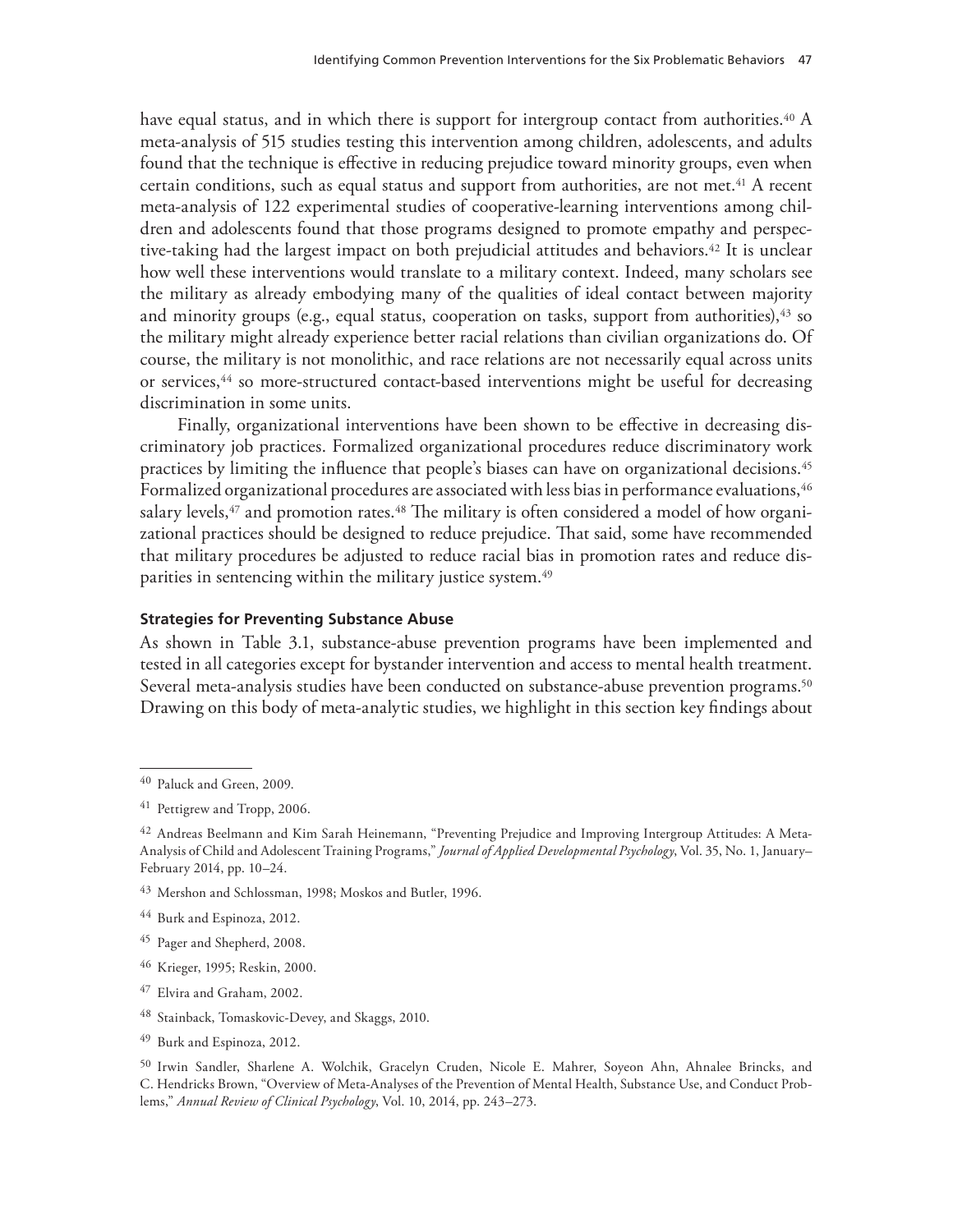effective substance-abuse prevention strategies. When relevant, we incorporate findings from other types of systematic reviews.

#### *Alcohol Misuse Prevention in College Students*

Some meta-analysis studies focus on alcohol misuse prevention programs for college students.51 The prevention programs employed RCT and nonequivalent control-group designs and included participants whose ages ranged between 17 and 26.52 One meta-analysis that included 62 studies of brief (median of two sessions) individual-level programs encompassing a variety of strategies (e.g., motivational interviewing, normative comparison, education on blood alcohol content, and feedback on personal alcohol use) found small significant effects on the frequency of drinking and alcohol-related problems that diminished over time but remained significant up to four years postintervention.53 At short-term follow-up, program effects were greater for interventions that included motivational interviewing, normative feedback, decisional balance exercise (weighing the costs and benefits of changing alcohol use behaviors), and feedback on alcohol expectancies or motivations for drinking than they were for those that did not.<sup>54</sup>

Another meta-analysis examined the effects of the Brief Alcohol Screening and Intervention for College Students program, which consists of motivational interviewing and personalized feedback on alcohol use behaviors typically delivered in one or two structured sessions.<sup>55</sup> Effects on alcohol consumption were derived from 12 RCTs, and effects on alcohol-related problems were based on 11 RCTs. At 12-month follow-up, large significant effects for decreases in alcohol consumption and alcohol-related problems were found among college students with heavy alcohol use compared with counterparts in control conditions.<sup>56</sup>

With respect to programs targeting alcohol expectancies, a meta-analysis of 14 studies found significant small effects, which were no longer significant at follow-ups occurring a month or more after the intervention.<sup>57</sup>

A meta-analysis comparing face-to-face and computer-delivered prevention programs found that participants who received face-to-face interventions exhibited significantly greater decreases in alcohol use and alcohol-related problems at short-term follow-up, with effects on reduced alcohol use persisting at longer-term follow-up.58

<sup>51</sup> Sandler et al., 2014.

<sup>52</sup> Sandler et al., 2014.

<sup>53</sup> Kate B. Carey, Lori A. J. Scott-Sheldon, Michael P. Carey, and Kelly S. DeMartini, "Individual-Level Interventions to Reduce College Student Drinking: A Meta-Analytic Review," *Addictive Behaviors*, Vol. 32, No. 11, November 2007, pp. 2469–2494.

<sup>54</sup> Carey, Scott-Sheldon, Carey, et al., 2007.

<sup>55</sup> Alexandre Fachini, Poliana P. Aliane, Edson Z. Martinez, and Erikson F. Furtado, "Efficacy of Brief Alcohol Screening Intervention for College Students (BASICS): A Meta-Analysis of Randomized Controlled Trials," *Substance Abuse Treatment, Prevention, and Policy*, Vol. 7, 2012, p. 40.

<sup>56</sup> Fachini et al., 2012.

<sup>57</sup> Lori A. J. Scott-Sheldon, Danielle L. Terry, Kate B. Carey, Lorra Garey, and Michael P. Carey, "Efficacy of Expectancy Challenge Interventions to Reduce College Student Drinking: A Meta-Analytic Review," *Psychology of Addictive Behaviors*, Vol. 26, No. 3, September 2012, pp. 393–405.

<sup>58</sup> Kate B. Carey, Lori A. J. Scott-Sheldon, Jennifer C. Elliott, Lorra Garey, and Michael P. Carey, "Face-to-Face Versus Computer-Delivered Alcohol Interventions for College Drinkers: A Meta-Analytic Review, 1998 to 2010," *Clinical Psychology Review*, Vol. 32, No. 8, December 2012, pp. 690–703.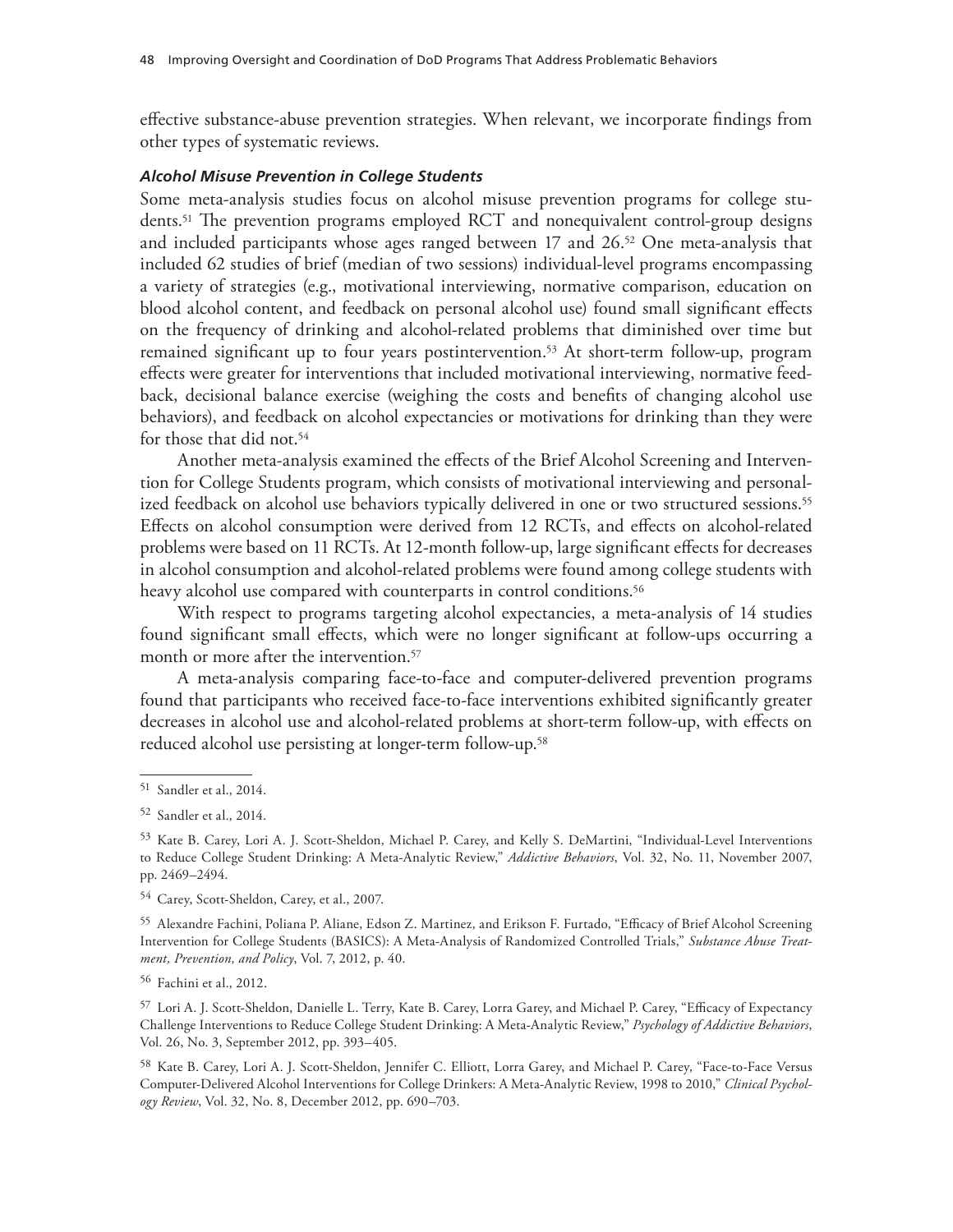Finally, a recent meta-analysis investigated the effects of providing social-norm information across different mechanisms (i.e., mailed feedback, web or computer feedback, individual versus group face-to-face feedback, general social-norm marketing campaigns) to college students.59 Of the 66 studies included in the review, 39 targeted higher-risk students (i.e., screened positive on risky drinking test, mandated to receive intervention because of behavior and college rules), and 52 studies were conducted in the United States. At four or more months at follow-up, web feedback and individual face-to-face feedback yielded small effects for alcohol-related problems, binge-drinking quantity, frequency of alcohol consumption, and blood alcohol concentration levels. Mailed feedback and group face-to-face feedback demonstrated no significant effects for alcohol-related problems. Social marketing campaigns also did not exhibit significant effects on frequency of alcohol consumption or blood alcohol concentration levels. Despite the significant small effects observed, the authors concluded that, given the measurement scales employed in the studies, these effects are too small to be policy- or practice-relevant.<sup>60</sup>

#### *Illicit-Drug Use*

Meta-analysis studies investigating the effects that prevention programs have on illicit-drug use are made up primarily of school-based interventions. Faggiano and colleagues examined 29 RCT studies, mostly focused on sixth- and seventh-grade students. Skill-based programs yielded small significant effects on lowering marijuana and other drug use. In contrast, affectfocused interventions—for example, self-esteem– or self-awareness–building interventions that are based on the assumption that psychological factors place people at risk of use—had a significant impact on only decisionmaking skills and drug knowledge, while knowledge-focused programs had an effect only on drug knowledge.61 A meta-analysis of 15 studies on marijuana use–prevention programs among youths age 12 to 19 found significant moderate effects on diminishing marijuana use.62 Larger effect sizes were observed for programs that incorporated multiple components (e.g., affective, informational, social-learning models), longer intervention duration (15 or more sessions), leaders other than teachers, fidelity checks, and interactive (versus didactic) elements. Another meta-analysis conducted with 12 school-based programs found small significant effects for reduced marijuana and other drug use at both short-term (less than one year) and longer-term follow-up.63 In a comprehensive meta-analytic review of 207 studies, Tobler and colleagues found significantly greater reductions in drug use at oneto 12-month follow-up for interactive prevention programs (e.g., interpersonal-skill training) than for noninteractive programs (e.g., lecture-oriented with an emphasis on drug knowledge

<sup>59</sup> David R. Foxcroft, Maria Teresa Moreira, Nerissa M. L. Almeida Santimano, and Lesley A. Smith, "Social Norms Information for Alcohol Misuse in University and College Students," *Cochrane Database of Systematic Reviews*, Vol. 12, 2015, Art. CD006748.

<sup>60</sup> Foxcroft et al., 2015.

<sup>61</sup> Fabrizio Faggiano, Federica Vigna-Taglianti, Elisabetta Versino, Alessio Zambon, Alberto Borraccino, and Patrizia Lemma, "School-Based Prevention for Illicit Drugs' Use," *Preventive Medicine*, Vol. 46, No. 5, May 2008, pp. 385–396.

<sup>62</sup> Amy J. Porath-Waller, Erin Beasley, and Douglas J. Beirness, "A Meta-Analytic Review of School-Based Prevention for Cannabis Use," *Health Education and Behavior*, Vol. 37, No. 5, October 2010, pp. 709–723.

<sup>63</sup> David W. Soole, Lorraine Mazerolle, and Sacha Rombouts, "School-Based Drug Prevention Programs: A Review of What Works," *Australian and New Zealand Journal of Criminology*, Vol. 41, No. 2, August 2008, pp. 259–286.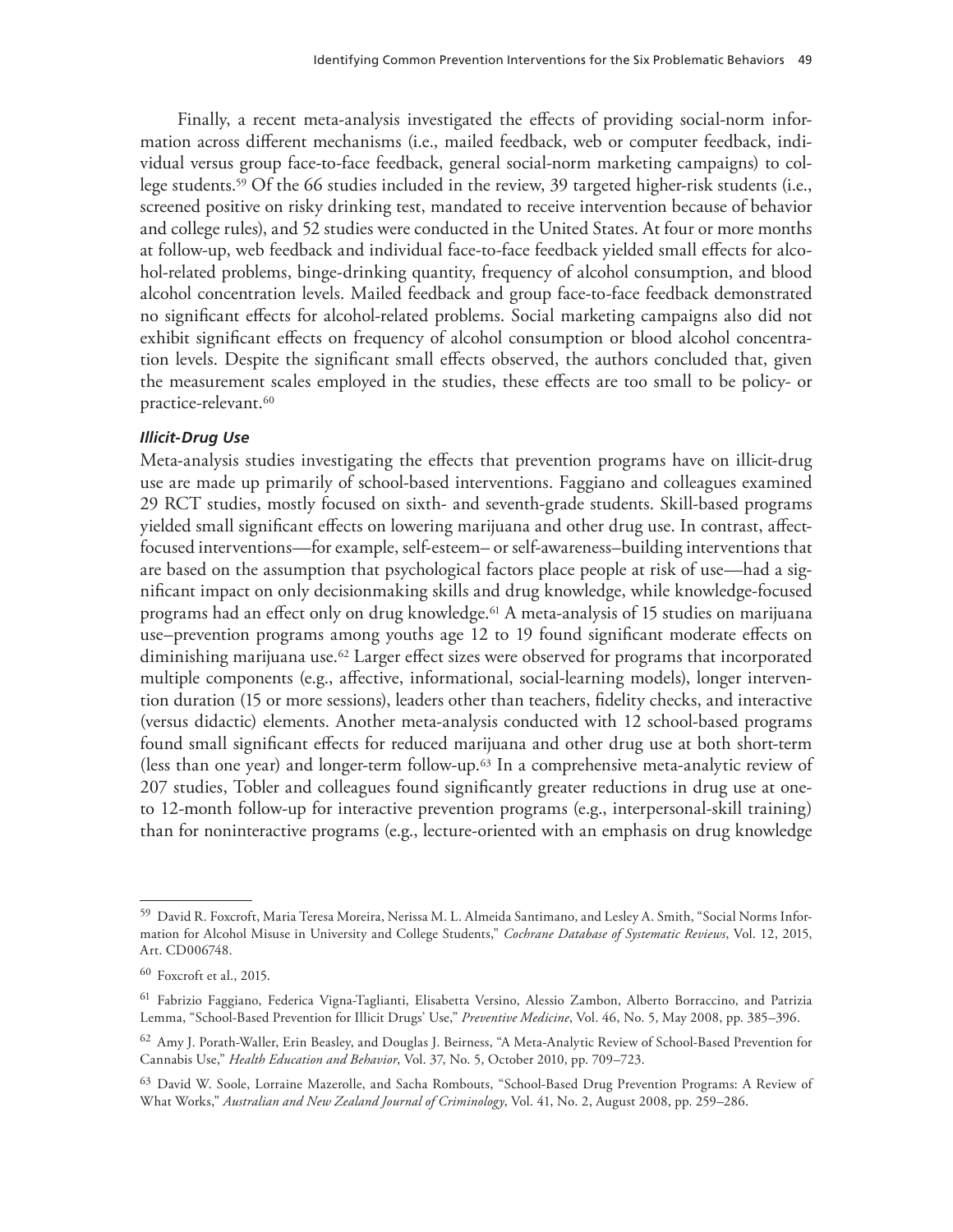or affective development).64 Finally, programs led by peers yielded greater effects than teacherled programs on reducing drug use, according to findings from two meta-analysis studies.<sup>65</sup>

#### *Environmental and Means Restriction*

In a meta-analysis involving 112 studies of alcohol tax or pricing effects, significant reductions in alcohol sales, alcohol consumption, and heavy drinking were observed.<sup>66</sup> Although not based entirely on evidence drawn from meta-analytic studies, an IOM report on SUDs in the U.S. armed forces identified four environmental policy strategies that could be applied to alcohol use and related problems in the military population.<sup>67</sup> The strategies include targeting the affordability through pricing and taxation, limiting the availability (e.g., enforcement of legal drinking age), modifying the context of alcohol use (e.g., training bar staff or liquor retailers in responsible beverage service), and preventing driving while intoxicated (e.g., drinking-anddriving policies, traffic checkpoints).<sup>68</sup>

#### *Military Prevention Programs*

The IOM 2013 report on SUDs in the U.S. armed forces highlighted a multicomponent intervention delivered to the Air Force. The New Orientation to Reduce Threats to Health from Secretive Problems That Affect Readiness program employs a community-based approach that targets substance-use problems, suicide, and family maltreatment.69 Commanders and providers, in partnership with the Air Force community action information boards (CAIBs), select evidence-based programs that match the specific risk and protective factor profiles of their respective populations. The IOM report identifies New Orientation to Reduce Threats to Health from Secretive Problems That Affect Readiness as a promising program and notes that an RCT involving 24 Air Force bases with more than 50,000 active-duty service members found effects for lowered levels of alcohol abuse and prescription drug abuse.70

#### **Strategies for Preventing Suicide**

As shown in Table 3.1, prevention programs for suicide have been implemented and tested in all areas other than policy changes. Some reviews of suicide prevention strategies have been conducted.71 Numerous challenges to evaluating the effectiveness of suicide prevention pro-

<sup>64</sup> Nancy S. Tobler, Michael R. Roona, Peter Ochshorn, Diana G. Marshall, Andrei V. Streke, and Kimberly M. Stackpole, "School-Based Adolescent Drug Prevention Programs: 1998 Meta-Analysis," *Journal of Primary Prevention*, Vol. 20, No. 4, June 2000, pp. 275–336.

<sup>65</sup> Pim Cuijpers, "Effective Ingredients of School-Based Drug Prevention Programs: A Systematic Review," *Addictive Behaviors*, Vol. 27, No. 6, November–December 2002, pp. 1009–1023; Denise C. Gottfredson and David B. Wilson, "Characteristics of Effective School-Based Substance Abuse Prevention," *Prevention Science*, Vol. 4, No. 1, March 2003, pp. 27–38.

<sup>66</sup> Wagenaar, Salois, and Kimro, 2009.

<sup>67</sup> IOM, 2013.

<sup>68</sup> IOM, 2013.

<sup>69</sup> IOM, 2013.

<sup>70</sup> IOM, 2013.

<sup>71</sup> Goldsmith et al., 2002; J. John Mann, Alan Apter, Jose Bertolote, Annette Beautrais, Dianne Currier, Ann Haas, Ulrich Hegerl, Jouko Lonnqvist, Kevin Malone, Andrej Marusic, Lars Mehlum, George Patton, Michael Phillips, Wolfgang Rutz, Zoltan Rihmer, Armin Schmidtke, David Shaffer, Morton Silverman, Yoshitomo Takahashi, Airi Varnik, Danuta Wasserman, Paul Yip, and Herbert Hendin, "Suicide Prevention Strategies: A Systematic Review," *Journal of the American*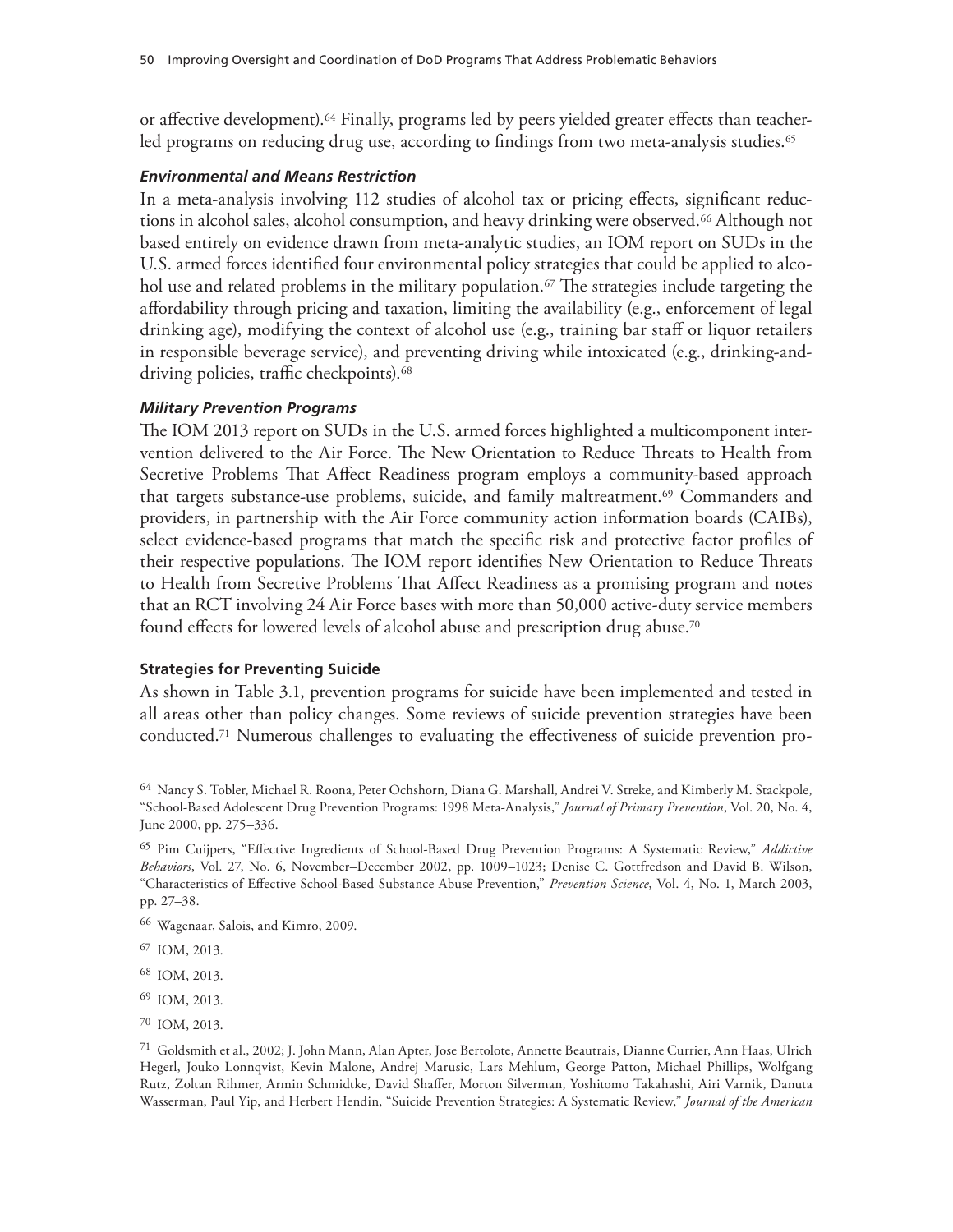grams have been documented. These include difficulties in detecting program effects given the low base rates of suicide, inconsistencies in how suicides are classified and tracked, and the use of proxies for deaths by suicide (e.g., suicidal ideation or attempts).72 Thus, only a few studies have been able to demonstrate a causal link between suicide prevention activities and decreases in suicides, leaving a rather limited evidence base to guide the identification of best practices for suicide prevention efforts.73 Although it notes these challenges, a RAND report identified the suicide prevention strategies with the strongest available evidence base: school-based prevention programs that include skill-building, physician training to detect depression and assess suicide risk, use of effective treatment for depression and other mental health problems, integrated approaches across whole communities, and means restriction.74 In this section, we provide a brief review of these suicide prevention strategies.

## *School-Based Prevention Programs with Skill-Building*

One set of suicide prevention strategies has focused on "raising awareness and building skills" around suicide or other behavioral health issues, with the aim of increasing protective factors and minimizing risk factors.<sup>75</sup> Citing findings from a landmark IOM report,<sup>76</sup> Ramchand and his colleagues note that, although this educational awareness, skill-building approach has been evaluated mostly within the context of school-based programs, two programs have demonstrated reductions in suicidal behaviors.<sup>77</sup> The Signs of Suicide (SOS) program has been tested in high school populations<sup>78</sup> and more recently in junior high school students.<sup>79</sup> The SOS program trains students to respond to the signs and symptoms of suicide or depression, both in themselves and others, using a mnemonic, *ACT*. *A* reminds students to acknowledge the signs of suicide; *C* tells them to let the person know that they care and want to help; and *T* reminds them to tell a responsible adult.<sup>80</sup> High school students who had participated in the SOS program had significantly lower self-reported suicide attempts at three-month follow-up than control students did.81 The Army sponsors similar gatekeeper training programs—Ask, Care, Escort and Applied Suicide Intervention Skills Training—in which peers, health professionals, clergy, and officers are trained to recognize suicide risk and provide support, but no evaluations have been conducted focusing on reductions in suicide.<sup>82</sup>

- <sup>72</sup> Goldsmith et al., 2002; Ramchand et al., 2011.
- <sup>73</sup> Goldsmith et al., 2002; Mann et al., 2005; Ramchand et al., 2011.
- <sup>74</sup> Ramchand et al., 2011.
- <sup>75</sup> Ramchand et al., 2011, p. 43.
- <sup>76</sup> Goldsmith et al., 2002.
- <sup>77</sup> Ramchand et al., 2011.

<sup>80</sup> Aseltine et al., 2007.

*Medical Association*, Vol. 294, No. 16, October 26, 2005, pp. 2064–2074; Ramchand et al., 2011; Denning, Meisnere, and Warner, 2014.

<sup>78</sup> Robert H. Aseltine Jr., Amy James, Elizabeth A. Schilling, and Jaime Glanovsky, "Evaluating the SOS Suicide Prevention Program: A Replication and Extension," *BMC Public Health*, Vol. 7, 2007, p. 161.

<sup>79</sup> E. A. Schilling, M. Lawless, L. Buchanan, and R. H. Aseltine Jr., "'Signs of Suicide' Shows Promise as a Middle School Suicide Prevention Program," *Suicide and Life-Threatening Behavior*, Vol. 44, No. 6, December 2014, pp. 653–667.

<sup>81</sup> Aseltine et al., 2007.

<sup>82</sup> Denning, Meisnere, and Warner, 2014.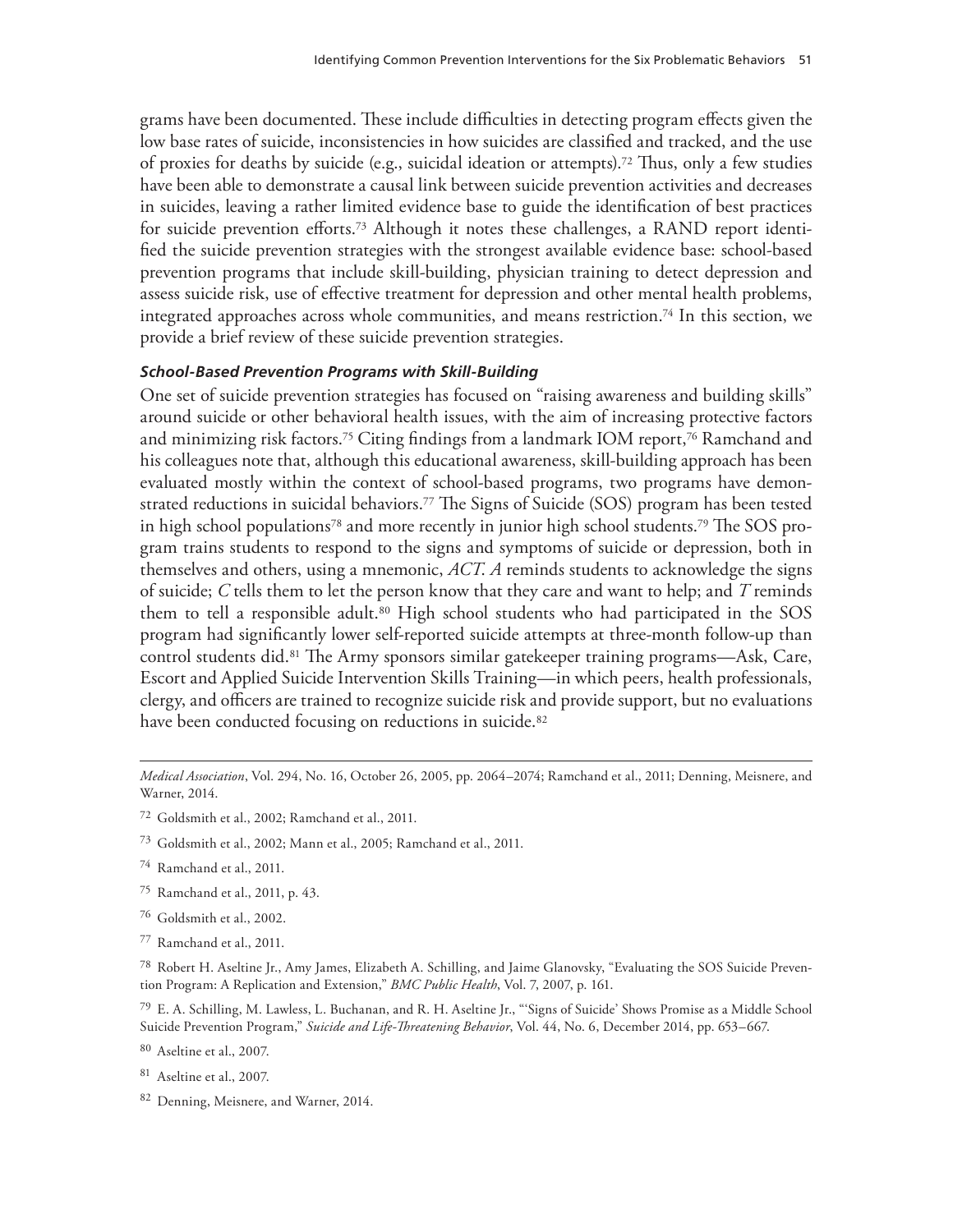Another program developed for first- and second-grade students, the Good Behavior Game, which focuses on classroom behavior management, found significant reductions in suicidal ideation when this group reached ages 19 to 21.<sup>83</sup> In a review of school-based suicide prevention program, SOS and the Good Behavior Game were identified as the only programs demonstrating a significant reduction in the number of suicide attempts.<sup>84</sup>

#### *Physician Training to Screen for Depression and Assess Suicide Risk*

Programs aimed at training general practitioners and primary-care physicians on identifying and treating depression have been associated with decreases in suicidal behaviors.<sup>85</sup> On the Swedish island of Gotland, an educational program on the symptoms, etiology, diagnosis, prevention, and treatment of depression was made available to all general practitioners from 1983 to 1984.86 Compared with a baseline assessment administered in 1982, significant decreases in suicide rates, sick leave for depressive disorders, and inpatient care for depressive disorders were observed three years later.87 Moreover, suicide rates nearly reached baseline levels in 1988, three years after the project ended.

Collaborative care programs that have focused on physician training in assessing and treating depression have also yielded positive outcomes.<sup>88</sup> Collaborative care programs often incorporate the role of a care facilitator or care manager who assists in coordinating care between primary-care physicians and behavioral health specialists. One collaborative care program targeting depression has been able to demonstrate reductions in suicidal ideation.89 Ensuring access to quality mental health services and repeated screening, given the episodic nature of suicidal ideation and intent, have been underscored as essential components to any behavioral health screening or collaborative care effort.<sup>90</sup>

<sup>87</sup> Wolfgang Rutz, *Evaluation of an Educational Program on Depressive Disorders Given to General Practitioners on Gotland: Short and Long-Term Effects*, Linköping, Sweden: Linköping University, Department of Psychiatry, Faculty of Health Sciences, University Hospital, thesis, 1992.

<sup>88</sup> Janine Archer, Peter Bower, Simon Gilbody, Karina Lovell, David Richards, Linda Gask, Chris Dickens, and Peter Coventry, "Collaborative Care for Depression and Anxiety Problems," *Cochrane Database of Systematic Reviews*, No. 10, 2012, Art. CD006525.

<sup>83</sup> Sheppard G. Kellam, Amelia C. L. Mackenzie, C. Hendricks Brown, Jeanne M. Poduska, Wei Wang, Hanno Petras, and Holly C. Wilcox, "The Good Behavior Game and the Future of Prevention and Treatment," *Addiction Science and Clinical Practice*, Vol. 6, No. 1, July 2011, pp. 73–84.

<sup>84</sup> Cara Katz, Shay-Lee Bolton, Laurence Y. Katz, Corinne Isaak, Toni Tilston-Jones, Jitender Sareen, and Swampy Cree Suicide Prevention Team, "A Systematic Review of School-Based Suicide Prevention Programs," *Depression and Anxiety*, Vol. 30, No. 10, October 2013, pp. 1030–1045.

<sup>85</sup> Mann et al., 2005; Ramchand et al., 2011.

<sup>86</sup> W. Rutz, J. Wålinder, G. Eberhard, G. Holmberg, A.-L. von Knorring, L. von Knorring, B. Wistedt, and A. Åberg-Wistedt, "An Educational Program on Depressive Disorders for General Practitioners on Gotland: Background and Evaluation," *Acta Psychiatrica Scandinavica*, Vol. 79, No. 1, January 1989, pp. 19–26.

<sup>89</sup> Jürgen Unützer, Wayne Katon, Christopher M. Callahan, John W. Williams Jr., Enid Hunkeler, Linda Harpole, Marc Hoffing, Richard D. Della Penna, Polly Hitchcock Noël, Elizabeth H. B. Lin, Patricia A. Areán, Mark T. Hegel, Lingqi Tang, Thomas R. Belin, Sabine Oishi, and Christopher Langston, "Collaborative Care Management of Late-Life Depression in the Primary Care Setting: A Randomized Controlled Trial," *Journal of the American Medical Association*, Vol. 288, No. 22, December 11, 2002, pp. 2836–2845.

<sup>90</sup> Goldsmith et al., 2002; Ramchand et al., 2011.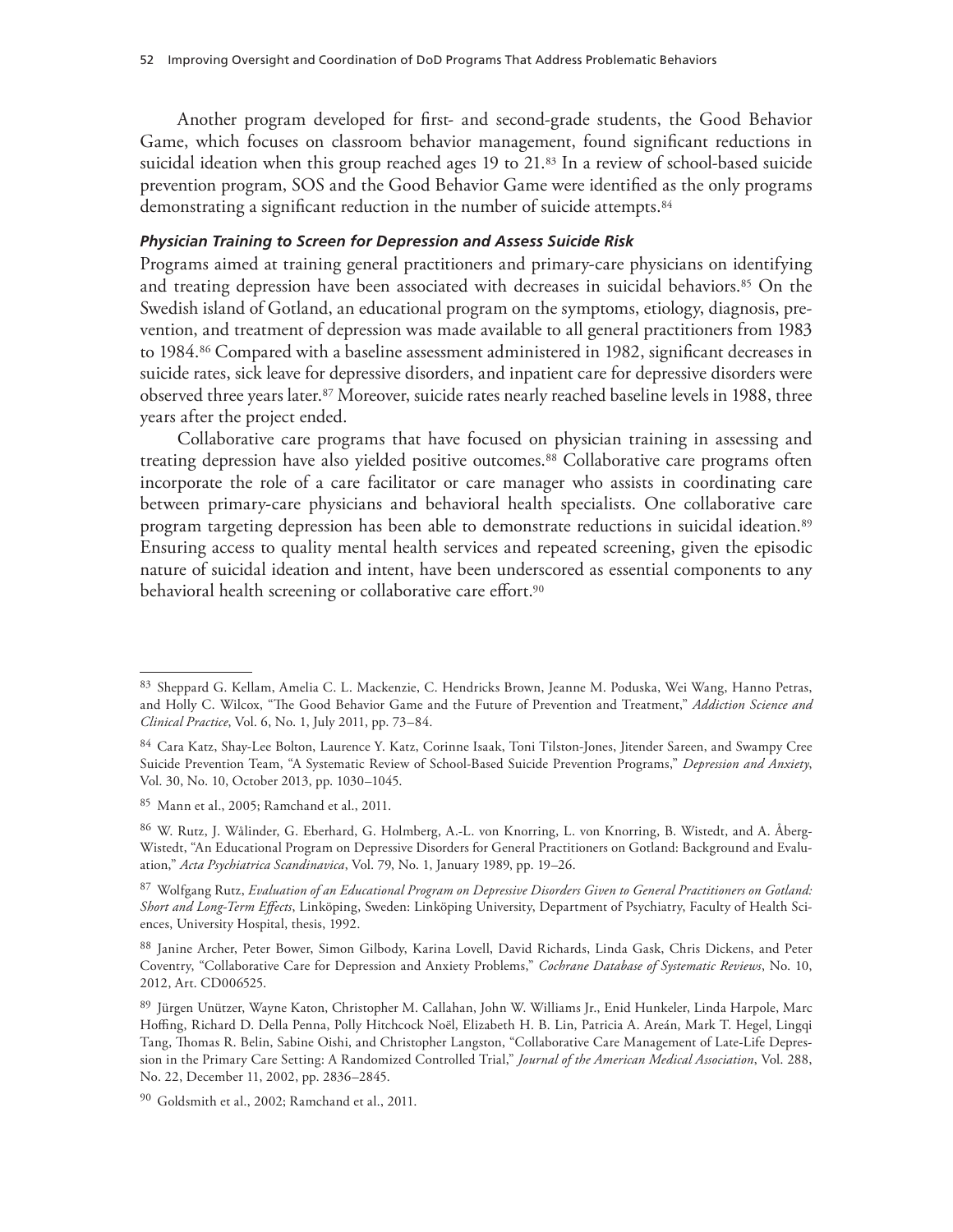#### *Use of Effective Treatment for Depression and Other Mental Health Problems*

As indicated earlier, studies have documented that the majority of suicide deaths involve a history of mental health problems. Thus, access to quality behavioral health care is seen as an important suicide prevention strategy.<sup>91</sup> In a review of suicide prevention efforts in the military, providing not only access but also continuity of care for behavioral health needs was identified as an essential prevention strategy given that a substantial proportion of people, in both the civilian and military populations, had contact with a mental health provider shortly before dying by suicide.<sup>92</sup> Moreover, for people with a history of previous suicide attempts, dialectical behavior therapy and cognitive therapy have been found to decrease subsequent suicide attempts in civilian populations only, although studies are under way in the military population.93

## *Integrated Community Approaches*

Some programs have adopted a multicomponent community approach with a wide range of targets, including influencing public knowledge and attitudes toward suicide, enhancing access to quality mental health services, and implementing policies to restrict access to lethal means to suicide.<sup>94</sup> Such integrated community approaches have been implemented at the national, state, and tribal levels.<sup>95</sup> The Air Force developed and implemented a comprehensive suicide prevention program, which yielded significant reductions in suicide.<sup>96</sup> The Air Force Suicide Prevention Program consists of 11 initiatives directed at transforming perceptions of suicide as a medical problem to a community-wide problem, eliminating the stigma associated with behavioral health care, increasing mental health knowledge, and affecting social norms and policies that would promote behavioral health care utilization and mitigate the possible adverse consequences on one's career that could be incurred by seeking treatment.<sup>97</sup> Program components include leadership involvement in the entire spectrum of suicide prevention initiatives; suicide prevention education in all formal military training; guidelines for commanders' use of mental health services; annual suicide prevention training for all military and civilian employees in the Air Force; policies that stipulate suicidal risk assessment for people undergoing investigation for legal problems; increased confidentiality for people at risk for suicide who are seen by mental health providers; and the employment of surveillance tools to track a unit's strengths, vulnerabilities, and incidence of suicide events.<sup>98</sup>

<sup>91</sup> U.S. Department of Health and Human Services Office of the Surgeon General and National Action Alliance for Suicide Prevention, 2012; WHO, 2014.

<sup>92</sup> Ramchand et al., 2011.

<sup>93</sup> Ramchand et al., 2011.

<sup>94</sup> Ramchand et al., 2011.

<sup>95</sup> Ramchand et al., 2011.

<sup>&</sup>lt;sup>96</sup> Kerry L. Knox, David A. Litts, G. Wayne Talcott, Jill Catalano Feig, and Eric D. Caine, "Risk of Suicide and Related Adverse Outcomes After Exposure to a Suicide Prevention Programme in the US Air Force: Cohort Study," *BMJ*, Vol. 327, 2003, p. 1376.

<sup>&</sup>lt;sup>97</sup> Denning, Meisnere, and Warner, 2014.

<sup>98</sup> Kerry L. Knox, Steven Pflanz, Gerald W. Talcott, Rick L. Campise, Jill E. Lavigne, Alina Bajorska, Xin Tu, and Eric D. Caine, "The US Air Force Suicide Prevention Program: Implications for Public Health Policy," *American Journal of Public Health*, Vol. 100, No. 12, December 2010, pp. 2457–2463.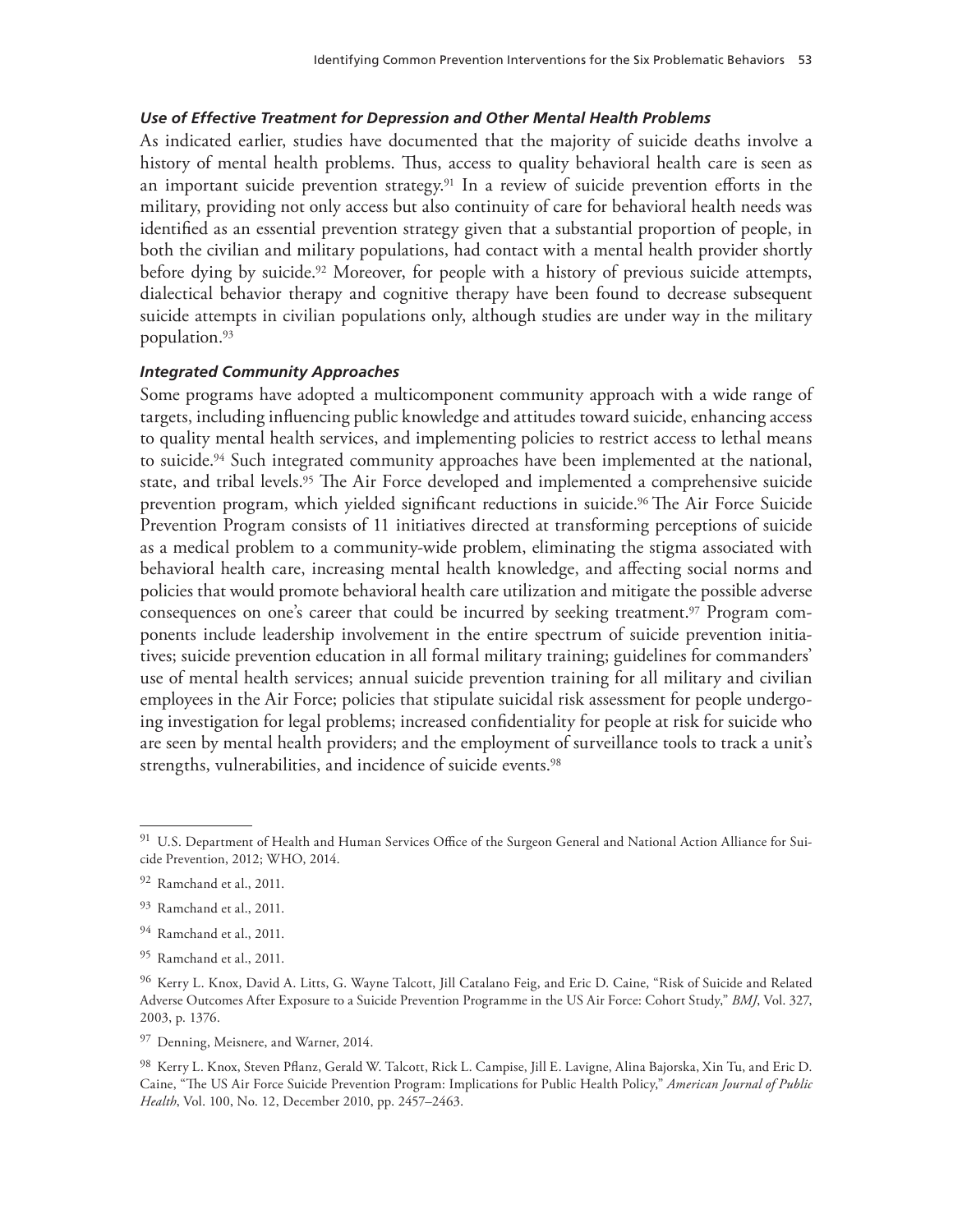Information on all Air Force active-duty suicides and suicide attempts is entered into a central database, the Suicide Event Surveillance System, that tracks suicide events and potential risk factors for suicide in Air Force personnel. According to Knox and colleagues, this approach has limitations, but the authors nevertheless recognized the importance of moving "beyond descriptive, epidemiologic studies of suicide risk" through the careful tracking of programmatic activities.99

#### *Means Restriction*

In a systematic review conducted by international experts across 15 countries, restrictions to lethal means of suicide was identified as one of two strategies (the other being physician education) with a strong evidence base of reducing suicides.100 Legislation aimed at restricting firearms, the prescription and sale of barbiturates, and access to jumping sites, higher-toxicity gases, and antidepressants have been associated with reduced suicides.101 For example, following a policy change in which the Israel Defense Forces restricted access to firearms, suicide rates were significantly reduced by 40 percent in the adolescent population.<sup>102</sup> A recent IOM report on the prevention of psychological disorders in the military population notes the existence of DoD gun safety protocols for military-issued weapons but not for privately owned firearms in instances in which a service member might be at risk for suicide.103

#### **Strategies for Preventing Hazing**

As shown Table 3.1, we identified hazing-prevention programs only in the education and training area. In response to recent congressional attention,<sup>104</sup> DoD has increased efforts to prevent hazing incidents and increase knowledge of hazing across the department. Currently, the services provide hazing-prevention training to the force, but that training is not standardized across DoD and has not been evaluated to date. Keller and colleagues recommend that DoD specify the desired outcomes of its hazing-prevention efforts and assess their effects.<sup>105</sup>

Although training and education is the predominant hazing-prevention method being implemented both inside and outside of DoD, empirical research on its effectiveness is extremely limited. Two research efforts have conducted an assessment of hazing-prevention education programs, but both efforts had significant limitations.106 We found no additional systematic evaluations of hazing-prevention efforts.

<sup>99</sup> Knox et al., 2010, p. 2461.

<sup>100</sup>Mann et al., 2005.

<sup>&</sup>lt;sup>101</sup> Mann et al., 2005.

<sup>102</sup>G. Lubin, N. Werbeloff, D. Halperin, M. Shmushkevitch, M. Weiser, and H. Y. Knobler, "Decrease in Suicide Rates After a Change of Policy Reducing Access to Firearms in Adolescents: A Naturalistic Epidemiological Study," *Suicide and Life-Threatening Behavior*, Vol. 40, No. 5, October 2010, pp. 421–424.

<sup>103</sup>Denning, Meisnere, and Warner, 2014.

<sup>104</sup>Pub. L. 112-239, 2013.

<sup>105</sup> Keller et al., 2015.

<sup>106</sup>Keller et al., 2015.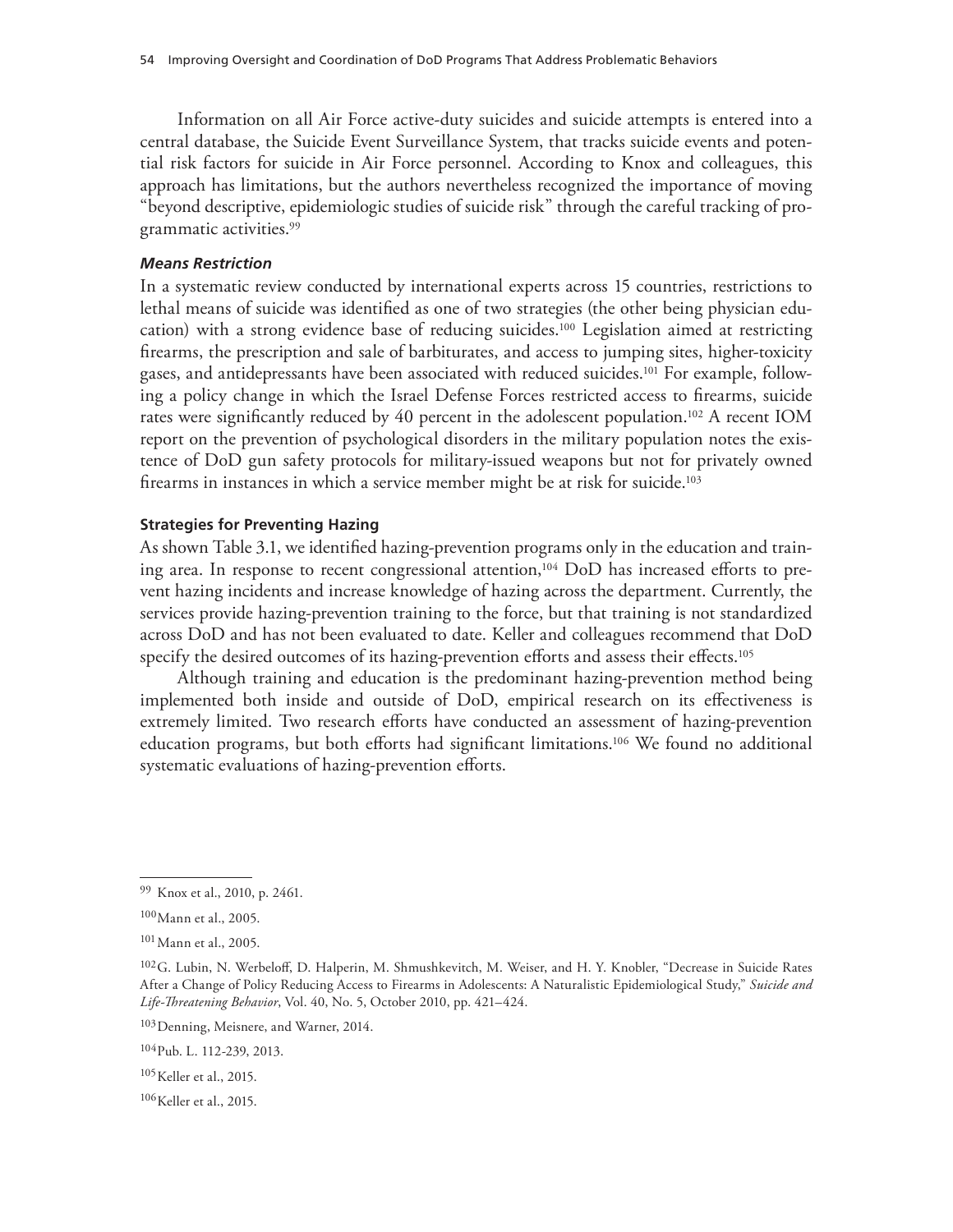One research effort was an unpublished thesis evaluating the effects of a hazing-prevention training workshop.107 A 1.5-hour educational session on hazing was delivered to 19 sports club officers at a midsize university. The session included instruction on the definition of hazing, hazing's prevalence, reasons hazing might occur, consequences of hazing, and alternatives to hazing. The intervention group was surveyed before and after receiving the training to assess changes in hazing knowledge and intentions to participate in hazing. A comparison group of 44 student athletes who did not receive the training were also surveyed. Hazing knowledge increased among program attendees, but there was no change in intentions to participate in hazing. However, limitations in measurement might have resulted in the lack of observed effects on intentions. For instance, prior to completing the workshop, participants were not likely to indicate strong support for hazing, so there was little room to observe improvements in intentions.

DeWitt and DeWitt conducted the second identified research effort, which involved a case study of an antihazing intervention that was implemented at a Michigan high school following a highly publicized hazing incident at the school.108 A restorative justice plan was implemented that year for participants in the hazing incident that included education sessions, presentations to other students, and community service. Seven years later, the study authors conducted a survey of high school juniors from the school to assess the effects of the earlier intervention.109 The authors suggested that the culture has changed at the high school since implementing this intervention, with few students indicating hazing participation and most understanding the definition of hazing and its consequences. However, the length of time between the program intervention and assessment and the multiple confounding variables involved contribute to uncertainty about the study results.

#### **Summary**

As noted previously, our review showed that few strategies have been empirically tested for hazing and sexual harassment, but many strategies have been tested for suicide and substance abuse. In addition, many prevention programs implement more than one technique (e.g., an educational component and a social-skill component), which makes determining the effectiveness of some individual strategies difficult. Nonetheless, it is clear that some prevention strategies have been used across more of the problematic behaviors than others. Not surprisingly, education strategies have been used for all the behaviors, but the effectiveness of this strategy in reducing problematic behavior is not always clear. Strategies focused on intervening using attitude change, climate or social-norm change, or increasing social skills have been used to address sexual assault, discrimination, substance abuse, and suicide.

<sup>107</sup>Anthony D. Capretto, *Hazing in Sport: Evaluation of an Educational Workshop*, Chico, Calif.: California State University, Chico, master's thesis, Summer 2011.

<sup>108</sup>Douglas M. DeWitt and Lori J. DeWitt, "A Case of High School Hazing: Applying Restorative Justice to Promote Organizational Learning," *NASSP Bulletin*, Vol. 96, No. 3, September 2012, pp. 228–242.

<sup>109</sup>DeWitt and DeWitt, 2012.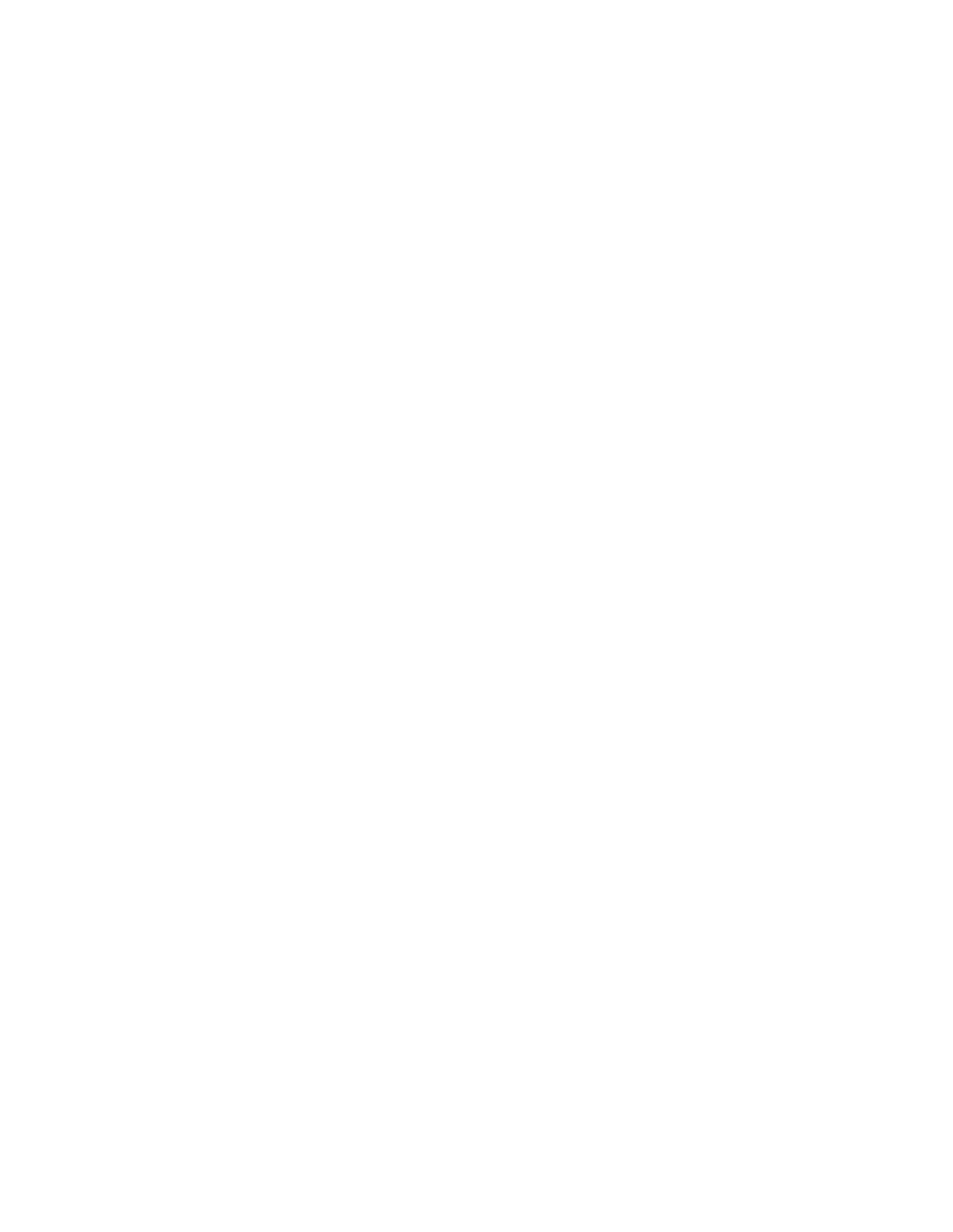# **The Office of the Secretary of Defense's Strategic-Level Organization to Address Problematic Behavior**

As noted in Chapter One, our study team took a two-pronged approach to the issue of integrating ways to address problematic behavior. Chapters Two and Three discuss the behavioral thrust of the research. This chapter discusses our programmatic research, which aimed to understand OSD's organization for dealing with the selected problematic behaviors. In particular, we sought to answer three questions:

- What OSD organizations are involved in addressing problematic behavior, and how are they structured?
- What coordination and oversight mechanisms are OSD organizations using?
- How well managed are OSD organizations to address problematic behavior?

In this chapter, our focus is on OSD organizations that have designated responsibility for the six problematic behaviors examined in this study. We identified these organizations through consultations with DoD officials and RAND researchers, as well as through information from DoD documents and websites. These organizations include the following:

- ODMEO
- DSPO
- SAPRO
- the DDRP
- Office of the Assistant Secretary of Defense (ASD) for Health Affairs (ASD[HA])
- Defense Centers of Excellence for Psychological Health and Traumatic Brain Injury (DCoE)
- Defense Health Agency (DHA).

To answer the three questions, we consulted primary and secondary sources for information. We studied DoDDs, strategic plans, and other formal DoD documentation directly related to these organizations and the six problematic behaviors. We also examined relevant RAND studies<sup>1</sup> and other academic and government publications that were either recommended by policy discussants or discovered via searches of electronic data sources, such as the Defense Technical Information Center. Complementing these secondary sources were semistructured discussions with DoD officials, many of whom were members of these organizations, as well as participants in the Joint Staff High-Risk Behavior Working Group. They gave us

<sup>&</sup>lt;sup>1</sup> For example, our study team is drawing information from another RAND study for ODMEO on hazing in the armed forces (Keller et al., 2015).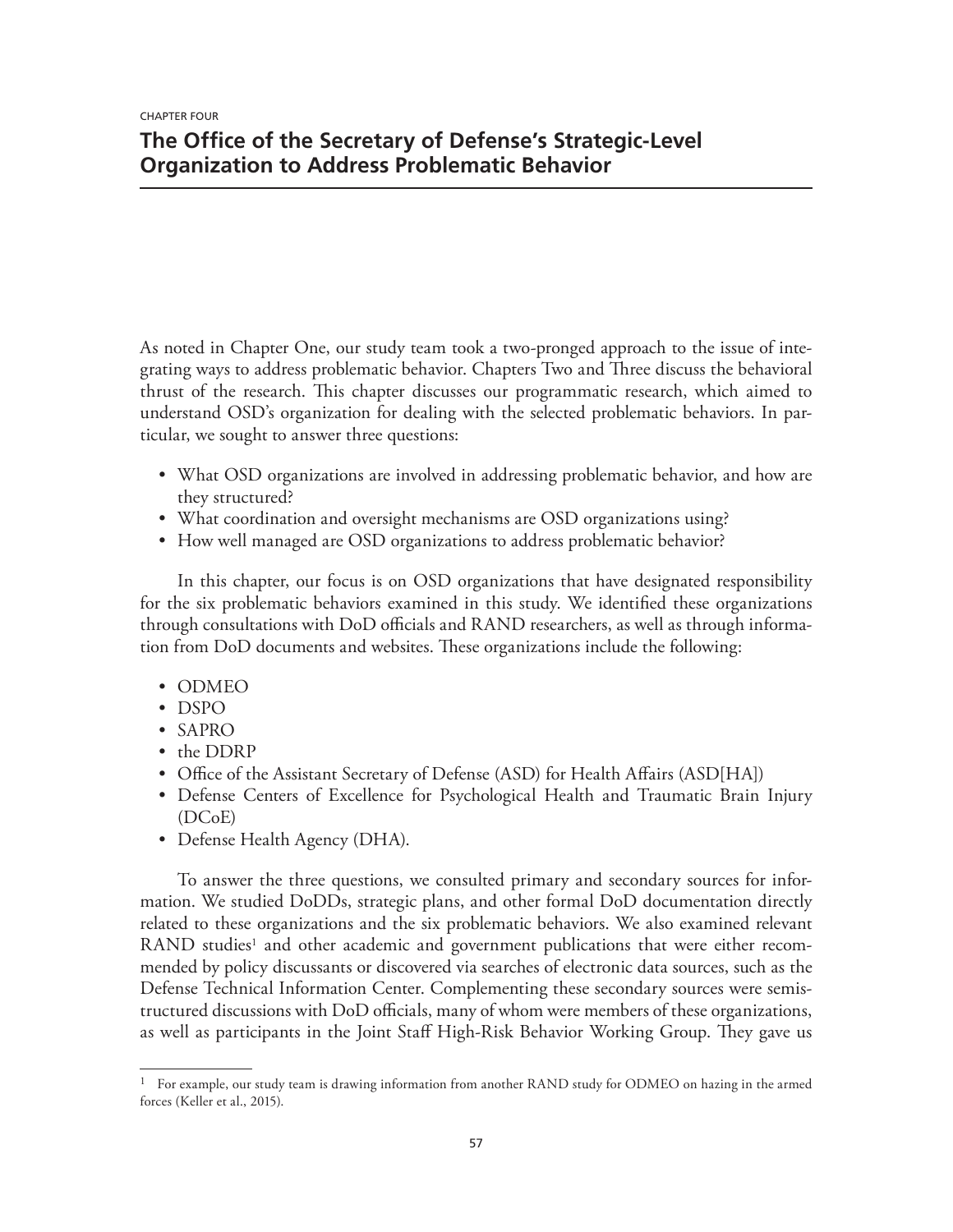important insights into specialized issues in a complex organization, such as OSD.2 Finally, we are grateful to those DoD officials who attended a half-day workshop we organized for OSD.3 The information they shared about their organizations and the subsequent exchanges among them helped us to appreciate critical issues in intra- and interorganizational collaboration to improve the management of programs to address problematic behavior at OSD.

The remainder of this chapter is divided into sections that address each of our first three programmatic research questions.

## **What Organizations Are Involved in Addressing Problematic Behavior, and How Are They Structured?**

This section describes OSD organizations responsible for guiding, overseeing, informing, and coordinating efforts to address the problematic behavior under examination. It also focuses on how those organizations to address problematic behavior are structured in terms of leadership elements, major subordinate (line) organizations, and major coordinating bodies, as well as the connections among them—that is, lines of authority, formal coordinating relationships, and informal coordinating relationships. The short answer is that *the design of strategic-level organizations dealing with problematic behavior varies considerably*. In this section, we discuss the structure of these organizations, most of which fall under the purview of the USD(P&R), in more detail. As previously noted, we completed the research for this study in the fall of 2015. Since then, the structure of the USD(P&R) has continued to evolve—notably, through the elimination of the position of ASD for Readiness and Force Management (ASD[R&FM]) and its replacement by two ASD positions, one for manpower and reserve affairs and another for readiness; the creation of the position of executive director of the Office of Force Resiliency;<sup>4</sup> and the placement of DCoE under the authority of the DHA. Given that the study team has not been able to ascertain the full scope and consequences of these changes, we have chosen to analyze the organizational situation that existed prior to October 2015.

### **Sexual Assault**

### *Key Office of the Secretary of Defense Organization*

Sexual assault is not a new problem, and DoD has long been clear that it will not be tolerated. A scandal at the U.S. Air Force Academy in 2003 raised the public profile of the problem and greatly increased media reporting on sexual assault in the military. In response, top DoD leaders convened special meetings and committees to determine extent of the problem and

 $^2$  Appendix B presents the protocol that was used to guide policy discussions with DoD officials for programs to address problematic behavior.

 $3$  Held on August 14, 2104, under the auspices of the military deputy to the USD(P&R), NDRI organized this workshop to obtain information on existing oversight and coordination mechanisms for programs to address problematic behavior and to discuss ways to improve it. Participating organizations included SAPRO, DSPO, ODMEO, and the DDRP.

 $4$  The executive director of the Office of Force Resiliency is the principal staff adviser to the USD(P&R) and the Secretary of Defense for developing policies, providing oversight, and integrating activities in the areas of sexual assault prevention and response, suicide prevention, diversity management, equal opportunity, drug demand reduction, and other personnel risk-reduction efforts, as well as for DoD collaborative efforts with VA.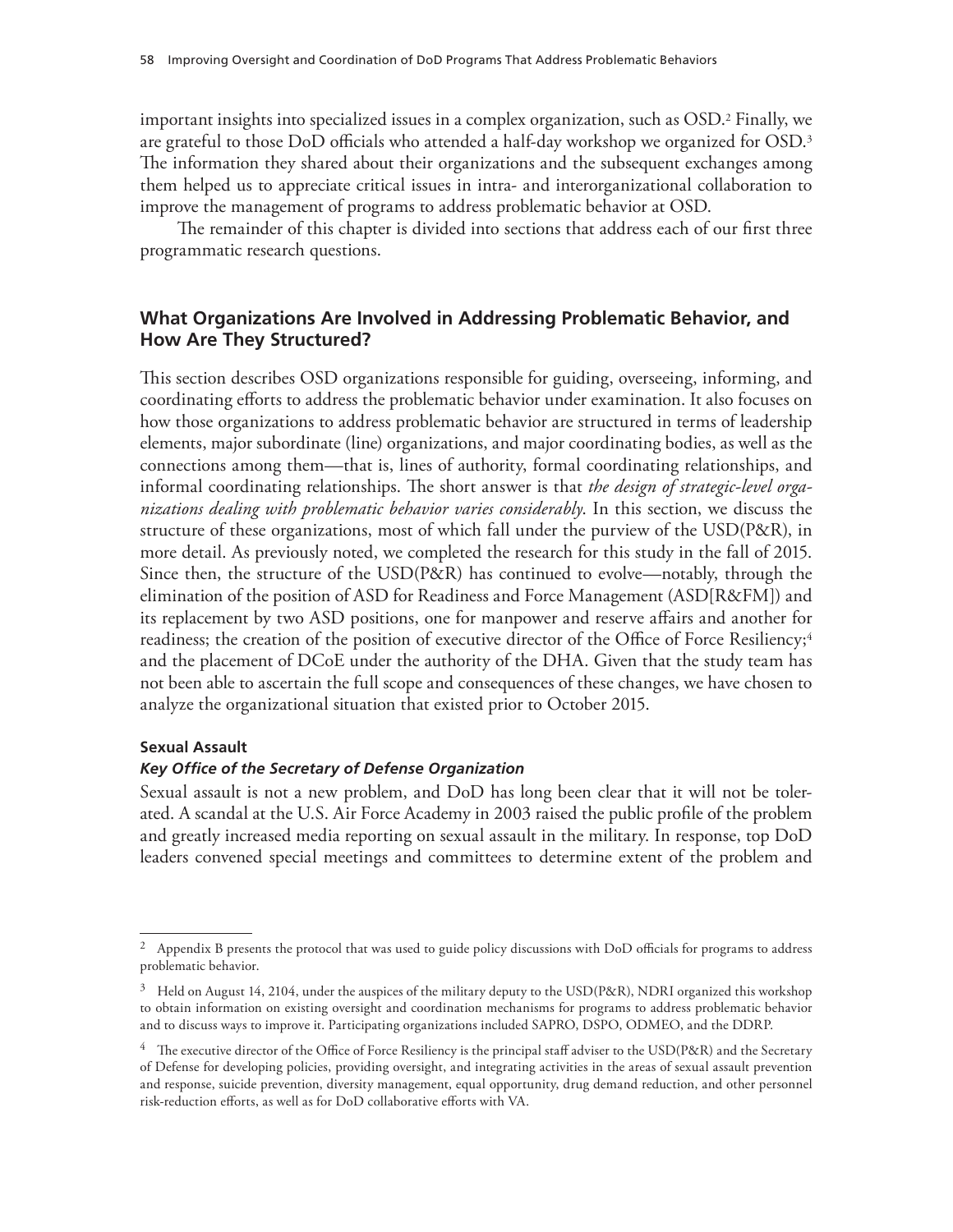appropriate response strategies. As a result, SAPRO was created in October 2005.5 SAPRO was designed to serve as DoD's "single point of authority, system accountability, and oversight for the Sexual Assault Prevention and Response (SAPR) program."6 It was also to be the single point for DoD interaction with organizations outside of DoD on SAPR issues. Only two areas remained outside SAPRO purview: (1) legal processes are the responsibility of the judge advocates general (JAGs) of the military departments, and (2) evaluations of the performance of military criminal investigations involved in investigating allegations of sexual assaults are the responsibility of the DoD Office of Inspector General.

SAPRO derives its authorities from two main sources. The first is DoDD 6495.01, *Sexual Assault Prevention and Response (SAPR) Program*. It establishes DoD policy and assigns organizational roles and responsibility for prevention, advocacy, and victim care across DoD. The second is DoD Instruction (DoDI) 6495.02, *Sexual Assault Prevention and Response (SAPR) Program Procedures*, which operationalizes the DoD SAPR program.7 It provides explicit guidance to commanders on implementing the DoD SAPR policy, including what responsible DoD organizations are expected to do in terms of protocols and procedures, standards, and accountability actions. Together, these two documents provide guidance to the services in developing their own policies, procedures, and processes.

#### *Organizational Structure*

As noted, SAPRO was designed to serve as the DoD's "single point of authority, system accountability, and oversight for the Sexual Assault Prevention and Response (SAPR) program."8 At the time of our research in 2014–2015, the organizational structure was relatively simple and straightforward, with two principal leadership elements, a single line organization, two major coordinating bodies, and a couple of informal coordinating relationships (see Figure 4.1). SAPRO then reported directly to the USD(P&R)—and through the USD(P&R) to the Secretary of Defense, the White House, and Congress; it now reports to the executive director of the Office of Force Resiliency. SAPRO has the responsibility to ensure that all DoD SAPR organizations implement the DoD SAPR program and strategic plan. The organizations provide data on sexual assault incidents involving military personnel to SAPRO, which compiles this information in progress reports to the DoD leadership, the White House, and Congress. Although SAPRO has overarching responsibility for executing the DoD SAPR program, it does not have authority to direct or force DoD organizations to act. It is DoDD 6495.01 and DoDI 6495.02 that hold DoD organizations accountable for their roles and responsibilities in SAPR. For this reason, a SAPRO official says, it is appropriate to describe his organization's role as "monitoring compliance" of DoD's SAPR programs rather than as an "oversight authority."

This inability to direct or force DoD organizations to act explains why SAPRO has used the IPT, along with a dashboard and website, to ensure that DoD organizations properly execute their assigned SAPR functions. In 2015, the IPT consisted of senior leaders or their

<sup>5</sup> See SAPRO, *Annual Report on Sexual Harassment and Violence at the Military Service Academies: Academic Program Year 2014–2015*, Washington, D.C., January 2016.

<sup>6</sup> SAPRO, *Department of Defense Sexual Assault Prevention and Response Program: Response Systems Panel*, briefing slides, June 27, 2013c.

<sup>7</sup> USD(P&R), *Sexual Assault Prevention and Response (SAPR) Program Procedures*, Washington, D.C., DoDI 6495.02, March 28, 2013b, incorporating change 2 effective July 7, 2015.

<sup>8</sup> SAPRO, 2013c.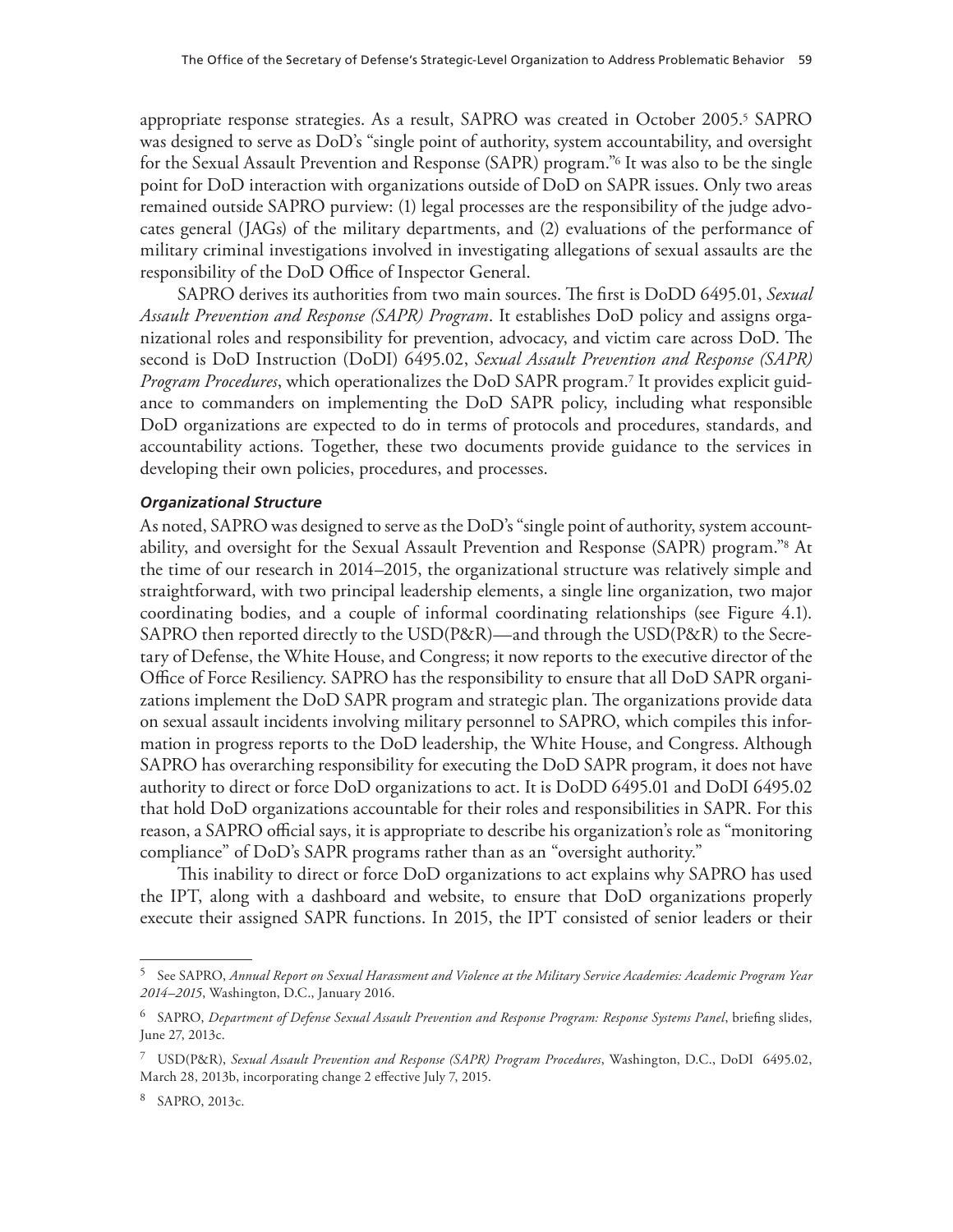

representatives from the core group—organizations that DoDD 6495.01 or DoDI 6495.02 identifies as having responsibility for SAPR. They included the Defense Human Resource Activity (DHRA), the ASD(HA), the DoD General Counsel, the secretaries of the military departments, the chief of the National Guard Bureau (NGB), the commander of the JCS, and commanders of combatant commands. A SAPR website and dashboard supplemented the IPT. DoD SAPR organizations were asked to provide proof of compliance by uploading data and reports to a website that SAPRO and other DoD SAPR organizations can access to share information. SAPRO managed the SAPR JEC, which brought together service heads on an ad hoc basis to work on fast-moving issues that are typically beyond the scope of the DoD SAPR strategic plan.9 The JEC ensured top-level commitment to SAPR and provided timely direction to subordinate bodies. SAPRO officials characterized interactions with a handful of other OSD organizations and programs, such as ODMEO, ASD(HA), and DSPO, as informal but fairly regular means to exchange information and leverage respective capacity for mutual benefit.

#### **Suicide**

### *Key Office of the Secretary of Defense Organization*

Suicide is a major concern for the military community. Between 2001 and 2008, the rate of suicide rose from 10.3 to 16.1 per 100,000 service members.<sup>10</sup> This sharp increase alarmed the DoD leadership, Congress, and the White House. In response, the number of DoD orga-

<sup>9</sup> DoD, *Department of Defense Sexual Assault Prevention and Response Strategic Plan*, Washington, D.C., January 26, 2015a.

<sup>10</sup> DSPO, *Defense Suicide Prevention Office Annual Report FY 2012*, March 2013.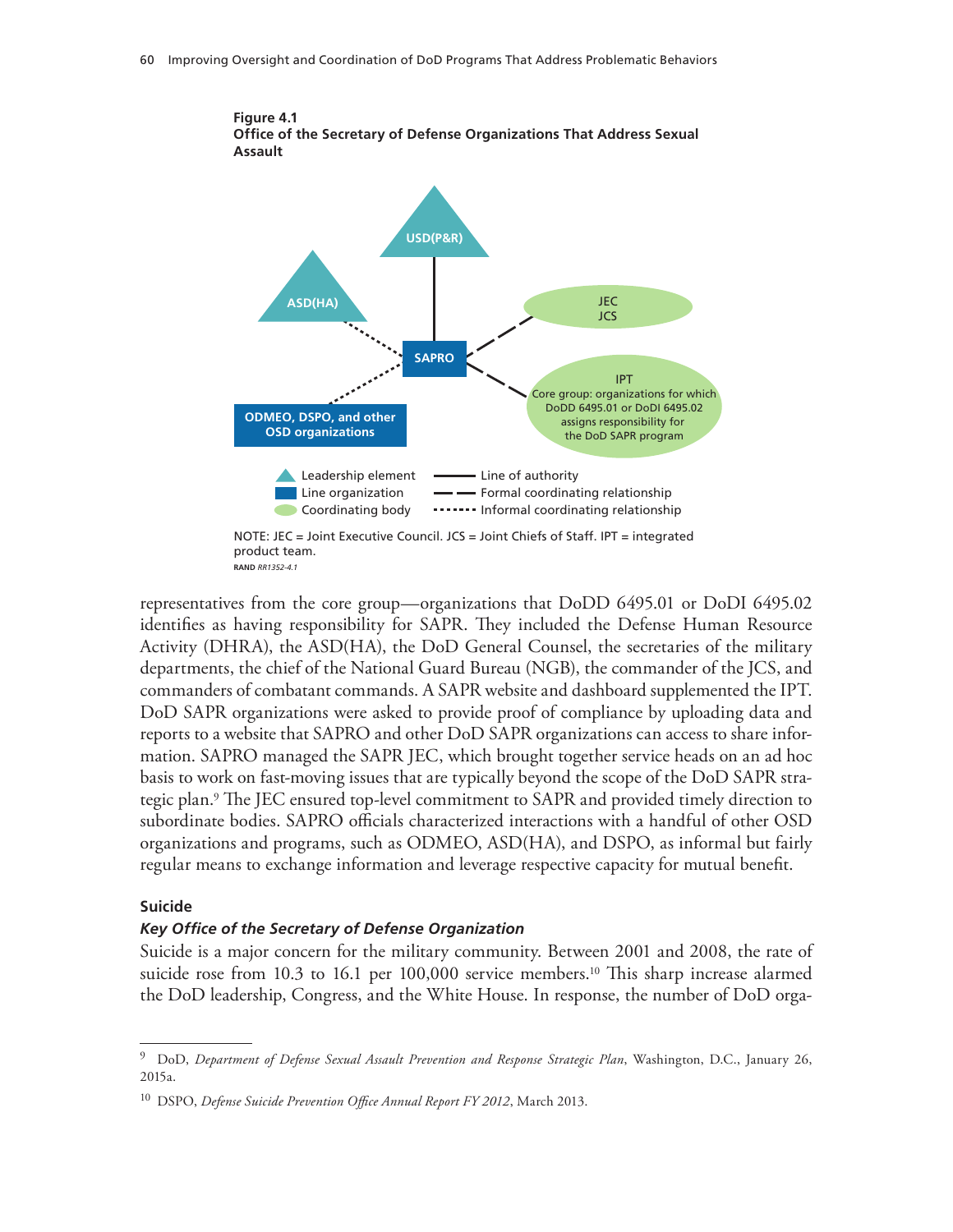nizations and programs for suicide prevention and response grew. New ones were created, and a host of existing ones became involved with one another, given that research shows that suicide is tied to an assortment of risk and resiliency factors.<sup>11</sup> Further, DoD created several forums to promote learning, information exchange, and collaboration; these include the DoD annual suicide prevention conference, the Suicide Prevention and Risk Reduction Committee (SPARRC), and DCoE.12

Despite these efforts (and the considerable human and financial resources these efforts consumed), the suicide rate among military personnel did not decline significantly. This led Congress to ask DoD to form a special task force to come up with better solutions. In August 2009, the DoD Task Force on the Prevention of Suicide by Members of the Armed Forces was created; one year later, it released its conclusions and recommendations for action. Among them was a recommendation for a "Suicide Prevention Policy Division at the Office of the Secretary of Defense within Under Secretary of Defense for Personal Readiness to standardize policies and procedures with respect to resiliency, mental fitness, life skills, and suicide prevention."13

DSPO was formally established in May 2012 under the DASD for Readiness (DASD[R]) to serve as the focal point for suicide prevention policy, training and programs.14 For the first time, suicide prevention and response would have a single home with a clear mandate for overall DoD policy and oversight. DSPO would "collaborate with the Military Departments to implement the recommendations of the DoD Task Force on the Prevention of Suicide and serve as the DoD lead with the Department of Veterans Affairs and non-governmental organizations on suicide prevention."15 Specifically, DSPO would function as the "DoD oversight authority for the strategic development, implementation, centralization, standardization, communication, and evaluation of DoD suicide and risk reduction programs, policies, and surveillance activities to reduce the impact of suicide on Service members and their families."16 Further, DSPO's goals would align with those of its superior offices to promote Total Force Fitness and well-being, the core themes and objectives in DoD's approach to reducing risk factors and building resiliency in its military population (as well as among its military family members and civilian workforce).

#### *Organizational Structure*

Given the complexity of suicide as a problematic behavior and the multitude of entities involved in suicide prevention and response in DoD, this description of DSPO's organization empha-

<sup>11</sup> DSPO, 2013. See also Office of the Surgeon General and National Action Alliance for Suicide Prevention, *2012 National Strategy for Suicide Prevention: Goals and Objectives for Action—A Report of the U.S. Surgeon General and of the National Action Alliance for Suicide Prevention*, Washington, D.C.: U.S. Department of Health and Human Services, September 2012.

<sup>12</sup> DoD launched this annual conference in 2002, and it became a joint DoD and VA activity in 2009. See more details in Ramchand et al., 2011.

<sup>13</sup> U.S. Department of Defense Task Force on the Prevention of Suicide by Members of the Armed Forces, *The Challenge and the Promise: Strengthening the Force, Preventing Suicide and Saving Lives*, Washington, D.C.: U.S. Department of Defense, 2010.

<sup>14</sup> See Office of Inspector General, U.S. Department of Defense, *Assessment of DoD Suicide Prevention Processes*, Washington, D.C., September 30, 2015.

<sup>15</sup> See Cheryl Pellerin, "Panetta Calls for Leadership on Suicide Prevention," *DoD News*, June 8, 2012.

<sup>16</sup> DSPO, 2013, p. 2.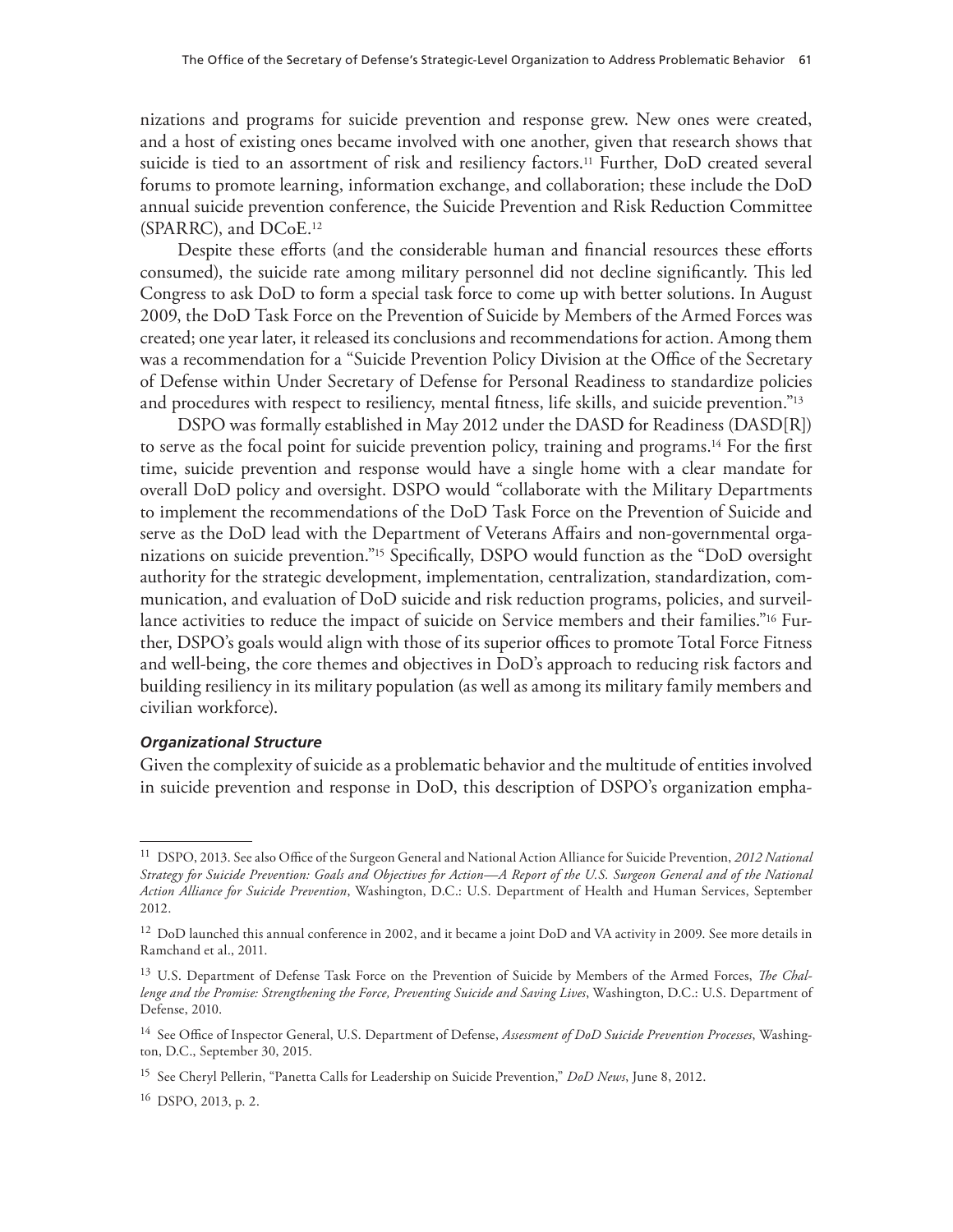sizes major features in its internal organization and key relationships tied to executing its mission.

The genesis of DSPO and DoD's view of suicide as a behavioral health problem helps explain why DSPO has been simultaneously under the operational control of the USD(P&R) and resourced by DHRA. During the period of our research, DSPO was accountable to both the DASD(R)—its direct superior in the USD(P&R) organizational hierarchy—and to DHRA (see Figure 4.2). Subsequently, reorganization within the Office of the USD(P&R) resulted in the military deputy, who reports directly to the USD(P&R), replacing the DASD(R) as the immediate supervisor for DSPO. This was followed by a further reorganization that placed DSPO under the oversight of the executive director of the Office of Force Resiliency.

In 2015, DSPO was headed by a director and had a small staff team to execute its mission. Four functional divisions defined major work areas: (1) Policy and Plans, (2) Resilience Support, (3) Program Evaluation, and (4) Surveillance. Work was accomplished through nine priority implementation groups. Each group addressed actions called for in the recommendations of the DoD Task Force on the Prevention of Suicide by Members of the Armed Forces and was composed of representatives from key DoD and non-DoD organizations. Group 1, for example, was directed to develop a comprehensive DoD policy on suicide prevention and response, a top recommendation of the task force.17 The group produced a four-year DoD stra-



**Figure 4.2 Office of the Secretary of Defense Suicide Prevention Organizations**

NOTE: HEC = Health Executive Council. SPGOSC = Suicide Prevention General Officer Steering Committee.  **RAND** *RR1352-4.2*

<sup>&</sup>lt;sup>17</sup> Importantly, DSPO also drew on two highly regarded studies produced in 2001 to inform its development of the DoD suicide prevention strategic plan. The first is the joint DoD and VA study, "Integrated Mental Health Strategy (IMHS)" (see DoD and VA, *DoD/VA Integrated Mental Health Strategy (IMHS): Strategic Action Summaries*, January 3, 2011. The second is a RAND study, *The War Within: Preventing Suicide in the U.S. Military* (Ramchand et al., 2011).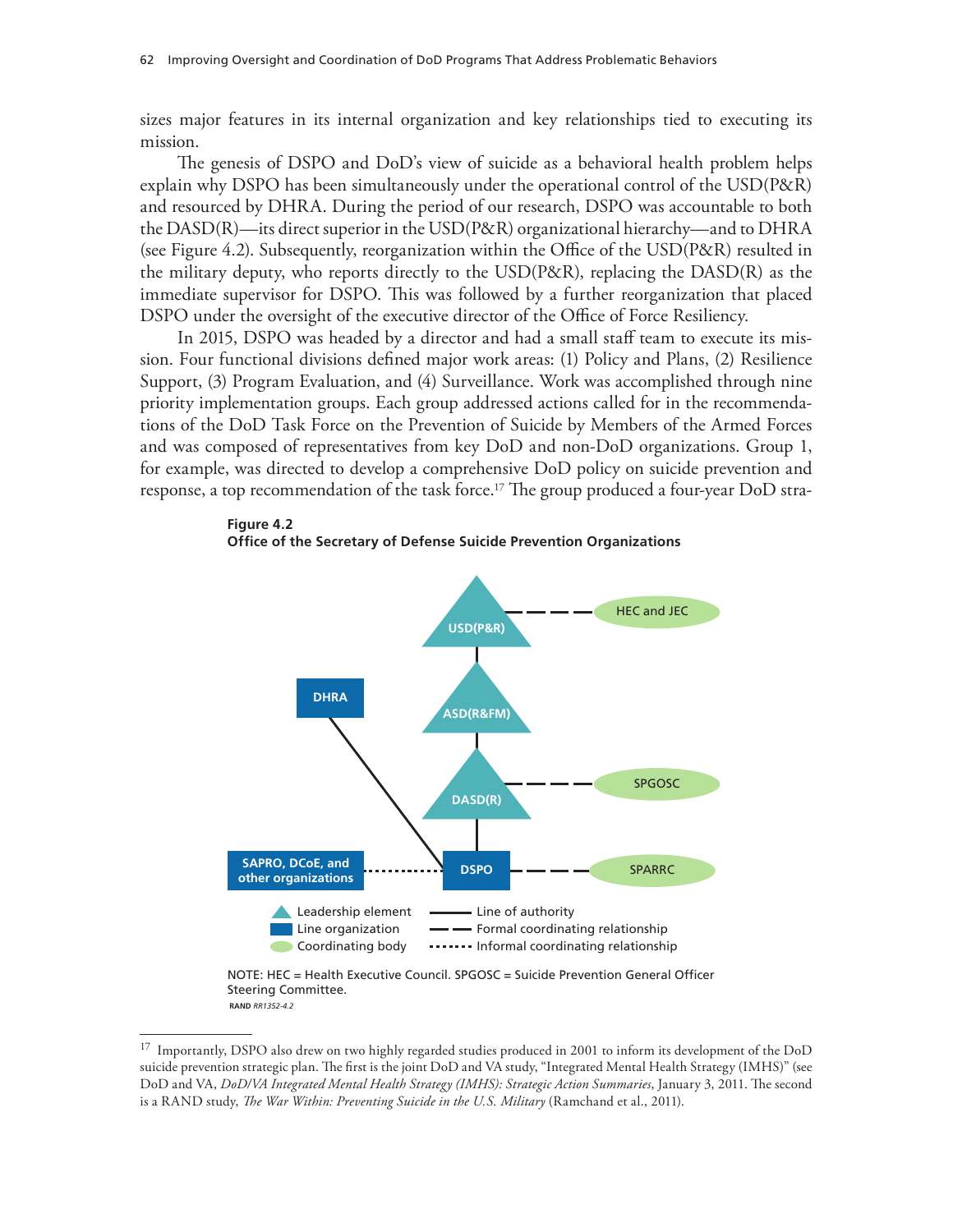tegic plan for suicide prevention.18 Group 2 was tasked to find ways to increase the fidelity of data and improve data processes. The result was the creation of a joint VA/DoD Suicide Data Repository to inform their respective suicide surveillance analysis for policy and program strategy development. Group 3 was tasked to develop a program-evaluation process. The result was an electronic resource management tool to track requirements and funding for suicide prevention programs.

DSPO's central role in these groups was to ensure that their work collectively implemented the DoD strategic plan for suicide prevention and recommendations of the task force. In addition, as the OSD office with sole responsibility for suicide prevention, it frequently developed and maintained tools that serve all of DoD. These included running the Military Crisis Line, producing the annual DoD Suicide Event Report (DoDSER), and compiling quarterly DoD military suicide reports.<sup>19</sup>

During the time of our research, DSPO received support and guidance from three governing boards in executing its work. Through these bodies, DSPO pushed new information to top DoD leaders and other DoD and non-DoD organizations active in suicide prevention and response. The first was the SPARRC. Its members were suicide prevention program managers (action officer–level subject-matter experts) for each service branch and representatives. The DSPO director chaired the group in line with DSPO's role as the "focal point for suicide prevention policy and programs."20 SPARRC met monthly to, among other things, discuss how to effectively develop and coordinate suicide prevention policies and activities across the services, exchange best practices and lessons learned, and reach recommendations for action, which DSPO conveyed to the SPGOSC—the second governing board for DSPO.

The SPGOSC was responsible for overseeing the implementation of the task force's recommendations. Its members were general officers, flag officers, SES, or equivalent-level personnel. The group was cochaired by the DASD(R) and the Principal DASD(HA), reflecting the supervisory lineage of DSPO and the two major bodies with responsibility for suicide prevention in DoD. SPGOSC met quarterly to review, assess, integrate, standardize, and implement DoD suicide prevention policies and programs. DSPO regularly reported to the SPGOSC (directly or through DASD[R]) overall progress in implementing the DoD strategy for suicide prevention, including the work of the priority implementation groups and recommendations from SPARRC.<sup>21</sup>

The third group was the HEC and JEC. The JEC oversaw the development and implementation of IMHS. Its members were mainly senior DoD and VA leaders at the under, assistant, and DASD levels. The HEC was a component of the JEC, with responsibility for implementing the VA/DoD joint mental health strategies. A major part of the HEC's work was removing barriers and challenges to collaboration between DoD and VA. The HEC was cochaired by ASD(HA) and the VA Under Secretary for Health. Its members included the top health officers from the services and deputy assistant–level health program managers from DoD and

<sup>18</sup> DSPO, *Strategic Plan 2012–2016*, 2015a.

<sup>19</sup> RAND/OSD workshop on problematic behavior in August 2014; DSPO, 2013.

<sup>20</sup> See DSPO, 2013, p. 10.

<sup>21</sup> USD(P&R), *Defense Suicide Prevention Program*, Washington, D.C., DoDD 6490.14, June 18, 2013c, incorporating change 1 effective April 1, 2016.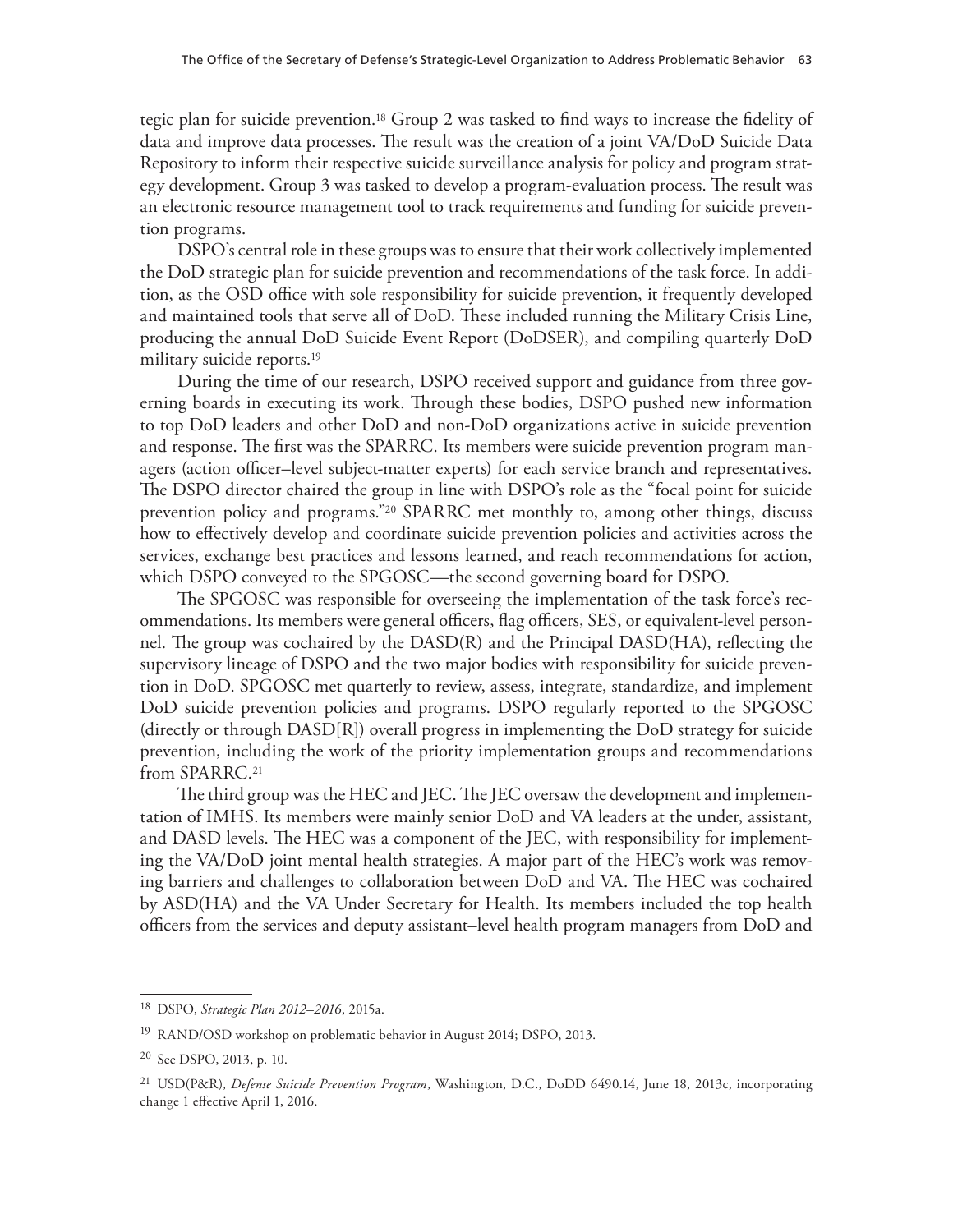their counterparts in VA. DSPO was periodically called to report progress in implementing activities related to the joint VA/DoD IMHS and Suicide Data Repository.<sup>22</sup>

DSPO also had informal coordinating relationships with other OSD organizations. These organizations were not members of SPARRC or other forums active in implementing the DoD suicide prevention strategic plan but were organizations with which DSPO exchanged information and collaborated on an ad hoc basis.23

### **Substance Abuse**

### *Key Office of the Secretary of Defense Organizations*

Misuse of drugs and alcohol is unfortunately no less challenging within the active-duty military than within the U.S. population at large. The IOM reported survey data showing that active-duty personnel are less likely than their civilian counterparts to use illegal drugs but more likely than civilians to illegally use prescription drugs and engage in heavy alcohol use.<sup>24</sup> To address this problem, DoD has a range of education, prevention, diagnosis, treatment, and disposition activities related to the use of illegal and legal substances. However, recent events and new information have caused DoD to reorganize and reprioritize its efforts addressing substance use:

- a perception of increased substance abuse linked to multiple, extended deployments since 2001
- the number of personnel being prescribed potentially addictive painkillers because of injuries
- a 2012 IOM report recommending that DoD acknowledge the level of substance misuse, improve screening, and increase access to care.<sup>25</sup>

These factors contributed to the Office of the Chief Medical Officer updating DoD's comprehensive plan for substance misuse26 and the creation of the DHA in 2013. The 21 actions in the plan reflected the recognition within DoD's leadership that substance misuse in the military is a reality that cannot be eliminated and thus must be managed continuously. They also revealed awareness that managing substance use is complicated by the fact that some substances are illegal (e.g., cocaine), some are illegal when used outside of prescribed treatment (e.g., painkillers), some are generally legal but linked with illegal behavior (e.g., alcohol or drunk driving), and some are legal but negatively affect readiness (e.g., smoking). Organizationally, this has meant that three DoD communities have been involved in addressing the negative effects of substance use: the medical community (the DHA), the personnel management and human resource (HR) community, and the drug-testing community (the DDRP).

<sup>22</sup> See DHA, "DoD/VA Program Coordination Office (DVPCO)," undated.

<sup>&</sup>lt;sup>23</sup> For example, see details of DSPO's informal relationship with SAPRO in the next section on effectiveness of OSD organizations in managing problematic behavior.

<sup>24</sup> IOM, 2013.

<sup>25</sup> IOM, 2013.

<sup>26</sup> Office of the Chief Medical Officer, TRICARE Management Activity, DoD, *Section 596(b)(8) of the FY 2010 National Defense Authorization Act (NDAA): Update to the Comprehensive Plan on Prevention, Diagnosis, and Treatment of Substance Use Disorders (SUDs) and Disposition of Substance Use Offenders in the Armed Forces*, July 2013.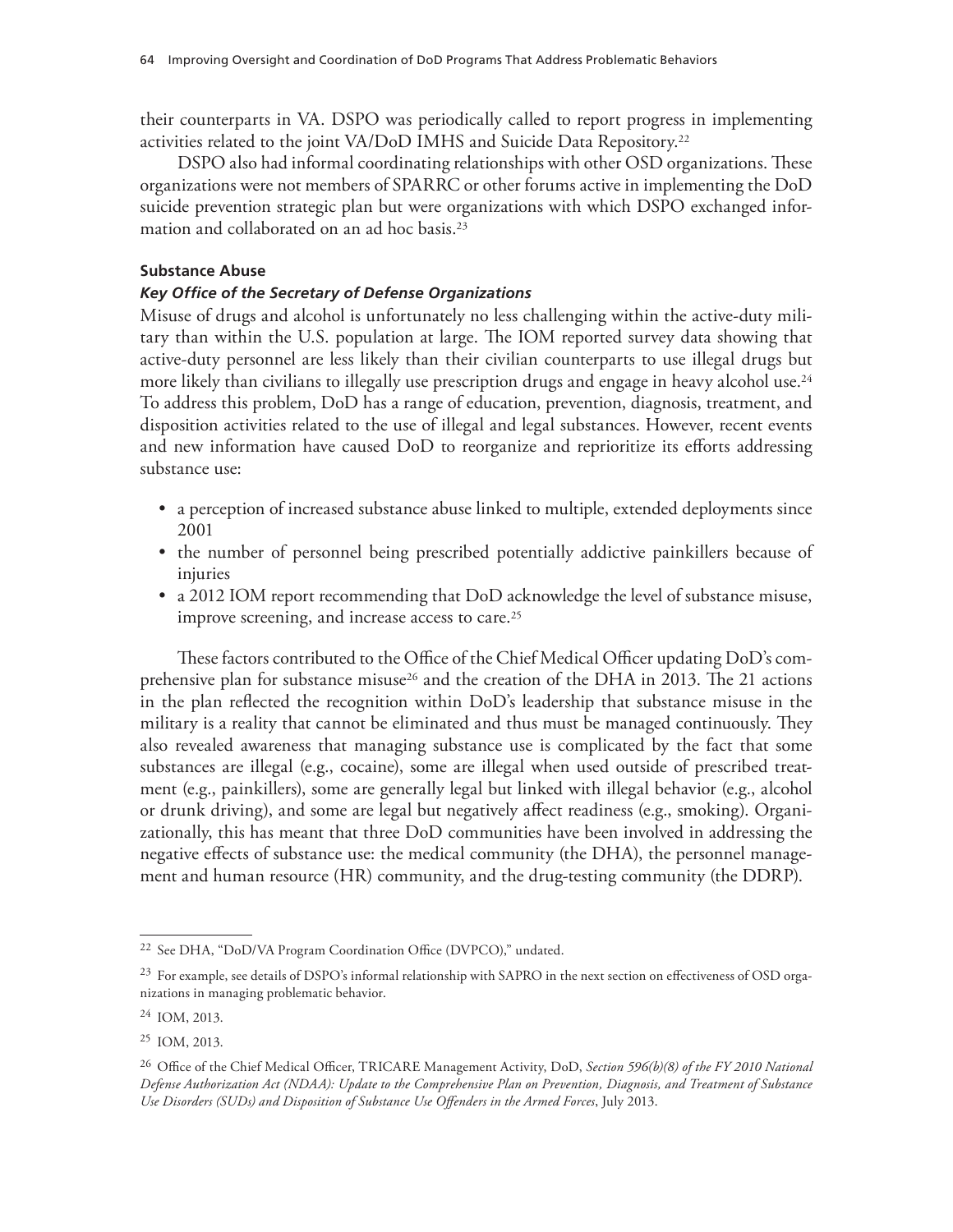Further, these communities have had somewhat overlapping LOEs, and they have interacted differently with each other depending on the particular substance-use issues. For example, a service member testing positive for an illegal drug under the DDRP has been referred to the medical community for treatment and considered for disciplinary action by the personnel management community. Then again, a 19-year-old service member caught with alcohol might interact only with the personnel management community.

#### *Organizational Structure*

As discussed above, DoD divides the responsibilities for handling problematic substance use among three relatively separate communities: medical, personnel management functions, and drug testing. In OSD, this is shown by the fact that substance-use policy across the spectrum from education to disposition meets only at the level of the Office of the USD(P&R). Figure 4.3 shows the complex organizational relationships that existed in 2015 among OSD organizations to address substance use.

At the time of our research, responsibilities of the Office of the USD(P&R) were as follows:

- ASD(HA) for medical
- ASD( $R\&FM$ ) for personnel management<sup>27</sup>





#### NOTE: PHC = Psychological Health Council. **RAND** *RR1352-4.3*

<sup>&</sup>lt;sup>27</sup> With the elimination of the position of the ASD(R&FM) at the end of 2015, the Assistant Secretary of Defense for Manpower and Reserve Affairs (ASD[M&RA]) became responsible for personnel management.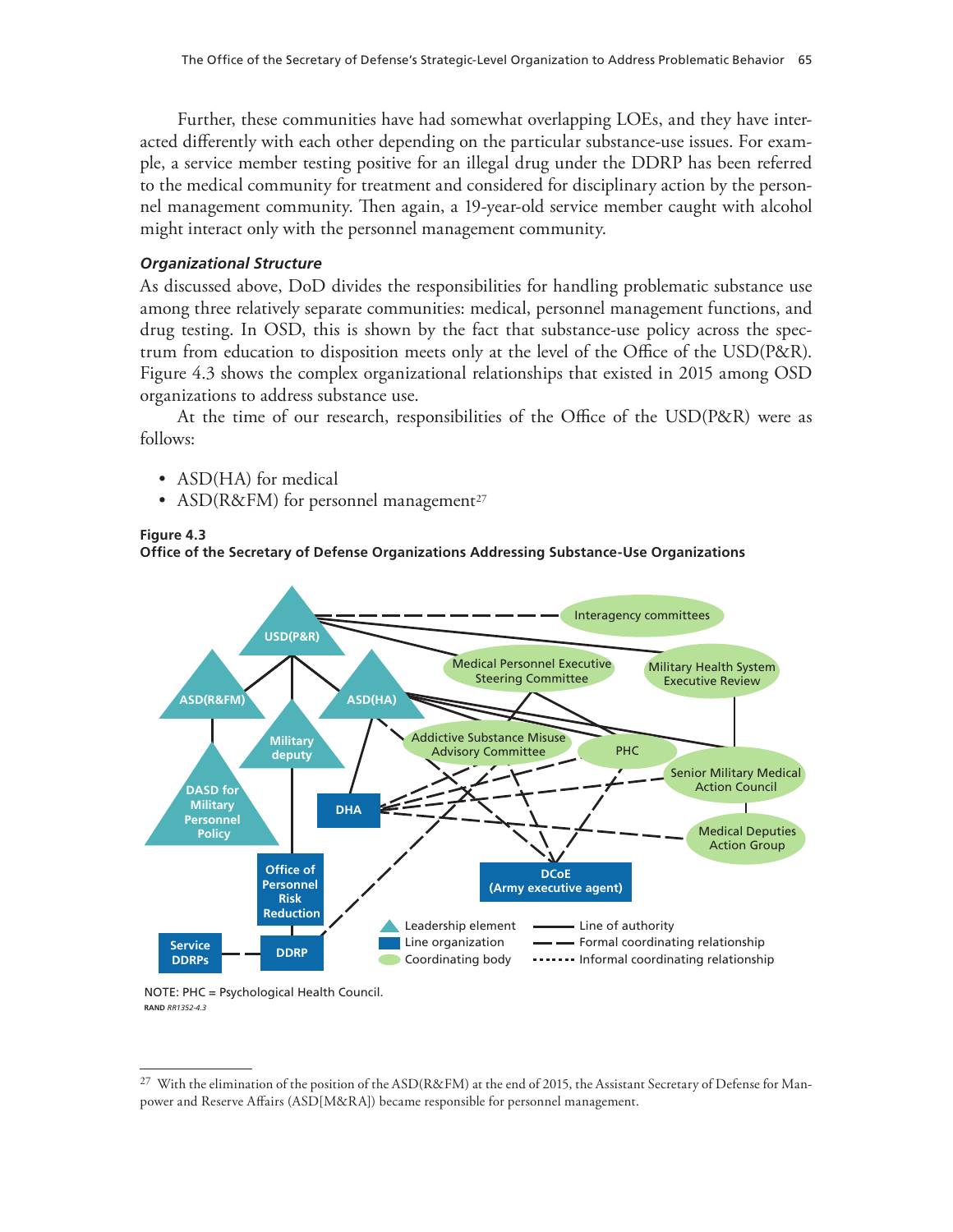• military deputy to the USD(P&R) for drug testing under the DDRP.<sup>28</sup>

Within the medical realm, the ASD(HA) is responsible mainly for diagnosis and treatment, plus some prevention of substance misuse. The position has oversight over the DHA, which was established as an OSD-managed defense agency in 2013 and now houses much of DoD's health care service delivery work. At the time of our research, DCoE was managed by the Surgeon General of the Army acting as the executive agent<sup>29</sup> (delegated from the Secretary of the Army) for a DoD-wide activity—although it was placed under DHA authority in 2016. In 2015, ASD(HA) also oversaw all the medical community's substance-use work through three forums used to raise and discuss DoD-wide issues: the Addictive Substance Misuse Advisory Committee,<sup>30</sup> the PHC,<sup>31</sup> and the Senior Military Medical Action Council. Substance-use policy issues that could not be resolved were elevated to the USD(P&R) in the Medical Personnel Executive Steering Committee and Military Health System Executive Review.

Most of the personnel management responsibility—often referred to as line management ultimately resides with the military departments and services, with OSD oversight provided by ASD(R&FM) (now the ASD[M&RA]). This includes policies for handling personnel who report or are diagnosed with substance-use problems, test positive for illegal drug use, or are caught possessing illegal substances.

Carried out through the DDRP, the drug-testing portion of the substance-use effort was managed by the military deputy to the USD(P&R) (now the executive director of the Office of Force Resiliency) within the Office of Personnel Risk Reduction. The results of drug testing feed into both the medical and personnel management communities.

### **Sexual Harassment and Unlawful Discrimination** *Key Office of the Secretary of Defense Organization*

Unlawful discrimination and sexual harassment are problematic behaviors that have received longstanding attention from DoD. In response to the racial disparities within the ranks of the military and resulting tensions and harassment of the Vietnam era, DoD resolved to improve the fairness of its personnel practices and to work toward achieving EO for all service members. As a foundation for these efforts, it looked to civilian equal employment opportunity (EEO) laws that banned discrimination and harassment against someone seeking to pursue a career or position.32 In 1963, the Secretary of Defense issued the department's first EO policy, DoDD 5120.36, "Equal Opportunity in the Armed Forces." This established not only a policy to "conduct all activities free from racial discrimination and to provide equal opportunity for

<sup>&</sup>lt;sup>28</sup> At the end of 2015, the DDRP and its parent organization, the Office of Personnel Risk Reduction, were placed under the purview of the executive director of the Office of Force Resiliency.

<sup>29</sup> USD(P&R), *Executive Agent (EA) for the Defense Centers of Excellence for Psychological Health and Traumatic Brain Injury (DCoE)*, DoDD 6000.17E, January 2, 2013a, canceled April 25, 2016.

<sup>30</sup> USD(P&R), *Problematic Substance Use by DoD Personnel*, Washington, D.C., DoDI 1010.04, February 20, 2014; USD(P&R), "Charter: Addictive Substance Misuse Advisory Committee," December 24, 2013d.

<sup>31</sup> USD(P&R), *DoD Directors of Psychological Health*, Washington, D.C., DoDI 6490.09, February 27, 2012b, incorporating change 1 effective October 2, 2013; ASD(HA), "Official Designation," March 5, 2013 (creating the PHC).

<sup>32</sup> Military Leadership Diversity Commission, 2011, p. 12.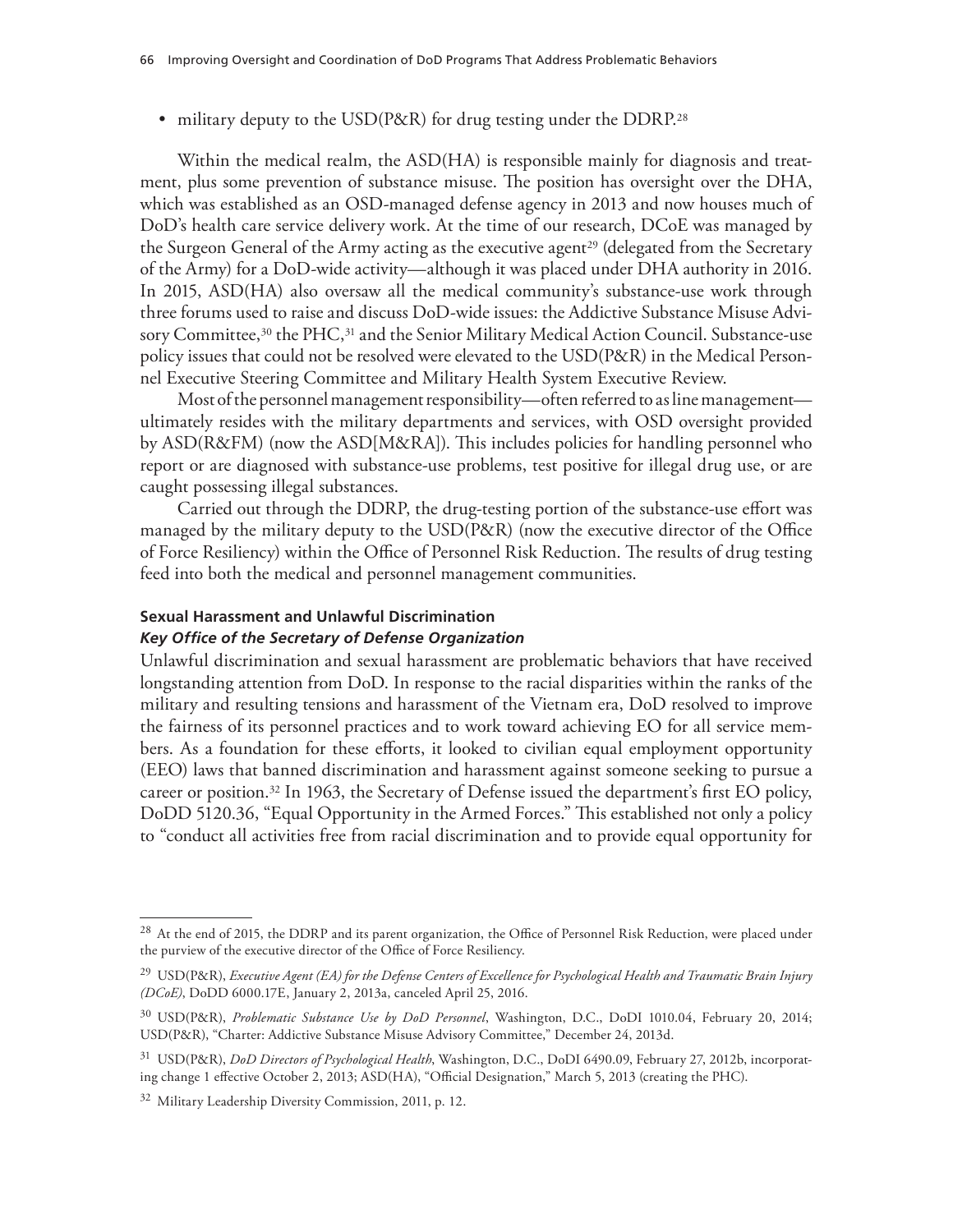all uniformed members" but also the position of DASD for Civil Rights.33 This was followed, in 1969, by the issuance of the first Human Goals Charter, which called for the department to do the following:

- Provide service members with "the opportunity to rise to as high a level of responsibility as possible based only on individual talent and diligence . . . ."
- Ensure that "equal opportunity programs are an integral part of readiness and to make the military a model of equal opportunity for all, regardless of race, color, sex, religion, or national origin."34

Although DASD for Civil Rights is a position that no longer exists, the policy outlined in DoDD 5120.36 laid the foundation for the current DoD MEO program, with policies outlined in DoDD 1350.2. The DoD MEO program is the entity responsible for EO policy, with DoDD 1020.02E, *Diversity Management and Equal Opportunity in the DoD*, mandating that the director of ODMEO oversee the DoD MEO program.

We discuss organizational approaches to combating sexual harassment and discrimination together because both are components of EO efforts at the OSD level<sup>35</sup> and because the management and organizational framework supporting these two behaviors is intertwined and dealt with in ODMEO.

#### *Organizational Structure*

Currently, ODMEO has oversight of addressing sexual harassment and discrimination in the department. ODMEO oversees a variety of programs, including the MEO program that applies to military service members, the EEO program that applies to DoD civilian employees, and the Diversity and Inclusion (D&I) program that applies to both military service members and DoD civilians. Military anti–sexual harassment and antidiscrimination efforts fall within the MEO program in ODMEO.

In 2003, the Deputy Assistant Secretary of Defense for EO was elevated to the Deputy Under Secretary of Defense for EO, and the position was filled by a political appointee. When that political appointee left in 2006, the Office of the Deputy Under Secretary of Defense for EO was renamed ODMEO and aligned under the Deputy Under Secretary of Defense for Plans.36 Although ODMEO is a relatively newly established office, MEO efforts within the department have existed for some time.

During the period of our research in 2014–2015, as shown in Figure 4.4, ODMEO reported to the military deputy to the USD(P&R). Recently, however, it was placed under the authority of the newly established executive director of the Office of Force Resiliency.

<sup>33</sup> Defense Equal Opportunity Council, *Report of Task Force on Discrimination and Sexual Harassment*, Vol. II: *Additional Materials*, May 1995b, Tab C, p. 5.

<sup>34</sup> U.S. General Accounting Office, *Military Equal Opportunity: Certain Trends in Racial and Gender Data May Warrant Further Analysis*, Washington, D.C., NSIAD-96-17, November 17, 1995, p. 2.

<sup>35</sup> DoDD 1350.2 defines EO as follows:

The right of all persons to participate in, and benefit from, programs and activities for which they are qualified. These programs and activities shall be free from social, personal, or institutional barriers that prevent people from rising to the highest level of responsibility possible. Persons shall be evaluated on individual merit, fitness, and capability, regardless of race, color, sex, national origin, or religion.

<sup>36</sup> Military Leadership Diversity Commission, 2011, pp. 95–96.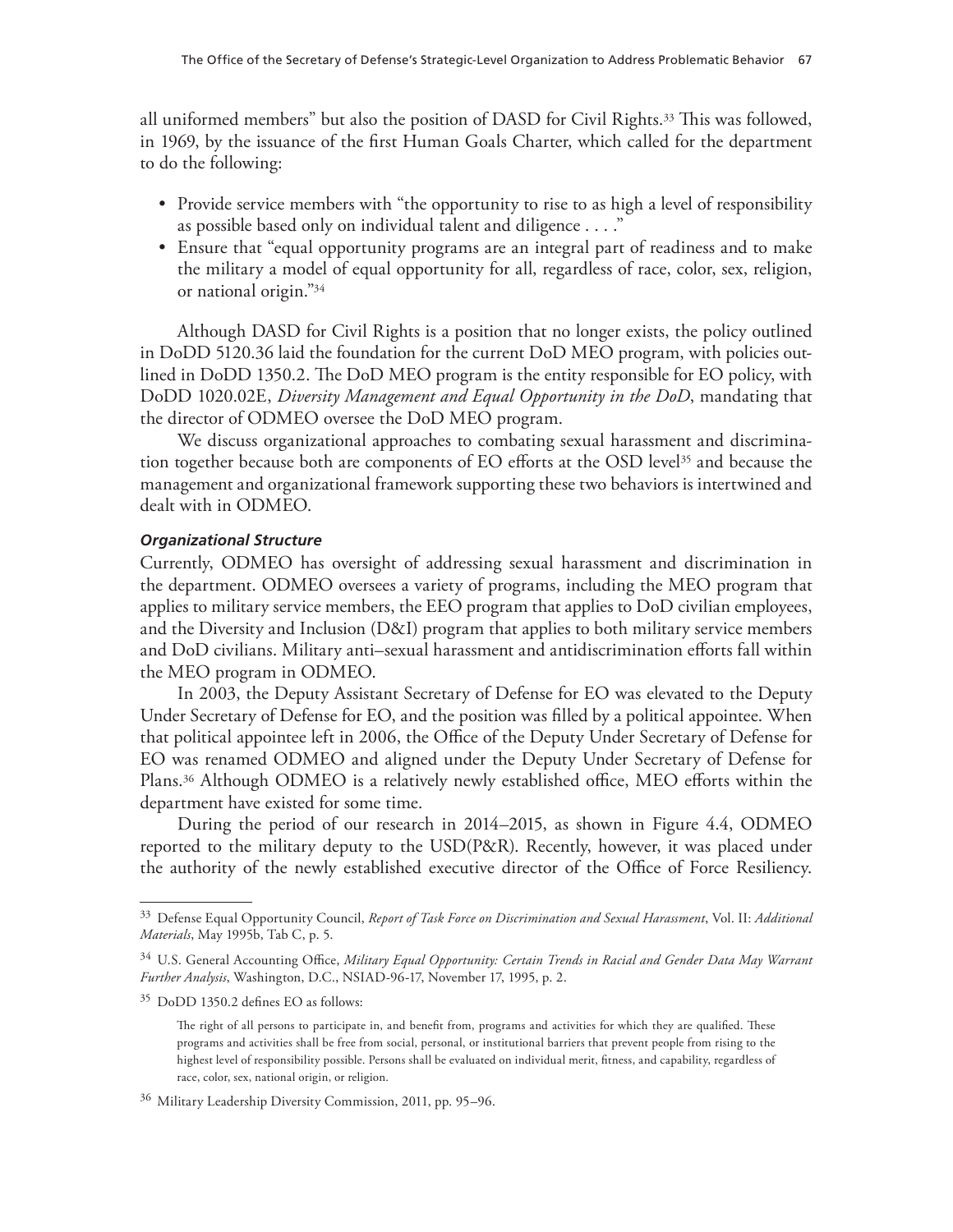

**RAND** *RR1352-4.4*

ODMEO is led by an SES-level director, who chairs two working groups that serve as advisory bodies to make recommendations to the USD(P&R) about ODMEO's efforts: the Defense Diversity Working Group (DDWG) and the Defense Equal Opportunity Management Institute (DEOMI) board of advisers. Both these working groups are made up of members at the SES or flag- or general-officer level who are responsible for D&I in their organizations.<sup>37</sup> ODMEO also leads working groups for each of its key programmatic areas, including MEO. Informal working relationships exist between ODMEO and other OSD offices, including the DASD for Military Personnel Policy, SAPRO, the DASD for Military Community and Family Policy, and potentially other offices focused on areas of problematic behavior.

#### **Hazing**

#### *Key Office of the Secretary of Defense Organization*

Hazing is not a new problematic behavior in the military, but it is one that has recently received heightened attention within DoD in the wake of several recent tragic incidents. These alleged hazing incidents resulted in the high-profile deaths of service members, renewing interest from the public and Congress in eliminating dangerous hazing rituals within the department. Unlike the other behaviors examined in this report, antihazing efforts have not been incorporated into a stand-alone, established program. With hazing being a current hot issue in the

<sup>&</sup>lt;sup>37</sup> The DEOMI board of advisers serves in an advisory role on issues specifically related to DEOMI. DEOMI, overseen by ODMEO and located on Patrick Air Force Base, is responsible for developing and delivering human relations training, which encompasses all training related to MEO.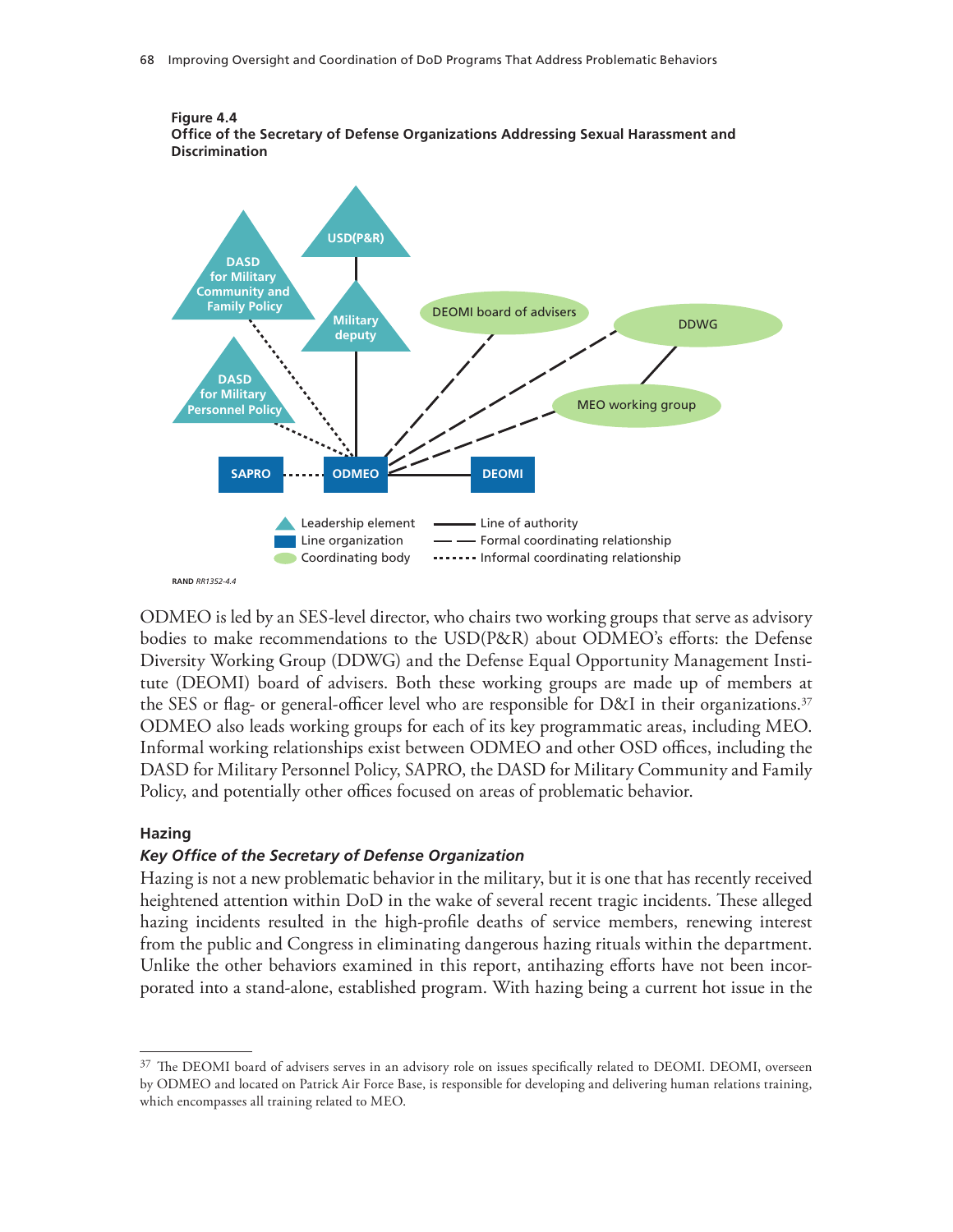department, DoD has taken steps—though largely ad hoc ones—to reduce the incidence of this behavior within its ranks.

As part of these recent steps, DoD issued a revised policy memo in December 2015 that updates the department's definition of hazing to a more precise version (see Chapter One). The purpose of this updated definition is to narrow the focus specifically to hazing behaviors, which has an inclusionary aim, and to distinguish hazing from other types of negative behaviors, such as bullying, which has an exclusionary aim.

Tragic incidents connected with hazing behavior resulted in congressional attention and legislation requiring a report on hazing in the armed forces to the congressional defense committees in 2013.38 ODMEO was tasked as the OSD lead to respond to this request because combating hazing was seen as related to ODMEO's broader D&I mission. In this role, ODMEO will take the lead on establishing antihazing policy and develop a strategic way forward to combat hazing in the department.

## *Organizational Structure*

As just noted, tragic incidents connected with hazing behavior resulted in congressional attention and legislation requiring a report on hazing in the armed forces to the congressional defense committees in 2013. ODMEO was tasked as the OSD lead to respond to this request because combating hazing was seen as related to ODMEO's broader D&I mission. The office's senior military adviser currently manages antihazing efforts within ODMEO. Like with sexual harassment and discrimination, the DDWG is the advisory body for hazing issues that need to be brought to the attention of senior leaders. ODMEO's senior military adviser leads a hazing working group that engages with the services on hazing issues. Figure 4.5 shows the organizational structure at the time of our research. As noted earlier, the authority for ODMEO was shifted from the military deputy to the executive director of the Office of Force Resiliency at the end of 2015.

## **What Coordination and Oversight Mechanisms Are Currently Being Used?**

In looking across the organizational charts in the previous section, we assessed the coordination and oversight mechanisms that OSD organizations used in 2014–2015 that deal with the problematic behaviors under examination. We summarize that assessment here.

## **Coordination Mechanisms**

*Coordination mechanisms were generally formal and often limited to a single problematic behavior; collaboration across problematic behaviors was usually informal, infrequent, and ad hoc* (see Table 4.1). Except for the hazing working group, all organizations to address problematic behavior had OSD, other DoD, and, in some cases, non-DoD coordination partners and mechanisms that were used every few months or on an as-needed basis. Much of the coordination between organizations dealing with different problematic behaviors occurred in the form of informal interactions among staff members seeking specific types of assistance. For example, SAPRO and DSPO cofunded a study to better understand the connections between sexual assault and suicide, and SAPRO and ODMEO jointly observed SAPR training at the service

<sup>38</sup> Pub. L. 112-239, 2013.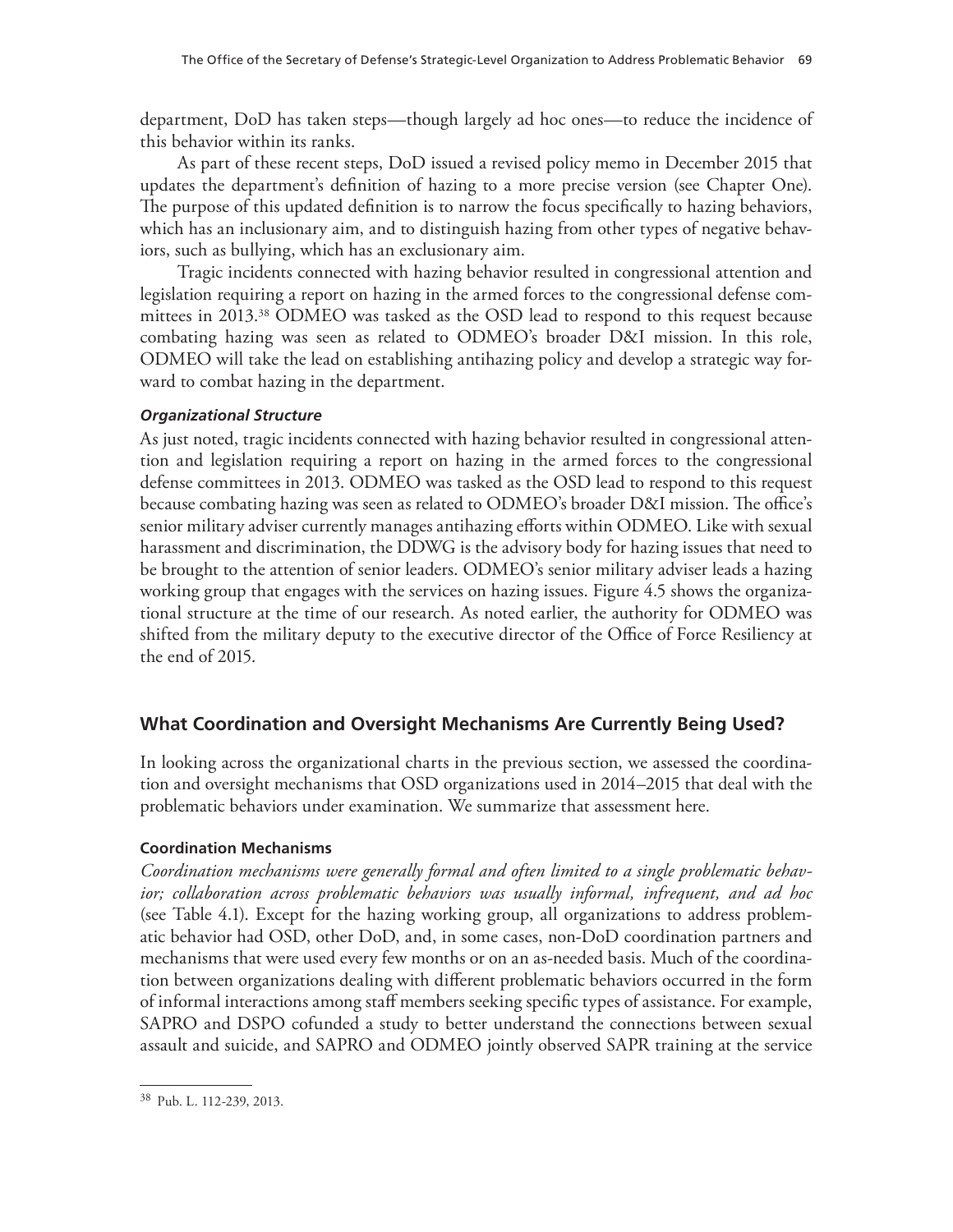

**Figure 4.5 Office of the Secretary of Defense Antihazing Organization**

academies. The ad hoc nature of these collaborative activities is not necessarily bad and has resulted in useful outcomes in terms of reporting and data-sharing. Moreover, regular, formal interactions can be inflexible and inefficient. That said, discussants indicated that they have little opportunity to engage in innovative forms of collaboration or develop new relationships outside their problem areas while still satisfying their current requirements.

#### **Oversight Mechanisms**

*Oversight policies and plans were well delineated in some cases; numerous and confusing in other cases; and mostly lacking in one case* (Table 4.2). Both SAPRO and DSPO have clearly focused directives and well-developed strategic plans that address SAPR and suicide prevention programs, respectively. There is a large amount of substance-use documentation; however, much of it is focused on drug testing and enforcement and less of it on prevention and treatment. ODMEO has a directive that encompasses diversity, EO, and inclusion. Although it is developing an updated DoDI for MEO, it lacks a strategic plan for antidiscrimination and anti– sexual harassment programs. Because DoD has only recently turned its attention to hazing, no current formal issuances govern DoD's response to this problematic behavior. However, the recent Deputy Secretary of Defense memorandum on hazing requires each DoD component to track hazing allegations and submit an annual report to ODMEO in the future. Additionally, as mentioned, working groups at the OSD and service levels have been stood up to respond to congressional inquiries on this topic.

The various OSD oversight mechanisms dealing with sexual assault, substance misuse, and suicide prevention appear to be exercised on a regular basis. At the time of our research, MEO and the hazing working group had each produced one congressionally mandated report,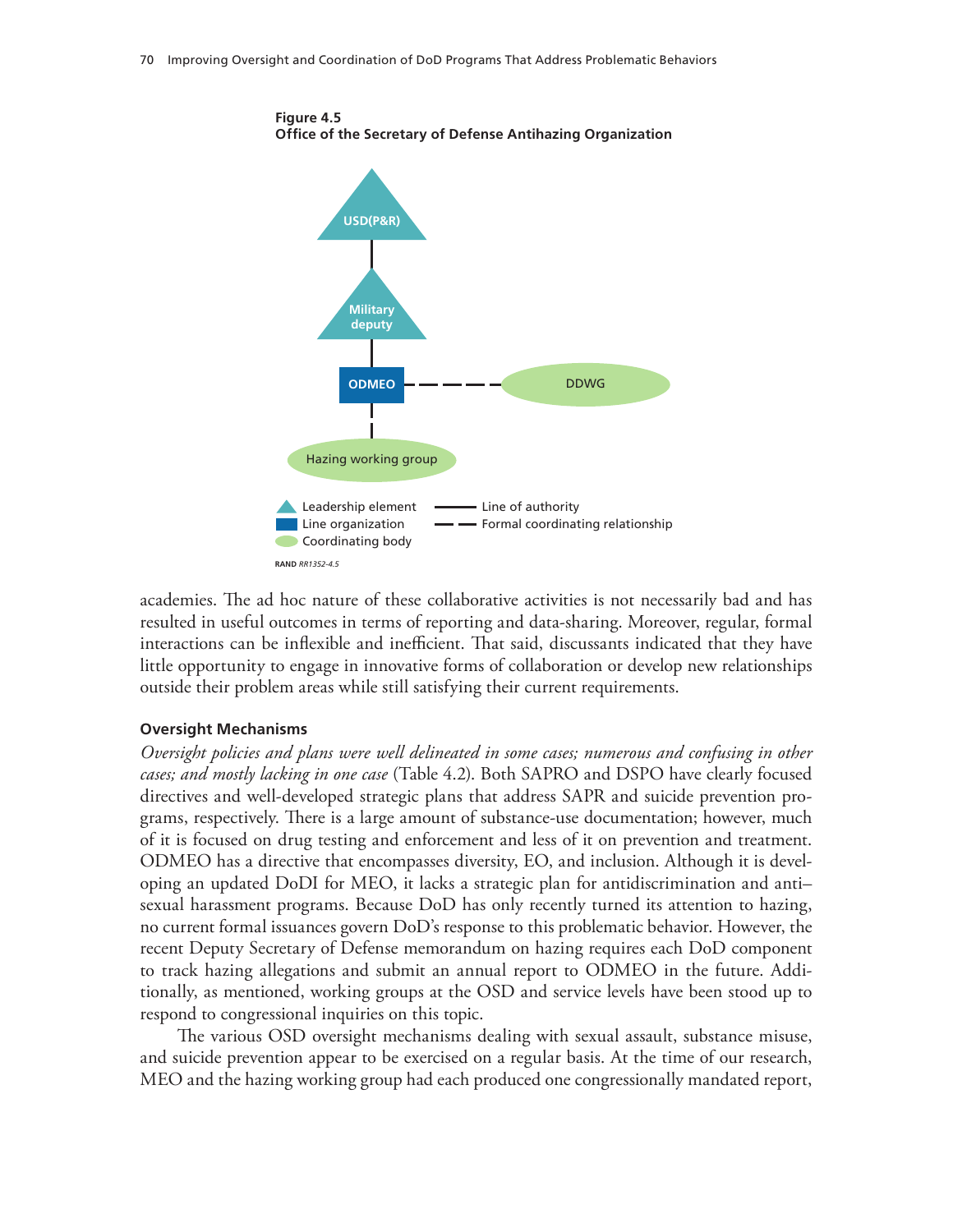| Problematic<br><b>Behavior</b>                | <b>Main OSD</b><br>Office | <b>Coordination Partner</b>                                                                                                                                        | <b>Mechanism</b>                  | <b>Coordination Frequency of</b><br>Use | Result                                                  |  |
|-----------------------------------------------|---------------------------|--------------------------------------------------------------------------------------------------------------------------------------------------------------------|-----------------------------------|-----------------------------------------|---------------------------------------------------------|--|
| Sexual assault                                | SAPRO                     | DSPO, ODMEO                                                                                                                                                        | Informal                          | As needed                               | Study                                                   |  |
|                                               |                           | ASD(HA)                                                                                                                                                            | Informal                          | or as<br>opportunity<br>arises          | Survey                                                  |  |
|                                               |                           | JCS                                                                                                                                                                | JEC                               |                                         | Data-sharing<br>report                                  |  |
| Substance<br>abuse                            | None                      | Interagency<br>Surgeon general<br>Psychiatric health directors<br>Service providers<br><b>DSPO</b>                                                                 | Committee<br>meetings             | Quarterly or<br>semiannually            | Reports<br><b>Briefings</b><br>Standards                |  |
| Suicide                                       | <b>DSPO</b>               | Assistant to the Secretary of Defense for<br>Public Affairs, ASDs, DASDs, DHA<br><b>SAPRO</b><br><b>DCoE</b><br>National Action Alliance for Suicide<br>Prevention | Committee<br>meetings<br>Informal | Quarterly or<br>as needed               | Strategic<br>communications<br>Training<br>coordination |  |
|                                               |                           | <b>VA</b>                                                                                                                                                          | Committee<br>meetings             | As needed                               | Reserve study                                           |  |
| Sexual<br>harassment<br>and<br>discrimination | <b>ODMEO</b>              | <b>Military Personnel Policy</b>                                                                                                                                   | Informal                          | As needed                               | Congressional                                           |  |
|                                               |                           | <b>SAPRO</b>                                                                                                                                                       | Informal,<br>victims              | As needed,<br>quarterly                 | response<br>Data-sharing                                |  |
|                                               |                           | Military Community and Family Policy                                                                                                                               | Council<br>meetings               | As needed                               |                                                         |  |
|                                               |                           | Other problematic behavior                                                                                                                                         | Informal                          | As needed                               |                                                         |  |
| Hazing                                        |                           | ODMEO No OSD-level coordinating partners                                                                                                                           | <b>Not</b><br>applicable          | <b>Not</b><br>applicable                | Not applicable                                          |  |

#### **Table 4.1 Summary of Office of the Secretary of Defense's Efforts to Coordinate Addressing Problematic Behavior**

but there is currently no requirement to continue this kind of reporting beyond recently mandated component-level annual reporting to ODMEO. Metrics that OSD organizations addressing problematic behavior have developed to evaluate the success of program efforts appear to be primarily output-focused as opposed to outcome-focused. Frequently, many entities are involved in addressing problematic behavior, including commanders to counselors, trainers, and JAG officials. For this reason, a major emphasis in the work of these OSD organizations with their oversight responsibility has been to create a unified or integrated picture of the status of problems and progress in implementing plans and actions. Consequently, it is not surprising that most metrics—both formal and tacit—that these OSD organizations use tend to focus on progress in implementing a strategic plan or in creating a single DoD data repository.

SAPRO, for example, collects data on the number of reported sexual assault incidents annually in the Defense Sexual Assault Incident Database and tracks completion of actions by each responsible organization in the strategic plan. Other programs to address problematic behavior that we examined in this study similarly work to create a single unified data system or a unified annual incident report for all of DoD. These basic output metrics are essential to inform oversight and coordination between service and OSD offices and decisionmaking by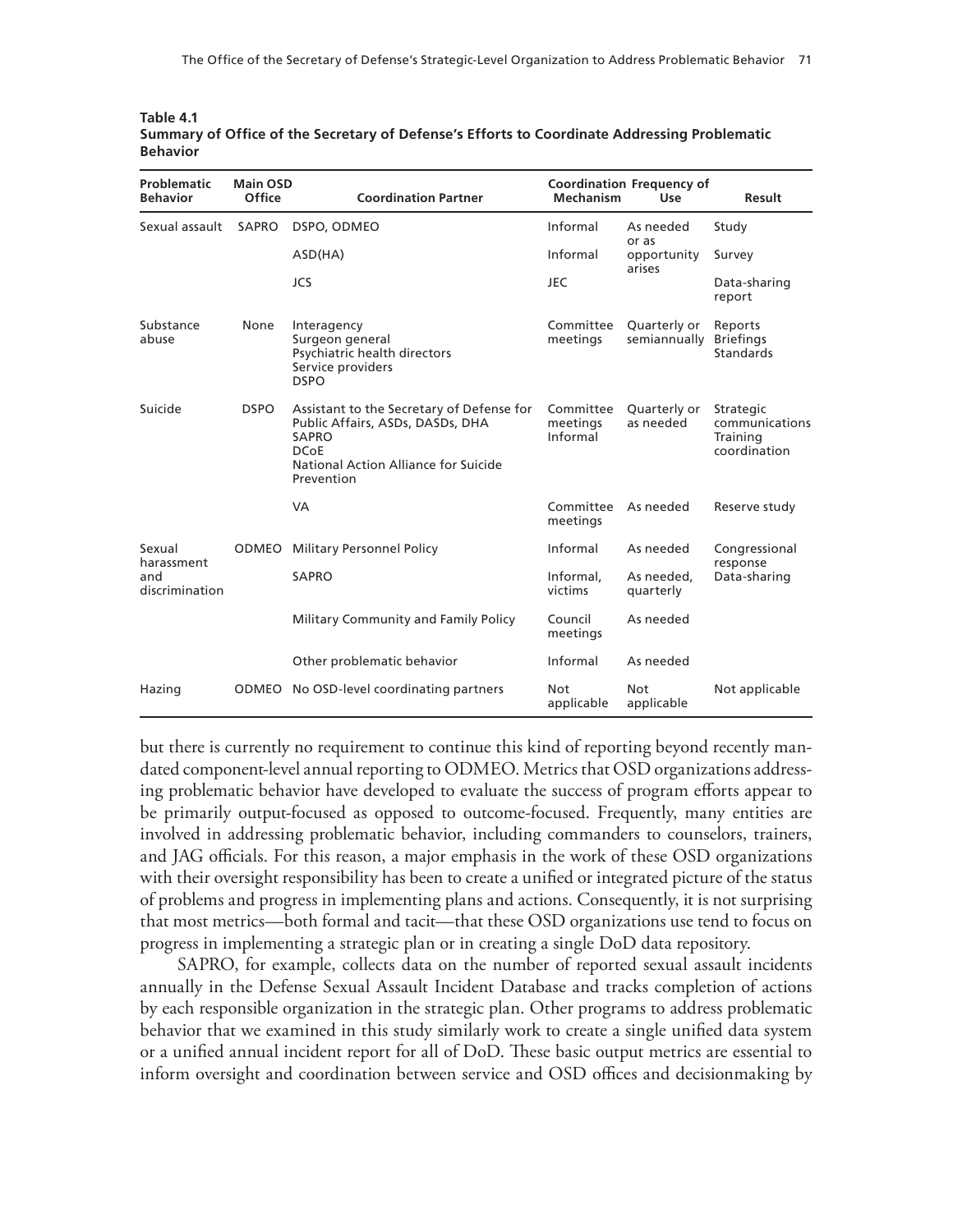| Problematic<br><b>Behavior</b>                | <b>Oversight Policy or Plan</b>                              | Oversight<br><b>Mechanism</b> | <b>Frequency of Use</b>       | <b>Metric</b>                              |  |
|-----------------------------------------------|--------------------------------------------------------------|-------------------------------|-------------------------------|--------------------------------------------|--|
| Sexual assault DoDD                           |                                                              | <b>IPTs</b>                   | Bimonthly                     | Output                                     |  |
|                                               | Strategic plan                                               | Database                      | Quarterly and<br>annually     | Outcome                                    |  |
|                                               |                                                              | Standards                     | Continuously                  |                                            |  |
|                                               |                                                              | Report                        | Annually                      |                                            |  |
| Substance<br>abuse                            | Multiple DoDDs, DoDIs, policies, charters,<br>and statements | Steering committee            | Semiannually                  | Outcome<br>Output<br>(only for<br>testing) |  |
|                                               |                                                              | Councils                      | Quarterly and<br>semiannually |                                            |  |
|                                               |                                                              | Action group                  | Quarterly                     |                                            |  |
|                                               |                                                              | Testing                       | Annually                      |                                            |  |
| Suicide                                       | DoDD<br>Strategic plan                                       | Surveillance tool             | Continuously                  | Outcome<br>Output<br>(metrics              |  |
|                                               |                                                              | Mapping                       | Periodically                  |                                            |  |
|                                               |                                                              | Committee                     | Monthly, as needed            | being<br>developed)                        |  |
| Sexual<br>harassment<br>and<br>discrimination | DoDD<br>No strategic plan                                    | Working groups                | Quarterly                     | Output<br>Outcome                          |  |
|                                               |                                                              | <b>Board of advisers</b>      | Quarterly                     |                                            |  |
|                                               |                                                              | Report                        | One so far                    |                                            |  |
| Hazing                                        | No authorities or policies                                   | Working groups                | Quarterly                     | Output<br>Outcome                          |  |
|                                               |                                                              | Report                        | One so far                    |                                            |  |

| Table 4.2                                                                                     |  |
|-----------------------------------------------------------------------------------------------|--|
| Summary of Office of the Secretary of Defense's Efforts for Oversight of Problematic Behavior |  |

NOTE: An output is a measure of performance (task completion). An outcome is a measure of effectiveness (progress with respect to a planning objective).

the DoD leadership. They are also critical for DoD to report to, and seek resources and guidance from, the legislative and executive branches.

As for outcome metrics, our research indicates that they emphasize generally a reduction in incidents, an increase in reporting, or an improvement in culture or environment. Again, SAPRO provides a useful example. Although the total elimination of sexual assault is desired, it is not seen as a realistic goal. Instead, SAPRO makes closing the gap between prevalence estimates and formal reports to authorities a key outcome metric to gauge the culture, environment, and trust in the system.

## **How Well Are Office of the Secretary of Defense Organizations Managing Problematic Behavior?**

#### **Evaluation Approach Taken to Assess Managerial Practices**

Ideally, the RAND study team would like to have evaluated OSD management of problematicbehavior programs based on a quantitative comparison of different organizational features, policies, and practices on the one hand and behavioral outcomes on the other hand. Unfortu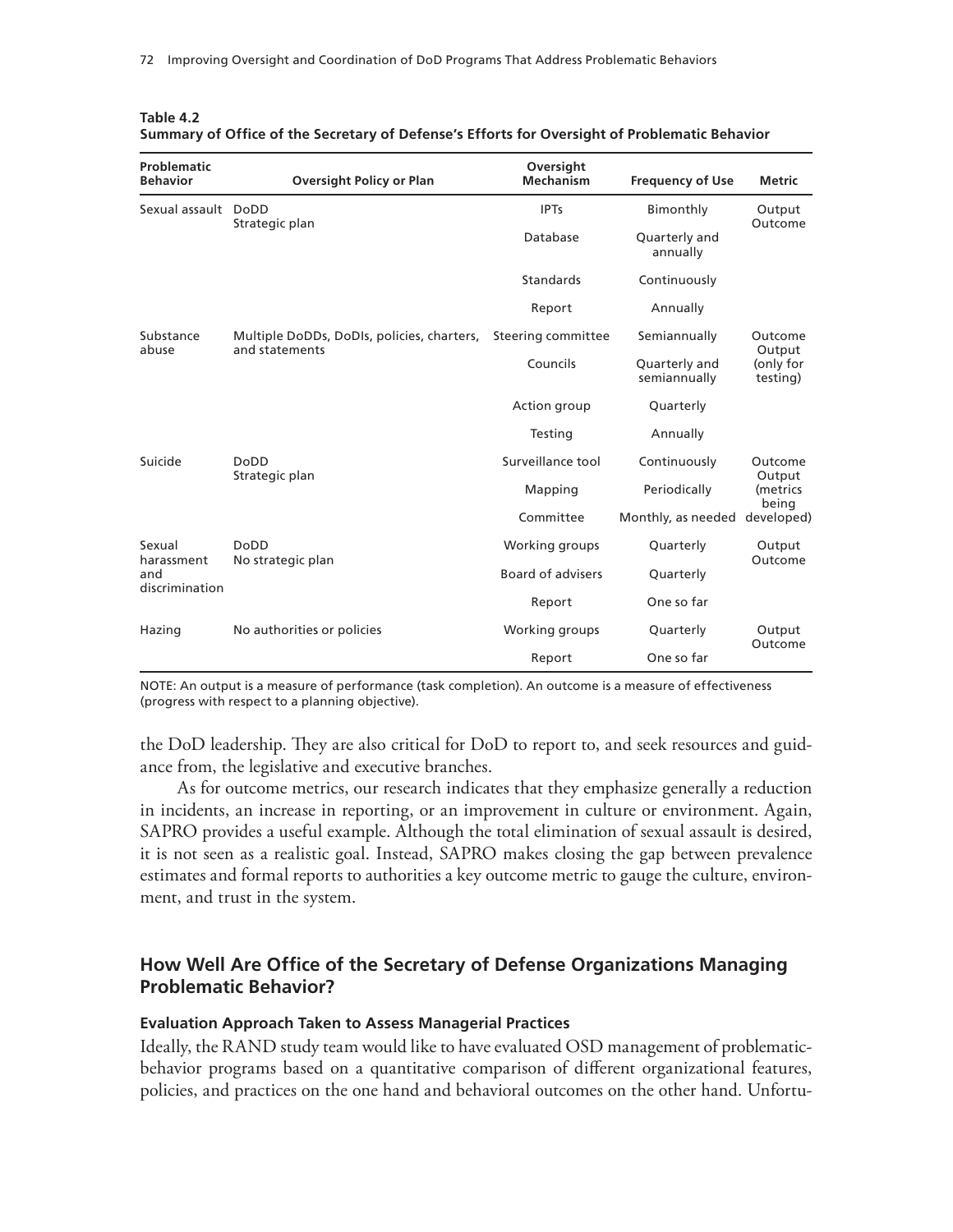nately, this is not a practical research design at present. In most cases, either outcome measures for problematic behavior do not exist or the relationship between them and OSD management is unclear. Additionally, it is difficult to establish an appropriate baseline or control with which to compare organizations and outcomes. Consequently, we have chosen to qualitatively assess OSD problematic-behavior organizations based on certain managerial standards derived from the organizational design literature:39

- unity of command: Authority and responsibility are concentrated organizationally.
- mission focus: Responsible organizations focus their efforts on problematic behavior.
- span of control: Organizational functions (e.g., diagnosis, treatment, response, enforcement) are integrated.
- organizational collaboration: Organizations that share common risk or protective factors or prevention methods collaborate.
- planning and assessment: Organizations have explicit objectives, plans, tasks, and milestones; implementation roles and responsibilities; and measures of performance and effectiveness.
- resources: Organizations have sufficient personnel and funding to accomplish their missions.

We recognize that these managerial standards are not absolute. There might be good reasons for a particular organization not to fully apply one or more of them based on the nature of the problematic behavior being addressed or the political or bureaucratic environment in which it is operating. Furthermore, an organization's reliance on one standard (e.g., organizational collaboration) can compensate for shortcomings with respect to other standards (e.g., unity or command or span of control). Finally, the fact that some of our selected behaviors do not have central offices devoted to them (as shown above) makes it difficult to know whether we have fully analyzed every OSD organization with a stake in reducing incidence of the behavior. Nevertheless, the foregoing set of standards provides a useful, albeit rough, method for evaluating key structural and procedural dimensions of organizations addressing problematic behavior.

## **Evaluation of Office of the Secretary of Defense Management**

Although our study was not designed to determine the overall effectiveness of OSD organizations in addressing problematic behavior, *our research so far indicates that OSD's management*  conforms to organizational design principles more in some cases than in others. In the remainder of this section, we provide a high-level summary of managerial practices in each problematic area, followed by a discussion of the key factors that influence these practices. At the end of the section, Table 4.3 summarizes the evaluation results across the problematic behaviors in terms of the six evaluation criteria discussed above.

<sup>&</sup>lt;sup>39</sup> This literature has a long social science and business management pedigree going back to Max Weber's studies on bureaucratic organizations and Frederick Taylor's principles of scientific management. Well-known works on structuring and managing effective organizations on which this study has relied include Jay R. Galbraith, *Organization Design*, Reading, Mass.: Addison Wesley Publishing Company, 1977; Paul R. Lawrence and Jay W. Lorsch, *Organization and the Environment: Managing Differentiation and Integration*, Boston, Mass.: Harvard Business School Press, 1986; Daniel Robey and Carol A. Sales, *Designing Organizations*, Burr Ridge, Ill.: Irwin, 1994; and Michael Allison and Jude Kaye, *Strategic Planning for Nonprofit Organizations: A Practical Guide and Workbook*, Hoboken, N.J.: Wiley, 2005.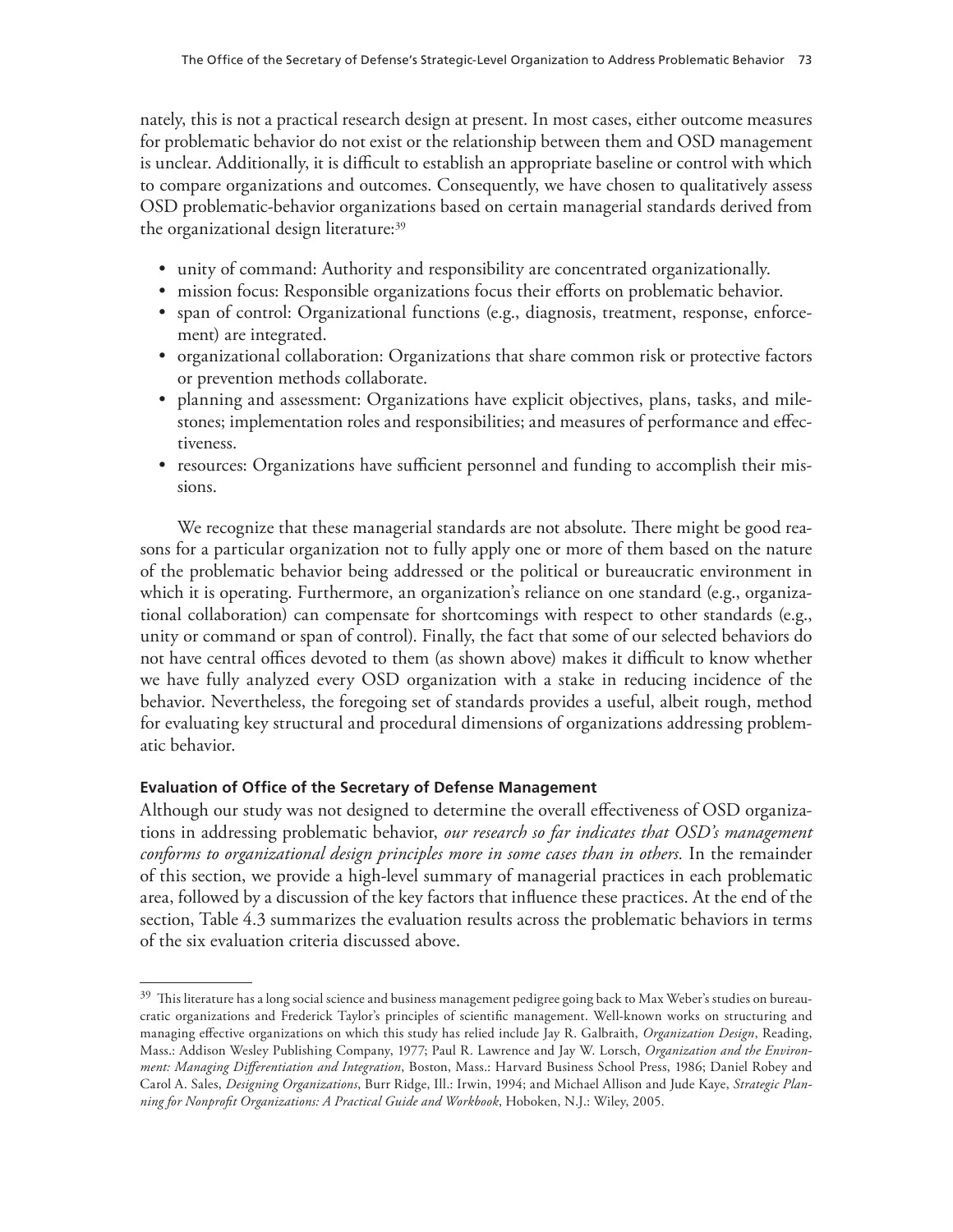### *Sexual Assault*

*In the area of sexual assault, the key organization is SAPRO, which overall performs quite well on these measures.*

### Unity of Command

Unity of command is most importantly enabled by SAPRO's role as the single point of authority for SAPR within DoD. Departmental guidance clearly defines roles and responsibilities for SAPRO and other DoD organizations in the SAPR program.

## Mission Focus

SAPRO has a clear, undiluted mission focus. Although linkages between sexual assault and other problematic behaviors are acknowledged and knowledge of these linkages informs SAPR policy, SAPRO and the DoD SAPR program focus solely on enabling the capacity to prevent and respond to sexual assault. SAPR training for leaders and service members aims to produce a climate and culture that do not tolerate sexual assault. SAPR personnel and procedures help victims to obtain medical attention, justice, and transfers to jobs and locations away from their alleged attackers.

## Span of Control

In terms of span of control, organizational functions for SAPRO and other DoD organizations with roles and responsibility for SAPR are well integrated. The DoD SAPR program is executed through five related LOEs outlined in the strategic plan. Tasks supporting each LOE are aligned for collective coherence, and appropriate DoD organizations are designated as offices of primary responsibility (OPRs). SAPRO has a central role in developing the plan and assigning tasks, roles, and responsibilities in consultation with senior DoD leaders.

## Organizational Collaboration

As for organizational collaboration, SAPRO works closely with other organizations inside and outside DoD to implement the DoD SAPR strategic plan. However, collaboration with organizations that do not have explicit roles and responsibilities in the strategic plan has not been extensive, for practical reasons. Congress and DoD leaders have also given SAPRO a large number of tasks to complete. Consequently, SAPRO has scarce time, personnel, or resources to collaborate with organizations that have limited SAPR responsibilities. Nonetheless, SAPRO has collaborated to the extent possible with several other OSD offices. The joint study with DSPO is an instance of collaboration made possible by a mutual interest in exploring the connections between suicide and sexual assault. This connection was built on a professional relationship between DSPO and SAPRO officials that preceded this collaborative effort and was made possible by the availability of funds from both organizations. Since 2012, SAPRO has been funding and providing subject-matter expertise to DEOMI to ensure that course materials taught in EO courses reflect current policy and guidance. SAPRO also provides a subjectmatter expert to instruct at each of DEOMI's Leadership Team Awareness Seminars. SAPRO also has an ongoing collaborative effort with DEOMI to develop and track SAPR questions on the DEOCS. SAPRO has also been providing DEOMI with subject-matter expertise for its Assessment to Solutions web portal that assists units with resolving climate issues identified in the survey. SAPRO also regularly collaborates with the DoD Family Advocacy Program on a range of initiatives, including providing subject-matter expertise to its Family Advocacy Command Assistance Team trainings and partnering to support military participation in CDC's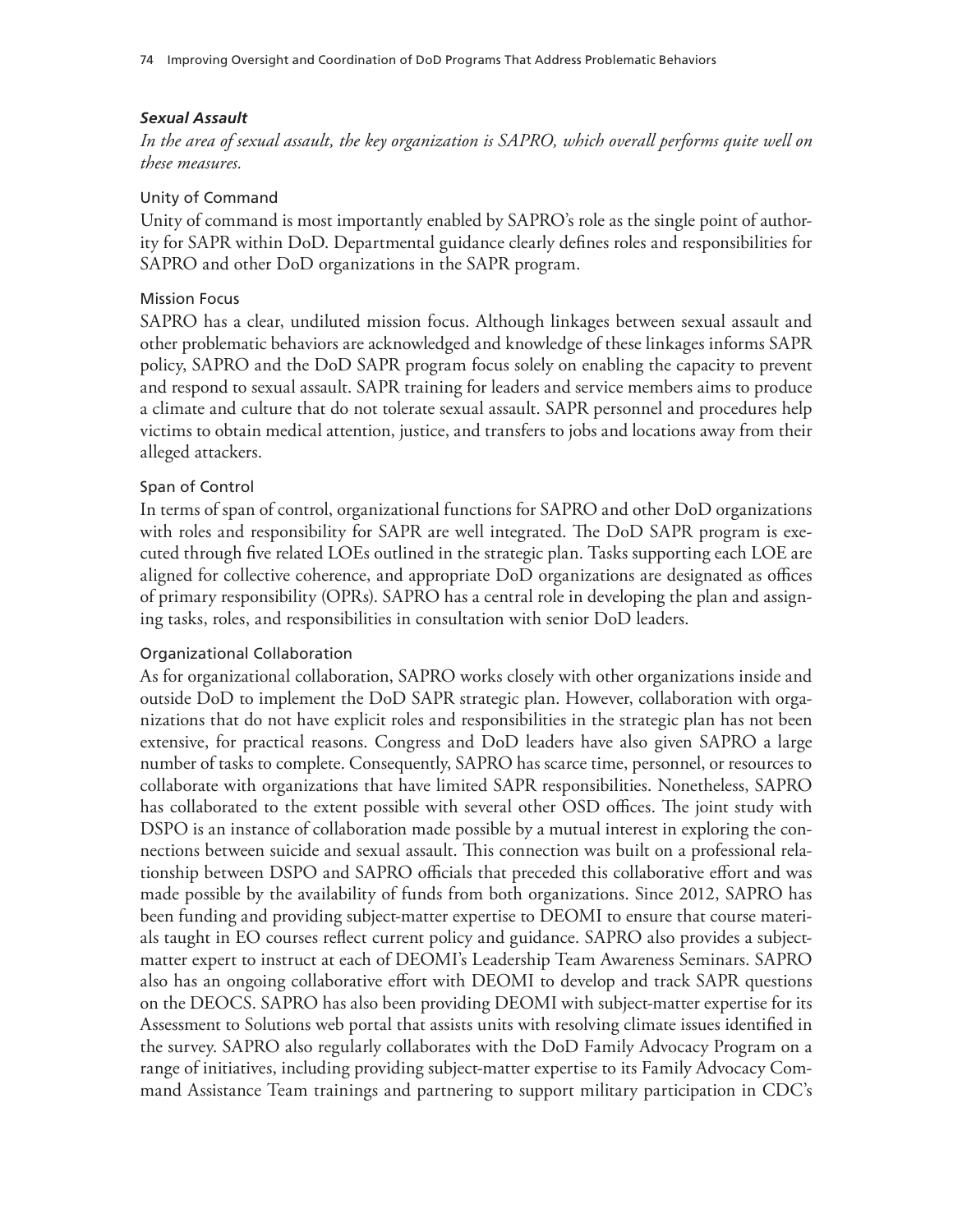National Intimate Partner and Sexual Violence Survey (administered to military samples in 2010 and 2016). Finally, in August 2015, SAPRO launched the Prevention Collaboration Forum, wherein it has been working with ODMEO, DSPO, the Family Advocacy Program, Personnel Risk Reduction, and Operation Live Well to explore common risk and protective factors addressed in programs that these OSD offices manage. Force Resiliency is now the proponent of this forum.

### Planning and Assessment

SAPRO and the DoD SAPR program exemplify many best practices in planning and assessment. Policy, authority, roles, and responsibilities are clearly stated and well aligned in DoD guidance. A strategic plan builds on this DoD guidance by assigning tasks and defining timelines and metrics for completion. This ensures comprehensive implementation of and accountability for the DoD SAPR program. Organizations work individually to execute their SAPR responsibilities but not without considering actions of other organizations and the whole DoD effort. For example, the DoD SAPR strategic plan designates several organizations as having primary responsibility for certain LOE tasks. Although each OPR is free to choose an approach that is right for it, each must support the same overall objective.

#### Resources

The level and timeliness of resources has affected OSD's ability to manage SAPR programs. For example, SAPRO does not always have the personnel needed to conduct field visits to verify the information reported to it. A SAPRO internal manpower study calls for two new generalschedule civilian positions in the near term for its assessment team and to assist work in other areas. SAPRO says that it would like to see five to ten additional general-schedule positions so it can execute, in a timely manner, responsibilities associated with the 33 provisions assigned to it in the NDAA for fiscal year (FY) 2014 to inform policy and programming decisions.

Besides these manpower issues, timeliness of funding is also critical. SAPRO personnel report that legislative delays in federal budget approval in recent years, combined with restrictions on how funds are executed, have caused considerable stress. First, when needed funds are absent, contracts and work are delayed or canceled. Second, when funds become available, there might be a rush to spend them within the remaining time, and rushed spending does not always yield the best results. Third, delayed receipt of funds can impede their execution or block it entirely. Rules on spending can impose a timeline or benchmarks to which SAPRO can no longer adhere. A contract offer can also have a sell-by date. All these issues can impair planning and funding requests in subsequent years.

SAPRO credits four factors with influencing its managerial practices and substantively bolstering its ability to advance the DoD mission in SAPR:

• Former Secretary of Defense Chuck Hagel's commitment to meetings every two months (formerly weekly) with the SAPRO director and leaders of military departments and services from 2013 to 2015 encouraged all DoD organizations to work harder to address the sexual assault problem during a time of intense scrutiny.<sup>40</sup> Direct Secretary of Defense

<sup>40</sup> The November 2014 *DoD Report to the President of the United States on Sexual Assault Prevention and Response* (DoD, *Department of Defense Report to the President of the United States on Sexual Assault Prevention and Response*, Washington, D.C., November 21, 2014) acknowledges the deep interest and involvement of the Secretary of Defense as a catalyst to SAPR program improvement. For example, the Secretary of Defense recently directed SAPRO to host a senior summit each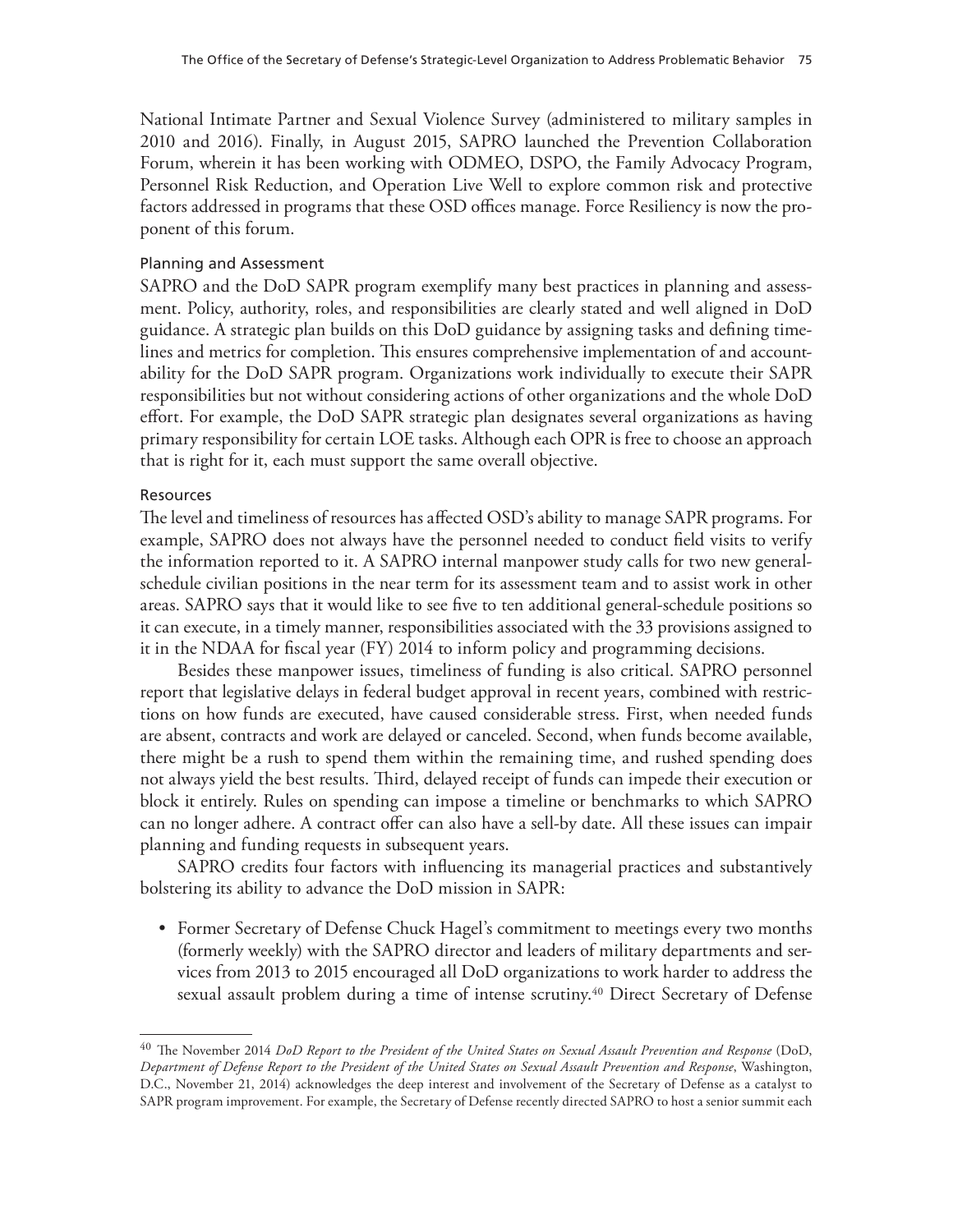support of the SAPR program after 2015 has focused on providing guidance on complex issues requiring significant cross-service coordination, such as the DoD Retaliation Prevention and Response Strategy published in May 2016.

- The installation of a two-star general officer as the director of SAPRO underscored SAPR's importance in the hierarchy of DoD issues and might have influenced the services, too, to appoint senior military leaders to head their SAPR programs.
- The SAPRO director's direct communication with, and access to, the USD(P&R) familiarizes the USD(P&R) with SAPR issues and priorities and makes it easier for SAPRO to make its case for assistance and cooperation from the USD(P&R).
- SAPRO's internal subject-matter expertise and experience in navigating DoD's bureaucracy and politics ensured that the LOEs, tasks, and OPRs in the DoD SAPR strategic plan were appropriately defined, designated, and aligned.

It is important to note that these factors did not materialize overnight. A succession of SAPRO directors shared the same vision and worked in concert to build on the work of their predecessors. A SAPRO official with whom we spoke also credited success in staff recruiting and retention for knowledgeable, committed, stable, and trusted personnel to make SAPRO effective internally as a team, as well as in its interactions with other organizations.<sup>41</sup>

## *Suicide Prevention*

*Although DSPO shares some of the qualities of SAPRO, OSD's suicide prevention efforts do not conform to managerial best practices to the same extent as its sexual assault prevention efforts.*

## Unity of Command

DoDD 6490.14 provided the basis for unity of command within the suicide prevention realm by establishing DSPO as a major oversight authority for the strategic development, implementation, standardization, communication, and evaluation of prevention and resilience programs, policies, and surveillance areas across DoD. However, there are practical limits to what DSPO can do to exercise oversight authority. Suicide prevention is a complex issue, and many organizations are involved. Each organization has its own chain of command, goals, activities, and resources. Although each has roles and responsibilities in implementing the Defense Suicide Prevention Program, none is explicitly required to report its work or effectiveness to DSPO.<sup>42</sup>

### Mission Focus

DSPO's sole mission focus is to reduce suicides across DoD through a multipronged strategy. DoDD 6490.14 establishes the roles and responsibilities of DSPO and other DOD organizations in achieving this mission.

academic program year for service academy leaders and to incorporate them into the SAPR executive IPT to facilitate collaboration and exchange of best practices. This order followed release of the latest *Annual Report on Sexual Harassment and Violence at the Military Service Academies* (SAPRO, *Annual Report on Sexual Harassment and Violence at the Military Service Academies*, Washington, D.C., February 2015), which shows that the estimated number of instances of sexual assault and harassment at these institutions greatly outnumber reports made to authorities. This annual report assesses prevention, investigation, accountability, and victim advocacy and assistance at the military service academies. See the 2014–2015 edition at SAPRO, 2016.

<sup>&</sup>lt;sup>41</sup> Author discussion with SAPRO officials, September 17, 2014.

 $42$  For more information about the Defense Suicide Prevention Program, see DoDD 6490.14.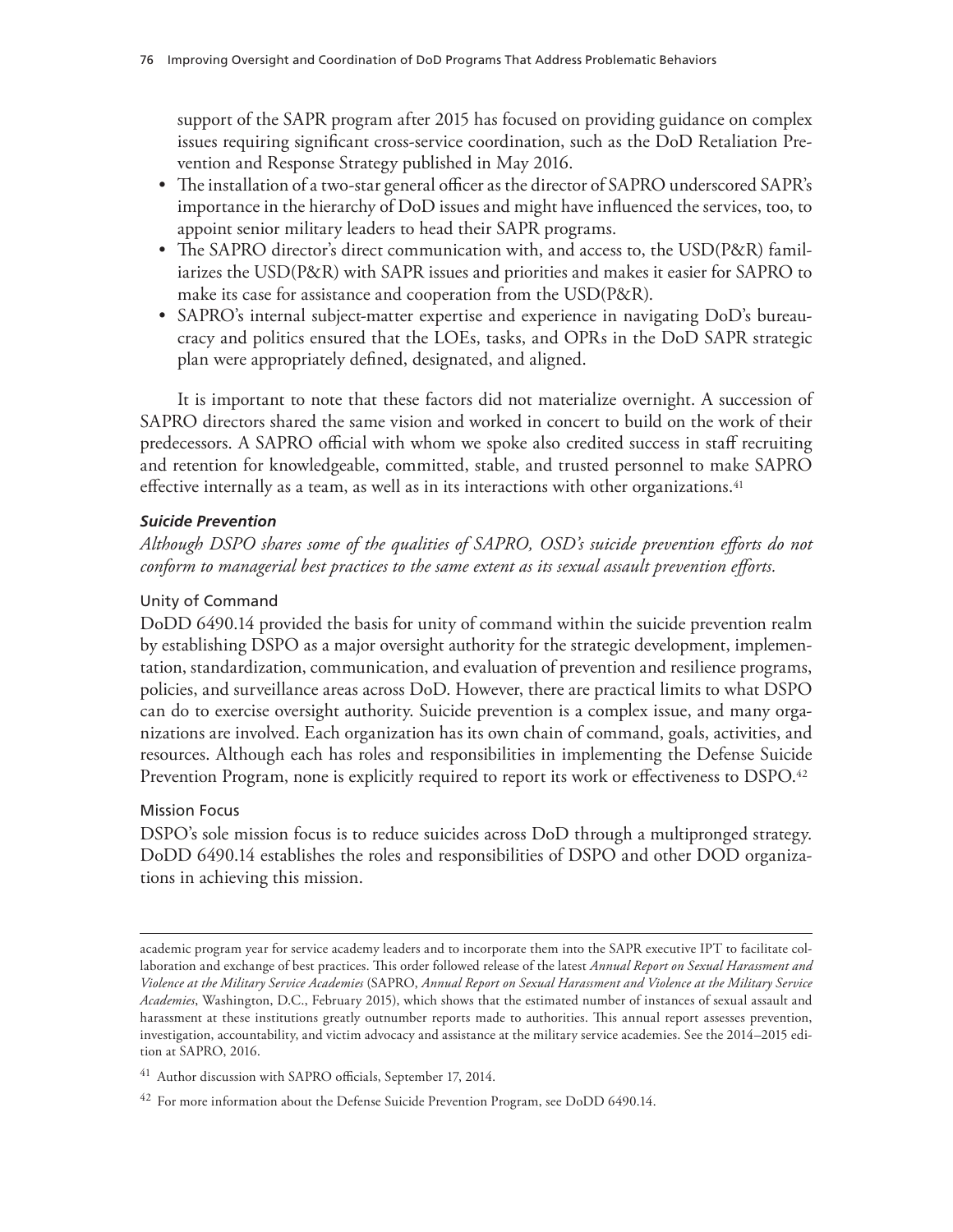## Span of Control

In terms of span of control, although DSPO supports oversight over the services and DoD suicide prevention and resiliency programs, other OSD organizations are responsible for other suicide-related functions. For example, the Assistant to the Secretary of Defense for Public Affairs oversees messaging on suicide prevention–related issues in collaboration with DSPO; ASD(HA) owns health care–related aspects of suicide prevention and collaborates with DSPO on treatment policies; and the executive director of the Office of Force Resiliency establishes suicide prevention policy. Thus, the control over suicide prevention issues is divided functionally and hierarchically.43

## Organizational Collaboration

OSD suicide prevention organizations collaborate through a variety of formal and informal mechanisms—most importantly, through cross-organizational working groups. These include committees and summits for sharing data, lessons learned, and best practices. These groups allow DSPO to have a direct line of communication and interaction with various entities involved in suicide prevention. They also facilitate information exchange, feedback, cooperation, and coordination when many organizations and varied expertise inside and outside DoD have roles and responsibilities in suicide prevention.

## Planning and Assessment

Turning to planning and assessment, we see that DSPO has a strategic plan with five goals, 35 objectives, associated action items, and output measures. They are intended to act on the recommendations from the DoD Task Force on the Prevention of Suicide by Members of the Armed Forces and other guidance, such as 2012 National Strategy for Suicide Prevention.<sup>44</sup> DSPO has also expended considerable energy in collecting 20-plus distinct data sets to determine risk and resiliency factors and trends to better inform suicide prevention activities and initiated a mapping exercise to explore how organizations can more strategically align their efforts. However, there are notable shortcomings. The DoD inspector general determined in the fall of 2015 that the plan was not "a working document that was monitored and updated annually" and that a training plan for suicide prevention—drafted in 2013—was never published.45 Also, outcome-oriented measures of effectiveness are lacking in the plan, despite a series of meetings and summits. Moreover, explicit resource requirements and timelines for completing objectives are missing.

### Resources

Significant resources are necessary for DSPO to fully execute its four major functions in (1) policy and plans, (2) resilience support, (3) program evaluation, and (4) surveillance. However, DSPO is a relatively lean organization. Its base budget is between \$7 million and \$8 million annually, with additional funding from congressional action of about \$20 million

<sup>&</sup>lt;sup>43</sup> The establishment of an executive director of the Office of Force Resiliency under the USD(P&R) since the fall of 2015 to oversee diversity management and EEO, suicide prevention, and the Office of Personnel Risk Reduction provides a more direct reporting chain for these offices to the USD(P&R). Because the reporting chain is still fairly new and was introduced after we completed our research and analysis in the summer of 2015, the full impact of this change on defense suicide policy integration and strategic plan implementation has yet to be examined.

<sup>&</sup>lt;sup>44</sup> Office of the Surgeon General and National Action Alliance for Suicide Prevention, 2012.

<sup>45</sup> See Office of Inspector General, 2015, p. 16.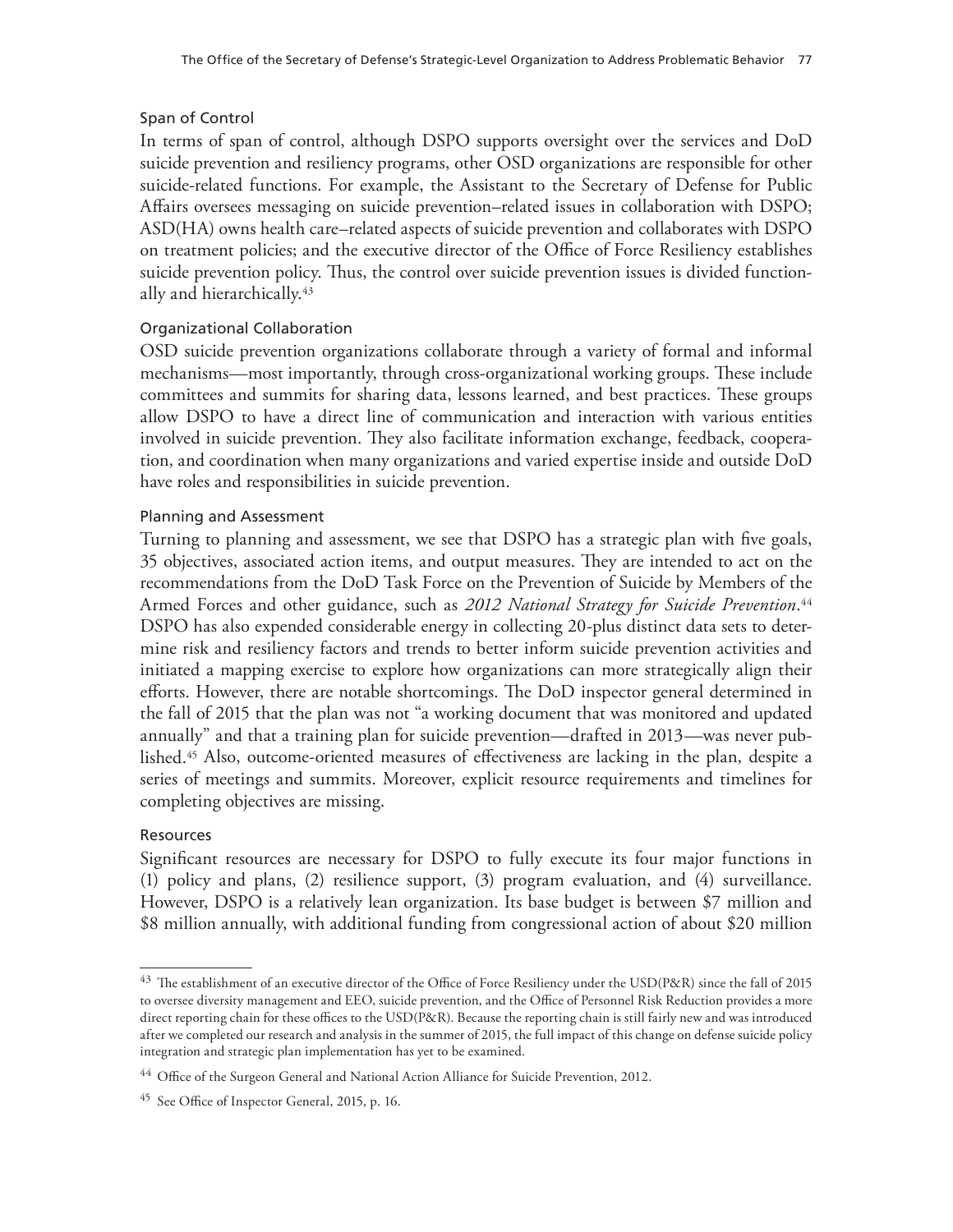for operations and maintenance. According to senior program staff, this amount of funding should remain steady or increase in the next few years, given the government's emphasis on suicide prevention.<sup>46</sup> A large portion of the funding goes toward oversight, maintenance, and operation of the Vets4Warriors call center that provides 24-hour-per day, seven-day-per-week, DoD-wide peer support. The office could not execute its entire budget in FY 2013, partly because of late funding and partly because of the time needed to procure additional projectrelated services to support the small number of full-time staff members.

### *Substance Abuse*

*In general, OSD activities dealing with substance abuse have not conformed to the managerial standards outlined above.*

## Unity of Command

At the time we conducted our research, several lines of authority in the realm of substance abuse flowed through two assistant secretaries, the USD(P&R) military deputy, and (in its role as an executive agent) the Army. Further, there were and are multiple and apparently overlapping oversight and coordination bodies. Although unity of command is a long way from being established within OSD for programs related to this problematic behavior, some progress has been made in this area, with the movement of DCoE from Army to DHA control.<sup>47</sup>

## Mission Focus

With the exception of the DDRP, organizations involved in substance use have a broad mission focus. The DDRP's long-time mission has been to test military personnel for illicit-drug use and incorporate new drugs into the test regime when they appear. However, addressing substance abuse makes up only a portion of the missions of medical and personnel management organizations. This might be appropriate from a medical perspective because SUDs are just one of many potential psychological health problems that can arise—and they are often linked to or are risk factors for other problematic behaviors. From the personnel management perspective, much of the organization and implementation occurs at the installation and command levels, with little OSD oversight related specifically to substance use.

## Span of Control

In terms of span of control, DoD substance-abuse efforts cover a wide range of functions, including diagnosis and treatment in the medical community under the ASD(HA); prevention and part of enforcement under the DDRP and the military deputy to the USD(P&R) (now the executive director of the Office of Force Resiliency); and education, additional prevention, the remainder of enforcement, and disposition largely under line management, with some oversight by ASD(R&FM) (now ASD[M&RA]). However, these functions—from education to disposition—are comprehensively managed only by the USD(P&R) within OSD. That said, there is some degree of integration among the three LOEs at lower levels. For example, the diagnosis and treatment of SUDs are better integrated within the medical community as a result of the creation of the DHA and DCoE. In addition, the transfer of a service member's positive test result from the DDRP to the personnel management community is well-estab-

<sup>46</sup> Based on discussions with DSPO staff, August 15, 2014.

<sup>47</sup> Authority for the DDRP could also be transferred from the USD(P&R) military deputy to the new executive director of the Office of Force Resiliency.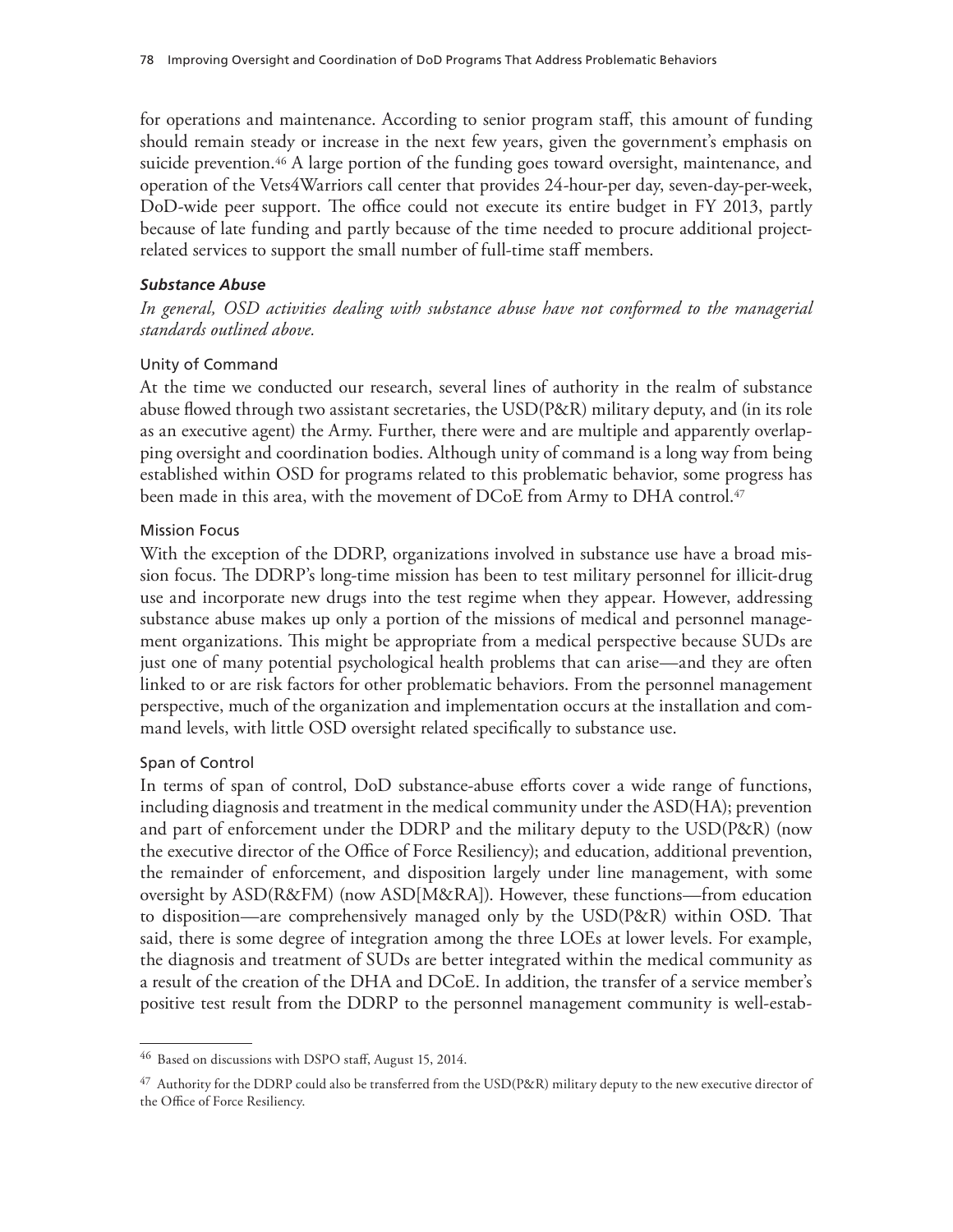lished, even though that transfer is managed differently in each of the services. However, DoD personnel noted that the medical community is being asked to take on increasing roles in areas outside diagnosis and treatment, although, for professional and cost reasons, it is resisting an expanded mission.

### Organizational Collaboration

As for organization collaboration, several examples exist of collaboration between DoD organizations dealing with substance abuse and other problematic behaviors. As mentioned above, following a positive drug test, the DDRP and line management coordinate to move personnel into administrative and disposition channels. Also, the DDRP participates in Addictive Substance Misuse Advisory Committee meetings with members of the medical community, has established connections with other risky behaviors because of its placement under Personnel Risk Reduction, and participates in the Safety and Occupational Health Steering Group. In addition, medical and suicide prevention organizations regularly work together because of the strong correlation between substance misuse and suicide.

The services have been placing greater emphasis on changing the culture associated with alcohol consumption and smoking, reducing the stigma associated with counseling fellow service members about substance misuse, and encouraging personnel to self-identify risks or instances of potential substance misuse. Although this could lead to greater collaboration among the medical and line management communities, this is most likely to happen at the installation and command levels than in the higher reaches of DoD.

## Planning and Assessment

The three functional communities that deal with substance abuse vary widely in their adoption of best practices in planning and assessment. Within the medical community, the DHA has submitted a draft strategic plan for all psychological health (of which substance abuse is a piece) to the Medical Deputies Action Group. It has some measurable goals, such as 100-percent adoption of screening in primary care, a unified medical record system, and use of evidence-based standards and treatment methods. The personnel management community does not appear to have a DoD-wide strategic plan or goals, but the services are generally moving toward a more holistic approach to problematic substance use that involves line management coordinating and collaborating with the medical community.

Of all DoD organizations, the DDRP has the clearest role and goals related to substance abuse. The DDRP's key performance output metric—testing rates across the services—clearly measures how the services are implementing the drug-testing program. However, in terms of a performance outcome metric, reducing positive test rates is more difficult to use as a robust measure of program effectiveness. Reasons for this include the following:

- Rapid changes in drug-use trends and new "designer" drugs mean that the testing does not capture all illicit-drug use.
- Service members might receive one drug test or fewer annually.
- Positive test results have a very low incidence, making it hard to correlate illicit-substance use with command training programs geared at prevention.

### Resources

Given the diffuse character of its substance-abuse mission, it is difficult to determine the level of OSD's resources devoted to this problematic behavior, much less its sufficiency. Again,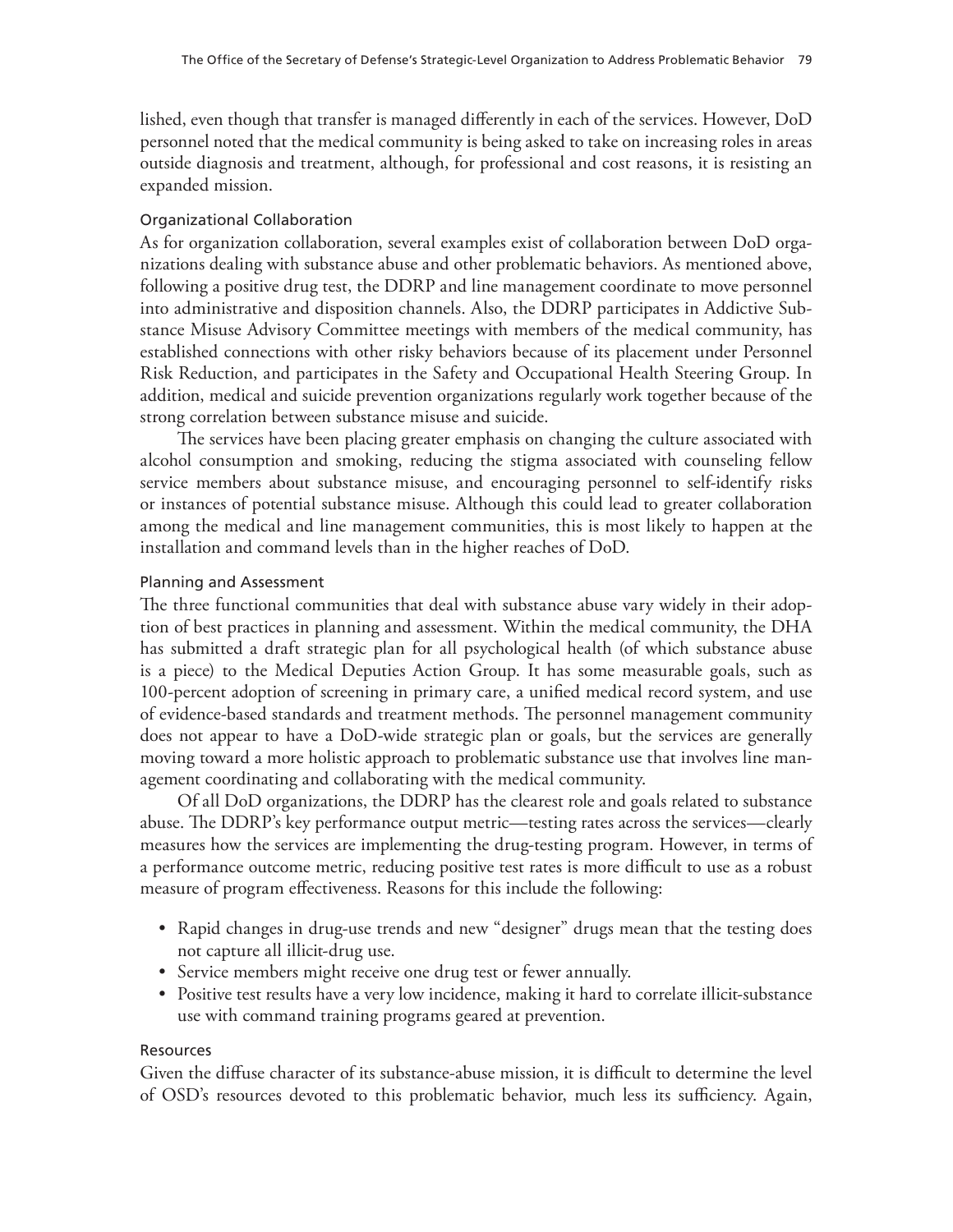the DDRP is an exception. Historically, the DDRP office has received a baseline budget of approximately \$120 million annually, with some supplementation from Congress for special programs or activities. However, this funding was projected to decrease in FY 2015 to approximately \$101.6 million. All the funding is executed through the services or DoD agencies and is mainly used for drug testing and for operating the drug-testing laboratories. According to the DDRP office, funding decreases could present challenges because the scope of testing over the past few years has increased, given the rapid introduction of new synthetic drugs and the increase in prescription drug misuse.

Four factors are largely responsible for influencing managerial practices in dealing with problematic substance use:

- the range of substances, behaviors, and effects on people involved
- the need to address the range of illegal uses, legal uses leading to illegal behavior, and completely legal uses of substances that can still negatively affect readiness
- the accretion of associated functions within DoD over time
- the lack of significant public and congressional focus.

Substance abuse is more complicated than other problematic behaviors because of the variety of substances (alcohol, drugs, and tobacco), the different ways problems arise from substance use, and the legal and illegal nature of the substances. Also, DoD has taken on more and more functions in the substance-use area over the years, with increased attention to prevention and treatment because of the repeated deployments to Iraq and Afghanistan. Further, although suicide prevention and sexual assault have garnered high-profile attention in recent years, substance abuse in DoD has not been subjected to significantly enhanced scrutiny, despite longstanding problems that have increased during the past decade. All these factors appear to have contributed to the development of the three separate communities that oversee and coordinate efforts.

### *Sexual Harassment and Unlawful Discrimination*

*The OSD organization responsible for sexual harassment and discrimination meets only two of our six managerial standards.*

#### Unity of Command

Unity of command is ensured by the fact that sexual harassment and discrimination both fall under ODMEO's MEO program, which has a long history within OSD.

### Mission Focus

Although the MEO program is focused on sexual harassment and discrimination, ODMEO has a much broader mission focus that includes outreach, diversity, and inclusion. MEO efforts are focused on being foundational and enabling the broader D&I efforts, yet problematic behaviors are not clearly delineated in ODMEO's mission.

### Span of Control

Although the MEO program establishes anti–sexual harassment and antidiscrimination policy for the department, in terms of span of control, it is not resourced to actively oversee service policy compliance and implementation.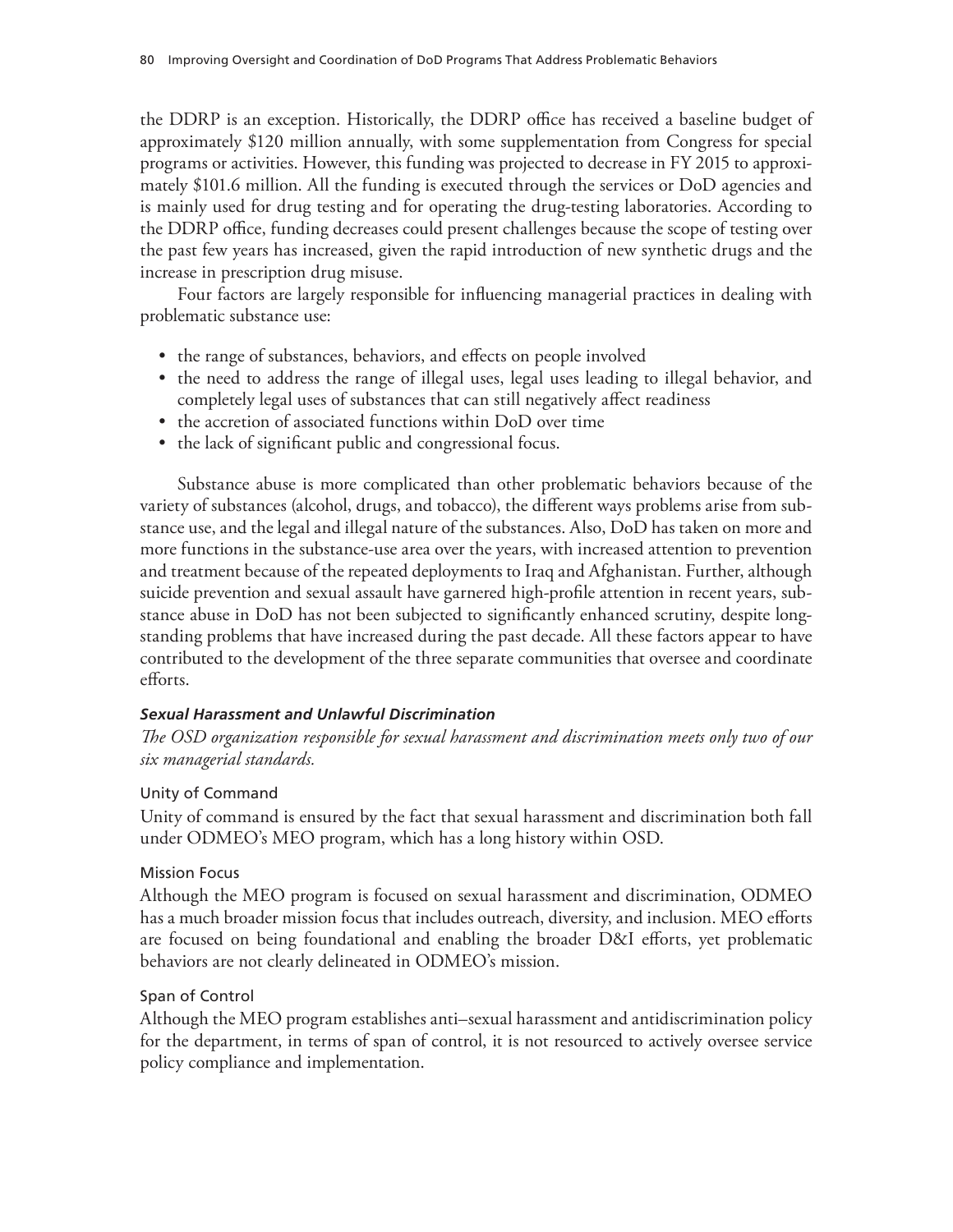## Organizational Collaboration

As for organizational collaboration, although the MEO program engages with the services on a somewhat regular basis in addressing sexual harassment and discrimination issues, organizational collaboration regarding efforts against sexual harassment and discrimination within OSD is limited and largely ad hoc.

## Planning and Assessment

In terms of planning and assessment, the MEO program lacks a strategic plan against sexual harassment and discrimination, and DoD's D&I strategic plan is focused on promotion of diversity, EO, and inclusion rather than on countering negative behaviors.<sup>48</sup> However, ODMEO's MEO working group does an effective job of bringing together MEO service leaders to collaborate on relevant issues.

## Resources

A lack of personnel resources constrains ODMEO's oversight and coordination of efforts against sexual harassment and unlawful discrimination. The former MEO program director had significant institutional knowledge and experience, but this position is not funded through ODMEO and was vacant at the end of our research. Although ODMEO and MEO leaders have relevant contacts, without a support staff, MEO's collaboration with OSD organizations is limited to SAPRO (whose relationship with ODMEO is necessitated by NDAA requirements).

Two factors, in particular, influence the extent of MEO's managerial impact. First, although MEO has ownership over anti–sexual harassment and antidiscrimination policy, it does not currently exercise oversight of service MEO efforts. Second, although, during our research, ODMEO was in the process of updating its DoD issuance that governs MEO, MEO is not resourced to support a broader mandate.

## *Hazing*

*The department's antihazing initiative is still under development; it is currently the least organizationally developed of the problematic areas in terms of managerial best practices.*

## Unity of Command

The fact that ODMEO has unclear authority to oversee antihazing for DoD contravenes the principle of unity of command.

## Mission Focus

Although hazing emerged as a hot issue that required a recent response to Congress, it is not an enduring mission focus for ODMEO.

## Span of Control

With ODMEO restricted primarily to developing a response policy, it is unclear how ODMEO's span of control might expand once the department's response to recent hazing events has had time to become more established.

<sup>48</sup> DoD, *Department of Defense Diversity and Inclusion Strategic Plan, 2012–2017*, Washington, D.C., April 19, 2012b.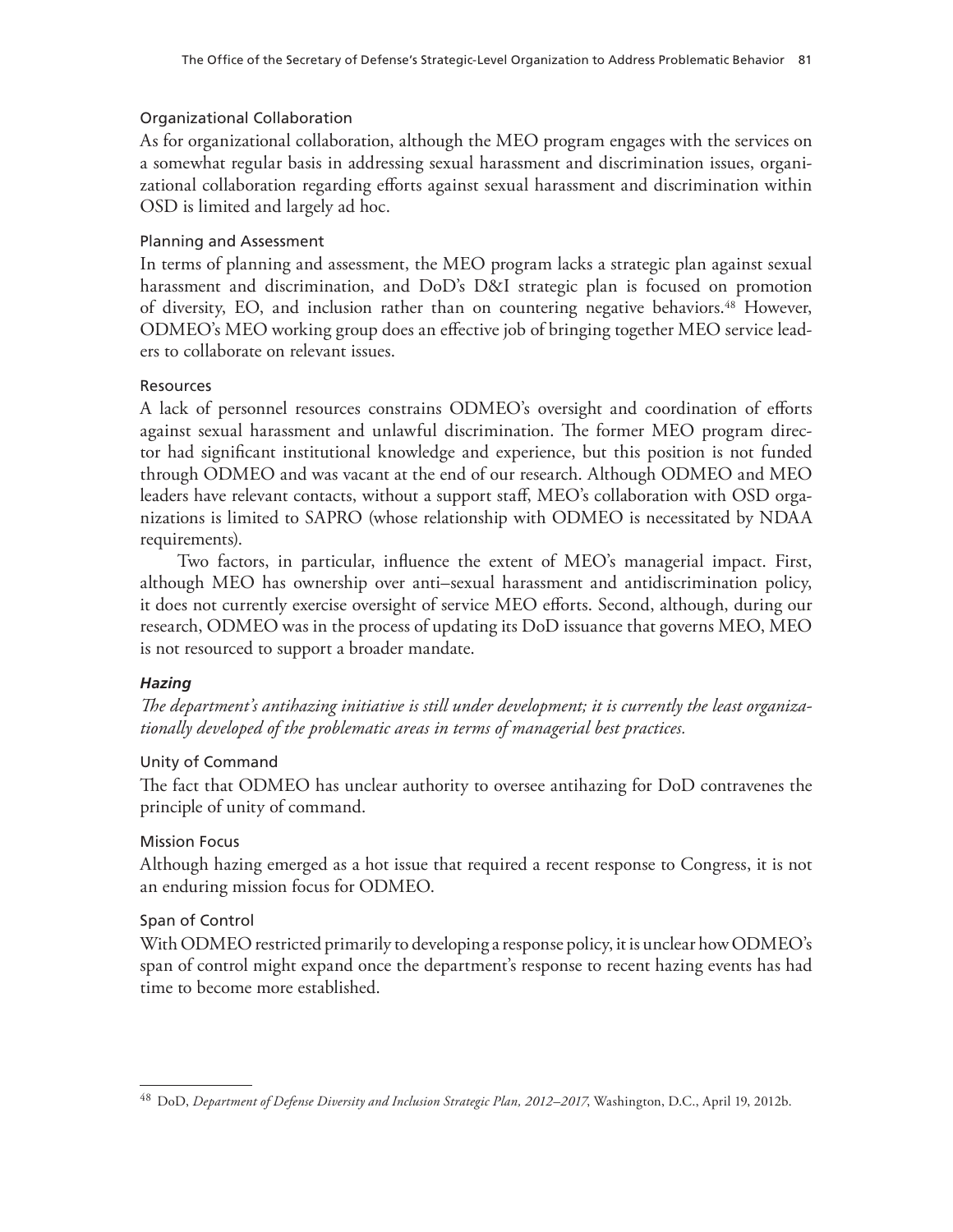## Organizational Collaboration

Organizational collaboration for the antihazing effort is extremely limited. Collaboration with the services occurs through the hazing working group, but there is no evidence of collaboration with other OSD organizations.

## Planning and Assessment

It is premature to evaluate OSD planning and assessment practices against hazing at this time, given the recent attention on hazing in the department and limited time to address these issues. That said, a February 2016 U.S. Government Accountability Office report stated that DoD as a whole has limited visibility into hazing incidents. Although most of the services track data on reported incidents of hazing, because tracking methods vary, the data are neither complete nor consistent.49

## Resources

Several factors have affected and could yet affect ODMEO's ability to effectively manage DoD's antihazing initiative. In terms of personnel, the lead for antihazing efforts has changed hands at least three times since ODMEO assumed responsibility for this problematic behavior. Additionally, realignment of the ODMEO office and changes in senior leadership have affected the unity of command. Although the forthcoming antihazing policy that the hazing working group developed is supposed to outline antihazing roles and responsibilities, ODMEO's expansive portfolio of missions and limited resources make its continuation as the hazing lead questionable. That said, ODMEO leadership's extensive network of DoD connections could facilitate collaboration among organizations dealing with hazing and other problematic behaviors.

## *Comparison of Managerial Practices*

Table 4.3 provides a side-by-side comparison of the results of our evaluation of the managerial practices of OSD organizations to address problematic behavior, based on the discussion above.

## **Summary**

Our research looked across the OSD organizations responsible for addressing the six problematic behaviors, focusing on three questions: (1) What organizations are involved, and how are they structured? (2) What coordination and oversight mechanisms are currently being used? and (3) How well managed are OSD organizations addressing problematic behavior in terms of their conformity to recognized managerial principles?

It is difficult to make comparisons across a spectrum of organizations dealing with different problematic behaviors and aspects of behavioral mitigation and possessing different levels of authority, resources, and leadership emphasis. That said, the following list summarizes the

<sup>49</sup> U.S. Government Accountability Office, *DoD and Coast Guard: Actions Needed to Increase Oversight and Management on Hazing Incidents Involving Servicemembers*, Washington, D.C., GAO-16-226, February 9, 2016.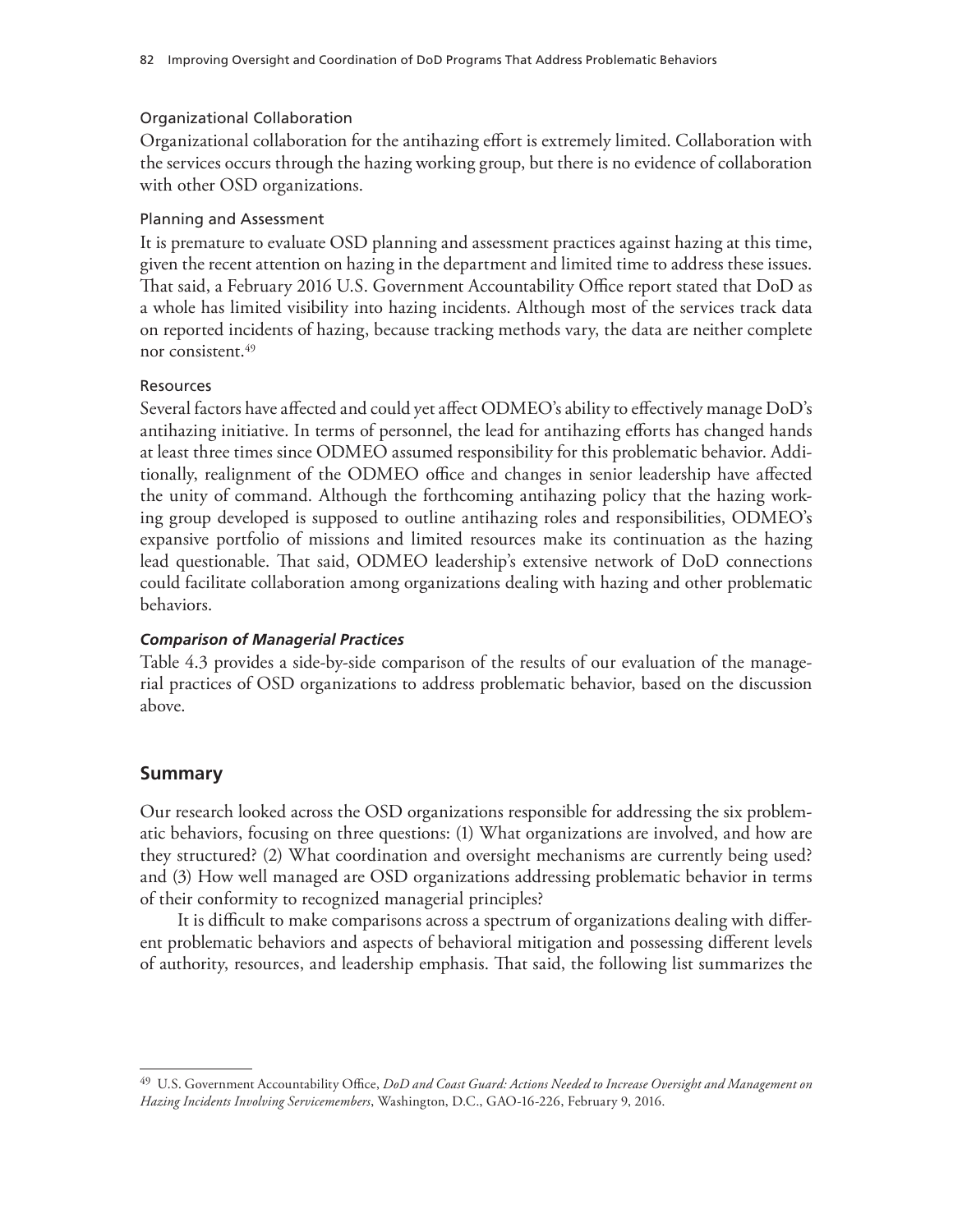| Problematic<br><b>Behavior</b>                         | Unity of<br>Command                                                                                       |                                                                                        | Mission Focus Span of Control Collaboration                                                   | Organizational                                                                                                           | <b>Planning and</b><br><b>Assessment</b>                                                                                           | <b>Resources</b>                                                                                             |
|--------------------------------------------------------|-----------------------------------------------------------------------------------------------------------|----------------------------------------------------------------------------------------|-----------------------------------------------------------------------------------------------|--------------------------------------------------------------------------------------------------------------------------|------------------------------------------------------------------------------------------------------------------------------------|--------------------------------------------------------------------------------------------------------------|
| Sexual assault Authority                               | centered<br>in SAPRO;<br>reports<br>directly to<br>$USD(P&R)$ $(+)$                                       | Singular focus<br>on sexual<br>assault $(+)$                                           | Oversees<br>full range of<br>prevention<br>and response<br>$activities (+)$                   | Collaboration<br>within<br>and across<br>problematic<br>behaviors:<br>capacity limits<br>the potential<br>for more $(+)$ | Policy and<br>authority<br>well aligned;<br>strategic<br>plan ensures<br>accountability<br>$(+)$                                   | Lacks resources<br>for field visits;<br>timeliness of<br>funding is an<br>issue $(-)$                        |
| Suicide                                                | Program<br>authority<br>nominally<br>centered in<br>DSPO, but<br>complex<br>governance<br>structure $(-)$ | Singular focus<br>on suicide<br>prevention (+)                                         | Prevention<br>programs<br>separated<br>from<br>messaging,<br>health care,<br>and policy $(-)$ | High<br>degree of<br>collaboration<br>within<br>and across<br>problematic<br>behavior $(+)$                              | Strategic<br>plan has clear<br>objectives but<br>lacks outcome<br>measures,<br>timelines,<br>and resource<br>requirements<br>$(-)$ | Funding<br>projected to<br>remain steady<br>or increase;<br>unable to fully<br>execute FY 2013<br>budget (+) |
| Substance use                                          | Authority<br>split between<br>ASD(HA),<br>ASD(R&FM),<br>and the<br>USD(P&R)<br>military<br>deputy $(-)$   | Each<br>organization<br>focuses<br>on specific<br>aspects of<br>substance use<br>$(-)$ | Prevention,<br>detection,<br>treatment,<br>and discipline<br>not integrated<br>$(-)$          | Many<br>coordinating<br>bodies but<br>limited<br>collaboration<br>outside focus<br>area $(-)$                            | Strategic plan<br>in draft; the<br>DDRP has<br>output (but<br>not outcome)<br>measures $(-)$                                       | Total substance-<br>use resources<br>unknown; the<br>DDRP budget<br>is projected to<br>$decrease (-)$        |
| Sexual<br>harassment<br>and unlawful<br>discrimination | Policy<br>authority<br>centered in<br>ODMEO's<br>MEO program<br>$(+)$                                     | <b>MEO</b> focuses<br>on problem<br>areas;<br>ODMEO's<br>remit is<br>$broader (+)$     | MEO is policy-<br>oriented; not<br>staffed for<br>compliance<br>oversight (-)                 | Limited and<br>ad hoc outside<br>focus areas $(-)$                                                                       | No strategic<br>plan for sexual<br>harassment<br>and<br>discrimination<br>$(-)$                                                    | MEO director<br>position vacant;<br>no support staff<br>$(-)$                                                |
| Hazing                                                 | No clear<br>authorities $(-)$                                                                             | Integration<br>into ODMEO's<br>mission<br>unclear $(-)$                                | Limited to<br>response<br>policy $(-)$                                                        | Extremely<br>limited<br>outside the<br>services $(-)$                                                                    | To be<br>determined;<br>new mission<br>area                                                                                        | To be<br>determined;<br>new mission<br>area                                                                  |

### **Table 4.3 OSD Management of Programs to Address Problematic Behavior**

NOTE: + = There is evidence that organizations are meeting managerial standards. - = There is evidence of significant managerial deficiency.

findings of our research into OSD organizations to address problematic behavior and their oversight, coordination, and managerial practices:

- **The organizational complexity of OSD efforts to address problematic behavior has varied considerably.** Until the establishment of the Office of Force Resiliency in late 2015 added a layer of bureaucracy, OSD's SAPR structure was quite simple, with SAPRO reporting directly to USD(P&R). By contrast, many OSD organizations at different levels of the bureaucracy continue to share responsibility for addressing substance abuse. OSD organizations dealing with other problematic behaviors fall in between these two extremes of complexity.
- **Coordination mechanisms are generally formal and often limited to a single problematic behavior; collaboration across problematic behaviors is usually informal, infrequent, and ad hoc.** Except for the hazing working group, all organizations to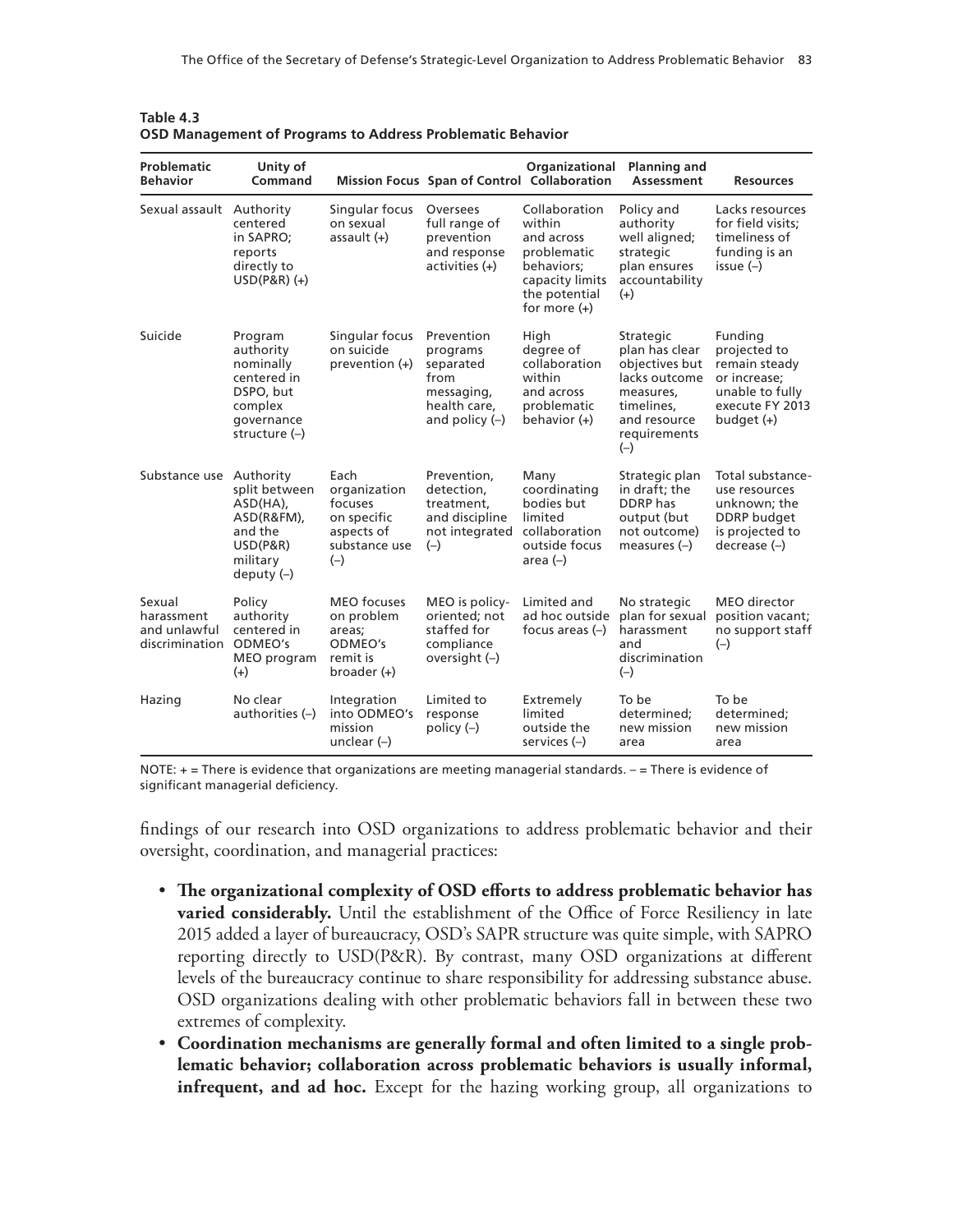address problematic behavior have OSD, other DoD, and, in some cases, non-DoD coordination partners and mechanisms that are used every few months or on an as-needed basis. Much of the coordination among organizations dealing with different problematic behaviors occurs in the form of informal interactions among staff members seeking specific types of assistance. The ad hoc nature of these collaborative activities is not necessarily bad and has resulted in useful outcomes in terms of reporting and data-sharing. Moreover, regular, formal interactions can be inflexible and inefficient. That said, discussants have indicated that they have little opportunity to engage in innovative forms of collaboration or develop new relationships outside their problem areas while still satisfying their current requirements.

- **Oversight authorities, policies, and plans are well delineated in some cases, numerous and confusing in other cases, and mostly lacking in one case.** Both SAPRO and DSPO have clearly focused directives and well-developed strategic plans that address SAPR and suicide prevention programs, respectively. There is a large amount of substance-use documentation; however, much of it is focused on drug testing and enforcement. ODMEO has a directive that encompasses diversity, EO, and inclusion. Although it was developing an updated DoDI for MEO at the time of our research, ODMEO lacks a strategic plan for programs to address unlawful discrimination and sexual harassment. There are currently no formal authorities or policies governing DoD's response to hazing. The various OSD oversight mechanisms dealing with sexual assault, substance misuse, and suicide prevention appear to be exercised on a regular basis. The MEO program and the hazing working group have produced status reports on military diversity and hazing when directed to do so, but there is currently no requirement to continue this kind of reporting. In general, OSD organizations to address problematic behavior have some metrics to evaluate the success of program efforts, but they tend to be more output than outcome oriented.
- **OSD's management conforms to organizational design principles more in some cases than in others.** It mostly conforms for sexual assault; conforms less for suicide prevention, substance abuse, unlawful discrimination and sexual harassment; and conforms not much at all for hazing, which is the least organizationally developed problematicbehavior area within OSD. Having said this, because of the inherent difficulty of comparing organizational designs that were developed to address different issues that exist within different medical, legal and policy environments, we cannot yet conclude that one organizational structure for mitigating problematic behavior is better than another.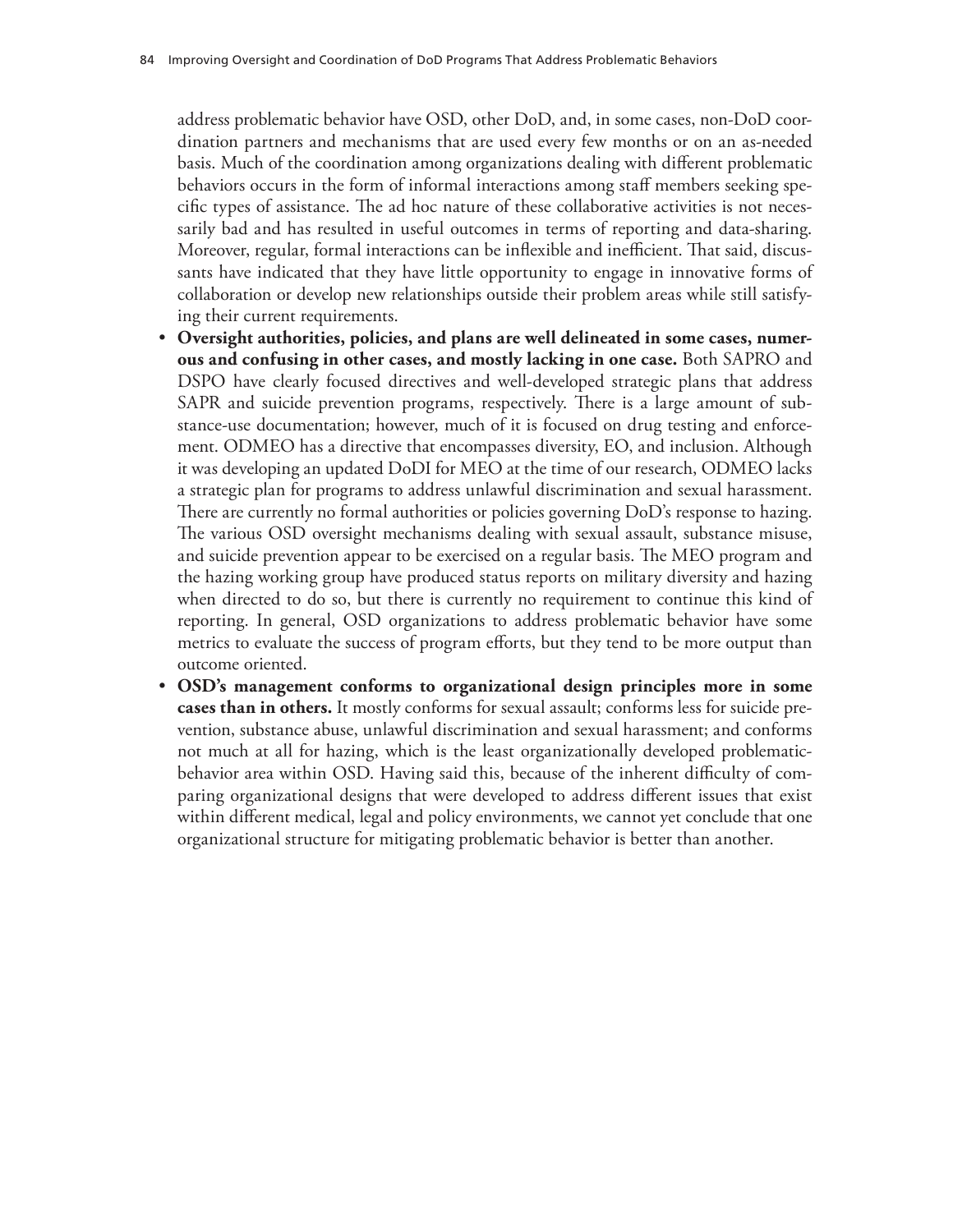CHAPTER FIVE

# **Structural Alternatives for Addressing Problematic Behavior Within the Office of the Secretary of Defense**

As OSD considers options for improving the coordination and oversight of policies and programs related to problematic behavior, a major issue is how and how much to adjust the existing departmental structure within the Office of the USD(P&R) to encourage better outcomes: for example, through clearer accountability, a greater sharing of limited resources, the identification of common goals and standards of measurement, and better collaboration in executing mutually supporting activities.

This chapter focuses on the question of what alternatives exist to OSD's current organizational structures that suggest ways OSD might improve its oversight and coordination of programs to address problematic behavior. To answer this question, we first explore the basic departmental alternatives outlined in the organizational design literature and indicate how the organizations that address problematic behavior in OSD conform to these generalized models. We then review actual alternative structures within the services and suggest how OSD might draw insights from the structural approaches the services are taking to better integrate their efforts for both decreasing the incidence of problematic behavior and enhancing the overall health and resilience of service members.

### **What Structural Alternatives Are Found in the Organizational Literature?**

As described in the organizational design literature, there are two basic departmental structures—functional and self-contained—each of which has advantages and disadvantages.1 In a functionally oriented organization, departments are arranged based on occupational skills. Thus, as Figure 5.1 shows, a business can have departments composed of specialists in marketing, production, finance, HR, and so on, whereas many military organizations have staff elements that focus on such things as operations, intelligence, personnel, logistics. Advantages of a functional departmental structure include ease of supervision, with most supervisory positions filled by persons with in-depth experience in a particular function, and an enhanced prospect that better skills will be applied to organizational problems. The greatest disadvantage of functional departments is that placing people together in specialized groups creates differences among groups even while instilling solidarity within a group. Consequently, greater attention is needed to promote integration between departments to ensure, for example, that they do not pursue objectives that are at odds with one another. Because all functions must be

<sup>&</sup>lt;sup>1</sup> For an analysis of the effects of various types of departmental structures, see Robey and Sales, 1994.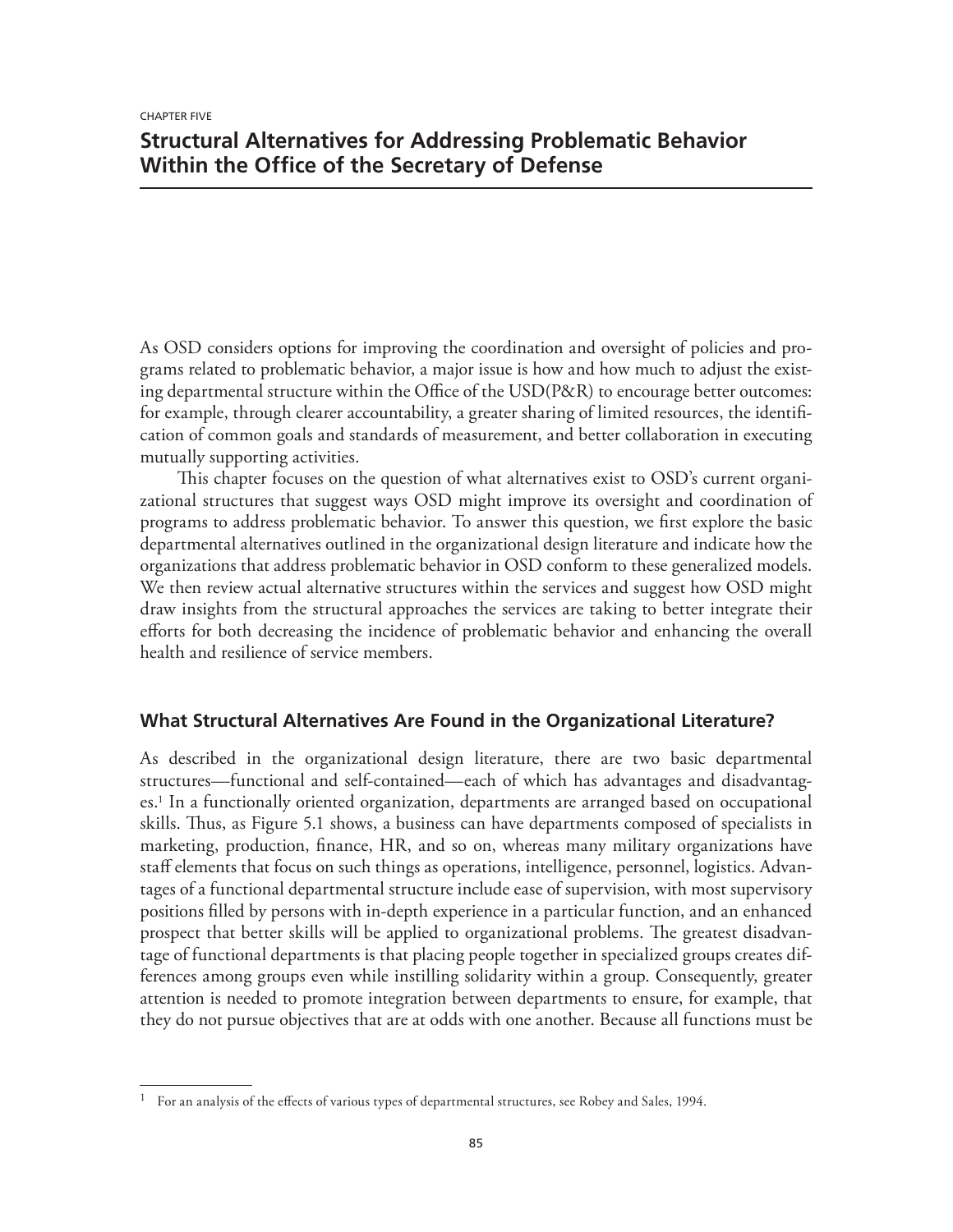

SOURCE: Adapted from Robey and Sales, 1994, p. 185. **RAND** *RR1352-5.1*

**Figure 5.1**

performed for the overall task of an organization to be accomplished, another disadvantage is the difficulty of establishing responsibility for performance.

By contrast, self-contained divisions are fairly autonomous, with each division containing all the functional skills needed to perform its tasks. Although there are several ways to implement a self-contained design, the primary way is through product or service differentiation. Thus, an aerospace group in a corporation or an armored division in the military has all the functions it needs to support the delivery of the product or service (see Figure 5.2). An advantage of self-contained structures is that coordination problems are simplified because resources need only be applied to one product or service. Another advantage is that a self-contained structure permits top managers to assess good and poor performance because each division is responsible for a single output category. Disadvantages include the duplication of resources in each department and reduced opportunities for resource-sharing, as well as decreased specialization of input skills given that personnel focus more on outputs. Finally, self-contained departments tend to compete with one another, which can inhibit collaboration or lead to a misallocation of talent or resources.

In practice, most large and complex organizations contain examples of various departmental structures. Team-based designs, such as matrix organizations, try to retain the benefits



**Figure 5.2 Self-Contained Product Departments in Manufacturing**

SOURCE: Adapted from Robey and Sales, 1994, p. 188. **RAND** *RR1352-5.2*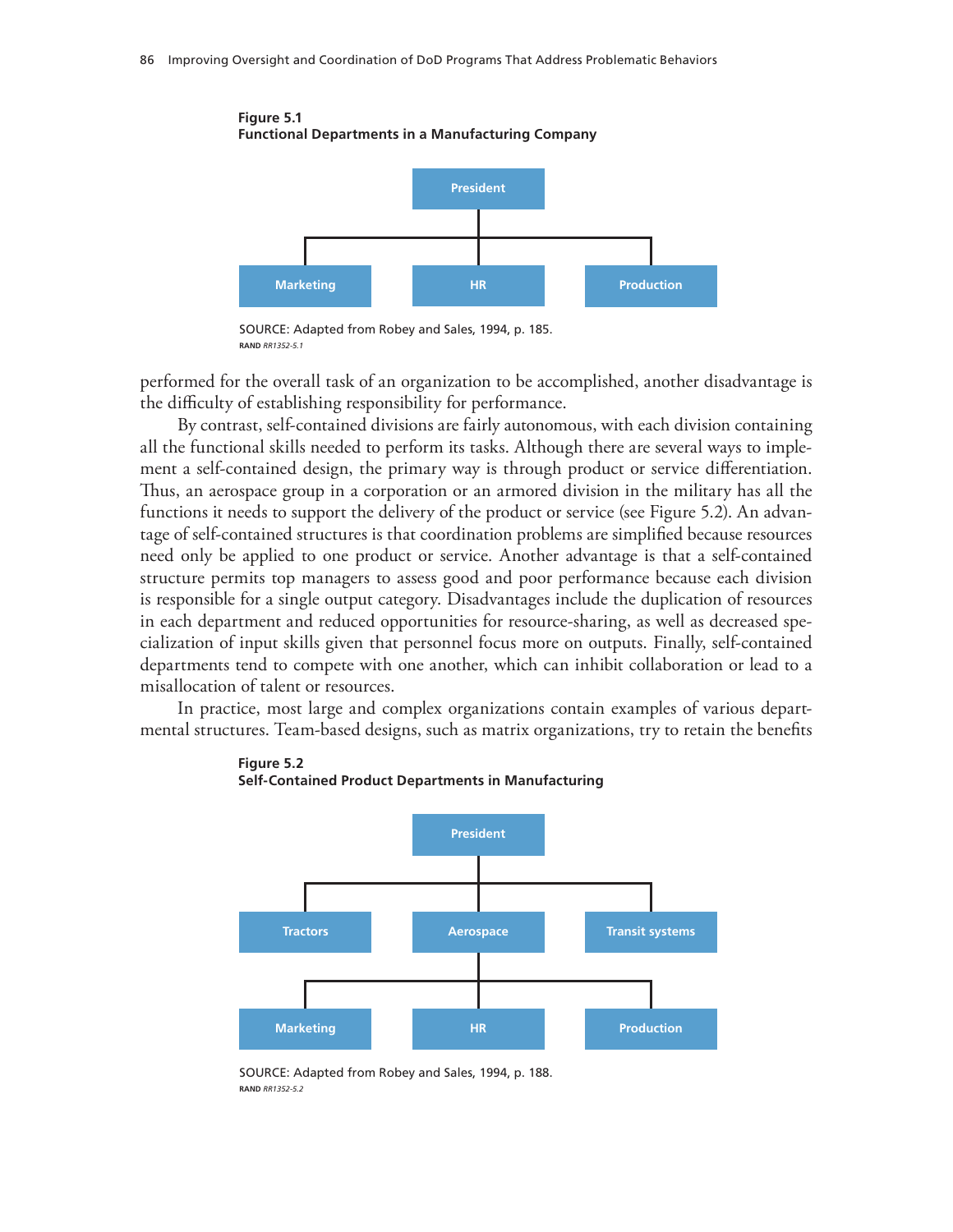of functional specialization while finding ways to coordinate specialized resources around specific tasks. As Figure 5.3 illustrates, two lines of authority exist in a matrix structure: a functional line that runs vertically (from functional departments, such as production, finance, and personnel, to functional groups) and a second line that runs horizontally from project managers to the functional groups, connecting specialists who work on the same project. Thus, a member of a functional group has two bosses: the functional department head and a project manager. Although this model violates the classic principle of unity of command, the dual authority of the matrix structure is intended to strike a balance between two organizational needs: ensuring technical quality through its vertical hierarchy and enforcing efficient application of resources through its horizontal lines of project or program authority. However, achieving such a balance is not easy. Many businesses have reportedly abandoned matrix structures in recent years because of conflicts between functional and project managers, excessive administrative overhead, and slow decisionmaking resulting from multiple information flows.<sup>2</sup>

OSD's organization of the offices responsible for policies and programs to address problematic behavior represent a mix of structural types. In broad terms, the structure can be described as functional in that personnel working on issues related to problematic behavior all ultimately report to a functional executive—that is, the USD(P&R). However, oversight and coordination responsibilities for several behaviors are more or less self-contained. As previously noted, SAPRO was created to be the "single point of authority" for SAPR policy and accountability within DoD.3 The director of ODMEO serves as the senior manager for the

#### **Figure 5.3**



#### **Matrix Organizational Structure**

SOURCE: Adapted from Robey and Sales, 1994, p. 222. **RAND** *RR1352-5.3*

<sup>2</sup> Robey and Sales, 1994, p. 224.

<sup>&</sup>lt;sup>3</sup> SAPRO, "Mission and History," undated.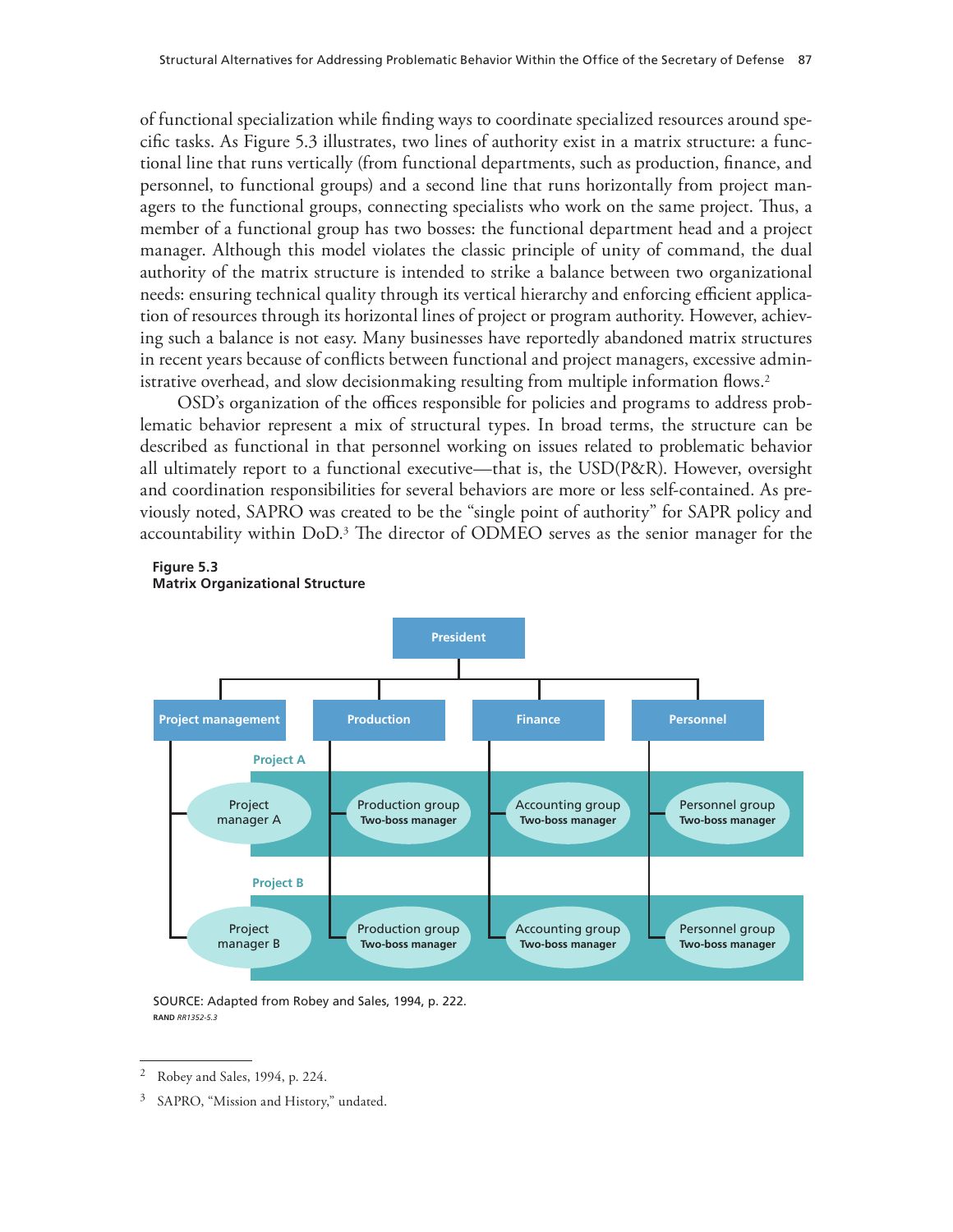MEO program, which provides oversight to DoD efforts to prevent discrimination and sexual harassment among military personnel. By contrast, personnel focusing on substance-abuse issues are currently mostly assigned to functional elements of OSD's bureaucracy that fall under the ASD(HA) and ASD(M&RA). The one relatively self-contained organization in the substance-abuse area is the DDRP, a component of the Office of Personnel Risk Reduction. The organizations that oversee OSD's suicide prevention activities are both functional and self-contained. DSPO is the principal coordinator of suicide prevention plans and programs, but policymaking responsibility is shared with the ASD(HA) and the Office of Force Resiliency. As discussed earlier, responsibility for DoD's antihazing policy has yet to be officially defined—although ODMEO is currently the coordinating authority. In short, OSD lacks a consistent structure for the oversight and coordination of efforts to address the problematic behavior we have examined.

What kind of structural design would appear to work best to improve overall accountability, collaboration, goal-setting, or the sharing of resources? From a theoretical perspective, the answer is that it depends on what OSD's leadership is trying to accomplish through structural reform. For example, a functionally based organization would probably be most suitable if retaining a skilled and experienced workforce were considered essential. If integrating workforce activities and holding people accountable were preeminent considerations, some form of self-contained organization structure would seem appropriate. Alternatively, a matrix structure might be the solution if there is a need to strike a balance between having the right expertise to formulate good policies and establishing clear responsibilities and common standards for policy execution.

#### **Alternative Structures Within the Services**

One actual source of alternative structural models is provided by the services, which, like OSD, have an obligation to address problematic behavior and have recently taken steps to establish a more coherent approach to the management of a broad range of behavioral programs. This section focuses on the question of what OSD might learn from how the services deal with problematic behavior. Keeping in mind the differences in OSD and service responsibilities for managing problematic behavior, we first describe examples from the Army, Navy, Marine Corps, and Air Force of structural adaptations intended to provide a better departmental response to behavior issues affecting service members and their families. We then examine the potential usefulness of these examples to OSD as it considers organizational changes to improve its oversight and coordination of efforts to address problematic behavior among military personnel throughout DoD. However, it should be noted that limited time, resources, and information, as well as the changing nature of service behavior organizations, led us to refrain from rendering judgments about their effectiveness. Also, as Chapter Four demonstrates, organizational design is only one factor to consider when analyzing an organization's coordination and oversight capabilities.

The approach used in this part of the research is based on information primarily gleaned through policy discussions (both in person and by telephone) with personnel across Army,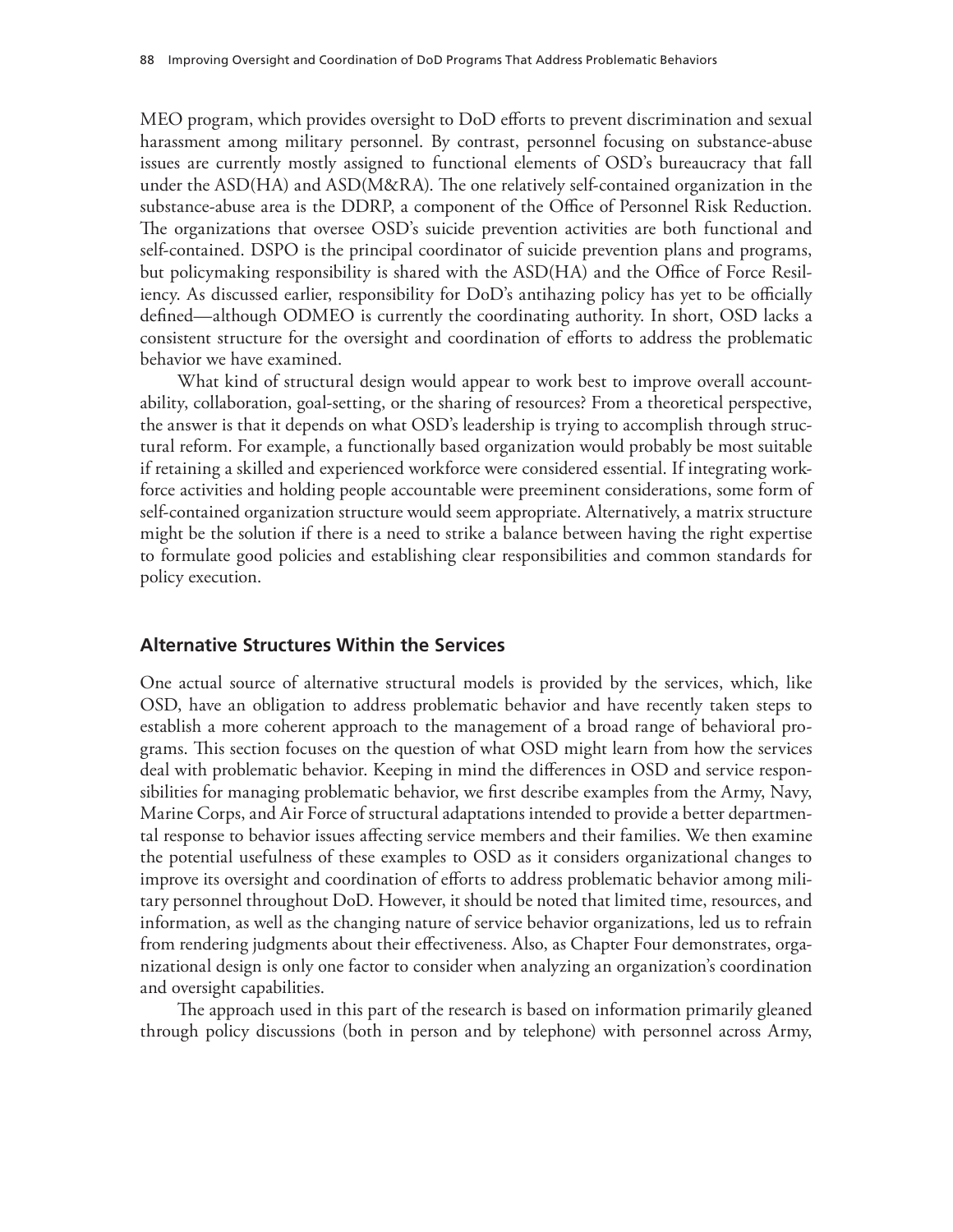Navy, Marine Corps, and Air Force programs that address problematic behavior.<sup>4</sup> It draws on the same protocol used with OSD (see Appendix B) and discussed in Chapter Four.

#### **How Are the Services Structured to Address Problematic Behavior?**

When we look at the organizations in the services that deal with problematic behavior, no single structural design predominates. Although each service has program offices that focus on specific behaviors—such as illegal discrimination, sexual assault, sexual harassment, and drug testing—and report to counterpart offices in OSD,<sup>5</sup> each has established somewhat different structures for integrating behavioral program activities and initiatives. Nevertheless, there is a trend that is especially evident in the Army and the Navy and, to a lesser extent, in the Marine Corps and Air Force, toward developing self-contained structures intended to facilitate the coordination and oversight of multiple behavioral efforts; this trend reflects a more holistic approach to service members' health and readiness. We describe some of these organizations below. Also described below is an Army example of a shift in functional authority for a behavioral program that had adverse consequences. Finally, we discuss how the Air Force has established a matrix-like organization for addressing behavioral issues.

### *Self-Contained Programs in the Army, Marine Corps, and Navy*

Self-contained behavioral structures come in various forms in the services. Beyond the basic building block—a program focusing on a single behavior—the services have developed structures that attempt to integrate efforts that address multiple problematic behaviors, as well as behaviors that are positive (beneficial to readiness, resilience, and health) and negative.

#### Army Programs

### *Coordinating Army Readiness Programs*

The Army's shift to an integrated and whole-person approach to behavioral health is encompassed in the Army's Ready and Resilient (R2) Campaign that was announced in late 2012. R2 is for the Total Army: soldiers in the active component, Army National Guard, and U.S. Army Reserve, as well as soldier families and Army civilians—an acknowledgment that success in the battlefield is beyond training and weapons for soldiers. R2 is itself not a program. Considering the proliferation of Army programs in the past decade, the purpose of the R2 Campaign is to look "holistically and strategically" at the Army's R2 initiatives and to consolidate guidance for programs that aim to improve soldier, family, Army civilian, and unit readiness.

To execute R2, the Army created ARD in November 2013. Its mission is to improve formal coordination among programs and move toward a comprehensive, integrative approach in awareness, prevention, treatment, and rehabilitation. Its responsibilities include development of policies, doctrines, plans, budgets, and initiatives for these programs, as well as overall implementation, relevant research, evaluation, and assessment. It is also responsible for developing and overseeing databases, such as the Army's Sexual Assault Data Management System; for preparing reports; and for collating statistics for submission to senior leaders in the Army and OSD for reporting to Congress and the White House. As of March 2015, ARD reported

<sup>&</sup>lt;sup>4</sup> The study team also reviewed service documents related to the management of programs to address problematic behavior that were publicly available or provided to us by those with whom we spoke.

<sup>&</sup>lt;sup>5</sup> See Appendix C for a description of the service programs to address problematic behavior.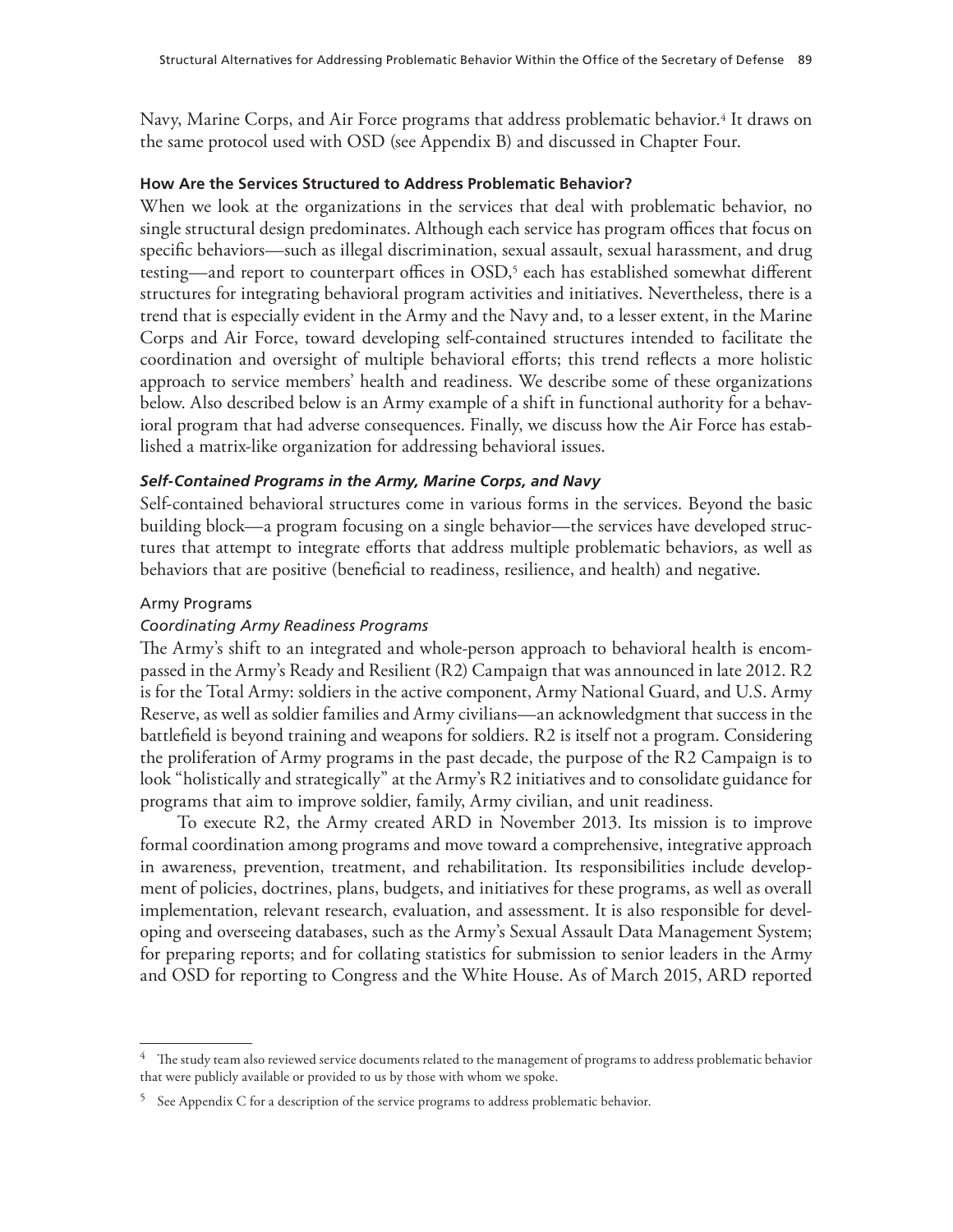having initiated formal coordination with numerous programs, including those for the problematic behavior covered in this study.6

In direct support of the R2 Campaign is the Army Health Promotion Program*.* At the community level, it is a leadership program that works to encourage lifestyles that "improve and protect physical, behavioral, and spiritual health" by implementing programs and services at the community level—that is, the installation, regional, or state level.7 Another support mechanism is the Risk Reduction Program (RRP)*—*a tool for commanders to reduce high-risk behavior among their soldiers<sup>8</sup> that grew out of the Army Substance Abuse Program (ASAP) that U.S. Army Installation Management Command (IMCOM) oversees and executes at an installation level. The RRP does not create new services. Instead, it brings a prevention-focused approach to deal with problematic behavior, including suicide, sexual assault, and substance abuse.

### The Marine Corps' Integrated Behavioral Health Program

The Marine Corps approach to reducing problematic behavior is characterized by integrating efforts, with a focus on unit-based approaches and creating training that aims to be effective and efficient. In particular, the Marine Corps deliberately combined efforts focused on suicide prevention, family advocacy, substance abuse, operational stress control, and sexual assault into the Behavioral Health Program in 2010.

The Behavioral Health Program is the main coordination and oversight mechanism for addressing problematic behavior within the Marine Corps. The Marine Corps model views many of the problematic behaviors included in these programs as interrelated and as having the potential to occur together and to build toward very negative outcomes. Especially in the presence of triggers, such as permanent change of station or other transitions,<sup>9</sup> relationship breakdowns, disciplinary actions, job-related stress, or substance abuse, this model recommends increased vigilance and the use of protection factors found in training and education to prevent suicide attempts (and other problematic behaviors). The Behavioral Health Program model also recognizes a series of demographic risk factors—in particular, young males of junior enlisted ranks are at risk for a wide variety of potentially destructive behaviors. Also, the model explicitly recognizes that the use and misuse of alcohol are associated with many other problematic behaviors and spill over into many other behaviors; examples provided include motorcycle safety and sexual assault.<sup>10</sup> Therefore, the Behavioral Health Program model attempts to deal with all these behaviors in an integrated fashion. Best practices include embedding clinical

<sup>6</sup> ARD officials with whom we spoke do not rule out the possibility of the Army's SHARP program coming under ARD in the future; for now, it remains under a separate chain of command under the G-1.

 $^7$  Author phone conversations with senior Army officials involved in the R2 Campaign, October 9, 2014, and November 13, 2014.

<sup>8</sup> The RRP originated as a reengineering effort at Fort Campbell, Kentucky, in 1994 to address a series of high-risk incidents.

<sup>9</sup> In particular, transitions have been noted as being a "high-risk area" that is linked to suicides. In the Marine Corps, behavioral health personnel are currently planning to begin working more closely with the Personal and Professional Development Program, which is one of many DoD programs that offer transition assistance.

<sup>&</sup>lt;sup>10</sup> According to our interviews, those working on problematic behavior within the Marine Corps report that OSD's highly stovepiped approach to alcohol- versus drug-related issues means that having an integrated approach at the service level is more difficult; in particular, OSD's funding requirements are thought to be restrictive.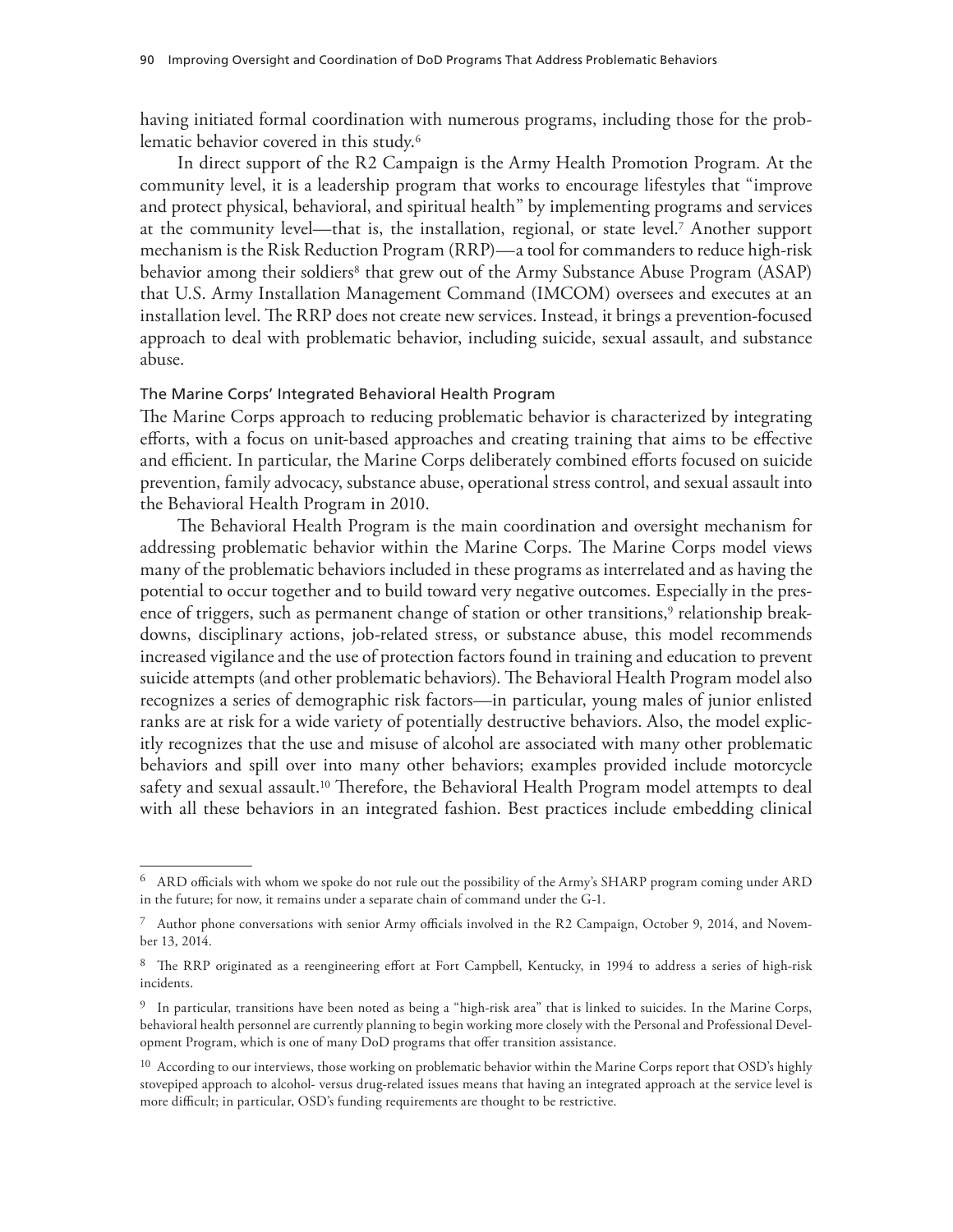providers at the marine expeditionary force or unit level (similar to the Army's Risk Reduction Program coordinators).

To integrate behavioral health programs, the Marine Corps elected to combine program personnel by functional area rather than discipline; in particular, the policy analysts from each program now work together as a team, as do the data analysts from each program. This has allowed better integration of both data and policy. Integrating the data analysts was viewed as a necessity, both to better advocate for resources and to track progress more holistically. Behavioral health personnel also report having built logic models for their programs and tracked a variety of measures. Of course, they track such negative outcomes as suicides, family violence, and DUIs, as well as a variety of outputs, such as training completed. A memorandum of understanding with the Wounded Warrior Project, a nonprofit organization dedicated to assisting injured veterans, enables behavioral health programs to use an existing data platform to track key outputs and outcomes. Program managers are trying to determine how to measure the success of their integration efforts. A key long-term goal is to develop ways to evaluate combined, unit-level training programs that cover all relevant problematic behavior.

#### Coordinating Navy Readiness Programs

As is the case in the U.S. Army, the Navy's approach to combating problematic behavior is integrated and holistic, based on a deliberate decision to organize all relevant programs into a single office, the 21st Century Sailor and Marine Office (N17). This office includes a wide range of programs that deal with many aspects of readiness. The Navy's approach to addressing problematic behavior is characterized by viewing behaviors along a spectrum and by focusing efforts on establishing the right climate at the command level. Within the Navy's organizational structure, N17 is part of the Office of the Chief of Naval Operations (OpNav).11

N17 includes six branches (or programs):

- Total Sailor Fitness (drug and alcohol prevention, as well as numerous programs that deal with physical readiness and family readiness, including transition support)
- Suicide Prevention and Operational Stress Control
- SAPR
- Sexual Harassment Prevention and Equal Opportunity
- Behavioral Standards (hazing and fraternization)
- Policy and Resource Coordination.<sup>12</sup>

Personnel focus is on the command level. The commander is viewed as holding responsibility for establishing and maintaining the correct "climate," and problematic behavior is viewed as occurring most frequently when the climate allows this. To some extent, this command-centric view might reflect the varied circumstances in which sailors serve (on submarines, on aircraft carriers, on smaller ships, on shore, in overseas locations).13 Personnel in N17

<sup>&</sup>lt;sup>11</sup> The Chief of Naval Operations (CNO), the Vice Chief of Naval Operations, the Deputy Chiefs of Naval Operations, and certain other ranking officers and their staffs are collectively known as OpNav.

<sup>&</sup>lt;sup>12</sup> The specifics of the establishment of N17, and the organization of branches within, are drawn from Chief of Naval Operations, "Establishment of Navy's Twenty-First Century Sailor Office (OpNav N17)," Naval Administrative Message (NAVADMIN) 153/13, April 2013, and Nicole Battaglia, director, 21st Century Sailor and Marine Office, "21st Century Sailor Office," briefing to the authors, May 2014. Also see Appendix C for more information on this office.

<sup>&</sup>lt;sup>13</sup> Indeed, one discussant stated that there are five separate navies: ships, subs, special ops, cyber, and onshore.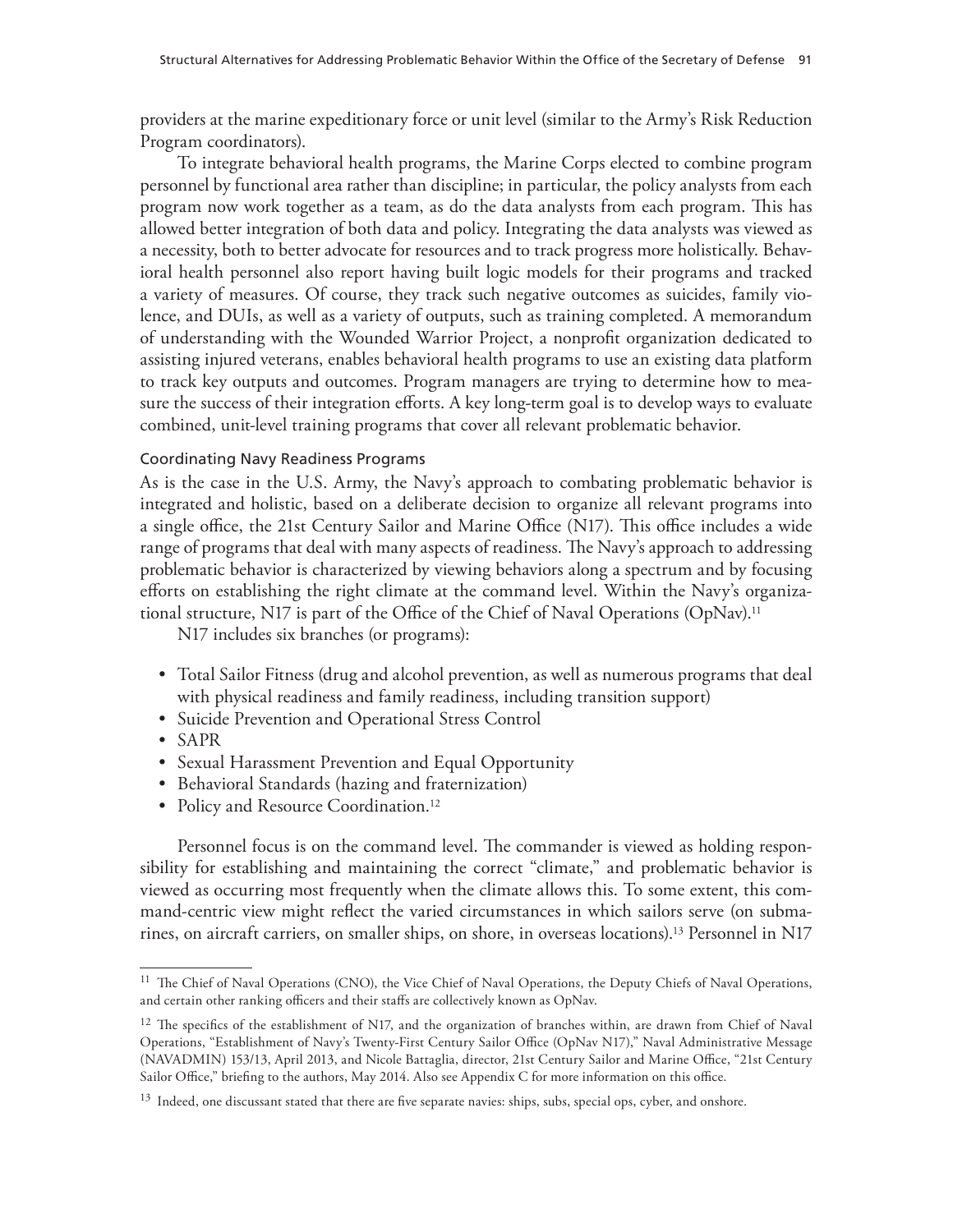view consolidated training within all N17 codes (or as many N17 codes as is practical) to be both effective and efficient. Their goal is to have training that is not redundant so sailors actually spend less time in training but gain more useful information.

Along with improving training, personnel in N17 view establishing consistent and integrated sources of data as central to their efforts. Another theme across the policy discussions involved the tone of messaging to the fleet. Personnel within N17 strive to create positive messages because they believe that these messages are best received and are most likely to be effective.

#### *Functional Responsibility: Substance Abuse in the Army*

Despite the trend in the services toward more-expansive, self-contained organizations to improve coordination and oversight of various behavioral programs, functional lines of authority are still very important in determining how programs are managed in certain behavioral areas. This is particularly the case for substance abuse in the Army.

As the proponent for ASAP, G-1 is responsible for integrating, coordinating, and approving all pertinent policies. The director of the Human Resources Policy Directorate provides guidance and leadership on all nonclinical alcohol and drug policy issues through the director of ASAP. The director of ASAP directs the operation of the Army Center for Substance Abuse Programs. As such, the director is responsible for (1) developing ASAP goals and policies; (2) developing, establishing, administering, and evaluating nonclinical alcohol and other drug abuse prevention, education, and training programs and reviewing, assessing, and recommending policy changes; (3) interpreting ASAP policies for the Army and in response to queries from organizations outside the Army; (4) preparing budget submissions, allocating funds, and monitoring execution of resources for ASAP; and (5) overseeing the Army's drug and alcohol testing program.14

In 2010, IMCOM took over lead responsibility from the Office of the Surgeon General (OTSG) for implementing substance-abuse policy, working closely with Army commanders to ensure that all officials and supervisors support execution of prevention and treatment activities.15 Although the rationale for the change in implementation leadership is not entirely clear, the Army's decision was presumably based on a belief that substance abuse within the military is primarily an administrative issue to be handled by installation commanders and their staffs rather than primarily a health issue to be managed by medical professionals.

Although defining the right balance of functional responsibility for substance-abuse policy execution is a matter for further analysis, there is considerable evidence in press reports that the Army's transfer of substance-abuse outpatient treatment from medical to nonmedical leadership in 2010 coincided with a decline in the quantity and quality of care for service members seeking help for substance abuse and related problems, the departure of experienced personnel from Army facilities, and substandard managerial practices at substance-abuse clinics. According to a *USA Today* investigative report, evaluations by senior clinic staff members showed that as many as half of the 7,000 soldiers who were refused treatment in 2014

<sup>14</sup> Clinical treatment for substance abuse is MEDCOM's responsibility, as defined in MEDCOM, *Medical Services: Medical Review Officers and Review of Positive Urinalysis Drug Testing Results*, MEDCOM Regulation 40-51, March 30, 2005.

<sup>&</sup>lt;sup>15</sup> Other Army entities involved in implementing ASAP are medical review officers, the staff judge advocate, the military police and U.S. Army Criminal Investigation Command, unit prevention leaders, and base area code program managers, who oversee drug testing and training.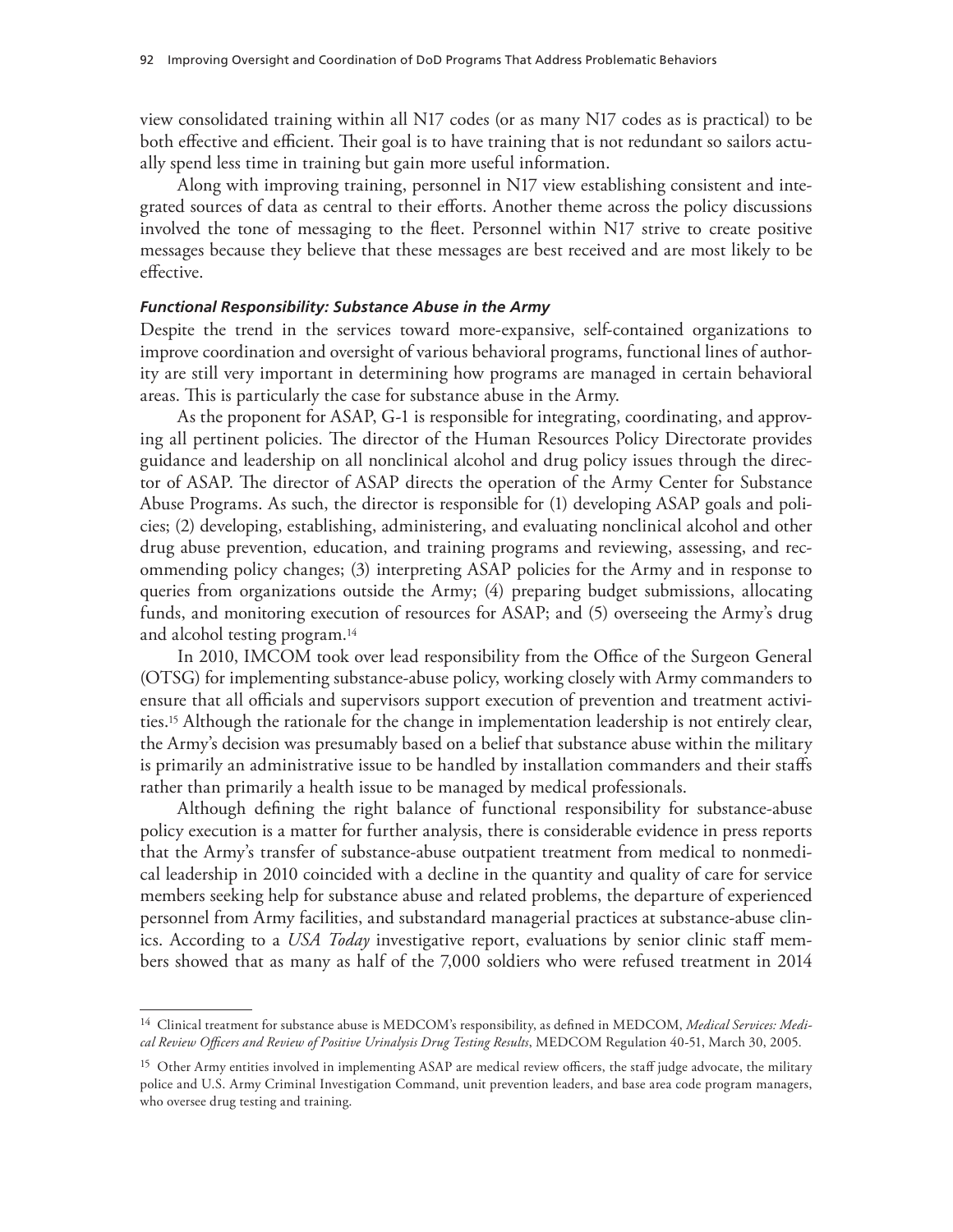after being screened for potential drug or alcohol problems should have been treated; 27 of the Army's 54 substance-abuse clinics fall below professional standards for treating drug and alcohol abuse; and many psychologists and social workers who served as counselors or clinical directors at a broad swath of Army bases have resigned, retired, or transferred to other jobs since the change in command responsibility for substance abuse, contributing to a significant shortage of clinical staff. In the view of critics of Army substance-abuse policy, a major source of these problems stems from a lack of understanding among functional managers without medical training of the consequences to Army health and readiness of leaving a substantial number of soldiers untreated—something for which medical professionals, they believe, have a keen appreciation.<sup>16</sup>

#### *Matrix Structure: The Air Force's Matrix-Like Structure for Behavioral Organizations*

Although the Air Force is reportedly considering further steps toward organizational integration,<sup>17</sup> it currently lacks an overarching self-contained organization in the Air Force comparable to the Army's ARD or the Navy's N17 that is responsible for overseeing and coordinating a broad range of behavioral programs and activities. Instead, the Air Force has a multilayered set of intra-agency oversight and coordination organizations—CAIBs, Integrated Delivery Systems (IDSs), and Comprehensive Airman Fitness (CAF)—and a central point of contact in Air Force headquarters. This organization is matrix-like in that it contains a mix of interconnected functional and self-contained elements.

CAF, CAIBs, and the IDS provide venues for intraservice coordination and oversight of initiatives pertaining to problematic behavior and overall airman well-being. Established in 2011, CAF is modeled on the Army's larger and longer-running Comprehensive Soldier and Family Fitness program. Currently made up of one airman and one civilian located in Air Force headquarters and two full-time training staff members stationed off-site, CAF manages the agenda and actions of the Air Force CAIB (chaired by the assistant vice chief of staff) and the training program for the Master Resilience Trainers, who provide wing-level services to airmen for improved resilience.18 Because of their small number, CAF personnel are limited in the amount of direct coordination they can do.

The CAIBs and IDSs are oversight and coordination forums for the entire range of issues related to the well-being of Air Force personnel, and they exist at all levels of the Air Force hierarchy. The CAIBs exercise their oversight responsibilities by bringing together management leads from such areas as manpower (at the headquarter level) and unit or installation commanders (at lower levels) who oversee the delivery of services to address problematic behavior. The IDSs are composed of functional leads from the service-provider organizations. For example, at the installation level, the IDS members would include the EO lead for the installation. Each CAIB and IDS reports formally (though not as line management) to the next CAIB and IDS up the Air Force hierarchy.

The Air Force CAIBs and IDSs, which are the headquarters-level groups, ultimately report to the Air Force Chief of Staff, Vice Chief of Staff, and Assistant Vice Chief of Staff (AF/CVA). The headquarters-level CAIB is chaired by AF/CVA—with the CAF lead serving

<sup>16</sup> Gregg Zoroya, "Investigation: Army Substance-Abuse Program in Disarray," *USA Today*, March 12, 2015.

<sup>&</sup>lt;sup>17</sup> RAND phone interviews with Air Force SAPR and suicide prevention office officials, August 2016.

<sup>18</sup> Chief, Airman and Family Care Division, *Special Management: Community Action Information Board (CAIB) and Integrated Delivery System (IDS)*, Air Force Instruction 90-501, October 15, 2013, incorporating change 1 August 14, 2014.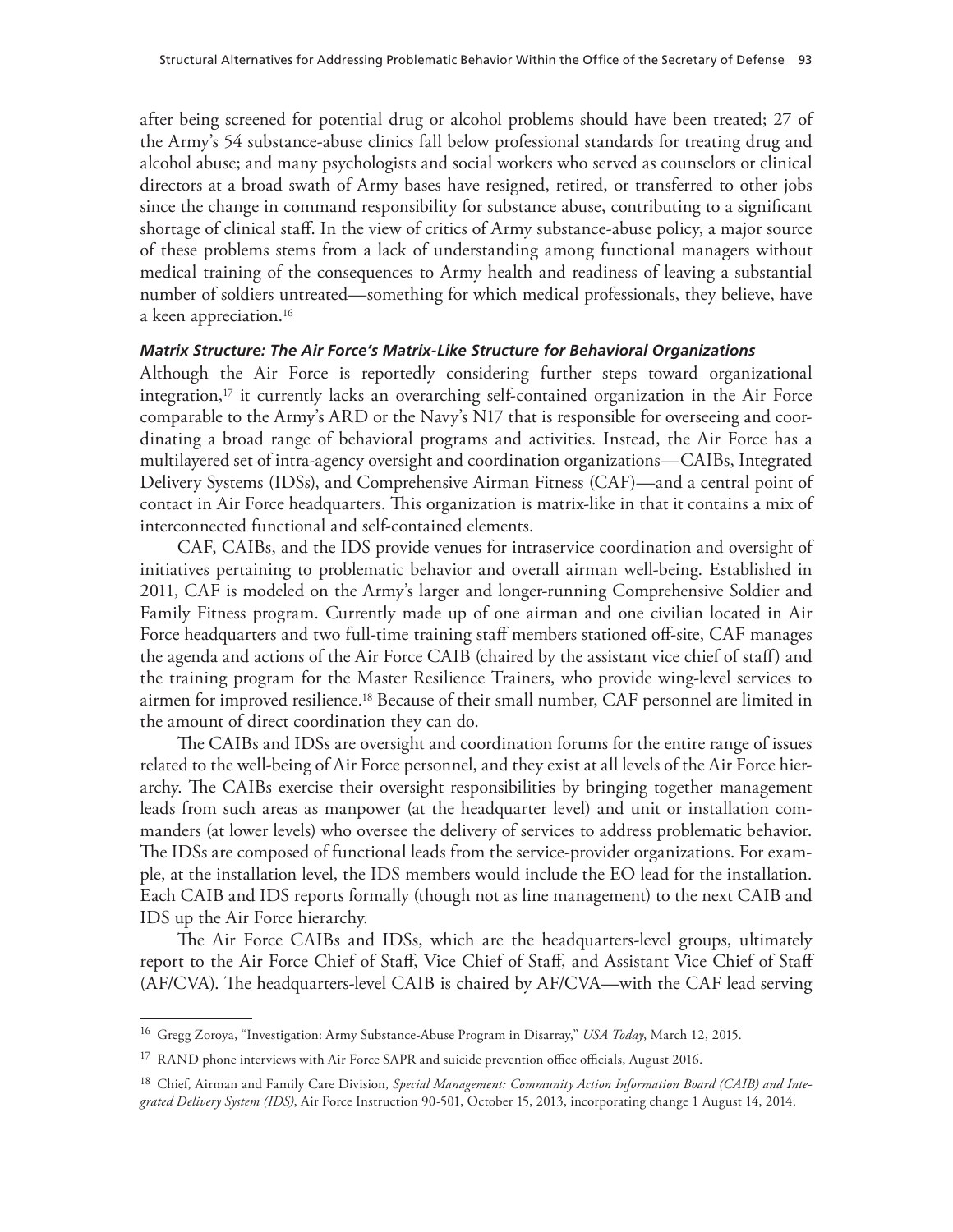as the CAIB executive director—and the members include all the Air Staff heads (e.g., Deputy Chief of Staff for Manpower, Personnel and Services [AF/A1]), staff leads from the Air Force Secretariat organizations, and the IDS chair. This organization meets at least two times per year and considers issues that cannot be resolved by the IDS, CAF, and lower-level CAIBs and IDSs. The headquarters-level IDS meets at least quarterly to consider Air Force–wide issues related to the delivery of services intended to improve airman readiness, resilience, and well-being. IDS functional leads (including those from organizations to address problematic behavior) propose changes or solutions, which are referred to the CAIB for ultimate decision. In some cases, issues are assigned by the CAIB; in other cases, they are raised by IDS members or lower-level CAIBs and IDSs. The IDS chair is appointed by AF/CVA from among the IDS members on a rotational basis.

The establishment of the CAIB, the IDS, and CAF reflect an acknowledgment by Air Force leadership that problematic behavior and other issues affecting airman well-being often have significant overlap and might be better addressed in an integrated fashion. Additionally, the multilayered structure of the CAIBs and IDSs is designed to (1) solicit more insights from installations and functional levels at which services are delivered and (2) provide more feedback about headquarters-level actions. One specific issue requiring a more integrated service response is "survey fatigue," which results from a lack of coordination among different levels of Air Force management and different functional organizations. According to one discussant, the staff working for AF/A1 has made recent efforts to combine surveys and to make each survey's purpose clear up front—resulting in higher response rates. And Air Force leadership, in turn, is purportedly trying to reference surveys and other analytic mechanisms that were used as the impetus for institutional changes to demonstrate the benefits of and build support for these data-collection efforts.

# **Insights for the Office of the Secretary of Defense from Analysis of the Structural Alternatives in Military Departments**

We began this chapter by discussing three alternative departmental structures: self-contained, functional, and matrix. Given that the OSD organizations that address problematic behavior represent a mix of structural types, we asked the question whether one type might work better than others. The answer we gave was that it depends on what the leadership wants to achieve, in that each basic structural design is most consonant with certain organizational objectives, such as better expert advice, staff retention, greater accountability, increased collaboration and resource sharing, or all the above. That said, if the preeminent issue is integration of policymaking regarding problematic behavior (i.e., improved oversight and coordination), one or more self-contained structures with clear chains of command and common plans of action would seem preferable. But, in the absence of strong research evidence about the interconnections among risks and prevention strategies related to problematic behavior, which behavioral activities and programs should fall within the purview of existing or new self-contained structures? Furthermore, how should these structures relate to different functional authorities (primarily health officials and personnel managers) with significant stakes in, different responsibilities for, and divergent perspectives on behavioral problems, such as substance abuse within the military? Although bifurcated lines of authority and layers of coordinating committees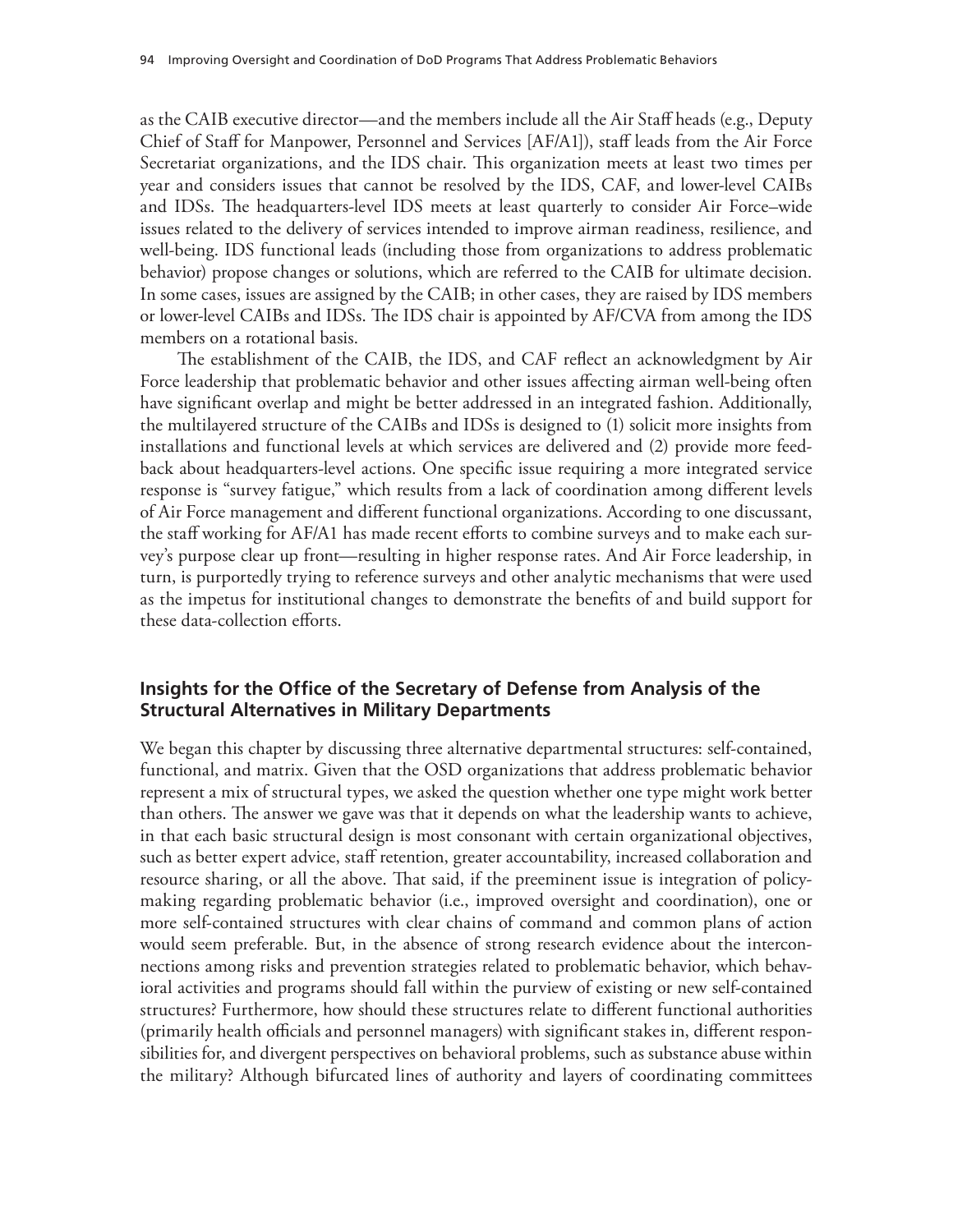have been the default remedies in such cases, as shown in Chapter Four, it is not clear that they have aided the cause of integration.

Our research team turned to the services for real-world structural examples and lessons that might be applied to OSD's situation. Although we acknowledge that service responsibilities are different from those of OSD—the latter being more focused on program implementation and the former being more focused on policymaking—one should not make too much of this distinction. Service headquarters have considerable leeway for setting internal policies and must oversee and coordinate activities of organizations that are larger and more complex than most corporations. Thus, it is not misguided to view them as potential models for OSD as it considers structural changes to improve the integration of its efforts to address problematic behavior. Moreover, the services have been more active than OSD in recent years in making structural changes designed to promote collaboration across a range of programs to address problematic behavior.

It is true that programmatic stovepipes still exist in the services for a variety of reasons; these include separate authorizations and funding lines, differences in the way the law is applied to certain behaviors as opposed to others, and the reporting requirements that OSD has established. But there has been a concerted effort to create more and more-expansive selfcontained behavioral organizations in the military departments. Although little research has been conducted on the results of these initiatives, the rationale for increased coordination across behavioral categories seems justifiable if only to understand common risk and prevention factors, the potential for common approaches to prevention and training to address problematic behavior, and the possibility of distributing resources to where they are most needed. This rationale would seem to apply to OSD and the services, particularly if the various selfcontained organizations could be aligned in a way that would decrease rather than increase the number of service reporting requirements. However, a cautionary note is warranted. An advantage we found in our research of one OSD organization, SAPRO, is its laser-like focus on a single problematic behavior. By contrast, ODMEO, with admittedly fewer resources, seems less able to manage its larger basket of behavioral issues. Thus, it is important that any new OSD structures designed to consolidate policymaking authority over behavioral programs not weaken existing program initiatives that have demonstrated positive results.

The relevance to OSD of our findings about the functional authority over the Army's substance-abuse program and the Air Force's matrix approach to behavioral management are less evident than our findings on the trend toward larger self-contained structures in the Army and Navy, in particular. Although the shift of substance-abuse authority from the Army OTSG to IMCOM has reportedly been associated with a decline in care and an exodus of professional staff, the authority in question relates to policy execution (specifically, the management of substance-abuse clinics) rather than policy guidance, with the latter being OSD's principal area of responsibility. As Chapter Four showed, though, the management of substance-abuse policy is more confusing than any other aspect of OSD's behavioral portfolio, and one reason for the confusion is the need to balance the responsibilities and interests of the medical and personnel management communities. Thus, no central authority deals with substance abuse within OSD; rather, several different authorities and numerous bodies coordinate policymaking and reconcile divergent points of view. This leads us to the matrix organization that the Air Force employs to integrate various functions related to a range of health and readiness issues. If one accepts the Air Force's contention that its intersecting CAIB/IDS structure works well, that structure could serve as a model for OSD of how to manage behavioral issues that do not read-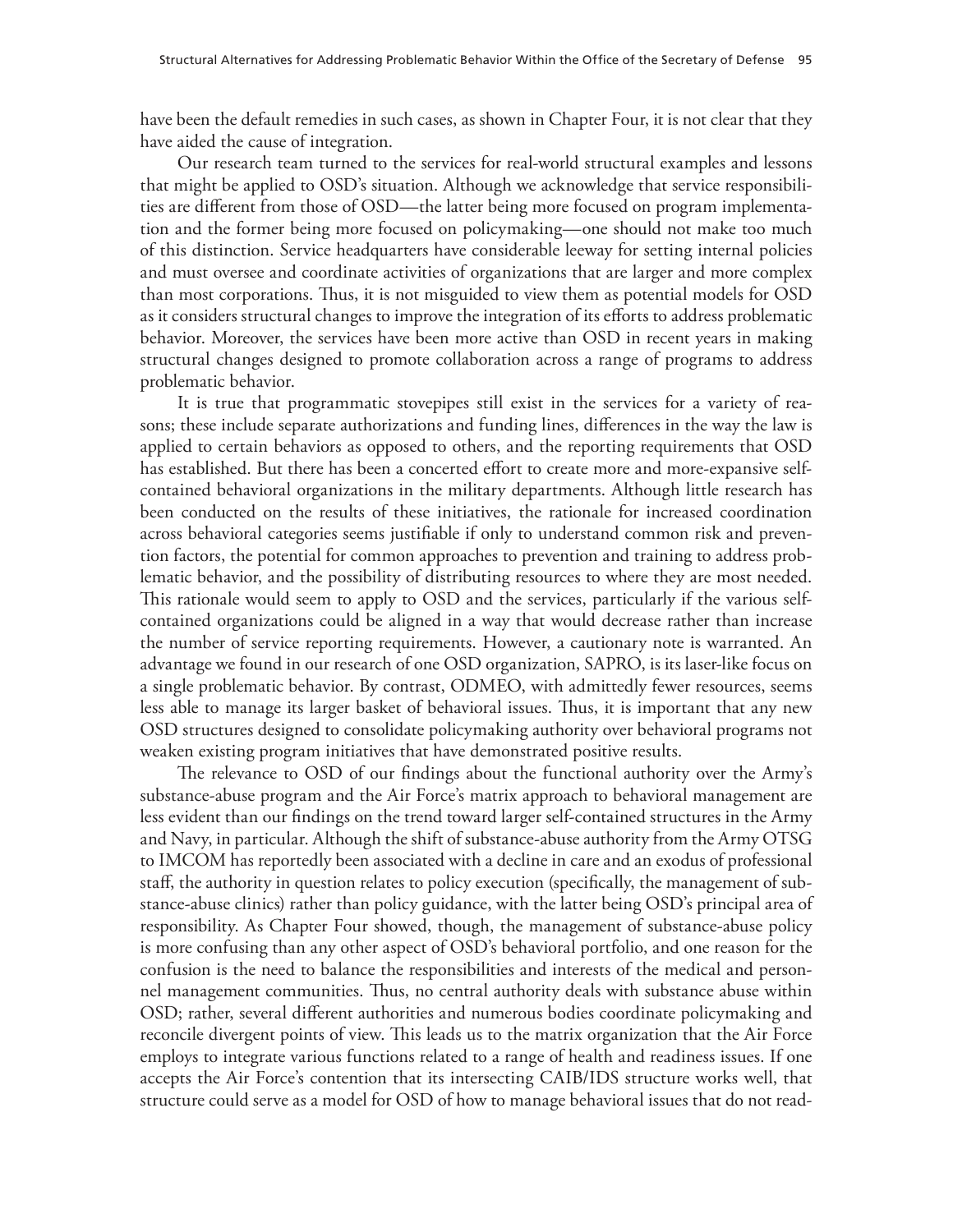ily fit within the confines of a self-contained organization with a unified authority structure by having staff members report to functional and program management. An added advantage of a matrix structure is that it could make it easier to deal with emerging behavioral issues by allowing functional experts to be shifted from one program team to another while still remaining under the umbrella of an established behavioral organization. However, as the Air Force's reported desire for further integration attests, a self-contained organization is more likely than a matrix organization to produce the coherent vision and clear-cut accountability mechanism needed to confront the significant behavioral issues affecting the military.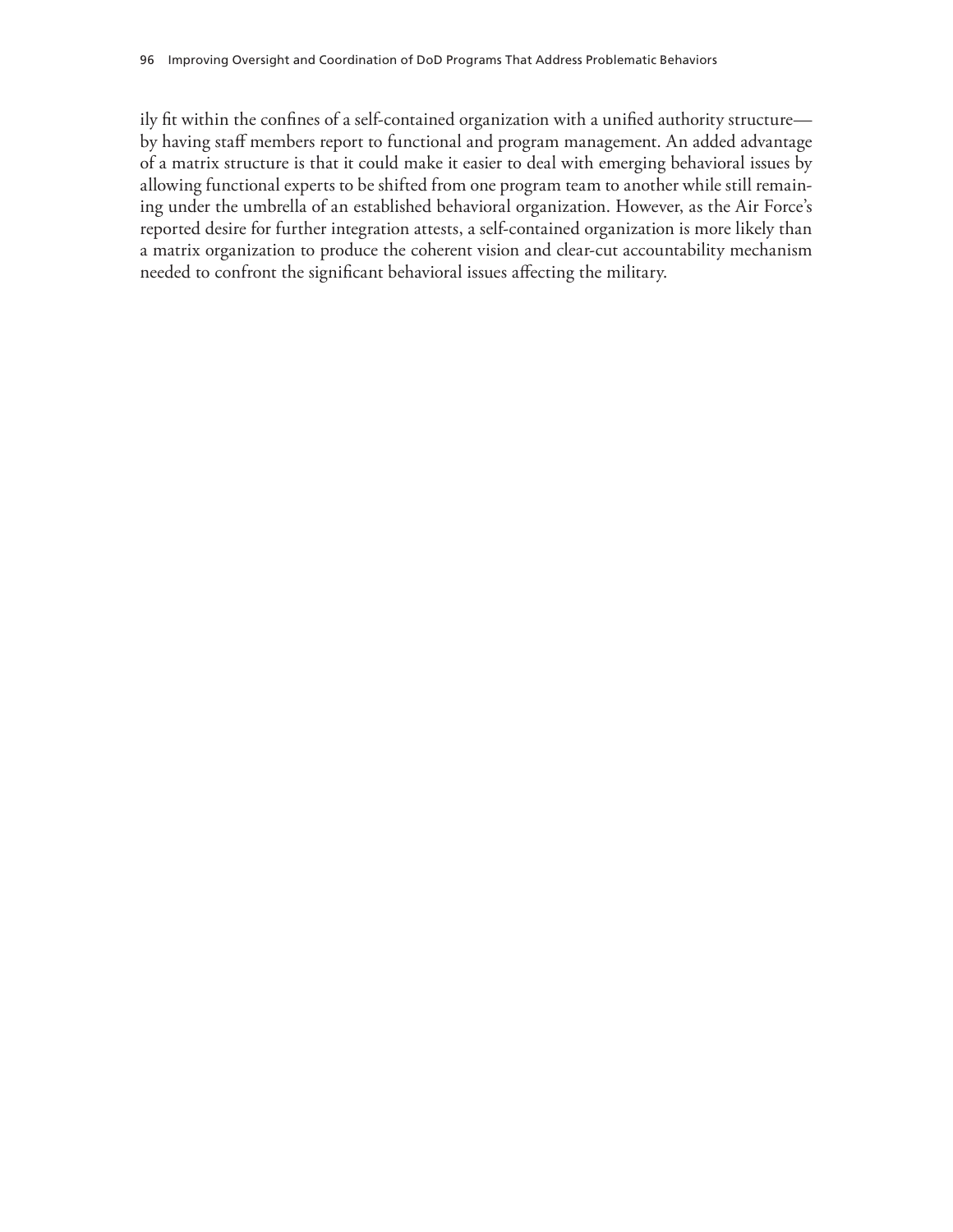There is a strong motivation and considerable momentum behind OSD's current search for an integrated solution to a range of problematic behaviors among members of the military. On a political level, DoD and administration leaders understandably want to effectively confront problematic behavior before it becomes a contentious issue that surfaces in the press and that is a subject discussed by Congress and the general public; this was the case for sexual assault and suicide in recent years. On an institutional level, there is a deep concern about the state of military morale and readiness after a decade and a half of persistent conflict followed by budgetary and personnel reductions. If DoD is to continue to recruit and retain top-quality people, the institution obviously cannot be perceived as indifferent to suffering within its ranks. For their part, officers and noncommissioned officers within the services are under considerable pressure to meet a variety of requirements related to training and administration to address problematic behavior, some of which they view as redundant or at least not mutually reinforcing. In combination, these factors have led to a growing DoD consensus that there has to be a better way of managing the spectrum of existing and emerging problematic behaviors while fostering behaviors that strengthen the mental and moral capacities of individuals and organizations. This has been the driving force behind such initiatives as the Army's R2 Campaign and the Navy's N17, as well as the Joint Staff High-Risk Behavior Working Group. However, despite the increasing preference for a combinatorial approach to behavior problems within the military, there has been little analysis on which behaviors should be dealt with collectively and how DoD should manage its numerous programs to address problematic behavior.

This concluding chapter examines the issue of integrating, at the OSD level and from a research perspective, programs to address problematic behavior. It does this by building on the evidence that we have collected and analyzed through our review of the scientific literature on risks and prevention strategies related to problematic behavior, our policy discussions with OSD and service headquarters officials who oversee and manage efforts to prevent problematic behavior, our review of documents related to DoD strategies and programs to address problematic behavior, and our survey of organizational design theory and practice to answer the two remaining questions posed in the report's introduction:

- To what extent should programs to address problematic behavior be integrated?
- Assuming that programs should be integrated, in what ways should that integration occur?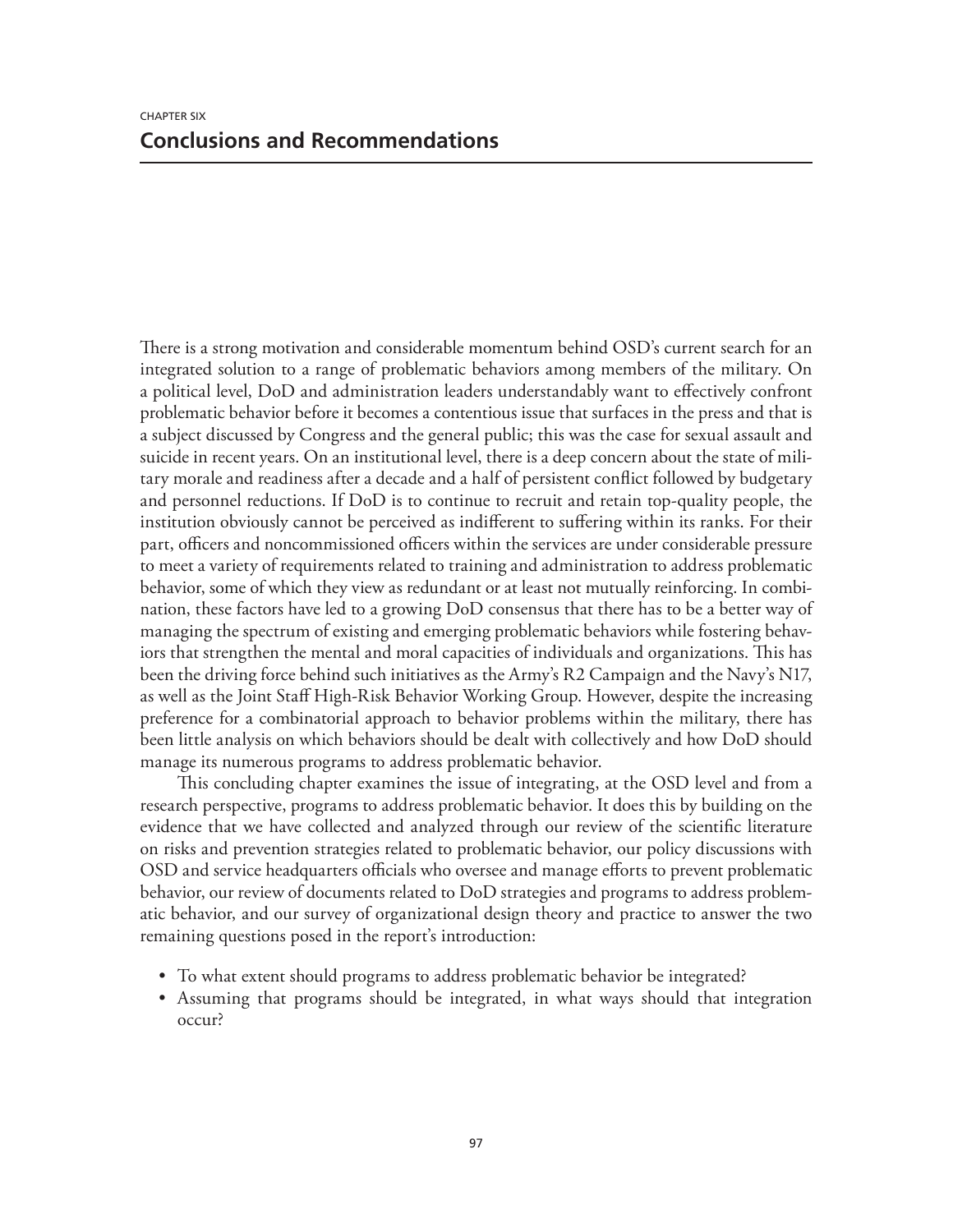### **Behavioral Research Conclusions and Recommendations**

According to our review, the existing academic literature cannot serve as a guide for determining the full extent of desirable integration of programs to address problematic behavior within OSD. Not so differently from the Pentagon with its penchant for organizational stovepiping, the scientific community has tended to study problematic behaviors in isolation from one another. Nevertheless, our analysis does present considerable empirical evidence about general risk factors that exist *across* multiple behaviors—that is, attitudes about problematic behavior, a social or organizational climate that fosters or discourages problematic behavior, and access to the means to engage in problematic behavior. Furthermore, our research shows that these factors have been or could be targeted by multidimensional prevention strategies that address (1) the propensity to engage in problematic behavior through screening, education, and attitude-modification programs; (2) ways to inhibit problematic behavior–related changes to organizational norms and culture, bystander programs, access to mental health treatment, and policy innovations; and (3) the means to engage in problematic behavior through various legal and administrative actions. Finally, the fact that we have identified few academic studies that examine the relationships across multiple problematic behaviors suggests the need for OSD to take the lead in conducting such research to provide an evidentiary basis for its organizational approach to enhancing the health and well-being of service members and their families.

The rest of this section summarizes our key research findings with respect to risk and protective factors and prevention strategies related to problematic behavior and provides recommendations on how OSD might take action in response to what we have learned from our review of the scientific literature on selected problematic behaviors. Given the breadth and complexity of some of these recommendations and the need for substantial cooperation throughout the department to ensure that they are effectively carried out, we suggest that the USD(P&R) create a senior-level task force, chaired jointly by the USD(P&R) military deputy, the new executive director of the Office of Force Resiliency, the ASD(HA), and the ASD(M&RA) and including representatives from the military services, NGB, and relevant defense agencies, which would be responsible for issuing guidance on improving the integration of OSD's efforts to address problematic behavior within the military and for overseeing the implementation of such guidance.

#### **Risk Factors**

We developed a conceptual model that placed the risk factors related to the six problematic behaviors into three categories: propensity to engage, disinhibition, and access to means. Attitudes seem to predict problematic behavior best when organizational context also supports the behavior. In other words, someone is more likely to engage in problematic behavior, such as sexual harassment or hazing, if he or she perceives that his or her employer explicitly or implicitly condones his or her actions. Conversely, someone who initially might be inclined toward problematic behavior can be dissuaded if the organizational climate is clearly in opposition to such behavior. Another finding is that limiting access to the means for performing a problematic behavior (e.g., alcohol, guns, relationship of authority) can prevent the behavior (e.g., alcohol misuse, suicide, sexual harassment) from occurring. This calls for an approach that addresses the propensity to engage in problematic behavior, disinhibition of problematic behavior, and access to the means to engage in problematic behavior.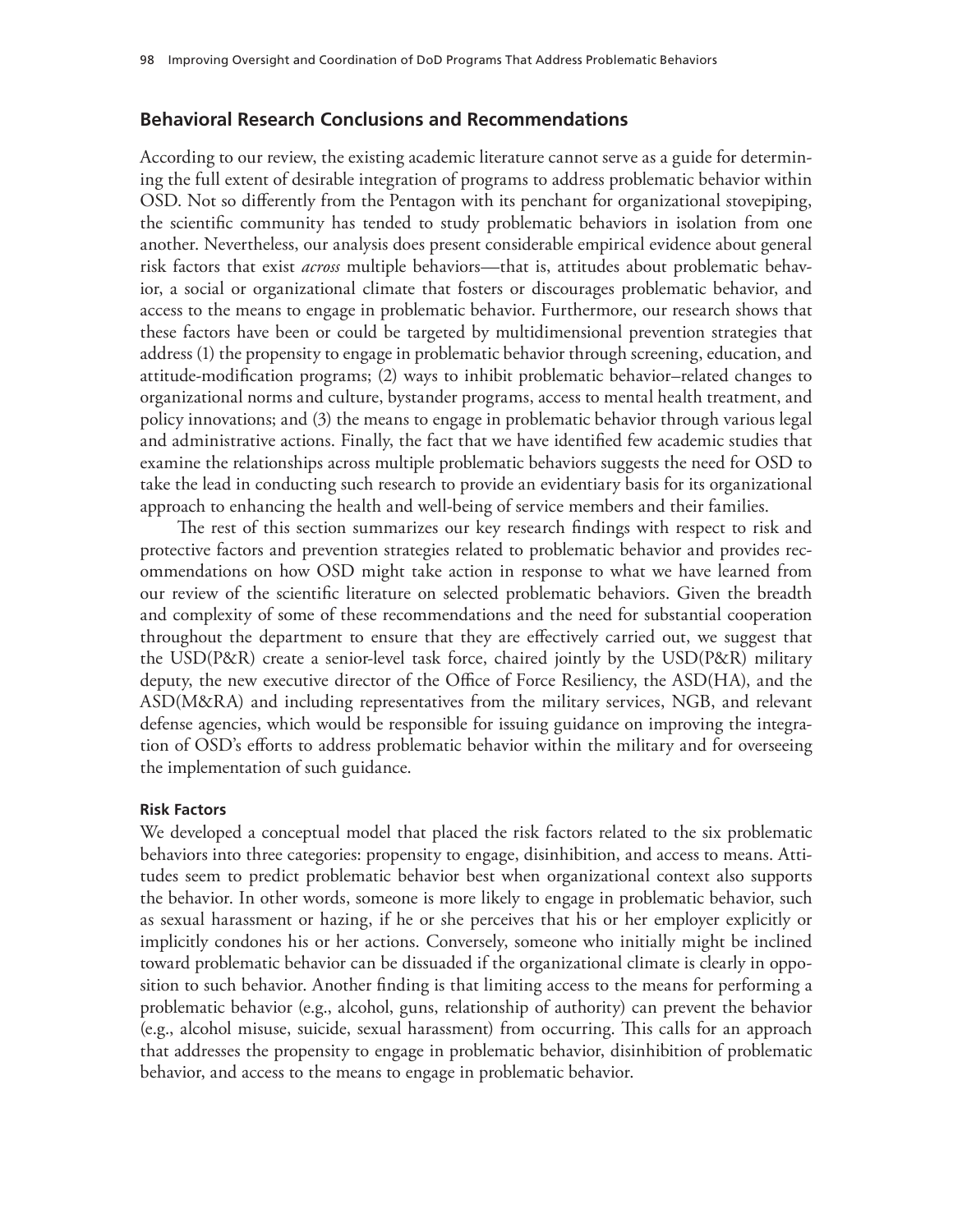Our last finding is that the scientific literature provides linkages among certain problematic behaviors. For example, alcohol use is a risk factor for suicide and sexual assault, and recent RAND research on sexual assault has demonstrated its association to sexual harassment and hazing. However, the stovepiped nature of academic research has meant that there have been relatively few studies on the interrelationships among multiple problematic behaviors.

It should be noted that our review of risk factors was not intended to be exhaustive. Given our mandate to investigate potential areas for collaboration across agencies, we adopted a conservative approach, limiting our review to settled, replicated science. The scientific knowledge base on risk and protective factors is still growing, and greater understanding is needed with respect to the full set of unique and overlapping factors that can reliably predict problematic behavior.

Given these risk-factor findings, we offer the following recommendations to the Office of the USD(P&R) as focus areas for the proposed DoD task force for integrating programs to address problematic behavior:

- As an initial priority, review existing assessment systems that monitor the role of cultural factors (e.g., shared values) and climate factors (e.g., shared perceptions about tolerance of sexist jokes) in promoting or inhibiting problematic behavior and modify these systems that have coverage gaps or methodological problems. Give special attention to emerging problematic behavior, such as hazing and unlawful discrimination and harassment of lesbian, gay, bisexual, and transgender personnel. DEOMI's Organizational Climate Survey (DEOCS)—which DoD commanders use to assess EO, organizational effectiveness, and perceptions of discrimination, sexual harassment, and SAPR—would seem to be the appropriate tool for understanding the relationship between the organizational environment and the incidence of problematic behavior. However, the DEOCS has certain limitations that would need to be overcome before its results could be considered scientifically valid.<sup>1</sup>
- Review existing service policies that are intended to restrict access to the means to engage in problematic behavior—for example, the Navy has worked with commissaries and other stores on base to limit hours for sale of alcohol—and consider applying those policies that been shown to be effective to other parts of DoD.
- Consider ways to leverage existing DoD data—for example, from the Workplace and Gender Relations Surveys and Health Related Behaviors (HRB) Survey—to explore connections among problematic behaviors. When possible, consolidate surveys that address various problematic behaviors, and ensure that survey questions target factors that enable such behaviors. In cases in which data are insufficient, consider recommending the expan-

 $1$  The study team has several concerns about the validity of DEOCS findings. First, the sampling plan for the DEOCS is problematic. Because sampling is not random and conditions of the survey administration might not be acceptable, many opportunities exist for systematic biases to be introduced into the results. The survey is conducted only when the commander agrees to have it done. More troubling is the fact it is not necessarily offered to everyone in the unit nor to a truly random sample of unit members. Second, the DEOCS approach to assessing some aspects of climate is known to be invalid. For instance, the assessment of sexual harassment simply asks about observations of "sexual harassment" in the unit. Most people are unclear about the definition of sexual harassment, so the validity of their responses is going to vary with their understanding of the law and regulations that pertain to this term. Third, DEOCS officials claim a 50-percent response rate, but it is not certain what this means given the sampling approach. Even if this percentage is correct, there is a real risk of nonresponse bias in the survey results. Normally, this would be partially addressed via sample weighting. However, we have seen no evidence that DEOCS analyses use sample weighting.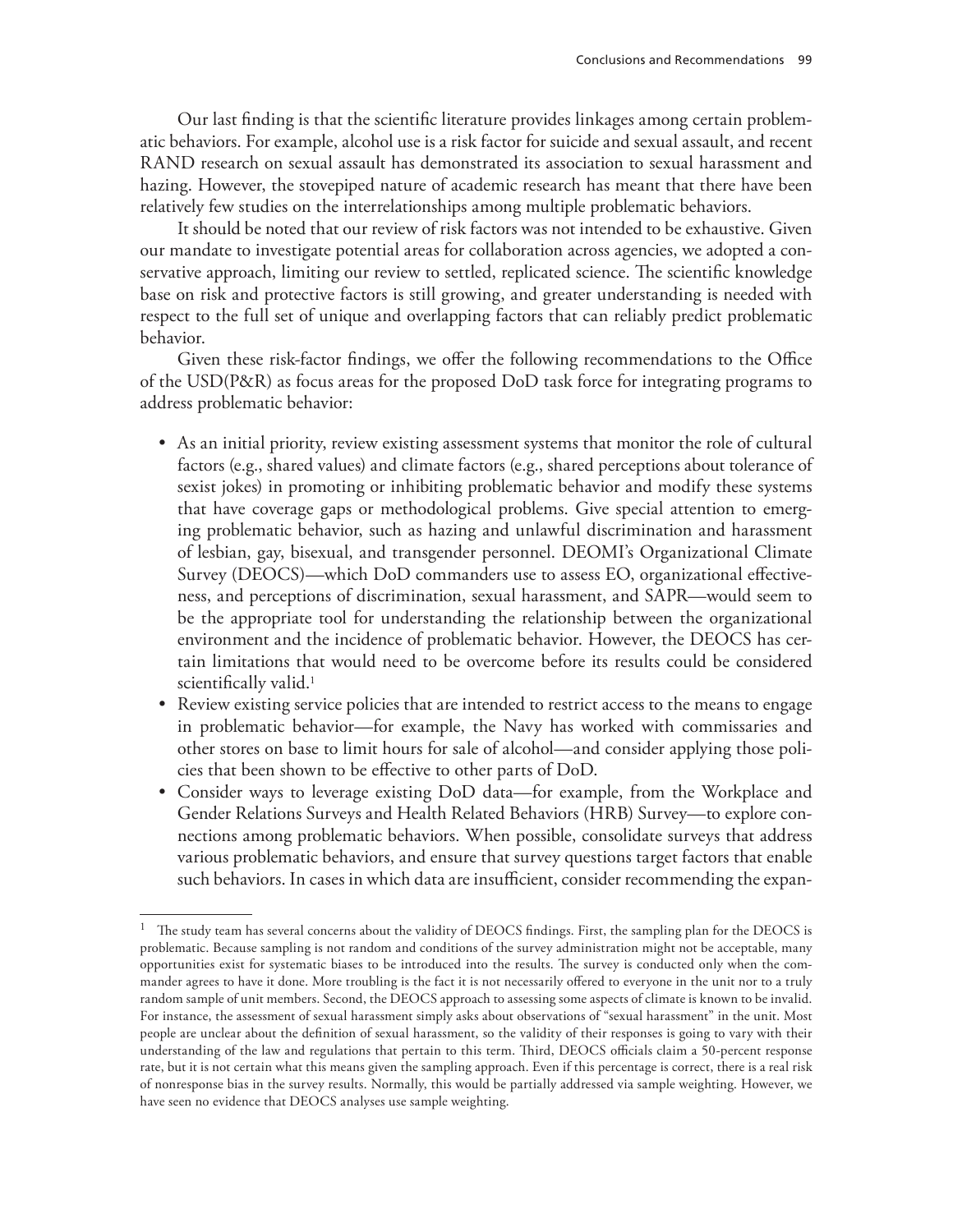sion or adaptation of promising data-collection tools currently in use that monitor risks for multiple behaviors, such as the Air Force's combined suicide risk–tracking system.

#### **Prevention Strategies**

Our research on the literature related to prevention strategies suggests that combined prevention strategies relying on common principles could be developed and evaluated for multiple problematic behaviors. Although holistic prevention strategies have only recently been adopted within the military, there is some precedent for combined risk-tracking across problematic behaviors to guide the delivery of indicated prevention programs: in particular, the Air Force's suicide risk–tracking program. Methods found to be effective for preventing or responding to a specific problematic behavior might also be effective when adapted for other behaviors. However, because of the traditional tendency of scientists and practitioners to focus on single behaviors, as well as for behavioral research and program implementation funding to be distributed unevenly, prevention strategies have not usually been evaluated for their applicability to different problematic behaviors. Of course, employing similar prevention strategies to address multiple problematic behaviors makes sense only if the methods used are effective. The results of our literature review indicate few instances in which specific programs or practices have had a measurable impact on reducing the incidence of a problematic behavior; however, they do point to areas of strategic convergence and potential gaps along the prevention spectrum at which program and research efforts might be applied, with the hope that a multidimensional, integrated approach might work better than a singular, disconnected strategy.

The following recommendations for the Office of the USD(P&R) and the military services derive from our prevention strategy findings:

• As a priority, evaluate the effects of prevention and response strategies that DoD is currently using to cope with individual problematic behaviors on other behaviors. Although there are issues with current methods of evaluating the impact that such strategies can have on problematic behavior, it nevertheless makes logical and financial sense—if DoD decides to evaluate a prevention program for a particular problematic behavior, such as hazing—that DoD also measure how it might influence other behaviors, such as sexual assaults.

# **Programmatic Analysis Conclusions and Recommendations**

Our qualitative analysis of OSD and service programs to address problematic behavior suggests the need to consider modifications to how OSD oversees and coordinates efforts to prevent problematic behavior. OSD programs to address problematic behavior vary substantially in terms of unity of command, mission focus, span of control, collaboration, quality of planning and assessment processes, and adequacy of resources. In some ways, this is neither surprising nor necessarily inappropriate. An organization's design is contingent on the environment in which it operates—that is, the kind of problems it addresses, the extent of its responsibilities, and the priority accorded to it. Nevertheless, our discussions with program officials and review of existing policy and strategy documentation indicate that some of the practices that OSD employs to address certain problematic behaviors do not conform to basic managerial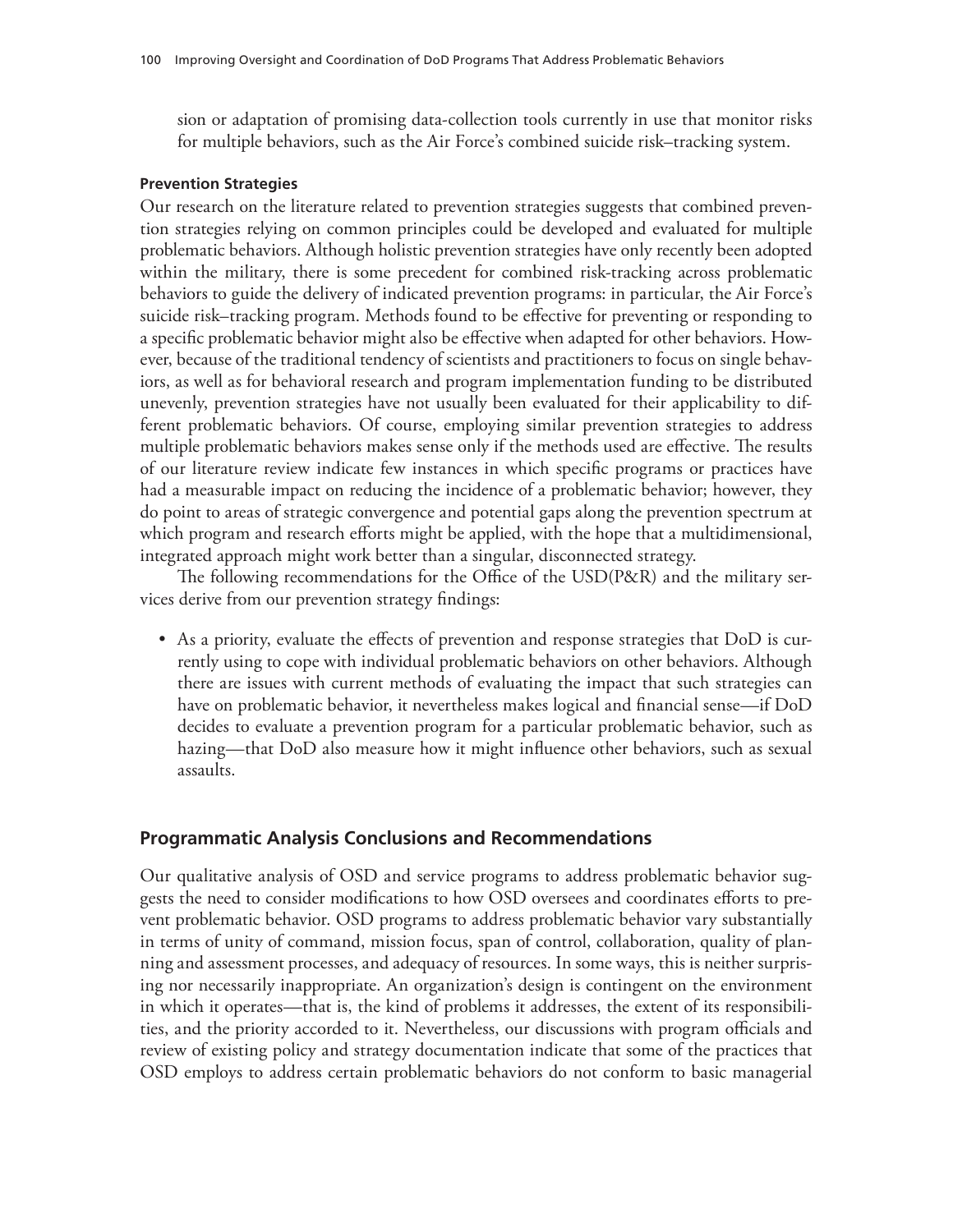principles. Accordingly, we have proposed steps to bring the management of these problematic behaviors into closer alignment with best practices.

The findings from our research into structural alternatives for addressing problematic behavior are less prescriptive than they are suggestive of approaches that OSD could take once the leadership has formulated a comprehensive vision for behavioral health and readiness based on an improved understanding of the interconnections among behavioral risks and prevention and promotion strategies. According to organizational design theory, self-contained structures, which focus on products or services and contain all the functional elements necessary to perform their tasks, are better suited to achieving oversight and coordination objectives than functionally based organizations are. However, theory does not provide a good answer to the question of how large these self-contained structures should be or how closely controlled their individual product or service elements should be.

As our analysis of service headquarters organizations shows, the trend is toward the development of self-contained structures that encompass multiple behaviors pursuant to a holistic strategy that promises both better health and readiness outcomes and a better allocation of limited resources. Still, larger structures, such as ARD, are mostly designed for coordination purposes. Thus far, individual service programs to address problematic behavior continue to have separate reporting chains that are connected to their counterpart offices in OSD. It is possible that a broad self-contained structure at the OSD level could facilitate both coordination and oversight of behavioral efforts throughout the department. But, to do so effectively and efficiently, it would need to align its roles and responsibilities with comparable service organizations and overcome authority and funding issues that constrain certain programs' ability to integrate their activities and share resources. Furthermore, its leadership would need to ensure that their efforts to encourage cross-program collaboration did not dilute existing organizations' focus on addressing particular problematic behaviors.

The rest of this chapter summarizes our specific programmatic findings and provides recommendations on improving OSD oversight and coordination of programs to address problematic behavior.

#### **Oversight**

Some OSD organizations that are responsible for overseeing DoD's efforts to deal with problematic behavior—sexual assault, in particular—have most of the managerial tools necessary to perform the roles assigned to them. However, other organizations—including those responsible for unlawful discrimination and sexual harassment, suicide, and substance abuse—lack adequate policies, plans, information systems, and resources needed to establish a departmental approach to certain behavioral issues, to inform senior leadership about these problems, and to ensure that the leadership's decisions with regard to problematic behavior are being uniformly enforced. Hazing, especially, represents a significant gap in OSD's framework for mitigating problematic behavior. Although ODMEO is chairing a working group charged with addressing this issue and has recently issued a memo that more clearly defines this problematic behavior, OSD still does not have a policy that spells out how the services and other defense organizations are to reduce the incidence of hazing.

There is also a need for better OSD-supervised tracking and accountability mechanisms for problematic behavior. In the Army, for example, only formal (written and sworn) sexual harassment complaints are reported up the chain of command, while informal complaints are resolved at the lowest possible level and not tracked, which hampers understanding of the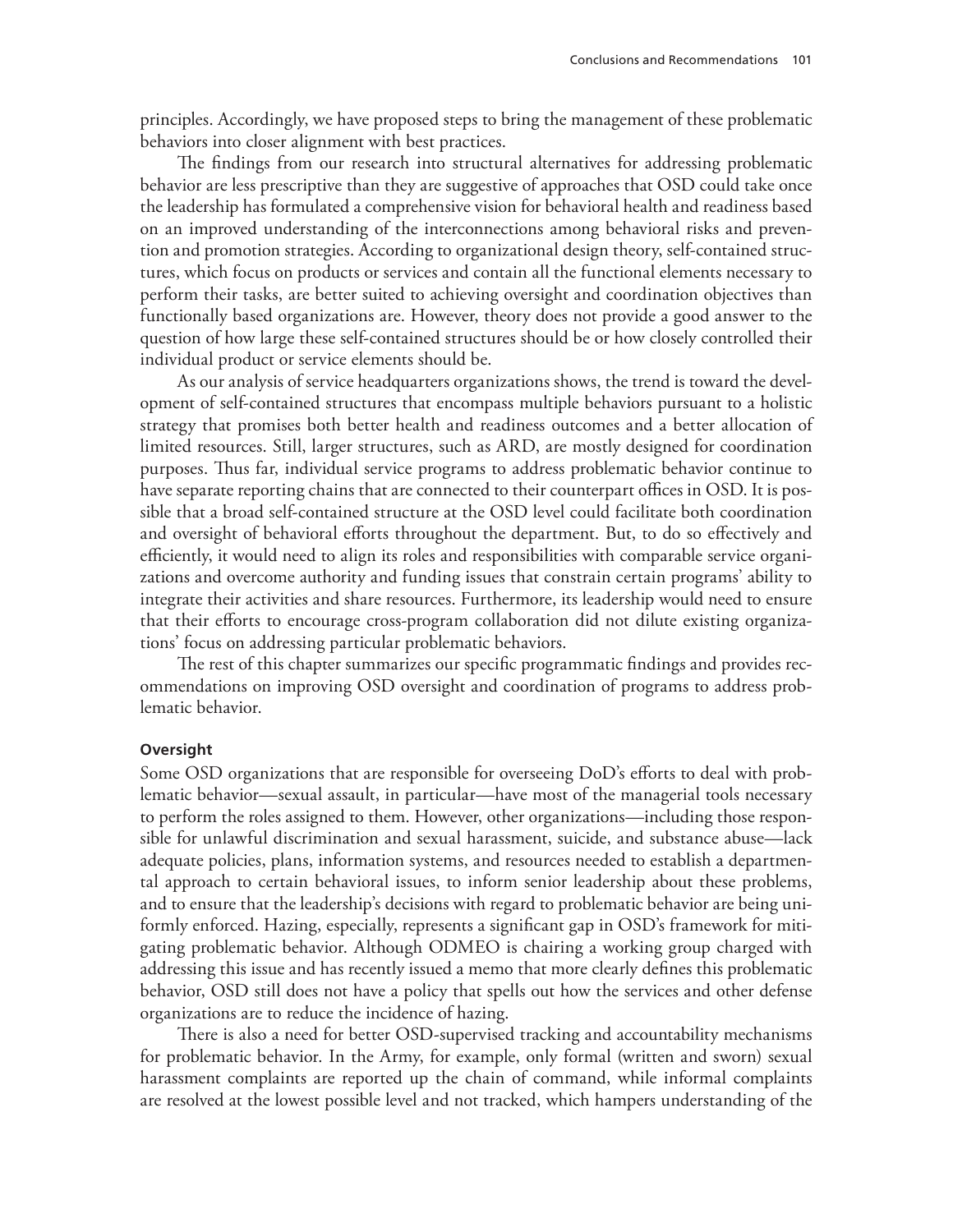extent and nature of the problem. Also, our discussions with OSD and service officials indicate that personnel and funds for some efforts to address problematic behavior are being stretched to the point at which mandated tasks cannot be done or cannot be done well within specified time periods. This is particularly the case in OSD's MEO office, in which a single person has had nominal oversight responsibility for all DoD programs that address sexual harassment and discrimination issues among military service members. Without a permanent support staff, however, MEO has had difficulty issuing up-to-date policy guidance, much less ensuring policy compliance.

OSD's complex governance structures for tackling suicide and, especially, substance abuse within the military also inhibit effective oversight. Although designated as the focal point for suicide prevention policy, DSPO was under the operational control of the USD(P&R), resourced by DHRA, and received guidance from three different governing boards during the period of our research. Furthermore, other OSD organizations are responsible for important suicide-related functions, such as messaging on suicide prevention–related issues and the health care–related aspects of suicide prevention. Whereas suicide prevention at least has a central programmatic authority, albeit a weak one, the arena of substance-abuse policy is, for the most part, functionally organized; it contains no self-contained structure except for the drug-testing program. This diffusion of responsibility across health, personnel management, and other functions makes it inherently difficult to craft a comprehensive behavioral strategy or to establish a mechanism for monitoring policy compliance and behavioral outcomes in all the functional areas pertinent to substance abuse.

These findings lead to the following recommendations for the Office of the USD(P&R) that are intended to improve the oversight of OSD organizations to address problematic behavior:

- As an initial priority, ensure that DoDDs and DoDIs are issued that establish responsibilities for achieving objectives for addressing problematic behavior, monitoring progress, and coordinating activities.
- Also as a priority, ensure that a strategic plan for addressing sexual harassment is developed and that the substance-abuse strategic plan is completed. Ensure that all strategic plans dealing with problematic behavior contain specific objectives, realistic milestones, essential tasks, and meaningful and measurable expected outputs and outcomes. Also, ensure that plans are aligned within a problematic area and with other relevant DoD and service plans.
- Approve a DoD definition of hazing, and establish policies and procedures for reducing the incidence of hazing. Review and reevaluate ceremonies that could be sanctioned hazing.
- Develop clear and common definitions, standards, and submission protocols for behavior data that the services collect and report to OSD.
- Examine the pros and cons of establishing an OSD program that would have policy and oversight responsibility for prevention of and response to substance (including alcohol) abuse within DoD, including the activities currently carried out by the DDRP.
- Consider increasing DSPO's authority to oversee suicide prevention programs in DoD organizations, including requiring the services to provide data to DSPO on suicide prevention program performance and effectiveness.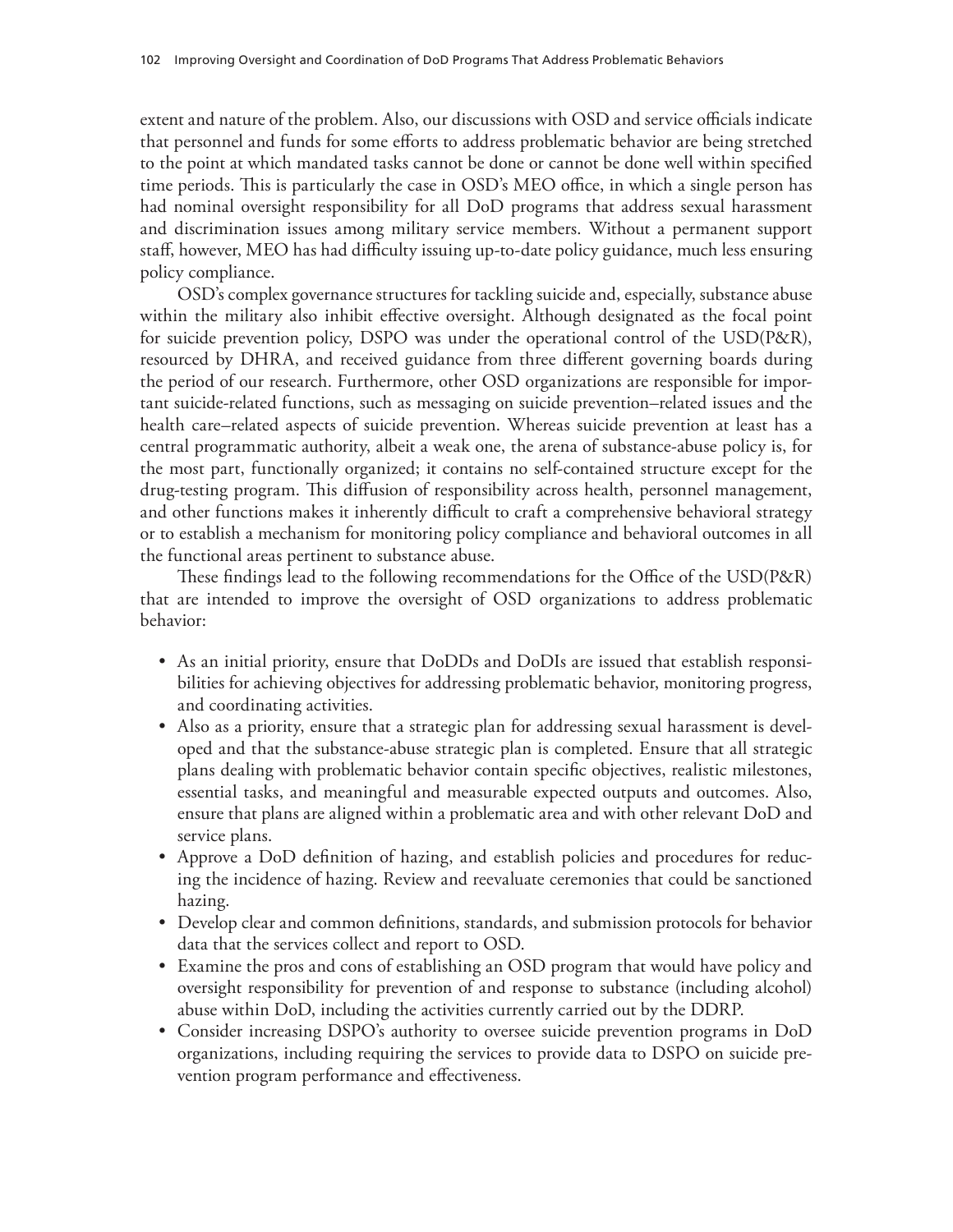#### **Coordination**

Currently, OSD does not have a single organization that is responsible for coordinating efforts to prevent, treat, and respond to the range of problematic behaviors examined in this report. Instead, many OSD offices address certain functions related to certain behaviors. In part, this is understandable given that the expertise and the authority to perform certain functional activities involving problematic behavior reside in specific organizations and cannot be easily combined within one OSD entity. In addition, although RAND's recent research on sexual assault has demonstrated the relationship between this problematic behavior and sexual harassment, as well as hazing, there is limited research on the connections among several of the problematic behaviors we reviewed. That said, the argument for improved coordination of organizations within OSD to address problematic behavior is supported by the fact that DoD has only so many resources to devote to overseeing departmental efforts aimed at addressing problematic behavior, and these resources are distributed widely and unevenly. Thus, a more coordinated approach could be helpful from the standpoint of cost and benefit if there were more and broader evidence of risk-factor linkages and programmatic effects on multiple behaviors.

Obstacles to coordination exist among OSD organizations dealing with issues pertaining to individual and multiple behaviors. As just mentioned, an overly complicated management structure hampers substance-abuse policy development and implementation. To bring together various functional interests, multiple coordinating bodies have been established at different levels of the department. Also, the complex governance structure for suicide prevention within the USD(P&R) has constrained the office's ability to coordinate the activities of programs that target this problematic behavior. Furthermore, existing bureaucratic processes and varying levels of resources do not enable OSD organizations focused on different but related problematic behavior, such as sexual assault and sexual harassment, to easily work with each other. As a result, OSD treats behaviors separately, for the most part. By contrast, although they still retain individual offices for each problematic behavior, the services (in particular, the Army and the Navy) are beginning to undertake a holistic approach to behavior management.

To improve the coordination of efforts to address problematic behavior, we recommend the following to the Office of the USD(P&R):

- As a priority, consider streamlining OSD management of certain problematic behavior in particular, abuse of substances (including alcohol) and suicide—by consolidating working groups and senior steering groups and assigning clear responsibility for coordinating policies related to awareness, prevention, treatment, response, and evaluation, either by establishing self-contained programs or by developing a well-defined matrix structure with functionally integrated programs whose personnel report to both senior functional and program managers.
- Review OSD coordinating bodies and activities to understand where the gaps might lie with respect to collaboration to address problematic behavior. Explore where formal and informal collaboration can best support important objectives and tasks, and obtain explicit support from the leadership for significant collaboration initiatives.
- Encourage services to monitor and evaluate innovative holistic approaches to behavioral management and to share lessons learned from them, as the Army has announced its intention to do with respect to its R2 Campaign.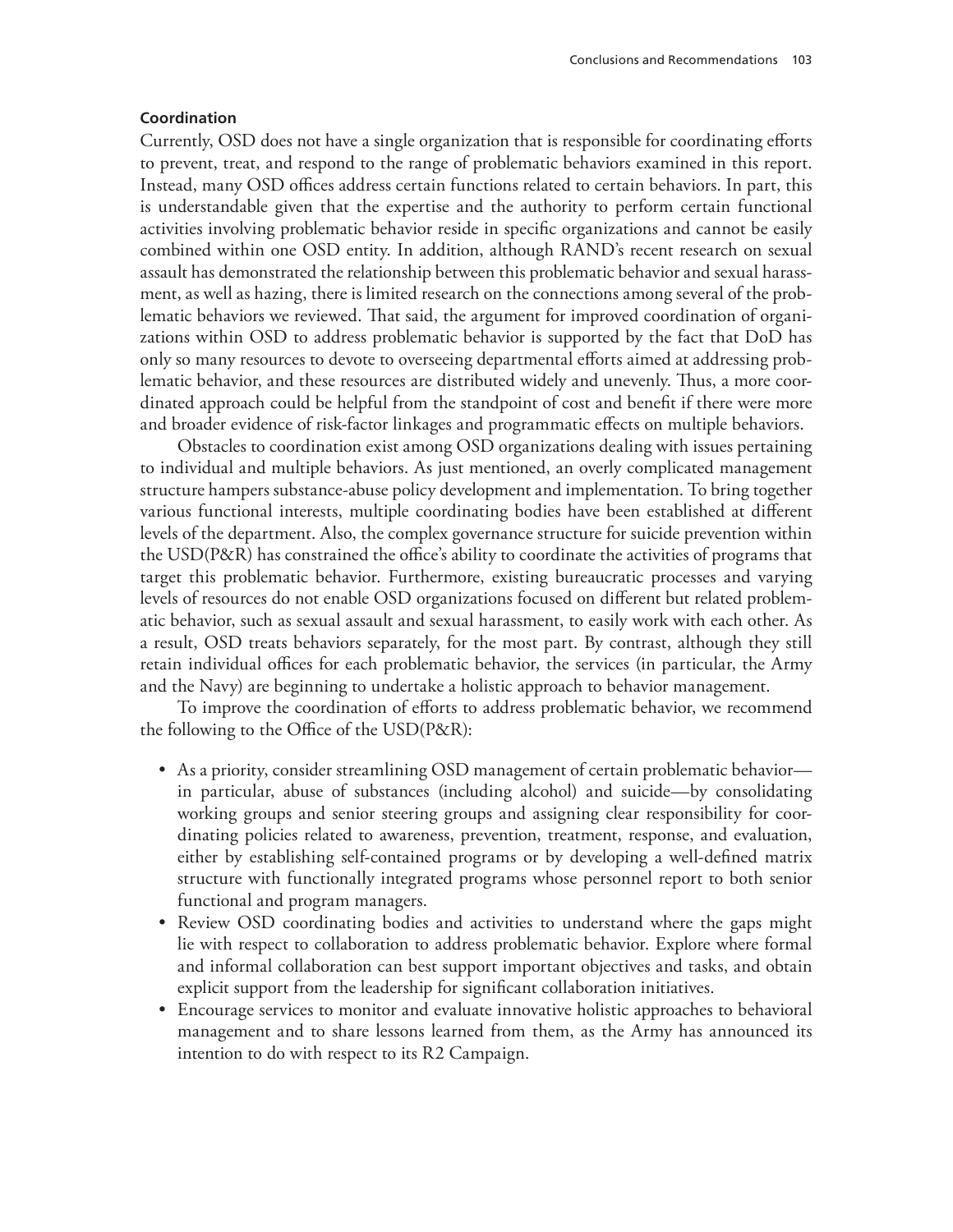In sum, OSD can do much to improve its organizational response to existing and emerging problematic behaviors. With some notable exceptions, there is little definitive scientific research on connections among problematic behaviors. Therefore, pursuing integrated solutions to behavioral problems in OSD should be treated as testable experiments at present. In addition, OSD should take steps to improve how its offices oversee and coordinate DoD efforts to address particular behaviors by completing policies and plans, expanding tracking and accountability mechanisms, establishing self-contained programs with wider oversight responsibilities, and consolidating coordinating bodies without decreasing collaborative opportunities. A high-level, permanent body responsible for overseeing and coordinating policies and programs to prevent problematic behavior might make sense at some point in the future and should be explored in cases in which behavioral linkages are clear. However, if OSD leaders decide on such an approach, they should first review the lessons learned by service headquarters organizations responsible for integrating programs designed to curtail problematic behavior and increase the resilience of service members.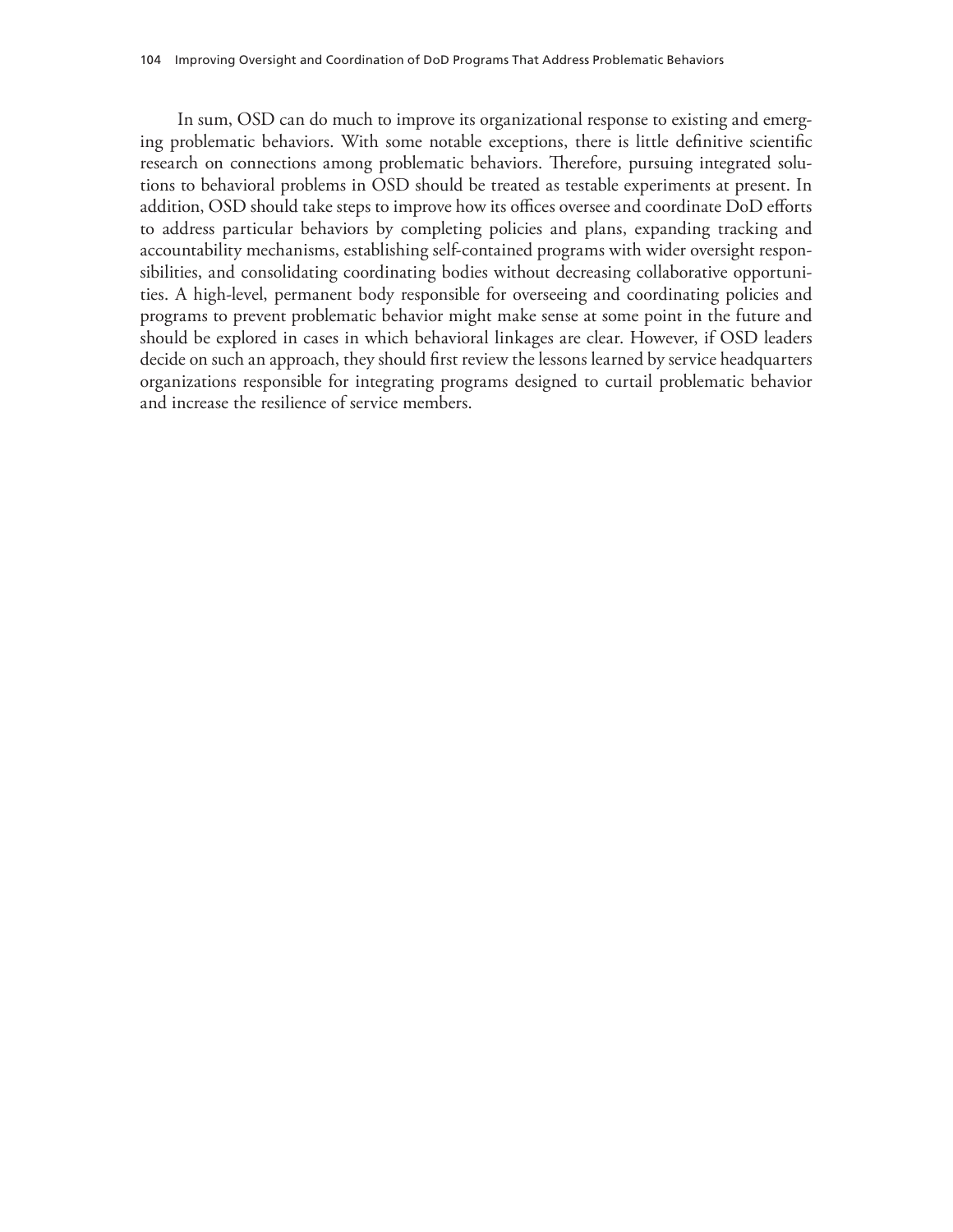In this appendix, we present data showing the prevalence of the six problematic behaviors discussed in this report, with a focus on prevalence within the military. The prevalences here are in line with the definitions of the behaviors shown in Chapter One. As noted, in the main report, we focus the review on risk for, and prevention of, engaging in problematic behavior. However, when estimating prevalence of problematic behavior, it is often more useful to gather this information from victims, who tend to be less biased sources of information, than from perpetrators, who might not be fully transparent when describing their problematic behavior. For sexual harassment, sexual assault, unlawful discrimination, and hazing, we use victim reports to estimate the prevalence of the problematic behavior among service members.

# **Sexual Harassment**

According to the most recent comprehensive survey of active-component service members, 1.7 percent of women in the services and 0.4 percent of men experienced a quid pro quo violation in the past year, and 21.4 percent of women in the services and 6.6 percent of men experienced a sexually hostile work environment in the past year.<sup>1</sup>

# **Sexual Assault**

According to the most recent comprehensive survey of active-component service members, 4.9 percent of women in the services and 0.9 percent of men were sexually assaulted in the past year.2 Fifteen percent of women in the services and 2 percent of men have experienced at least one sexual assault at some point in their military careers.3

With respect to co-occurrence with other problematic behavior, there is evidence of overlap between sexual assault and sexual harassment: About one-third of service members who have been sexually assaulted in the past year indicated that the offender had sexually harassed them before or after the sexual assault.4 Women who indicated being sexually harassed in the past year are 14 times more likely to indicate experiencing sexual assault in the past year than

<sup>1</sup> NDRI, 2014.

<sup>2</sup> NDRI, 2014.

<sup>3</sup> NDRI, 2014.

<sup>4</sup> NDRI, 2014.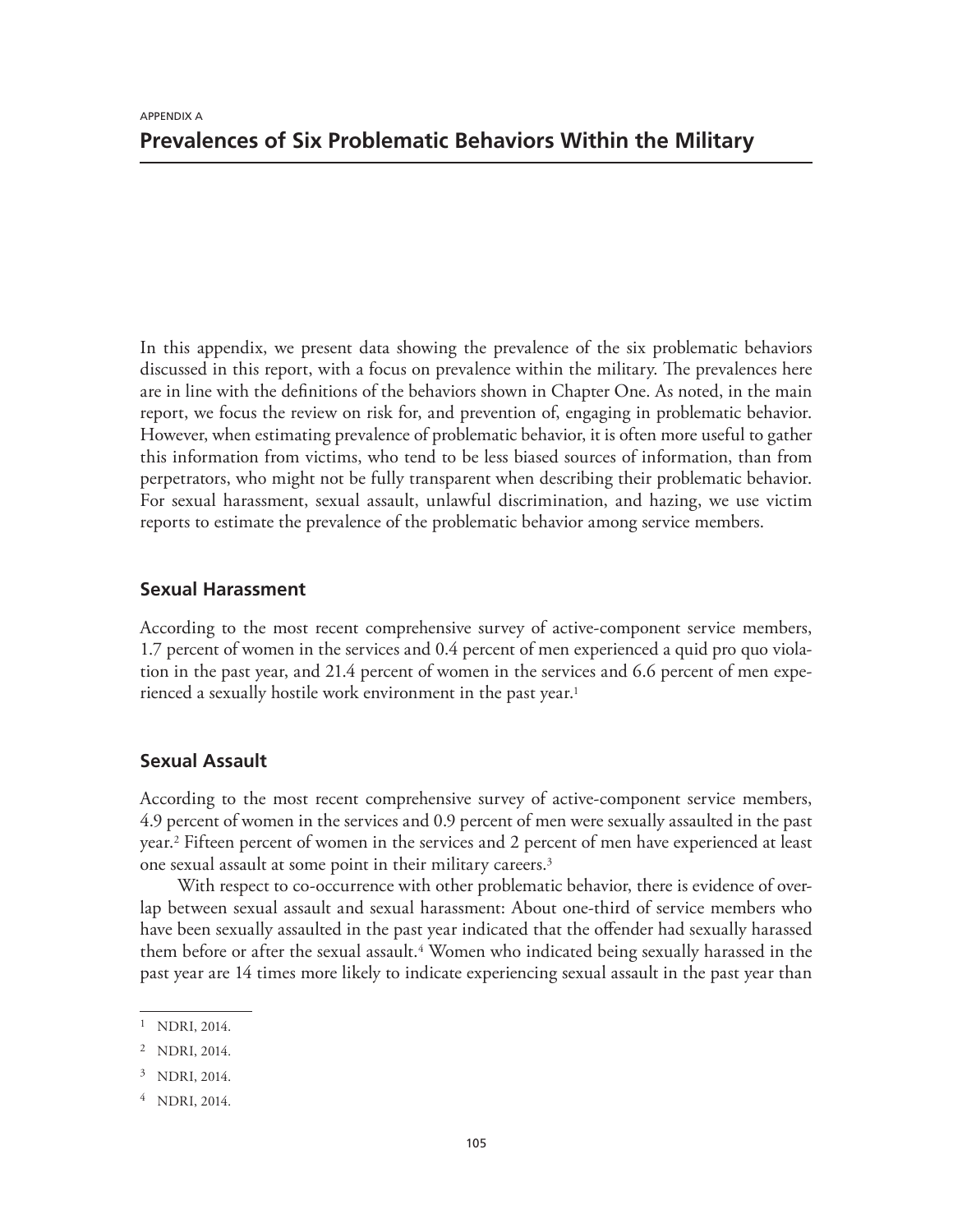women who indicated not being sexually harassed; men who indicated being sexually harassed are 49 times more likely to indicate experiencing a sexual assault.<sup>5</sup> Although military-specific data on sexual assault and suicide are not available, data from epidemiological surveys of civilian women suggest that the risk for suicide attempts is 13 times greater among survivors of sexual assault than among non–crime victims.<sup>6</sup>

# **Unlawful Discrimination**

According to the most-recent statistics available, about 16 percent of minority active-component service members report experiencing harassment or discrimination based on race or ethnicity in the past year.7 Also, 12 percent of all service members reported experiencing discrimination on the basis of their age in the past year.8 A more recent survey of active-component service members found that 12.4 percent of women in the services and 1.7 percent of men experienced gender discrimination in the past year.9 Unlike sexual harassment, gender discrimination does not necessarily involve behaviors of a sexual nature.10 For example, discrimination against women can include being excluded from male social groups, being left out of important decisionmaking discussions, or being given lower-level assignments than men, none of which is an explicitly sexual behavior.11

## **Substance Abuse**

According to DoD HRB Surveys of military personnel conducted from 1980 to 2008,<sup>12</sup> rates of heavy alcohol use (i.e., five or more drinks per occasion at least once per week) significantly increased from 1998 (15 percent) to 2008 (20 percent). However, the 2008 rate (20 percent)

<sup>5</sup> Andrew R. Morral, Kayla Williams, Coreen Farris, and Kristie L. Gore, "The 2014 RAND Military Workplace Study," in Andrew R. Morral, Kristie L. Gore, and Terry L. Schell, eds., *Sexual Assault and Sexual Harassment in the U.S. Military*, Vol. 1: *Design of the 2014 RAND Military Workplace Study*, Santa Monica, Calif.: RAND Corporation, RR-870/1-OSD, 2014, pp. 1–6.

<sup>6</sup> National Victim Center and Crime Victims Research and Treatment Center, *Rape in America: A Report to the Nation*, Arlington, Va.: National Victim Center, April 23, 1992.

<sup>7</sup> Natalie Namrow, Elizabeth Van Winkle, Lisa Davis, and Phil Masui, *2013 Workplace and Equal Opportunity Survey of Active Duty Members*, Alexandria, Va.: Defense Manpower Data Center, Report 2014-040, October 2014.

<sup>8</sup> Rock, 2013.

<sup>9</sup> NDRI, 2014.

<sup>10</sup> O'Leary-Kelly et al., 2009.

<sup>11</sup> O'Leary-Kelly et al., 2009.

<sup>12</sup> Robert M. Bray, Michael R. Pemberton, Laurel L. Hourani, Michael Witt, Kristine L. Rae Olmsted, Janice M. Brown, BeLinda Weimer, Marian E. Lane, Mary Ellen Marsden, Scott Scheffler, Russ Vandermaas-Peeler, Kimberly R. Aspinwall, Erin Anderson, Kathryn Spagnola, Kelly Close, Jennifer L. Gratton, Sara Calvin, and Michael Bradshaw, *2008 Department of Defense Survey of Health Related Behaviors Among Active Duty Military Personnel: A Component of the Defense Lifestyle Assessment Program (DLAP)*, Washington, D.C.: U.S. Department of Defense, RTI/10940-FR, September 2009; Robert M. Bray, Michael R. Pemberton, Marian E. Lane, Laurel L. Hourani, Mark J. Mattiko, and Lorraine A. Babeu, "Substance Use and Mental Health Trends Among U.S. Military Active Duty Personnel: Key Findings from the 2008 DoD Health Behavior Survey," *Military Medicine*, Vol. 175, No. 6, June 2010, pp. 390–399.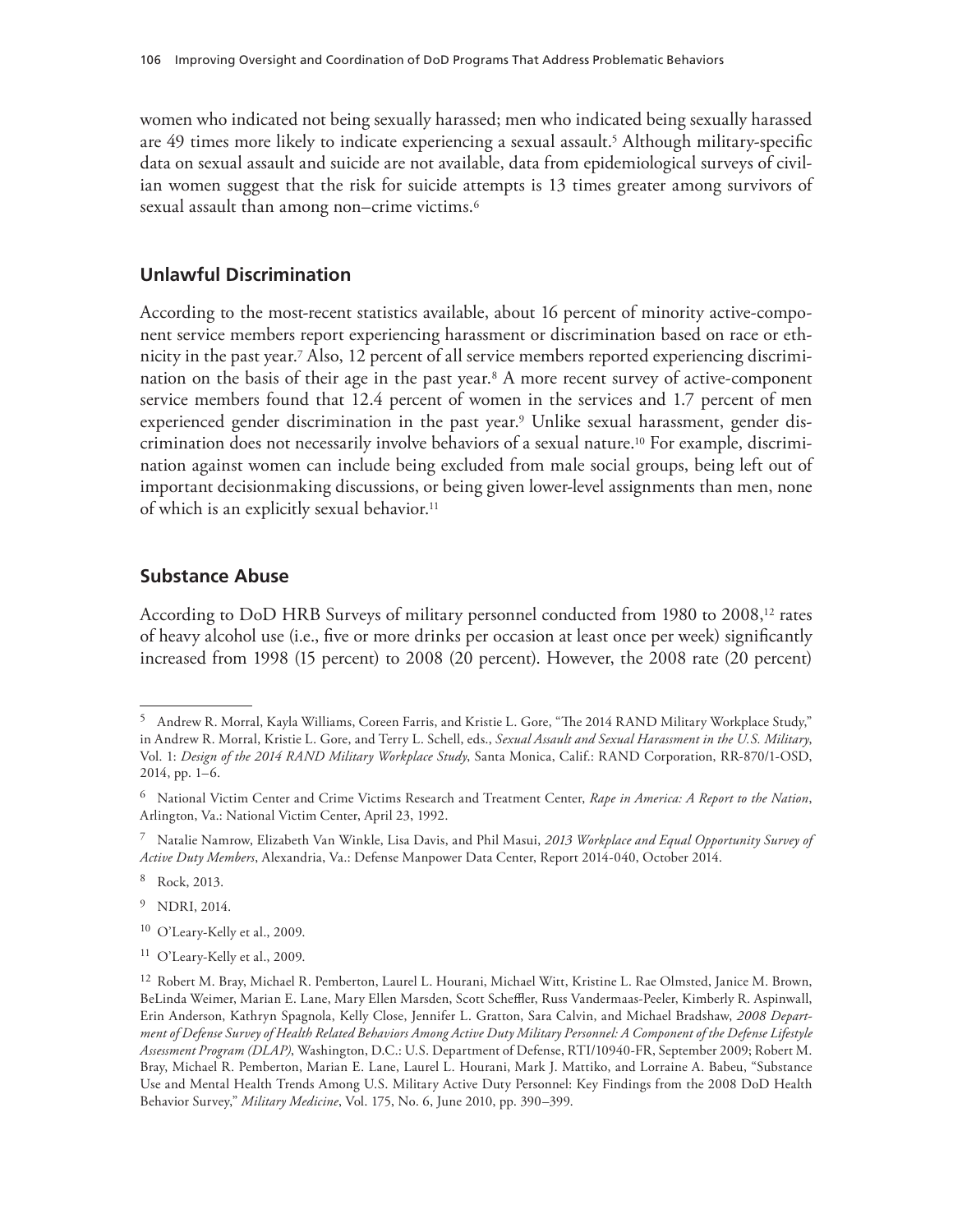is comparable to rates in 1980 (21 percent), when the survey began. Correspondingly, rates in binge drinking (i.e., five or more drinks per occasion for men, four or more for women, at least once in the past month) increased from 1998 (35 percent) to 2008 (47 percent).13 Compared with a national U.S. sociodemographically matched sample, active-duty service members ages 18 to 35 were significantly more likely than their civilian counterparts to have engaged in heavy drinking.14

According to the 2008 HRB Survey of active-duty military personnel, the rate of pastmonth illicit-drug use was 2.3 percent for military personnel, compared with 12 percent for civilians. Rates were higher for both populations, 3.9 percent military and 17 percent civilians, among those ages 18 to 25. However, according to 2008 estimates, rates of prescription medication abuse are higher among service members (11 percent) than the civilian population (4 percent).

High rates of co-occurrence between SUDs and mental health problems have been established. As cited in an IOM 2013 report, rates of co-occurring SUDs and mental health problems have ranged from more than half of Operation Enduring Freedom and Operation Iraqi Freedom veterans with SUDs and PTSD diagnoses to more than 80 percent of veterans with SUDs also having accompanying mental health problems (e.g., PTSD, depression).15

#### **Suicide**

Suicide rates are commonly presented as the estimated number of suicide cases per 100,000 people in the population. In 2012, suicide was the tenth-leading cause of death in the United States, with a rate of 12.6 suicides per 100,000 members in the population that year.<sup>16</sup> To understand how military suicide rates compare with those in the U.S. population as a whole, Ramchand and his colleagues (Ramchand et al., 2011) derived adjusted suicide rates for a synthetic national population that was matched to the demographic profile of DoD personnel for the years 2001 to 2006.17 Suicide rates for the synthetic civilian population were considerably higher than they were for the military population. Adjusted suicide rates for the U.S. population remained slightly below 20 suicides per 100,000 in the U.S. population, whereas rates for the DoD were approximately ten suicides per 100,000 people in the DoD population for each year during the period. However, Ramchand et al., 2011, notes that significant increases in DoD suicide rates occurred in 2007 (13.8 suicides per 100,000 population) and 2008 (16.3 suicides per 100,000 population), with rates in 2008 being higher than between 2001 (10.3 suicides per 100,000 population) and 2005 (11.3 suicides per 100,000 population) and with the most-significant increases seen for the Army.18 In a recent DoDSER, the suicide rate for the active component for all services was 18.7 per 100,000 for 2011, 22.7 per 100,000

<sup>13</sup> Bray, Pemberton, Hourani, et al., 2009.

<sup>14</sup> Bray, Pemberton, Hourani, et al., 2009.

<sup>15</sup> IOM, 2013.

<sup>16</sup> Jiaquan Xu, Kenneth D. Kochanek, Sherry L. Murphy, and Elizabeth Arias, *Mortality in the United States, 2012*, Atlanta, Ga.: National Center for Health Statistics, Data Brief 168, October 2014.

<sup>17</sup> Ramchand et al., 2011.

<sup>18</sup> Ramchand et al., 2011.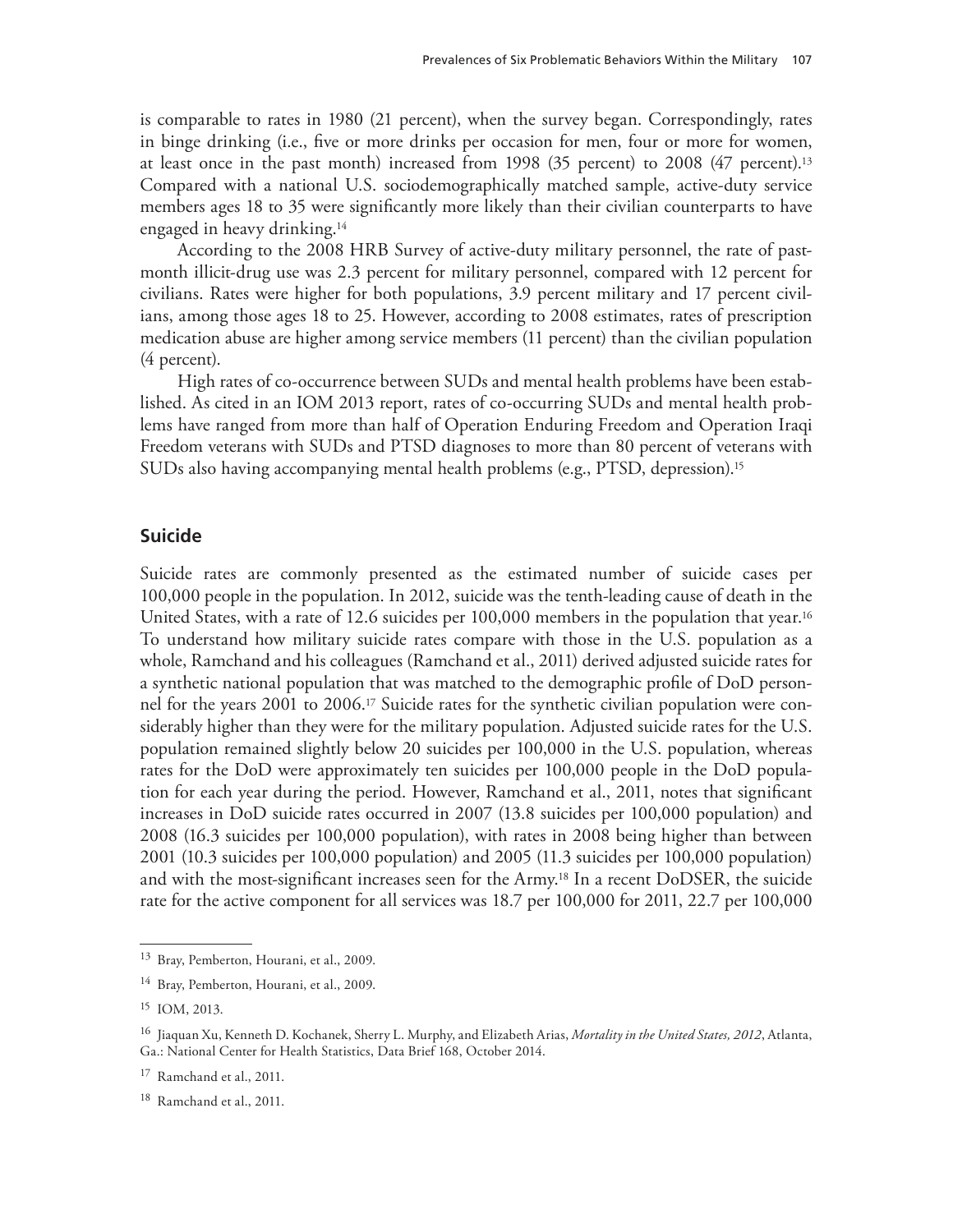in 2012, and 18.7 per 100,000 for 2013.19 For service members in the reserve component (including active and non–active duty), suicide rates appeared to climb over time (18.1 in 2011, 19.3 in 2012, and 23.4 in 2013). Similarly, for service members in the National Guard (including active and non–active duty), suicide rates also seemed to increase over time (24.8 in 2011, 28.1 in 2012, and 28.9 in 2013).

When relevant, this report also includes reports on suicide attempts and suicidal ideation. CDC defines a suicide attempt as "a non-fatal self-directed potentially injurious behavior with any intent to die as a result of the behavior," which might or might not result in injury.<sup>20</sup> CDC devised definitions for self-directed fatal and nonfatal violent behaviors that did not include suicidal ideation. Suicidal ideation has been defined as "thoughts of harming or killing oneself."21

Suicide has been found to co-occur with mental health problems and SUDs. A high percentage of people who die by suicide have indications of mental health problems,<sup>22</sup> and between 20 and 30 percent have evidence of being legally intoxicated at the time of death.<sup>23</sup> However, it is important to note that the large majority of people with mental health problems and SUDs do not die by suicide. For instance, estimates of lifetime risk of suicide range from 4 percent of people with mood disorders<sup>24</sup> to 7 percent of those with alcohol disorders.<sup>25</sup> Table A.1 shows co-occurrence of suicide and behavioral health diagnoses and histories.

| Table A.1                               |
|-----------------------------------------|
| <b>Co-Occurring Factors in Service</b>  |
| <b>Members Who Died by Suicide, All</b> |
| Services, 2013                          |

| <b>Factor</b>                 | Percentage |
|-------------------------------|------------|
| Behavioral health diagnosis   | 40         |
| History                       |            |
| Substance abuse               | 21         |
| Sexual abuse victim           | 3          |
| Sexual abuse perpetrator      | 7          |
| Sexual harassment victim      | ا>         |
| Sexual harassment perpetrator | 2          |

SOURCE: Reger et al., 2015.

<sup>24</sup> John Michael Bostwick and V. Shane Pankratz, "Affective Disorders and Suicide Risk: A Reexamination," *American Journal of Psychiatry*, Vol. 157, No. 12, December 2000, pp. 1925–1932.

<sup>25</sup> Barbara Schneider, 2009.

<sup>19</sup> Reger et al., 2015.

<sup>20</sup> Crosby, Ortega, and Melanson, 2011.

<sup>21</sup> Goldsmith et al., 2002.

<sup>22</sup> Cavanagh et al., 2003.

<sup>23</sup> Goldsmith et al., 2002.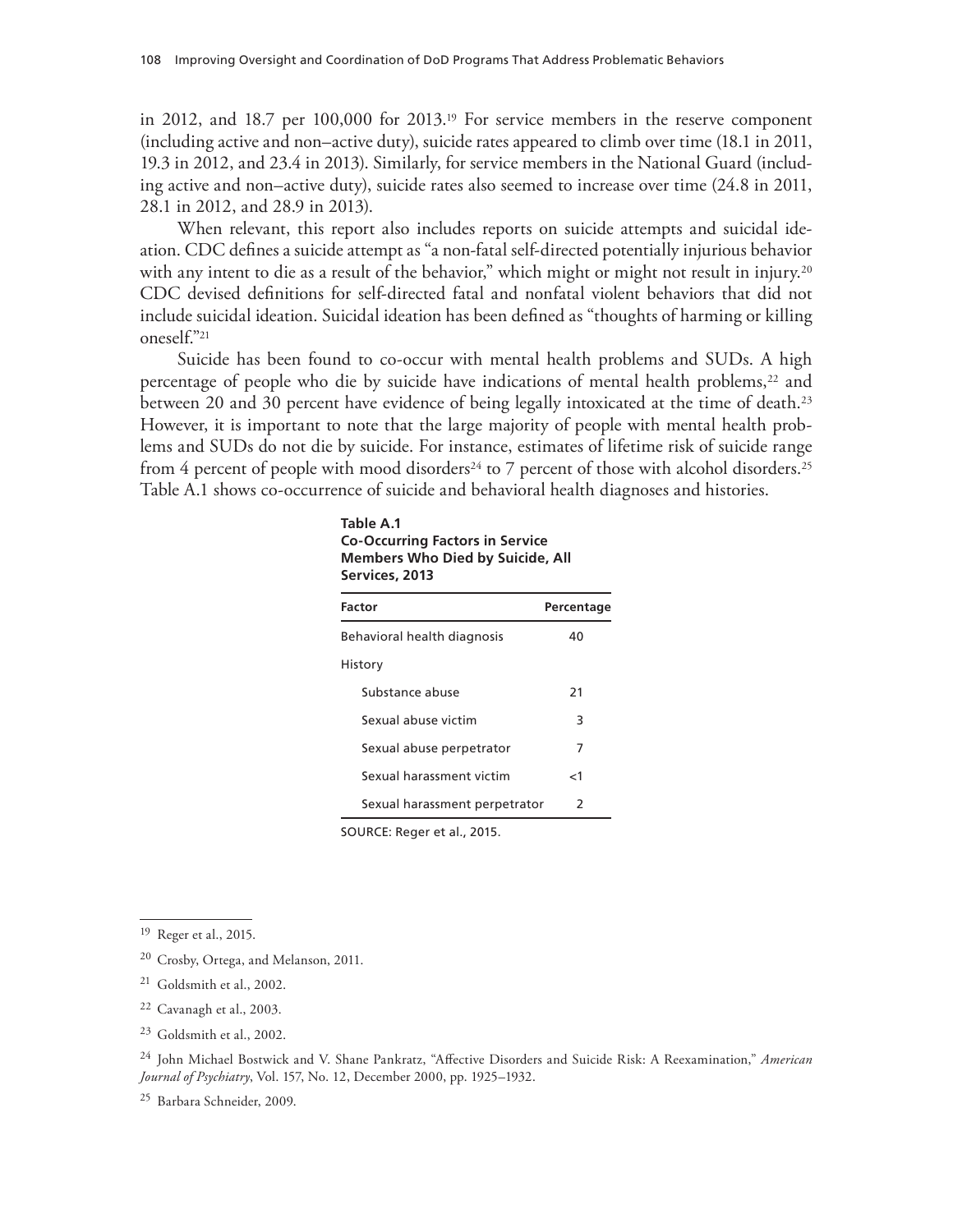# **Hazing**

Estimates of hazing prevalence in the military are unclear. Some services have not tracked reported hazing incidents, and those that have have not done so uniformly. Additionally, hazing has not been included as a topic in DoD-wide surveys in the past. However, questions about experiences with hazing were recently added to the revised 2014 DEOCS and to the RAND Military Workplace Study, which queries whether sexual assault incidents were hazing-related.<sup>26</sup> Results of the 2014 DEOCS have not been publicly released.<sup>27</sup> Among victims of military sexual assault surveyed in the RAND study, however, 34 percent of male victims and 7 percent of female victims indicated that the sexual assault was part of a hazing incident.28 Estimates of hazing prevalence in the civilian population vary. One study estimates that more than half of college students involved in clubs, teams, and organizations experience hazing.<sup>29</sup> Evidence of co-occurrence with other problematic behavior is extremely limited, as is empirical research on hazing more generally.

<sup>26</sup> Morral et al., 2014.

<sup>&</sup>lt;sup>27</sup> For more information on the DEOCS, see DEOCS, home page, undated. It is important to note that the DEOCS does not sample in a manner that would provide a representative DoD-wide estimate of hazing prevalence.

<sup>28</sup> NDRI, 2014.

<sup>29</sup> Allan and Madden, 2008.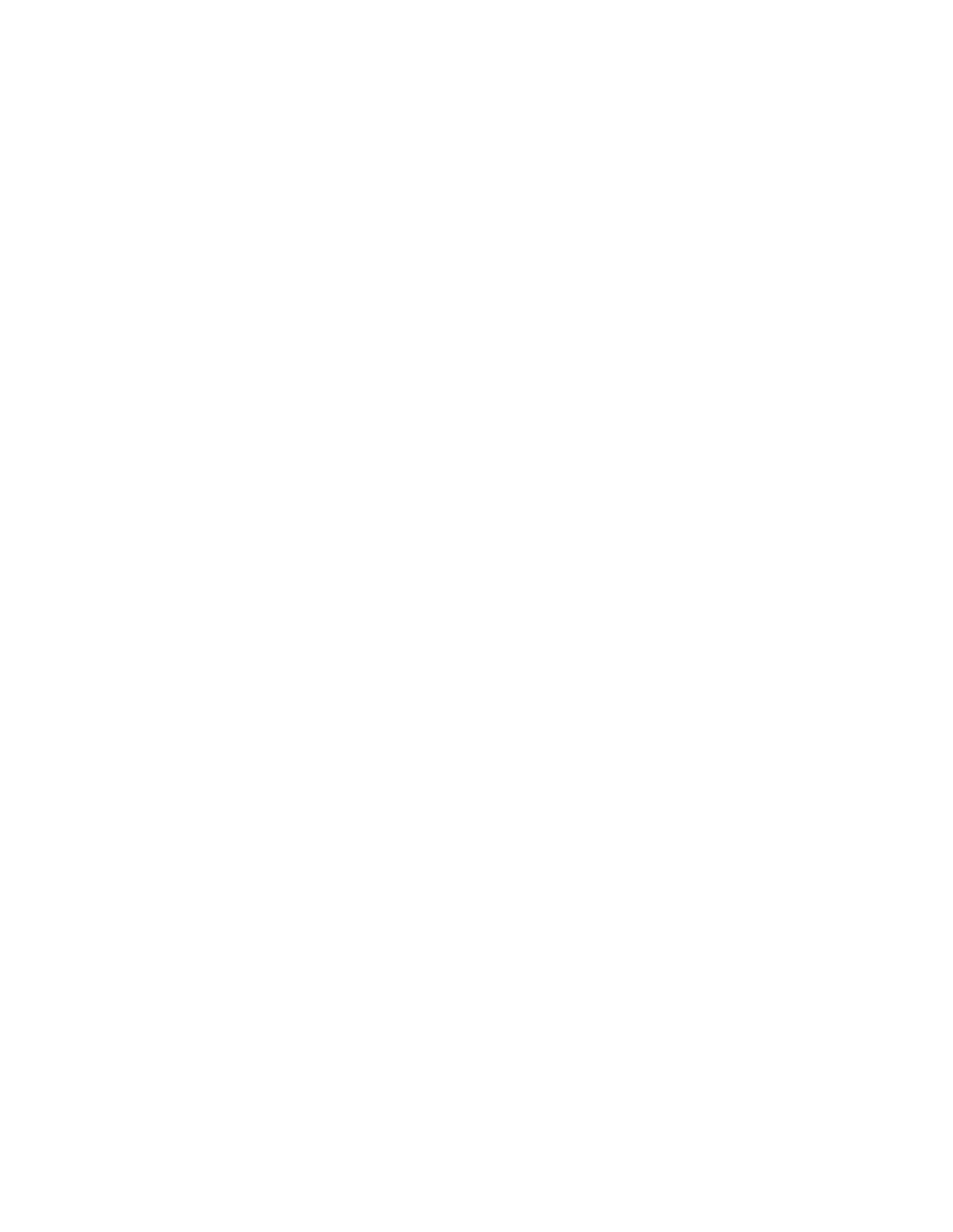In this appendix is the protocol that the study team used to conduct approximately 45-minute policy discussions with approximately 75 OSD and service headquarters officials responsible for overseeing and managing programs focused on the six problematic behaviors examined in this study.

## **Data-Collection Protocol for Programs to Address Problematic Behavior**

Good morning [or afternoon], [title, name].

Thank you for accepting our request for a conversation to learn about your program.

I am [name, title] with the RAND Corporation. RAND is a nonprofit, independent, policy research organization. RAND has been around for more than 60 years, and we have had a long relationship providing research and analytical support to the Office of the Secretary of Defense, the services, and many other federal and state government organizations.

As was mentioned in our email request to your program, the director of the Office of Diversity Management and Equal Opportunity, Under Secretary of Defense for Personnel and Readiness, has asked the RAND National Defense Research Institute to conduct a study aimed at developing a cross-service framework to facilitate collaboration among DoD special issue programs focused on problematic behaviors within the military.

Today's meeting [conversation] should be about 45 minutes, covering six broad themes. The information we collect will only be used for the problematic-behaviors framework study. There are no right or wrong answers. We want to make sure we get the facts right and benefit from your expert knowledge about the program.

Are there any questions for us before we begin?

# **Let's start with the fundamentals . . . the mission, goals, and resources of your program.**

Mission, Goals, and Resources

- mission and goals of the program
	- What is your program's mission, and what are its key goals?
- origin of program
	- When was your program established? What motivated its establishment? For example, was the program established due to a congressional mandate? By order of the Secretary of Defense? An outgrowth or replacement of an existing program?
- funding (add "source and type of funding")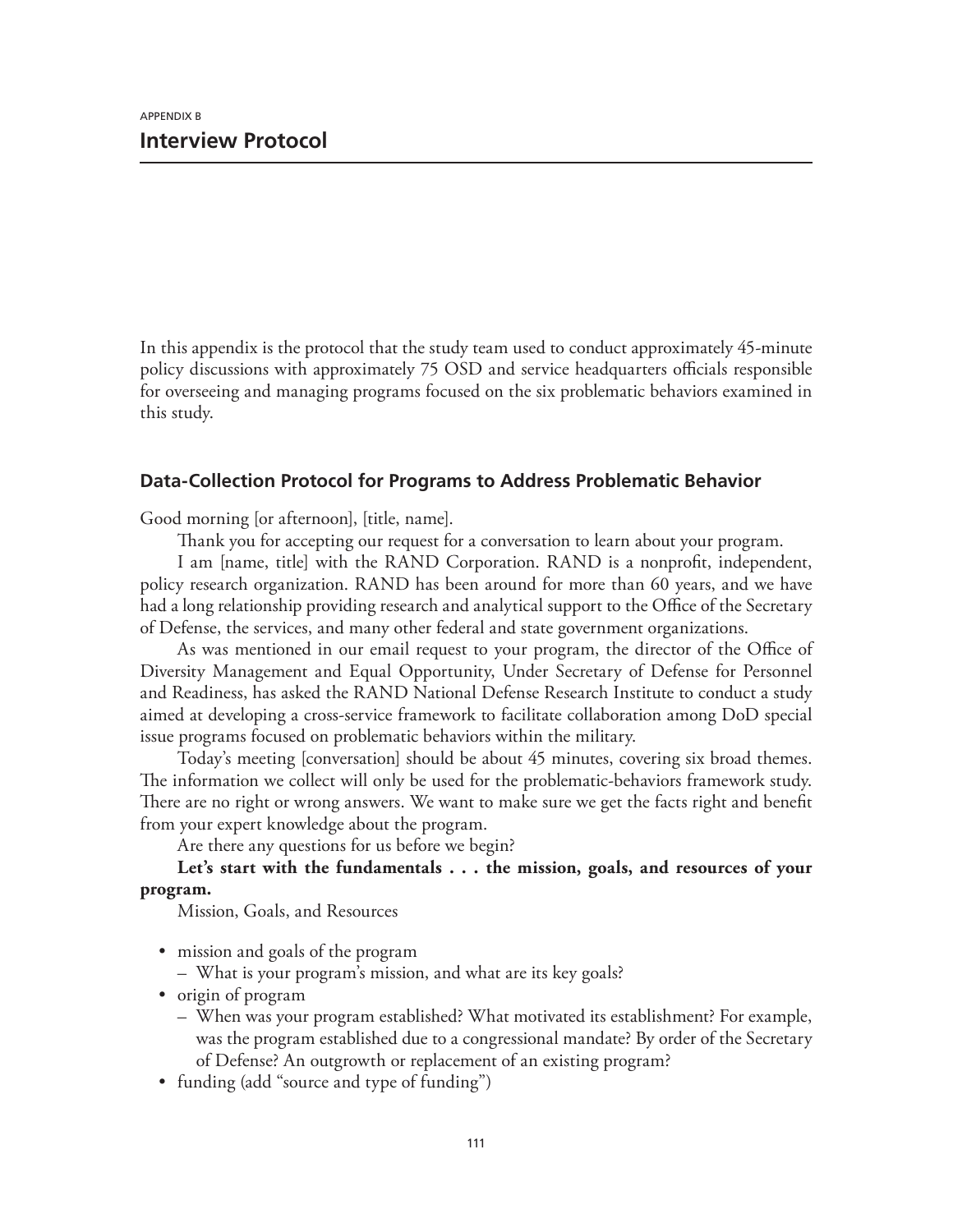- What is the source or type of funding for your program?
- What is the annual budget for your program? Has this changed significantly over time?
- Where do the bulk of the funds go (e.g., staff salary, outreach to and services for service members and dependents, or research, publication and dissemination)?
- To what extent are your current or planned funding levels appropriate for implementing your mandated activities?

# **Next, let's discuss your program's authorities and organization.**

- authority and reporting structure **[probe]**
	- What directive, policy, or regulation provides legal authority for your program?
	- Who or what office does your program report to in the executive branch?
	- What agencies or organizations do you have oversight responsibility for?
	- How do laws and policies affect the extent to which problematic-behavior efforts can be integrated?
	- Does legislation, such as the NDAA or another congressional mandate, require reports related to your program?
	- How frequently does your program report? In what form?
	- What information (if any) do you need from the services or other agencies for these reports?
		- Are there any challenges in collecting this information?
- leadership, staffing, and organization
	- Who are the senior leaders of your program? Civilian and/or military?
	- What are the major divisions or groupings in your program? (org chart if possible)
	- How many full- and/or part-time staff or contractors support the program?
	- Has this number remained steady, grown, or fallen in past several years?
	- Is this number anticipated to hold steady, grow, or fall in the coming years?
	- Do you feel that your current staffing levels are appropriate for implementing your mandated activities?

# **Next, let's turn to your program's strategic plans and program activities.**

- strategic planning
	- Does your program have a strategic plan? What are the goals or initiatives? **[probe]**
- program responsibilities and key activities
	- What are the key responsibilities and activities for your program overall?
- interactions with other programs
	- What other programs or offices does your program closely interact or work with? (Within OSD? Within your service? With other services? With other behavioral areas) Please focus on those most critical to achieving your mission and goals. **[probe]**
	- What is the nature of the interactions? (formal/informal and frequency of interaction)
		- oversight and reporting
		- working groups
		- conferences or summits
		- data-sharing
		- joint campaigns or projects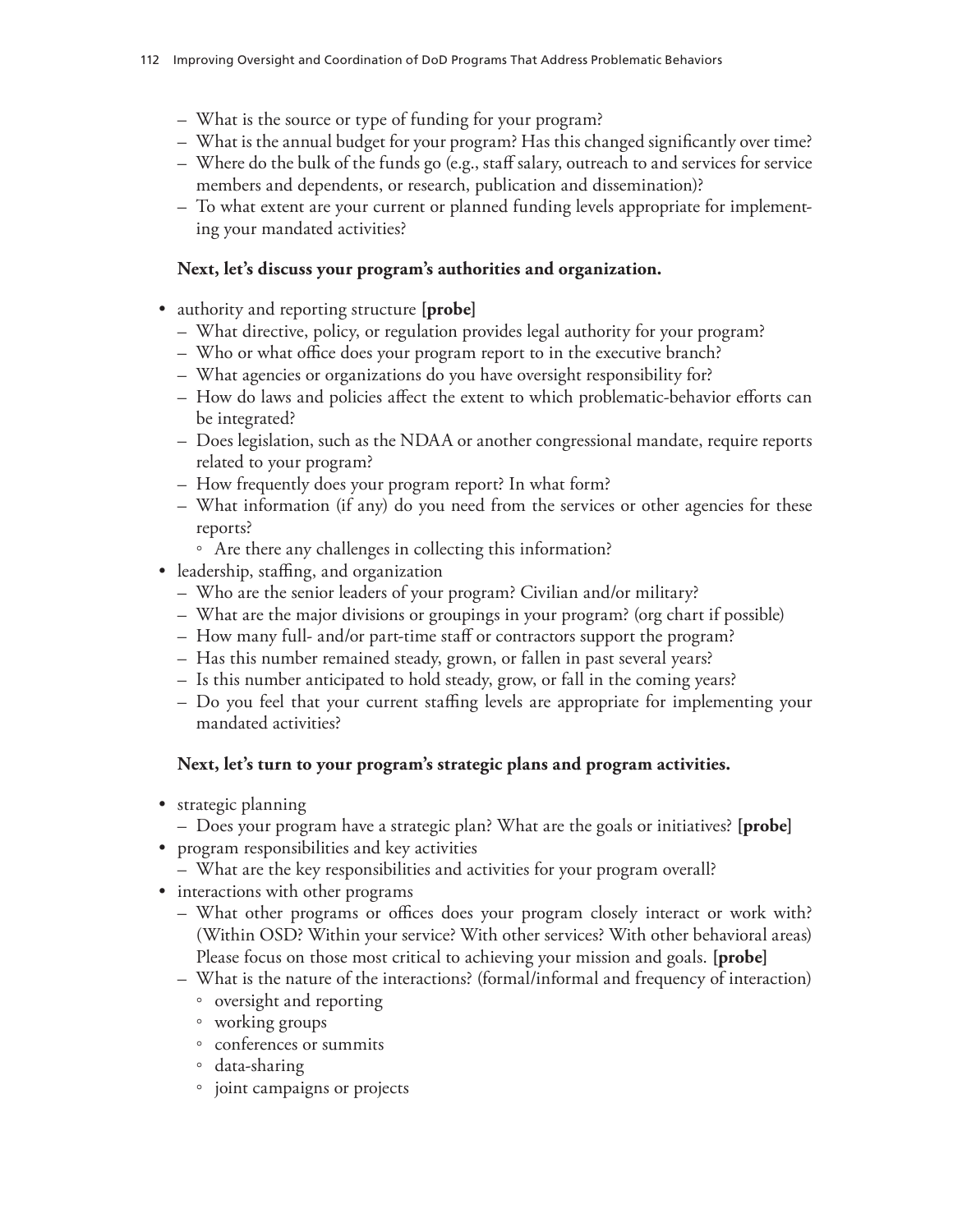- other liaison activity.
- Have the organizations your program works with and nature of relationships changed over time? Please describe these relationships. **[probe]**
- What challenges do you face in coordinating with other organizations? (formal or informal barriers, resource restraints, bureaucracy, etc.)
- Do you see any opportunities to leverage partnerships or coordination with other organizations?

# **Another area we are keen to learn about is how program performance and success are evaluated.**

Measures of Performance and Success

- internal measures and metrics
- What key metrics and measures does your program use to assess performance and success? How do you collect data? How are the data/analysis used and maintained? **[probe]**
- Considering there are numerous DoD and service programs working on various behavioral health problems, what are your thoughts on how they can best work—independently and in collaboration—to achieve their respective mission and goals? And doing this with sensitivity to resource considerations and the needs of target populations?
- external measures and metrics
	- What metrics and measures, if any, does your program employ to satisfy formal reporting requirements?

**And the last area of query today is whether you could speak to any important current and/or anticipated challenges** to your program.

• What additional challenges does your program face currently or anticipate in meeting its mission and goals? How is your program responding to them? (Budget/resources/staffing? Leadership turnover? Lack of or constraints imposed by policy or regulations? Others?)

**Finally, are there other officials in your program or contacts for organizations with which your program works closely with whom we should talk (in OSD or in the services)?**

**This concludes the major questions we have for your program at this point. Is there anything you'd like to add at this time? And in case anything comes to mind, please feel free to contact me [provide your contacts].**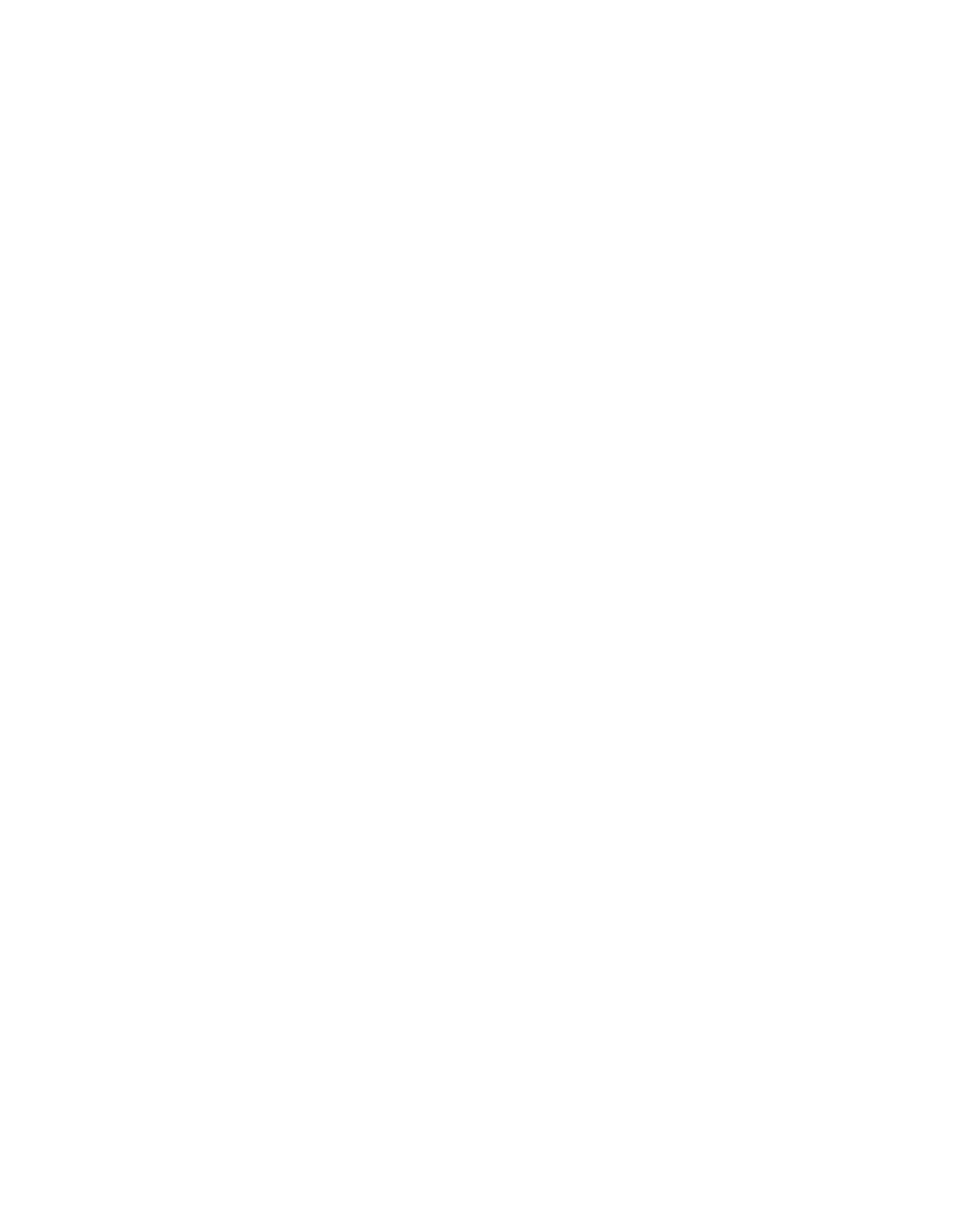# **Service Organizations to Address Problematic Behavior and Perspectives on Office of the Secretary of Defense Oversight and Coordination**

The focus of our programmatic research was on understanding how DoD as a whole organizes itself to deal with problematic behavior, with the goal of determining ways to improve its organization, coordination, and oversight in addressing the behaviors. In Chapter Four, we discussed the key results of that effort. However, we also decided to look at how the services manage the same problematic behavior in their organizations. The goal here, however, was not to evaluate the services' management practices like we did for the DoD-wide organizations; rather, it was to explain the ways in which the services are organized to address problematic behavior. In this appendix, we provided detailed descriptions of service behavioral organizations.1 Chapter Five provides a synthetic, high-level summary drawn from this material.

### **Approach**

The material in this appendix is based on information primarily gleaned through policy discussions (both in person and by telephone) with personnel across Army, Navy, Marine Corps, and Air Force programs that address problematic behavior.2 However, as was the case in the other research, we also consulted other primary and secondary sources as appropriate. For example, we studied any relevant directives, strategic plans, and other formal documentation. In some cases, personnel involved in our policy discussions provided this information; in other cases, we located the documents prior to holding the policy discussions. We draw on the same protocol used with OSD and discussed in Chapter Four (see Appendix A). As a reminder, the protocol addresses five general topics: (1) mission, goals, and resources; (2) authorities and organization; (3) strategic plans and program activities; (4) measures of performance and success; and (5) current and anticipated program challenges.

For each service, we selected the organizations that have primary oversight for each of the six problematic behaviors included in our study. We then requested that personnel in those organizations take part in our policy discussions (which followed the protocol included in Appendix A). In each case, service personnel were responsive to our request.

 $1$  As part of our analysis of service organizations, we spoke with members of NGB, as the joint component of the Department of the Army and the Department of the Air Force. The Army National Guard and the Air National Guard make up the National Guard, which is part of the reserve component of the U.S. armed forces. Because those discussions did not substantially affect the assessment related to the two questions, we do not include full explications in this chapter; however, we include specific comments where relevant.

 $2$  The study team also reviewed service documents related to the management of programs to address problematic behavior that were publicly available or provided to us by those with whom we spoke.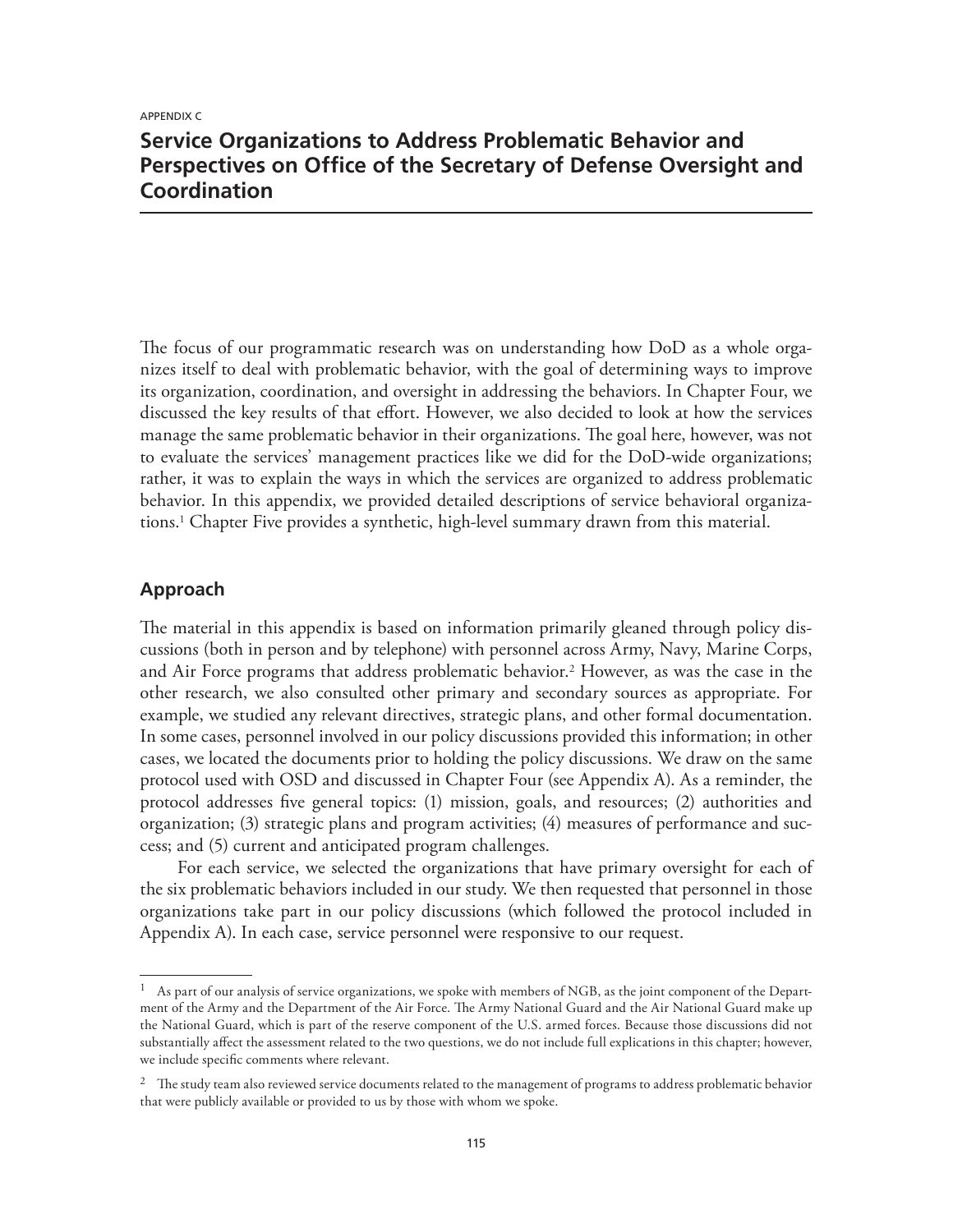Although bullying is not one of the six problematic behaviors that are the focus of this study, we included some discussion of it because antibullying work is sometimes a part of the work of the organizations we examined. As of the fall of 2015, there was no separate defense policy or program to address bullying, but several service directives explicitly prohibit bullying and require commanders to prevent and report this problematic behavior.

With the Army, our focus was on the following programs: (1) the SHARP program; (2) the Army Directorate of Psychological Health, Behavioral Health Division; (3) the Army Suicide Prevention Program; (4) Army EO; (5) ASAP; and (6) ARD.

With the Navy, our discussants included personnel working across the programs, including those within the N17; personnel working specifically on sexual harassment and EO, hazing, and SAPR; and suicide prevention and operational stress control.

With the Marine Corps, we focused on discussions with personnel in the programs included within behavioral health, as well as SAPR, hazing, and sexual harassment and discrimination.

With the Air Force, we focused our policy discussions on people within the following programs: (1) CAF, (2) the DDRP, (3) Air Force EO, (4) the Office of the General Counsel, (5) the headquarters-level IDS, (6) the Air Force Medical Support Agency, (7) SAPR, and (8) the Suicide Prevention Program.

#### **How Are the Services Organized to Address Problematic Behavior?**

In this section, we briefly discuss how each of the services is organized to address problematic behavior.

#### **Army Programs to Address Problematic Behavior**

#### *The Ready and Resilient Campaign and the Army Resiliency Directorate*

In the past several years, the Army has shifted to embrace an integrated and whole-person approach to behavioral health, even though separate programs continue to exist for individual problematic behaviors. This shift is rooted in the Army's new emphasis to enhance personal and institutional "resilience" for operational readiness as the ultimate goal rather than simply treating each problematic behavior or focusing on individual soldier well-being.

This shift is embodied in the Army's R2 Campaign that was announced in late 2012. R2 is for the Total Army: soldiers in the active component, the Army National Guard, and U.S. Army Reserve, as well as soldier families and Army civilians—an acknowledgment that success on the battlefield is beyond training and weapons for soldiers. R2 is itself not a program. Considering the proliferation of Army programs in the past decade, the purpose of R2 is to look "holistically and strategically" at the Army's R2 initiatives and to consolidate guidance for programs that aim to improve soldier, family, Army civilian, and unit readiness.3

To execute R2, the Army created ARD in November 2013. Its mission is to improve formal coordination among programs and move toward a comprehensive, integrative approach in awareness, prevention, treatment, and rehabilitation. Its responsibilities include developing policies, doctrines, plans, budgets, and initiatives for these programs, as well as overall imple-

<sup>&</sup>lt;sup>3</sup> Author phone conversations with senior Army officials involved with the R2 campaign on October 9, 2014, and November 13, 2014.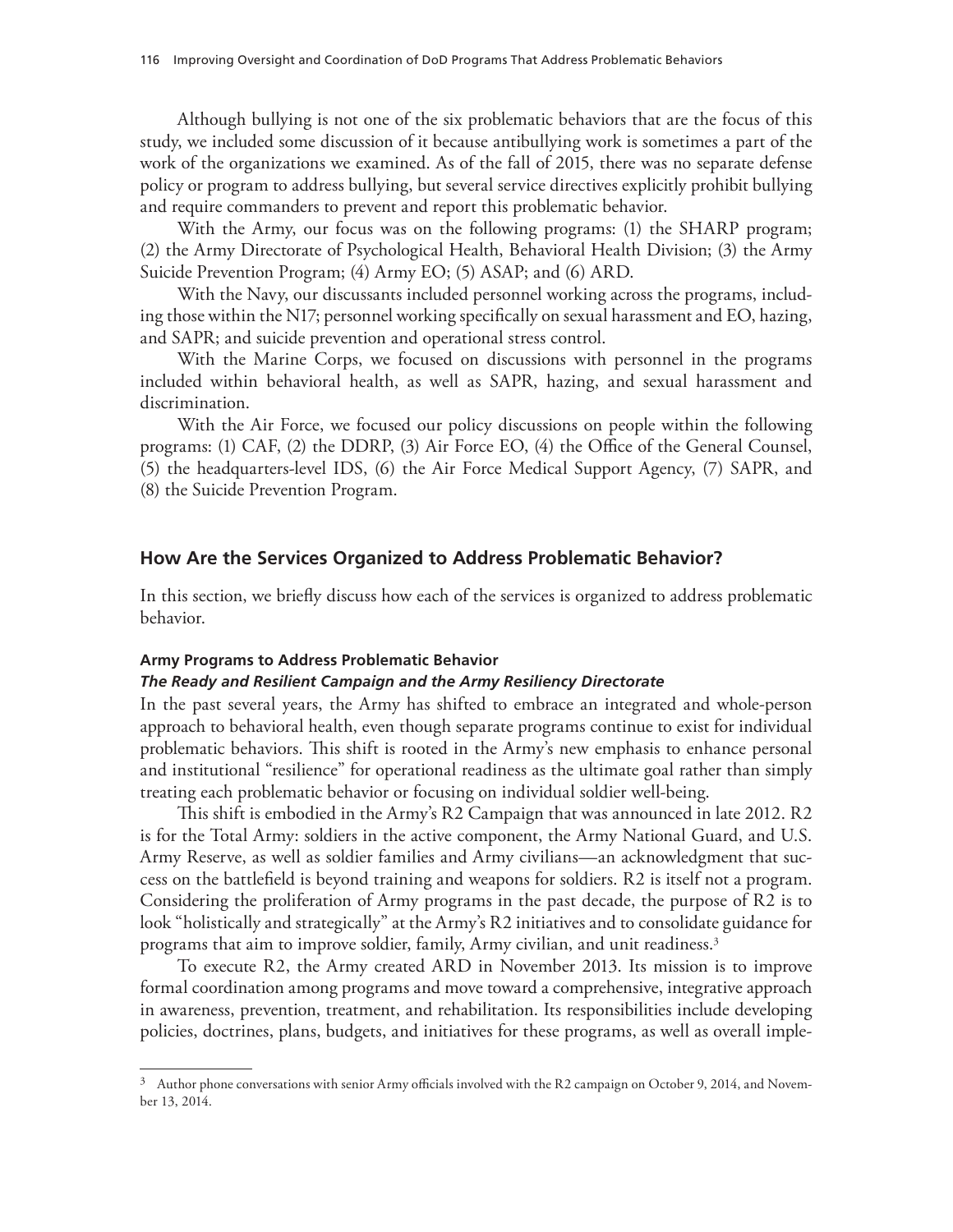mentation, relevant research, evaluation, and assessment. It is also responsible for developing and overseeing databases, such as the Army's Sexual Assault Data Management System; for preparing reports; and for collating statistics for submission to senior leaders in the Army and OSD for reporting to Congress and the White House. As of March 2015, ARD reported having initiated formal coordination with numerous programs, including those for the problematic behaviors covered in this study.4

In direct support of the R2 is the Army Health Promotion Program*.* At the community level, it is a leadership program that works to encourage lifestyles that "improve and protect physical, behavioral, and spiritual health<sup>"5</sup> by implementing programs and services at the community level—that is, the installation, regional, or state level. AR 600-63, *Personnel: General—Army Health Promotion*, sets forth responsibilities for all aspects of the program. Operationally, Community Health Promotion Councils are central to implementing the program, taking integration and alignment of resources and responses from Headquarters, Department of the Army (HQDA), to the community level in implementing R2. Resources and staffing for Community Health Promotion Councils are determined by the General Officer Steering Committee under ARD.

Another support mechanism is the RRP*—*a tool for commanders to reduce high-risk behavior among their soldiers<sup>6</sup> that grew out of ASAP, which IMCOM oversees and executes at an installation level. RRP does not create new services. Instead, it brings a preventionfocused approach to deal with problematic behavior, including suicide, sexual assault, and substance abuse. The G-1 has responsibility for ensuring that RRP interfaces with offices and programs in the Army, DoD, and civilian agencies to coordinate and implement actions to prevent high-risk activities. Operationally, installation RRP coordinators and mission commanders at installations meet every quarter to review battalions' risk profiles. RRP coordinators work with mission commanders to determine appropriate interventions, such as getting the chain of command to address issues of unit culture and ensuring that installation expertise and services are being fully utilized.

Because this approach and the mechanisms created to support it are fairly new—taking shape and being implemented as we conducted our study—it is too early to tell how well they serve to address the problematic behavior examined in this study.

#### *Sexual Harassment and Sexual Assault*

Unlike OSD, the Army has a single program for sexual harassment and SAPR, with an emphasis on prevention. Until 2008, separate programs existed for sexual harassment and sexual assault, with an emphasis on response.7 The mission of the combined SHARP program is to

 $4$  ARD officials with whom we spoke do not rule out the possibility of the Army's SHARP program coming under ARD in the future; for now, it remains under a separate chain of command under the G-1.

<sup>5</sup> Author phone conversations with Army senior officials involved with the R2 campaign on October 9, 2014, and November 13, 2014. Also see "Ready and Resilient," undated home page.

<sup>6</sup> The RRP originated as a reengineering effort at Fort Campbell, Kentucky, in 1994 to address a series of high-risk incidents.

<sup>7</sup> Importantly, besides the SHARP program under the G-1, several other Army organizations also have roles in SAPR based on their missions and special capabilities. Among others, MEDCOM, *Medical Services: Medical Facility Management of Sexual Assault*, MEDCOM Regulation 40-36, December 23, 2004, requires MEDCOM "to provide timely, accessible, and comprehensive medical management of sexual assault victims . . . ." Headquarters, Department of the Army, *Legal Services: Military Justice*, Washington, D.C., AR 27-10, October 3, 2011, provides legal support to victims and helps them to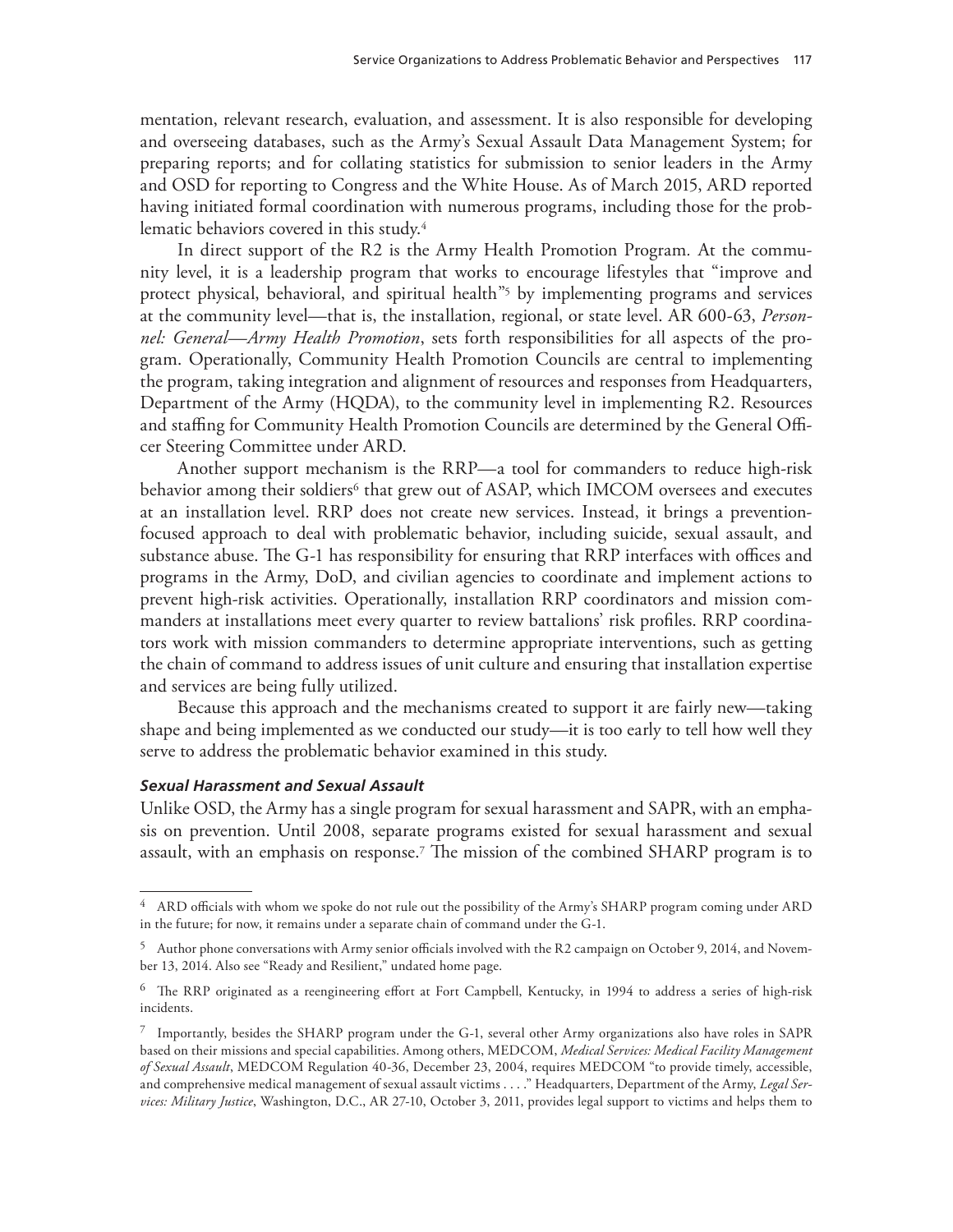"reduce with an aim toward eliminating sexual offenses within the Army through cultural change, prevention, intervention, investigation accountability, advocacy/response, assessment and training to sustain the All-Volunteer Force."8 The SHARP program maintains a database for formal complaints about sexual harassment alleged by military personnel.<sup>9</sup> Within OSD, the SHARP program coordinates with ODMEO.

With the creation of a combined SHARP program, the role of proponent for sexual harassment and assault issues shifted from ASA (M&RA) to ARD in the G-1.<sup>10</sup> This transfer was in line with the Army's adoption of R2 as the conceptual framework for addressing a broad spectrum of behavioral health problems. In FY 2012, oversight of the SHARP program shifted again. Congress directed the Army to put the program under general-officer leadership, albeit still under the aegis of the G-1. The main reason was that, unlike other types of behavioral health problems, sexual assault is always treated as a criminal offense.11 All reported cases involve the Army JAG in investigation and prosecution as appropriate. Putting SHARP under direct military chain of command, Congress argued, would make commanders bear "ultimate responsibility" for command climate and culture, safety, prevention and response efforts, accountability, assessment, and safe reporting.12

Three documents provide Army commanders and leaders with guidance on executing SAPR programs. The first is *Strategic Direction to the Joint Force on Sexual Assault Prevention and Response*, which was drawn up by the Joint Chiefs of Staff, the Commandant of the Coast Guard, and DoD SAPR professionals.13 Chapter Eight of AR 600-20 describes the SAPR program's goals and the Army's sexual assault policy. *Sexual Harassment/Assault Response and Prevention (SHARP) Program Implementation Guidance* lays out required actions and procedures.<sup>14</sup>

Funding for the SHARP program covers sexual harassment and sexual assault prevention, training, and tools, as well as 1,000 positions in the Army's active and reserve components. EO and EEO offices also fund positions at every Army installation to handle complaints of discrimination and sexual harassment, respectively, for service members and civilians. These positions are part of the command structure to ensure leadership involvement in response. Sexual Assault Response Coordinators (SARCs) and Victim Advocates also operate at the local level. SARCs serve as an installation's primary point of contact for integrating and coordinating sexual assault victim care services for eligible recipients. Reporting directly to the SARC,

<sup>8</sup> SHARP, "I. A.M. Strong," undated.

<sup>9</sup> The Army EEO Office retains responsibility for civilian reports on sexual harassment and sexual assault, except outside the continental United States, where SHARP also provides assistance to deployed civilians.

<sup>10</sup> Being a proponent carries the responsibility of reporting to the Army Vice Chief of Staff and the USD(P&R).

<sup>11</sup> Army and National Guard officials with whom we spoke explained that drug abuse by individual soldiers and DUI might be treated as "misconduct" rather than criminal offenses depending on the severity of the incident and whether it is a repeated offense. Active-duty personnel generally are dealt with in the martial courts, while non–active duty personnel depending on where the violation allegedly occurred—might be dealt with by local or state law enforcement.

<sup>12</sup> SHARP, undated.

seek justice. Headquarters, Department of the Army, *Training: Army Leader Training and Development*, Washington, D.C., AR 350-1, August 19, 2014a, and Headquarters, Department of the Army, *Personnel: General—Army Command Policy*, Washington, D.C., AR 600-20, November 6, 2014b, mandate SAPR training for all personnel and spell out command responsibilities, policy, training requirements, and programs for SAPR and other special issues.

<sup>13</sup> Joint Chiefs of Staff, *Strategic Direction to the Joint Force on Sexual Assault Prevention and Response*, May 7, 2012.

<sup>&</sup>lt;sup>14</sup> Department of the Army, 2012.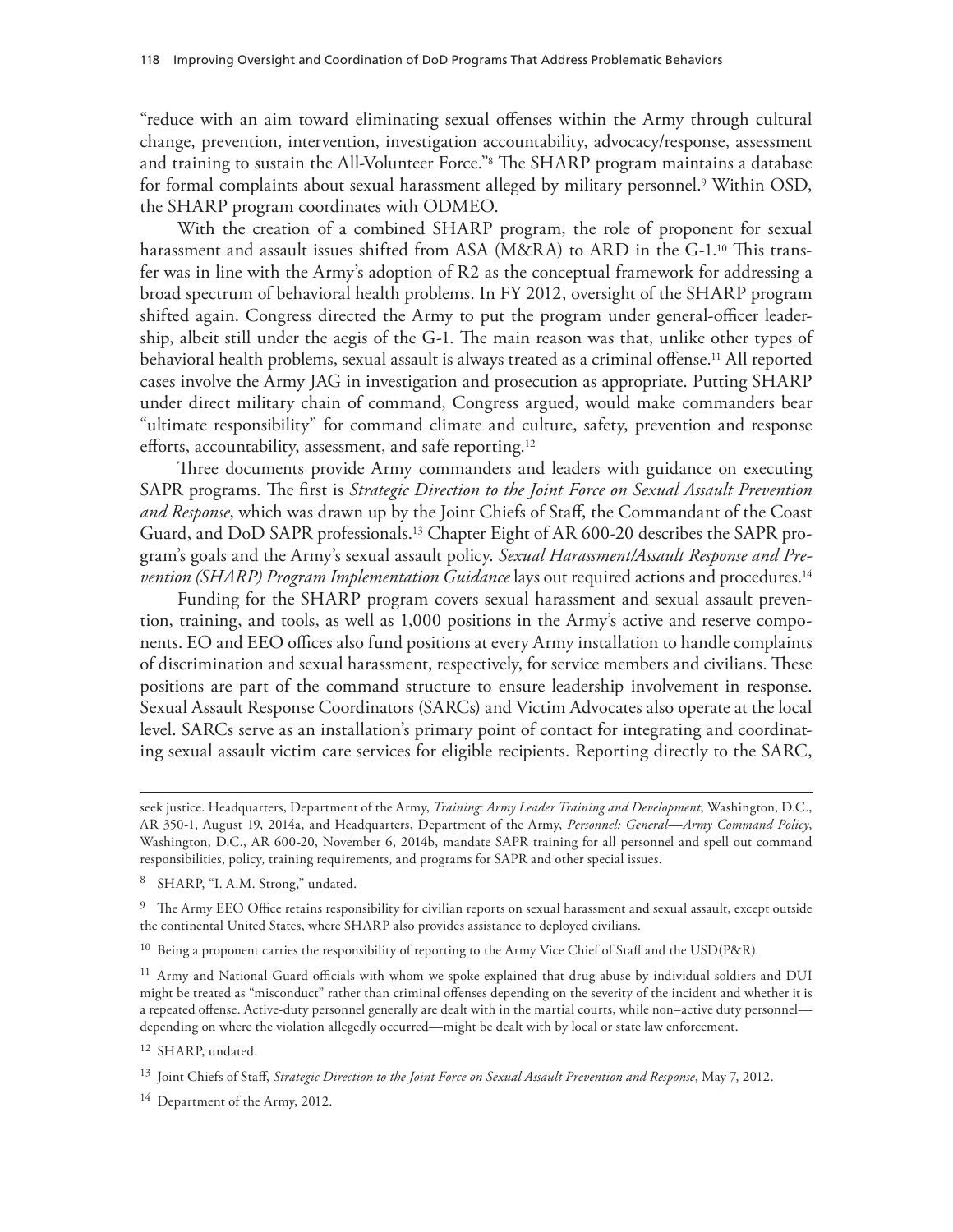a Victim Advocate guides the victim of sexual assault through the claim process and provides resources to help the victim recover and resolve the cases against the alleged perpetrator.

#### *Hazing and Discrimination*

Hazing and discrimination are both under EO. Effective April 1, 2014, the ASA (M&RA) gained oversight of EO.15 EO is responsible for the ASA (M&RA)'s diversity and leadership programs for military personnel. Although there is no separate program for hazing, hazing is explicitly banned in AR 600-20*.* 16

EO officials say they interact regularly, if informally, with other behavioral health programs, including SHARP and programs under ARD. Although EO characterizes its relationship with R2 as largely informal, EO participates in weekly R2 information-sharing teleconference meetings. It also seeks input from the Army JAG Office and ASA (M&RA)'s general counsel on legal issues involved in discrimination, hazing, bullying, and other problematic behaviors.

Responsibility for addressing observed discrimination and offensive behaviors, as well as informal complaints, lies with leaders in the chain of command. An EO manager or EO adviser at the installation level supports commanders to execute responsibilities laid out in AR 600-20.<sup>17</sup> Army EO professionals, along with their peers in other services, receive prevention training at a 12-week DEOMI course located at Patrick Air Force Base.18

Besides requiring the involvement of leaders in the chain of command to create a positive culture and environment that does not tolerate these problematic behaviors, AR 600-20 requires commanders to record and report all formal complaints in the Equal Opportunity Reporting System (EORS). The EORS collects and maintains data on demographic and other data related to complaints. Major commands must submit quarterly narrative and statistical reports on progress in equal opportunity via the EORS to HQDA for reporting to the Human Resources Directorate in the G-1.19

Results from command climate surveys executed by DEOMI are used to assess performance and effectiveness of the EO program for military personnel at the brigade, company, and staff office levels. EO program officials explained that sometimes answers in the surveys

<sup>15</sup> EO also has oversight of leadership programs for which ASA (M&RA) has formal responsibility. Also, sexual harassment was under EO before it was made a part of the SHARP program. Awareness training and responding to complaints about sexual harassment are now the responsibility of SHARP.

<sup>&</sup>lt;sup>16</sup> Although bullying is not one of the six problematic behaviors that are the focus of this study, the latest AR 600-20, published on November 14, 2014, explicitly adds bullying as prohibited conduct and provides a distinct definition for it. Commanders are required to prevent and report bullying like they are with hazing and discrimination. And, like with hazing, there is no separate program for bullying. For full definitions for bullying and hazing and guidance to commanders, see AR 600-20. Also, Assistant Secretary of the Army for Manpower and Reserve Affairs, "Inclusion of Sexual Orientation in the Military Equal Opportunity Program," Army Directive 2015-39, October 14, 2015, adds sexual orientation to the Army's MEO program.

<sup>&</sup>lt;sup>17</sup> Raymond F. Chandler III, Sergeant Major of the Army, GEN Martin E. Dempsey, U.S. Army Chief of Staff, and John M. McHugh, Secretary of the Army, "Army Equal Opportunity and Discrimination Policy," unaddressed memorandum, undated.

<sup>&</sup>lt;sup>18</sup> The first eight weeks are common to EO professionals from all services, followed by a week of mediation and alternative dispute settlement training and three weeks of service-specific training. Training also covers use of the EO data system.

<sup>&</sup>lt;sup>19</sup> For details on the EORS, see Deputy Chief of Staff of the Army, G-1, "Equal Opportunity Reporting System (EORS)," last updated October 7, 2014.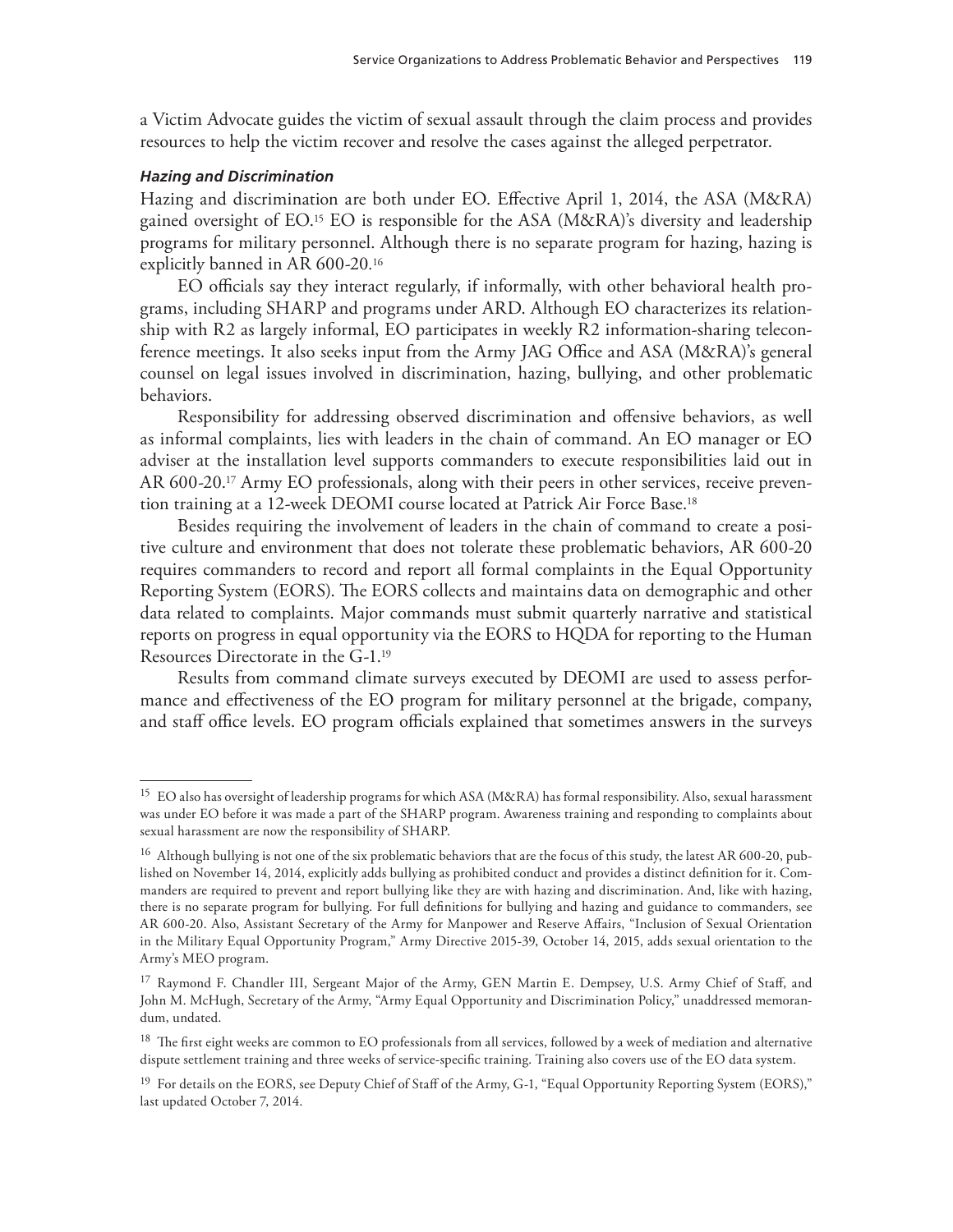spur questions, which require follow-up interviews or focus groups to obtain clarity on context or insights into hiring and selection decisions.

#### *Suicide Prevention*

The Army's Suicide Prevention Program is an integral part of Army R2. AR 600-63 prescribes Army policy for suicide prevention. Department of the Army Pamphlet 600-24, *Personnel: General—Health Promotion, Risk Reduction, and Suicide Prevention*, integrates suicide prevention with Army health promotion and risk-reduction efforts.<sup>20</sup> Each installation, Army Reserve direct reporting unit and mission support command, and state joint force headquarters establishes its own suicide prevention task force to plan, implement, and manage the local suicide prevention program.

The G-1 (specifically, Human Resources Health Promotion, Risk Reduction, and Suicide Prevention) oversees the Army Suicide Prevention Program. As the proponent, the G-1 must ensure that Army suicide prevention policy is coordinated and nested with overall DoD suicide prevention efforts. It also represents the Army regarding program issues on the Defense Centers of Excellence Suicide Prevention and Risk Reduction Committee.

The Army Suicide Prevention office, located within ARD, operationalizes the Army Suicide Prevention Program by promoting suicide awareness, prevention, intervention, and postintervention.21 The office was established at the recommendation of the 2009 Army Suicide Prevention Task Force.<sup>22</sup> The office has one full-time staff member who is also its director. Like other service prevention program managers, the director supports Army senior leaders as the subject-matter expert on suicide prevention programs, policies, and procedures and develops, implements, and oversees the Army's suicide prevention strategy. To promote communication and coordination within the Army, the office organizes a meeting for representatives of the "big four" (HQDA, IMCOM, NGB, and U.S. Army Reserve) every other week. The agenda for each meeting is set in consultation with these organizations. At these meetings, priorities and emerging issues related to suicide prevention are discussed, and new research and important studies are introduced.

To magnify its influence, the office coordinates with numerous bodies to implement and oversee the Army's suicide prevention strategy. For example, it works with U.S. Strategic Command to develop and deliver messages on suicide prevention to target audiences. It describes relationships overall as "easy" and "open" and stresses that collaborations are generally informal unless they are formal taskers by Army or DoD leaders. The office's principal coordinating partners include ARD (strategy, budgets, and assessment), IMCOM (installation-level suicide prevention), U.S. Army Public Health Center (Provisional) (collection and collation of suicide reports), and DSPO (DoD-level monthly forum).

#### *Substance Abuse*

Like other behavioral health programs in the Army, ASAP has the ultimate goal of increasing resilience to enhance combat readiness. AR 600-85, *Personnel: General—The Army Substance* 

<sup>20</sup> Headquarters, Department of the Army, *Personnel: General—Health Promotion, Risk Reduction, and Suicide Prevention*, Washington, D.C., Department of the Army Pamphlet 600-24, April 14, 2015a.

<sup>&</sup>lt;sup>21</sup> Author conversation with senior official directly responsibility for Army Suicide Prevention Program on December 2, 2014. See also descriptions related to ASPP in various places in Headquarters, Department of the Army, *Personnel: General—Army Health Promotion*, Washington, D.C., AR 600-63, April 14, 2015b.

<sup>22</sup> Gary Sheftick, "Army Creates Suicide Prevention Task Force During 'Stand Down,'" *DoD News*, March 6, 2009.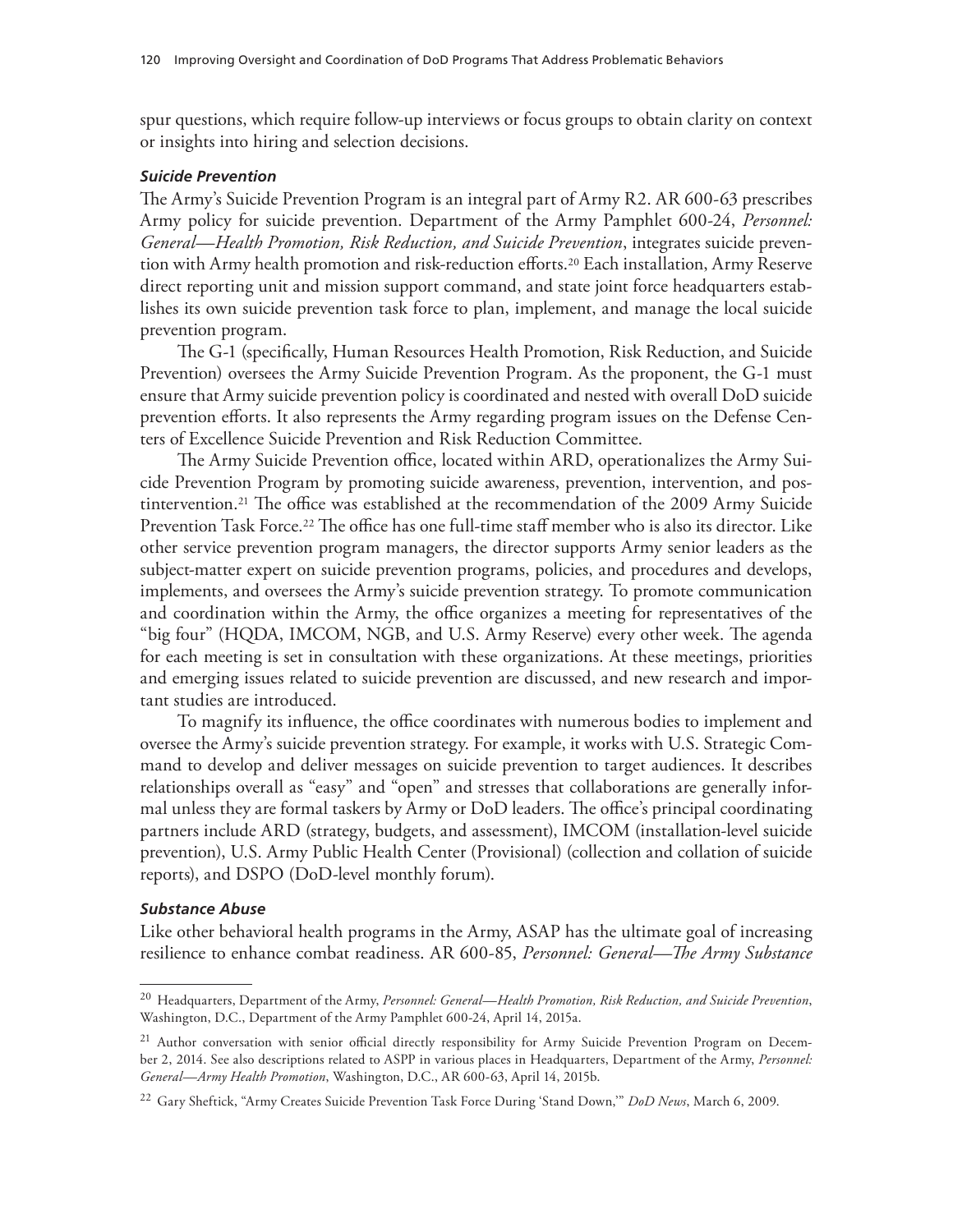*Abuse Program*, provides Army policy on alcohol and other substance abuse. Department of the Army Pamphlet 600-85 provides instructions and procedures for implementing the Army policies provided in AR 600-85.23

As the proponent for ASAP, the G-1 is responsible for integrating, coordinating, and approving all policies pertaining to ASAP. The director of human resources policy provides guidance and leadership on all nonclinical alcohol and drug policy issues through the director of ASAP. The director of ASAP directs the operation of the Army Center for Substance Abuse Programs. As such, the director is responsible for (1) developing ASAP goals and policies; (2) developing, establishing, administering, and evaluating nonclinical alcohol and other drug abuse prevention, education, and training programs and reviewing, assessing, and recommending policy changes; (3) interpreting ASAP policies for the Army and in response to queries from organizations outside the Army; (4) preparing budget submissions, allocating funds, monitoring execution of resources for ASAP; and (5) overseeing the Army's drug and alcohol testing program.24

In 2010, IMCOM took over lead responsibility from OTSG for implementing substanceabuse policy. The role of Army commanders is to ensure that all officials and supervisors work to support execution of prevention and treatment activities. Other Army entities involved in implementing ASAP are medical review officers, the staff judge advocate, the U.S. Army Criminal Investigation Command, unit prevention leaders, and base area code program managers who oversee drug testing and training.

ASAP has clinical and nonclinical components. The clinical part focuses on regular urinalyses to detect abuses. Alcohol abuse is the most common. Abuse of certain prescription medications, too, has increased in recent years. MEDCOM manages this component and provides treatment and rehabilitation through its clinical director and counselors. The nonclinical part focuses on prevention and intervention. Garrison or command ASAP offices under IMCOM deliver prevention training and risk-reduction programs.25 They are also responsible for collecting, handling, and shipping urinalysis samples.

# **The Navy Organization to Address Problematic Behavior: The 21st Century Sailor and Marine Office**

As was the case with the Army, the Navy's approach to combating problematic behavior is increasingly integrated and holistic, based on a deliberate decision to organize all relevant programs into a single office, N17. This office includes a wide range of programs that deal with many aspects of readiness. The Navy's approach to addressing problematic behavior is characterized by viewing behaviors along a spectrum and by focusing efforts on establishing the

<sup>23</sup> Headquarters, Department of the Army, *Personnel: General—Army Substance Abuse Program Civilian Services*, Washington, D.C., Department of the Army Pamphlet 600-85, October 15, 2001; Headquarters, Department of the Army, *Personnel: General—The Army Substance Abuse Program*, Washington, D.C., AR 600-85, December 28, 2012. Other important laws, instructions, policy, and guidance for the program can be found at ASAP, home page, undated.

 $^{24}$  Clinical treatment for substance abuse is MEDCOM's responsibility as defined in MEDCOM Regulation 40-51.

 $^{25}$  These ASAP offices are typically staffed with alcohol and drug control officers, prevention coordinator, installation biochemical test coordinator, employee-assistance program coordinator, and a risk-reduction program coordinator.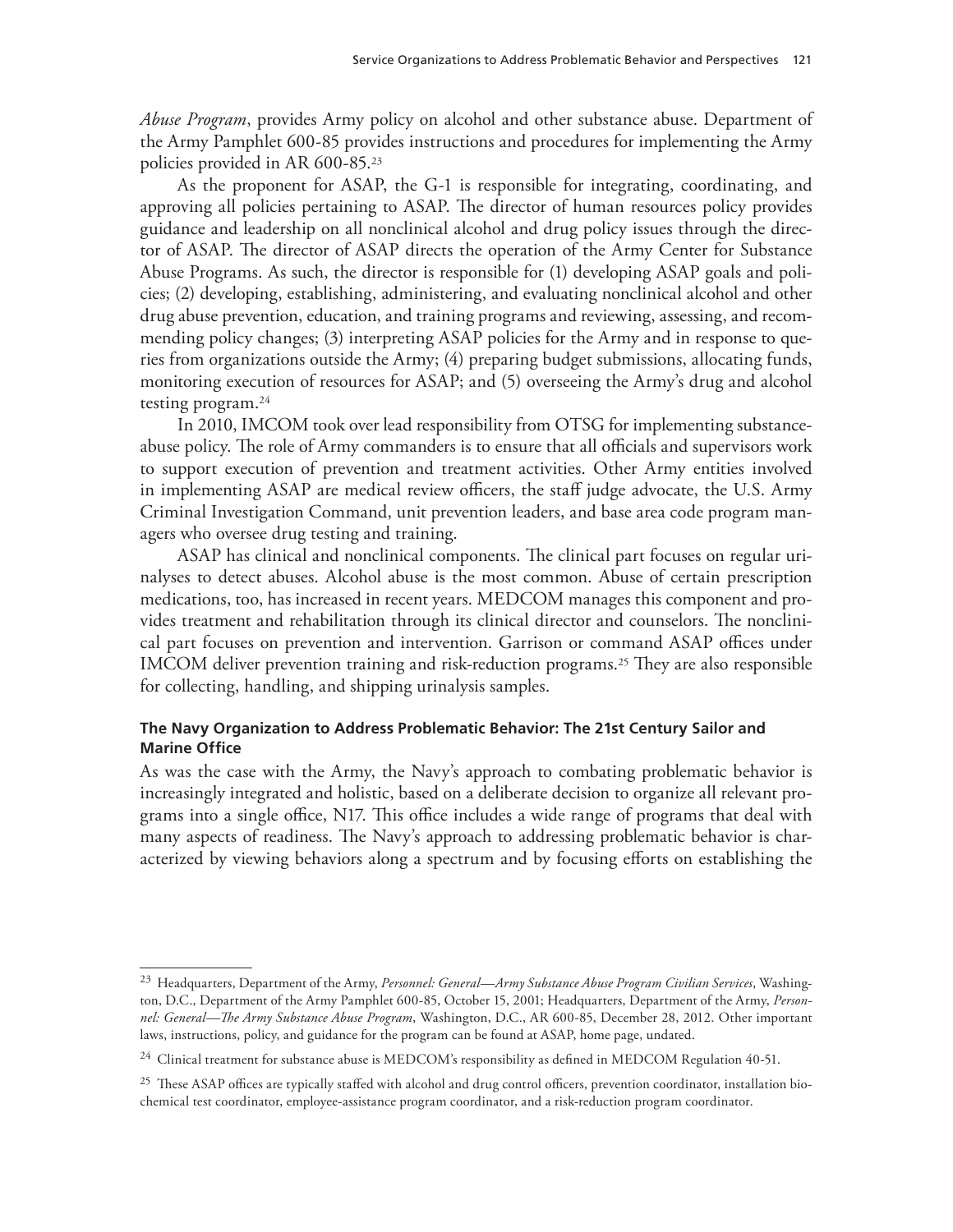right climate at the command level. Within the Navy's organizational structure, N17 is part of OpNav.26

N17 was established as a new directorate in June 2013, with the specific goal of integrating the Navy's programs and objectives focused on sailor readiness and family readiness. Specifically, N17 is designed as the CNO's principal adviser on readiness issues and as a single entity to create a more comprehensive policy approach to readiness issues.27 Thus, the design of N17 is policy-centric (rather than, for example, including only programs focusing on problematic behavior). Despite this, discussants use a common language, based on behavioral models; in particular, they view suicide and sexual assault as things that occur at the end of a whole chain of behaviors.28 This suggests that an entire continuum of behaviors is linked to harm. Discussants used such phrases as "continuum of harm" and the need to address behaviors "to the left" (early on in the continuum) to describe the relationships between various behaviors. They reported that evidence from the social science literature supports this view; one mentioned CDC's research in particular.29

N17 includes six branches (or programs):

- Total Sailor Fitness (drug and alcohol prevention, as well as numerous programs that deal with physical readiness and family readiness, including transition support)
- Suicide Prevention and Operational Stress Control
- SAPR
- Sexual Harassment Prevention and Equal Opportunity
- Behavioral Standards (hazing and fraternization)
- Policy and Resource Coordination.<sup>30</sup>

Personnel in N17 focus on the command level. The commander is viewed as holding responsibility for establishing and maintaining the correct "climate," and problematic behavior is viewed as occurring more frequently when the climate allows this. For example, a climate that permits stereotypes might eventually result in sexual harassment or sexual assault. Jobrelated stress and alcohol use are thought to be key factors as well. In terms of suicide, periods of transition and times with low levels of social connection can be triggers. Finally, fatigue and alternate watch schedules are triggers for stress injuries and perhaps for problematic behav-

<sup>&</sup>lt;sup>26</sup> The CNO, the Vice Chief of Naval Operations, the Deputy Chiefs of Naval Operations, and certain other ranking officers and their staffs are collectively known as OpNav.

<sup>27</sup> See Battaglia, 2014.

<sup>&</sup>lt;sup>28</sup> Our policy discussions included only personnel who work on problematic behavior. We did not speak with anyone from the Fleet and Family Support, Physical Readiness, or Exceptional Family Member Programs. These programs and others are included within Total Sailor Fitness along with Navy Drug and Alcohol Prevention. For more information about organization of programs, see Battaglia, 2014.

<sup>&</sup>lt;sup>29</sup> No specific reference was provided, but the literature does suggest a correlation between suicide and health and intimatepartner problems. For example, see Debra L. Karch, Joseph Logan, Dawn McDaniel, Sharyn Parks, and Nimesh Patel, "Surveillance for Violent Deaths: National Violent Death Reporting System, 16 States, 2009," *Surveillance Summaries*, Vol. 61, No. SS06, September 14, 2012, pp. 1–43; for the correlation between suicide and job and financial issues among middleaged adults, see Katherine A. Hempstead and Julie A. Phillips, "Rising Suicide Among Adults Aged 40–64 Years: The Role of Job and Financial Circumstances," *American Journal of Preventive Medicine*, Vol. 48, No. 5, May 2015, pp. 491–500.

 $30\,$  The specifics of the establishment of N17 and the organization of branches within are drawn from NAVADMIN 153/15, and Battaglia, 2014.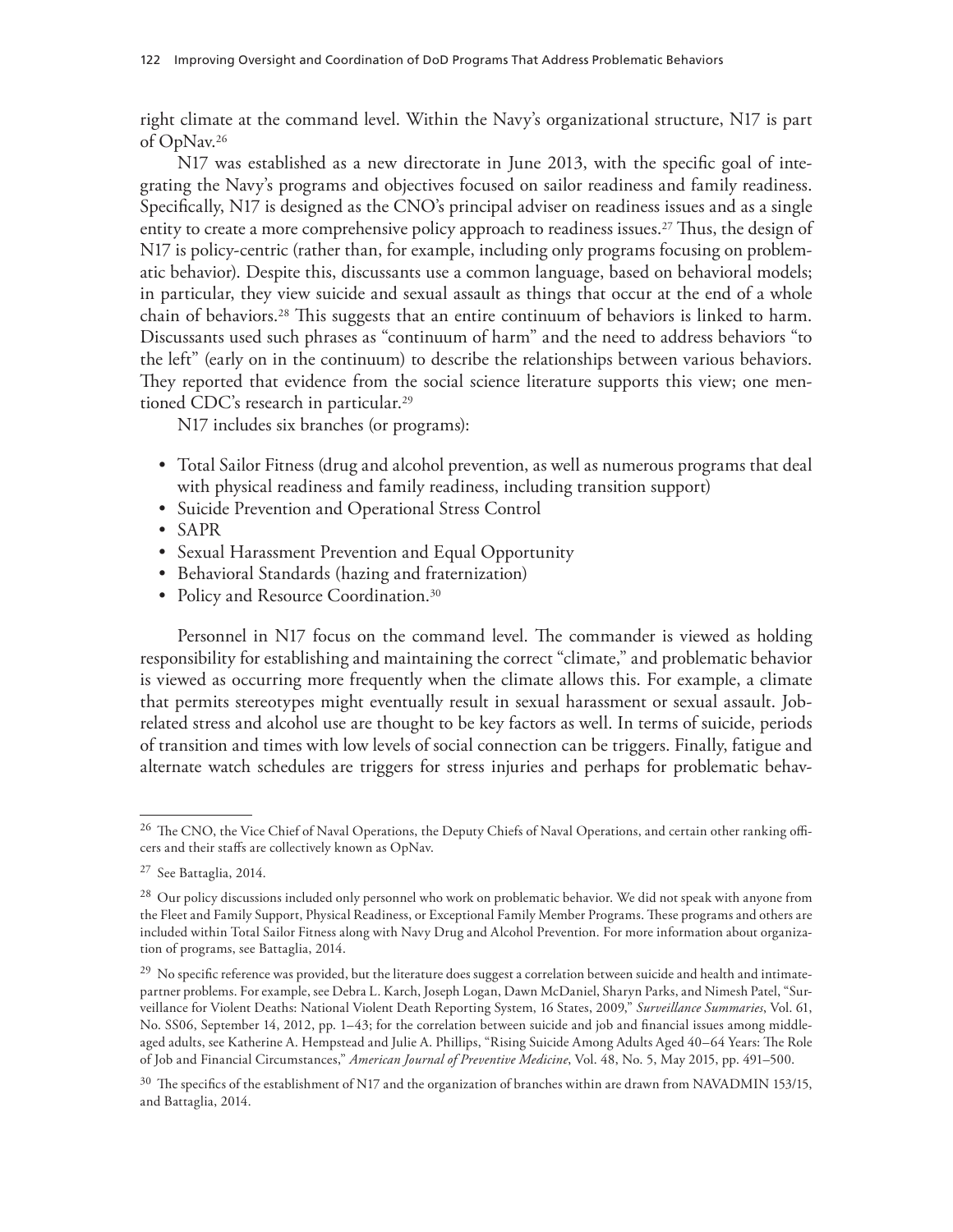ior. To some extent, this command-centric view might reflect the varied circumstances in which sailors serve (on submarines, on aircraft carriers, on smaller ships, on shore, in overseas locations).<sup>31</sup> Personnel in N17 view consolidated training within all N17 codes (or as many N17 codes as is practical) to be both effective and efficient. Their goal is to have training that is not redundant so sailors actually spend less time in training but gain more useful information.

Along with improving training, personnel in N17 view establishing consistent and integrated sources of data as central to their efforts. For example, prior to this office being established, programs had completely independent databases (e.g., one for hazing, one for sexual assault). With the office in place, a goal is to develop a single database that will track a wide variety of problematic behaviors. This would allow analysis at the command level, consistently with the office's focus. For this reason, personnel across N17 are working to standardize various types of data collection—for example, standardizing questions and measures across surveys and polls that touch on the same subjects could make information comparable and, thus, more useful.

Another theme across the policy discussions involved the tone of messaging to the fleet. Personnel in N17 strive to create positive messages because they believe that these messages are best received and are most likely to be effective. For example, a positive message might focus on living life to the fullest rather than avoiding suicide or on maintaining the rank the sailor worked hard to achieve by avoiding poor decisions while drinking, rather than avoiding alcohol completely.

In general, the lines of oversight and authority for programs focused on problematic behavior within the Navy are clear. A NAVADMIN established N17 in 2013. The specific programs that focus on problematic behavior were established or updated, usually by OpNav instructions (lawful orders issued by the CNO). In some cases, Secretary of the Navy instructions (lawful orders issued by the secretary) were used to establish policy that applied to both the U.S. Navy and the U.S. Marine Corps. There appears to be no confusion within programs related to Navy oversight or authority. In at least one case (MEO), the directive was originally issued in 1995 and since has been updated only through memos. Navy MEO program officials expressed a desire for an updated instruction from OSD that would replace obsolete information.

The organization of policy, resource, and legislative personnel into a single office (N17C Policy and Resource Coordination) seems to encourage collaboration among the six constituent programs (although the fact that the office has two locations, in Millington, Tennessee, and Arlington, Virginia, means that much of this occurs over the phone or through other virtual means). Aside from working with Suicide Prevention, Hazing, Operational Stress Control, and Drug and Alcohol Prevention, the Navy SAPR program reports interacting with the Naval Criminal Investigative Service, the Navy Bureau of Medicine and Surgery (BUMED), the chaplains, U.S. Fleet Forces Command, the Department of the Navy SAPR office, the Marine Corps SAPR office, and occasionally universities. These interactions are mostly informal and ad hoc, and our discussion protocol did not capture the set of uses discussed in these interactions. The Navy SAPR office also reports that the OSD SAPR office serves as a forum for sharing best practices.

 $31$  Indeed, one discussant stated that there are five separate "navies": ships, subs, special ops, cyber, and onshore.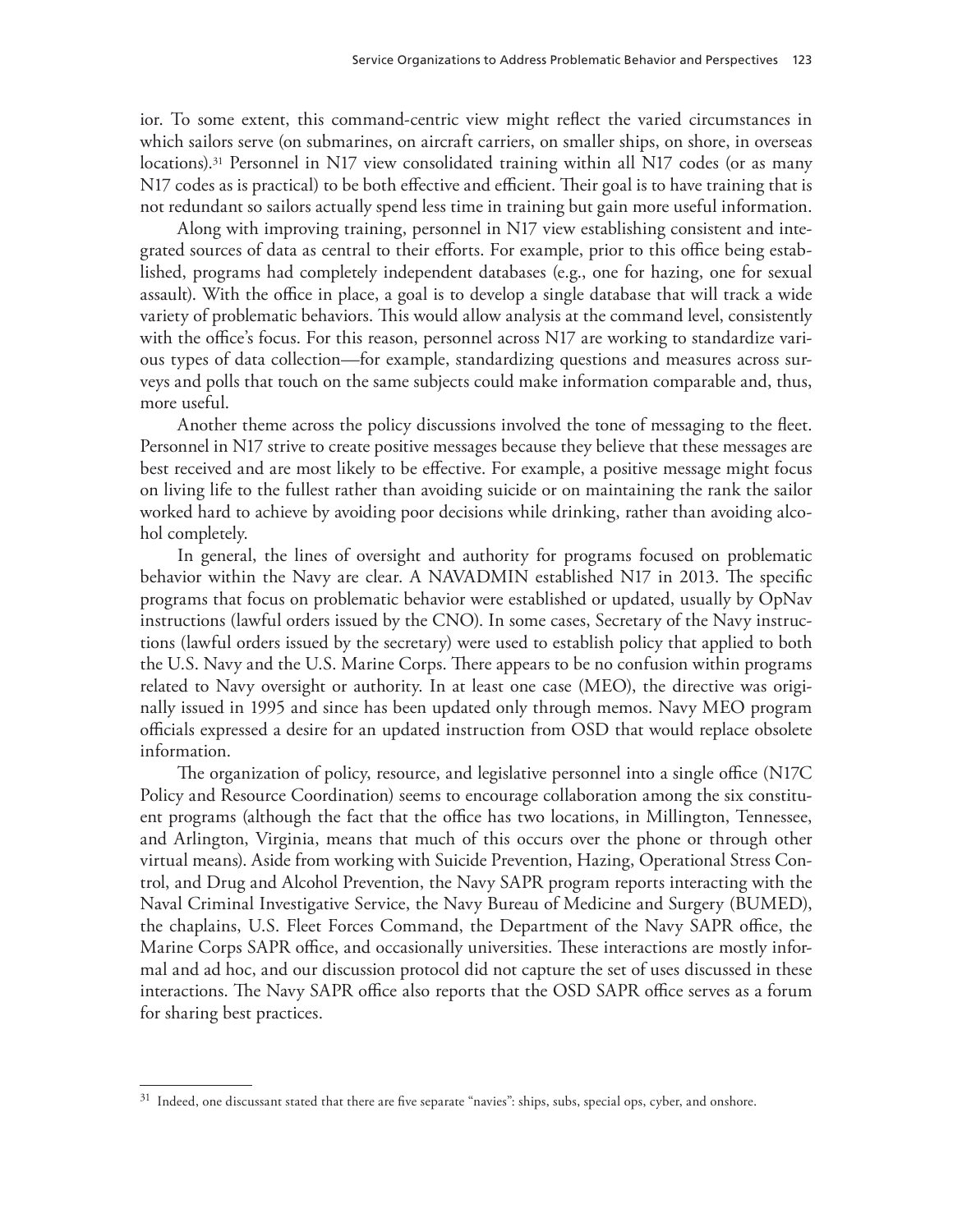The sexual harassment program in MEO reports working with many other organizations within the Navy. In many cases, coordination is not surprising because of obvious overlap in subject area (for example, between SAPR and BUMED). However, some organizations have less obvious areas of overlap. For example, the sexual harassment program recently collaborated with DEOMI on translating a climate survey for Japanese civilian workers. This program also interacts with the Marine Corps and the Army; it has less interaction with the Air Force.32 The program also collaborates with ODMEO, but the amount of interaction is limited by the fact that ODMEO's sexual harassment office is a one-person shop. Although some of the program's collaborative efforts are formal—in particular, interservice working groups—discussants could not point to any regular products that result from these interactions. Program personnel suggested that a (DoD-wide) standard database for tracking sexual harassment would be helpful. At the same time, personnel from other programs within N17 emphasized the plan to build an N17-specific database to track a variety of problematic behaviors; again, this is viewed as a key potential measure of command climate and leadership.

The Navy hazing program reports that definitions are problematic. In particular, the distinction between hazing (an inclusive behavior) and bullying (an exclusive behavior) is often unclear initially; personnel reported that bullying actually appears to be more common than hazing and indicated their understanding that this is the case in other services as well. Navy hazing program personnel also report extensive collaboration with other N17 programs but little work with OSD (aside from a working group on hazing). This final point is consistent with the earlier finding that the hazing working groups within DoD have few partners, as noted in Chapter Three.

The Navy Drug and Alcohol program also reports interacting with many other Navy organizations; examples include BUMED, the Navy and Marine Corps Public Health Center, and Navy- and OSD-led working groups on alcohol and drug issues. Finally, this program has worked with the base exchanges to minimize the placement of alcohol for sale and with minimarts on bases to remove grain alcohols and reduce hours during which alcoholic beverages are offered for sale.

Suicide Prevention and Operational Stress Control works closely and frequently with Navy Drug and Alcohol and with Command Fitness, as well as with the Navy and Marine Corps Public Health Center, BUMED, and the Navy chaplains. The program also manages a crisis line together with Veterans Affairs.

Many programs within N17 also report significant engagement with the Navy fleet. In particular, the CNO mandates that all leadership within deploying units receive specific operational stress control training; this involves significant interaction with the fleet. In general, with the exception of mandated training, most of these interactions are ad hoc and informal.

Across the policy discussions, participants repeatedly mentioned time and travel budgets as the limiting factors in collaboration—with more time and more funds, they would elect to carry out more collaboration with a variety of groups, but especially with other organizations within DoD.

 $32$  MEO personnel indicated that differences in structure between the Navy and the Air Force were a reason for the lower level of interaction—in particular, enlisted MEO personnel within the Air Force have their own career field; officers who work on MEO issues are considered personnelmen, but chiefs and deputy directors of MEO have specific functional account codes.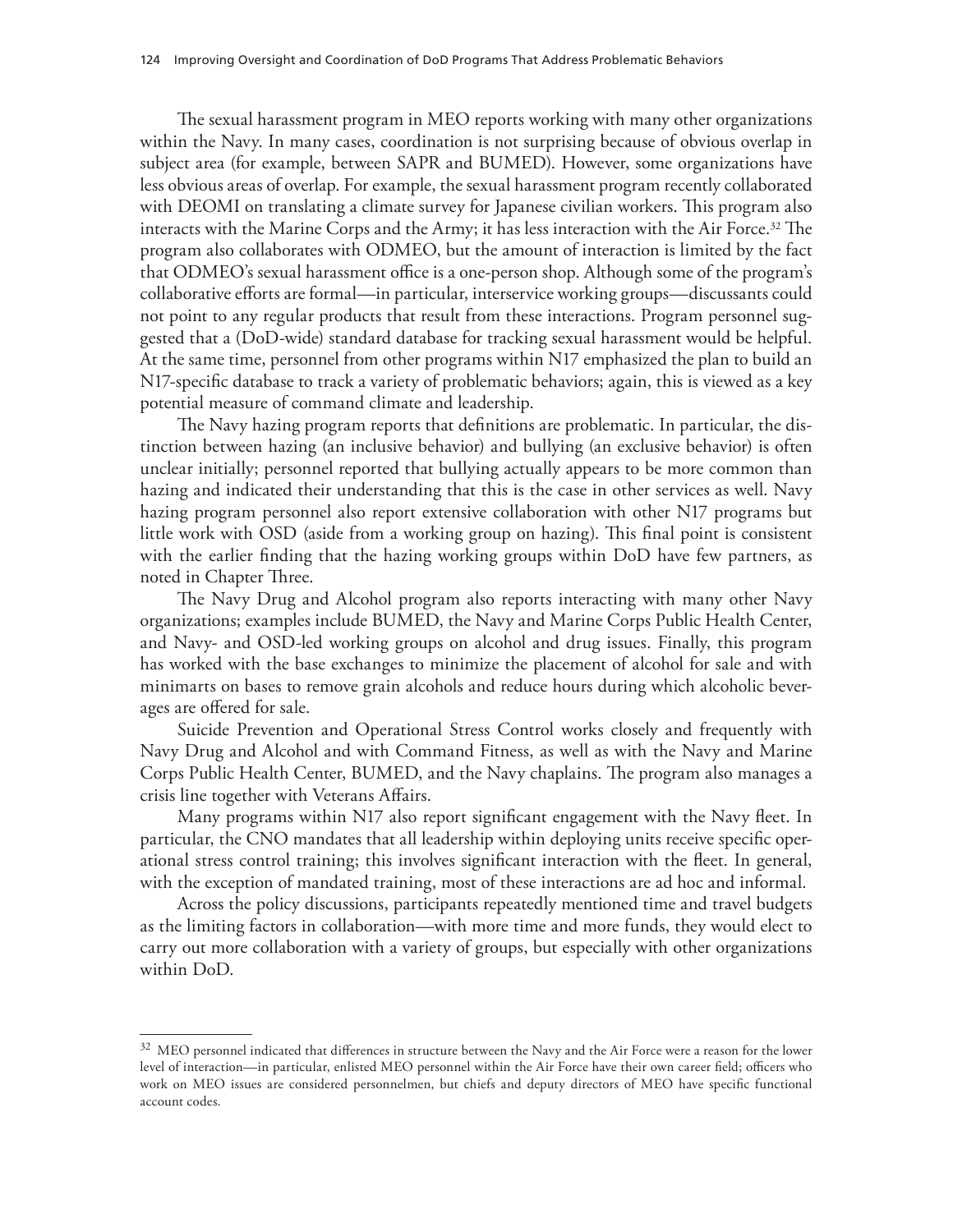# **Marine Corps Organizations to Address Problematic Behavior** *Behavioral Health Program*

The Marine Corps approach to reducing problematic behavior is characterized by integrating efforts, with a focus on unit-based approaches and creating training that aims to be effective and efficient. In particular, the Marine Corps deliberately combined efforts focused on suicide prevention, family advocacy, substance abuse, operational stress control, and sexual assault into the Behavioral Health Program in 2010.

Marine Corps officials selected the integrated behavioral health approach for several reasons. First, they recognized that many problematic behaviors have common risk and preventive factors. Second, they realized that young male junior enlisted personnel, who make up a large fraction of marines, are at high risk for many problematic behaviors.<sup>33</sup> Third, they wanted to increase the efficiency of training by addressing multiple behaviors simultaneously. Fourth, they hoped to more accurately measure problematic behavior by integrating data systems and tracking.

The decision to integrate behavioral health programs within the Marine Corps was carried out just as the deployment cycle began to wane in anticipation of an increased need for psychological services for marines and their families. In 2010, the commandant's planning guidance called for recommendations on how best to integrate behavioral health efforts, and integration occurred largely in 2011.34 Despite these efforts, the Marine Corps integration strategy has not included sexual assault, sexual harassment or discrimination, or hazing.35 Nonetheless, our policy discussions suggest that the Marine Corps has encouraged coordination among behavioral programs inside and outside the Behavioral Health Program.

Although it is no longer officially part of the behavioral health program, the Marine Corps SAPR program works quite closely with the Behavioral Health Program. The Marine Corps hazing program and the EO program are also organized outside the behavioral health "umbrella." In May 2013, a Marine Corps order from the commandant stood up the hazing program<sup>36</sup> to ensure that hazing does not occur within the Marine Corps. This occurred in response to a specific incident, and the commandant made the decision to keep the program separate from other programs to facilitate tracking. The Marine Corps Sexual Harassment program is part of the Marine Corps MEO program.<sup>37</sup> Although it is not part of the behavioral health branch, it reports substantial coordination with behavioral health programs.

#### *Behavioral Health Coordination and Oversight Mechanisms*

The main coordination and oversight mechanism for addressing problematic behavior within the Marine Corps is the organization of several relevant programs into the Behavioral Health

<sup>&</sup>lt;sup>33</sup> Compared with members of the other services, marines are young; about two-thirds of enlisted personnel and more than 60 percent of the entire active component are age 25 or younger. Also, Marine Corps personnel have experienced significant levels of deployment in the past 14 years. Therefore, we might expect that the corps' approaches to reducing problematic behavior will differ somewhat from the approaches that the other services take; the other services might face different challenges because of differences in age, family structure, and deployment experience of their members.

<sup>34</sup> 35th Commandant of the Marine Corps, *Commandant's Planning Guidance 2010*, c. 2010.

<sup>&</sup>lt;sup>35</sup> In part, this is because Congress decided that Marine Corps commanders were not doing enough to prevent incidences of sexual assault and demanded a separate program to address this behavioral problem.

<sup>36</sup> See Commandant of the Marine Corps, "Hazing," Marine Corps Order 1700.28B, May 20, 2013.

<sup>&</sup>lt;sup>37</sup> The current relevant order is Commandant of the Marine Corps, "Sexual Harassment," Marine Corps Order 1000.9A, May 30, 2006.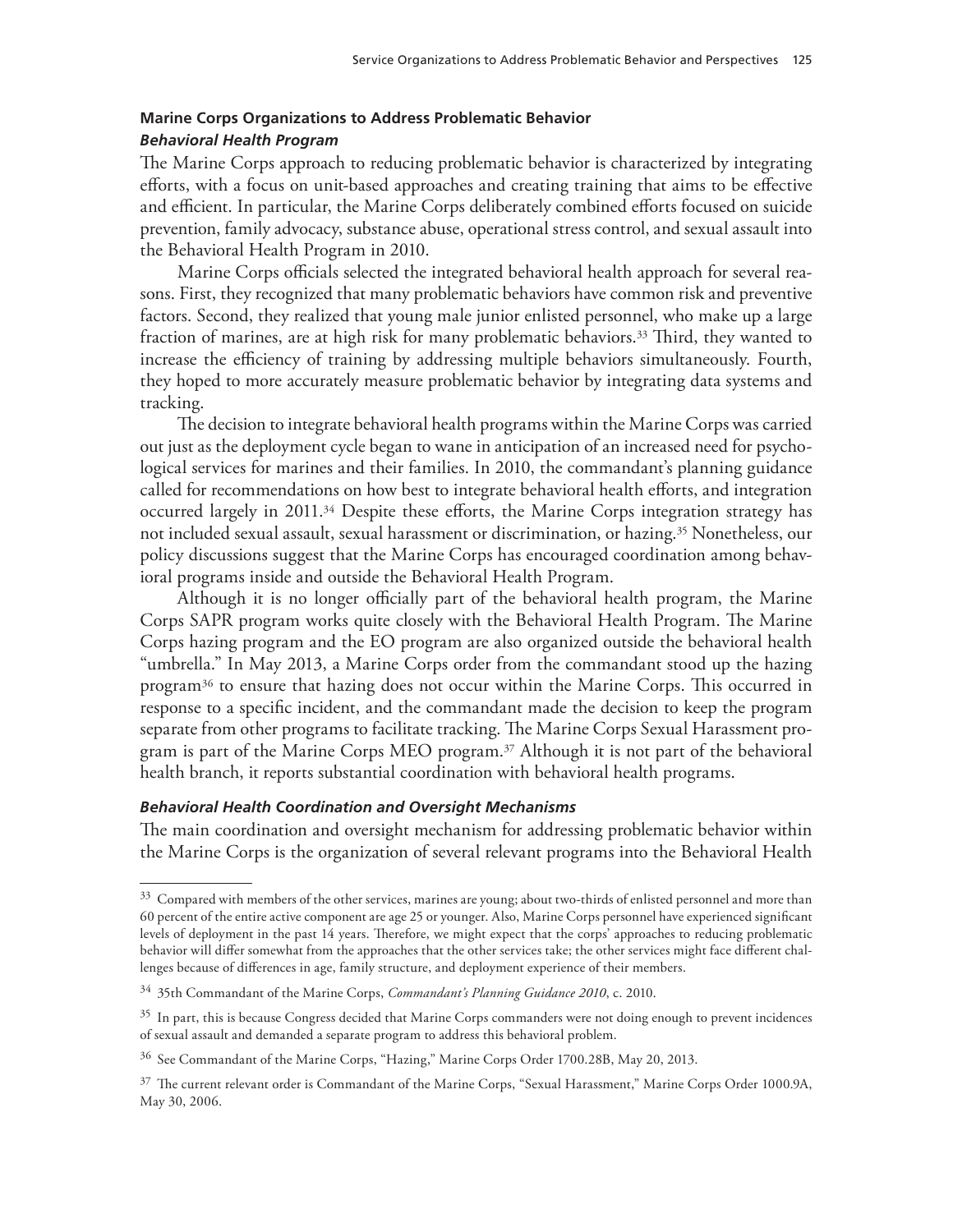Program. According to service personnel's understanding of the literature, the Marine Corps model views many of the problematic behaviors included in these programs as interrelated and as having the potential to occur together and to lead toward very negative outcomes. Especially in the presence of triggers, such as permanent change of station or other transitions,<sup>38</sup> relationship breakdowns, disciplinary actions, job-related stress, or substance abuse, this model recommends increased vigilance and the use of protective factors found in training and education to prevent suicide attempts (and other problematic behavior). The behavioral health model also recognizes a series of demographic risk factors—in particular, young males of junior enlisted ranks are at risk for a wide variety of potentially destructive behaviors. Also, the model explicitly recognizes that the use and misuse of alcohol are associated with many other problematic behaviors and spill over into many other behaviors—examples provided include motorcycle safety and sexual assault.<sup>39</sup> Therefore, the behavioral health model attempts to deal with all these behaviors in an integrated fashion. Best practices include embedding clinical providers at the marine expeditionary force or unit level (similar to the Army's risk-reduction coordinators).

To integrate behavioral health programs, the Marine Corps elected to combine program personnel by functional area rather than discipline; in particular, the policy analysts from each program now work together as a team, as do the data analysts from each program. This has allowed better integration of both data and policy. Integrating the data analysts was viewed as a necessity, both to better advocate for resources and to track progress in a more holistic manner. Behavioral health personnel also report having built logic models for their programs and tracking a variety of measures. Of course, they track such negative outcomes as suicides, family violence, and DUIs, as well as a variety of outputs, such as training completed. A memorandum of understanding with the Wounded Warrior Project, a nonprofit organization dedicated to assisting injured veterans, enables behavioral health programs to utilize an existing data platform to track key outputs and outcomes. Program managers are trying to determine how to measure the success of their integration efforts. A key long-term goal is to develop ways to evaluate combined, unit-level training programs that cover all relevant problematic behaviors.

#### *Coordination in Other Marine Corps Programs*

As previously indicated, the Marine Corps SAPR program is not officially a part of the Behavioral Health Program. Although SAPR has a separate budget and reporting requirements, it is funded through Behavioral Health and is able to tap into behavioral health resources as necessary. Specific examples include the use of legal counsel, as well as working with behavioral health counselors and victim advocates as necessary. The SAPR program works with the quality assurance and financial branches of Behavioral Health to ensure data quality, as well as with substance-abuse and alcohol programs. SAPR works closely with EO (sexual harassment) and with judicial and criminal branches (i.e., Marine Corps Legal Services and Naval Criminal Investigative Service). This program also works closely with relevant personnel in DoD and OSD. In most cases, these relationships are informal in nature. This approach seems to work well for this program.

 $38$  In particular, transitions have been noted as being linked to suicides; for this reason, behavioral health personnel are currently planning to begin working more closely with the program that covers transition assistance (Personal and Professional Development). Note that transitions are considered a "high-risk area" rather than a problematic behavior.

<sup>&</sup>lt;sup>39</sup> As discussed later in this appendix, those working on problematic behavior within the Marine Corps report that OSD's highly stovepiped approach to alcohol- versus drug-related issues means that having an integrated approach at the service level is more difficult; in particular, OSD's funding requirements are thought to be restrictive.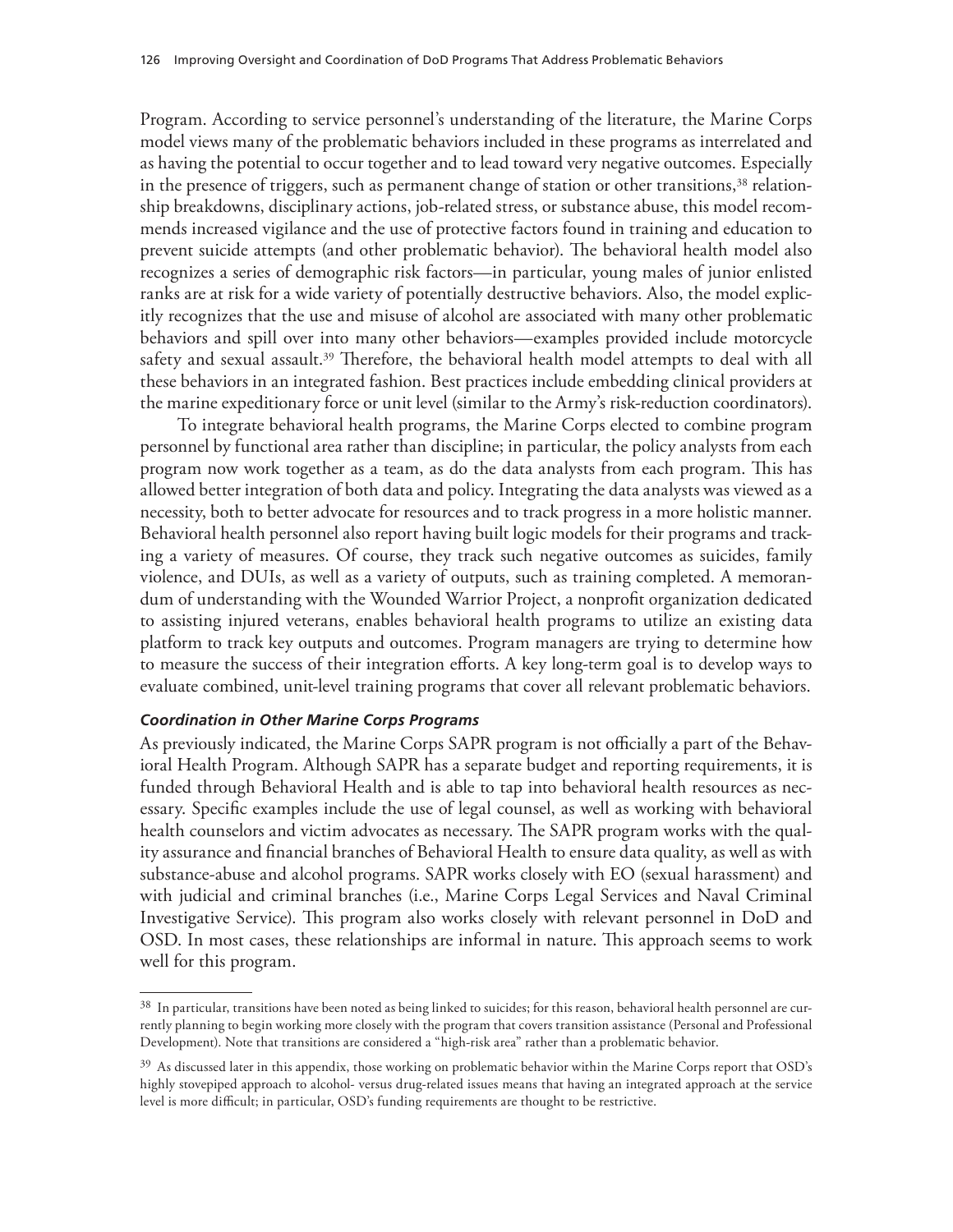Coordination is particularly challenging in the case of sexual assault. Discussants drew a sharp distinction between sexual assault, which is a crime, and sexual harassment, which is not. Marine Corps officials contend that personnel in all the services must be trained to recognize this distinction and its consequences for program execution. Although SAPR is required to provide stand-alone training, SAPR officials believe that certain elements of this training could also be incorporated into other programs' training activities, thereby mitigating multiple problematic behaviors, including sexual assault.

The hazing program within the Marine Corps is very small; hazing makes up a minor fraction of one person's portfolio. Although the intended purpose of the program and the lines of authority are very clear, the line between hazing, bullying, and harassment, in particular, can appear blurred in practice, making coordination with related programs desirable. Hazing personnel do, in fact, collaborate with counterparts in the SAPR and sexual harassment programs. One example of this collaboration is MEO's discrimination and sexual harassment incident-tracking platform that is also used to track hazing. The fact that the hazing and sexual harassment programs report to the same SES official also facilitates coordination between them. That said, the newness of the hazing program and its limited resources have limited its interactions with other programs.

The sexual harassment program operates in a very decentralized manner; commanders at major commands essentially own and execute the program, which primarily consists of mandated training and (currently) an annual report mandated by the NDAA. The program is small, consisting of two subject-matter experts and a branch head. Program personnel coordinate frequently with the Marine Corps SAPR and hazing offices (as mentioned previously), as well as with the Navy MEO and OSD MEO. Finally, they collaborate with DEOMI on educational curriculum development.

In sum, discussants indicated that coordination and oversight mechanisms within the Marine Corps work well from their perspective, including programs that are part of the Behavioral Health Program *and* programs focused on problematic behavior that is not part of the Behavioral Health Program. As the examples above demonstrate, coordination mechanisms between such programs within the Marine Corps tend to be informal but frequently utilized. This might be partly a function of the small size of many Marine Corps programs. In addition, lines of authority tend to be quite clear, and there are relatively few bureaucratic layers.

#### **Air Force Organizations to Address Problematic Behavior**

Although there is no overarching organization in the Air Force comparable to ARD or N17, its emergent holistic perspective to problematic behavior and R2 is embodied in a multilayered set of intra-agency oversight and coordination organizations—CAIBs, IDSs, and CAF—and a central point of contact in Air Force Headquarters. However, Air Force Headquarters and installations still maintain discrete organizations to handle each problematic behavior, in keeping with the largely historical management scheme and with a structure that largely parallels OSD's structure.

### *Comprehensive Airman Fitness, Community Action Information Boards, and Integrated Delivery Systems*

CAF, CAIBs, and IDSs provide venues for intraservice coordination and oversight of initiatives pertaining to problematic behavior and overall airman well-being. Established in 2011, CAF is modeled on the Army's larger and longer-running Comprehensive Soldier and Family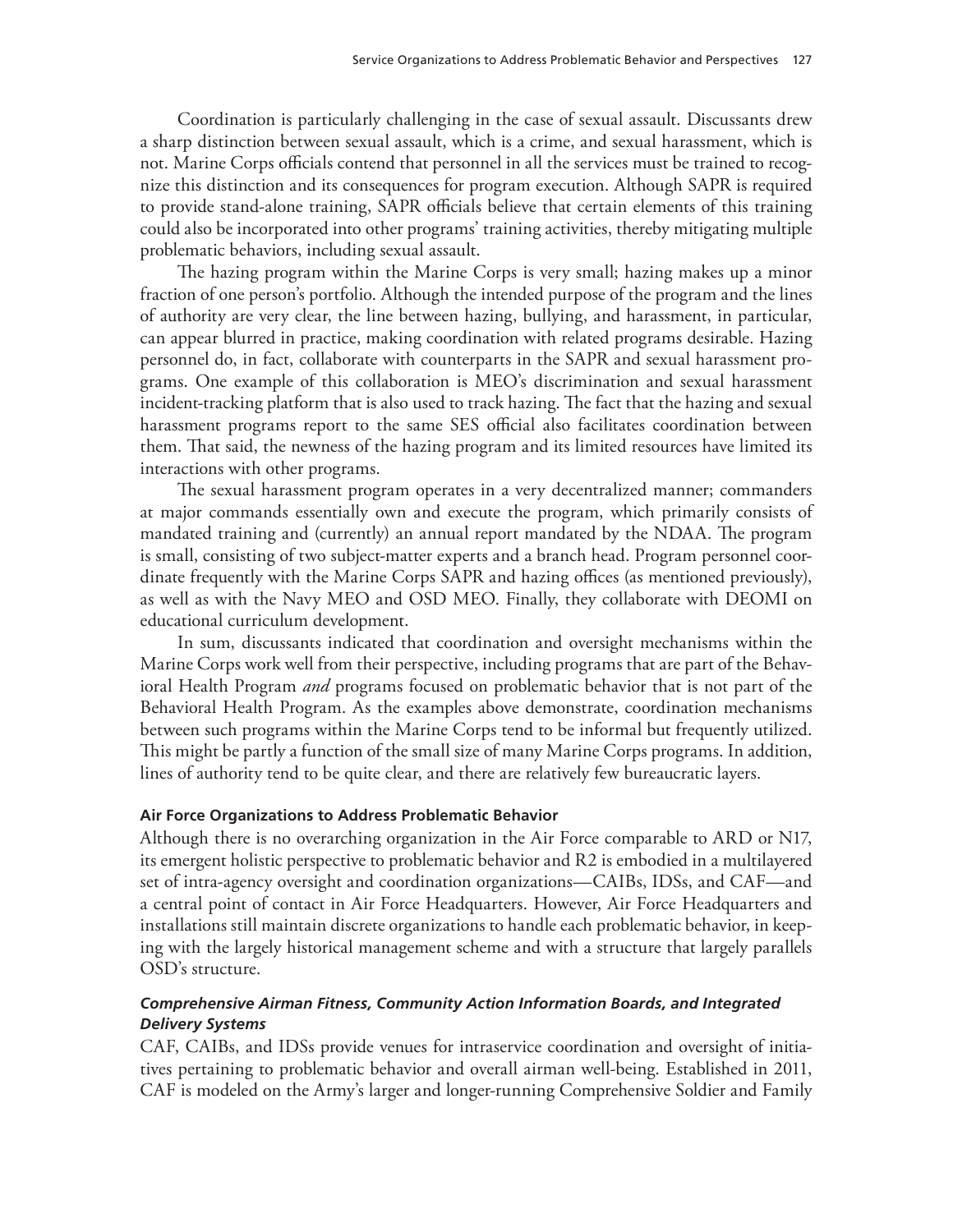Fitness program. Currently consisting of one airman and one civilian located in Air Force Headquarters, and two full-time training staff members stationed off-site, CAF manages the agenda and actions of the Air Force CAIB (chaired by AF/CVA) and the training program for the Master Resilience Trainers, who provide wing-level services to airmen for improved resilience.40 Because of their small number, CAF personnel are limited in the amount of direct coordination they can do.

Although they lack line management authority, the CAIBs and IDSs are oversight and coordination forums for the entire range of issues related to the well-being of Air Force personnel. The CAIBs exercise their oversight responsibilities via management leads, while the IDSs employ functional leads. At the apex of these two organizations are the Air Force Chief of Staff, Vice Chief of Staff, and AF/CVA. The headquarters-level CAIB is chaired by AF/CVA with the CAF lead serving as the CAIB executive director—and the members include all the Air Staff heads (e.g., AF/A1), staff leads from the Air Force Secretariat organizations, and the IDS chair. This organization meets at least two times per year and considers issues that the IDS, CAF, and lower-level CAIBs and IDSs cannot resolve. The headquarters-level IDS meets at least quarterly to consider Air Force–wide issues related to the delivery of services intended to improve airman R2 and well-being. IDS functional leads (including those from organizations to address problematic behavior) propose changes or solutions, which are referred to the CAIB for ultimate decision. In some cases, issues are assigned by the CAIB; in other cases, they are raised by IDS members or lower-level CAIBs and IDSs. The IDS chair is appointed by AF/CVA from among the IDS members on a rotational basis.

The establishment of the CAIB, IDS, and CAF reflect an acknowledgment by Air Force leadership that problematic behavior and other issues affecting airman well-being often have significant overlap and might be better addressed in an integrated fashion. Additionally, the multilayered structure of the CAIB and IDS is designed to (1) solicit more insights from installations and functional levels at which services are delivered and (2) provide more feedback about headquarters-level actions. One specific issue requiring a more integrated service response is "survey fatigue," which results from a lack of coordination among different levels of Air Force management and different functional organizations. According to one discussant, the staff working for AF/A1 has made recent efforts to combine surveys and to make clear, up front, the purpose of the surveys—resulting in higher response rates. And Air Force leadership, in turn, is purportedly trying to reference surveys and other analytic mechanisms that were used as the impetus for institutional changes to demonstrate the benefits of and build support for these data-collection efforts.

<sup>40</sup> Air Force Instruction 90-501.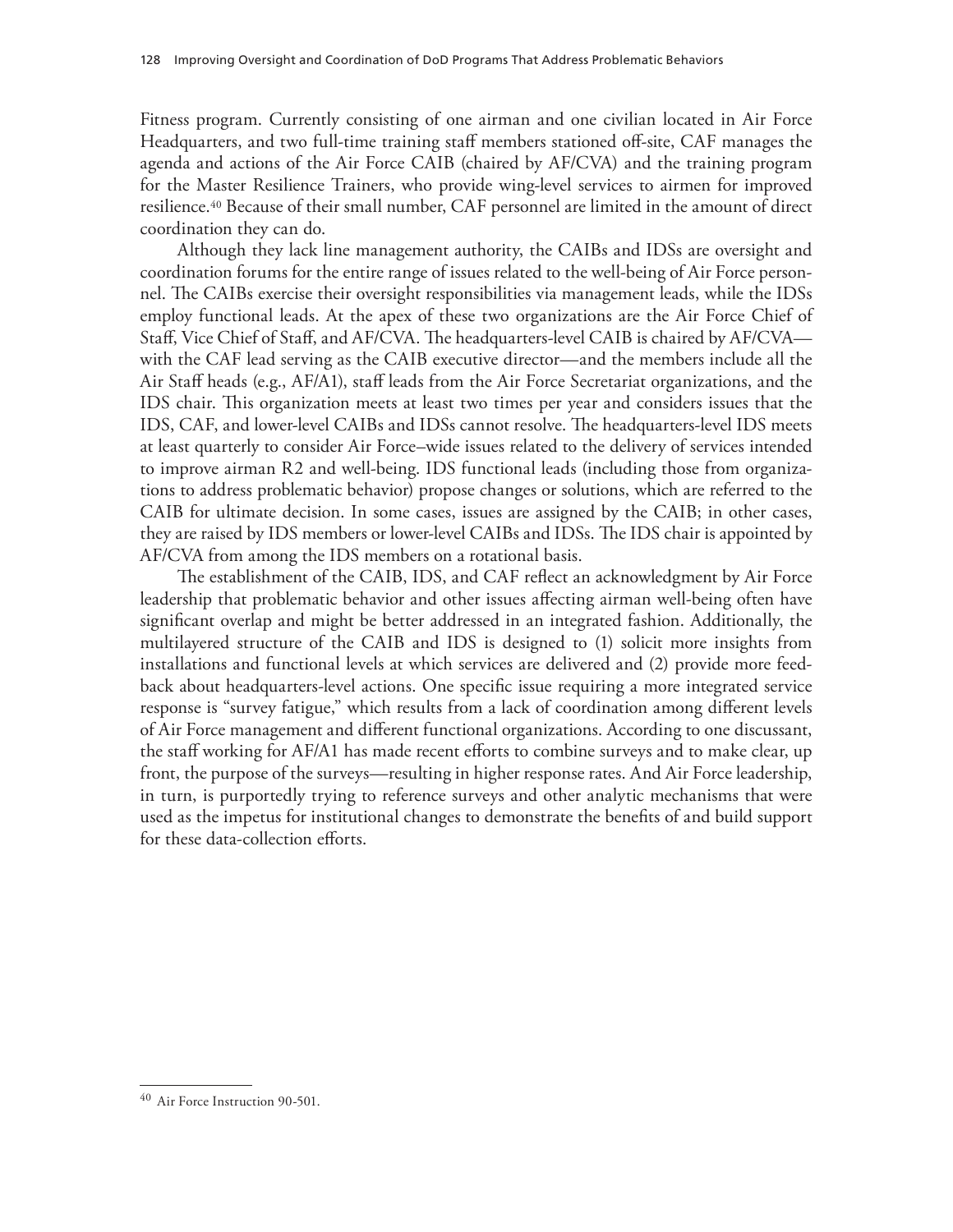## *Air Force Behavioral Health Coordination and Oversight Mechanisms*

In addition to CAF, CAIB, and IDS, the Air Force has organizations for managing efforts to reduce specific problematic behavior. These organizations include the following:

- EO<sup>41</sup> for sexual harassment and discrimination
- $\bullet$  SPP<sub>42</sub>
- Psychological Health:<sup>43</sup> treatment for substance use and suicide prevention, including the Alcohol and Drug Abuse Prevention and Treatment (ADAPT) program<sup>44</sup>
- the DDRP<sup>45</sup> for prevention and detection of illegal drug use
- SAPR<sup>46</sup> for prevention of and response to sexual assault, including victim advocates.

By law, the EO organization handles the sexual harassment and discrimination activities of the Air Force, including overseeing installation-level EO staff, moving harassment and discrimination claims through the process, and collecting and disseminating required data. The headquarters EO staff consists of three full-time civilians and four full-time active-duty personnel, with two designated lead civilians for sexual harassment and discrimination.

The suicide prevention program develops training, writes policy, and coordinates research related to suicide prevention. This includes managing the Air Force contribution to the DoDSER and providing clinical guidelines for suicide prevention. The program consists of two active-duty personnel within Air Force headquarters.

The director of psychological health position (an active-duty airman) was created in accordance with DoDI 6490.0947 and works on improving mental health service delivery for Air Force personnel, including services related to suicide prevention and substance use. The director has one direct subordinate who oversees the lower-echelon deployment mental health

<sup>41</sup> Assistant Secretary of the Air Force for Manpower and Reserve Affairs, "Personnel: Diversity," Air Force Policy Directive 36-70, October 13, 2010; Headquarters, Air Force Personnel Center, *Equal Opportunity, Personnel: Equal Opportunity Program Military and Civilian*, Air Force Instruction 36-2706, October 5, 2010; Deputy Chief of Staff of the Air Force for Manpower, Personnel and Readiness, *Personnel: Nondiscrimination in Programs and Activities Assisted or Conducted by the Department of the Air Force*, Washington, D.C., Air Force Instruction 36-2707, December 16, 2010, certify current January 7, 2015.

<sup>42</sup> Air Force Special Needs Program Manager, Air Force Medical Operations Agency, *Medical: Suicide and Violence Prevention Education and Training*, Air Force Instruction 44-154, January 3, 2003; Healthcare Operations, Air Force Medical Support Agency, *Special Management: Suicide Prevention Program*, Air Force Instruction 90-505, August 10, 2012; Healthcare Operations, Air Force Medical Support Agency, *Special Management: Suicide Prevention Program*, Air Force Instruction 90-505, October 6, 2014.

<sup>43</sup> Medical Service, Air Force Medical Operations Agency, *Medical Operations: Mental Health*, Air Force Instruction 44-172, March 14, 2011a; Medical Service, Air Force Medical Operations Agency, *Medical Operations: Mental Health*, Air Force Instruction 44-172, November 13, 2015; Medical Service, Air Force Medical Operations Agency, "Guidance Memorandum to Air Force Instruction (AFI) 44-172, Mental Health," August 5, 2014b.

<sup>44</sup> Medical Service, Air Force Medical Operations Agency, *Medical: Alcohol and Drug Abuse Prevention and Treatment (ADAPT) Program*, Air Force Instruction 44-121, April 11, 2011b; Medical Service, Air Force Medical Operations Agency, *Medical: Alcohol and Drug Abuse Prevention and Treatment (ADAPT) Program*, Air Force Instruction 44-121, July 8, 2014a.

<sup>45</sup> Air Force Instruction 44-120, "Military Drug Demand Reduction Program," June 6, 2012; and "Air Force Guidance Memorandum to Air Force Instruction (AFI) 44-120, Military," Surgeon General of the Air Force, dated January 30, 2014.

<sup>46</sup> Air Force Sexual Assault Prevention and Response Office, "Sexual Assault and Prevention and Response (SAPR) Program," Air Force Policy Directive 36-60, March 28, 2008a; Air Force Sexual Assault Prevention and Response Office, "Sexual Assault Prevention and Response (SAPR) Program," Air Force Instruction 36-6001, September 29, 2008b.

<sup>47</sup> DoDI 6490.09.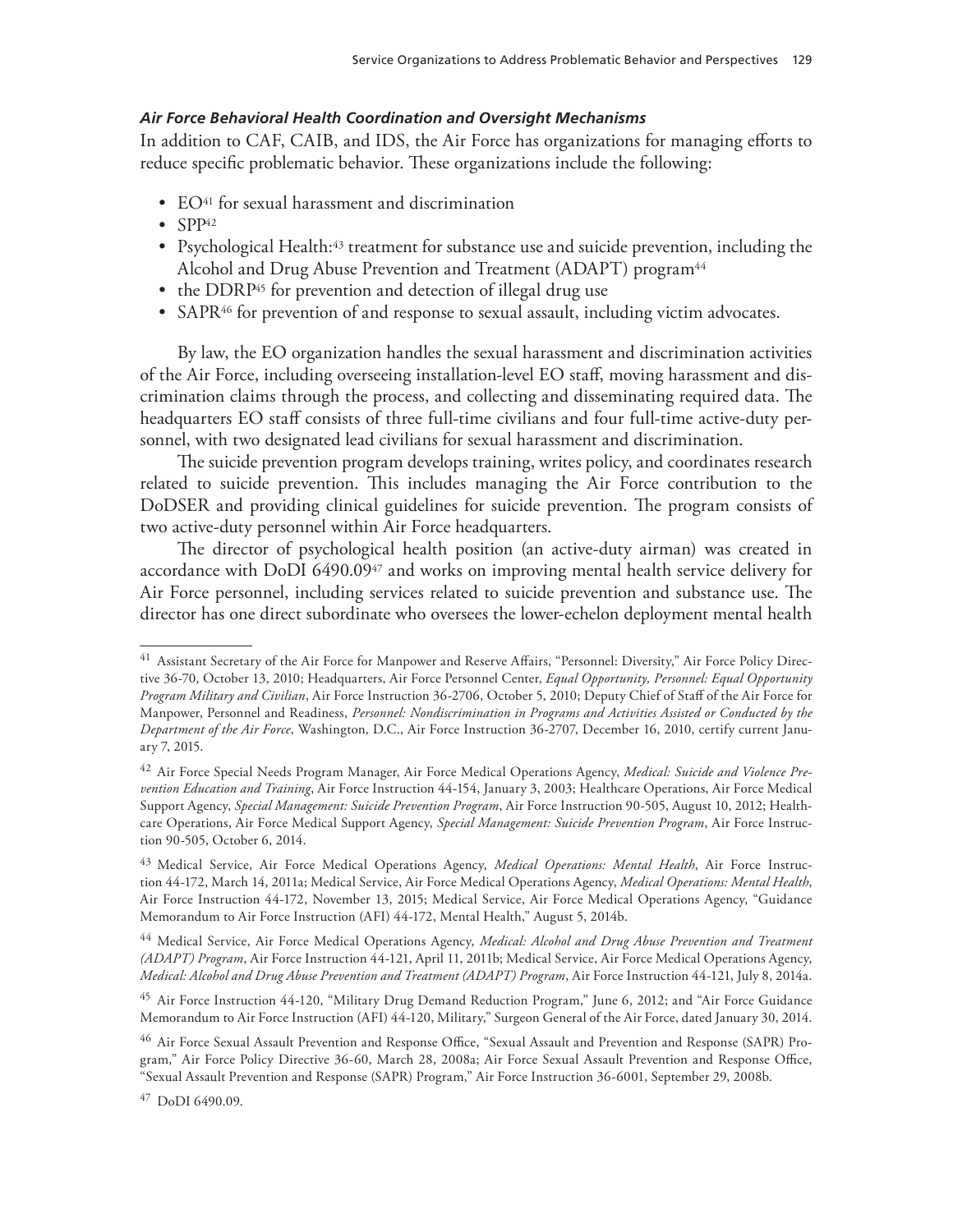and suicide prevention program managers. Located within the Office of the Air Force Surgeon General, the director also oversees policy and implementation of the ADAPT program, which provides installation-level services to those who are alleged to have, or who admit to having, alcohol or drug problems.

The DDRP carries out the required annual testing of all active-duty airmen for illicitdrug use. The Air Staff lead under the Air Force Surgeon General collects data and disseminates policy and procedural changes. At the installation level, DDRP staff members (a mix of active-duty staff and civilians) report to the wing commander, perform the testing, refer positive results to the local clinical services in the installation-level ADAPT program for possible treatment, and report data to headquarters.

The SAPR program develops policy and training, ensures training occurs, collects data, oversees installation-level sexual assault response coordinators and victim advocates, and performs intra-agency and interagency roles geared toward reducing the frequency of sexual assault and improving reporting and case management. The headquarters SAPR office, which is the largest by far among the headquarters staff organizations to address problematic behavior, has about 30 full-time staff members—a mix of active-duty and civilian personnel. The SAPR program now directly reports to AF/CVA, after previously reporting up through AF/A1 until the middle of 2013. As a result of public and leadership interest in reducing sexual assault, the SAPR program is the largest and most interdisciplinary organization in the Air Staff to address problematic behavior. As of this writing, the SAPR program was finishing work on a new strategic plan.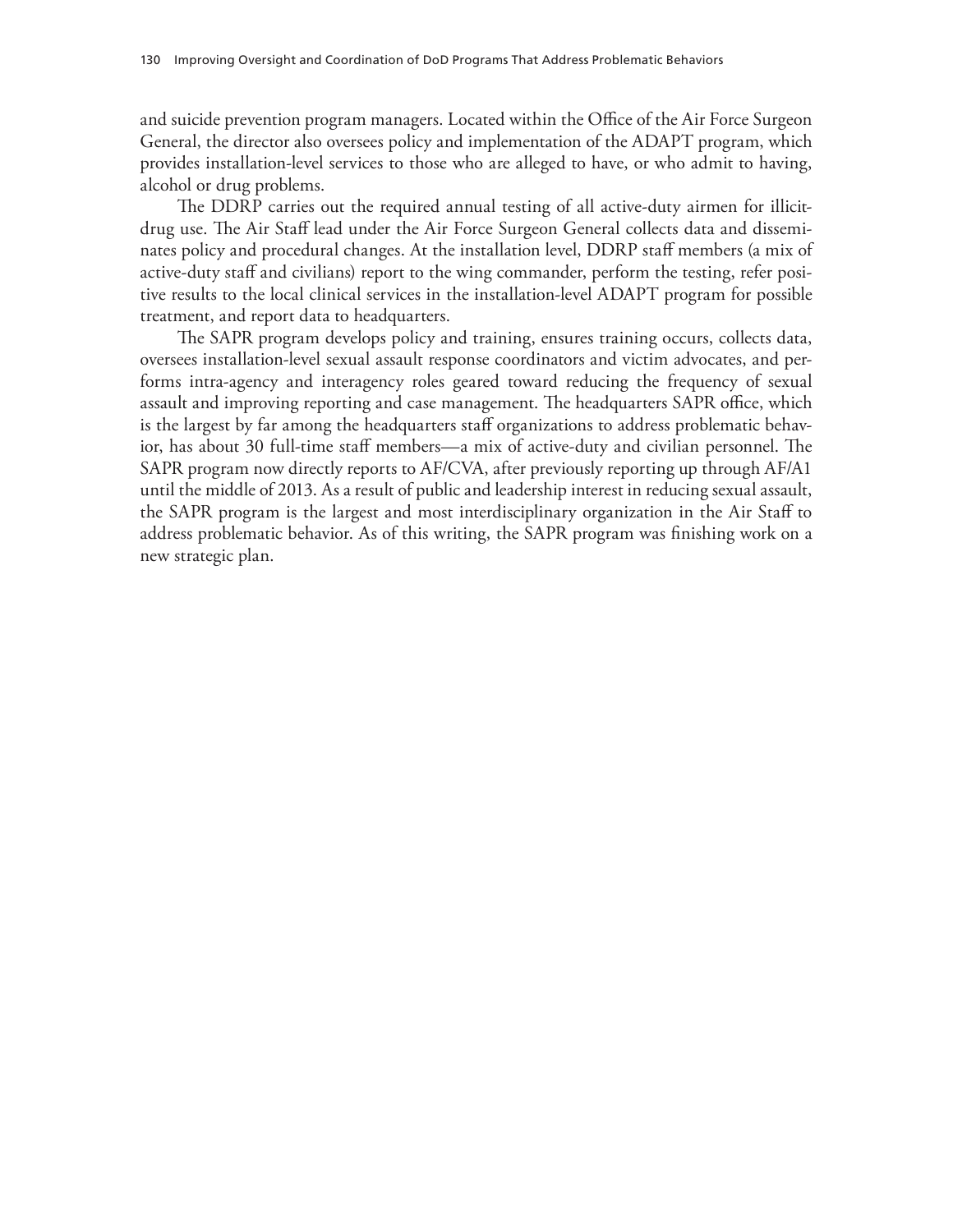We thank Clarence A. Johnson, director, Office of Diversity Management and Equal Opportunity, Office of the Under Secretary of Defense for Personnel and Readiness, and senior members of his staff, especially Beatrice Bernfeld, for sponsoring, guiding, and contributing to this research. Numerous people outside RAND assisted us by attending our problematicbehavior workshop, providing research materials, participating in discussions regarding their organizations, and offering corrections and suggested changes to interim briefings and reports. In particular, we would like to acknowledge the cooperation of leaders and staff members in the Under Secretary of Defense for Personnel and Readiness Sexual Assault Prevention and Response (SAPR) Office, Defense Suicide Prevention Office, and Drug Demand Reduction Program; the Office of the Assistant Secretary of Defense for Health Affairs; the Defense Health Agency; the Defense Centers of Excellence for Psychological Health and Traumatic Brain Injury; and the Joint Staff High-Risk Behavior Working Group.

For the Army, we offer our thanks to officials in the Sexual Harassment/Assault Response and Prevention program; the Suicide Prevention Program; the Army Equal Opportunity Program; the Army Substance Abuse Program; and the Army Resiliency Directorate.

For the Navy, we extend our appreciation to officials within the 21st Century Sailor and Marine Office, as well as to program personnel working on sexual harassment and equal opportunity, hazing, SAPR, and suicide prevention and operational stress control.

For the Marine Corps, we wish to thank officials within the Behavioral Health Program, as well as within the SAPR, Hazing, and Sexual Harassment/Discrimination programs.

For the Air Force, we gratefully acknowledge the assistance of those working in the following organizations: Comprehensive Airman Fitness; the Drug Demand Reduction Program; Air Force Equal Opportunity; the Department of the Air Force Office of the General Counsel; the Integrated Delivery System; the Air Force Medical Support Agency; the Air Force SAPR Office; and the Air Force Suicide Prevention Program.

We are also indebted to our RAND study senior adviser, Rajeev Ramchand, and our reviewers, Andrew R. Morral and Maria C. Lytell, for their helpful comments on this report, as well as to Theresa DiMaggio for formatting and compiling the bibliography for this document.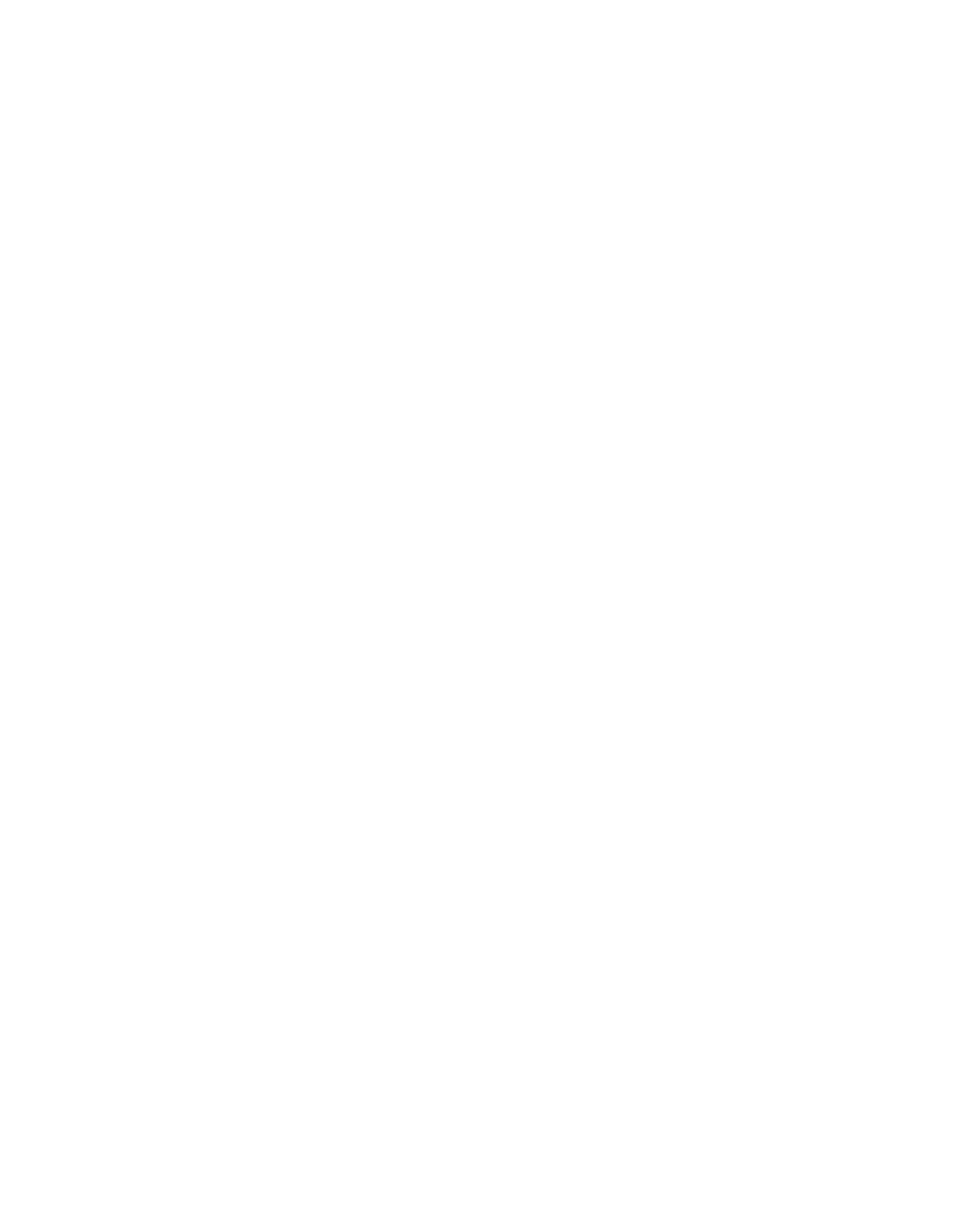## **Abbreviations**

| <b>ADAPT</b>  | Alcohol and Drug Abuse Prevention and Treatment                                      |
|---------------|--------------------------------------------------------------------------------------|
| AF/A1         | Air Force Deputy Chief of Staff for Manpower, Personnel and Services                 |
| <b>AF/CVA</b> | Air Force Assistant Vice Chief of Staff                                              |
| <b>AR</b>     | Army regulation                                                                      |
| <b>ARD</b>    | Army Resiliency Directorate                                                          |
| <b>ASAP</b>   | Army Substance Abuse Program                                                         |
| ASA (M&RA)    | Assistant Secretary of the Army for Manpower and Reserve Affairs                     |
| <b>ASD</b>    | assistant secretary of defense                                                       |
| ASD(HA)       | Assistant Secretary of Defense for Health Affairs                                    |
| ASD(M&RA)     | Assistant Secretary of Defense for Manpower and Reserve Affairs                      |
| ASD(R&FM)     | Assistant Secretary of Defense for Readiness and Force Management                    |
| <b>BUMED</b>  | Navy Bureau of Medicine and Surgery                                                  |
| <b>CAF</b>    | Comprehensive Airman Fitness                                                         |
| CAIB          | community action information board                                                   |
| <b>CDC</b>    | Centers for Disease Control and Prevention                                           |
| <b>CNO</b>    | Chief of Naval Operations                                                            |
| <b>DASD</b>   | deputy assistant secretary of defense                                                |
| DASD(R)       | Deputy Assistant Secretary of Defense for Readiness                                  |
| <b>DCoE</b>   | Defense Centers of Excellence for Psychological Health and Traumatic<br>Brain Injury |
| <b>DDRP</b>   | Drug Demand Reduction Program                                                        |
| <b>DDWG</b>   | Defense Diversity Working Group                                                      |
| <b>DEOCS</b>  | Defense Equal Opportunity Management Institute Organizational<br>Climate Survey      |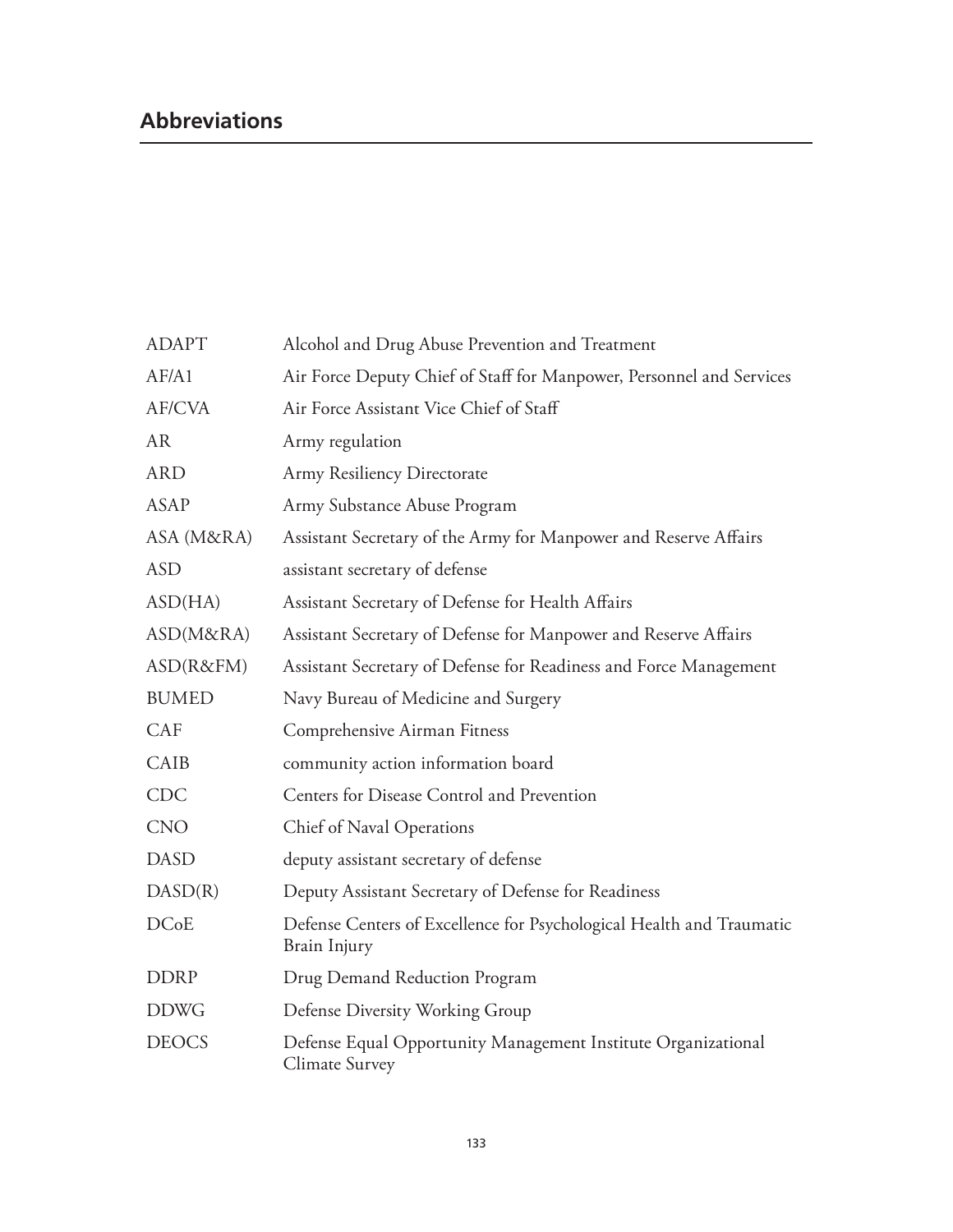| <b>DEOMI</b>  | Defense Equal Opportunity Management Institute                 |
|---------------|----------------------------------------------------------------|
| <b>DHA</b>    | Defense Health Agency                                          |
| <b>DHRA</b>   | Defense Human Resource Activity                                |
| D&I           | Diversity and Inclusion                                        |
| DoD           | U.S. Department of Defense                                     |
| DoDD          | Department of Defense directive                                |
| DoDI          | Department of Defense instruction                              |
| <b>DoDSER</b> | U.S. Department of Defense Suicide Event Report                |
| <b>DSM</b>    | Diagnostic and Statistical Manual of Mental Disorders          |
| DSM-5         | Diagnostic and Statistical Manual of Mental Disorders, 5th ed. |
| <b>DSPO</b>   | Defense Suicide Prevention Office                              |
| <b>DUI</b>    | driving under the influence                                    |
| <b>EEO</b>    | equal employment opportunity                                   |
| EO            | equal opportunity                                              |
| <b>EORS</b>   | <b>Equal Opportunity Reporting System</b>                      |
| <b>FY</b>     | fiscal year                                                    |
| $G-1$         | Deputy Chief of Staff of the Army for Personnel                |
| <b>HEC</b>    | Health Executive Council                                       |
| <b>HQDA</b>   | Headquarters, Department of the Army                           |
| <b>HR</b>     | human resource                                                 |
| <b>HRB</b>    | Health Related Behaviors                                       |
| <b>IDS</b>    | <b>Integrated Delivery System</b>                              |
| <b>IED</b>    | intermittent explosive disorder                                |
| <b>IMCOM</b>  | U.S. Army Installation Management Command                      |
| <b>IMHS</b>   | <b>Integrated Mental Health Strategy</b>                       |
| <b>IOM</b>    | Institute of Medicine                                          |
| <b>IPT</b>    | integrated product team                                        |
| JAG           | judge advocate general                                         |
| <b>JCS</b>    | Joint Chiefs of Staff                                          |
| JEC           | Joint Executive Council                                        |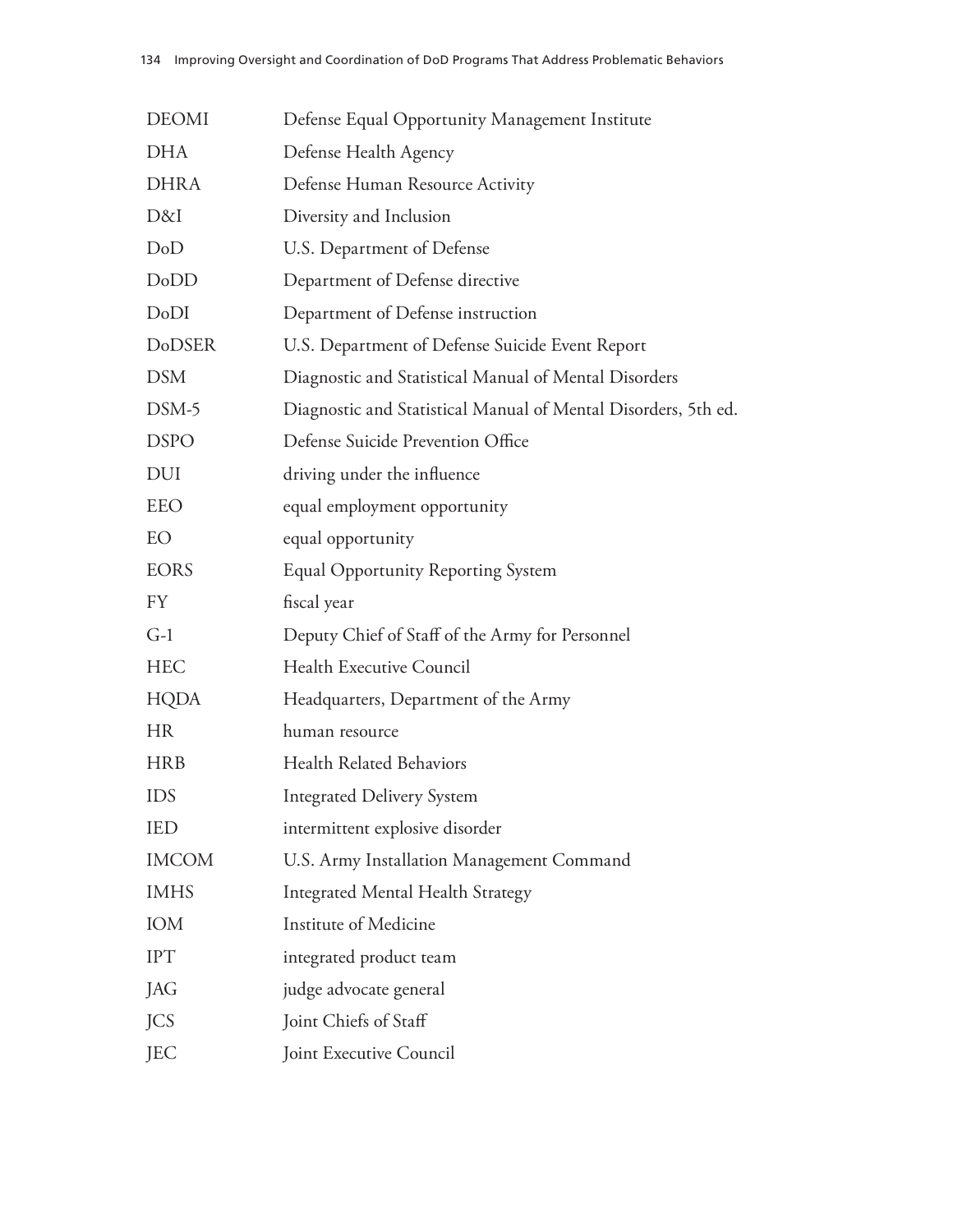| LOE             | line of effort                                         |
|-----------------|--------------------------------------------------------|
| <b>MDD</b>      | major depressive disorder                              |
| <b>MEDCOM</b>   | U.S. Army Medical Command                              |
| <b>MEO</b>      | military equal opportunity                             |
| N <sub>17</sub> | 21st Century Sailor and Marine Office                  |
| <b>NAVADMIN</b> | naval administrative message                           |
| <b>NDAA</b>     | National Defense Authorization Act                     |
| <b>NDRI</b>     | <b>RAND National Defense Research Institute</b>        |
| <b>NGB</b>      | National Guard Bureau                                  |
| <b>ODMEO</b>    | Office of Diversity Management and Equal Opportunity   |
| OpNav           | Office of the Chief of Naval Operations                |
| <b>OPR</b>      | office of primary responsibility                       |
| <b>OSD</b>      | Office of the Secretary of Defense                     |
| <b>OTSG</b>     | Office of the Surgeon General                          |
| PHC             | Psychological Health Council                           |
| <b>PTSD</b>     | posttraumatic stress disorder                          |
| R <sub>2</sub>  | Ready and Resilient                                    |
| <b>RCT</b>      | randomized controlled trial                            |
| <b>RRP</b>      | <b>Risk Reduction Program</b>                          |
| <b>SAPR</b>     | sexual assault prevention and response                 |
| <b>SAPRO</b>    | Sexual Assault Prevention and Response Office          |
| <b>SES</b>      | <b>Senior Executive Service</b>                        |
| <b>SHARP</b>    | Sexual Harassment/Assault Response and Prevention      |
| SOS             | Signs of Suicide                                       |
| <b>SPARRC</b>   | Suicide Prevention and Risk Reduction Committee        |
| SPGOSC          | Suicide Prevention General Officer Steering Committee  |
| <b>SUD</b>      | substance-use disorder                                 |
| $USD(P\&R)$     | Under Secretary of Defense for Personnel and Readiness |
| VA              | U.S. Department of Veterans Affairs                    |
| VAWA            | Violence Against Women Act                             |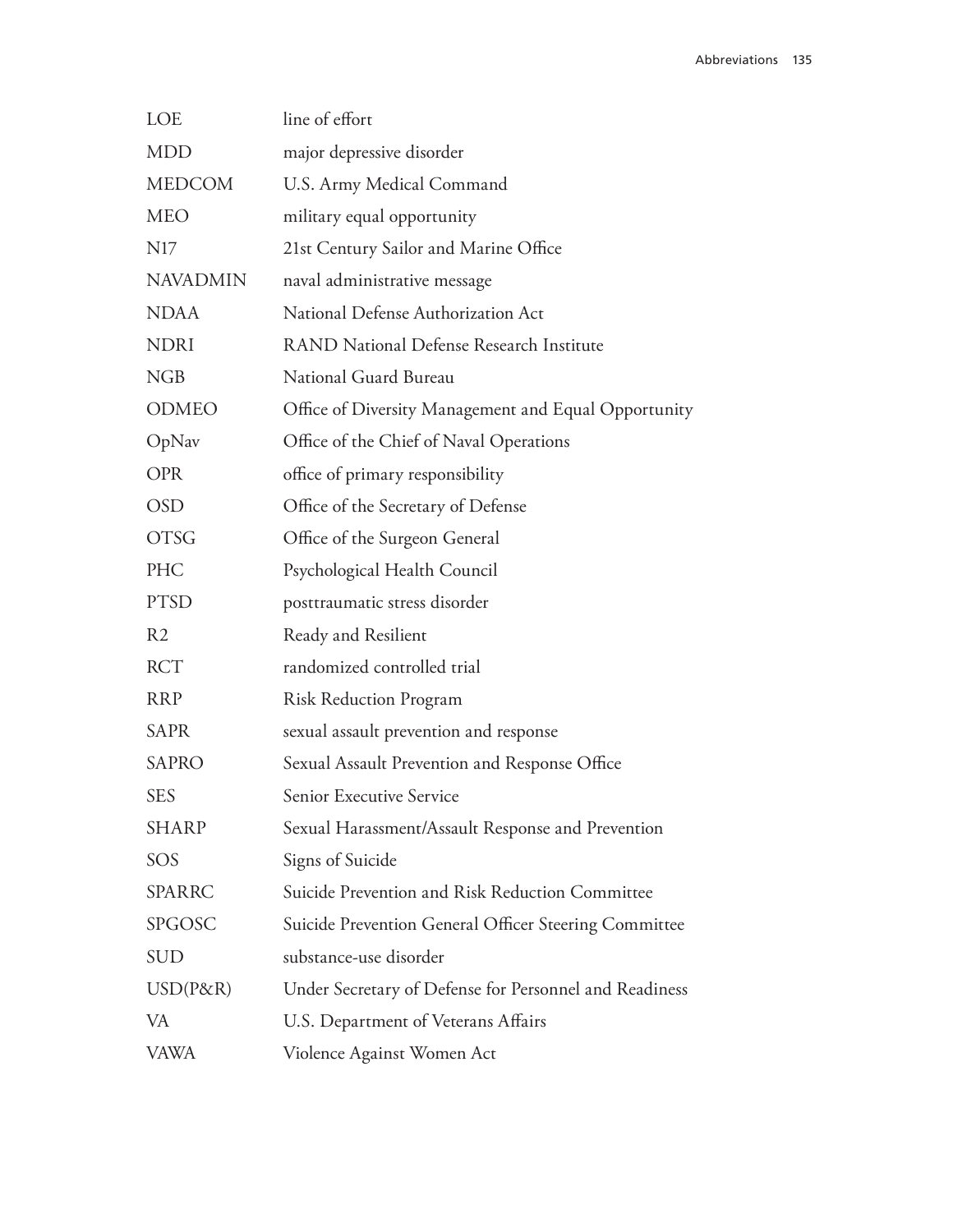WHO World Health Organization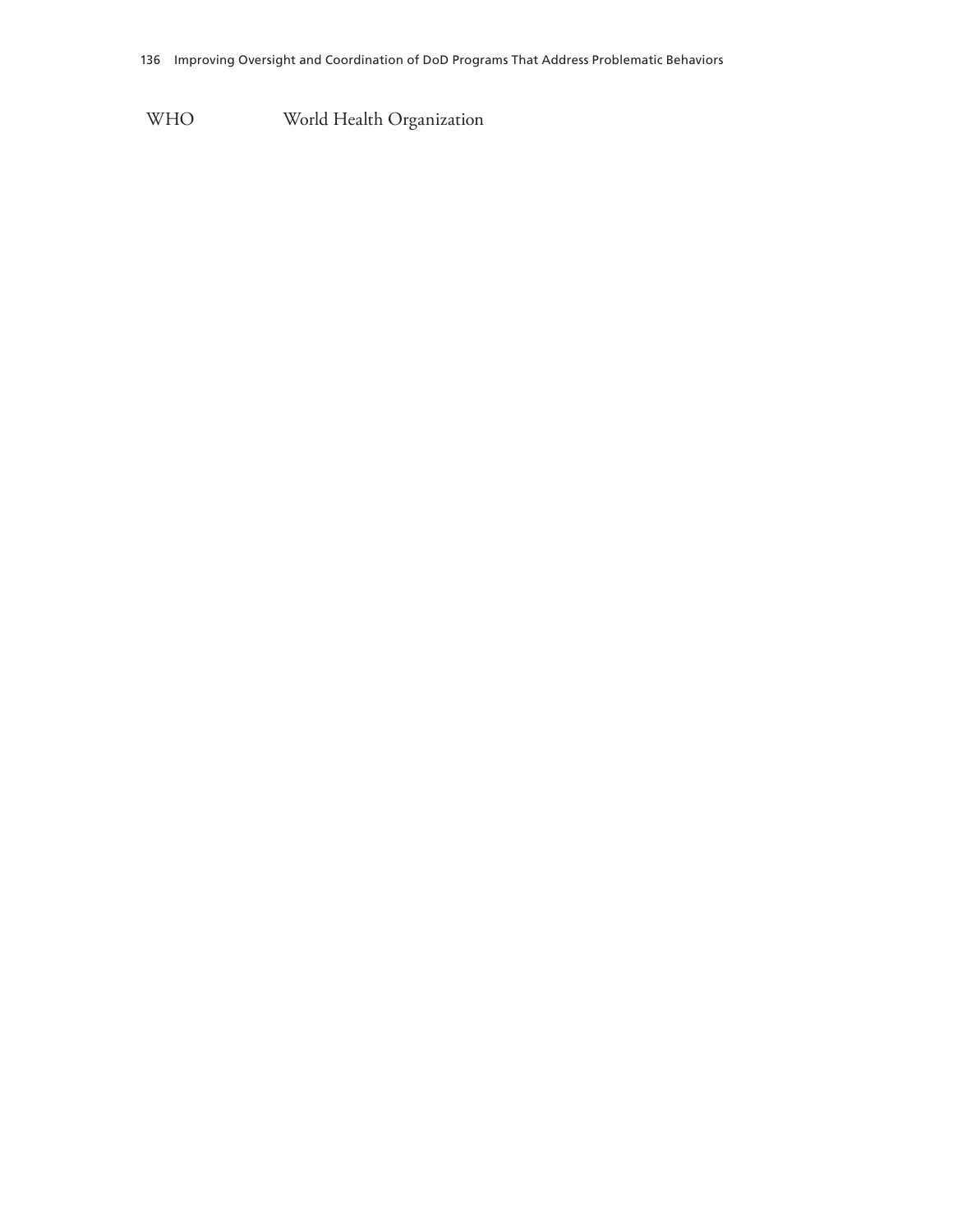## **Bibliography**

35th Commandant of the Marine Corps, *Commandant's Planning Guidance 2010*, c. 2010. As of July 13, 2016:

<http://www.marines.mil/Portals/59/Publications/35th%20CMC>'s%20Planning%20Guidance.pdf

Abbey, Antonia, "Alcohol-Related Sexual Assault: A Common Problem Among College Students," *Journal of Studies on Alcohol*, Suppl. Vol. 14, March 2002, pp. 118–128.

Abbey, Antonia, Michele R. Parkhill, A. Monique Clinton-Sherrod, and Tina Zawacki, "A Comparison of Men Who Committed Different Types of Sexual Assault in a Community Sample," *Journal of Interpersonal Violence*, Vol. 22, No. 12, December 2007, pp. 1567–1580.

Air Force Instruction 36-2706—*See* Headquarters, Air Force Personnel Center, 2010.

Air Force Instruction 36-2707—*See* Deputy Chief of Staff of the Air Force for Manpower, Personnel and Readiness, 2010 (2015).

Air Force Instruction 44-121—*See* Medical Service, Air Force Medical Operations Agency, 2011b, or Medical Service, Air Force Medical Operations Agency, 2014a.

Air Force Instruction 44-154—*See* Air Force Special Needs Program Manager, 2003.

Air Force Instruction 44-172—*See* Medical Service, Air Force Medical Operations Agency, 2011a, or Medical Service, Air Force Medical Operations Agency, 2015.

Air Force Instruction 90-501—*See* Chief, Airman and Family Care Division, 2013 (2014).

Air Force Instruction 90-505—*See* Healthcare Operations, Air Force Medical Support Agency, 2014.

Air Force Policy Directive 36-70—*See* Assistant Secretary of the Air Force for Manpower and Reserve Affairs, 2010.

Air Force Policy Directive 36-60—*See* Air Force Sexual Assault Prevention and Response Office, 2008a.

Air Force Sexual Assault Prevention and Response Office, "Sexual Assault and Prevention and Response (SAPR) Program," Air Force Policy Directive 36-60, March 28, 2008a.

———, "Sexual Assault Prevention and Response (SAPR) Program," Air Force Instruction 36-6001, September 29, 2008b.

———, "Special Management: Sexual Assault Prevention and Response (SAPR) Program," Air Force Policy Directive 90-60, October 2, 2014. As of August 15, 2016:

[http://static.e-publishing.af.mil/production/1/af\\_cv/publication/afpd90-60/afpd90-60.pdf](http://static.e-publishing.af.mil/production/1/af_cv/publication/afpd90-60/afpd90-60.pdf)

———, *Special Management: Sexual Assault Prevention and Response (SAPR) Program*, Air Force Instruction 90-6001, May 21, 2015, incorporating change 1 March 18, 2016. As of August 15, 2016: [http://static.e-publishing.af.mil/production/1/af\\_cvs/publication/afi90-6001/afi90-6001.pdf](http://static.e-publishing.af.mil/production/1/af_cvs/publication/afi90-6001/afi90-6001.pdf)

Air Force Special Needs Program Manager, Air Force Medical Operations Agency, *Medical: Suicide and Violence Prevention Education and Training*, Air Force Instruction 44-154, January 3, 2003.

Ajzen, Icek, and Martin Fishbein, "Attitude–Behavior Relations: A Theoretical Analysis and Review of Empirical Research," *Psychological Bulletin*, Vol. 84, No. 5, September 1977, pp. 888–918.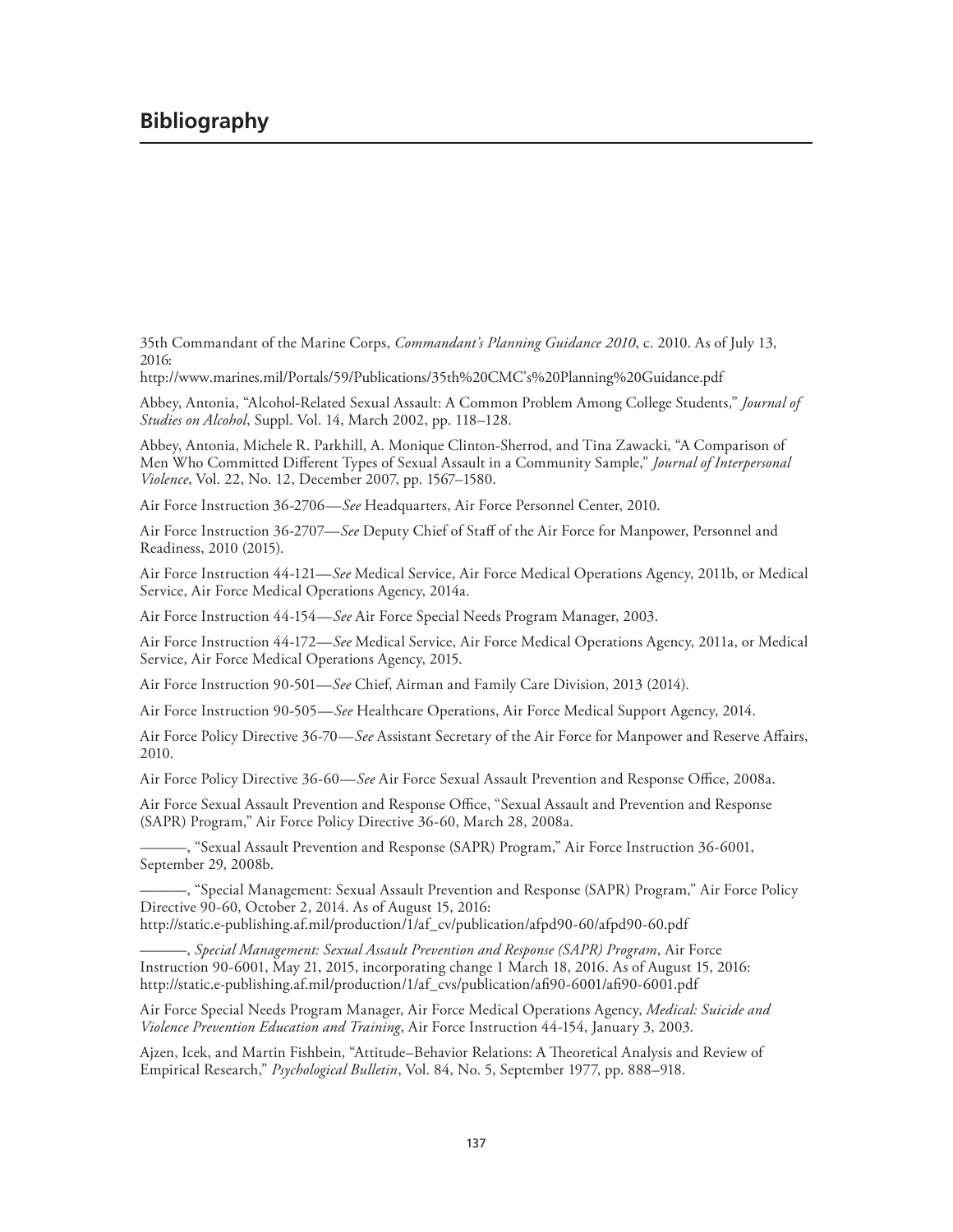Allan, Elizabeth J., and Mary Madden, *Hazing in View: College Students at Risk—Initial Findings from the National Study of Student Hazing*, StopHazing, March 11, 2008. As of June 22, 2016: <http://www.stophazing.org/hazing-view/>

Allison, Michael, and Jude Kaye, *Strategic Planning for Nonprofit Organizations: A Practical Guide and Workbook*, Hoboken, N.J.: Wiley, 2005.

Allport, Gordon W., *The Nature of Prejudice*, Cambridge, Mass.: Addison-Wesley Publishing, 1954.

Altendorf, Christine T., *Army Sexual Assault Prevention and Response Progress Report to the President of the United States*, Washington, D.C.: Secretary of the Army, November 5, 2014. As of August 21, 2016: http://www.sapr.mil/public/docs/reports/FY14\_POTUS/ [FY14\\_DoD\\_Report\\_to\\_POTUS\\_Enclosure\\_1\\_Army.pdf](http://www.sapr.mil/public/docs/reports/FY14_POTUS/FY14_DoD_Report_to_POTUS_Enclosure_1_Army.pdf)

American Psychiatric Association, *Diagnostic and Statistical Manual of Mental Disorders*, 5th ed., Washington, D.C., 2013.

Anderson, Linda A., and Susan C. Whiston, "Sexual Assault Education Programs: A Meta-Analytic Examination of Their Effectiveness," *Psychology of Women Quarterly*, Vol. 29, No. 4, December 2005, pp. 374–388.

Antecol, Heather, and Deborah Cobb‐Clark, "Does Sexual Harassment Training Change Attitudes? A View from the Federal Level," *Social Science Quarterly*, Vol. 84, No. 4, December 2003, pp. 826–842.

AR 27-10—*See* Headquarters, Department of the Army, 2011.

AR 350-1—*See* Headquarters, Department of the Army, 2014a.

AR 600-20—*See* Headquarters, Department of the Army, 2014b.

AR 600-63—*See* Headquarters, Department of the Army, 2015b.

AR 600-85—*See* Headquarters, Department of the Army, 2012.

Archer, Janine, Peter Bower, Simon Gilbody, Karina Lovell, David Richards, Linda Gask, Chris Dickens, and Peter Coventry, "Collaborative Care for Depression and Anxiety Problems," *Cochrane Database of Systematic Reviews*, No. 10, 2012, Art. CD006525.

Army Directive 2015-39—*See* Assistant Secretary of the Army for Manpower and Reserve Affairs, 2015.

Army Substance Abuse Program, home page, undated.

"Army Will Investigate Recruiters' Suicides," *New York Times*, November 8, 2008. As of July 6, 2016: <http://www.nytimes.com/2008/11/09/us/09recruiters.html>

ASAP—*See* Army Substance Abuse Program.

ASD(HA)—*See* Assistant Secretary of Defense for Health Affairs.

Aseltine, Robert H., Jr., Amy James, Elizabeth A. Schilling, and Jaime Glanovsky, "Evaluating the *SOS*  Suicide Prevention Program: A Replication and Extension," *BMC Public Health*, Vol. 7, 2007, p. 161.

Assistant Secretary of the Air Force for Manpower and Reserve Affairs, "Personnel: Diversity," Air Force Policy Directive 36-70, October 13, 2010. As of July 13, 2016: <http://www.af.mil/Portals/1/documents/diversity/afpd-36-70-diversity.pdf>

Assistant Secretary of the Army for Manpower and Reserve Affairs, "Inclusion of Sexual Orientation in the Military Equal Opportunity Program," Army Directive 2015-39, October 14, 2015.

Assistant Secretary of Defense for Health Affairs, "2011 Health Related Behavior (HRB) Survey: Active Duty Service Members," June 1, 2011. As of June 28, 2016: <http://www.health.mil/dha>

———, "Official Designation," March 5, 2013.

Austin, Erica Weintraub, and Yin Ju Chen, "The Relationship of Parental Reinforcement of Media Messages to College Students' Alcohol-Related Behaviors," *Journal of Health Communication*, Vol. 8, No. 2, 2003, pp. 157–169.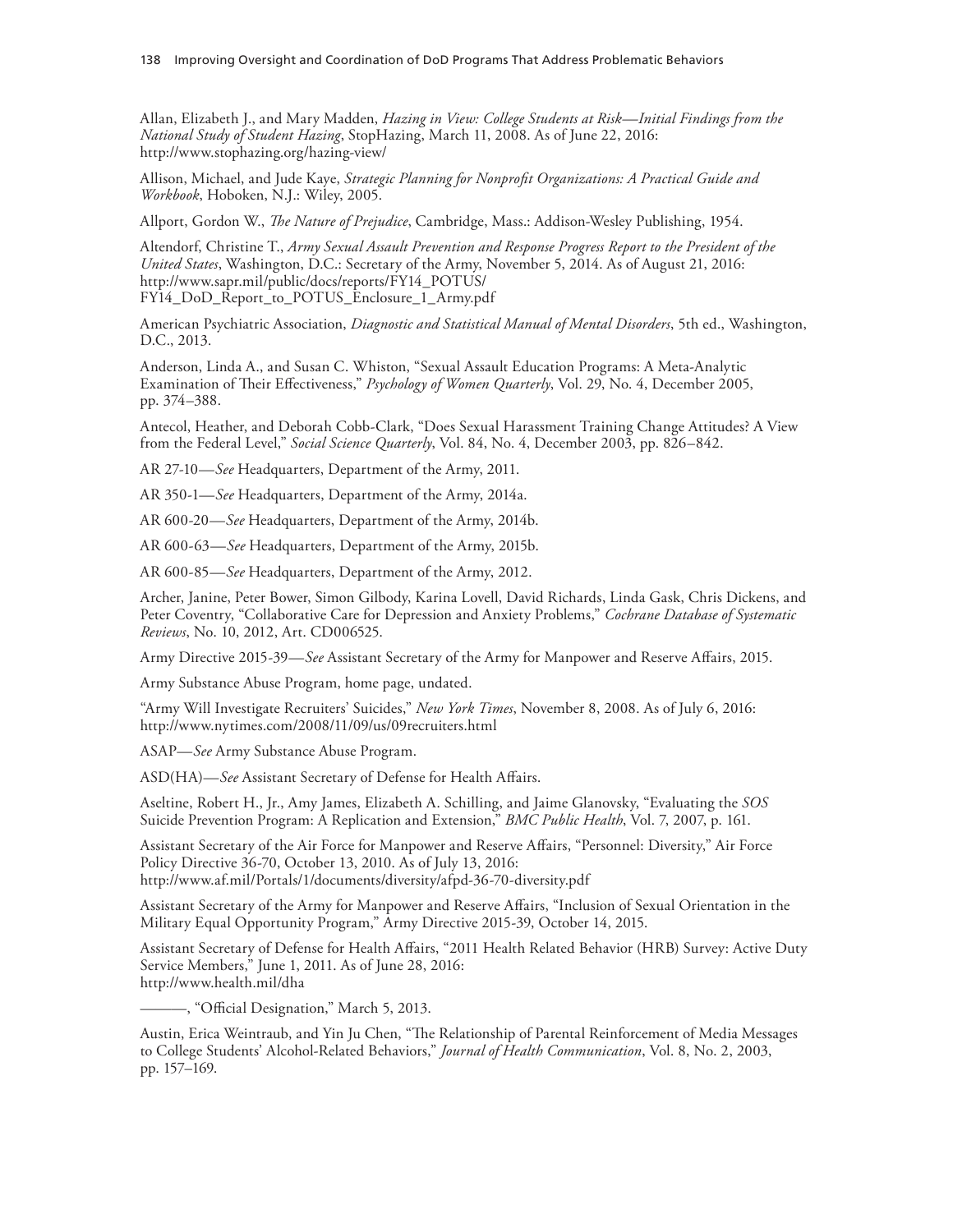Banyard, Victoria L., Elizabethe G. Plante, and Mary M. Moynihan, "Bystander Education: Bringing a Broader Community Perspective to Sexual Violence Prevention," *Journal of Community Psychology*, Vol. 32, No. 1, 2004, pp. 61–79.

Battaglia, Nicole, director, 21st Century Sailor and Marine Office, "21st Century Sailor Office," briefing to the authors, May 2014.

Beautrais, Annette L., Peter R. Joyce, and Roger T. Mulder, "Access to Firearms and the Risk of Suicide: A Case Control Study," *Australian and New Zealand Journal of Psychiatry*, Vol. 30, No. 6, 1996, pp. 741–748.

Beelmann, Andreas, and Kim Sarah Heinemann, "Preventing Prejudice and Improving Intergroup Attitudes: A Meta-Analysis of Child and Adolescent Training Programs," *Journal of Applied Developmental Psychology*, Vol. 35, No. 1, January–February 2014, pp. 10–24.

Begany, Joseph J., and Michael A. Milburn, "Psychological Predictors of Sexual Harassment: Authoritarianism, Hostile Sexism, and Rape Myths," *Psychology of Men and Masculinity*, Vol. 3, No. 2, July 2002, pp. 119–126.

Berdahl, Jennifer L., "The Sexual Harassment of Uppity Women," *Journal of Applied Psychology*, Vol. 92, No. 2, 2007, pp. 425–437.

Beyers, Jennifer M., John W. Toumbourou, Richard F. Catalano, Michael W. Arthur, and J. David Hawkins, "A Cross-National Comparison of Risk and Protective Factors for Adolescent Substance Use: The United States and Australia," *Journal of Adolescent Health*, Vol. 35, No. 1, July 2004, pp. 3–16.

Boba, R., and D. Lilley, "Violence Against Women Act (VAWA) Funding: A Nationwide Assessment of Effects on Rape and Assault," *Violence Against Women*, Vol. 15, No. 2, February 2009, pp. 168–185.

Bostwick, John Michael, and V. Shane Pankratz, "Affective Disorders and Suicide Risk: A Reexamination," *American Journal of Psychiatry*, Vol. 157, No. 12, December 2000, pp. 1925–1932.

Bray, Robert M., Michael R. Pemberton, Laurel L. Hourani, Michael Witt, Kristine L. Rae Olmsted, Janice M. Brown, BeLinda Weimer, Marian E. Lane, Mary Ellen Marsden, Scott Scheffler, Russ Vandermaas-Peeler, Kimberly R. Aspinwall, Erin Anderson, Kathryn Spagnola, Kelly Close, Jennifer L. Gratton, Sara Calvin, and Michael Bradshaw, *2008 Department of Defense Survey of Health Related Behaviors Among Active Duty Military Personnel: A Component of the Defense Lifestyle Assessment Program (DLAP)*, Washington, D.C.: U.S. Department of Defense, RTI/10940-FR, September 2009. As of August 15, 2016: [http://prhome.defense.gov/Portals/52/Documents/RFM/Readiness/DDRP/docs/2009.09%202008%20](http://prhome.defense.gov/Portals/52/Documents/RFM/Readiness/DDRP/docs/2009.09%202008%20DoD%20Survey%20of%20Health%20Related%20Behaviors%20Among%20Active%20Duty%20Military%20Personnel.pdf) DoD%20Survey%20of%20Health%20Related%20Behaviors%20Among%20Active%20Duty%20 Military%20Personnel.pdf

Bray, Robert M., Michael R. Pemberton, Marian E. Lane, Laurel L. Hourani, Mark J. Mattiko, and Lorraine A. Babeu, "Substance Use and Mental Health Trends Among U.S. Military Active Duty Personnel: Key Findings from the 2008 DoD Health Behavior Survey," *Military Medicine*, Vol. 175, No. 6, June 2010, pp. 390–399.

Brecklin, Leanne R., and David R. Forde, "A Meta-Analysis of Rape Education Programs," *Violence and Victims*, Vol. 16, No. 3, June 2001, pp. 303–321.

Brecklin, Leanne R., and Sarah E. Ullman, "The Roles of Victim and Offender Alcohol Use in Sexual Assaults: Results from the National Violence Against Women Survey," *Journal of Studies on Alcohol*, Vol. 63, No. 1, January 2002, pp. 57–63.

Brent, David A., Joshua A. Perper, Christopher J. Allman, Grace M. Moritz, Mary E. Wartella, and Janice P. Zelenak, "The Presence and Accessibility of Firearms in the Homes of Adolescent Suicides: A Case-Control Study," *Journal of the American Medical Association*, Vol. 266, No. 21, December 4, 1991, pp. 2989–2995.

Brook, J. S., E. B. Balka, Y. Ning, and D. W. Brook, "Trajectories of Cigarette Smoking Among African Americans and Puerto Ricans from Adolescence to Young Adulthood: Associations with Dependence on Alcohol and Illegal Drugs," *American Journal on Addictions*, Vol. 16, No. 3, May–June 2007, pp. 195–201.

Brown, Theresa J., Kenneth E. Sumner, and Romy Nocera, "Understanding Sexual Aggression Against Women: An Examination of the Role of Men's Athletic Participation and Related Variables," *Journal of Interpersonal Violence*, Vol. 17, No. 9, September 2002, pp. 937–952.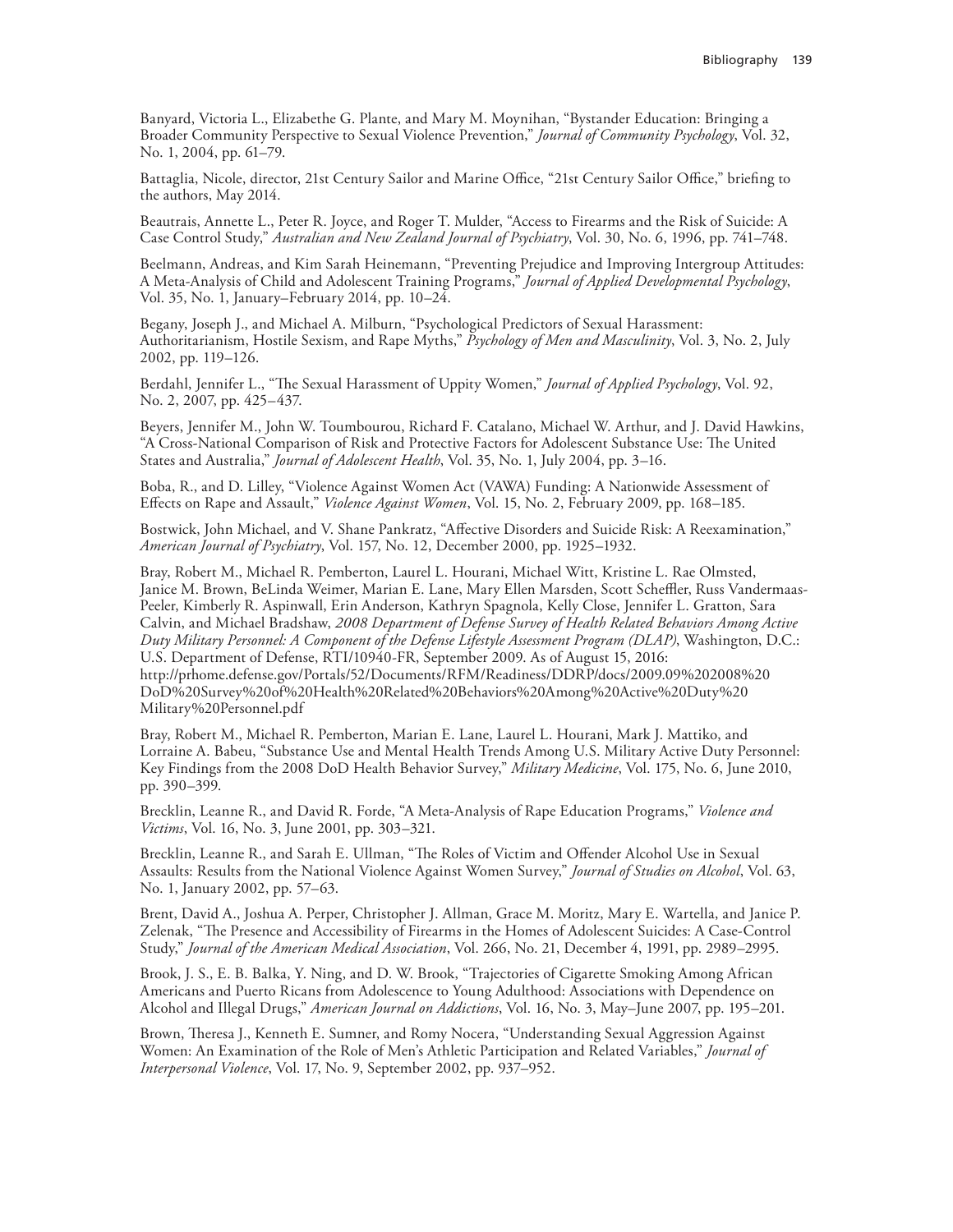Burk, James, and Evelyn Espinoza, "Race Relations Within the US Military," *Annual Review of Sociology*, Vol. 38, No. 1, 2012, pp. 401–422.

Burke, Sara E., John F. Dovidio, Julia M. Przedworski, Rachel R. Hardeman, Sylvia P. Perry, Sean M. Phelan, David B. Nelson, Diana J. Burgess, Mark W. Yeazel, and Michelle van Ryn, "Do Contact and Empathy Mitigate Bias Against Gay and Lesbian People Among Heterosexual First-Year Medical Students? A Report from the Medical Student CHANGE Study," *Academic Medicine*, Vol. 90, No. 5, May 2015, pp. 645–651.

Burt, Martha R., "Cultural Myths and Supports for Rape," *Journal of Personality and Social Psychology*, Vol. 38, No. 2, February 1980, pp. 217–230.

Bushman, Brad J., and Harris M. Cooper, "Effects of Alcohol on Human Aggression: An Integrative Research Review," *Psychological Bulletin*, Vol. 107, No. 3, May 1990, pp. 341–354.

Capretto, Anthony D., *Hazing in Sport: Evaluation of an Educational Workshop*, Chico, Calif.: California State University, Chico, master's thesis, Summer 2011. As of June 23, 2016: [http://scholarworks.calstate.edu/bitstream/handle/10211.4/355/](http://scholarworks.calstate.edu/bitstream/handle/10211.4/355/6%201%202011%20Anthony%20Capretto.pdf) 6%201%202011%20Anthony%20Capretto.pdf

Carey, Kate B., Lori A. J. Scott-Sheldon, Michael P. Carey, and Kelly S. DeMartini, "Individual-Level Interventions to Reduce College Student Drinking: A Meta-Analytic Review," *Addictive Behaviors*, Vol. 32, No. 11, November 2007, pp. 2469–2494.

Carey, Kate B., Lori A. J. Scott-Sheldon, Jennifer C. Elliott, Lorra Garey, and Michael P. Carey, "Face-to-Face Versus Computer-Delivered Alcohol Interventions for College Drinkers: A Meta-Analytic Review, 1998 to 2010," *Clinical Psychology Review*, Vol. 32, No. 8, December 2012, pp. 690–703.

Cavanagh, J. T., A. J. Carson, M. Sharpe, and S. M. Lawrie, "Psychological Autopsy Studies of Suicide: A Systematic Review," *Psychological Medicine*, Vol. 33, No. 3, April 2003, pp. 395–405.

CDC—*See* Centers for Disease Control and Prevention.

Centers for Disease Control and Prevention, "Definitions: Self-Directed Violence," August 28, 2015. As of July 9, 2016:

<http://www.cdc.gov/violenceprevention/suicide/definitions.html>

Chaloupka, Frank J., and Henry Wechsler, "Binge Drinking in College: The Impact of Price, Availability, and Alcohol Control Policies," *Contemporary Economic Policy*, Vol. 14, No. 4, October 1996, pp. 112–124.

Chandler, Raymond F., III, Sergeant Major of the Army, GEN Martin E. Dempsey, U.S. Army Chief of Staff, and John M. McHugh, Secretary of the Army, "Army Equal Opportunity and Discrimination Policy," unaddressed memorandum, undated.

Chermack, Stephen T., and Peter R. Giancola, "The Relation Between Alcohol and Aggression: An Integrated Biopsychosocial Conceptualization," *Clinical Psychology Review*, Vol. 17, No. 6, September 1997, pp. 621–649.

Chief, Airman and Family Care Division, *Special Management: Community Action Information Board (CAIB) and Integrated Delivery System (IDS)*, Air Force Instruction 90-501, October 15, 2013, incorporating change 1 August 14, 2014. As of July 12, 2016:

[http://static.e-publishing.af.mil/production/1/af\\_a1/publication/afi90-501/afi90-501.pdf](http://static.e-publishing.af.mil/production/1/af_a1/publication/afi90-501/afi90-501.pdf)

Chief of Naval Operations, "Establishment of Navy's Twenty-First Century Sailor Office (OpNav N17)," Naval Administrative Message 153/13, April 2013. As of July 12, 2016: [http://www.public.navy.mil/bupers-npc/reference/messages/Documents/NAVADMINS/NAV2013/](http://www.public.navy.mil/bupers-npc/reference/messages/Documents/NAVADMINS/NAV2013/NAV13153.txt) NAV13153.txt

Christopher, F. Scott, Mary Madura, and Lori Weaver, "Premarital Sexual Aggressors: A Multivariate Analysis of Social, Relational, and Individual Variables," *Journal of Marriage and the Family*, Vol. 60, No. 1, February 1998, pp. 56–69.

Cimino, Aldo, "The Evolution of Hazing: Motivational Mechanisms and the Abuse of Newcomers," *Journal of Cognition and Culture*, Vol. 11, 2011, pp. 241–267.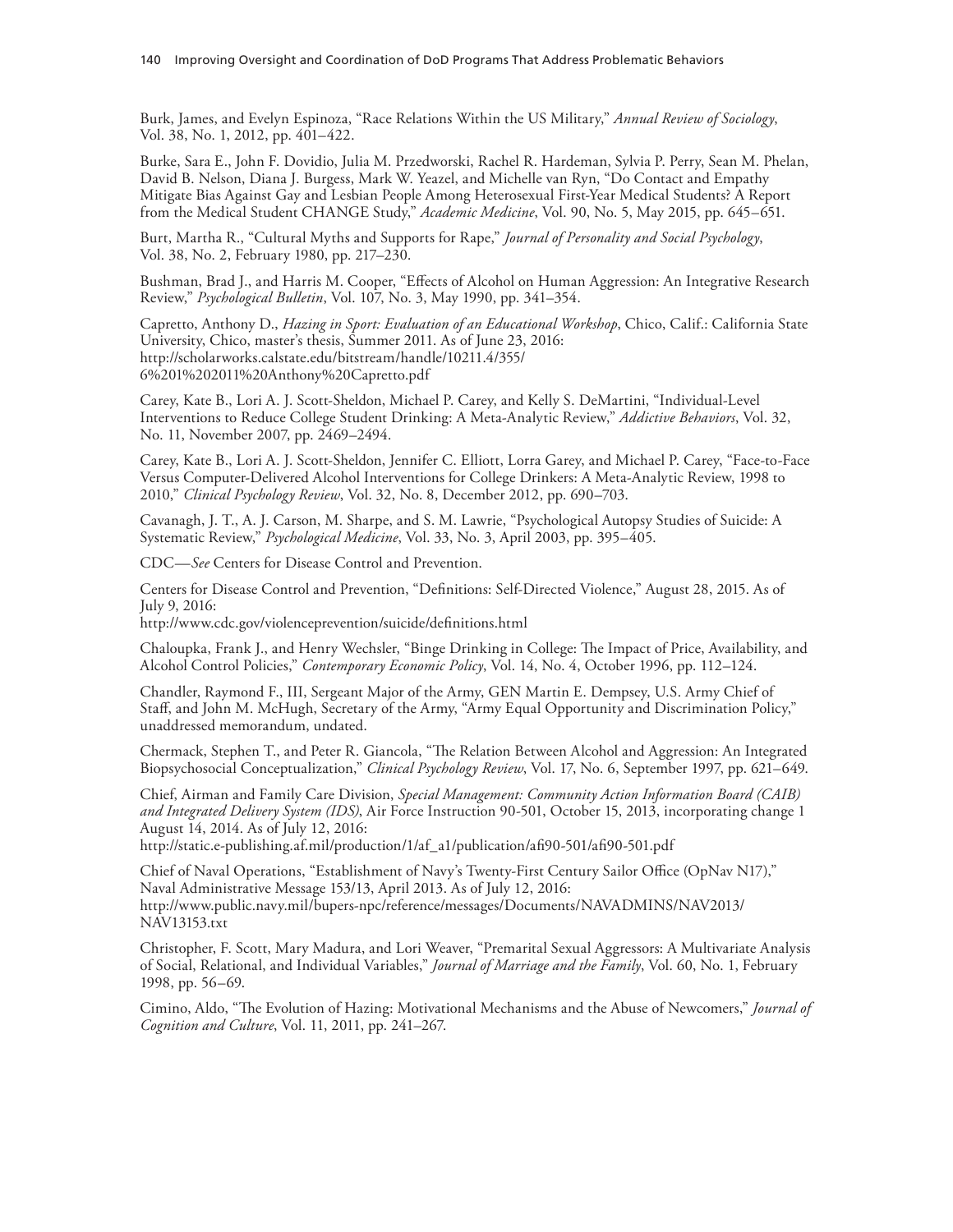Code of Federal Regulations, Title 29, Labor, Subtitle B, Regulations Relating to Labor (Continued), Chapter XIV, Equal Employment Opportunity Commission, Part 1604, Guidelines on Discrimination Because of Sex, Section 1604.11, Sexual Harassment, July 1, 2009. As of July 5, 2016: <https://www.gpo.gov/fdsys/granule/CFR-2009-title29-vol4/CFR-2009-title29-vol4-sec1604-11>

Cohen, William A., Secretary of Defense, "Hazing," memorandum, Washington, D.C.: U.S. Department of Defense, August 28, 1997.

Commandant of the Marine Corps, "Sexual Harassment," Marine Corps Order 1000.9A, May 30, 2006. As of July 13, 2016:

<http://www.marines.mil/Portals/59/Publications/MCO%201000.9A.pdf>

———, "Hazing," Marine Corps Order 1700.28B, May 20, 2013. As of July 13, 2016: <http://www.marines.mil/Portals/59/Publications/MCO%201700.28B.pdf>

Council on Foreign Relations, "A Conversation with Michèle Flournoy," transcript, Paul C. Warnke Lecture on International Security, April 17, 2013. As of June 22, 2016: <http://www.cfr.org/defense-strategy/conversation-michele-flournoy/p30486>

Crosby, Alex E., LaVonne Ortega, and Cindi Melanson, *Self-Directed Violence Surveillance: Uniform Definitions and Recommended Data Elements*, version 1.0, Atlanta, Ga.: Centers for Disease Control and Prevention, National Center for Injury Prevention and Control, Division of Violence Prevention, February 2011. As of August 15, 2016:

<http://www.cdc.gov/violenceprevention/pdf/self-directed-violence-a.pdf>

Cuijpers, Pim, "Effective Ingredients of School-Based Drug Prevention Programs: A Systematic Review," *Addictive Behaviors*, Vol. 27, No. 6, November–December 2002, pp. 1009–1023.

Dall'Ara, Elena, and Anne Maass, "Studying Sexual Harassment in the Laboratory: Are Egalitarian Women at Higher Risk?" *Sex Roles*, Vol. 41, No. 9, November 1999, pp. 681–704.

Danube, Cinnamon L., Theresa K. Vescio, and Kelly Cue Davis, "Male Role Norm Endorsement and Sexism Predict Heterosexual College Men's Attitudes Toward Casual Sex, Intoxicated Sexual Contact, and Casual Sex [sic]," *Sex Roles*, Vol. 71, No. 5, October 2014, pp. 219–232.

Davis, Kelly C., "The Influence of Alcohol Expectancies and Intoxication on Men's Aggressive Unprotected Sexual Intentions," *Experimental and Clinical Psychopharmacology*, Vol. 18, No. 5, October 2010, pp. 418–428.

Davis, Kelly Cue, Trevor J. Schraufnagel, Angela J. Jacques-Tiura, Jeanette Norris, William H. George, and Preston A. Kiekel, "Childhood Sexual Abuse and Acute Alcohol Effects on Men's Sexual Aggression Intentions," *Psychological Violence*, Vol. 2, No. 2, April 1, 2012, pp. 179–193.

Davis, Tracy L., and Debora L. Liddell, "Getting Inside the House: The Effectiveness of a Rape Prevention Program for College Fraternity Men," *Journal of College Student Development*, Vol. 43, No. 1, January– February 2002, pp. 35–50.

Defense Centers of Excellence for Psychological Health and Traumatic Brain Injury, *2013 Annual Report*, Arlington, Va., June 26, 2014. As of June 28, 2016: [http://www.dcoe.mil/Libraries/Documents/DCoE\\_PAO\\_2013AR\\_FINAL\\_2014-06-26.pdf](http://www.dcoe.mil/Libraries/Documents/DCoE_PAO_2013AR_FINAL_2014-06-26.pdf)

Defense Diversity Working Group, charter, September 2014.

Defense Equal Opportunity Council, *Report of the Task Force on Discrimination and Sexual Harassment*, Vol. I, Washington, D.C., May 1995a. As of August 19, 2016: [http://www.dtic.mil/dtfs/doc\\_research/p18\\_9.pdf](http://www.dtic.mil/dtfs/doc_research/p18_9.pdf)

———, *Report of Task Force on Discrimination and Sexual Harassment*, Vol. II: *Additional Materials*, May 1995b. As of August 19, 2016: [http://www.dtic.mil/dtfs/doc\\_research/p18\\_9.pdf](http://www.dtic.mil/dtfs/doc_research/p18_9.pdf)

Defense Equal Opportunity Management Institute, "Mission," undated. As of June 22, 2016: <http://www.deomi.org/AboutDEOMI/mission.cfm>

Defense Equal Opportunity Management Institute Organizational Climate Survey, home page, undated. As of July 12, 2016:

<http://www.deocs.net/public/index.cfm>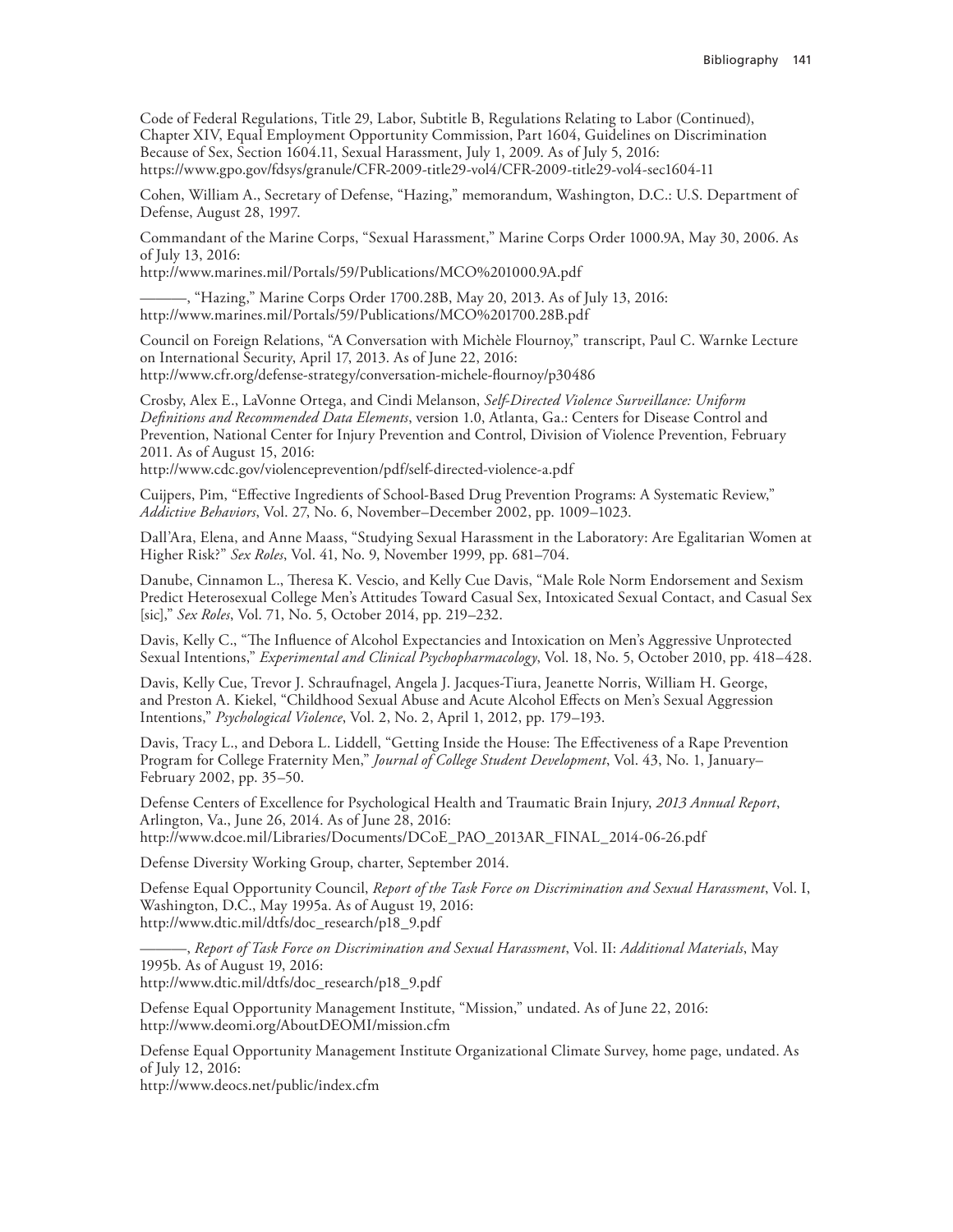Defense Health Agency, "DoD/VA Program Coordination Office (DVPCO)," undated. As of July 8, 2016: <http://www.tricare.mil/DVPCO/prog-coord.cfm>

Defense Safety Oversight Council, charter, 2003.

Defense Suicide Prevention Office, *Defense Suicide Prevention Office Annual Report FY 2012*, March 2013. As of June 28, 2016:

<http://www.dspo.mil/Portals/113/Documents/DSPO-2012-Annual-Report-MARCH-2013-FINAL.pdf>

———, "Program Analysis and Evaluation Overview," briefing, June 11, 2014a.

———, *Strategic Plan 2012–2016*, 2015a.

———, "Defense Suicide Prevention Office Wellness Assessment and Risk Nexus," briefing, September 5, 2014b.

———, *Department of Defense Strategy for Suicide Prevention*, Washington, D.C., December 2015c. As of July 8, 2016:

http://www.dspo.mil/Portals/113/Documents/

[TAB%20B%20-%20DSSP\\_FINAL%20USD%20PR%20SIGNED.PDF](http://www.dspo.mil/Portals/113/Documents/TAB%20B%20-%20DSSP_FINAL%20USD%20PR%20SIGNED.PDF)

DeGue, Sarah, Linda Anne Valle, Melissa K. Holt, Greta M. Massetti, Jennifer L. Matjasko, and Andra Teten Tharp, "A Systematic Review of Primary Prevention Strategies for Sexual Violence Perpetration," *Aggression and Violent Behavior*, Vol. 19, No. 4, July–August 2014, pp. 346–362.

DeKeseredy, Walter S., and Katharine Kelly, "Sexual Abuse in Canadian University and College Dating Relationships: The Contribution of Male Peer Support," *Journal of Family Violence*, Vol. 10, No. 1, March 1995, pp. 41–53.

Denning, Laura Aiuppa, Marc Meisnere, and Kenneth E. Warner, eds., *Preventing Psychological Disorders in Service Members and Their Families: An Assessment of Programs*, Washington, D.C.: National Academies Press, 2014. As of August 18, 2016:

http://www.nap.edu/catalog/18597/

[preventing-psychological-disorders-in-service-members-and-their-families-an](http://www.nap.edu/catalog/18597/preventing-psychological-disorders-in-service-members-and-their-families-an)

DEOCS—*See* Defense Equal Opportunity Management Institute Organizational Climate Survey.

Department of the Army Pamphlet 600-24—*See* Headquarters, Department of the Army, 2015a.

Department of the Army Pamphlet 600-85—*See* Headquarters, Department of the Army, 2001.

Department of the Army, *Sexual Harassment/Assault Response and Prevention (SHARP) Program Implementation Guidance*, All Army Activity 007/2012, January 2012. As of July 13, 2016: http://www.hood.army.mil/sharp/Documents/ALARACT\_007\_2012\_SEXUAL% [20HARASSMENT-ASSAULT%20RESPONSE%20AND%20PREVENTION%20\(SHARP\)%20](http://www.hood.army.mil/sharp/Documents/ALARACT_007_2012_SEXUAL%20HARASSMENT-ASSAULT%20RESPONSE%20AND%20PREVENTION%20(SHARP)%20PROGRAM%20IMPLEMENTATION%20GUIDANCE.pdf) PROGRAM%20IMPLEMENTATION%20GUIDANCE.pdf

Deputy Chief of Staff of the Air Force for Manpower, Personnel and Readiness, *Personnel: Nondiscrimination in Programs and Activities Assisted or Conducted by the Department of the Air Force*, Washington, D.C., Air Force Instruction 36-2707, December 16, 2010, certify current January 7, 2015. As of August 15, 2016: [http://static.e-publishing.af.mil/production/1/af\\_a1/publication/afi36-2707/afi36-2707.pdf](http://static.e-publishing.af.mil/production/1/af_a1/publication/afi36-2707/afi36-2707.pdf)

Deputy Chief of Staff of the Army, G-1, "Equal Opportunity Reporting System (EORS)," last updated October 7, 2014. As of August 21, 2016: <http://asamra.hqda.pentagon.mil/eo/database.asp>

Devine, Patricia G., Patrick S. Forscher, Anthony J. Austin, and William T. L. Cox, "Long-Term Reduction in Implicit Race Bias: A Prejudice Habit-Breaking Intervention," *Journal of Experimental Social Psychology*, Vol. 48, No. 6, November 2012, pp. 1267–1278.

DeWitt, Douglas M., and Lori J. DeWitt, "A Case of High School Hazing: Applying Restorative Justice to Promote Organizational Learning," *NASSP Bulletin*, Vol. 96, No. 3, September 2012, pp. 228–242.

DHA—*See* Defense Health Agency.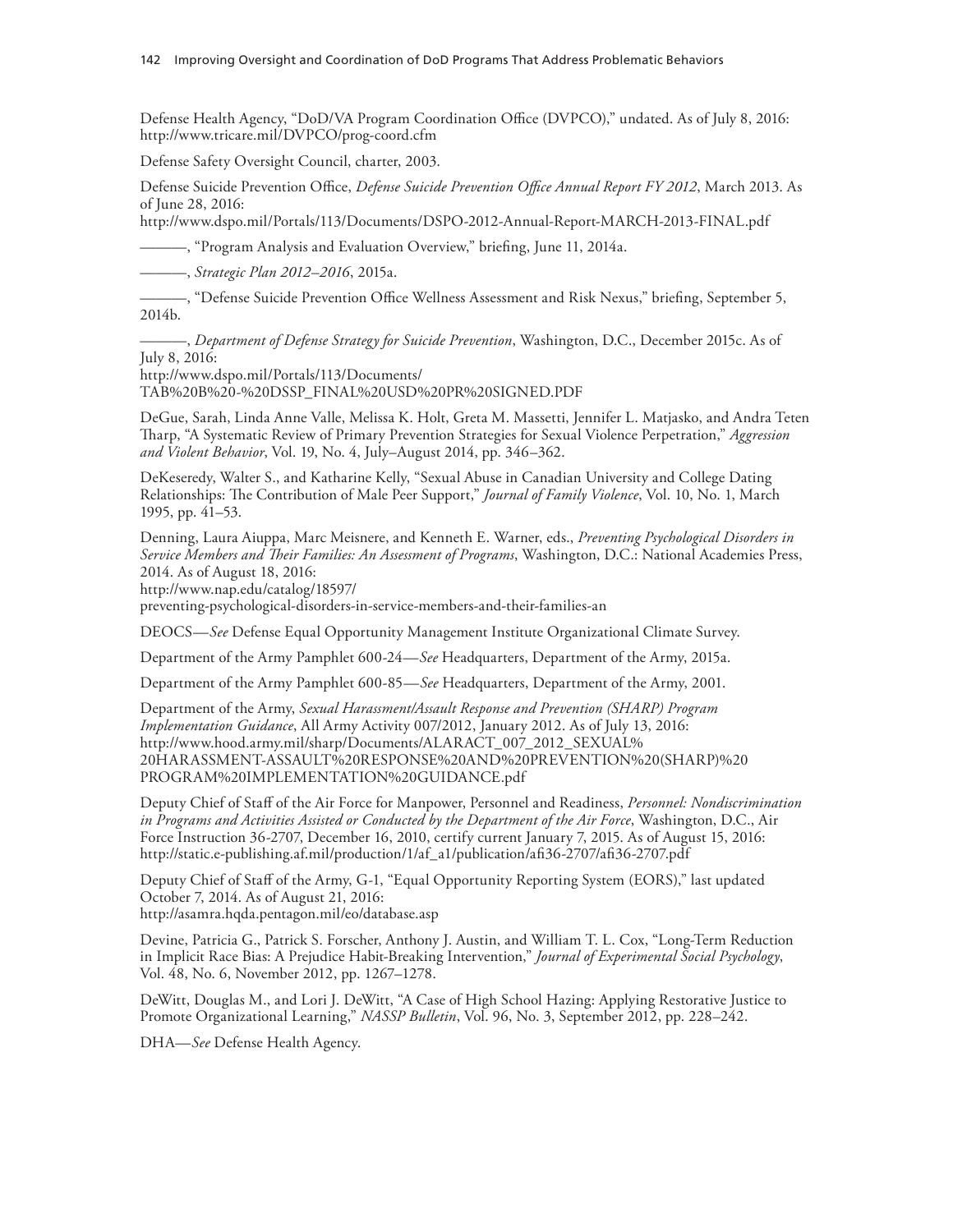Diehl, Charlotte, Jonas Rees, and Gerd Bohner, "Flirting with Disaster: Short-Term Mating Orientation and Hostile Sexism Predict Different Types of Sexual Harassment," *Aggressive Behavior*, Vol. 38, No. 6, November–December 2012, pp. 521–531.

Director of Administration and Management, "Under Secretary of Defense for Personnel and Readiness (USD[P&R])," Washington, D.C., Department of Defense Directive 5124.02, June 23, 2008. As of June 28, 2016:

<http://www.dtic.mil/whs/directives/corres/pdf/512402p.pdf>

DoD—*See* U.S. Department of Defense.

DoDD 1020.02E—*See* Under Secretary of Defense for Personnel and Readiness, 2015.

DoDD 1350.2—*See* Under Secretary of Defense for Personnel and Readiness, 1995 (2015).

DoDD 5120.36—*See* U.S. Department of Defense, 1963.

DoDD 6000.17E—*See* Under Secretary of Defense for Personnel and Readiness, 2013a.

DoDD 6490.14—*See* Under Secretary of Defense for Personnel and Readiness, 2013c (2016).

DoDD 6495.01—*See* Under Secretary of Defense for Personnel and Readiness, 2012a (2015).

DoDI 1010.04—*See* Under Secretary of Defense for Personnel and Readiness, 2014.

DoDI 6490.09—*See* Under Secretary of Defense for Personnel and Readiness, 2012b (2013).

DoDI 6495.02—*See* Under Secretary of Defense for Personnel and Readiness, 2013b (2015).

DoD Task Force on the Prevention of Suicide by Members of the Armed Forces—*See* U.S. Department of Defense Task Force on the Prevention of Suicide by Members of the Armed Forces.

Dovidio, John F., and Samuel L. Gaertner, "Affirmative Action, Unintentional Racial Biases, and Intergroup Relations," *Journal of Social Issues*, Vol. 52, No. 4, Winter 1996, pp. 51–75.

———, "Aversive Racism and Selection Decisions: 1989 and 1999," *Psychological Science*, Vol. 11, No. 4, July 2000, pp. 315–319.

Dovidio, John F., Samuel L. Gaertner, and Ana Validzic, "Intergroup Bias: Status, Differentiation, and a Common In-Group Identity," *Journal of Personality and Social Psychology*, Vol. 75, No. 1, July 1998, pp. 109–120.

Dovidio, John F., Peter Glick, and Laurie Rudman, eds., *On the Nature of Prejudice: Fifty Years After Allport*, Wiley-Blackwell, June 2005.

Dovidio, John F., Kerry Kawakami, and Samuel L. Gaertner, "Implicit and Explicit Prejudice and Interracial Interaction," *Journal of Personality and Social Psychology*, Vol. 82, No. 1, January 2002, pp. 62–68.

Dovidio, John F., Kerry Kawakami, Craig Johnson, Brenda Johnson, and Adaiah Howard, "On the Nature of Prejudice: Automatic and Controlled Processes," *Journal of Experimental Social Psychology*, Vol. 33, No. 5, September 1997, pp. 510–540.

Driscoll, Denise M., Janice R. Kelly, and Wendy L. Henderson, "Can Perceivers Identify Likelihood to Sexually Harass?" *Sex Roles*, Vol. 38, No. 7, April 1998, pp. 557–588.

DSM-5—*See* American Psychiatric Association, 2013.

DSPO—*See* Defense Suicide Prevention Office.

Elvira, Marta M., and Mary E. Graham, "Not Just a Formality: Pay System Formalization and Sex-Related Earnings Effects," *Organization Science*, Vol. 13, No. 6, November–December 2002, pp. 601–617.

Fachini, Alexandre, Poliana P. Aliane, Edson Z. Martinez, and Erikson F. Furtado, "Efficacy of Brief Alcohol Screening Intervention for College Students (BASICS): A Meta-Analysis of Randomized Controlled Trials," *Substance Abuse Treatment, Prevention, and Policy*, Vol. 7, 2012, p. 40.

Faggiano, Fabrizio, Federica Vigna-Taglianti, Elisabetta Versino, Alessio Zambon, Alberto Borraccino, and Patrizia Lemma, "School-Based Prevention for Illicit Drugs' Use," *Preventive Medicine*, Vol. 46, No. 5, May 2008, pp. 385–396.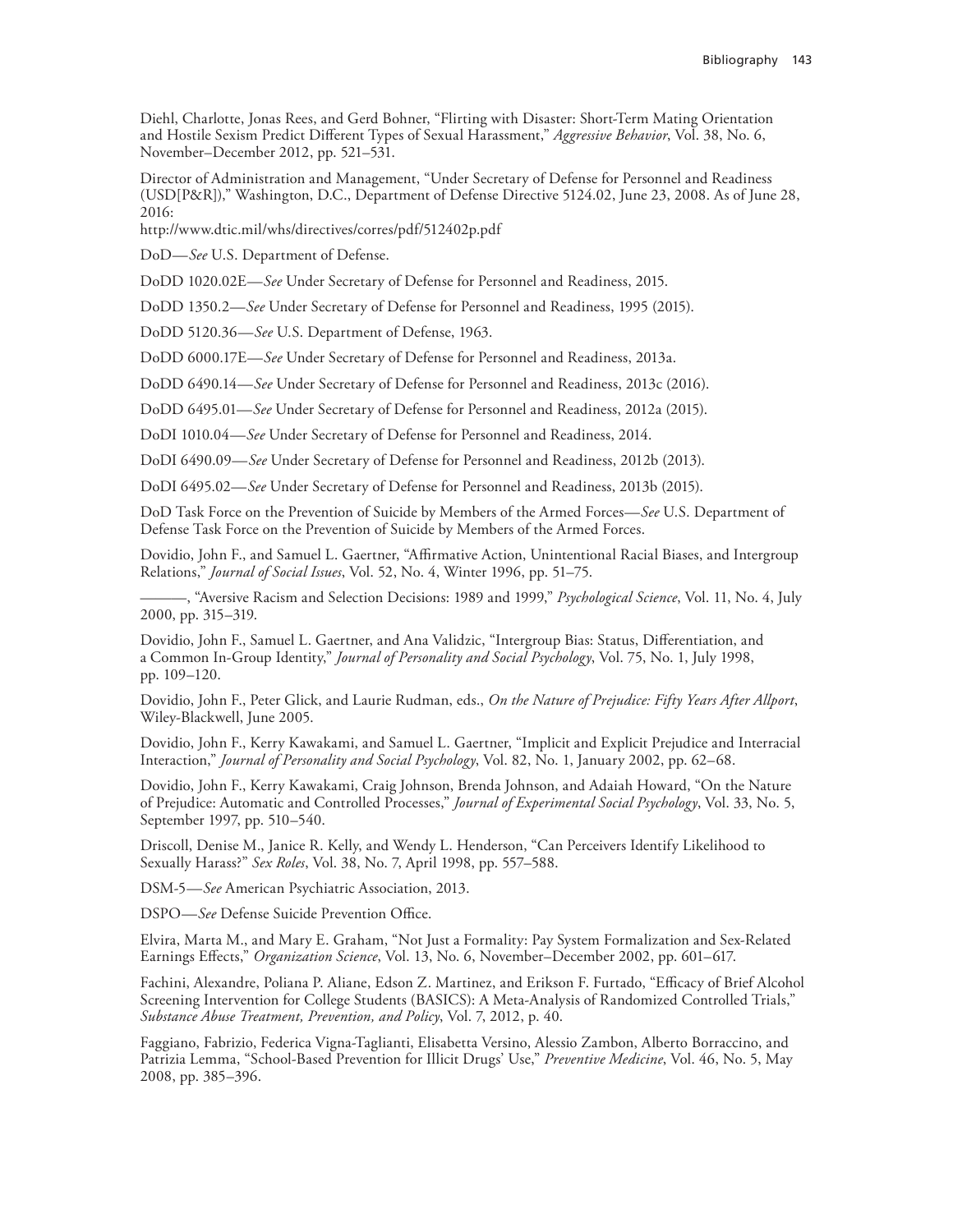Farris, Coreen, and Kimberly A. Hepner, *Targeting Alcohol Misuse: A Promising Strategy for Reducing Military Sexual Assaults?* Santa Monica, Calif.: RAND Corporation, RR-538-OSD, 2014. As of June 28, 2016: [http://www.rand.org/pubs/research\\_reports/RR538.html](http://www.rand.org/pubs/research_reports/RR538.html)

Farris, Coreen, Teresa A. Treat, Richard J. Viken, and Richard M. McFall, "Sexual Coercion and the Misperception of Sexual Intent," *Clinical Psychology Review*, Vol. 28, No. 1, January 2008, pp. 48–66.

Fell, Ben, and Miles Hewstone, "Contact and Prejudice," in Steven Vertovec, ed., *Routledge International Handbook of Diversity Studies*, Part IV: *Encounters and Diversity*, New York: Routledge, 2015, pp. 284–293.

Fitzgerald, Louise F., Fritz Drasgow, and Vicki J. Magley, "Sexual Harassment in the Armed Forces: A Test of an Integrated Model," *Military Psychology*, Vol. 11, No. 3, 1999, pp. 329–343.

Fitzgerald, Louise F., Suzanne Swan, and Karla Fischer, "Why Didn't She Just Report Him? The Psychological and Legal Implications of Women's Responses to Sexual Harassment," *Journal of Social Issues*, Vol. 51, No. 1, Spring 1995, pp. 117–138.

Fitzgerald, Louise F., Suzanne Swan, and Vicki J. Magley, "But Was It Really Sexual Harassment? Legal, Behavioral, and Psychological Definitions of the Workplace Victimization of Women," in William T. O'Donohue, ed., *Sexual Harassment: Theory, Research, and Treatment*, Needham Heights, Mass.: Allyn and Bacon, 1997, pp. 5–28.

Florentine, Julia Buus, and Catherine Crane, "Suicide Prevention by Limiting Access to Methods: A Review of Theory and Practice," *Social Science and Medicine*, Vol. 70, No. 10, May 2010, pp. 1626–1632.

Flory, Kate, Donald Lynam, Richard Milich, Carl Leukefeld, and Richard Clayton, "Early Adolescent Through Young Adult Alcohol and Marijuana Use Trajectories: Early Predictors, Young Adult Outcomes, and Predictive Utility," *Development and Psychopathology*, Vol. 16, No. 1, March 2004, pp. 193–213.

Foran, Heather M., Amy M. Smith Slep, and Richard E. Heyman, "Hazardous Alcohol Use Among Active Duty Air Force Personnel: Identifying Unique Risk and Promotive Factors," *Psychology of Addictive Behaviors*, Vol. 25, No. 1, March 2011, pp. 28–40.

Foshee, Vangie A., Karl E. Bauman, Susan T. Ennett, Chirayath Suchindran, Thad Benefield, and G. Fletcher Linder, "Assessing the Effects of the Dating Violence Prevention Program 'Safe Dates' Using Random CoefficientRegression Modeling," *Prevention Science*, Vol. 6, No. 3, September 2005, pp. 245–258.

Foxcroft, David R., Maria Teresa Moreira, Nerissa M. L. Almeida Santimano, and Lesley A. Smith, "Social Norms Information for Alcohol Misuse in University and College Students," *Cochrane Database of Systematic Reviews*, Vol. 12, 2015, Art. CD006748.

Gaertner, Samuel L., and John F. Dovidio, "The Aversive Form of Racism," in John F. Dovidio and Samuel L. Gaertner, eds., *Prejudice, Discrimination, and Racism*, San Diego, Calif.: Academic Press, 1986, pp. 61–89.

———, *Reducing Intergroup Bias: The Common Ingroup Identity Model*, Philadelphia, Pa.: Psychology Press, 2000.

Gage, Elizabeth Ann, "Gender Attitudes and Sexual Behaviors: Comparing Center and Marginal Athletes and Nonathletes in a Collegiate Setting," *Violence Against Women*, Vol. 14, No. 9, September 2008, pp. 1014–1032.

Gaher, Raluca M., and Jeffrey S. Simons, "Evaluations and Expectancies of Alcohol and Marijuana Problems Among College Students," *Psychology of Addictive Behaviors*, Vol. 21, No. 4, December 2007, pp. 545–554.

Galbraith, Jay R., *Organization Design*, Reading, Mass.: Addison Wesley Publishing Company, 1977.

Gidycz, Christine A., Jennifer B. Warkentin, and Lindsay M. Orchowski, "Predictors of Perpetration of Verbal, Physical, and Sexual Violence: A Prospective Analysis of College Men," *Psychology of Men and Masculinity*, Vol. 8, No. 2, April 2007, pp. 79–94.

Glick, Peter, and Susan T. Fiske, "The Ambivalent Sexism Inventory: Differentiating Hostile and Benevolent Sexism," *Journal of Personality and Social Psychology*, Vol. 70, No. 3, March 1996, pp. 491–512.

Goldsmith, S. K., T. C. Pellmar, A. M. Kleinman, and W. E. Bunney, eds., *Reducing Suicide: A National Imperative*, Washington, D.C.: National Academies Press, 2002. As of August 17, 2016: <http://www.nap.edu/catalog/10398/reducing-suicide-a-national-imperative>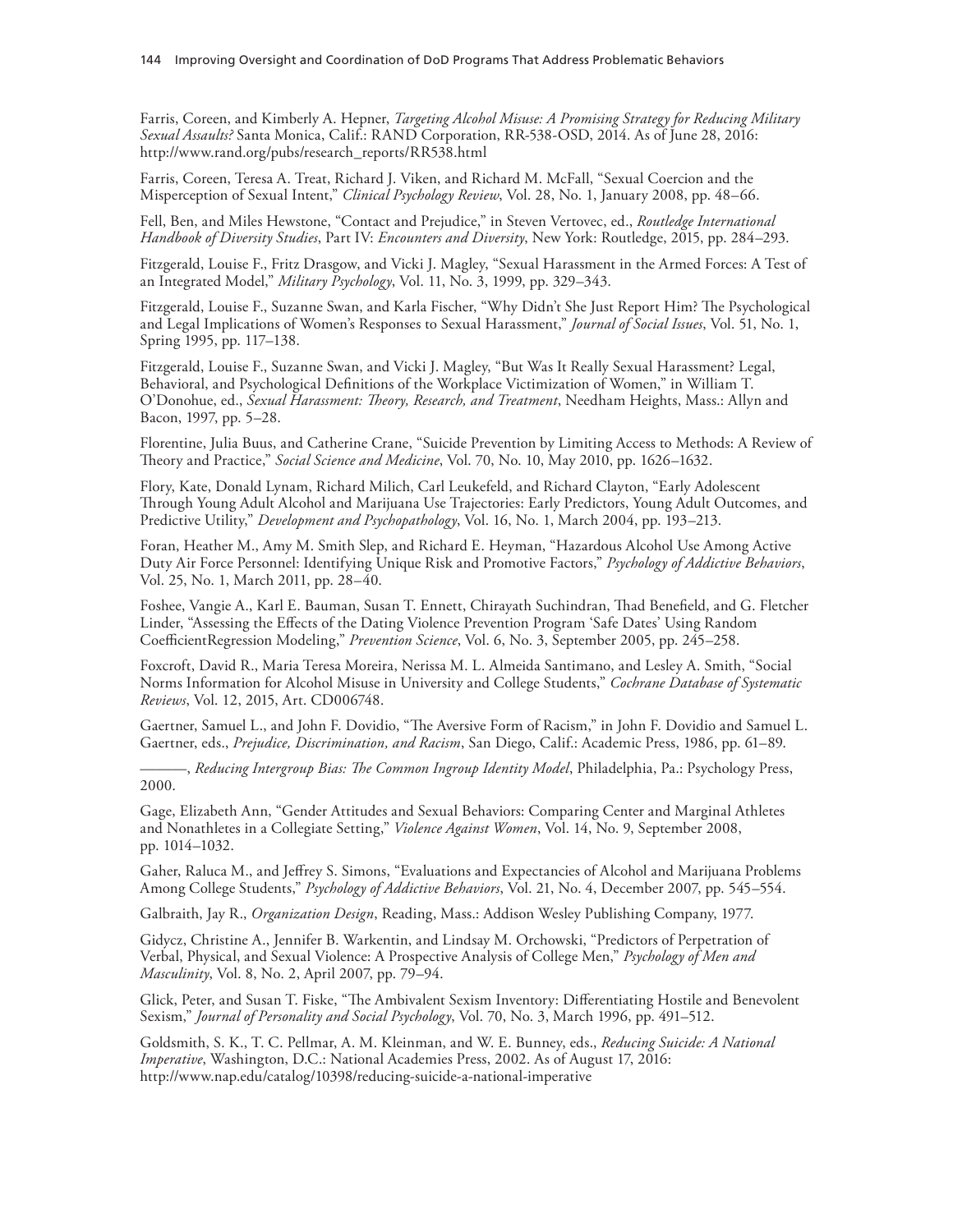Goode, Erica, "Suicide's Rising Toll: After Combat, Victims of an Inner War," *New York Times*, August 1, 2009. As of August 17, 2016:

<http://www.nytimes.com/2009/08/02/us/02suicide.html>

Gottfredson, Denise C., and David B. Wilson, "Characteristics of Effective School-Based Substance Abuse Prevention," *Prevention Science*, Vol. 4, No. 1, March 2003, pp. 27–38.

Greenwald, Anthony G., T. Andrew Poehlman, Eric Luis Uhlmann, and Mahzarin R. Banaji, "Understanding and Using the Implicit Association Test: III. Meta-Analysis of Predictive Validity," *Journal of Personality and Social Psychology*, Vol. 97, No. 1, July 2009, pp. 17–41.

Gross, Alan M., Ted Bennett, Lawrence Sloan, Brian P. Marx, and John Juergens, "The Impact of Alcohol and Alcohol Expectancies on Male Perception of Female Sexual Arousal in a Date Rape Analog," *Experimental and Clinical Psychopharmacology*, Vol. 9, No. 4, November 2001, pp. 380–388.

Guo, Jie, Linda M. Collins, Karl G. Hill, and J. David Hawkins, "Developmental Pathways to Alcohol Abuse and Dependence in Young Adulthood," *Journal of Studies on Alcohol*, Vol. 61, No. 6, 2000, pp. 799–808.

Hall, Gordon C. Nagayama, David S. DeGarmo, Sopagna Eap, Andra L. Teten, and Stanley Sue, "Initiation, Desistance, and Persistence of Men's Sexual Coercion," *Journal of Consulting and Clinical Psychology*, Vol. 74, No. 4, August 2006, pp. 732–742.

Harris, E. Clare, and Brian Barraclough, "Suicide as an Outcome for Mental Disorders: A Meta-Analysis," *British Journal of Psychiatry*, Vol. 170, No. 3, 1997, pp. 205–228.

Hasin, Deborah, and Bari Kilcoyne, "Comorbidity of Psychiatric and Substance Use Disorders in the United States: Current Issues and Findings from the NESARC," *Current Opinion in Psychiatry*, Vol. 25, No. 3, May 2012, pp. 165–171.

Hawkins, J. David, Richard F. Catalano, and Janet Y. Miller, "Risk and Protective Factors for Alcohol and Other Drug Problems in Adolescence and Early Adulthood: Implications for Substance Abuse Prevention," *Psychological Bulletin*, Vol. 112, No. 1, 1992, pp. 64–105.

Headquarters, Air Force Personnel Center, Equal Opportunity, *Personnel: Equal Opportunity Program Military and Civilian*, Air Force Instruction 36-2706, October 5, 2010. As of July 13, 2016: <http://www.af.mil/Portals/1/documents/eeo/afi-36-2706.pdf>

Headquarters, Department of the Army, *Personnel: General—Army Substance Abuse Program Civilian Services*, Washington, D.C., Department of the Army Pamphlet 600-85, October 15, 2001. As of July 13, 2016: [http://www.apd.army.mil/pdffiles/p600\\_85.pdf](http://www.apd.army.mil/pdffiles/p600_85.pdf)

———, *Legal Services: Military Justice*, Washington, D.C., Army Regulation 27-10, October 3, 2011. As of July 12, 2016:

[http://www.apd.army.mil/pdffiles/r27\\_10.pdf](http://www.apd.army.mil/pdffiles/r27_10.pdf)

———, *Personnel: General—The Army Substance Abuse Program*, Washington, D.C., Army Regulation 600- 85, December 28, 2012. As of July 13, 2016: [http://www.apd.army.mil/pdffiles/r600\\_85.pdf](http://www.apd.army.mil/pdffiles/r600_85.pdf)

———, *Training: Army Leader Training and Development*, Washington, D.C., Army Regulation 350-1, August 19, 2014a. As of July 12, 2016: [http://www.apd.army.mil/pdffiles/r350\\_1.pdf](http://www.apd.army.mil/pdffiles/r350_1.pdf)

———, *Personnel: General—Army Command Policy*, Washington, D.C., Army Regulation 600-20, November 6, 2014b. As of July 12, 2016: [http://www.apd.army.mil/pdffiles/r600\\_20.pdf](http://www.apd.army.mil/pdffiles/r600_20.pdf)

———, *Personnel: General—Health Promotion, Risk Reduction, and Suicide Prevention*, Washington, D.C., Department of the Army Pamphlet 600-24, April 14, 2015a. As of July 13, 2016: [http://www.apd.army.mil/pdffiles/p600\\_24.pdf](http://www.apd.army.mil/pdffiles/p600_24.pdf)

———, *Personnel: General—Army Health Promotion*, Washington, D.C., Army Regulation 600-63, April 14, 2015b. As of July 12, 2016:

[http://www.apd.army.mil/pdffiles/r600\\_63.pdf](http://www.apd.army.mil/pdffiles/r600_63.pdf)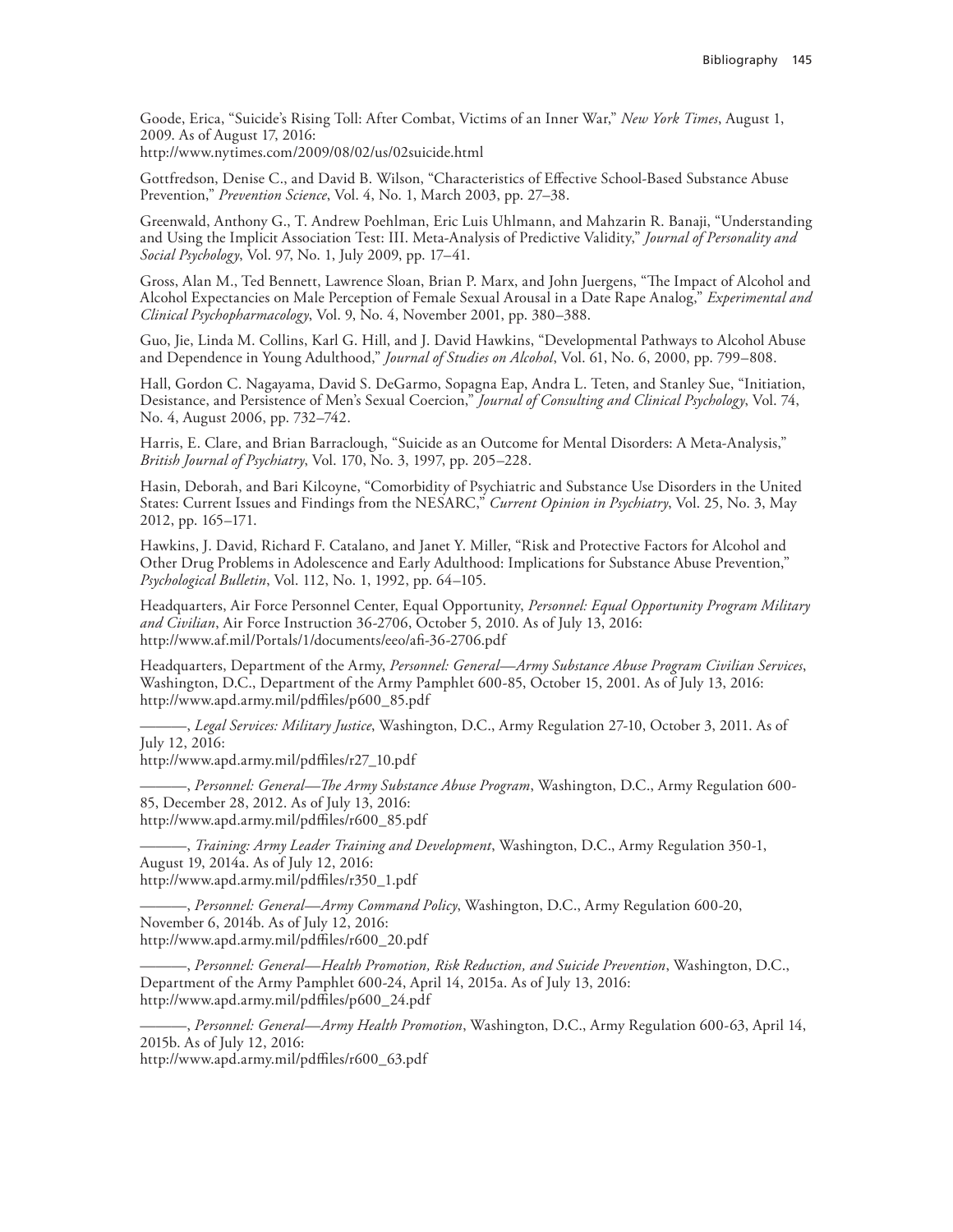Headquarters, U.S. Army Medical Command, Department of the Army, *Medical Services: Medical Facility Management of Sexual Assault*, U.S. Army Medical Command Regulation 40-36, December 23, 2004. As of July 12, 2016:

[http://sill-www.army.mil/sharp/\\_docs/documentation/MEDCOM%20Regulation%2040-36.pdf](http://sill-www.army.mil/sharp/_docs/documentation/MEDCOM%20Regulation%2040-36.pdf)

———, *Medical Services: Medical Review Officers and Review of Positive Urinalysis Drug Testing Results*, U.S. Army Medical Command Regulation 40-51, March 30, 2005. As of July 12, 2016: [http://www.gordon.army.mil/garrison\\_old/asap/downloads/Medical\\_Services\\_Review.pdf](http://www.gordon.army.mil/garrison_old/asap/downloads/Medical_Services_Review.pdf)

Healthcare Operations, Air Force Medical Support Agency, *Special Management: Suicide Prevention Program*, Air Force Instruction 90-505, August 10, 2012.

———, *Special Management: Suicide Prevention Program*, Air Force Instruction 90-505, October 6, 2014. As of August 15, 2016:

[http://static.e-publishing.af.mil/production/1/af\\_sg/publication/afi90-505/afi90-505.pdf](http://static.e-publishing.af.mil/production/1/af_sg/publication/afi90-505/afi90-505.pdf)

Hempstead, Katherine A., and Julie A. Phillips, "Rising Suicide Among Adults Aged 40–64 Years: The Role of Job and Financial Circumstances," *American Journal of Preventive Medicine*, Vol. 48, No. 5, May 2015, pp. 491–500.

Henrich, Joseph, "The Evolution of Costly Displays, Cooperation and Religion: Credibility Enhancing Displays and Their Implications for Cultural Evolution," *Evolution and Human Behavior*, Vol. 30, No. 4, July 2009, pp. 244–260.

Hourani, Laurel L., Giles Warrack, and Patricia A. Cohen, "A Demographic Analysis of Suicide Among U.S. Navy Personnel," *Suicide and Life-Threatening Behavior*, Vol. 29, No. 4, Winter 1999, pp. 365–375.

Humphrey, Stephen E., and Arnold S. Kahn, "Fraternities, Athletic Teams, and Rape: Importance of Identification with a Risky Group," *Journal of Interpersonal Violence*, Vol. 15, No. 12, December 2000, pp. 1313–1320.

Hussong, Andrea M., and Laurie Chassin, "Stress and Coping Among Children of Alcoholic Parents Through the Young Adult Transition," *Developmental Psychopathology*, Vol. 16, No. 4, Fall 2004, pp. 985–1006.

Hyman, Jeffrey, Robert Ireland, Lucinda Frost, and Linda Cottrell, "Suicide Incidence and Risk Factors in an Active Duty US Military Population," *American Journal of Public Health*, Vol. 102, No. S1, March 2012, pp. S138–S146.

Institute of Medicine, Committee on Prevention, Diagnosis, Treatment and Management of Substance Use Disorders in the U.S. Armed Forces, Board on the Health of Select Populations, *Substance Use Disorders in the U.S. Armed Forces*, Washington, D.C., 2013. As of June 28, 2016:

<http://www.nap.edu/catalog/13441/substance-use-disorders-in-the-us-armed-forces>

IOM—*See* Institute of Medicine.

Ito, Tiffany A., Norman Miller, and Vicki E. Pollock, "Alcohol and Aggression: A Meta-Analysis on the Moderating Effects of Inhibitory Cues, Triggering Events, and Self-Focused Attention," *Psychological Bulletin*, Vol. 120, No. 1, July 1996, pp. 60–82.

Jackson, Kristina M., and Kenneth J. Sher, "Conjoint Developmental Trajectories of Young Adult Alcohol and Tobacco Use," *Journal of Abnormal Psychology*, Vol. 114, No. 4, November 2005, pp. 612–626.

Jackson, Kristina M., Kenneth J. Sher, and Phillip K. Wood, "Trajectories of Concurrent Substance Use Disorders: A Developmental, Typological Approach to Comorbidity," *Alcoholism: Clinical and Experimental Research*, Vol. 24, No. 6, June 2000, pp. 902–913.

Jetten, Jolanda, Russell Spears, and Antony S. R. Manstead, "Distinctiveness Threat and Prototypicality: Combined Effects on Intergroup Discrimination and Collective Self-Esteem," *European Journal of Social Psychology*, Vol. 27, 1997, pp. 635–657.

Joint Chiefs of Staff, *Strategic Direction to the Joint Force on Sexual Assault Prevention and Response*, May 7, 2012. As of July 13, 2016:

[http://www.sapr.mil/public/docs/directives/Strategic\\_Direction\\_on\\_SAPR.pdf](http://www.sapr.mil/public/docs/directives/Strategic_Direction_on_SAPR.pdf)

Joint Staff High-Risk Behavior Working Group, charter, May 2014.

———, *Promoting Trust, Enhancing Resources, and Reducing Risk: Final Report*, May 29, 2015.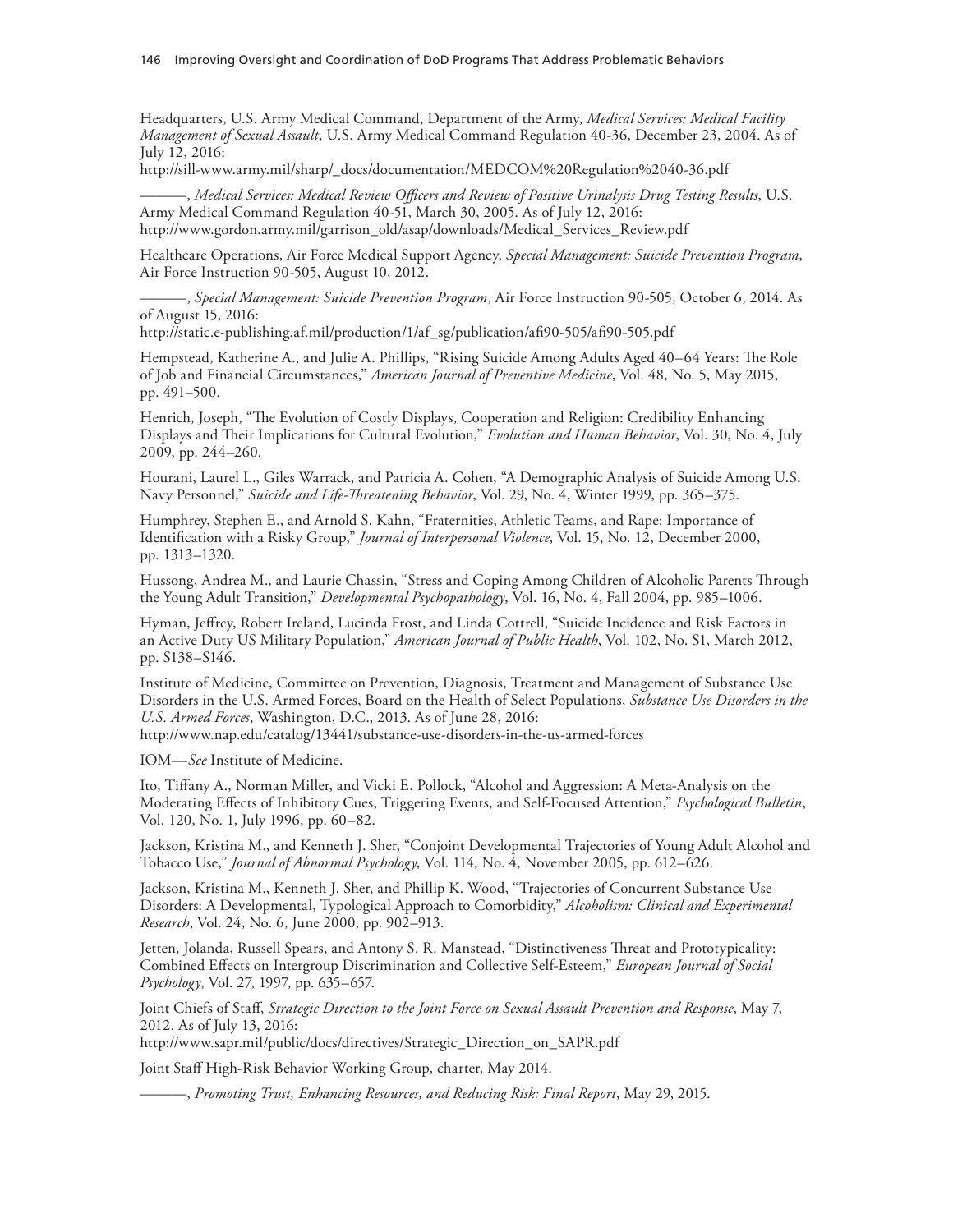Kalev, Alexandra, Frank Dobbin, and Erin Kelly, "Best Practices or Best Guesses? Assessing the Efficacy of Corporate Affirmative Action and Diversity Policies," *American Sociological Review*, Vol. 71, No. 4, August 2006, pp. 589–617.

Karch, Debra L., Joseph Logan, Dawn McDaniel, Sharyn Parks, and Nimesh Patel, "Surveillance for Violent Deaths: National Violent Death Reporting System, 16 States, 2009," *Surveillance Summaries*, Vol. 61, No. SS06, September 14, 2012, pp. 1–43. As of July 13, 2016: <http://www.cdc.gov/mmwr/preview/mmwrhtml/ss6106a1.htm>

Katz, Cara, Shay-Lee Bolton, Laurence Y. Katz, Corinne Isaak, Toni Tilston-Jones, Jitender Sareen, and Swampy Cree Suicide Prevention Team, "A Systematic Review of School-Based Suicide Prevention Programs," *Depression and Anxiety*, Vol. 30, No. 10, October 2013, pp. 1030–1045.

Katz, Jennifer, and Jessica Moore, "Bystander Education Training for Campus Sexual Assault Prevention: An Initial Meta-Analysis," *Violence and Victims*, Vol. 28, No. 6, 2013, pp. 1054–1067.

Keating, Caroline F., Jason Pomerantz, Stacy D. Pommer, Samantha J. H. Ritt, Lauren M. Miller, and Julie McCormick, "Going to College and Unpacking Hazing: A Functional Approach to Decrypting Initiation Practices Among Undergraduates," *Group Dynamics: Theory, Research, and Practice*, Vol. 9, No. 2, June 2005, pp. 104–126.

Kellam, Sheppard G., Amelia C. L. Mackenzie, C. Hendricks Brown, Jeanne M. Poduska, Wei Wang, Hanno Petras, and Holly C. Wilcox, "The Good Behavior Game and the Future of Prevention and Treatment," *Addiction Science and Clinical Practice*, Vol. 6, No. 1, July 2011, pp. 73–84.

Keller, Kirsten M., Miriam Matthews, Kimberly Curry Hall, William Marcellino, Jacqueline A. Mauro, and Nelson Lim, *Hazing in the U.S. Armed Forces: Recommendations for Hazing Prevention Policy and Practice*, Santa Monica, Calif.: RAND Corporation, RR-941-OSD, 2015. As of June 28, 2016: [http://www.rand.org/pubs/research\\_reports/RR941.html](http://www.rand.org/pubs/research_reports/RR941.html)

Kilmer, Jason R., Scott B. Hunt, Christine M. Lee, and Clayton Neighbors, "Marijuana Use, Risk Perception, and Consequences: Is Perceived Risk Congruent with Reality?" *Addictive Behaviors*, Vol. 32, No. 12, December 2007, pp. 3026–3033.

King, K. M., and L. Chassin, "A Prospective Study of the Effects of Age of Initiation of Alcohol and Drug Use on Young Adult Substance Dependence," *Journal of Studies on Alcohol and Drugs*, Vol. 68, No. 2, March 2007, pp. 256–265.

Knox, Kerry L., David A. Litts, G. Wayne Talcott, Jill Catalano Feig, and Eric D. Caine, "Risk of Suicide and Related Adverse Outcomes After Exposure to a Suicide Prevention Programme in the US Air Force: Cohort Study," *BMJ*, Vol. 327, 2003, p. 1376.

Knox, Kerry L., Steven Pflanz, Gerald W. Talcott, Rick L. Campise, Jill E. Lavigne, Alina Bajorska, Xin Tu, and Eric D. Caine, "The US Air Force Suicide Prevention Program: Implications for Public Health Policy," *American Journal of Public Health*, Vol. 100, No. 12, December 2010, pp. 2457–2463.

Koss, Mary P., and John A. Gaines, "The Prediction of Sexual Aggression by Alcohol Use, Athletic Participation, and Fraternity Affiliation," *Journal of Interpersonal Violence*, Vol. 8, No. 1, March 1993, pp. 94–108.

Krieger, Linda Hamilton, "The Content of Our Categories: A Cognitive Bias Approach to Discrimination and Equal Employment Opportunity," *Stanford Law Review*, Vol. 47, No. 6, July 1995, pp. 1161–1248.

Krings, Franciska, and Stéphanie Facchin, "Organizational Justice and Men's Likelihood to Sexually Harass: The Moderating Role of Sexism and Personality," *Journal of Applied Psychology*, Vol. 94, No. 2, March 2009, pp. 501–510.

Lawrence, Paul R., and Jay W. Lorsch, *Organization and the Environment: Managing Differentiation and Integration*, Boston, Mass.: Harvard Business School Press, 1986.

Lessem, Jeffrey M., Christian J. Hopfer, Brett C. Haberstick, David Timberlake, Marissa A. Ehringer, Andrew Smolen, and John K. Hewitt, "Relationship Between Adolescent Marijuana Use and Young Adult Illicit Drug Use," *Behavior Genetics*, Vol. 36, No. 4, July 2006, pp. 498–506.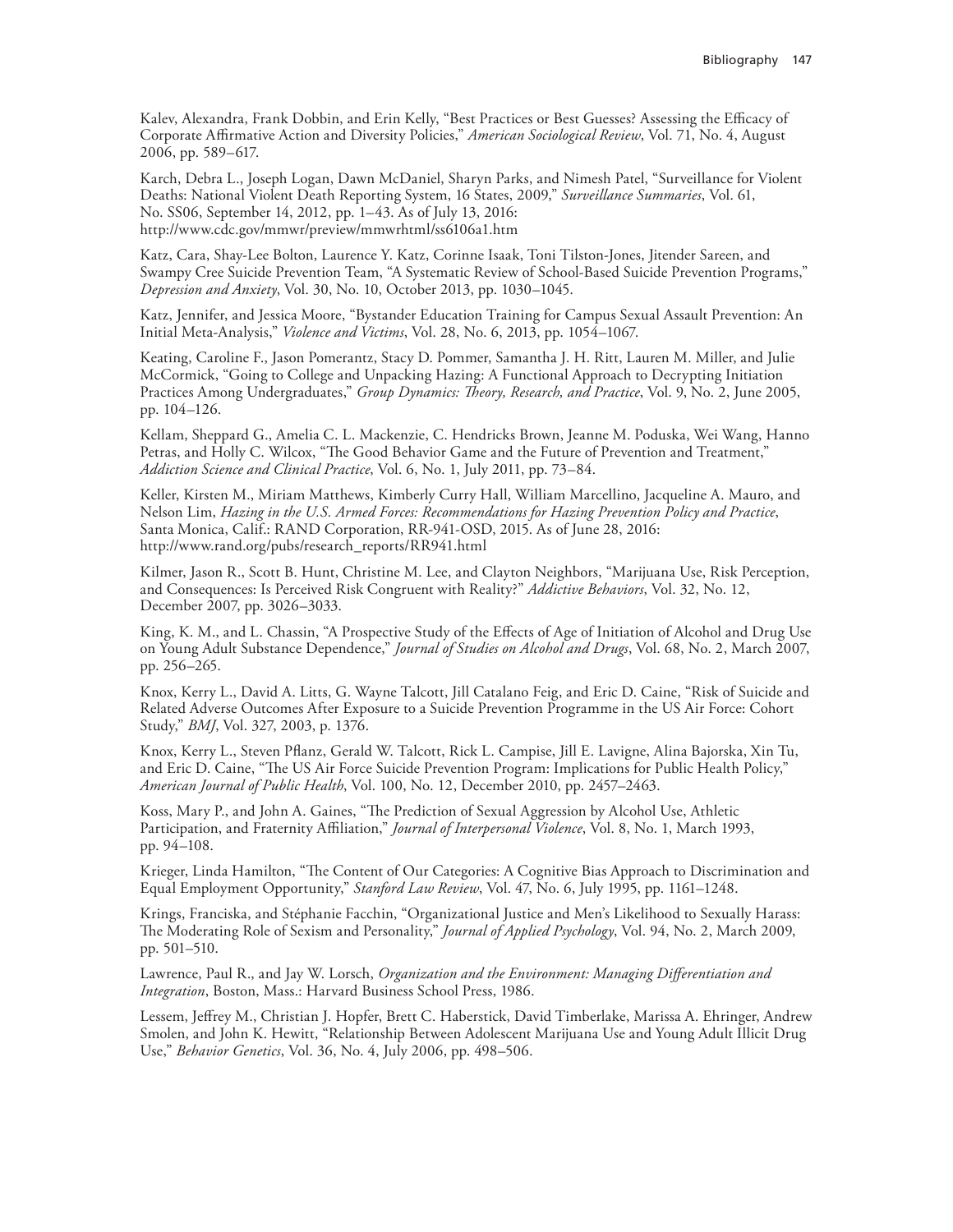Logan, J., N. A. Skopp, D. Karch, M. A. Reger, and G. A. Gahm, "Characteristics of Suicides Among US Army Active Duty Personnel in 17 US States from 2005 to 2007," *American Journal of Public Health*, Vol. 102, Supp. 1, March 2012, pp. S40–S44.

Loh, Catherine, and Christine A. Gidycz, "A Prospective Analysis of the Relationship Between Childhood Sexual Victimization and Perpetration of Dating Violence and Sexual Assault in Adulthood," *Journal of Interpersonal Violence*, Vol. 21, No. 6, June 2006, pp. 732–749.

Loh, Catherine, Christine A. Gidycz, Tracy R. Lobo, and Rohini Luthra, "A Prospective Analysis of Sexual Assault Perpetration: Risk Factors Related to Perpetrator Characteristics," *Journal of Interpersonal Violence*, Vol. 20, No. 10, October 2005, pp. 1325–1348.

Lonsway, Kimberly A., and Louise F. Fitzgerald, "Attitudinal Antecedents of Rape Myth Acceptance: A Theoretical and Empirical Reexamination," *Journal of Personality and Social Psychology*, Vol. 68, No. 4, April 1995, pp. 704–711.

Lubin, G., N. Werbeloff, D. Halperin, M. Shmushkevitch, M. Weiser, and H. Y. Knobler, "Decrease in Suicide Rates After a Change of Policy Reducing Access to Firearms in Adolescents: A Naturalistic Epidemiological Study," *Suicide and Life-Threatening Behavior*, Vol. 40, No. 5, October 2010, pp. 421–424.

Maass, Anne, Mara Cadinu, Gaia Guarnieri, and Annalisa Grasselli, "Sexual Harassment Under Social Identity Threat: The Computer Harassment Paradigm," *Journal of Personality and Social Psychology*, Vol. 85, No. 5, November 2003, pp. 853–870.

Malamuth, Neil M., Daniel Linz, Christopher L. Heavey, Gordon Barnes, and Michele Acker, "Using the Confluence Model of Sexual Aggression to Predict Men's Conflict with Women: A 10-Year Follow-Up Study," *Journal of Personality and Social Psychology*, Vol. 69, No. 2, August 1995, pp. 353–369.

Mann, J. John, Alan Apter, Jose Bertolote, Annette Beautrais, Dianne Currier, Ann Haas, Ulrich Hegerl, Jouko Lonnqvist, Kevin Malone, Andrej Marusic, Lars Mehlum, George Patton, Michael Phillips, Wolfgang Rutz, Zoltan Rihmer, Armin Schmidtke, David Shaffer, Morton Silverman, Yoshitomo Takahashi, Airi Varnik, Danuta Wasserman, Paul Yip, and Herbert Hendin, "Suicide Prevention Strategies: A Systematic Review," *Journal of the American Medical Association*, Vol. 294, No. 16, October 26, 2005, pp. 2064–2074.

Marine Corps Order 1000.9A—*See* Commandant of the Marine Corps, 2006.

Marine Corps Order 1700.28B—*See* Commandant of the Marine Corps, 2013.

Marmorstein, Naomi R., William G. Iacono, and Stephen M. Malone, "Longitudinal Associations Between Depression and Substance Dependence from Adolescence Through Early Adulthood," *Drug and Alcohol Dependence*, Vol. 107, No. 2–3, March 1, 2010, pp. 154–160.

Marx, Brian P., Alan M. Gross, and Henry E. Adams, "The Effect of Alcohol on the Responses of Sexually Coercive and Noncoercive Men to an Experimental Rape Analogue," *Sexual Abuse: Journal of Research and Treatment*, Vol. 11, No. 2, April 1999, pp. 131–145.

McCabe, Marita P., and Lisa Hardman, "Attitudes and Perceptions of Workers to Sexual Harassment," *Journal of Social Psychology*, Vol. 145, No. 6, 2005, pp. 719–740.

McWhorter, Stephanie K., Valerie A. Stander, Lex L. Merrill, Cynthia J. Thomsen, and Joel S. Milner, "Reports of Rape Reperpetration by Newly Enlisted Male Navy Personnel," *Violence and Victims*, Vol. 24, No. 2, 2009, pp. 204–218.

MEDCOM Regulation 40-36—*See* Headquarters, U.S. Army Medical Command, 2004.

MEDCOM Regulation 40-51—*See* Headquarters, U.S. Army Medical Command, 2005.

Medical Service, Air Force Medical Operations Agency, *Medical Operations: Mental Health*, Air Force Instruction 44-172, March 14, 2011a.

———, *Medical: Alcohol and Drug Abuse Prevention and Treatment (ADAPT) Program*, Air Force Instruction 44-121, April 11, 2011b.

———, *Medical: Alcohol and Drug Abuse Prevention and Treatment (ADAPT) Program*, Air Force Instruction 44-121, July 8, 2014a. As of August 18, 2016:

[http://static.e-publishing.af.mil/production/1/af\\_sg/publication/afi44-121/afi44-121.pdf](http://static.e-publishing.af.mil/production/1/af_sg/publication/afi44-121/afi44-121.pdf)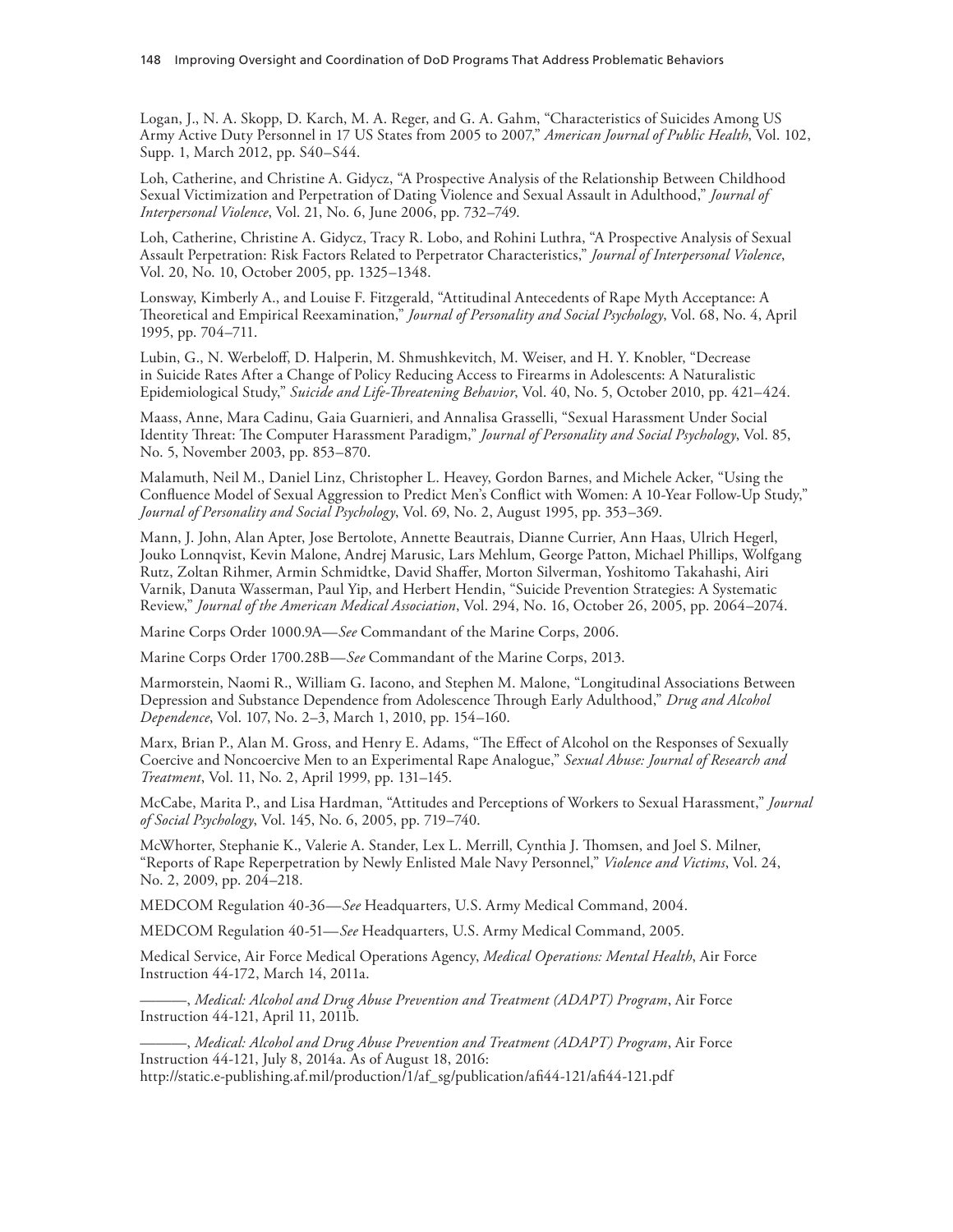———, "Guidance Memorandum to Air Force Instruction (AFI) 44-172, Mental Health," August 5, 2014b.

———, *Medical Operations: Mental Health*, Air Force Instruction 44-172, November 13, 2015. As of August 18, 2016:

[http://static.e-publishing.af.mil/production/1/af\\_sg/publication/afi44-172/afi44-172.pdf](http://static.e-publishing.af.mil/production/1/af_sg/publication/afi44-172/afi44-172.pdf)

Mershon, Sherie, and Steven L. Schlossman, *Foxholes and Color Lines: Desegregating the U.S. Armed Forces*, Baltimore, Md.: Johns Hopkins University Press, 1998.

Military Leadership Diversity Commission, *From Representation to Inclusion: Diversity Leadership for the 21st-Century Military—Final Report*, Arlington, Va., March 2011. As of June 28, 2016: [http://diversity.defense.gov/Portals/51/Documents/Special%20Feature/MLDC\\_Final\\_Report.pdf](http://diversity.defense.gov/Portals/51/Documents/Special%20Feature/MLDC_Final_Report.pdf)

Molnar, B. E., L. F. Berkman, and S. L. Buka, "Psychopathology, Childhood Sexual Abuse and Other Childhood Adversities: Relative Links to Subsequent Suicidal Behavior in the US," *Psychological Medicine*, Vol. 31, No. 6, August 2001, pp. 965–977.

Morral, Andrew R., and Kristie L. Gore, *Sexual Assault and Sexual Harassment in the U.S. Military: A Review of Top-Line Findings from the 2014 RAND Military Workplace Study*, Santa Monica, Calif., RAND Corporation, PT-137-OSD, 2014. As of June 22, 2016: <http://www.rand.org/pubs/presentations/PT137.html>

Morral, Andrew R., Kristie L. Gore, and Terry L. Schell, eds., *Sexual Assault and Sexual Harassment in the U.S. Military*, Vol. 1: *Design of the 2014 RAND Military Workplace Study*, Santa Monica, Calif.: RAND Corporation, RR-870/1-OSD, 2014. As of July 12, 2016: [http://www.rand.org/pubs/research\\_reports/RR870z1.html](http://www.rand.org/pubs/research_reports/RR870z1.html)

Morral, Andrew R., Kayla Williams, Coreen Farris, and Kristie L. Gore, "The 2014 RAND Military Workplace Study," in Andrew R. Morral, Kristie L. Gore, and Terry L. Schell, eds., *Sexual Assault and Sexual Harassment in the U.S. Military*, Vol. 1: *Design of the 2014 RAND Military Workplace Study*, Santa Monica, Calif.: RAND Corporation, RR-870/1-OSD, 2014, pp. 1–6. As of July 12, 2016: [http://www.rand.org/pubs/research\\_reports/RR870z1.html](http://www.rand.org/pubs/research_reports/RR870z1.html)

Moskos, Charles C., and John Sibley Butler, *All That We Can Be: Black Leadership and Racial Integration the Army Way*, New York: Basic Books, 1996.

Namrow, Natalie, Elizabeth Van Winkle, Lisa Davis, and Phil Masui, *2013 Workplace and Equal Opportunity Survey of Active Duty Members*, Alexandria, Va.: Defense Manpower Data Center, Report 2014-040, October 2014. As of August 18, 2016: https://www.dmdc.osd.mil/appj/dwp/rest/

[download?fileName=WEOA1301\\_Report.pdf&groupName=pubOpSurADComp](https://www.dmdc.osd.mil/appj/dwp/rest/download?fileName=WEOA1301_Report.pdf&groupName=pubOpSurADComp)

National Center for Telehealth and Technology, "Department of Defense Suicide Event Report (DoDSER)," undated. As of October 1, 2014: <http://t2health.dcoe.mil/programs/dodser>

National Defense Research Institute, *Sexual Assault and Sexual Harassment in the U.S. Military: Top-Line Estimates for Active-Duty Service Members from the 2014 RAND Military Workplace Study*, Santa Monica, Calif.: RAND Corporation, RR-870-OSD, 2014. As of June 28, 2016: [http://www.rand.org/pubs/research\\_reports/RR870.html](http://www.rand.org/pubs/research_reports/RR870.html)

National Victim Center and Crime Victims Research and Treatment Center, *Rape in America: A Report to the Nation*, Arlington, Va.: National Victim Center, April 23, 1992.

NAVADMIN 153/13—*See* Chief of Naval Operations, 2013.

NDRI—*See* National Defense Research Institute.

Nelson, Jacqueline K., Kevin M. Dunn, and Yin Paradies, "Bystander Anti-Racism: A Review of the Literature," *Analyses of Social Issues and Public Policy*, Vol. 11, No. 1, December 2011, pp. 263–284.

Nelson, Toben F., Timothy S. Naimi, Robert D. Brewer, and Henry Wechsler, "The State Sets the Rate: The Relationship Among State-Specific College Binge Drinking, State Binge Drinking Rates, and Selected State Alcohol Control Policies," *American Journal of Public Health*, Vol. 95, No. 3, March 2005, pp. 441–446.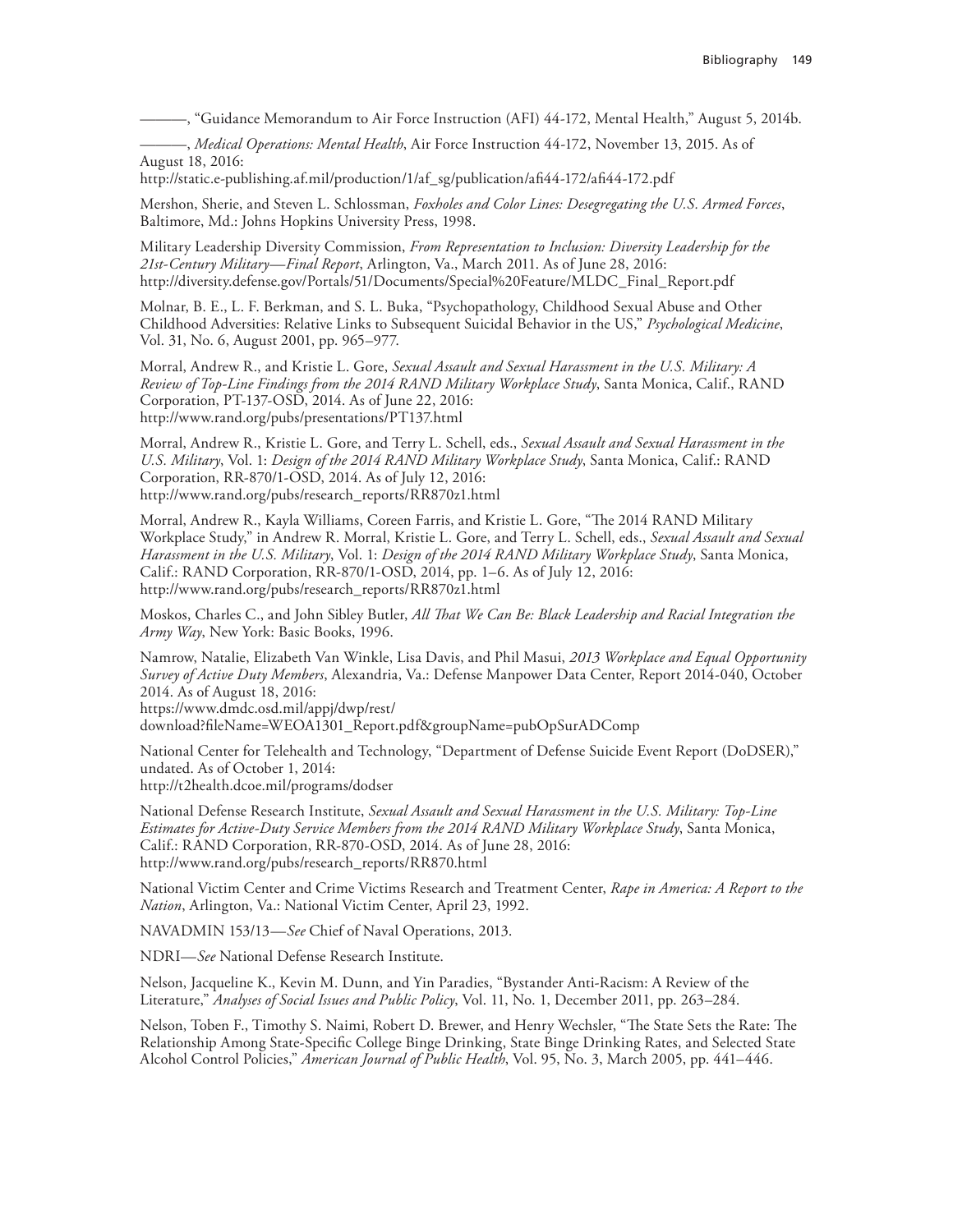Nock, Matthew K., Charlene A. Deming, Carol S. Fullerton, Stephen E. Gilman, Matthew Goldenberg, Ronald C. Kessler, James E. McCarroll, Katie A. McLaughlin, Christopher Peterson, Michael Schoenbaum, Barbara Stanley, and Robert J. Ursano, "Suicide Among Soldiers: A Review of Psychosocial Risk and Protective Factors," *Psychiatry*, Vol. 76, 2013, pp. 97–125.

Nock, Matthew K., Murray B. Stein, Steven G. Heeringa, Robert J. Ursano, Lisa J. Colpe, Carol S. Fullerton, Irving Hwang, James A. Naifeh, Nancy A. Sampson, Michael Schoenbaum, Alan M. Zaslavsky, and Ronald C. Kessler, "Prevalence and Correlates of Suicidal Behavior Among Soldiers: Results from the Army Study to Assess Risk and Resilience in Servicemembers (Army STARRS)," *JAMA Psychiatry*, Vol. 71, No. 5, May 2014, pp. 514–522.

Norris, Jeanette, Kelly Cue Davis, William H. George, Joel Martell, and Julia R. Heiman, "Alcohol's Direct and Indirect Effects on Men's Self-Reported Sexual Aggression Likelihood," *Journal of Studies on Alcohol*, Vol. 63, No. 6, November 2002, pp. 688–695.

Office of Inspector General, U.S. Department of Defense, *Assessment of DoD Suicide Prevention Processes*, Washington, D.C., September 30, 2015. As of July 8, 2016: <http://www.dodig.mil/pubs/documents/DODIG-2015-182.pdf>

Office of the Chief Medical Officer, TRICARE Management Activity, U.S. Department of Defense, *Section 596(b)(8) of the FY 2010 National Defense Authorization Act (NDAA): Update to the Comprehensive Plan on Prevention, Diagnosis, and Treatment of Substance Use Disorders (SUDs) and Disposition of Substance Use Offenders in the Armed Forces*, July 2013. As of July 8, 2016: http://health.mil/Reference-Center/Reports/2013/10/10/ [Update-to-the-Comprehensive-Plan-on-Prevention-Diagnosis-and-Treatment-of-SUDs](http://health.mil/Reference-Center/Reports/2013/10/10/Update-to-the-Comprehensive-Plan-on-Prevention-Diagnosis-and-Treatment-of-SUDs)

Office of the Surgeon General and National Action Alliance for Suicide Prevention, *2012 National Strategy for Suicide Prevention: Goals and Objectives for Action—A Report of the U.S. Surgeon General and of the National Action Alliance for Suicide Prevention*, Washington, D.C.: U.S. Department of Health and Human Services, September 2012. As of July 8, 2016:

<http://www.surgeongeneral.gov/library/reports/national-strategy-suicide-prevention/>

Office of the Under Secretary of Defense for Personnel and Readiness, *Status of Drug Use in the Department of Defense Personnel: Fiscal Year 2011 Drug Testing Statistical Report*, Washington, D.C., c. 2011. As of June 28, 2016:

[http://prhome.defense.gov/Portals/52/Documents/RFM/Readiness/DDRP/docs/](http://prhome.defense.gov/Portals/52/Documents/RFM/Readiness/DDRP/docs/6b%20FY%202011%20Annual%20Drug%20Use%20Status%20Report.pdf) 6b%20FY%202011%20Annual%20Drug%20Use%20Status%20Report.pdf

O'Leary-Kelly, Anne M., Lynn Bowes-Sperry, Collette Arens Bates, and Emily R. Lean, "Sexual Harassment at Work: A Decade (Plus) of Progress," *Journal of Management*, Vol. 35, No. 3, June 2009, pp. 503–536.

Ostaszewski, Krzysztof, and Marc A. Zimmerman, "The Effects of Cumulative Risks and Promotive Factors on Urban Adolescent Alcohol and Other Drug Use: A Longitudinal Study of Resiliency," *American Journal of Community Psychology*, Vol. 38, No. 3, December 2006, pp. 237–249.

Pager, Devah, and Hana Shepherd, "The Sociology of Discrimination: Racial Discrimination in Employment, Housing, Credit, and Consumer Markets," *Annual Review of Sociology*, Vol. 34, August 2008, pp. 181–209.

Paluck, Elizabeth Levy, "Peer Pressure Against Prejudice: A High School Field Experiment Examining Social Network Change," *Journal of Experimental Social Psychology*, Vol. 47, No. 2, March 2011, pp. 350–358.

———, "Interventions Aimed at the Reduction of Prejudice and Conflict," in Linda R. Tropp, ed., *The Oxford Handbook of Intergroup Conflict*, Oxford: Oxford University Press, 2012, pp. 179–192.

Paluck, Elizabeth Levy, and Donald P. Green, "Prejudice Reduction: What Works? A Review and Assessment of Research and Practice," *Annual Review of Psychology*, Vol. 60, January 2009, pp. 339–367.

Paluck, Elizabeth Levy, and Hana Shepherd, "The Salience of Social Referents: A Field Experiment on Collective Norms and Harassment Behavior in a School Social Network," *Journal of Personality and Social Psychology*, Vol. 103, No. 6, December 2012, pp. 899–915.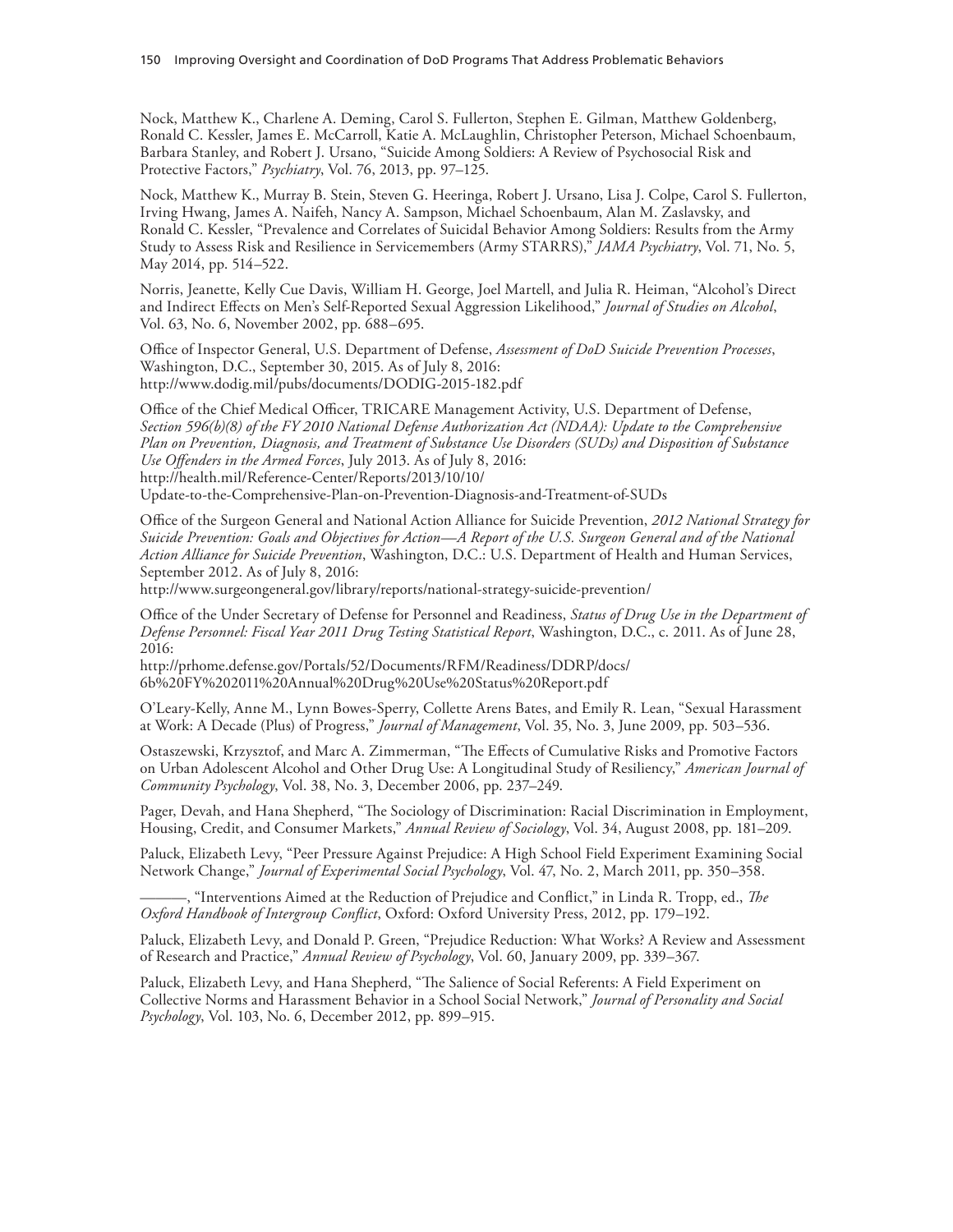Panetta, Leon, Secretary of Defense, "Suicide Prevention for Department of Defense Personnel," memorandum to secretaries of the military departments, chairman of the Joint Chiefs of Staff, under secretaries of defense, commanders of the combatant commands, chief of the National Guard Bureau, general counsel of the U.S. Department of Defense, inspector general of the U.S. Department of Defense, and assistant secretaries of defense, Washington, D.C.: U.S. Department of Defense, May 10, 2012. As of July 8, 2016:

<http://www.dspo.mil/Portals/113/Documents/DSPO-2012-Annual-Report-MARCH-2013-FINAL.pdf>

Parmley, Angela M. Moore, "Violence Against Women Research Post VAWA: Where Have We Been, Where Are We Going?" *Violence Against Women*, Vol. 10, No. 12, December 2004, pp. 1417–1430.

Payne, Diana L., Kimberly A. Lonsway, and Louise F. Fitzgerald, "Rape Myth Acceptance: Exploration of Its Structure and Its Measurement Using the *Illinois Rape Myth Acceptance Scale*," *Journal of Research in Personality*, Vol. 33, No. 1, March 1999, pp. 27–68.

Pellerin, Cheryl, "Panetta Calls for Leadership on Suicide Prevention," *DoD News*, June 8, 2012. As of August 21, 2016:

<http://archive.defense.gov/news/newsarticle.aspx?id=116679>

Pettigrew, Thomas F., "Intergroup Contact Theory," *Annual Review of Psychology*, Vol. 49, 1998, pp. 65–85.

Pettigrew, Thomas F., and Linda R. Tropp, "A Meta-Analytic Test of Intergroup Contact Theory," *Journal of Personality and Social Psychology*, Vol. 90, No. 5, May 2006, pp. 751–783.

Pettigrew, Thomas F., Linda R. Tropp, Ulrich Wagner, and Oliver Christ, "Recent Advances in Intergroup Contact Theory," *International Journal of Intercultural Relations*, Vol. 35, No. 3, May 2011, pp. 271–280.

Pina, Afroditi, Theresa A. Gannon, and Benjamin Saunders, "An Overview of the Literature on Sexual Harassment: Perpetrator, Theory, and Treatment Issues," *Aggression and Violent Behavior*, Vol. 14, No. 2, March–April 2009, pp. 126–138.

Porath-Waller, Amy J., Erin Beasley, and Douglas J. Beirness, "A Meta-Analytic Review of School-Based Prevention for Cannabis Use," *Health Education and Behavior*, Vol. 37, No. 5, October 2010, pp. 709–723.

Pruitt, Larry D., Derek J. Smolenski, Mark A. Reger, Nigel E. Bush, Nancy A. Skopp, and Rick L. Campise, *DoDSER Department of Defense Suicide Event Report: Calendar Year 2014 Annual Report*, National Center for Telehealth and Technology, Defense Centers of Excellence for Psychological Health and Traumatic Brain Injury, January 13, 2016. As of August 18, 2016:

<http://t2health.dcoe.mil/sites/default/files/CY-2014-DoDSER-Annual-Report.pdf>

Pryor, John B., "Sexual Harassment Proclivities in Men," *Sex Roles*, Vol. 17, No. 5, September 1987, pp. 269–290.

Pryor, John B., Christine M. LaVite, and Lynnette M. Stoller, "A Social Psychological Analysis of Sexual Harassment: The Person/Situation Interaction," *Journal of Vocational Behavior*, Vol. 42, No. 1, February 1993, pp. 68–83.

Przybyla, Heidi, "Defense Cuts Stirring Republican Congress Confronting New Budget," Bloomberg, November 21, 2014. As of July 3, 2016: http://www.bloomberg.com/news/articles/2014-11-21/ [defense-cuts-stirring-republican-congress-confronting-new-budget](http://www.bloomberg.com/news/articles/2014-11-21/defense-cuts-stirring-republican-congress-confronting-new-budget)

Public Law 88-352, Civil Rights Act of 1964, July 2, 1964. As of July 5, 2016: <https://catalog.archives.gov/id/299891>

Public Law 101-542, Student Right-to-Know and Campus Security Act, November 8, 1990. As of July 7, 2016:

<https://www.gpo.gov/fdsys/pkg/STATUTE-104/pdf/STATUTE-104-Pg2381.pdf>

Public Law 102-325, Higher Education Amendments of 1992, July 23, 1992. As of July 7, 2016: <https://www.gpo.gov/fdsys/pkg/STATUTE-106/pdf/STATUTE-106-Pg448.pdf>

Public Law 103-322, Violent Crime Control and Law Enforcement Act of 1994, September 13, 1994. As of July 7, 2016:

[http://library.clerk.house.gov/reference-files/PPL\\_%20103\\_322\\_ViolentCrime\\_1994.pdf](http://library.clerk.house.gov/reference-files/PPL_%20103_322_ViolentCrime_1994.pdf)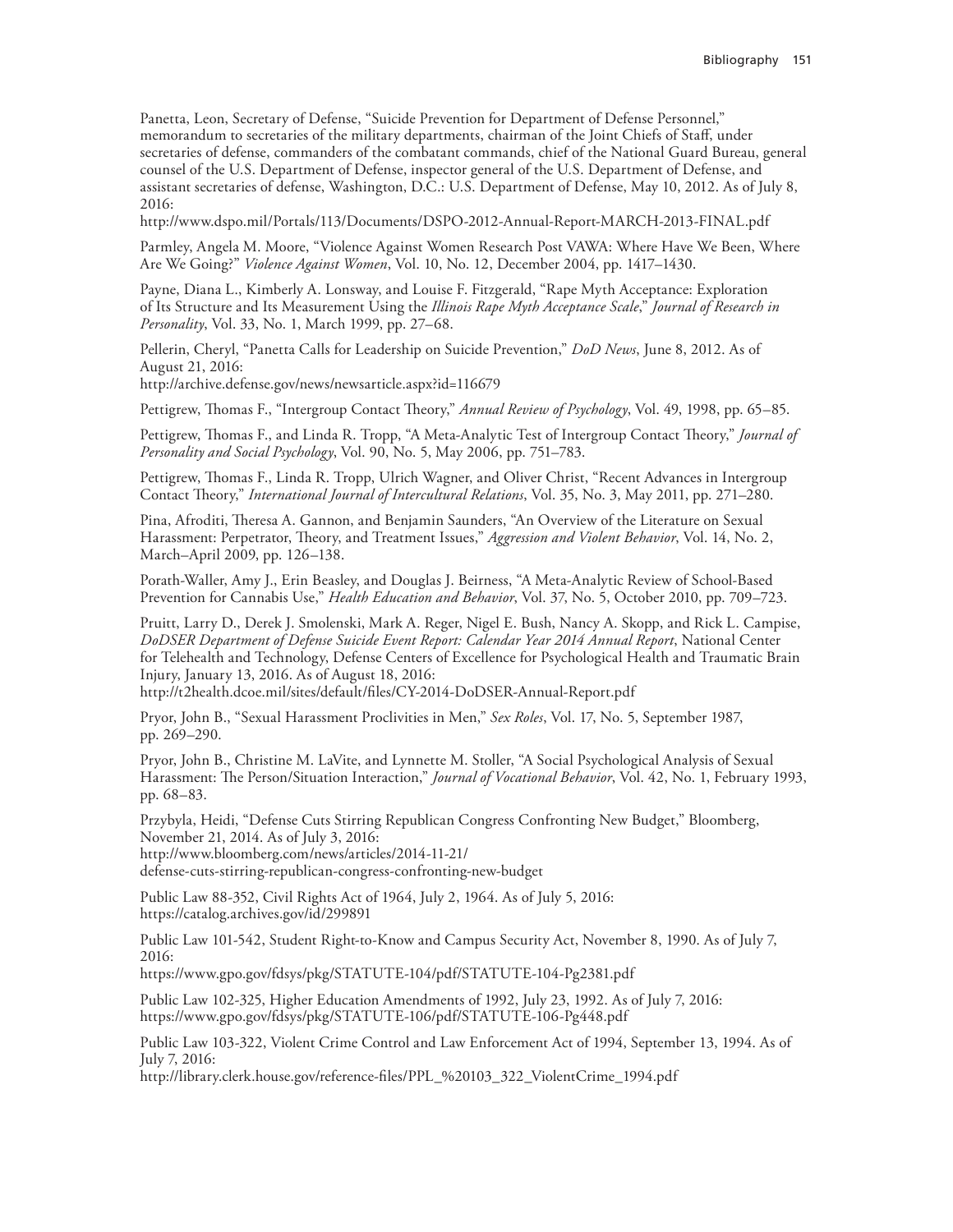Public Law 112-239, National Defense Authorization Act for Fiscal Year 2013, January 2, 2013. As of July 5, 2016:

[https://www.gpo.gov/fdsys/search/pagedetails.action?collectionCode=PLAW&browsePath=112%2FPUBLIC%](https://www.gpo.gov/fdsys/search/pagedetails.action?collectionCode=PLAW&browsePath=112%2FPUBLIC%2F%5B200+-+299%5D&granuleId=&packageId=PLAW-112publ239&fromBrowse=true) 2F%5B200+-+299%5D&granuleId=&packageId=PLAW-112publ239&fromBrowse=true

Ramchand, Rajeev, Joie Acosta, Rachel M. Burns, Lisa H. Jaycox, and Christopher G. Pernin, *The War Within: Preventing Suicide in the U.S. Military*, Santa Monica, Calif.: RAND Corporation, MG-953-OSD, 2011. As of July 3, 2016:

<http://www.rand.org/pubs/monographs/MG953.html>

"Ready and Resilient," undated home page. As of August 21, 2016: <https://www.army.mil/readyandresilient/>

Reger, Mark A., Derek J. Smolenski, Nancy A. Skopp, Melinda J. Metzger-Abamukang, Han K. Kang, Tim A. Bullman, Sondra Perdue, and Gregory A. Gahm, "Risk of Suicide Among US Military Service Members Following Operation Enduring Freedom or Operation Iraqi Freedom Deployment and Separation from the Military," *JAMA Psychiatry*, Vol. 72, No. 6, June 2015, pp. 561–569.

Reskin, Barbara F., "The Proximate Causes of Employment Discrimination," *Contemporary Sociology*, Vol. 29, No. 2, March 2000, pp. 319–328.

Robertson, Elizabeth B., Susan L. David, and Suman A. Rao, *Preventing Drug Abuse Among Children and Adolescents: A Research-Based Guide for Parents, Educators, and Community Leaders*, 2nd ed., Bethesda, Md.: U.S. Department of Health and Human Services, National Institutes of Health, National Institute on Drug Abuse, October 2003. As of August 18, 2016:

<https://www.drugabuse.gov/sites/default/files/preventingdruguse.pdf>

Robey, Daniel, and Carol A. Sales, *Designing Organizations*, Burr Ridge, Ill.: Irwin, 1994.

Roche, Kathleen M., Saiffudin Ahmed, and Robert W. Blum, "Enduring Consequences of Parenting for Risk Behaviors from Adolescence into Early Adulthood," *Social Science and Medicine*, Vol. 66, No. 9, May 2008, pp. 2023–2034.

Rock, Lindsay, *2012 Workplace and Gender Relations Survey of Active Duty Members*, Alexandria, Va.: Defense Manpower Data Center, DMDC-2013-007, March 15, 2013. As of June 22, 2016: [http://www.sapr.mil/public/docs/research/2012\\_Workplace\\_and\\_Gender\\_Relations\\_Survey\\_of\\_Active\\_](http://www.sapr.mil/public/docs/research/2012_Workplace_and_Gender_Relations_Survey_of_Active_Duty_Members-Survey_Note_and_Briefing.pdf) Duty\_Members-Survey\_Note\_and\_Briefing.pdf

Ruggs, Enrica N., Larry R. Martinez, and Michelle R. Hebl, "How Individuals and Organizations Can Reduce Interpersonal Discrimination," *Social and Personality Psychology Compass*, Vol. 5, No. 1, January 2011, pp. 29–42.

Russell, Brenda L., and Kristin Y. Trigg, "Tolerance of Sexual Harassment: An Examination of Gender Differences, Ambivalent Sexism, Social Dominance, and Gender Roles," *Sex Roles*, Vol. 50, No. 7, April 2004, pp. 565–573.

Rutz, Wolfgang, *Evaluation of an Educational Program on Depressive Disorders Given to General Practitioners on Gotland: Short and Long-Term Effects*, Linköping, Sweden: Linköping University, Department of Psychiatry, Faculty of Health Sciences, University Hospital, thesis, 1992.

Rutz, W., J. Wålinder, G. Eberhard, G. Holmberg, A.-L. von Knorring, L. von Knorring, B. Wistedt, and A. Åberg-Wistedt, "An Educational Program on Depressive Disorders for General Practitioners on Gotland: Background and Evaluation," *Acta Psychiatrica Scandinavica*, Vol. 79, No. 1, January 1989, pp. 19–26.

Sandler, Irwin, Sharlene A. Wolchik, Gracelyn Cruden, Nicole E. Mahrer, Soyeon Ahn, Ahnalee Brincks, and C. Hendricks Brown, "Overview of Meta-Analyses of the Prevention of Mental Health, Substance Use, and Conduct Problems," *Annual Review of Clinical Psychology*, Vol. 10, 2014, pp. 243–273.

SAPRO—*See* Sexual Assault Prevention and Response Office.

Sbraga, Tamara Penix, and William O'Donohue, "Sexual Harassment," *Annual Review of Sex Research*, Vol. 11, No. 1, 2000, pp. 258–285.

Schilling, E. A., M. Lawless, L. Buchanan, and R. H. Aseltine Jr., "'Signs of Suicide' Shows Promise as a Middle School Suicide Prevention Program," *Suicide and Life-Threatening Behavior*, Vol. 44, No. 6, December 2014, pp. 653–667.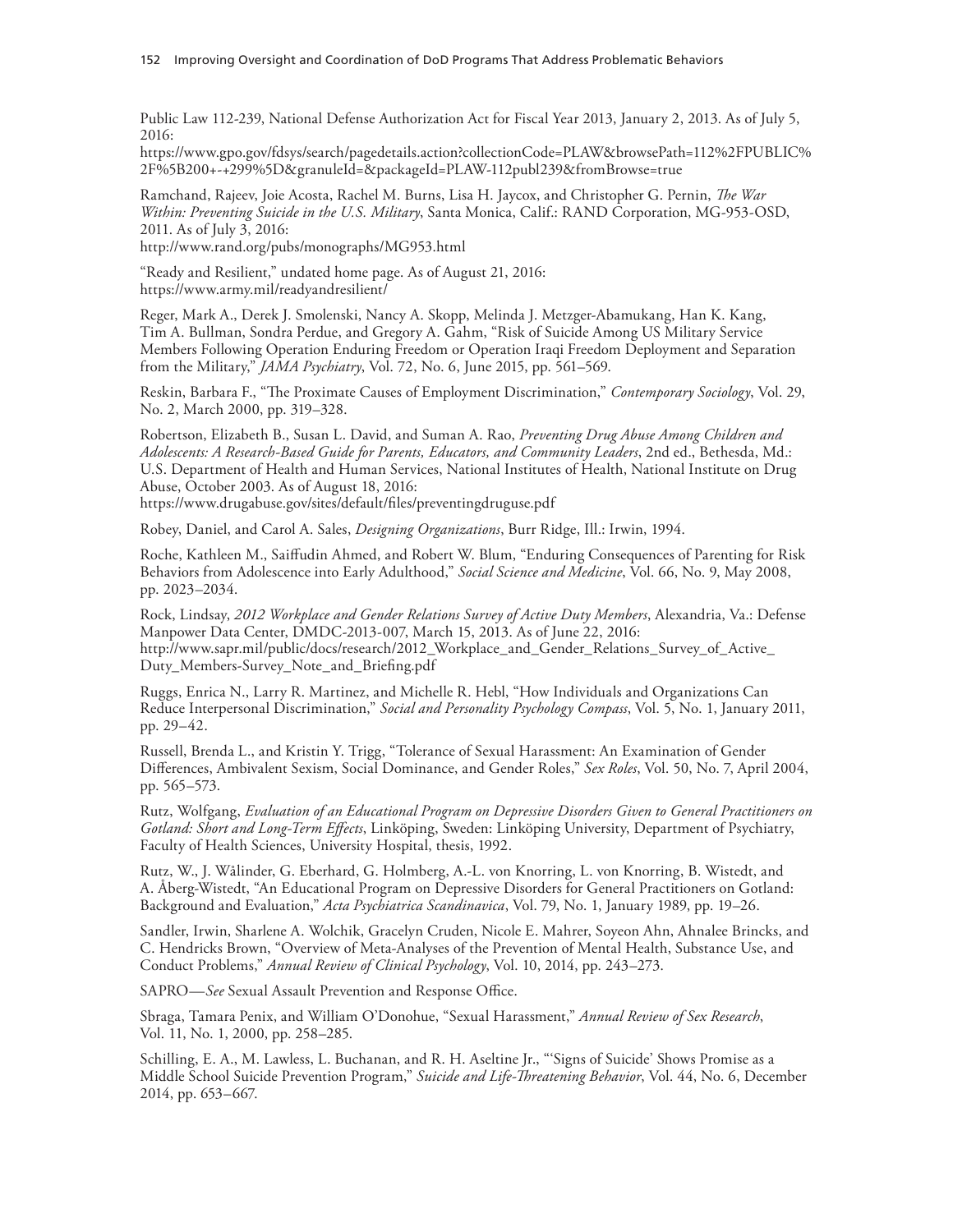Schneider, Barbara, "Substance Use Disorders and Risk for Completed Suicide," *Archives of Suicide Research*, Vol. 13, 2009, pp. 303–316.

Schneider, Benjamin, Mark G. Ehrhart, and William H. Macey, "Organizational Climate and Culture," *Annual Review of Psychology*, Vol. 64, 2013, pp. 361–388.

Scott-Sheldon, Lori A. J., Danielle L. Terry, Kate B. Carey, Lorra Garey, and Michael P. Carey, "Efficacy of Expectancy Challenge Interventions to Reduce College Student Drinking: A Meta-Analytic Review," *Psychology of Addictive Behaviors*, Vol. 26, No. 3, September 2012, pp. 393–405.

Scribner, Richard, Karen Mason, Katherine Theall, Neal Simonsen, Shari Kessel Schneider, Laura Gomberg Towvim, and William DeJong, "The Contextual Role of Alcohol Outlet Density in College Drinking," *Journal of Studies on Alcohol and Drugs*, Vol. 69, No. 1, 2008, pp. 112–120.

Sexual Assault Prevention and Response Office, "Mission and History," undated. As of August 21, 2016: <http://www.sapr.mil/index.php/about/mission-and-history>

———, *Department of Defense Annual Report on Sexual Assault in the Military: Fiscal Year 2012*, Vol. 1, Washington, D.C.: U.S. Department of Defense, April 2013a. As of June 4, 2014: http://www.sapr.mil/public/docs/reports/ [FY12\\_DoD\\_SAPRO\\_Annual\\_Report\\_on\\_Sexual\\_Assault-VOLUME\\_ONE.pdf](http://www.sapr.mil/public/docs/reports/FY12_DoD_SAPRO_Annual_Report_on_Sexual_Assault-VOLUME_ONE.pdf)

———, *DoD SAPR Strategic Plan 2013*, May 2013b.

———, *Department of Defense Sexual Assault Prevention and Response Program: Response Systems Panel*, briefing slides, June 27, 2013c. As of September 22, 2016: http://www.sapr.mil/public/docs/speeches/ [DoD\\_SAPRO\\_ResponseSystemsPanel\\_Briefing\\_27Jun13\\_Online.pdf](http://www.sapr.mil/public/docs/speeches/DoD_SAPRO_ResponseSystemsPanel_Briefing_27Jun13_Online.pdf)

———, *Annual Report on Sexual Harassment and Violence at the Military Service Academies*, Washington, D.C., February 2015. As of July 8, 2016: [http://sapr.mil/public/docs/reports/MSA/APY\\_13-14\\_MSA\\_Report.pdf](http://sapr.mil/public/docs/reports/MSA/APY_13-14_MSA_Report.pdf)

———, *Annual Report on Sexual Harassment and Violence at the Military Service Academies: Academic Program Year 2014–2015*, Washington, D.C., January 2016. As of July 8, 2016: [http://sapr.mil/public/docs/reports/MSA/APY\\_14-15/APY\\_14-15\\_MSA\\_Report.pdf](http://sapr.mil/public/docs/reports/MSA/APY_14-15/APY_14-15_MSA_Report.pdf)

SHARP—*See* U.S. Army Sexual Harassment/Assault Response and Prevention.

Sheftick, Gary, "Army Creates Suicide Prevention Task Force During 'Stand Down,'" *DoD News*, March 6, 2009.

Siebler, Frank, Saskia Sabelus, and Gerd Bohner, "A Refined Computer Harassment Paradigm: Validation, and Test of Hypotheses About Target Characteristics," *Psychology of Women Quarterly*, Vol. 32, No. 1, March 2008, pp. 22–35.

Soole, David W., Lorraine Mazerolle, and Sacha Rombouts, "School-Based Drug Prevention Programs: A Review of What Works," *Australian and New Zealand Journal of Criminology*, Vol. 41, No. 2, August 2008, pp. 259–286.

Sosis, Richard, Howard C. Kress, and James S. Boster, "Scars for War: Evaluating Alternative Signaling Explanations for Cross-Cultural Variance in Ritual Costs," *Evolution and Human Behavior*, Vol. 28, No. 4, July 2007, pp. 234–247.

Stainback, Kevin, Donald Tomaskovic-Devey, and Sheryl Skaggs, "Organizational Approaches to Inequality: Inertia, Relative Power, and Environments," *Annual Review of Sociology*, Vol. 36, No. 1, August 2010, pp. 225–247.

Steinhausen, Hans-Christoph, and Christa Winkler Metzke, "The Validity of Adolescent Types of Alcohol Use," *Journal of Child Psychology and Psychiatry*, Vol. 44, No. 5, July 2003, pp. 677–686.

Stone, Andrea L., Linda G. Becker, Alice M. Huber, and Richard F. Catalano, "Review of Risk and Protective Factors of Substance Use and Problem Use in Emerging Adulthood," *Addictive Behaviors*, Vol. 37, No. 7, July 2012, pp. 747–775.

Suarez, Eliana, and Tahany M. Gadalla, "Stop Blaming the Victim: A Meta-Analysis on Rape Myths," *Journal of Interpersonal Violence*, Vol. 25, No. 11, November 2010, pp. 2010–2035.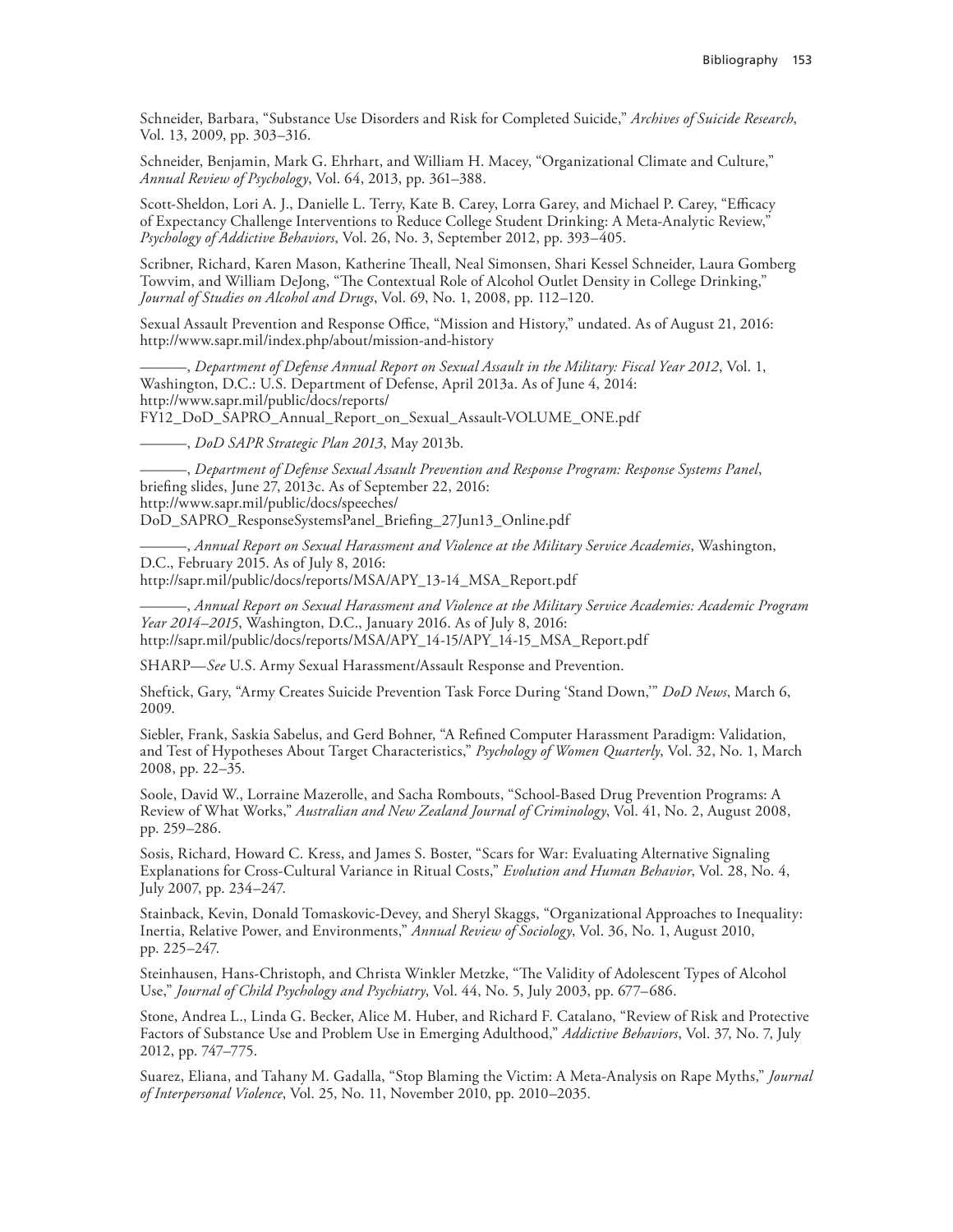Swift, Wendy, Carolyn Coffey, John B. Carlin, Louisa Degenhardt, and George C. Patton, "Adolescent Cannabis Users at 24 Years: Trajectories to Regular Weekly Use and Dependence in Young Adulthood," *Addiction*, Vol. 103, No. 8, August 2008, pp. 1361–1370.

Taylor, Bruce G., Nan D. Stein, Elizabeth A. Mumford, and Daniel Woods, "*Shifting Boundaries*: An Experimental Evaluation of a Dating Violence Prevention Program in Middle Schools," *Prevention Science*, Vol. 14, No. 1, February 2013, pp. 64–76.

Tharp, Andra Teten, Sarah DeGue, Linda Anne Valle, Kathryn A. Brookmeyer, Greta M. Massetti, and Jennifer L. Matjasko, "A Systematic Qualitative Review of Risk and Protective Factors for Sexual Violence Perpetration," *Trauma, Violence, and Abuse*, Vol. 14, No. 2, 2013, pp. 133–167.

Tjaden, Patricia, and Nancy Thoennes, *Extent, Nature, and Consequences of Rape Victimization: Findings from the National Violence Against Women Survey*, Washington, D.C.: U.S. Department of Justice, Office of Justice Programs, NCJ 210346, January 2006. As of June 4, 2014: <https://www.ncjrs.gov/pdffiles1/nij/210346.pdf>

Tobler, Nancy S., Michael R. Roona, Peter Ochshorn, Diana G. Marshall, Andrei V. Streke, and Kimberly M. Stackpole, "School-Based Adolescent Drug Prevention Programs: 1998 Meta-Analysis," *Journal of Primary Prevention*, Vol. 20, No. 4, June 2000, pp. 275–336.

Turner, Rhiannon N., and Keon West, "Behavioural Consequences of Imagining Intergroup Contact with Stigmatized Outgroups," *Group Processes and Intergroup Relations*, Vol. 15, No. 2, March 2012, pp. 193–202.

Under Secretary of Defense for Personnel and Readiness, *Department of Defense Military Equal Opportunity (MEO) Program*, Washington, D.C., Department of Defense Directive 1350.2, August 18, 1995, certified current as of November 21, 2003, incorporating change 2 June 8, 2015. As of June 28, 2016: <http://www.dtic.mil/whs/directives/corres/pdf/135002p.pdf>

———, "Senior Readiness Oversight Council (SROC)," Washington, D.C., Department of Defense Directive 5149.02, July 23, 2002, certified current as of April 23, 2007. As of June 28, 2016: <http://www.dtic.mil/whs/directives/corres/pdf/514902p.pdf>

———, executive summary and letters of transmittal to John W. Warner, chair, U.S. Senate Committee on Armed Services, and Duncan Hunter, chair, U.S. House of Representatives Committee on Armed Services, May 6, 2005. As of June 22, 2016:

<http://www.sapr.mil/public/docs/reports/2004-annual-report.pdf>

———, *Sexual Assault Prevention and Response (SAPR) Program*, Washington, D.C., Department of Defense Directive 6495.01, January 23, 2012a, incorporating change 2 effective January 30, 2015. As of June 28, 2016: <http://www.dtic.mil/whs/directives/corres/pdf/649501p.pdf>

———, *DoD Directors of Psychological Health*, Washington, D.C., Department of Defense Instruction 6490.09, February 27, 2012b, incorporating change 1 effective October 2, 2013. As of June 28, 2016:

<http://www.dtic.mil/whs/directives/corres/pdf/649009p.pdf>

———, *Military Personnel Drug Abuse Testing Program (MPDATP)*, Washington, D.C., Department of Defense Instruction 1010.01, September 13, 2012c. As of August 15, 2016: <http://www.dtic.mil/whs/directives/corres/pdf/101001p.pdf>

———, *Executive Agent (EA) for the Defense Centers of Excellence for Psychological Health and Traumatic Brain Injury (DCoE)*, Department of Defense Directive 6000.17E, January 2, 2013a, canceled April 25, 2016.

———, *Sexual Assault Prevention and Response (SAPR) Program Procedures*, Washington, D.C., Department of Defense Instruction 6495.02, March 28, 2013b, incorporating change 2 effective July 7, 2015. As of July 8, 2016:

<http://www.dtic.mil/whs/directives/corres/pdf/649502p.pdf>

———, *Defense Suicide Prevention Program*, Washington, D.C., Department of Defense Directive 6490.14, June 18, 2013c, incorporating change 1 effective April 1, 2016. As of June 28, 2016: <http://www.dtic.mil/whs/directives/corres/pdf/649014p.pdf>

———, "Charter: Addictive Substance Misuse Advisory Committee," December 24, 2013d.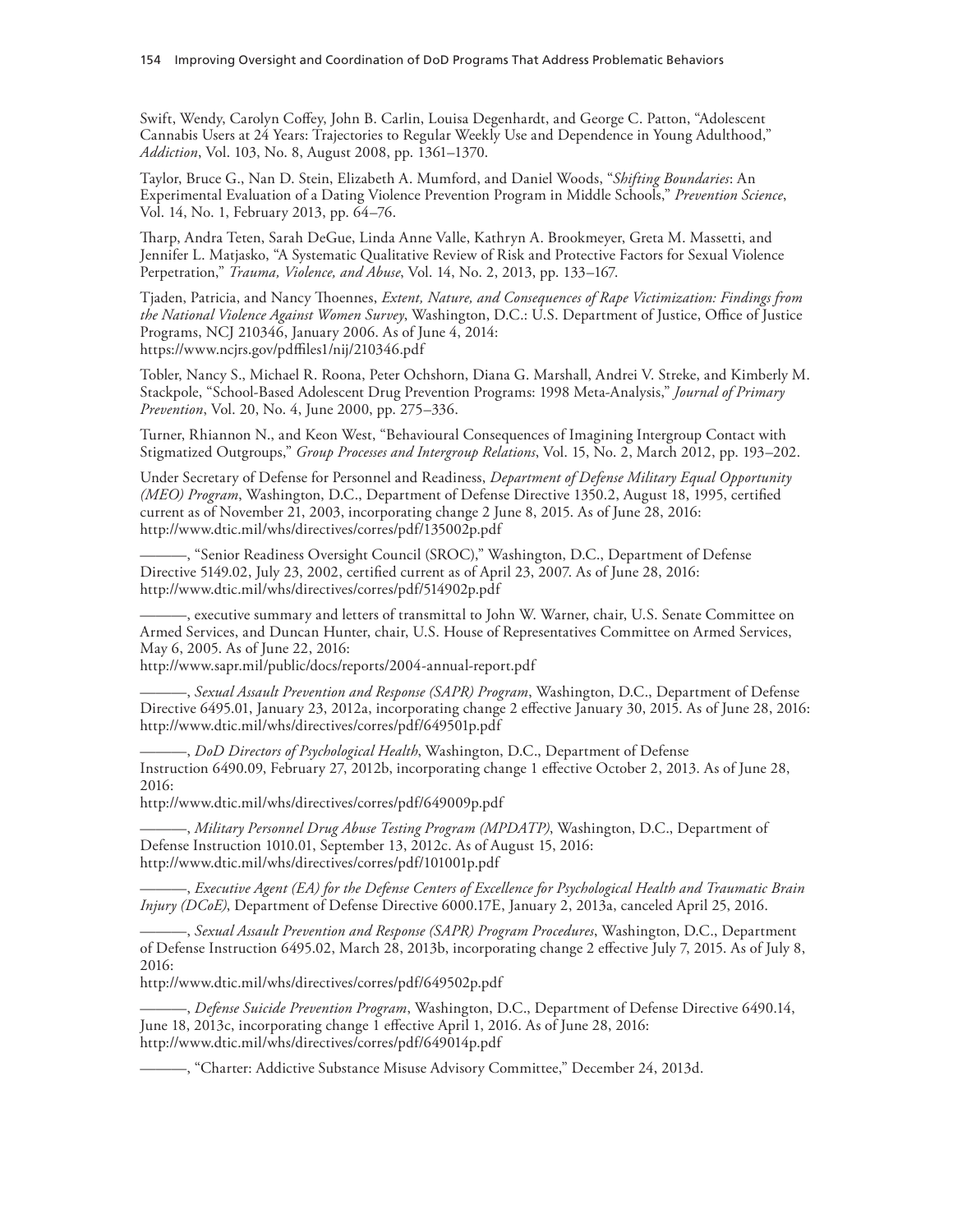———, *Problematic Substance Use by DoD Personnel*, Washington, D.C., Department of Defense Instruction 1010.04, February 20, 2014. As of June 28, 2016: <http://www.dtic.mil/whs/directives/corres/pdf/101004p.pdf>

———, *Diversity Management and Equal Opportunity in the DoD*, Washington, D.C., Department of Defense Directive 1020.02E, June 8, 2015. As of July 5, 2016: <http://www.dtic.mil/whs/directives/corres/pdf/102002E.pdf>

Unützer, Jürgen, Wayne Katon, Christopher M. Callahan, John W. Williams Jr., Enid Hunkeler, Linda Harpole, Marc Hoffing, Richard D. Della Penna, Polly Hitchcock Noël, Elizabeth H. B. Lin, Patricia A. Areán, Mark T. Hegel, Lingqi Tang, Thomas R. Belin, Sabine Oishi, and Christopher Langston, "Collaborative Care Management of Late-Life Depression in the Primary Care Setting: A Randomized Controlled Trial," *Journal of the American Medical Association*, Vol. 288, No. 22, December 11, 2002, pp. 2836–2845.

U.S. Army Sexual Harassment/Assault Response and Prevention, "I. A.M. Strong," undated. As of August 21, 2016:

[http://www.sexualassault.army.mil/Template-IamStrong.cfm?page=iam\\_mission.cfm](http://www.sexualassault.army.mil/Template-IamStrong.cfm?page=iam_mission.cfm)

U.S. Department of Defense, *Uniform Code of Military Justice: Congressional Code of Military Criminal Law Applicable to All Military Members Worldwide*, Washington, D.C., 2000. As of September 22, 2016: <http://purl.access.gpo.gov/GPO/LPS29641>

———, *Manual for Courts-Martial United States (2012 Edition)*, Washington, D.C., 2012a. As of October 3, 2014:

[http://www.loc.gov/rr/frd/Military\\_Law/pdf/MCM-2012.pdf](http://www.loc.gov/rr/frd/Military_Law/pdf/MCM-2012.pdf)

———, *Department of Defense Diversity and Inclusion Strategic Plan, 2012–2017*, Washington, D.C., April 19, 2012b. As of November 14, 2014: http://diversity.defense.gov/Portals/51/Documents/

[DoD\\_Diversity\\_Strategic\\_Plan\\_%20final\\_as%20of%2019%20Apr%2012\[1\].pdf](http://diversity.defense.gov/Portals/51/Documents/DoD_Diversity_Strategic_Plan_%20final_as%20of%2019%20Apr%2012[1].pdf)

———, *Department of Defense Report to the President of the United States on Sexual Assault Prevention and Response*, Washington, D.C., November 21, 2014. As of July 8, 2016: [http://sapr.mil/public/docs/reports/fy14\\_potus/fy14\\_dod\\_report\\_to\\_potus\\_full\\_report.pdf](http://sapr.mil/public/docs/reports/fy14_potus/fy14_dod_report_to_potus_full_report.pdf)

———, *Department of Defense Sexual Assault Prevention and Response Strategic Plan*, Washington, D.C., January 26, 2015a. As of July 8, 2016:

<http://www.sapr.mil/index.php/about/dod-sapr-strategic-plan>

———, "Remarks by Secretary Carter at Syracuse University on the Force of the Future," Syracuse, N.Y., March 31, 2015b. As of June 22, 2016:

<http://www.defense.gov/News/News-Transcripts/Article/607031>

U.S. Department of Defense Task Force on the Prevention of Suicide by Members of the Armed Forces, *The Challenge and the Promise: Strengthening the Force, Preventing Suicide and Saving Lives*, Washington, D.C.: U.S. Department of Defense, 2010. As of July 8, 2016:

<http://www.sprc.org/resources-programs/challenge-promise-strengthening-force-preventing-suicide-saving-lives>

U.S. Department of Defense and U.S. Department of Veterans Affairs, *DoD/VA Integrated Mental Health Strategy (IMHS): Strategic Action Summaries*, January 3, 2011. As of November 26, 2014: [http://www.mentalhealth.va.gov/docs/VA-DoD\\_IMHS\\_Action\\_Summaries\\_040814.pdf](http://www.mentalhealth.va.gov/docs/VA-DoD_IMHS_Action_Summaries_040814.pdf)

U.S. Department of Health and Human Services Office of the Surgeon General and National Action Alliance for Suicide Prevention, *2012 National Strategy for Suicide Prevention: Goals and Objectives for Action*, Washington, D.C., September 2012. As of August 18, 2016:

<http://www.surgeongeneral.gov/library/reports/national-strategy-suicide-prevention/full-report.pdf>

U.S. Equal Employment Opportunity Commission, "Facts About Race/Color Discrimination," undated. As of July 9, 2016:

<https://www1.eeoc.gov//eeoc/publications/fs-race.cfm>

U.S. General Accounting Office, *Military Equal Opportunity: Certain Trends in Racial and Gender Data May Warrant Further Analysis*, Washington, D.C., NSIAD-96-17, November 17, 1995. As of July 3, 2016: <http://www.gao.gov/products/NSIAD-96-17>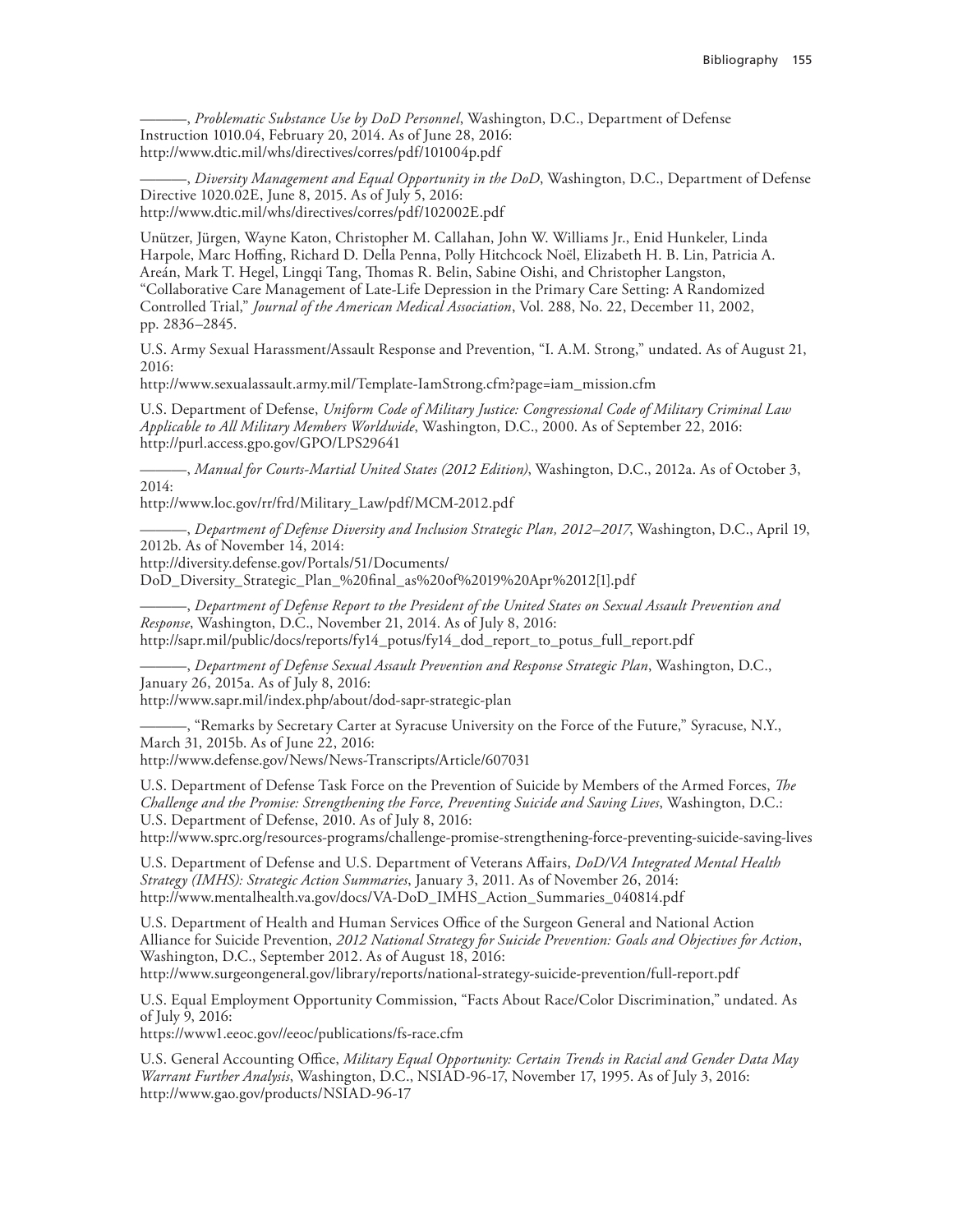U.S. Government Accountability Office, *DoD and Coast Guard: Actions Needed to Increase Oversight and Management on Hazing Incidents Involving Servicemembers*, Washington, D.C., GAO-16-226, February 9, 2016. As of July 3, 2016:

<http://www.gao.gov/products/GAO-16-226>

Vida, Ron, E. B. Brownlie, Joseph H. Beitchman, Edward M. Adlaf, Leslie Atkinson, Michael Escobar, Carla J. Johnson, Hedy Jiang, Emiko Koyama, and Danielle Bender, "Emerging Adult Outcomes of Adolescent Psychiatric and Substance Use Disorders," *Addictive Behaviors*, Vol. 34, No. 10, October 2009, pp. 800–805.

Wagenaar, A. C., M. J. Salois, and K. A. Komro, "Effects of Beverage Alcohol Price and Tax Levels on Drinking: A Meta-Analysis of 1003 Estimates from 112 Studies," *Addiction*, Vol. 104, No. 2, February 2009, pp. 179–190.

Waldron, Jennifer J., and Christopher L. Kowalski, "Crossing the Line: Rites of Passage, Team Aspects, and Ambiguity of Hazing," *Research Quarterly for Exercise and Sport*, Vol. 80, No. 2, 2009, pp. 291–302.

Waldron, Jennifer J., Quinten Lynn, and Vikki Krane, "Duct Tape, Icy Hot and Paddles: Narratives of Initiation onto US Male Sport Teams," *Sport, Education, and Society*, Vol. 16, No. 1, 2011, pp. 111–125.

Wechsler, H., T. E. Nelson, J. E. Lee, M. Seibring, C. Lewis, and R. P. Keeling, "Perception and Reality: A National Evaluation of Social Norms Marketing Interventions to Reduce College Students' Heavy Alcohol Use," *Journal of Studies on Alcohol*, Vol. 64, No. 4, July 2003, pp. 484–494.

White, Jacquelyn W., and Paige Hall Smith, "Sexual Assault Perpetration and Reperpetration: From Adolescence to Young Adulthood," *Criminal Justice and Behavior*, Vol. 31, No. 2, April 2004, pp. 182–202.

WHO—*See* World Health Organization.

Wiener, Richard L., Linda Hurt, Brenda Russell, Kelley Mannen, and Charles Gasper, "Perceptions of Sexual Harassment: The Effects of Gender, Legal Standard, and Ambivalent Sexism," *Law and Human Behavior*, Vol. 21, No. 1, February 1997, pp. 71–93.

Wilkerson, James M., "The Impact of Job Level and Prior Training on Sexual Harassment Labeling and Remedy Choice," *Journal of Applied Social Psychology*, Vol. 29, No. 8, August 1999, pp. 1605–1623.

Willness, Chelsea R., Piers Steel, and Kibeom Lee, "A Meta‐Analysis of the Antecedents and Consequences of Workplace Sexual Harassment," *Personnel Psychology*, Vol. 60, No. 1, Spring 2007, pp. 127–162.

Windle, Michael, Eun Young Mun, and Rebecca C. Windle, "Adolescent-to–Young Adulthood Heavy Drinking Trajectories and Their Prospective Predictors," *Journal of Studies on Alcohol*, Vol. 66, No. 3, 2005, pp. 313–322.

Windle, Michael, and Margit Wiesner, "Trajectories of Marijuana Use from Adolescence to Young Adulthood: Predictors and Outcomes," *Development and Psychopathology*, No. 4, December 2004, pp. 1007–1027.

Work, Robert O., Deputy Secretary of Defense, "Hazing and Bullying Prevention and Response in the Armed Forces," memorandum, December 23, 2015.

World Health Organization, *Preventing Suicide: A Global Imperative*, Geneva, 2014. As of August 18, 2016: [http://www.who.int/mental\\_health/suicide-prevention/world\\_report\\_2014/en/](http://www.who.int/mental_health/suicide-prevention/world_report_2014/en/)

Xu, Jiaquan, Kenneth D. Kochanek, Sherry L. Murphy, and Elizabeth Arias, *Mortality in the United States, 2012*, Atlanta, Ga.: National Center for Health Statistics, Data Brief 168, October 2014. As of August 18, 2016:

<http://www.cdc.gov/nchs/data/databriefs/db168.htm>

Zoroya, Gregg, "Investigation: Army Substance-Abuse Program in Disarray," *USA Today*, March 12, 2015. As of July 12, 2016:

http://www.usatoday.com/story/news/nation/2015/03/11/ [army-substance-alcohol-abuse-clinics-poor-treatment/24251091/](http://www.usatoday.com/story/news/nation/2015/03/11/army-substance-alcohol-abuse-clinics-poor-treatment/24251091/)